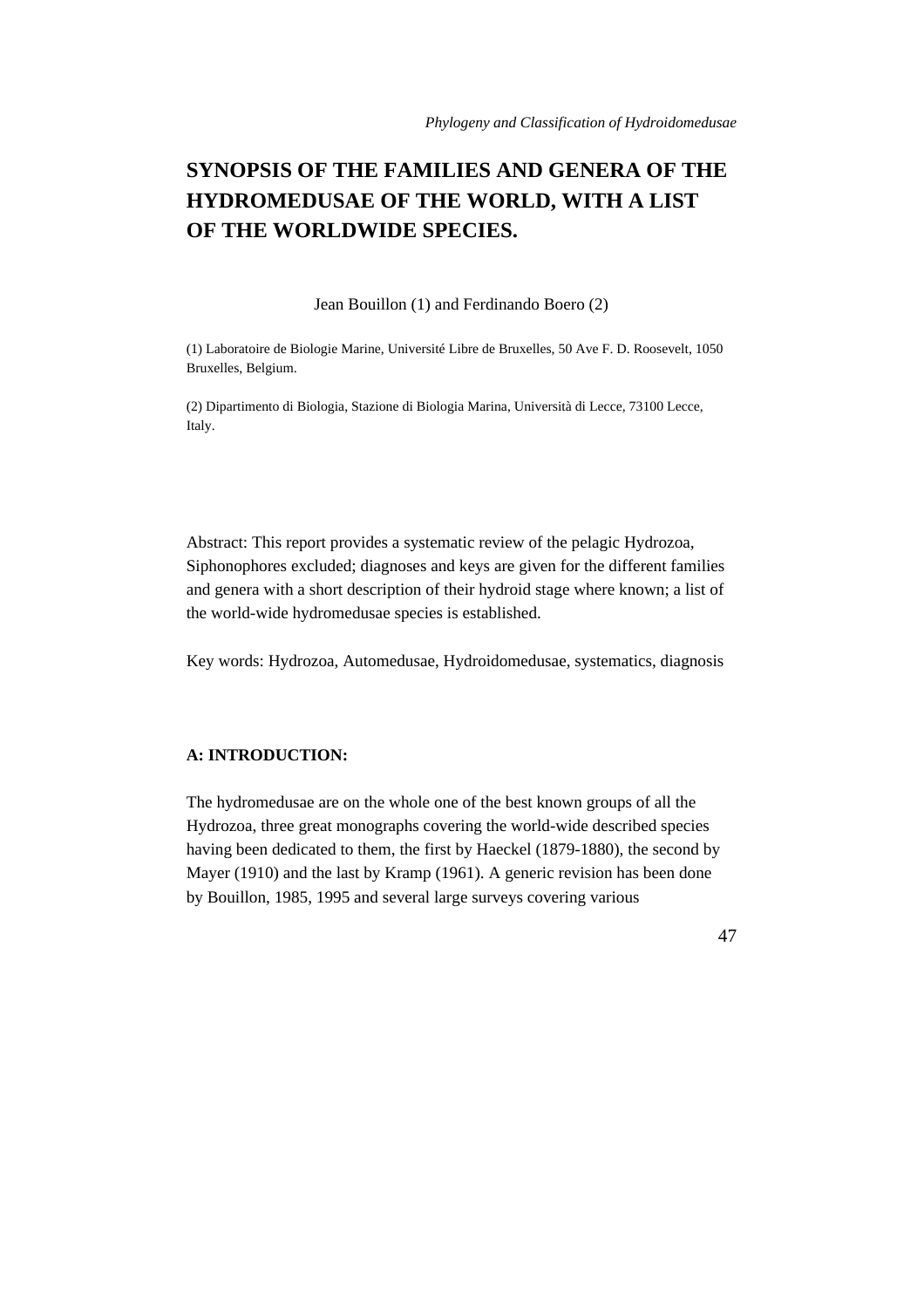geographical regions have been published in recent times, more particularly, those by Kramp, 1959 the "Atlantic and adjacent waters", 1968 "Pacific and Indian Ocean", Arai and Brinckmann-Voss, 1980 "British Columbia and Puget Sound"; Bouillon, 1999 "South Atlantic"; Bouillon and Barnett, 1999 "New-Zealand"; Boero and Bouillon, 1993 and Bouillon et al*,* (in preparation) " Mediterranean"; they all largely improved our knowledge about systematics and hydromedusan biodiversity.

The present work is a compilation of all the genera and species of hydromedusae known, built up from literature since Kramp's 1961 synopsis to a few months before publication. Keys and diagnoses are given for the families and genera; where known a brief description is given of the hydroid stage. Such work, although as extensive as possible, can never been considered complete, presenting both errors and omissions and of is course essentially not definitive needing continuous updates. It may nevertheless be a useful tool and assist students of the group.

In all, 1086 hydromedusae species have been recorded from modern literature; 244 of them are however considered either as doubtful species, or as conspecific, or as being insufficiently or improperly described or known only as medusa buds, in consequence 842 hydromedusae species may been estimated as valid. Two hundred sixty two genera of Hydrozoan medusae have been recorded, 41 belong to the Automedusae, 222 to the Hydroidomedusae. Less than half of the 222 Hydroidomedusae genera have one or some species with their cycle known. A great effort has thus to be done by Hydrozoan specialist to study Hydroidomedusae life cycles, the knowledge of which is an essential condition for establishing valid species definition and a sound phylogenetic classification of those animals.

The exclusion of species with no medusa stage is due to an even more complex taxonomic situation than that of the hydromedusae. A host of thecate species, for instance, has been described on the basis of tiny skeletal details that might be simply due to environment-induced variations. Careful revisions are badly needed to "clean" a possible list of all Hydroidomedusae from synonymies.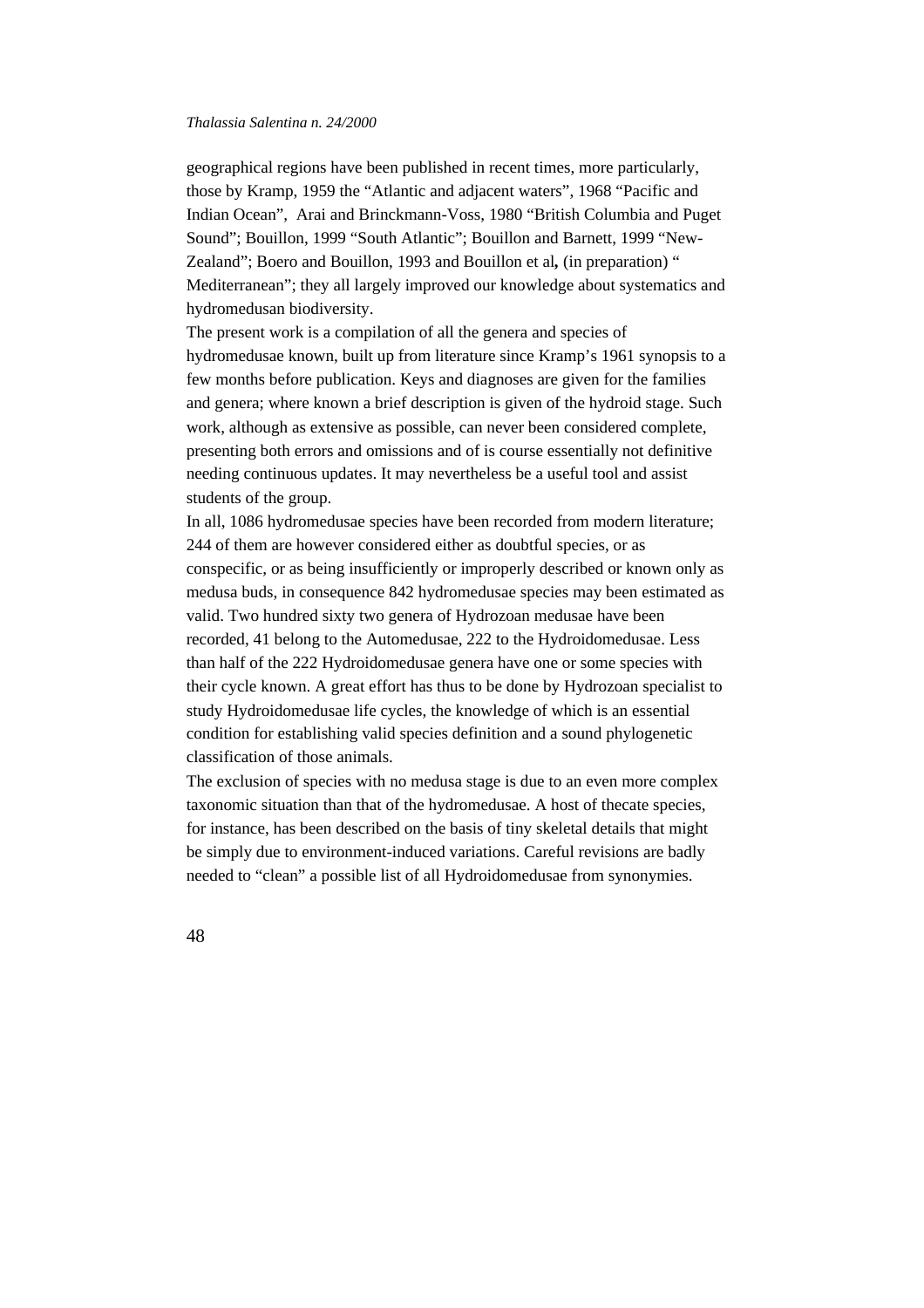# **B: OUTLINE CLASSIFICATION:**

**Subclass Actinulidae** Swedmark and Teissier, 1959 Family **Halammohydridae** Remane 1927 Family **Otohydridae** Swedmark and Teissier, 1958 **Subclass Anthomedusae** Haeckel, 1879 Order **Filifera** Kühn, 1913 Suborder **Margelina** Haeckel, 1879 Family **Australomedusidae** Russell, 1971 Family **Bougainvillidae** Lütken, 1850 Family **Clavidae** McCrady, 1859 Family **Cytaeididae** L. Agassiz, 1862 Family **Eucodoniidae** Schuchert, 1996 Family **Hydractiniidae** L. Agassiz, 1862 Family **Ptilocodiidae** Coward, 1909 Family **Rathkeidae** Russell, 1953 Family **Trichydridae** Hincks, 1868 Suborder **Pandeida** Haeckel,1879 Family **Bythotiaridae** Maas, 1905. ( = Calycopsidae;) Family **Niobiidae** Petersen, 1979 Family **Pandeidae** Haeckel, 1879 Family **Proboscidactylidae** Hand and Hendrickson, 1950 Family **Protiaridae**, Haeckel 1879 Family **Russelliidae** Kramp, 1957 Order **Capitata** Khün, 1913 Suborder **Moerisiida** Poche, 1914 Family **Moerisiidae** Poche, 1914 Family **Halimedusidae** Arai and Brinckmann-Voss, 1980 Family **Polyorchidae** Agassiz, 1862 Family **Urashimeidae** Mills 2000 (in press) Suborder **Sphaerocorynida** Petersen, 1990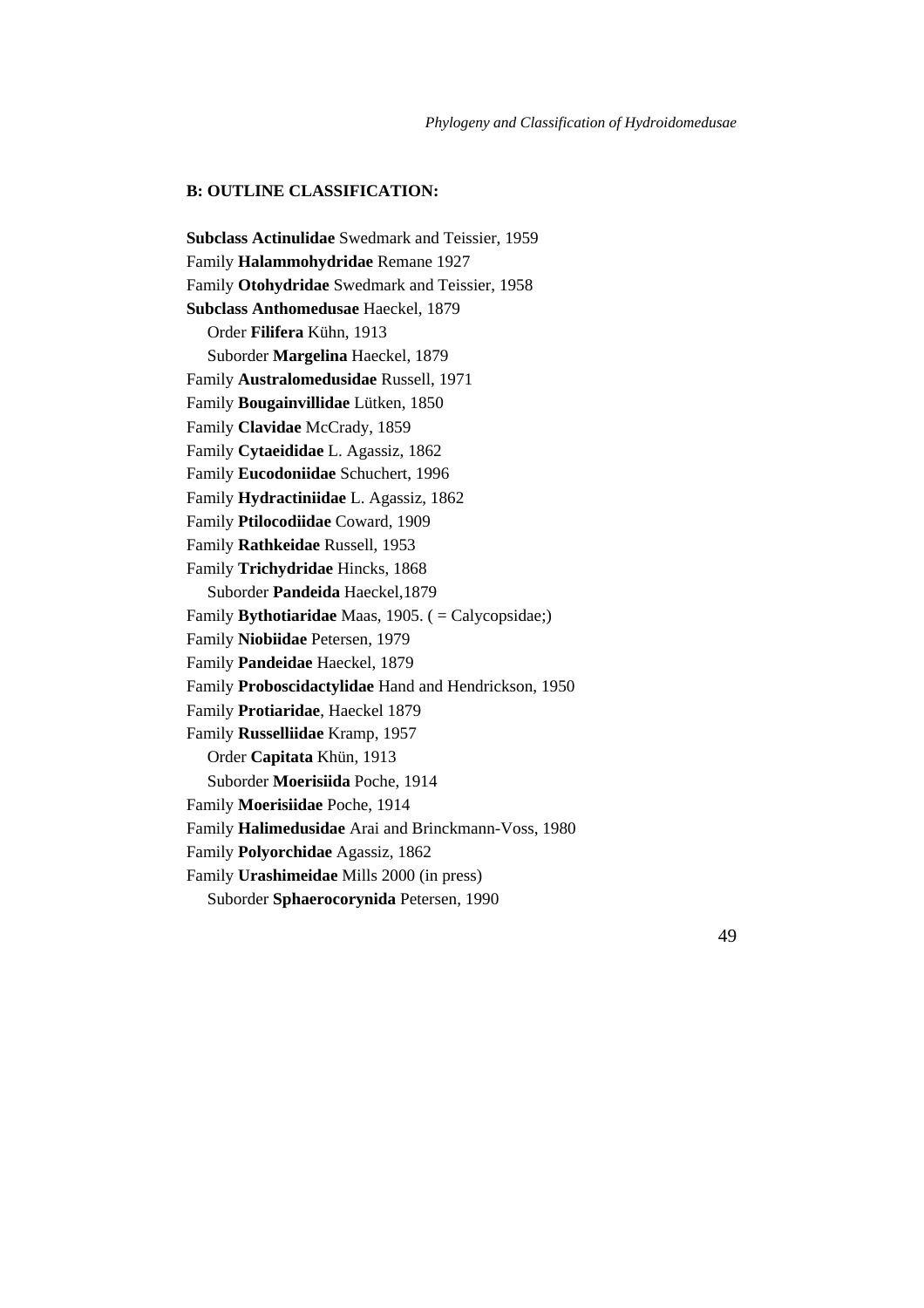Family **Hydrocorynidae** Rees, 1957 Family **Sphaerocorynidae** Prévot, 1959 Family **Zancleopsidae** Bouillon, 1978 Suborder **Tubulariida**, Fleming, 1828 Family **Boeromedusidae** Bouillon, 1985 Family **Cladonematidae** Gegenbaur, 1857 Family **Corynidae** Johnston, 1836 Family **Corymorphidae** Allman, 1872 Family **Dicyclocorynidae** Petersen, 1979 Family **Eleutheriidae** Russell, 1953 Family **Euphysidae** Haeckel, 1879 Family **Margelopsidae** Uchida, 1927 Family **Pennariidae** McCrady, 1859 Family **Tubulariidae** Fleming, 1828 Suborder **Zancleida** Russell, 1953 Family **Asyncorynidae** Kramp, 1949 Family **Cladocorynidae** Allman, 1872 Family **Porpitidae** Goldfuss, 1818 Family **Rosalindidae** Bouillon, 1985 Family **Teissieridae** Bouillon, 1974 Family **Zancleidae** Russell, 1953 **Subclass Laingiomedusae** Bouillon, 1978 Family **Laingiidae** Bouillon, 1978 **Subclass Leptomedusae** Haeckel, 1866 (1879) Order **Conica** Broch, 1910 Family **Aequoreidae** Eschscholtz, 1829 Family **Aglaopheniidae** Marktanner-Turneretscher, 1890 Family **Barcinidae** Gili, Bouillon, Pagès, Palanques and Puig*,* 1999 Family **Blackfordiidae** Bouillon, 1984 Family **Cirrholoveniidae** Bouillon, 1984 Family **Clathrozoidae** Hirohito, 1967 Family **Dipleurosomatidae** Russell, 1953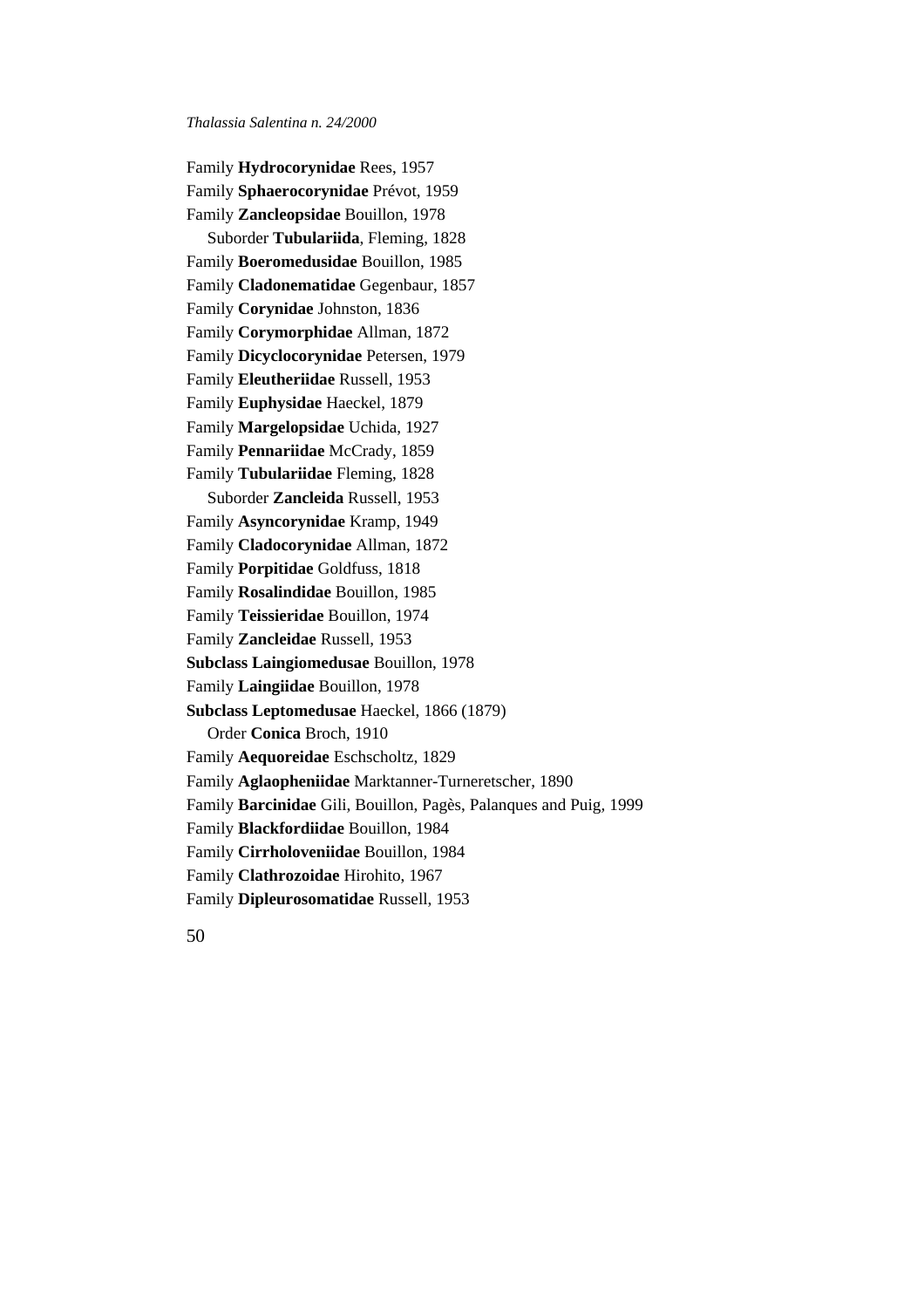*Phylogeny and Classification of Hydroidomedusae*

Family **Eirenidae** Haeckel, 1879 Family **Haleciidae** Hincks, 1868 Family **Lafoeidae** Hincks, 1868 Family **Laodiceidae** Agassiz, 1862 Family **Lovenellidae** Russell, 1953 Family **Malagazziidae** Bouillon, 1984 Family **Melicertidae** Agassiz, 1862 Family **Mitrocomidae** Haeckel, 1879 (part); Torrey, 1909 Family **Octocannoidae** Bouillon, Seghers and Boero, 1991 Family **Orchistomatidae** Bouillon, 1984 Family **Parateclaiidae** Bouillon, Pages and Gili, 2000 Family **Phialellidae** Russell, 1953 Family **Plumulariidae** Agassiz, 1862 (Hincks, 1868) Family **Sertulariidae** Lamouroux, 1812 Family **Sugiuridae** Bouillon, 1984 Family **Teclaiidae** Bouillon, Pagès, Gili, Palanques, Puig and Heusner, 1999 Family **Tiarannidae** Russell, 1940 Family **Tiaropsidae** Boero, Bouillon and Danovaro, 1987 Order **Proboscoida** Broch, 1910 Family **Campanulariidae** Jonhston, 1836 Family **Phialucidae** Bouillon, 1984 **Subclass Limnomedusae** Kramp, 1938 Family **Armorhydridae** Swedmark and Teissier, 1958 Family **Olindiidae** Haeckel, 1879 **Subclass Narcomedusae** Haeckel, 1879 Family **Aeginidae** Gegenbaur, 1857, emend. Maas, 1904 Family **Cuninidae** Bigelow, 1913 Family **Solmarisidae** Haeckel, 1879 **Subclass Polypodiozoae** Raikova, 1988 Family **Polypodiidae** Poche, 1914 **Subclass Siphonophorae** Eschscholtz, 1829 not treated here **Subclass Trachymedusae** Haeckel, 1866 (1879)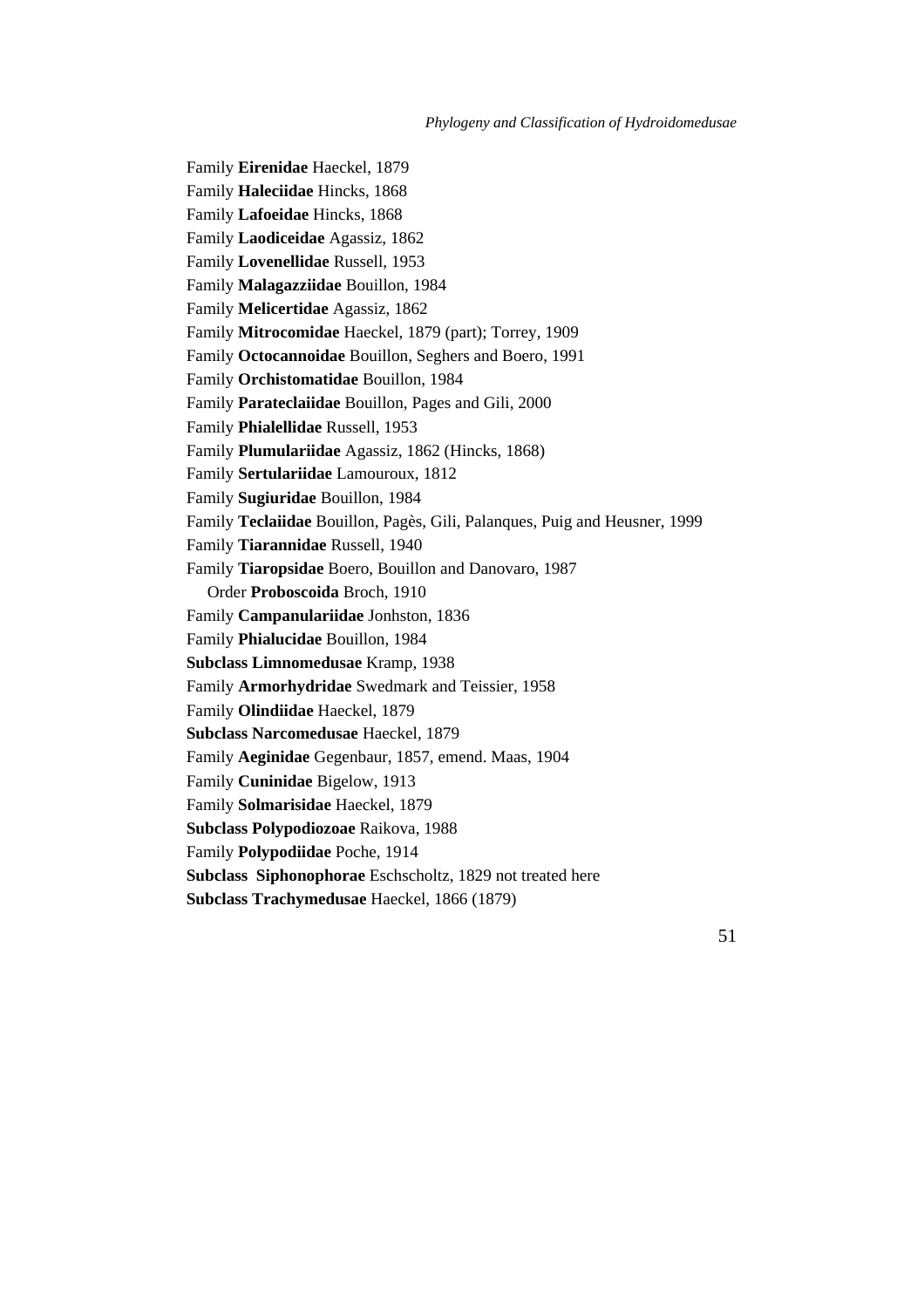Family **Geryoniidae** Eschscholtz, 1829 Family **Halicreatidae** Fewkes, 1886 Family **Petasidae** Haeckel, 1879 Family **Ptychogastriidae** Mayer, 1910 Family **Rhopalonematidae** Russell, 1953

## **C: SIMPLIFIED KEY FOR SUB-CLASSES IDENTIFICATION:**

A- without statocysts:

A1-gonads on manubrium occasionally on manubrium and extending for a short distance along most basal region of radial canals; marginal tentacles solid or hollow, peripheral on exumbrellar rim; exumbrella entire, not divided into lobes; usually with marginal tentacular bulbs; with radial canals and circular canal; sense organs, where present, ocelli; medusa typically bell-shaped; life cycle with hydroid stage: **Anthomedusae**.

A2-gonads exclusively on manubrium; marginal tentacles solid, leaving umbrella some distance above exumbrella margin; with or without marginal tentacular bulbs; with umbrella divided by peronial grooves or similar structures so that umbrellar margin is more or less lobed; with radial canals, but without typical circular canal but a solid core of endodermal cells around umbrellar margin; anatomically visible sense organs apparently missing; umbrella roughly hemispherical; hydroid stage unknown: **Laingiidae**.

B**-**statocysts, where present, formed exclusively by the velar ectoderm, open or enclosed**;**

gonads on radial canals, exceptionally contiguous with base of manubrium; marginal tentacles usually hollow, peripheral on exumbrellar rim; with marginal tentacular bulbs; exumbrella entire, not divided into lobes; with radial and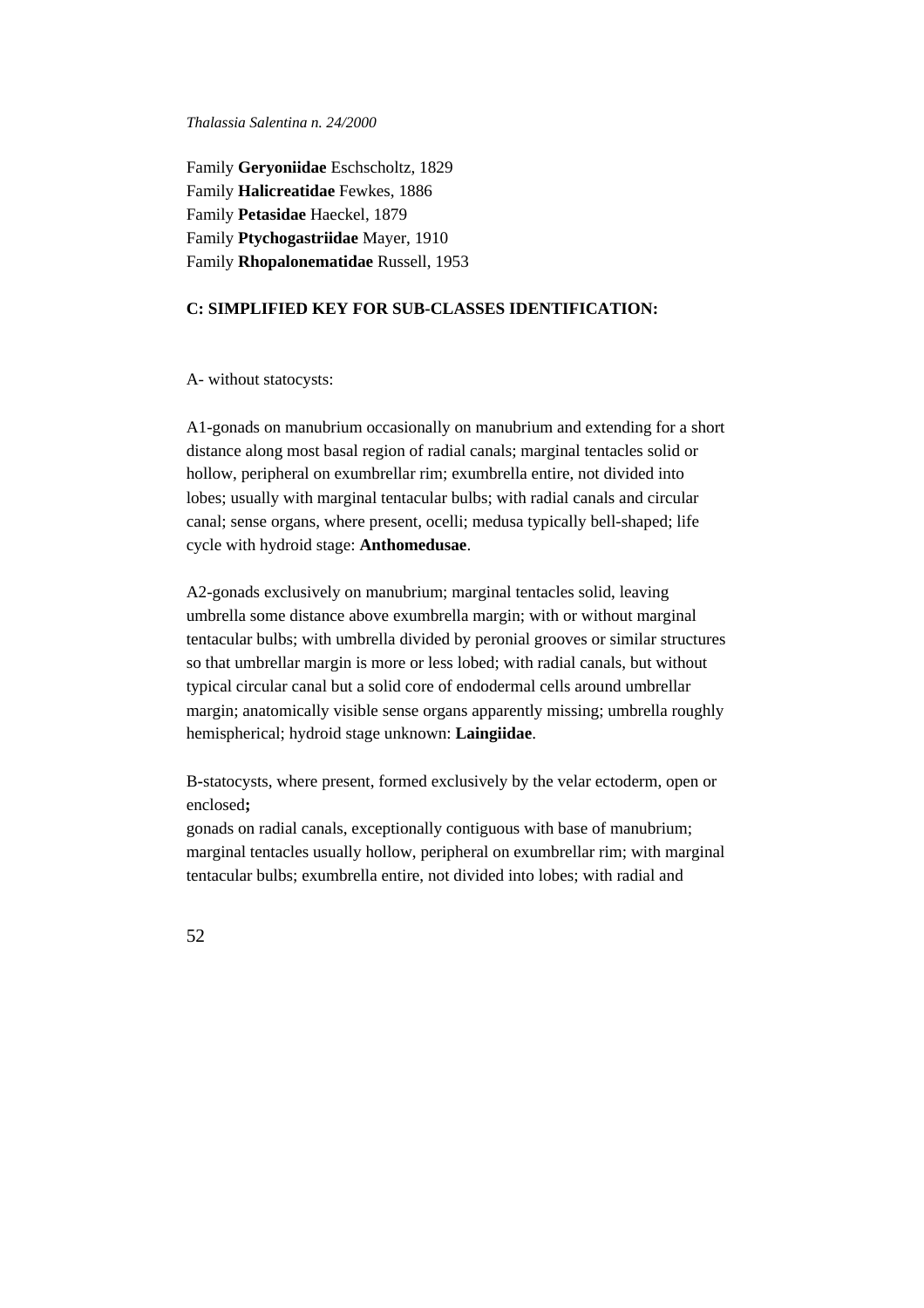circular canal; sometimes cordyli, rarely ocelli; umbrella usually flattened; life cycle with hydroid stage: **Leptomedusae**.

C-statocysts, where present, as ecto-endodermal statocysts with endodermal axis issued from ring canal:

C1- pelagic hydromedusae:

C1a- gonads only on radial canals; marginal tentacles solid (rarely, Geronyidae, with a mixture of solid and hollow tentacles), tentacles peripheral on exumbrella margin; exumbrella entire, not divided into lobes; with an exumbrellar marginal cnidocyst ring; without marginal tentacular bulbs; with radial canals and circular canal; umbrella tall to hemispherical; usually with free, more rarely enclosed, statocysts usually growing out of umbrella margin; without ocelli; without hydroid stage: **Trachymedusae**.

C1b- gonads only on manubrium or on manubrial pouches; tentacles solid, living exumbrella at some distance above exumbrellar margin; without marginal tentacular bulbs; with scalloped exumbrella margin, divided by peronial grooves; usually without radial canals; circular canal absent or present in form of peripheral system; typically with umbrella flatter than an hemisphere, with a central lens-shaped mass of mesoglea; usually with free statocysts growing out of umbrella margin; without ocelli; without true hydroid stage: **Narcomedusae**.

C1c- gonads either on manubrium or on radial canals; tentacles hollow, peripheral on exumbrellar margin; without marginal tentacular bulbs; exumbrella entire, not divided into lobes; with radial canals and circular canal; with statocysts enclosed, embedded into the mesoglea near ring canal or in the velum; without ocelli; life cycle with hydroid stage: **Limnomedusae**.

C2-present as free living, solitary, minute hydrozoa members of the interstitial fauna of marine sand, recalling more or less the structure of actinula larvae;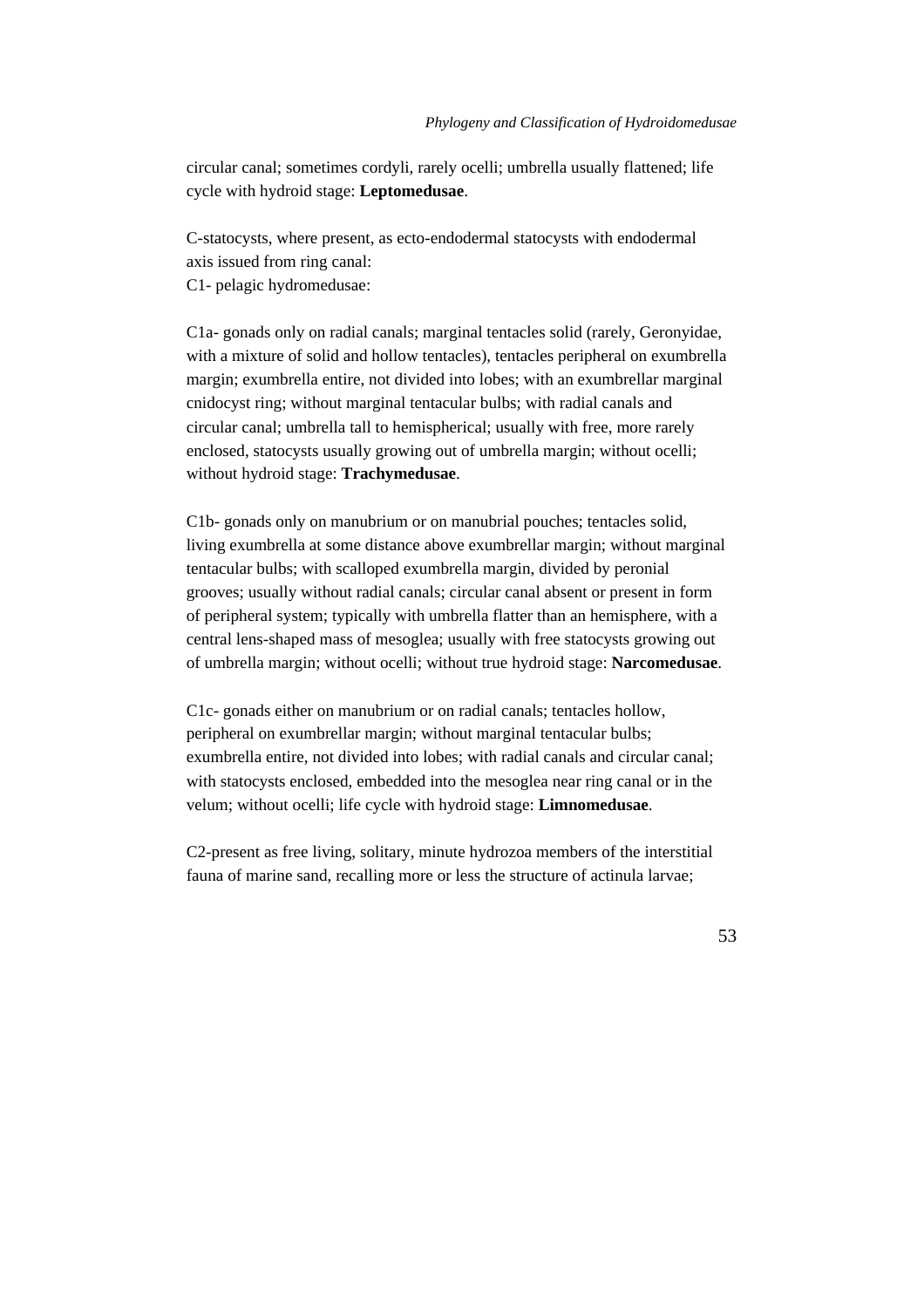without or with reduced umbrella; with elongated manubrium terminating in a simple mouth-opening, without gastrovascular system: **Actinulidae**.

# **D: SYSTEMATIC ACCOUNT:**

Remarks: the sign? before a genus name means doubtful generic position and affinities; the same sign ? after a species name means doubtful species; the numbers following the classes, subclasses and families names represent the number of valid species in each of them, the term gonads is in brackets because there are no real organs in Hydrozoa.

**1) CLASS AUTOMEDUSAE** Lameere, 1920 sens.emend. (see Bouillon and Boero 2000):

(Actinulidae, Narcomedusae, Trachymedusae) **(101 valid species)**.

Hydrozoa with direct development and entirely pelagic life cycle, the planula never settles and each planula transforms usually directly into a single young medusa, except in a few parasitic forms; no modular colonial hydroid phase; medusa formation without medusary nodule, the subumbrellar cavity and velum are formed by folds and deepening of the oral embryonic ectoderm and are analogous but not homologous to the subumbrellar cavity and velum of the Hydroidomedusa; during embryonic development and medusa budding the primary marginal tentacles are always formed before the subumbrellar cavity and the gastrovascular system; the marginal tentacles do not have tentacular bulbs (see peronia); the sensory organs are ecto-endodermal statocysts, with an endodermal axis, growing out from the circular canal, their sensory cells are innervated by the upper nerve ring, their lythocytes and statoliths are of endodermal origin, their sensory cells are characterised by numerous kinocilium-lacking rootlets and are surrounded by stereocilia; asexual reproduction is absent in Actinulidae and Trachymedusae but present in larvae and adults of Narcomedusae, no frustules or cysts known; sexes are separated;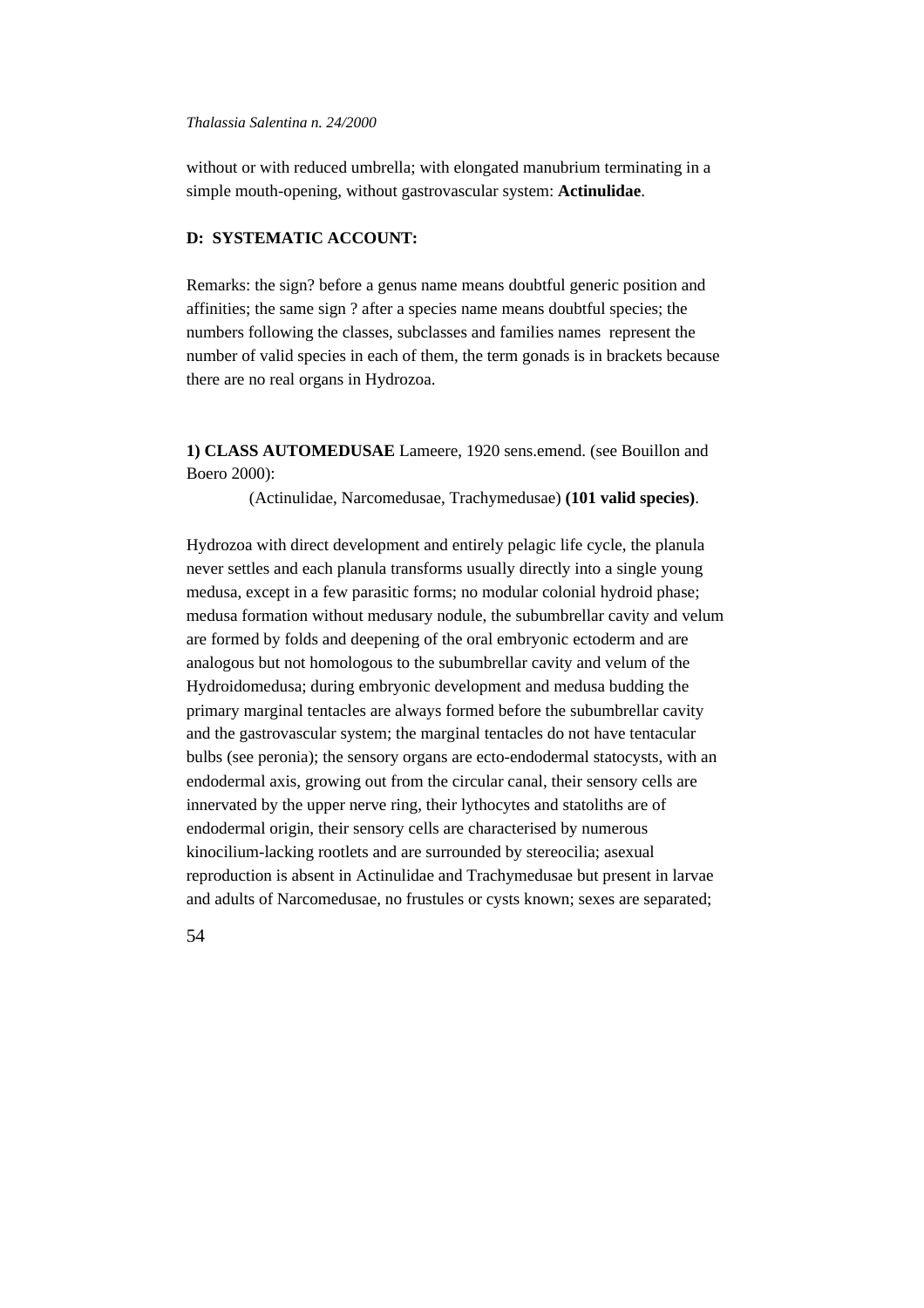sex cells generally mature in the ectoderm and each fertilised egg will give a single medusae, except in some Narcomedusae where the larval or polypoid structures issued from the egg may by asexual budding give rise to several medusae.

The fertilised oocytes give rise by gastrulation to short-lived planulae (= stereogatrulae) which develop into young medusae either directly or through intermediate tentaculated post-embryonic stages inappropriately called «Actinulae». Automedusa «actinulae» have been considered identical with the Anthomedusae actinula, but the two are not homologous having a different type of development, those of Automedusa immediately possessing structural characters of medusae and not of polyps. The Automedusa planulae have a very simple didermic cellular organisation lacking the specialised neural and glandular cells characterising the Hydroidomedusa planulae. With the exception of the Actinulidae living in marine sand, the Automedusa are all oceanic, mainly represented by deep sea or open sea species, their typically diploblastic "bauplan" limited their evolution and the Automedusa, although having a very wide geographical distribution, show a very limited generic and specific diversity. They may be considered as the most primitive of the recent Hydrozoa and as similar to hypothetical ancestral Hydrozoa.

# **Subclass Actinulidae** Swedmark and Teissier, 1959 **(12 valid species)**.

Diagnosis: Free living, solitary, minute (up to 1,5-2 mm) hydrozoa, members of the interstitial fauna of marine sand, recalling more or less the structure of an «actinuloid» larvae (e. g. *Solmundella* larvae); with or without reduced umbrella; with an elongated manubrium or gastric tube terminating into a simple mouth-opening, without gastrovascular system; with or without a coneshaped aboral adhesive organ formed by incurved ectoderm; with one or two amphicoronate rings of solid tentacles; with or without brood chamber (= remains of subumbrellar cavity); with sexual cells in the endoderm of the manubrium wall; with free ecto-endodermal statocysts similar to those of the Trachy- and Narcomedusae, inserted between and alterning with the tentacles; with body covered by flagella; with direct development and no classical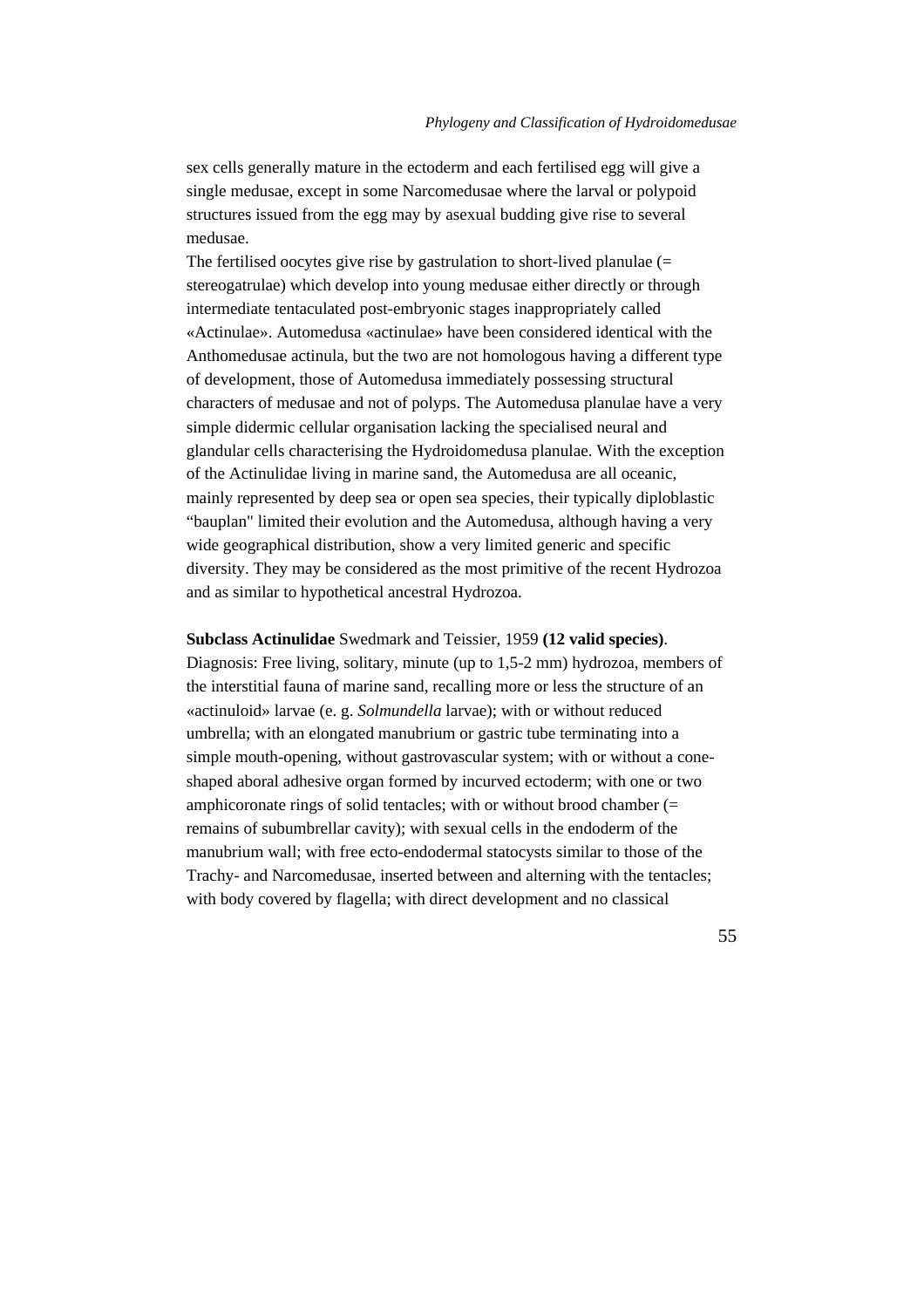planula-like stage, embryonic development giving rise immediately to a transitory larval phase or halhydrula; no asexual reproduction; with cnidome containing either stenoteles or microbasic mastigophores and, among others, atrichous anisorhiza**s** and two very particular cnidocysts: spirotele and aspirotele spironemes. The Actinulidae appears by their statocysts and embryonic development close to the Automedusa; the existence of a nerve ring as well as the formation of the brood chamber (subumbrellar cavity) by means of a circular invagination around the manubrium as in the Automedusa show that they are reduced representatives of this class.

1.- with a cone-shaped aboral adhesive organ; with a nerve ring; with two aboral amphicoronate rings of tentacles; gonochoristic; without brood pouch (= subumbrellar cavity) = Halammohydridae

2.- without aboral adhesive organ; without nerve ring; with one oral ring of tentacles of two kinds, adhesive and armed ones; with or without a brood pouch  $($  = subumbrellar cavity); hermaphrodite, viviparous = Otohydridae

#### Family **Halammohydridae** Remane 1927 (10):

Actinulidae consiting in a long gastric tube and a small aboral cone joined by a neck-like part; aboral cone with an adhesive organ; the manubrium ends blindly close behind the neck and opens orally through the mouth; with an aboral nerve ring; with two aboral whorls of amphicoronate solid tentacles and an altenating ring of ecto-endodermic statocysts; gonochoristic; without brood pouch (= subumbrellar cavity).

**Genus** *Halammohydra* Remane, 1927: With the characters of the family. *Halammohydra andamanensis* Rao, 1978 *Halammohydra adherens* Swedmark and Teissier, 1958 *Halammohydra chauhani* Rao, 1975 *Halammohydra coronata* Clausen, 1967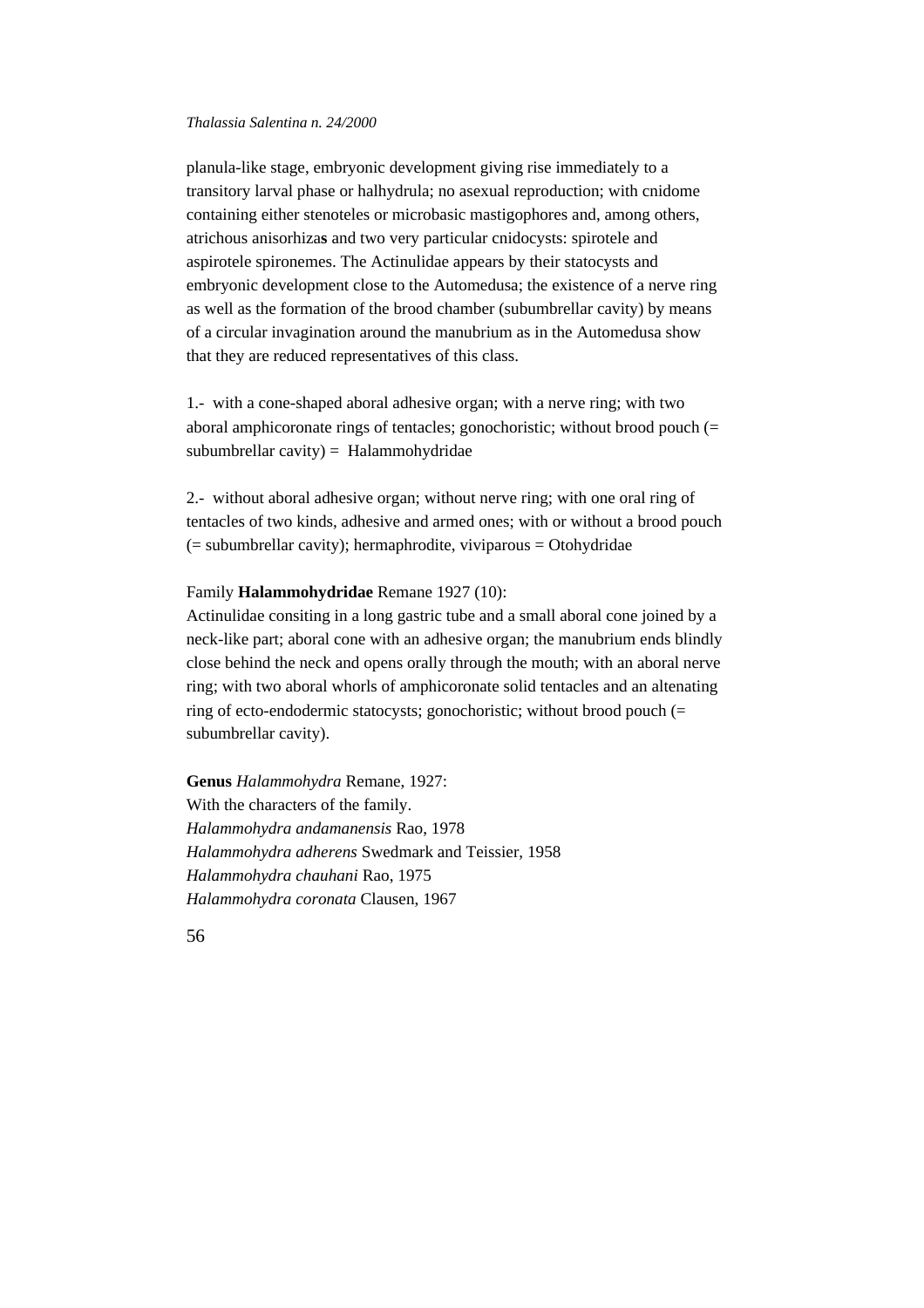*Halammohydra intermedia* Clausen, 1967? *Halammohydra intermedius* Rao, 1993 = has to be renamed see *H. intermedia* Causen, 1967? *Halammohydra octopodides* Remane, 1927 *Halammohydra sagarensis* Rao and Misra, 1980 *Halammohydra schulzei* Remane, 1927 *Halammohydra vermiformis* Swedmark and Teissier, 1957

Family **Otohydridae** Swedmark and Teissier, 1958 (2): Actinulidae with an ovoid body containing the gastric cavity; without aboral adhesive organ; no nerve ring observed; with one ring of oral tentacles of two kinds: adhesive and armed ones, surrounding mouth; with or without a brood pouch (= subumbrellar cavity); hermaphrodite, viviparous.

**Genus** *Otohydra* Swedmark and Teissier, 1958: With the characters of the family. *Otohydra tremulans* Lacassagne, 1973? = description? *Otohydra vagans* Swedmark and Teissier, 1958

#### **Subclass Narcomedusae** Haeckel, 1879 (**38 valid species**).

Diagnosis: Medusae usually flattened, with a central lens-shaped mass of mesoglea and much thinner rim. Umbrellar margin lobed, i. e. divided by peronial grooves. Tentacles solid, inserted on exumbrella at some distance from margin, just above peronial grooves, without tentacular bulbs, their endodermal core in contact with the manubrial endoderm and continuing in the mesoglea of the umbrella as a "root"; sometimes small secondary tentacles on margin itself. Manubrium very broad and short with entire circular periphery or with perradial or interradial peripheral pouches. Generally without radial canals; circular canal absent or looped into the marginal flaps to form a "peripheral canal system". «Gonads» on manubrium walls and/or on manubrial pouches. Development with planula or with tentacled larval stages, the longitudinal axis of the larval and adult Narcomedusae correspond to the transversal axis of the planula, in the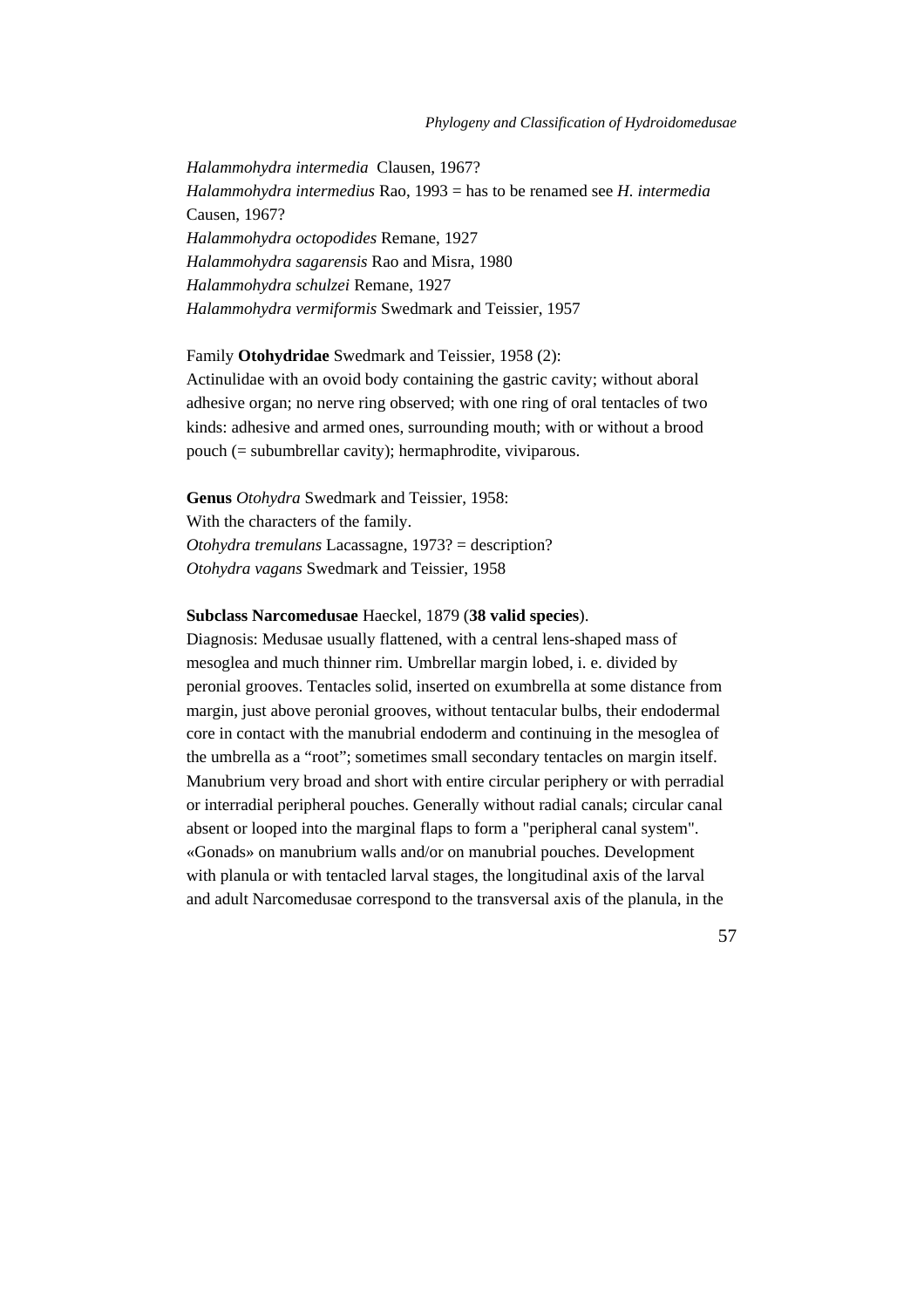other medusae those axes coincide. Marginal sense organs in form of free ectoendodermal statocysts (only one species with closed ecto-endodermal statocysts known). With or without otoporpae. Cnidome: atrichous isorhizae and apotrichous isorhizae. Medusae with direct development or presenting larvae which parasitize other medusae, polychaetes, or fishes; those larvae may originate polypoid structures (polypoid stages, stolo-prolifers) which by successive budding will give rise to numerous juvenile medusae or to secondary larvae which will transform later on into juvenile medusae, both types of asexual reproduction give rise to rapid generation successions and represent perhaps the first step to colony formation and modular life.

1.- without manubrium pouches = Solmarisidae 1.a. with manubrium pouches  $= 2$  $2$ - pouches perradial  $=$  Cuninidae  $2.a.-$  pouches interradial  $=$  Aeginidae

Family **Aeginidae** Gegenbaur, 1857, emend. Maas, 1904 (6): Narcomedusae with interradial divided manubrial pouches containing the «gonads»; with or without peripheral canal system. With perradial primary tentacles leaving umbrella between marginal pouches, in number at least half than manubrial pouches; with or without secondary tentacles on umbrellar margin. Pouches extending beyond the point of origin of primary tentacles. With or without otoporpae.

1.- with only 2 tentacles = *Solmundella* 1.a.- with 4 or more tentacles  $= 2$ 2.- with 8 (or more) primary tentacles; with or without secondary tentacles  $=$  3 2.a.- with 4-6 primary tentacles, without secondary tentacles  $= 4$ 3.- without secondary tentacles; with 8 manubrial pouches (7-9), with peripheral canal; with otoporpae = *Otoporpa* 3.a- with secondary tentacles; with 16 manubrial pouches; peripheral canal absent or degenerated; without otopotpae = *Aeginura*

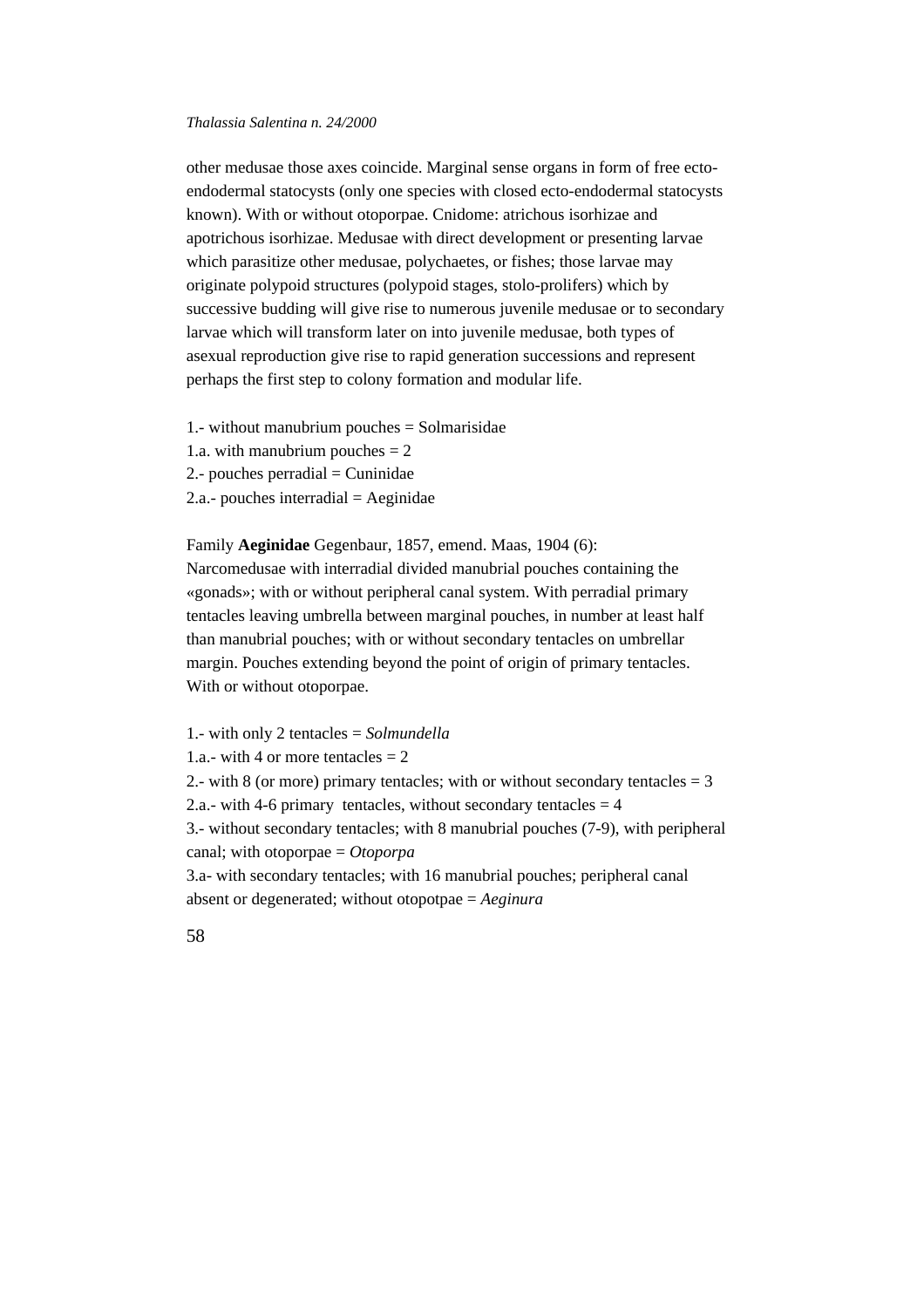4.- with 4 tentacles, 8 peronia and 16 manubrial pouches = *Aeginopsis* 4a.-with 4 to 6 tentacles, 4-6 peronia and 8-12 manubrial pouches = *Aegina*

# **Genus** *Aegina* Eschscholtz, 1829:

Aeginidae typically with 8 (but occasionally 10 to 12) primary manubrial pouches; with peripheral canal system; usually with 4 (sometimes 5 or 6) marginal primary tentacles; without secondary tentacles; without otoporpae. One species.

*Aegina citrea* Eschscholtz, 1829

# **Genus** *Aeginopsis* Brandt, 1838:

Aeginidae with 16 manubrial pouches; peripheral canal system absent; four primary tentacles and twice as many peronia; without secondary tentacles; without otoporpae.

*Aeginopsis laurentii* Brandt, 1838

### **Genus** *Aeginura* Haeckel, 1879:

Aeginidae with 16 manubrial pouches; peripheral canal system absent or degenerated; 8 primary tentacles and peronia; with secondary tentacles on umbrella margin; without otoporpae.

*Aeginura beebei* Bigelow, 1940 *Aeginura grimaldii* Maas, 1904

## **Genus** *Otoporpae* Xu and Zhang, 1978:

Aeginidae with 8 manubrial pouches; peripheral canal present; with eight primary tentacles and same number of peronia; without secondary tentacles; with otoporpae.

*Otoporpa polystriata* Xu and Zhang, 1978

**Genus** *Solmundella* Haeckel, 1879: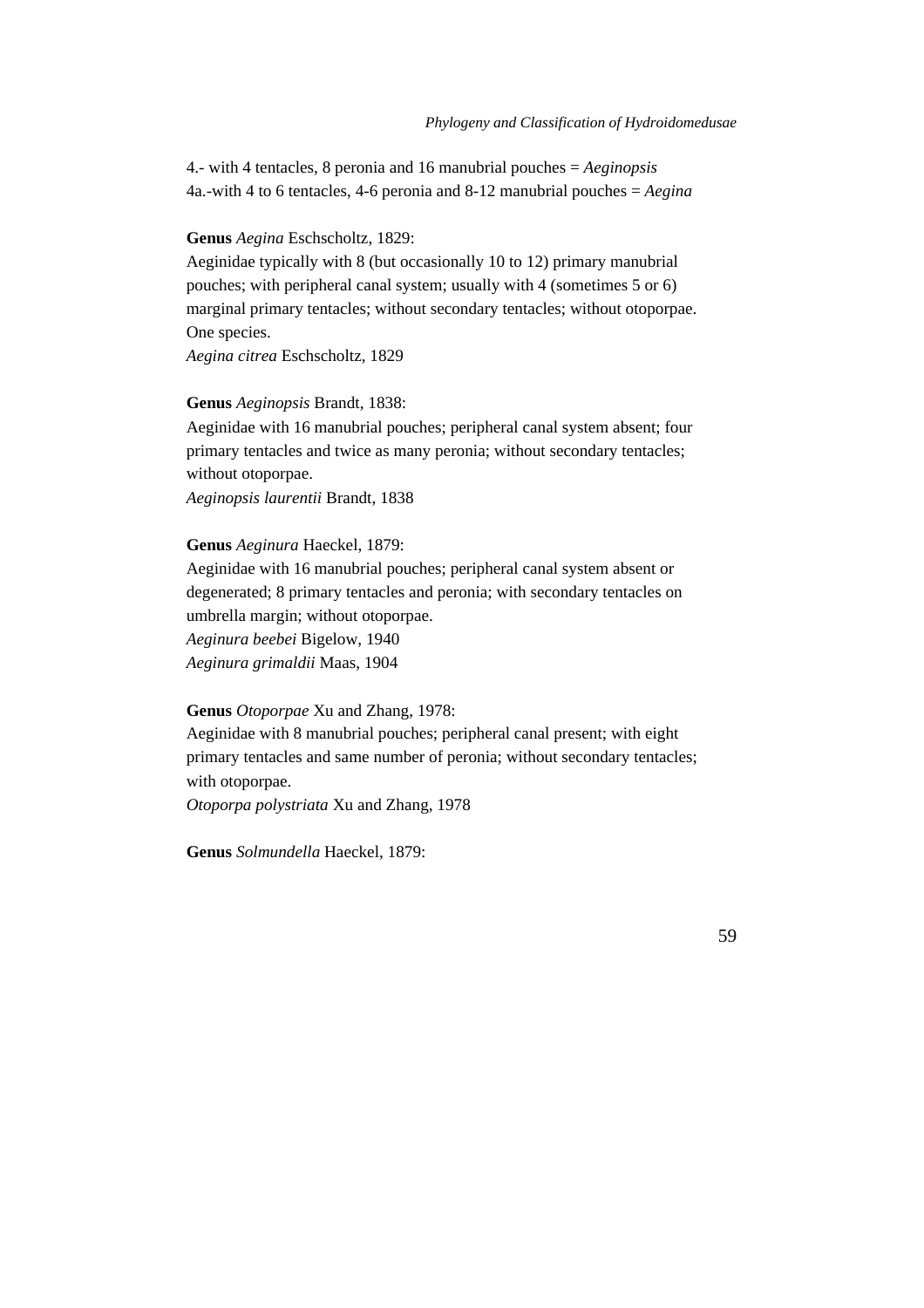Aeginidae with 8 manubrial pouches; without peripheral canal system; 4 peronia but only 2 long tentacles; without secondary tentacles; without otoporpae. One species. *Solmundella bitentaculata* (Quoy and Gaimard, 1833)

## **Aeginidae incertae sedis:**

**Genus** *Aeginodiscus* Haeckel, 1879: Aeginidae with 16 peronial strands, 8 tentacles and 32 (16 clefts) peripheral stomach pouches.

*Aeginodiscus actinodiscus* Haeckel, 1879 = insufficient description?

# **?Genus** *Teraotoporpae* Zamponi and Suarez Morales, 1991:

?Aeginnidae with 4 tentacles, 4 manubrial pouches; 4 peronia and 4 otoporpae. *Tetraotoporpae siankaanensis*, Zamponi and Suarez Morales, 1991 = inconsistent and insufficient description (presence of 2-6 cirri per tentacle?; marginal bulbs?; microbasic semiophore euryteles? gastric peduncle?).

# Family **Cuninidae** Bigelow, 1913 (19):

Narcomedusae with perradial and undivided manubrial pouches; with or without secondary tentacles on umbrellar margin; with or without peripheral canal system; with tentacles leaving umbrella opposite to the centre of each manubrial pouch and thus equal in number to that of the pouches; pouches not extending beyond point of origin of tentacles; with or without otoporpae.

1.- with secondary tentacles = *Sigiweddelia* 1a.- without secondary tentacles  $= 2$ 2.- without otoporpae = *Solmissus* 2.a.- with otoporpae = *Cunina* Uncertain genus: *Cunissa*

**Genus** *Cunina* Eschscholtz, 1829: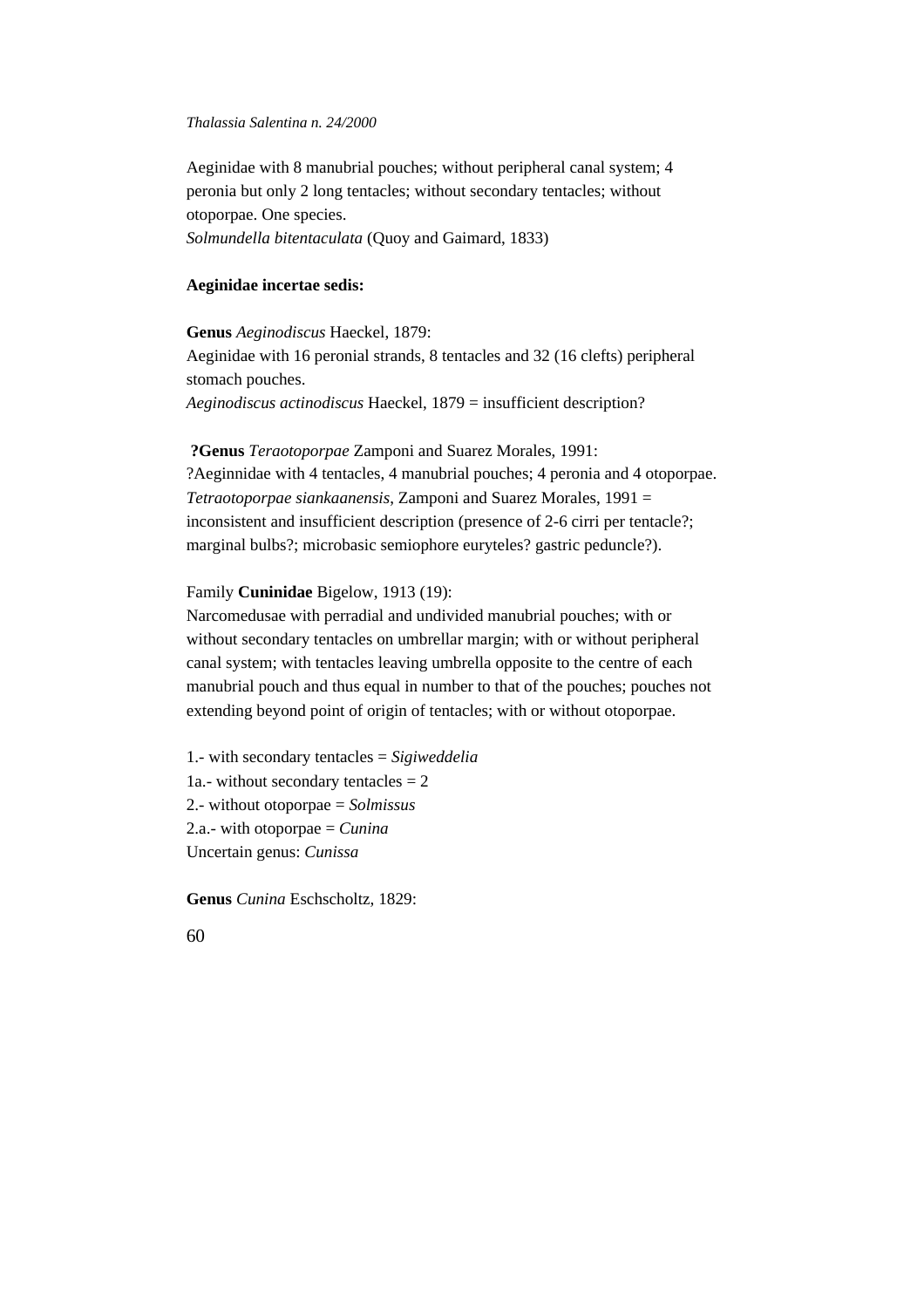Cuninidae with otoporpae, with or without peripheral canal system. *Cunina becki* Bouillon, 1985 *Cunina duplicata* Maas, 1893 *Cunina fowleri* (Browne, 1906) *Cunina frugifera* Kramp, 1948 *Cunina globosa* Eschscholtz, 1829 *Cunina lativentris* Gegenbaur, 1857 = *C. globosa*? *Cunina mucilaginosa* (Chamisso and Eysenhardt, 1821) = unrecognisable species *Cunina octonaria* McCrady, 1859 *Cunina oligotis* Haeckel, 1879 = doubtful species *Cunina peregrina* Bigelow, 1909 *Cunina polygonia* (Haeckel, 1879) = doubtful species *Cunina proboscidea* E. and L. Metschnikoff, 1871 *Cunina sp*. Uchida, 1928 *Cunina sp*. Vanhöffen, 1912 *Cunina simplex* Gili, Bouillon, Pagès, Palanques, Puig and Heussner*,* 1998 *Cunina tenella* (Bigelow, 1909) *Cunina vitrea* Gegenbaur, 1857 = *C. proboscidea*?

#### **Genus** *Cunissa* (Haeckel, 1879):

Cuninidae with nine ore more tentacles and peronial strands; manubrial pouches equal in number to tentacles, but with cleft by the insertion of the tentacles so as to appear twice as numerous as tentacles; peripheral canal?; otoporpae? *Cunissa polyphera* Haeckel, 1879 = not found since Haeckel, uncertain species? *Cunissa polypora* Haeckel, 1879 = not found since Haeckel, uncertain species?

**Genus** *Sigiweddelia* Bouillon, Pagès and Gili, 2000: Cuninidae without otoporpae; with secondary tentacles on umbrella margin; with enclosed sensory clubs, with peripheral canal. *Sigiweddelia bathypelagica* Bouillon, Pagès and Gili, 2000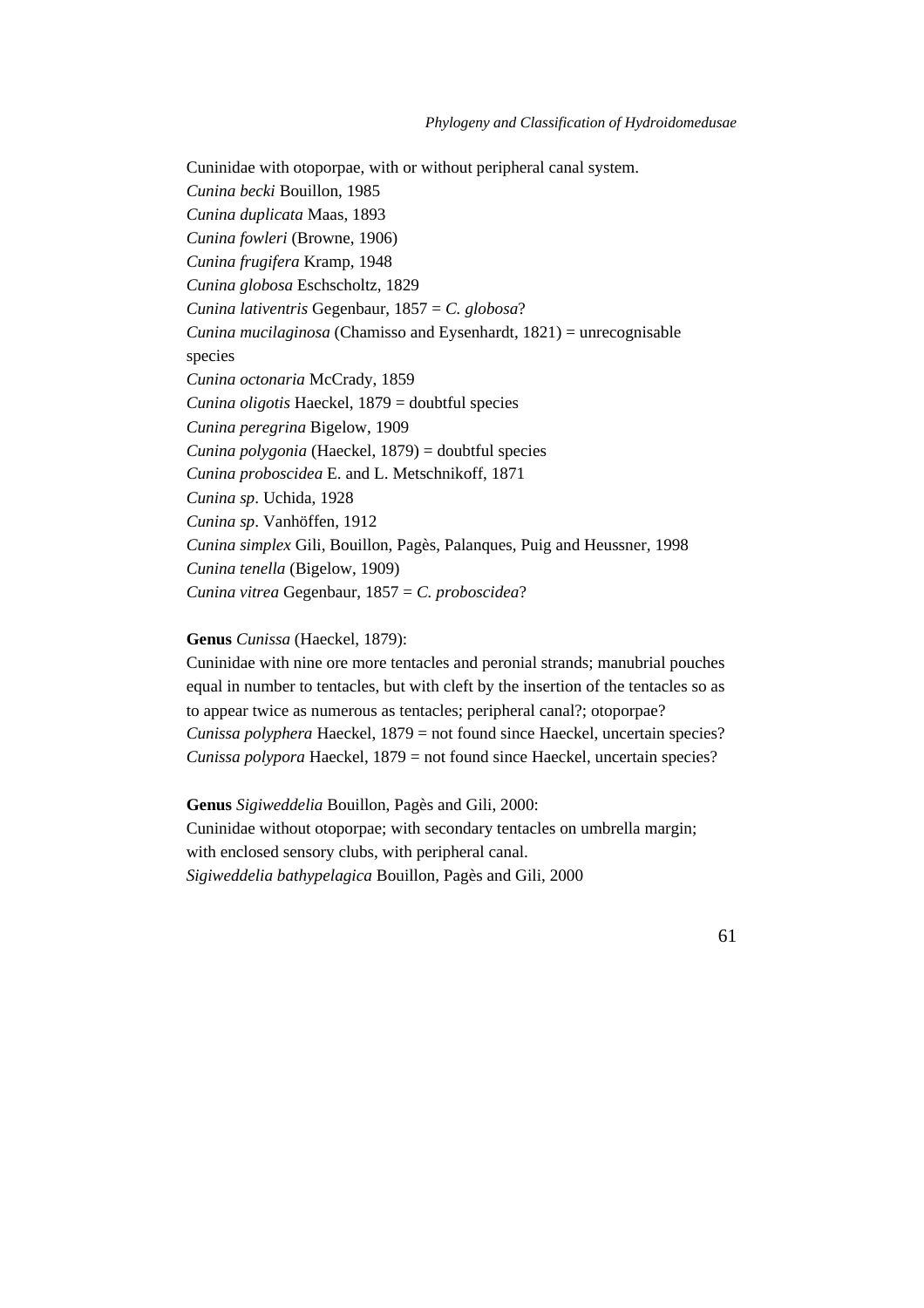**Genus** *Solmissus* Haeckel, 1879: Cuninidae without otoporpae, without peripheral canal system. *Solmissus albescens* (Gegenbaur, 1857) *Solmissus atlantica* Zamponi, 1983= doubtful affinity, poorly preserved material, probably an Aeginidae *Solmissus bleekii* Haeckel, 1879 = doubtful species *Solmissus faberi* Haeckel, 1879 *Solmissus incisa* (Fewkes, 1886) *Solmissus marshalli* Agassiz and Mayer, 1902 *Solmissus sp*. Ganapati and Nagabhushanan, 1958

#### Family **Solmarisidae** Haeckel, 1879 (13):

Narcomedusae without manubrial pouches, manubrium periphery circular and unbroken; with or without peripheral canal system; «gonads» on manubrial wall or on manubrial wall diverticula; with numerous tentacles leaving umbrella at manubrium periphery. With or without otoporpae.

1.- with peripheral canal system; with otoporpae = *Pegantha* 1.a.-. without peripheral canal system; without otoporpae = *Solmaris*

# **Genus** *Pegantha* Haeckel, 1879:

Solmarisidae with «gonads» forming diverticula of margin of oral manubrium wall; with peripheral canal system; with otoporpae. *Pegantha aureola* (Haeckel, 1879) = unrecognisable species *Pegantha biloba* Haeckel, 1879 = *P. triloba*? *Pegantha clara* R.P.Bigelow, 1909 *Pegantha cyanostilys* (Eschscholtz, 1829)= unrecognisable species *Pegantha dactyletra* Maas, 1893 = *P. triloba*? *Pegantha dodecagona* (Péron and Lesueur, 1810) = unrecognisable species *Pegantha forskäli* (Haeckel, 1879) = doubtful, not found since original description? *Pegantha godeffroyi* (Haeckel, 1879) = unrecognisable species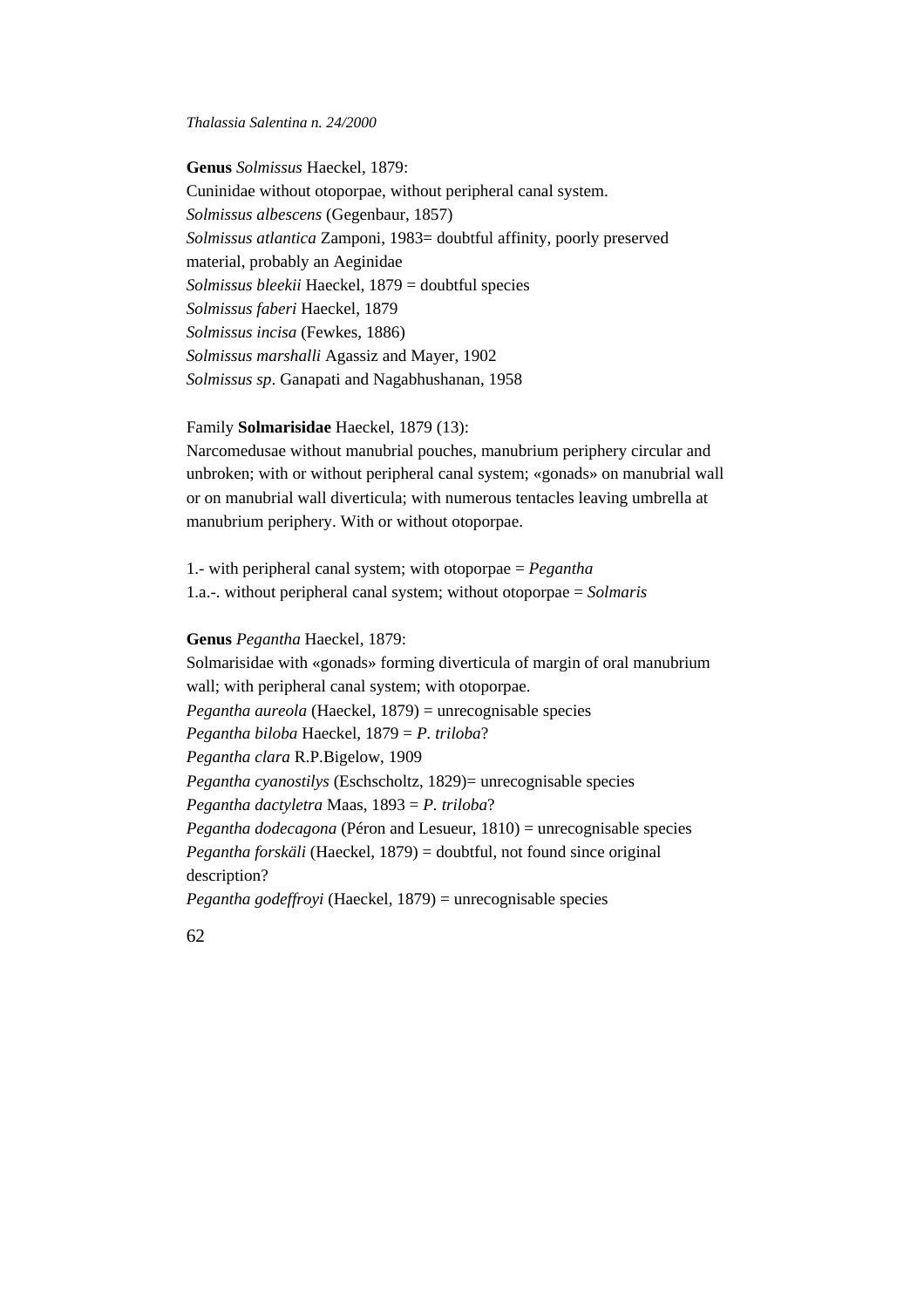*Pegantha laevis* H.B. Bigelow, 1909 *Pegantha lunulata* (Haeckel, 1879) = *P. clara*? *Pegantha magnifica* Haeckel, 1879 *Pegantha martagon* Haeckel, 1879 *Pegantha mollicina* (Forskål, 1775) = doubtful species *Pegantha pantheaon* (Haeckel, 1879) = *P. triloba*? *Pegantha punctata* (Quoy and Gaimard, 1824) = unrecognisable species *Pegantha quadriloba* Haeckel, 1879 = probably *P. triloba*? *Pegantha rubiginosa* (Kölliker, 1853) *Pegantha sieboldi* (Haeckel, 1879) = *P. triloba*? *Pegantha triloba* Haeckel, 1879 *Pegantha weberi* (Haeckel, 1879) = unrecognisable species *Pegantha zonaria* (Haeckel, 1879) = doubtful species *Pegantha zonorchis* (Haeckel, 1879) = unrecognisable species

# **Genus** Solmaris Haeckel, 1879:

Solmarisidae without peripheral canal system; without otoporpae, with simple annular «gonads». *Solmaris corona* (Keferstein and Ehlers, 1861) *Solmaris flavescens* (Kölliker, 1853) *Somaris lenticula* Haeckel, 1879 *Solmaris leucostyla* (Will, 1844) *Solmaris quadrata* Bouillon, Boero and Seghers, 1991 *Solmaris multilobata* Maas, 1893 = *S. corona? Solmaris rhodoloma* (Brandt, 1838) *Solmaris solmaris* (Gegenbaur, 1857) *Solmaris vanhoeffeni* Neppi and Stiasny, 1911= perhaps the juvenile of some other species

**Subclass Trachymedusae** Haeckel, 1866 (1879) **(51 valid species)**.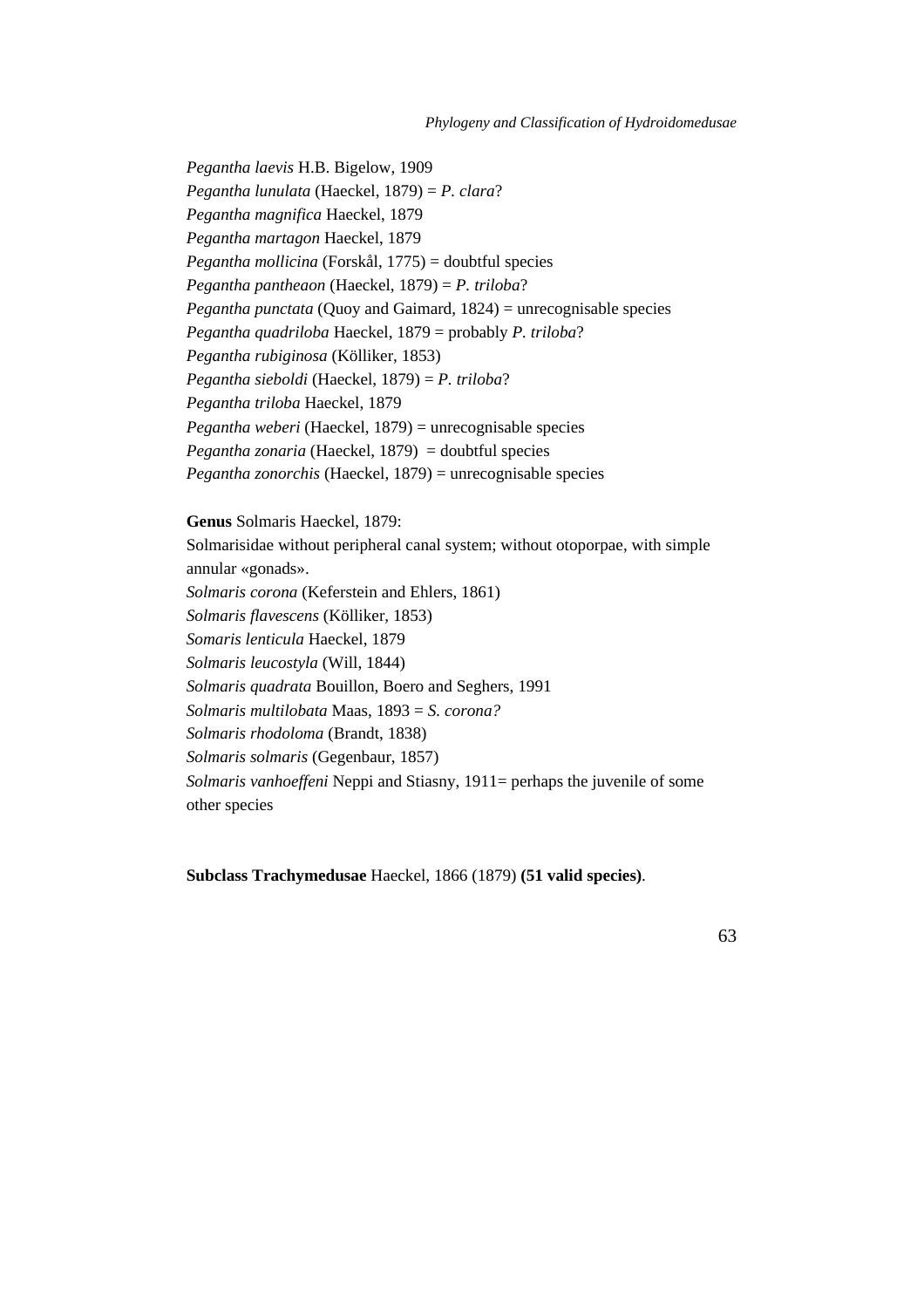Diagnosis: Medusae with hemispherical or deep bell-shaped umbrella. Margin entire with a thickened peripheral cnidocyst ring. Radial canals and circular canal present. Velum often with heavy musculature. With solid marginal tentacles or with a mixture of solid and hollow ones, without true tentacular bulbs, with endodermal cores continuing in the mesoglea of the umbrella as short "roots". With or without centripetal canals. Manubrium with or without gastric peduncle. «Gonads» usually on radial canals. Without polyp stage; a differentiated planula stage is lacking in a number of Trachymedusae, the gastrula developing immediately into young medusae, in others, the planula stage is retained and gives rise to a post embryonic tentaculated larval stage before transforming into medusae. No medusa or asexual budding observed. Marginal sense organs as free sensory clubs exceptionally enclosed in the mesoglea or in the velum. Cnidome: generally stenoteles associated with microbasic euryteles or/and atrichous isorhizae.

1.- with numerous tentacles arranged in groups, most of them with a terminal adhesive disk; manubrium broad with eight radial lobes = Ptychogastridae 1a- tentacles without adhesive disk  $= 2$ 2.-with centripetal canals  $=$  Geryoniidae 2.a- without centripetal canals  $=$  3  $3$ .- with 4 radial canals = Petasidae  $3a$ -with 8, rarely more radial canals  $= 4$ 4.- with broad, circular manubrium and broad radial canals = Halicreatidae 4.a.- manubrium and radial canals narrow  $=$  Rhopalonematidae

Family **Geryoniidae** Eschscholtz, 1829 (2):

Trachymedusae with gastric peduncle; 4 - 6 radial canals (sometimes more); with centripetal canals; «gonads» on radial canals, flattened and leaf-shaped; 2 kinds of marginal tentacles, solid and hollow; ecto-endodermal statocysts enclosed in mesoglea.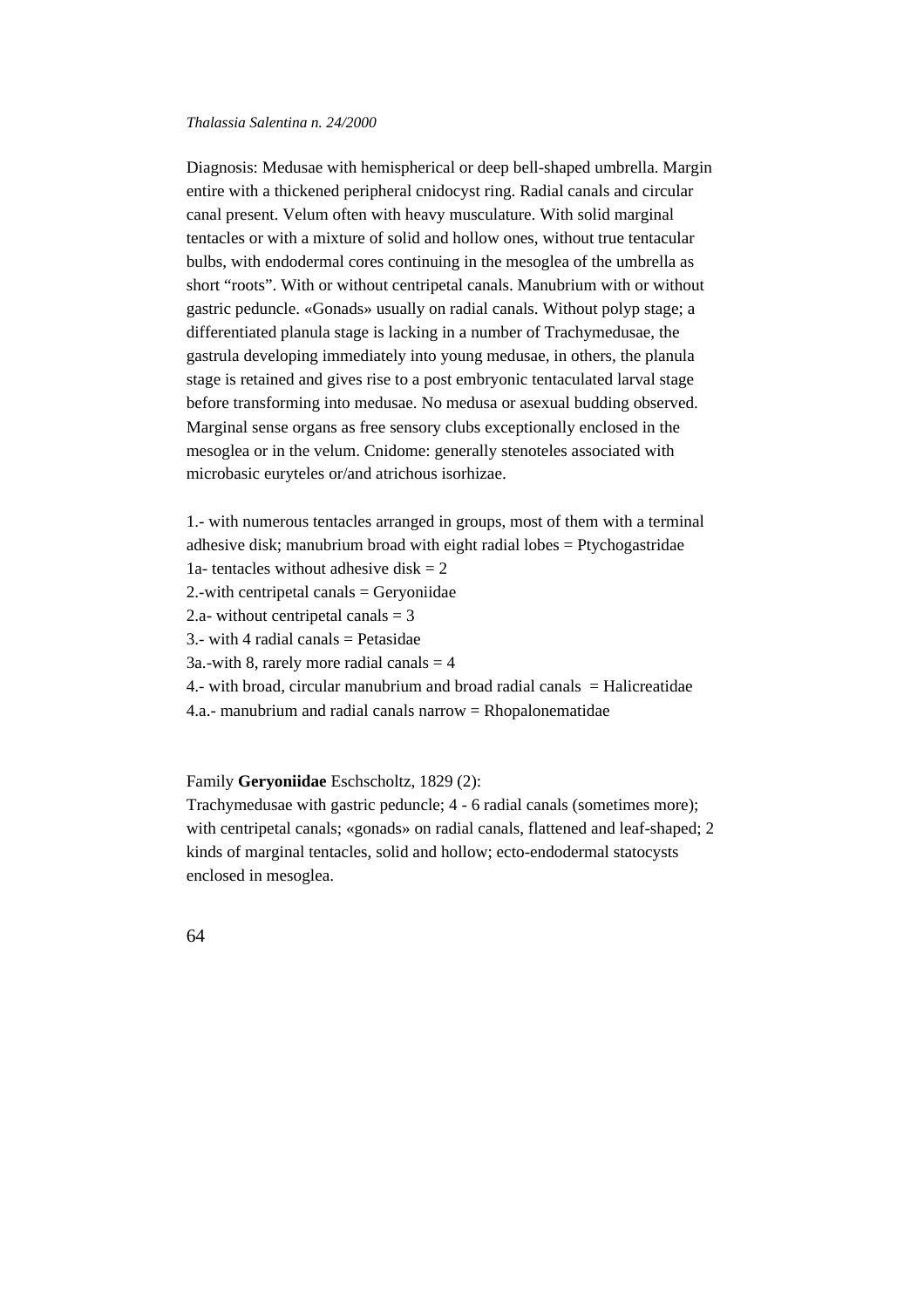1.- with 6 radial canals, six «gonads», mouth with six lips = *Geryonia* 1.a.- usually with 4 radial canals and «gonads» (sometimes more), mouth with four lips = *Liriope*

**Genus** Geryonia Péron and Lesueur, 1810: Geryoniidae with six lips; six radial canals and six «gonads». *Geryonia proboscidalis* (Forskål, 1775)

**Genus** *Liriope* Lesson, 1843: Geryoniidae with four lips; usually four radial canals and four «gonads», sometimes more. *Heptarradiata rioplatensis* Zamponi and Genzano, 1988 = *Liriope tetraphylla* with surnumeral R.C. but mouth with only 4 lips? *Liriope tetraphylla* (Chamisso and Eysenhardt, 1821) *Octorradiata bonaerensis* Zamponi and Genzano, 1988 = *L. tetraphylla* with surnumeral R.C., but mouth with only 4 lips? *Pentarradiata estuariensis* Zamponi and Genzano, 1988 = *L. tetraphylla* with surnumeral R.C., but mouth with only 4 lips?

#### Family **Halicreatidae** Fewkes, 1886 (9):

Trachymedusae with wide, circular manubrium; mouth circular, without distinct lips; without peduncle; without centripetal canals; with exceptionally 4 (*Varitentaculata*) usually 8 or more broad radial canals; with numerous marginal tentacles of different size, but all structurally alike and arranged in single series; each marginal tentacle with flexible proximal portion and stiff spine-like distal portion; with free ecto-endodermal statocysts.

1.-with about 16 or more radial canals = *Halitrephes* 1.a-with 4 or 8 radial canals  $= 2$ 2.-with 4 radial canals = *Varitentaculata* 2a.- with 8 radial canals  $=$  3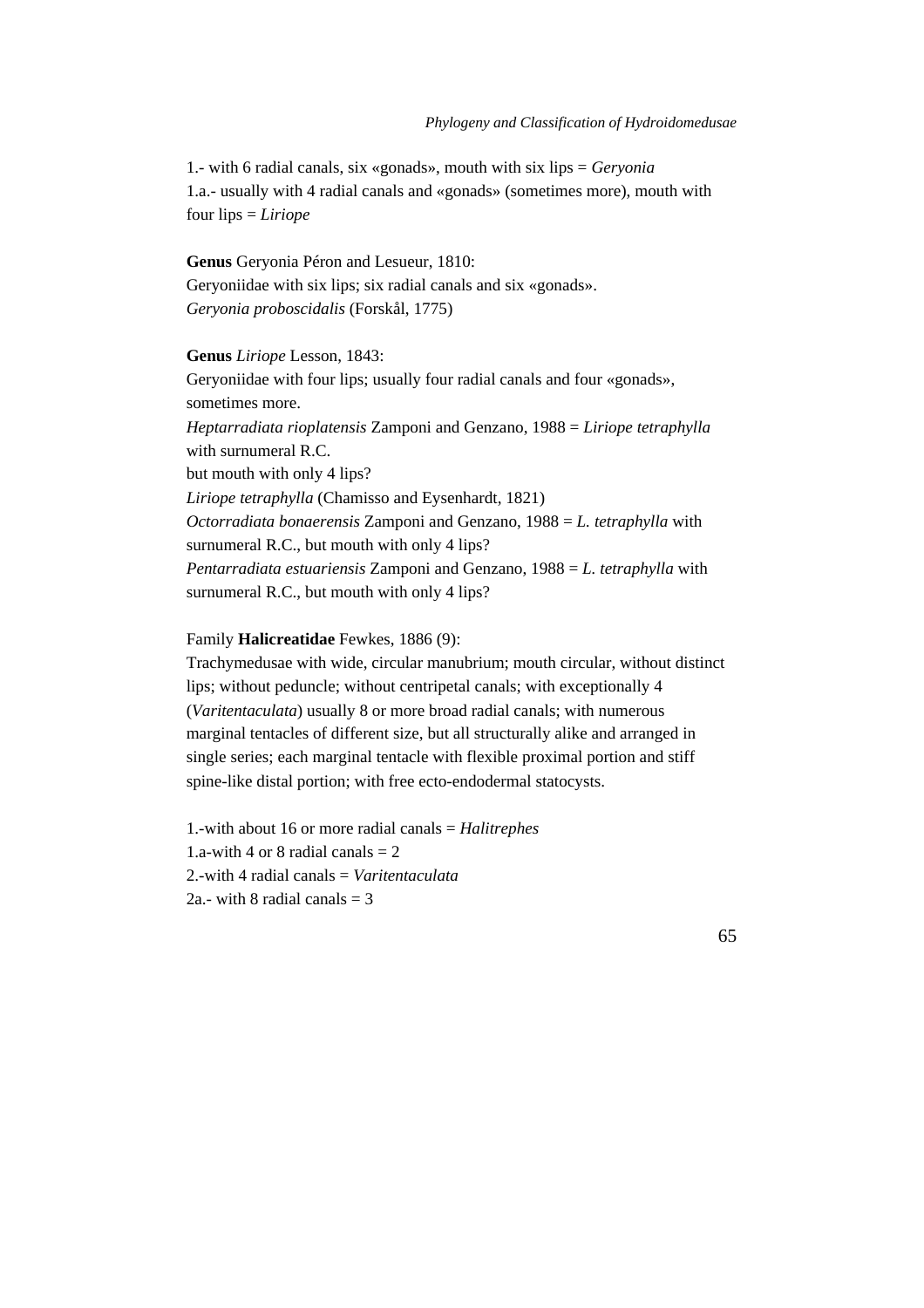3.-with tentacles arranged in 16 groups = *Botrynema*  $3a$ .-with tentacles in a continuous row  $= 4$ 4.-with perradial gelatinous papillae on exumbrella = *Halicreas* 4.a- without exumbrellar papillae = *Haliscera*

#### **Genus** *Botrynema* Browne, 1908:

With 8 radial canals; with 16 groups of 11-12 tentacles (2 groups with many tentacles in a single row in each octant) and 8 solitary perradial tentacles. *Botrynema brucei* Browne, 1908 *Botrynema ellinorae* (Hartlaub, 1909)

**Genus** *Halicreas* Fewkes, 1882: With 8 radial canals; with continuous row of tentacles; perradial gelatinous papillae on exumbrella. *Halicreas minimum* Fewkes, 1882

**Genus** *Haliscera* Vanhöffen, 1902: Halicreatidae with 8 radial canals; with a continuous row of marginal tentacles; without exumbrellar papillae. *Haliscera alba* Vanhöffen, 1902 *Haliscera bigelowi* Kramp, 1947 *Haliscera conica* Vanhöffen, 1902 *Haliscera racovitzae* (Maas, 1906)

**Genus** *Halitrephes* Bigelow, 1909: Halicreatidae with 16 or more radial canals; with a continuous row of tentacles; without papillae on exumbrella. *Halitrephes maasi* Bigelow, 1909

**Genus** *Varitentaculata* He, 1980: Halicreatidae with only four radial canals. *Varitentacula yantaiensis* He, 1980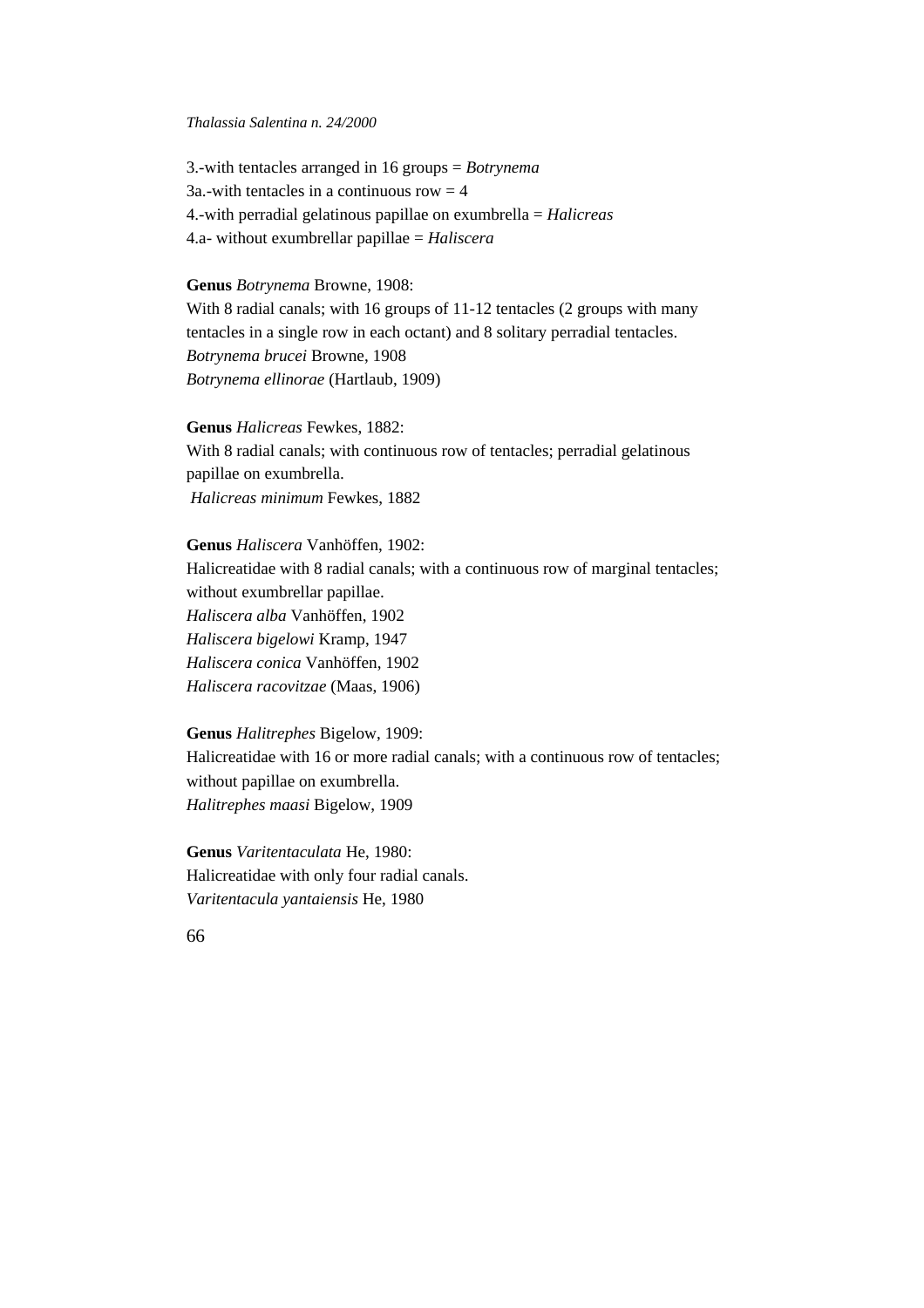## Family **Petasidae** Haeckel, 1879 (2):

Trachymedusae with four radial canals; without peduncle and centripetal canals; with well developed manubrium; with 4 sac-like «gonads» on radial canals; with marginal tentacles not in clusters, solid, with a terminal club-shaped knob of cnidocysts; with free statocysts.

1.- tentacles asymmetrically arranged = *Petasiella* 1a.- tentacles regularly arranged = *Petasus*

**Genus** *Petasiella* Uchida, 1947: Petasidae with marginal tentacles arising asymmetrically, at unequal intervals. *Petasiella assymetrica* Uchida, 1947

**Genus** *Petasus* Haeckel, 1879: Petasidae with regularly arranged marginal tentacles. *Petasus atavus* Haeckel, 1879 *Petasus digonimus* (Haeckel, 1879) = doubtfuf species *Petasus eucope* (Haeckel, 1879) = doubtful species *Petasus tiaropsis* (Haeckel, 1879) = doubtful species

## Family **Ptychogastriidae** Mayer, 1910 (3):

Trachymedusae with either simple manubrium without mesenteries, or with eight-lobed manubrium, with eight mesenterial partitions; with either marginal tentacles grouped into more or less well defined clusters, some with adhesive disks or with very numerous tentacles, not in clusters but inserted at various levels of exumbrella; no centripetal canals or peduncle; with 8 radial canals; «gonads» either attached onto manubrium, on sides of the 8 manubrial lobes, or on radial canals adjacent to manubrial lobe; free ecto-endodermal statocysts.

1.- tentacles into more or less defined clusters, some with adhesive organs = *Ptychogastria*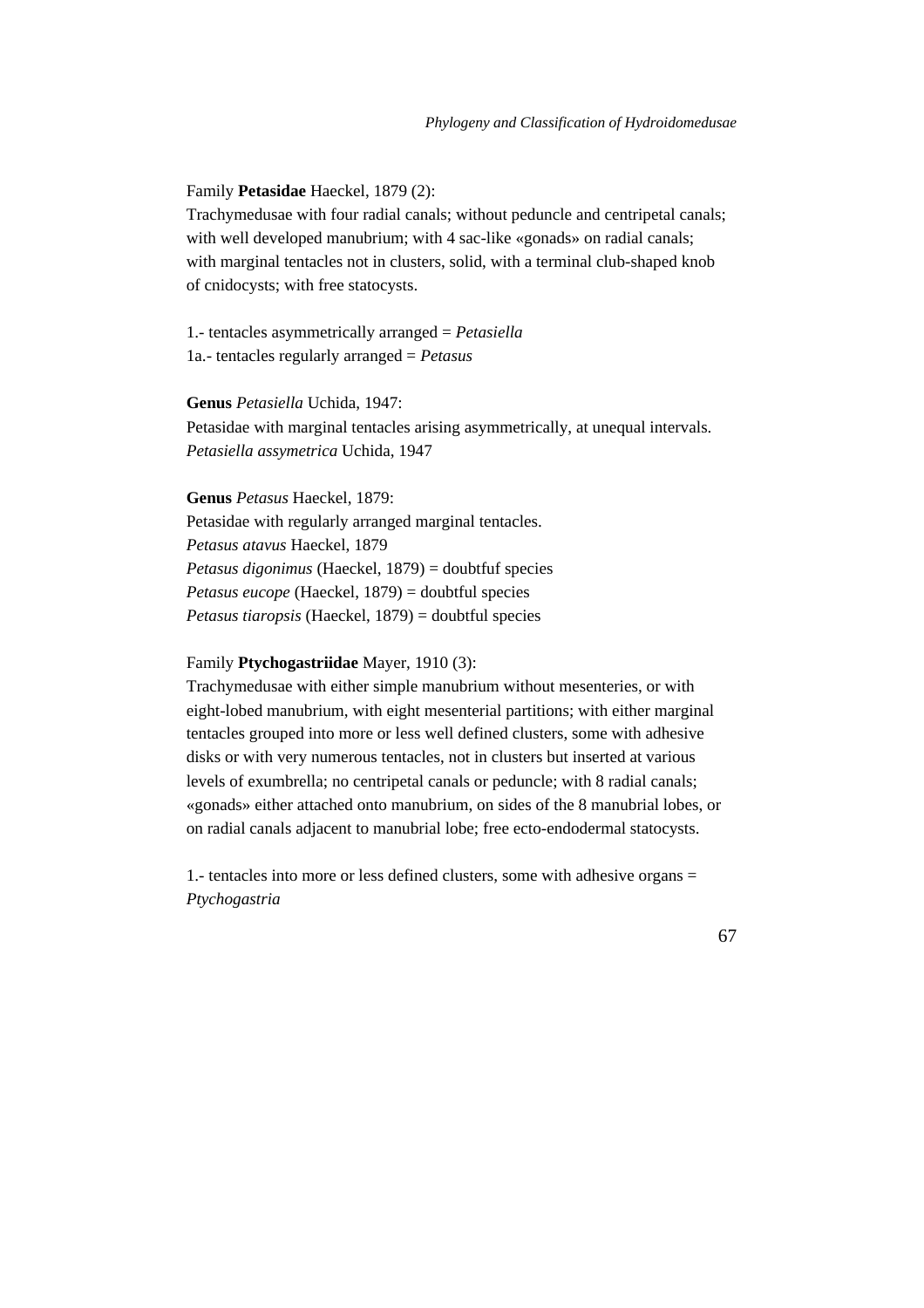1a.- tentacles not in clusters, none with adhesive organs = *Tesserogastria*

#### **Genus** *Ptychogastria* Allman, 1878:

Ptychogastriidae with marginal tentacles in clusters, some with adhesive disks; manubrium with lateral lobes; with eight mesenterial partitions; «gonads» on the sides of the manubrial lobes or on radial canals adjacent to manubrial lobes. *Ptychogastria antarctica* (Haeckel, 1879) = doubtful species *Ptychogastria asteroides* (Haeckel, 1879) *Ptychogastria polaris* Allman, 1878

## **Genus** *Tesserogastria* Beyer, 1959:

Ptychogastriidae with a great number of solid tentacle inserted at varying distances from the velum, not in clusters, without adhesive pads; manubrium simple, without peduncle, mesenteries, or pouches; with eight «gonads» attached along manubrium. *Tesserogastria musculosa* Beyer, 1959

## Family **Rhopalonematidae** Russell, 1953 (35):

Trachymedusae with a narrow manubrium; with or without peduncle; without centripetal canals; usually 8, rarely more, narrow radial canals; mouth with distinct lips; with marginal tentacles evenly distributed, sometimes of two kinds, each marginal tentacle of uniform structure throughout or with proximal portion differing from distal one; with «gonads» either on radial canals globular, linear, or hanging in pouches into subumbrellar cavity, or forming a continuous ring around base of manubrium and extending outwards along radial canals; with free, rarely enclosed ecto-endodermal statocysts.

1.- «gonads» in a continuous band around manubrium extending outwards on radial canals = *Homoeonema*

1a.- «gonads» isolated, on radial canal, sometimes adjacent to manubrium  $= 2$ «gonads» attached to subumbrellar portion of radial canals: *Aglantha* 2.- without gastric peduncle  $= 3$ 

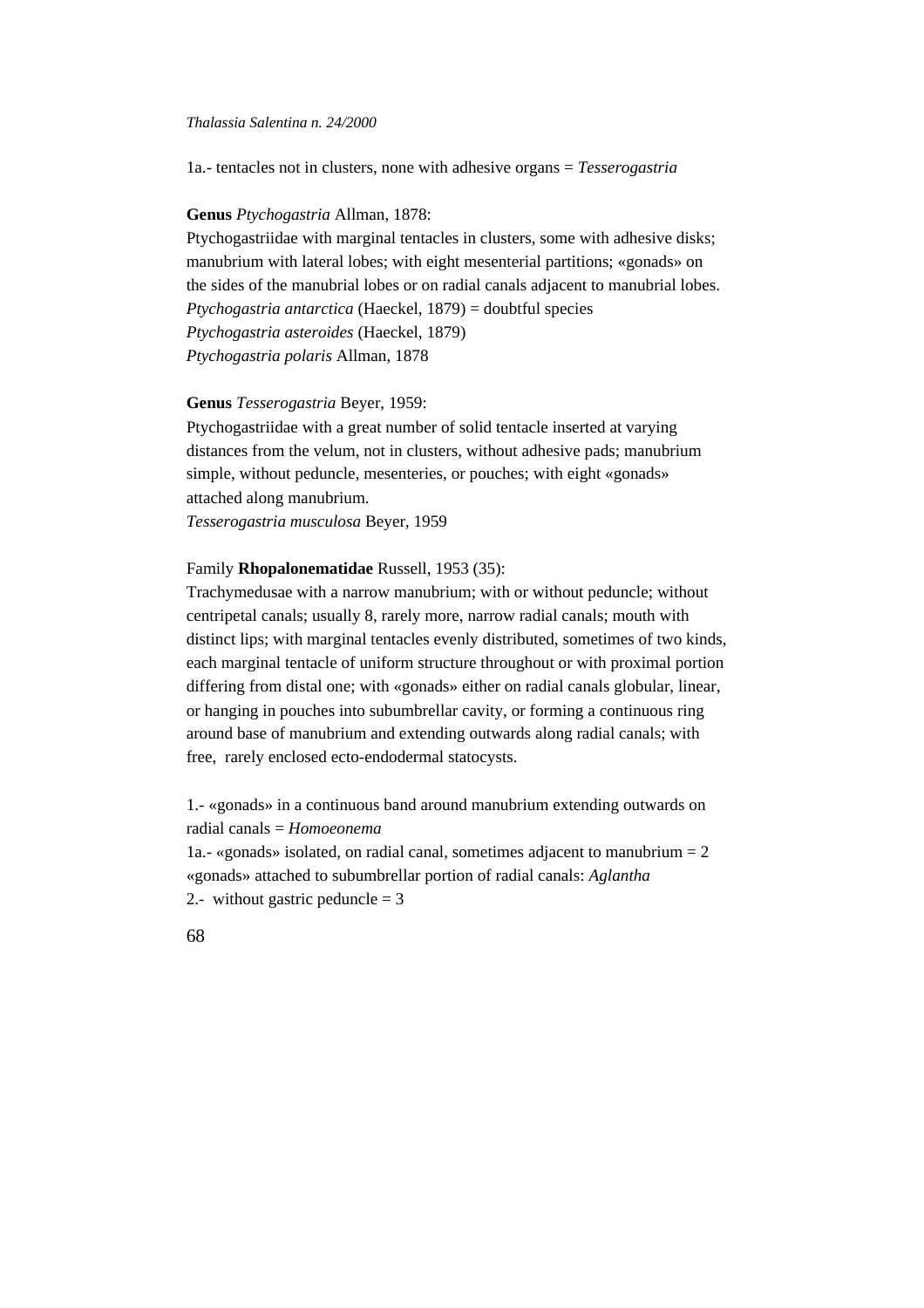2.a.- with gastric peduncle  $= 10$ 

3 - with 4 «gonads» only, pendulous; 4 large and 24 small marginal tentacles = *Tetrorchis*

3a.- with 8 (rarely more) «gonads»  $=$  4

4.- with two kinds of marginal tentacles; with enclosed statocysts  $=$ 

*Rhopalonema*

4.a.- with all tentacles of one kind; with free club-shaped statocysts  $= 5$ 

5.- «gonads» adjacent to manubrium (sometimes also 8 «gonads» free from

manubrium); very numerous tentacles **=** *Arctapodema*

5a.- «gonads» separated from manubrium  $= 6$ 

6.- exumbrella with numerous meridional furrows  $=7$ 

6a.- exumbrella smooth = 8

7.- «gonads» sausage-shaped, pendulous= *Crossota*

7a.- «gonads» not pendulous, tubular, attached longitudinally to radial canals = *Vampyrocrossota*

8.- «gonads» globular, distal, contiguous to circular canal; with 8 tentacles  $=$ *Sminthea*

8a.- «gonads» linear, with 32 or more marginal tentacles  $= 9$ 

9 . with 32 tentacles all of one kind developed in succesion = *Colobonema*

9a.- with 48 or more tentacles of equal size = *Pantachogon*

10.- umbrella with centripetal canals = *Voragonema*

10a.- without centripetal canals  $= 11$ 

11.- gastric peduncle short conical (in young specimens almost invisible);

«gonads» attached on subumbrellar portions of radial canals = 12

11a.- gastric peduncle long, slender = 13

12.- with only two pendulous «gonads» = *Persa*

12.a.- with 8 «gonads» = *Amphogona*

13- «gonads» linear, wavy, along the radial canals for most of their lenght *=*14

13a.- «gonads» sausage shaped, definitively pendulous  $= 15$ 

14.- along peduncle part of radial canals only = *Ransonia*

14a.- along most of the length of the radial canals = *Benthocodon*

15.- «gonads» attached to peduncle = *Aglaura*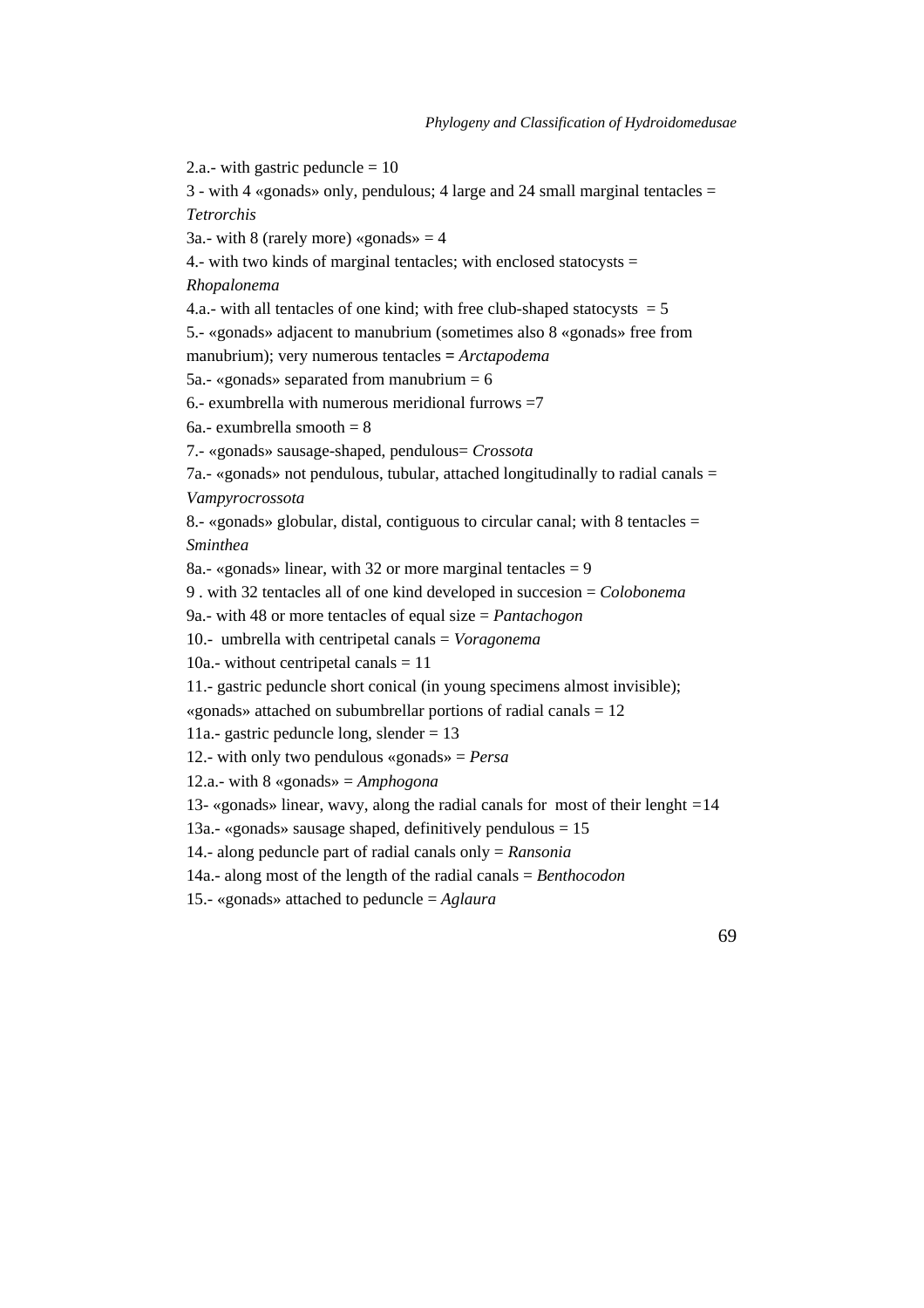15a.- «gonads» attached to subumbrellar portions of radial canals = *Aglantha*

#### **Genus** *Aglantha* Haeckel, 1879:

Rhopalonematidae with a long and slender gastric peduncle; with eight pendulous sausage-shaped «gonads» on subumbrellar portions of the eight radial canals; with numerous tentacles all alike; with free club-shaped marginal statocysts.

*Aglantha digitale* (O.F. Müller, 1766) *Aglantha elata* (Haeckel, 1879) *Aglantha ignea* Vanhöffen, 1902 = doubtful systematic position *Aglantha intermedia* Bigelow, 1909

#### **Genus** *Aglaura* Péron and Lesueur, 1810:

Rhopalonematidae with slender gastric peduncle; with 8 sausage-shaped «gonads» attached on peduncle, not on subumbrella; with numerous tentacles all alike, with free club-shaped statocysts. *Aglaura hemistoma* Péron and Lesueur, 1810

## **Genus** *Amphogona* Browne, 1905:

Rhopalonematidae with short, conical gastric peduncle, exumbrella smooth; with ellipsoidal or sac-shaped, pendulous «gonads» on the 8 radial canals, «gonads» usually of unequal size; with tentacles all alike, not densely crowded; with free club-shaped statocysts. *Amphogona apicata* Kramp, 1957 *Amphogona apsteini* (Vanhöffen, 1902) *Amphogona pusilla* Hartlaub, 1909

## **Genus** *Arctapodema* Dall, 1907:

Rhopalonematidae without gastric peduncle; with «gonads» on radial canals adjacent to manubrium; with 8 narrow radial canals; numerous tentacles, all alike, in a single row; free statocysts.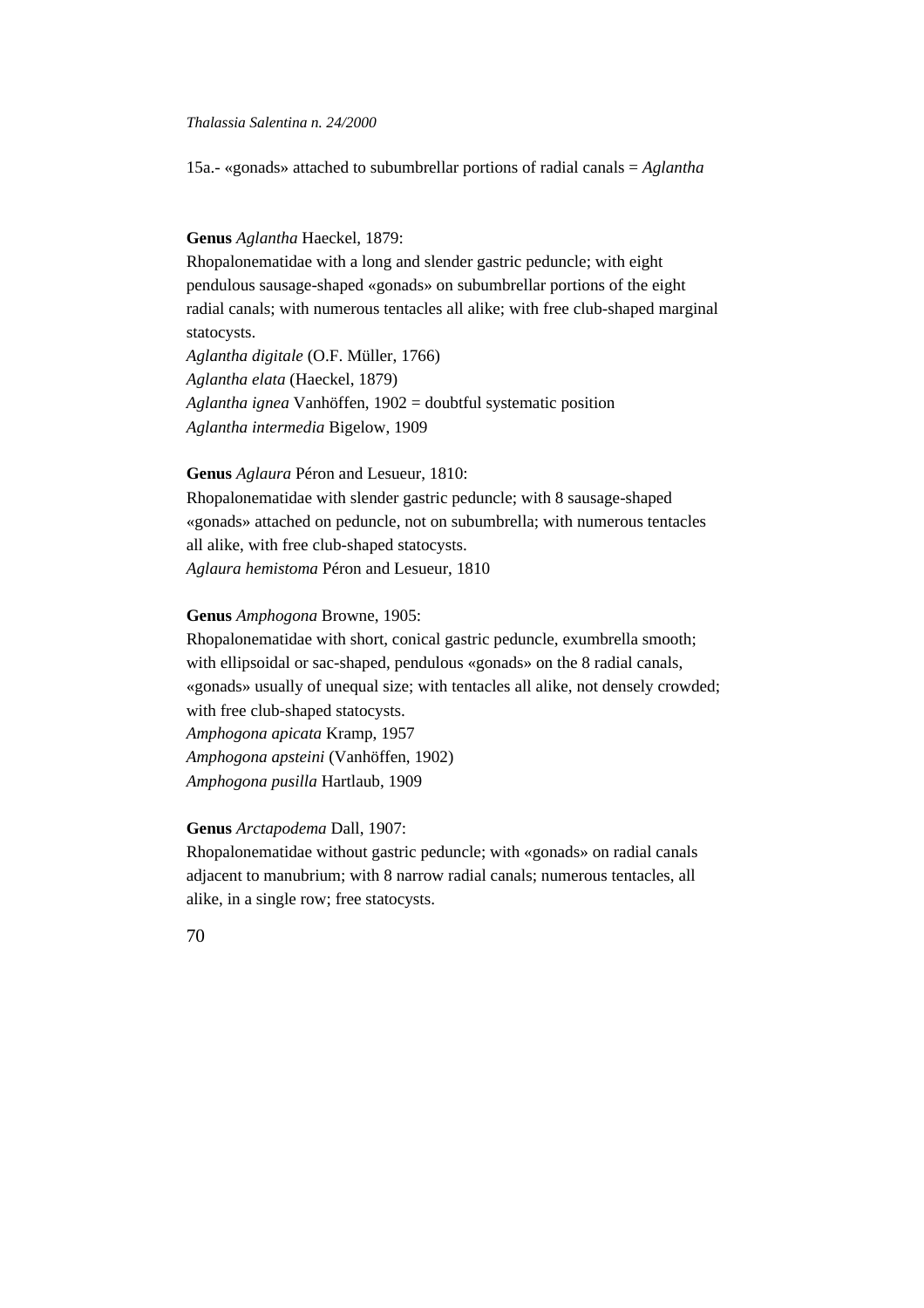*Arctapodema ampla* (Vanhöffen, 1902) *Arctapodema antarctica* (Vanhöffen, 1912) *Arctapodema australis* (Vanhöffen 1902) *Arctapodema macrogaster* (Vanhöffen, 1902) *Arctapodema* sp. Mills, Pugh, Harbison and Haddock*,* 1996

**Genus** *Benthocodon* Larson and Harbison, 1990: Rhopalonematidae without exumbrellar furrows; without centripetal canals; with eight radial canals; «gonads» linear to wavy, pendulous only distally; with a well developed gastric peduncle; with numerous tentacles superimposed in several rows; marginal sense organs not observed. *Benthocodon pedunculata* Bigelow, 1913 = *Voroganema pedunculata Benthocodon hyalinus* Larson and Harbison, 1990

#### **Genus** *Colobonema* Vanhöffen, 1902:

Rhopalonematidae without gastric peduncle; with apical outlines of subumbrellar muscular fields forming a star-shaped figure; elongate «gonads» along 8 radial canals; tentacles all of one kind, developing in succession; free club-shaped statocysts.

*Colobonema apicatum* Russell, 1961

*Colobonema igneum* (Vanhöffen, 1902)

*Colobonema sericeum* Vanhöffen, 1902

*Colobonema typicum* (Maas, 1897)

## **Genus** *Crossota* Vanhöffen, 1902:

Rhopalonematidae without peduncle; numerous meridional exumbrellar furrows; 8 or more radial canals; pendulous sausage-shaped «gonads» on radial canals; numerous densely crowded tentacles, all alike; free club-shaped statocysts.

*Crossota alba* Bigelow, 1913 *Crossota brunnea* Vanhöffen, 1902 *Crossota norvegica* Vanhöffen, 1902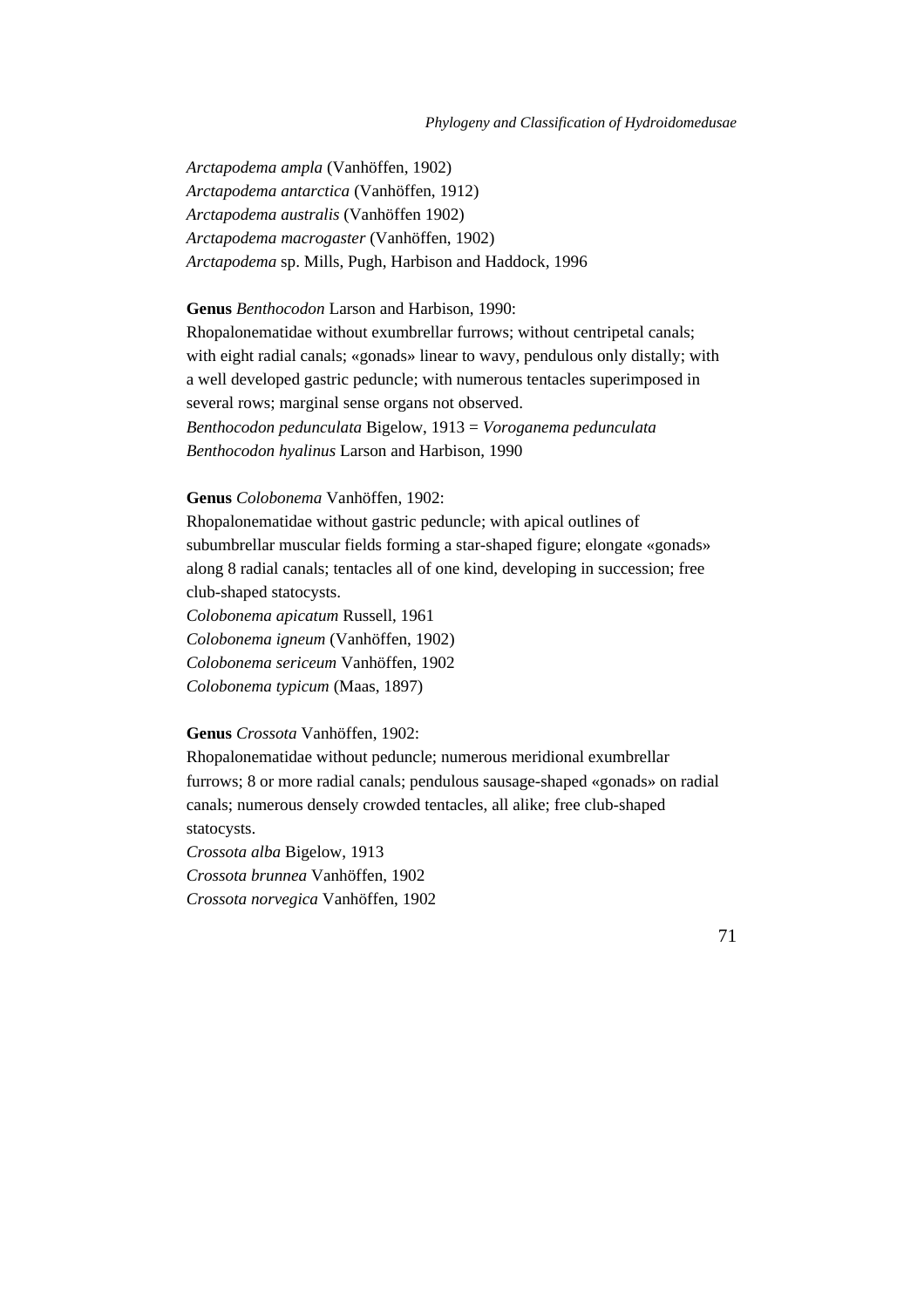*Crossota pedunculata* Bigelow, 1913 = *Benthocodon pedunculata* = *Voroganema pedunculata Crossota rufobrunnea* (Kramp, 1913)

#### **Genus** *Homoeonema* Browne, 1903:

Rhopalonematidae without gastric peduncle; «gonads» forming a continuous band around base of manubrium and extending outwards along proximal half of 8 radial canals; numerous tentacles, all alike; vesicular statocysts. *Homoeonema platygonon* Browne, 1903

# **Genus** *Pantachogon* Maas, 1893:

Rhopalonematidae without gastric peduncle; with the apical outlines of the subumbrellar muscular fields forming an entire circle; with «gonads» on the 8 radial canals separated from manubrium; with 48 or more tentacles all alike; free club-shaped statocysts. *Pantachogon haeckeli* Maas, 1893 *Pantachogon militare* (Maas, 1893) *Pantachogon scotti* Browne, 1910

## **Genus** *Persa* McCrady, 1859:

Rhopalonematidae with a short gastric peduncle; with only two oval or sausageshaped «gonads», pendulous, near middle point of the subumbrellar portions of two opposite radial canals; 8 radial canals; with numerous long tentacles, all alike, each with a terminal knob; with free club-shaped statocysts. *Persa incolorata* McCrady, 1859

## **Genus** *Ransonia* Kramp, 1947:

Rhopalonematidae with high conical umbrella (similar to *Aglantha*); with long and narrow gastric peduncle; 8 radial canals; linear, discontinuous «gonads» along peduncular portions of radial canals, not on subumbrella; numerous tentacles, all alike; statocysts unknown. *Ransonia krampi* (Ranson, 1932)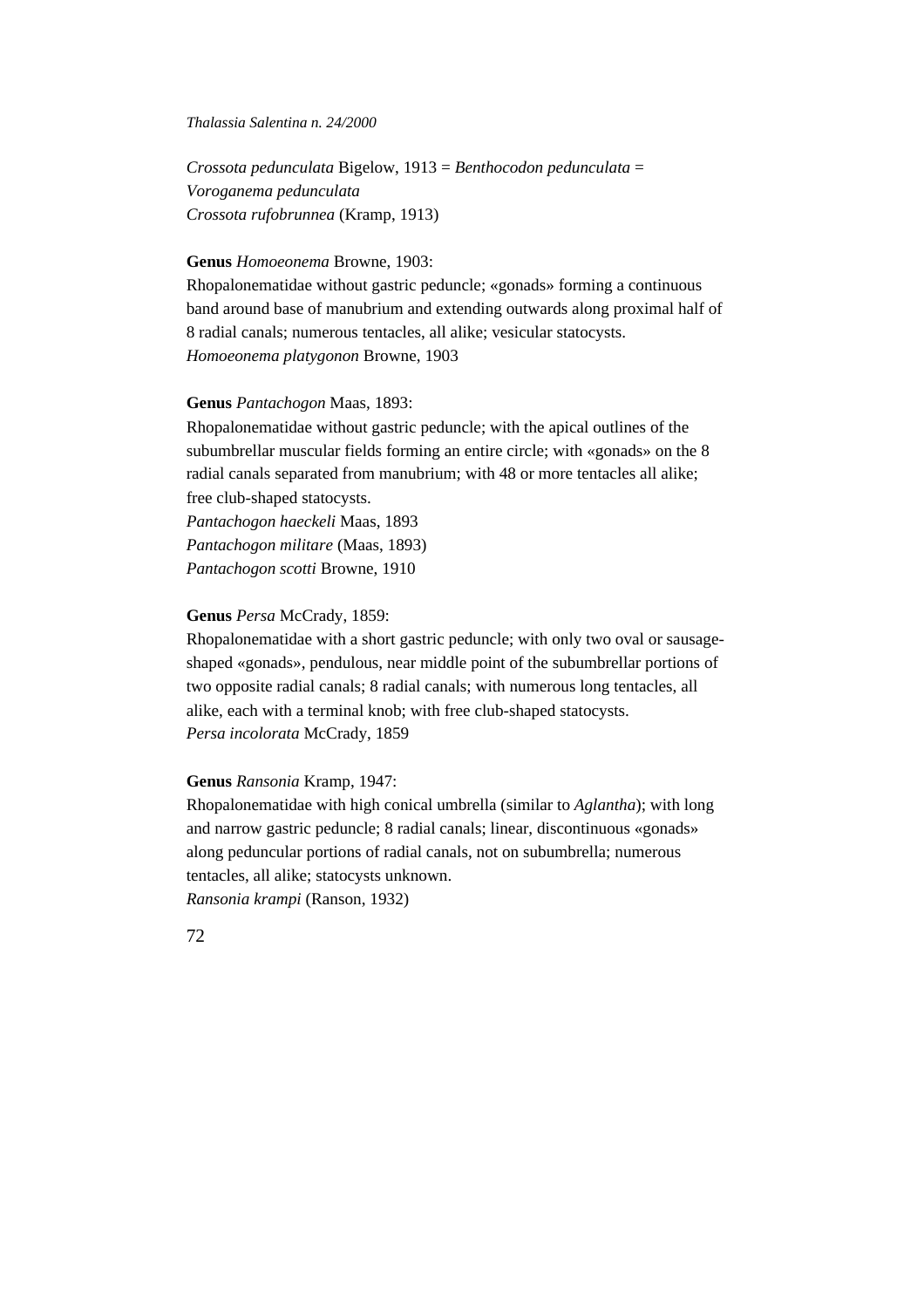#### **Genus** *Rhopalonema* Gegenbaur, 1857:

Rhopalonematidae without gastric peduncle; with «gonads» along the radial canals separated from manubrium; with solid marginal tentacles of two kinds: large, club-shaped, perradial tentacles with swollen ends and inter-and adradial short, stiff, cirri-like tentacles also with swollen ends; with enclosed statocysts. *Rhopalonema funerarium* Vanhoffen, 1902 *Rhopalonema velatum* Gegenbaur, 1857

#### **Genus** *Sminthea* Gegenbaur, 1857:

Rhopalonematidae without gastric peduncle; with globular «gonads» on very distal parts of the 8 radial canals; with only 8 perradial tentacles; with enclosed statocysts.

*Sminthea* (?) *arctica* Hartlaub, 1909 = doubtful species *Sminthea eurygaster* Gegenbaur, 1857

# **Genus** *Tetrorchis* Bigelow, 1909:

Rhopalonematidae without gastric peduncle; with only 4 sausage-shaped, pendulous, «gonads» attached to 4 of the 8 radial canals near the middle points; with 4 large perradial and several small marginal tentacles; statocysts unknown. *Tetrorchis erythrogaster* Bigelow, 1909

#### **Genus** *Vampyrocrossota* Thuensen, 1993:

Rhopalonematidae without gastric peduncle; with exumbrella furrows; with eight radial canals; with «gonads» attached longitudinally to the radial canal, with tentacles of one kind; statocysts unknown. *Vampyrocrossota childressi* Thuesen, 1993

## **Genus** *Voragonema* Naumov, 1971:

Rhopalonematidae with gastric peduncle; with eight radial canals, with numerous centripetal canals and with up to 500-2000 marginal tentacles superimposed in several rows; with free club-shaped statocysts.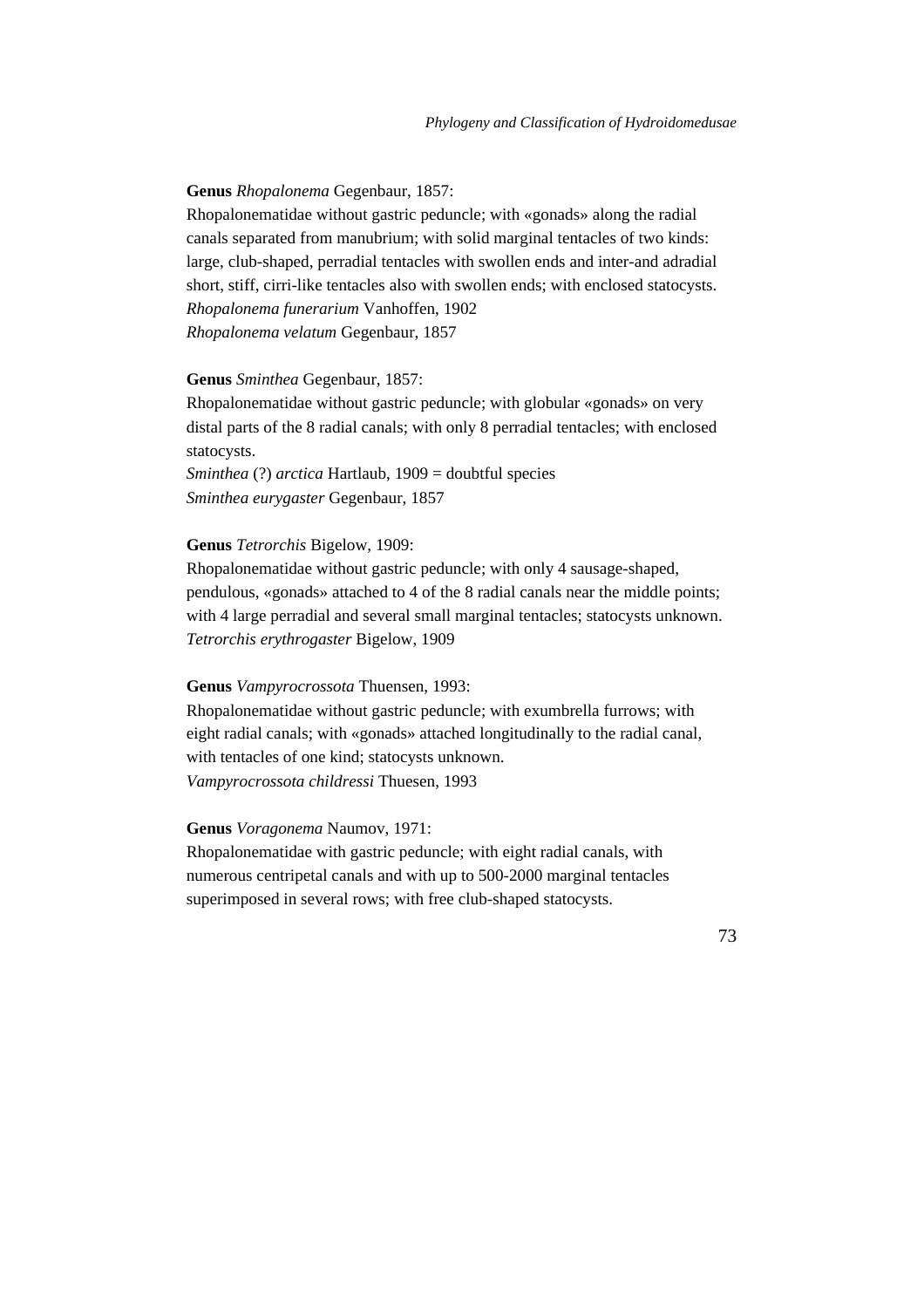*Voragonema laciniata* Bouillon, Pagès and Gili, 2000 *Voragonema pendunculata* (Bigelow, 1913) *Vorogonema profundicula* Naumov, 1971

### **Rhopalonematida incertae sedis:**

**Genus** *Stauraglaura* Haeckel, 1879:

Rhopalonematidae with a well developed manubrial peduncle; with only four gonads, situated on peduncle on every other of the 8 radial canals, 4 radial canals being without gonads.

*Stauraglaura tetragonima* Haeckel, 1879 = probably *Aglaura hemistoma*?

# **2) CLASS HYDROIDOMEDUSA**: Claus, 1877 emend. (Bouillon and Boero, 2000).

 (Anthomedusae; Laingiomedusae; Leptomedusae; Limnomedusae; Siphonophorae not included). **(740 valid species with medusae)**. The Hydroidomedusa typically undergo a polymorphic succession of developmental stages during their life cycle. The starting point is a ciliated motile gastrula, the "planula", developing normally into a benthic modular larval stage the polyp (except in the Porpitidae, *Margelopsis* and *Pelagohydra* where the hydroid is floating). Polyps will later on, by asexual budding, give rise to planktonic, free-swimming and solitary stages, the hydromedusae, representing the sexual adult state. In many forms the medusae are reduced to sporosacs (fixed gonophores), which no longer leave the hydroids which, by paedomorphosis, secondarily become the sexual stages. The Hydroidomedusa may also form pelagic swimming or floating highly polymorphic modular colonies composed of several modified types of polyps and reduced medusae attached to a stolon supported by floating structures (pneumatophores and nectophores) the all integrated into a single animal (Siphonophores). In the Hydroidomedusae the asexual budding of a medusa or of gonophores involves always the formation of a medusary nodule or entocodon, forming a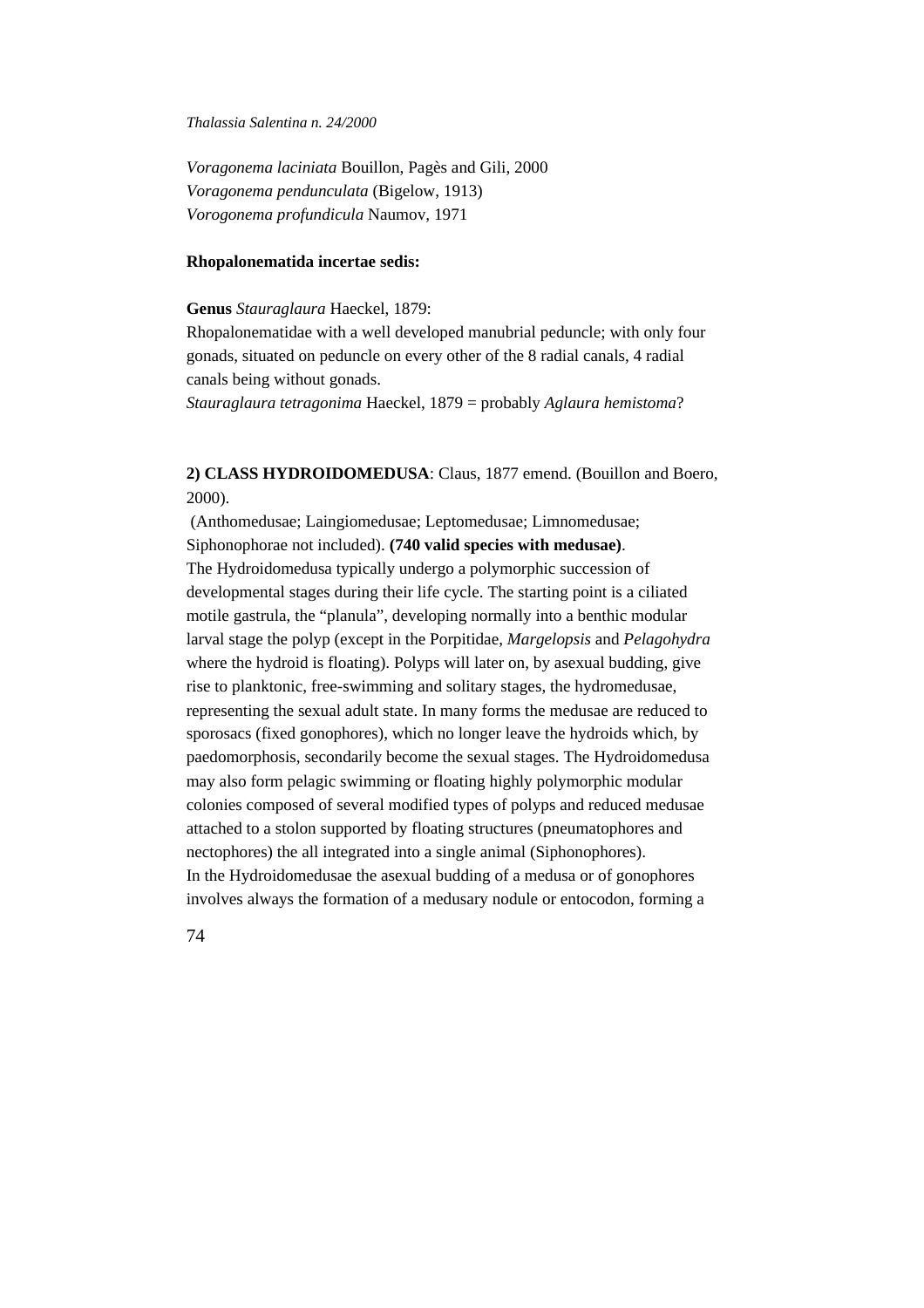coelom like cavity, the subumbrellar cavity, lined by striated muscle cells; during medusa development the primary marginal tentacles always develop after the subumbrellar cavity and the gastro-vascular system has been formed. Both embryonic and larval stages, the planula and the polyp, have a typical diploblastic structure, the adult sexual stage or hydromedusae appear to have acquired during embryonic development (medusary nodule formation) a "triploblastic" kind of organisation (Boero *et al.,* 1998). Hydroids can be solitary but generally form modular colonies by budding. The colonies often produce individual polyps specialised for different functions, all having an interconnected coelenteron (defensive: dactylozooids, reproductive: gonozooids, nutritive: gatrozooids, etc.). The sense organs of the pelagic hydroidomedusa, when present, are ocelli (Anthomedusae, some Leptomedusae), or statocysts (Leptomedusae, Limnomedusae); sometimes cordyli of unknown function are also present (Leptomedusae). The statocysts are closed or open velar ectodermal statocysts formed by the subumbrellar epithelium or velum epithelium (all Leptomedusae) or ecto-endodermal closed statocyst located in the mesoglea near ring canal or in the velum (Limnomedusae).

Velar ectodermal statocysts have their sensory cells innervated by the lower nerve ring (= inner or subumbrellar), their lithocytes and statoliths are ectodermal derivatives and their sensory cells are morphologically distinct from those of the sensory clubs of the Automedusa, lacking stereocilia. Ectoendodermal statocysts exist in the Hydroidomedusa only in the Limnomedusae, they appear close to the Automedusa statocyst being like them innervated by the upper nerve ring and having also their lithocytes and statoliths of endodermal origin, but their development is different, not directly assimilated to a transformed tentacle; their sensory cells are also devoid of stereocilia. They present in fact intermediate characters between Leptomedusan statocysts and Automedusa ones. The presence of a medusary nodule in asexual medusary budding processes and of colonial modular hydroids suggest incluion of the Limnomedusae with the Antho-Leptomedusae.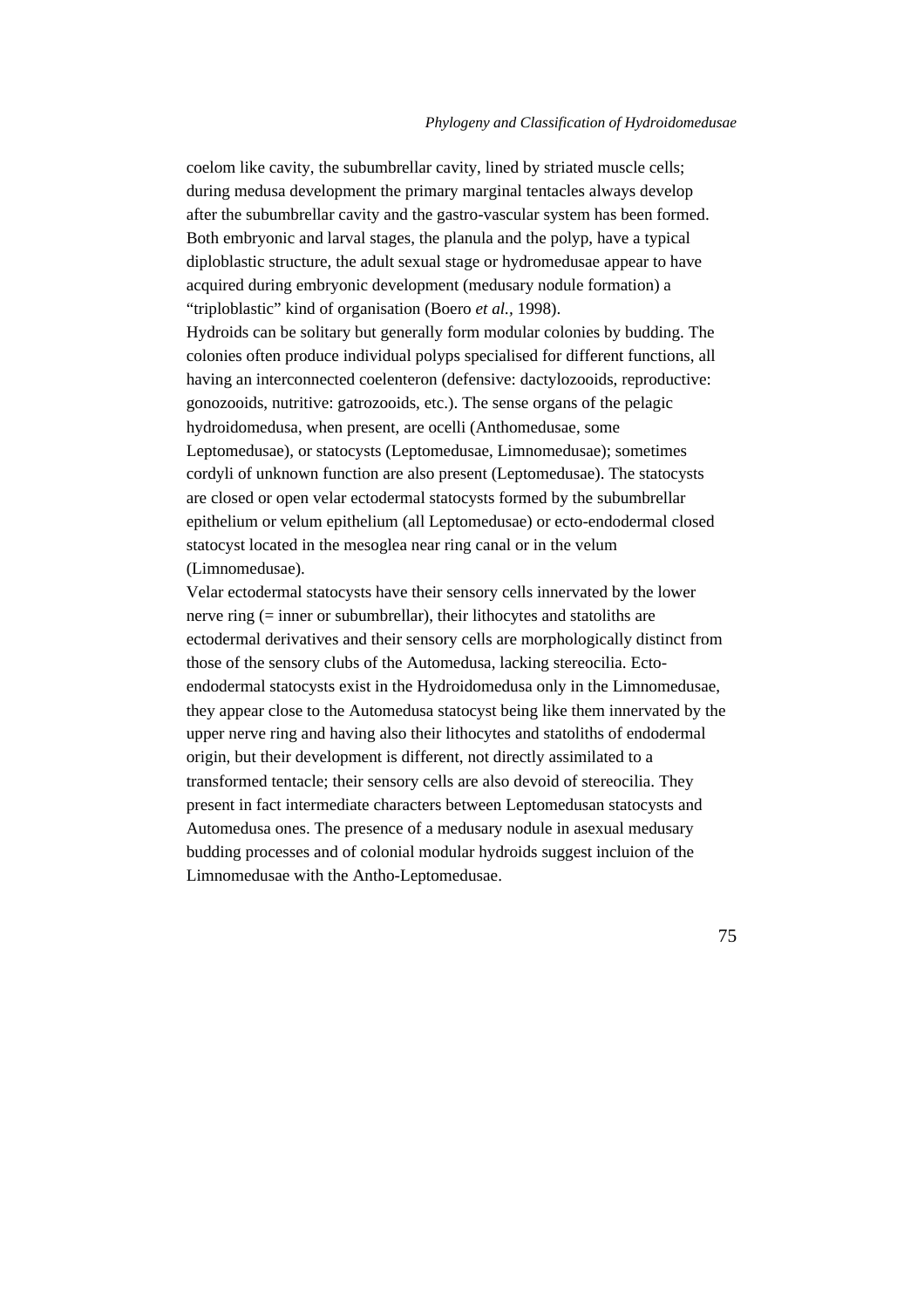The Hydroidomedusa have, with a few exceptions, separated sexes; the sex cells generally mature in the ectoderm. The fertilised oocytes give rise by gastrulation to typical planulae which, contrary to Automedusa ones, are very specialised, containing cnidoblasts, different neural and glandular cell types and often-interstitial cells. During the development of the planulae into the polyp stage the embryonic neural and cementing glandular cells are destroyed. Hydroidomedusa are mostly marine but some live in brackish or in freshwater, they are present at all latitudes and at all depths. Hydroidomedusae have frequently only a seasonal existence, their hydroid stage presents several types of resting or dormancy stages (frustules, propagules, cysts, stolon system) allowing them to overcome unfavourable ecological conditions.

# **Subclass Anthomedusae** Haeckel, 1879 (**404 valid species**).

Diagnosis: Medusae typically bell-shaped. «Gonads» confined on manubrium, sometimes extending on the most proximal parts of the radial canals. Marginal sense organs, if present, ocelli, never statocysts or cordyli. Marginal tentacles peripheral, hollow or solid, with tentacular bulbs (except, most of the Bythotiaridae, *Eugotoea petalina*, and *Rhabdoon singulare*). Sexual reproduction through a complex planula stage with interstitial cells, neural cells, cnidoblasts and one or two types of glandular cells.

 Hydroid: "Athecata hydroids" having the body of their hydranths not covered by rigid perisarcal thecae. Cnidome normally including desmonemes.

## Order **Filifera** Kühn, 1913 (226):

Diagnosis: Medusae with «gonads» forming separated interradial, adradial or perradial longitudinal masses on the walls of the manubrium (exceptionally encircling entire manubrium). Mouth either with four simple or complex lips, or with a circular mouth surmounted by oral manubrial tentacles. Marginal tentacles solid or hollow. Cnidome including usually desmonemes and microbasic euryteles, never stenoteles. Planulae having only one type of ectodermal glandular cells: spumous cells. Hydranths with filiform tentacles (except in the dactylozooids of the Ptilocodiidae).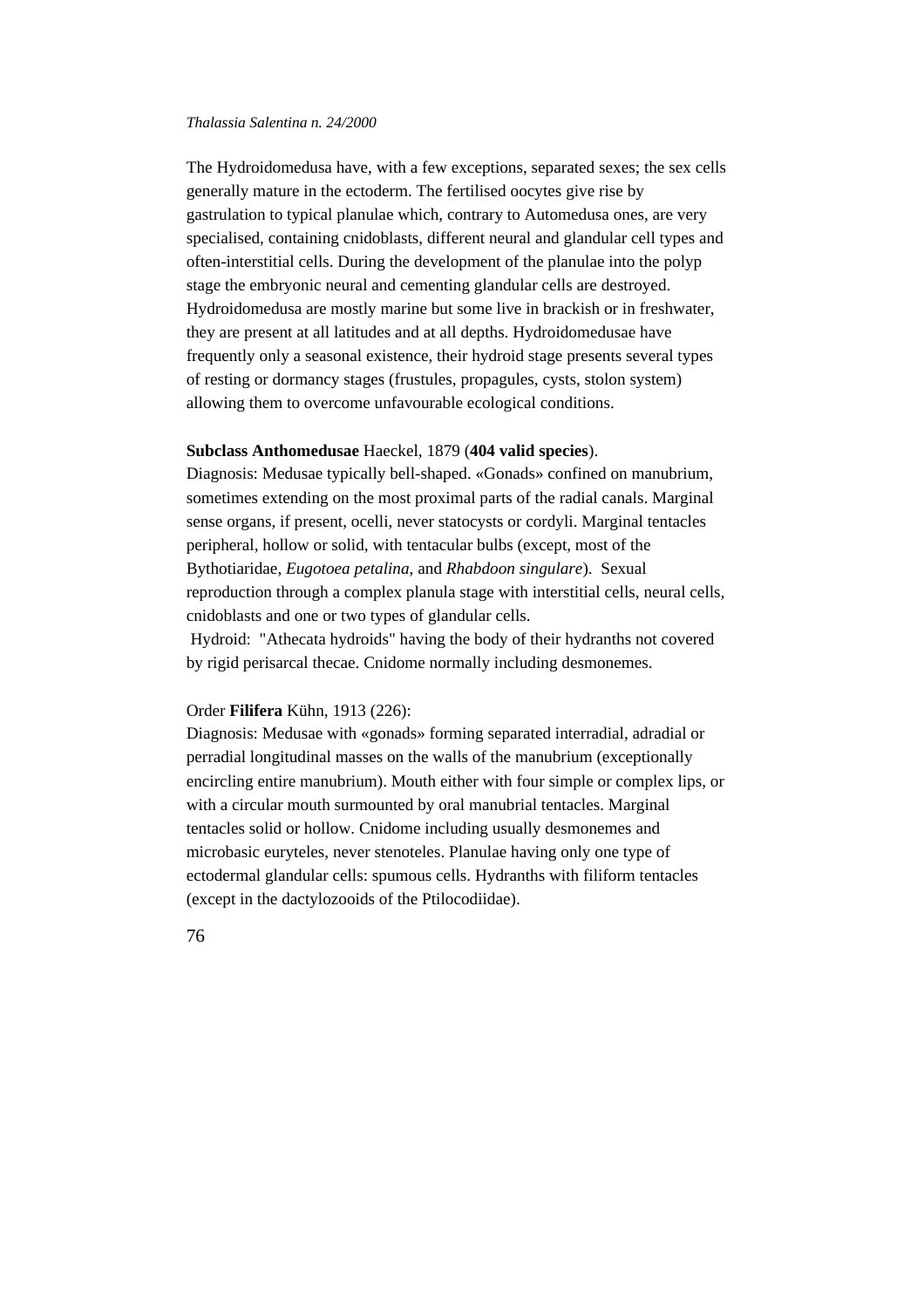Suborder **Margelina** Haeckel, 1879 (111):

Diagnosis: Filifera medusae with solid tentacles; ocelli, when present, adaxial; mouth either with simple lips, or with oral solid tentacles armed with cnidocyst clusters or presenting oral arms armed with cnidocyst clusters. Hydroids: Varied in expression.

1.- with oral tentacles  $= 2$ 

1.a.- without oral tentacles  $=$  3

2.- with oral tentacles simple, situated on/or very near mouth rim = Cytaeididae 2.a.- with oral tentacles simple or branched, distinctly inserted above mouth rim

= Bougainvilliidae

3.- mouth with 4 distinct lips  $=$  4

3a.- mouth with 4 inconspicuous lips, each containing a group of about 100 cnidocysts = Eucodoniidae

4.- lips simple, without cnidocyst clusters  $= 5$ 

4.a- mouth armed with cnidocyst clusters  $= 6$ 

5.- tentacles in groups, 4-8 simple radial canals = Australomedusidae

5a- tentacles solitary; 4 radial canals with usually fine, branched, anastomosing centripetal canals = Trichydridae

6.- mouth rim and lips covered with a continuous row of cnidocyst clusters along their margin  $=$  Clavidae

6a.- mouth lips elongated to form perradial mouth arms with one or many distinct cnidocyst clusters = 7

7.- with exumbrellar didermic centripetal canals or rows of refringent spots issuing from a marginal cnidocyst ring = Ptilocodiidae

7a.- without didermic exumbrellar centripetal canals or refringents spot rows, without marginal cnidocyst ring  $= 8$ 

8.- marginal tentacles solitary = Hydractiniidae

8.a.- marginal tentacles in 8 groups = Rathkeidae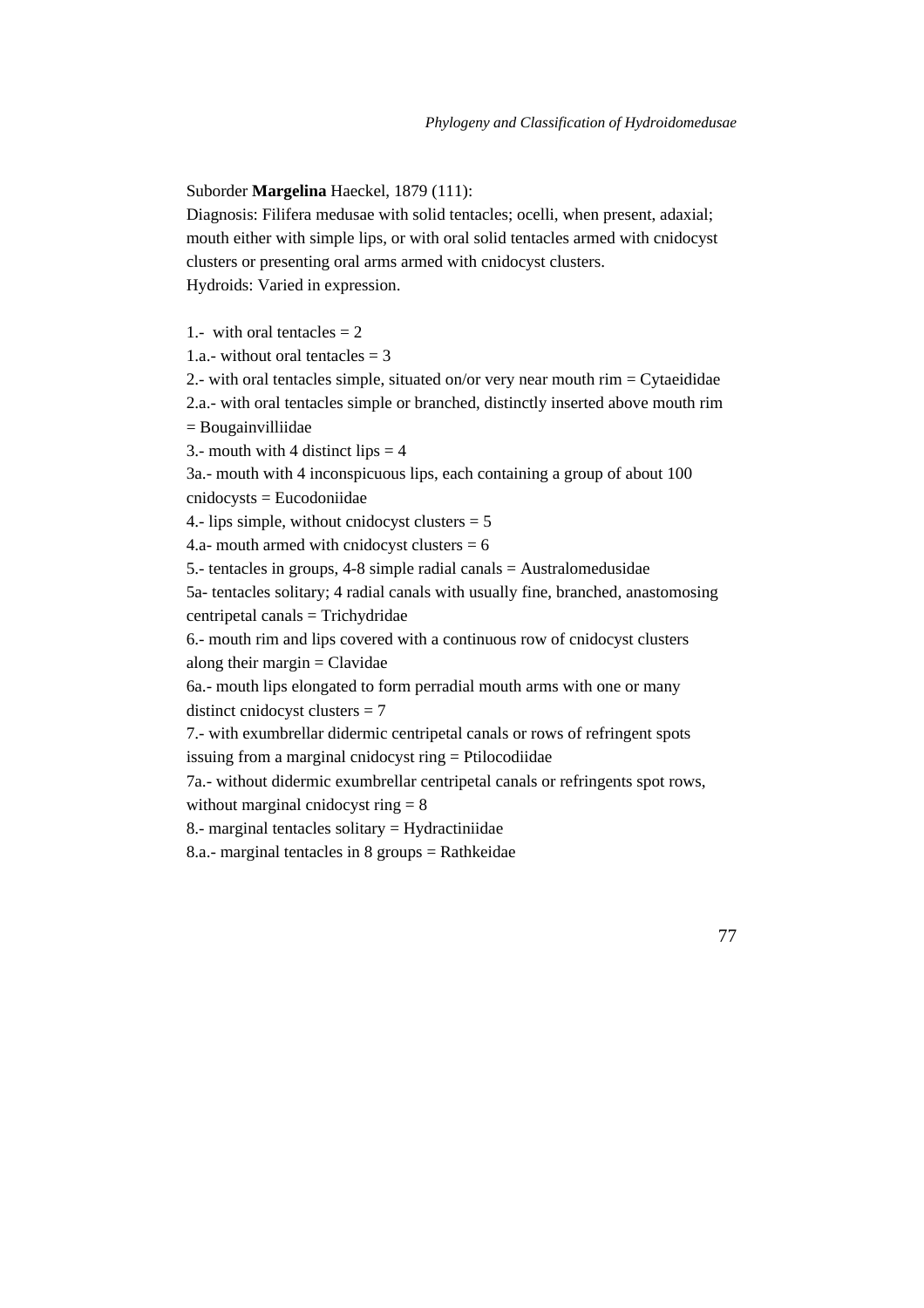Family **Australomedusidae** Russell, 1971 (5):

Anthomedusae with simple mouth lips; with 4 or exceptionally 8 simple radial canals; with 4 groups of perradial tentacles and with or without 4 groups of interradial tentacles or 4 interradial rudimentary bulbs; «gonads» on manubrium or on manubrium and partially on proximal part of radial canals; with or without ocelli.

Hydroid: See *Australomedusa*.

1.- with 8 radial canals = *Octorathkea* 1a.- with four radial canals  $= 2$ 2.- with only 4 groups of perradial tentacles = *Platystoma* 2a.- with more than 4 groups of marginal tentacles  $= 3$ 3.- with 4 groups of perradial tentacles and 4 interradial rudimentary bulbs  $=$ *Australomedusa* 3a.- with 4 groups of perradial tentacles, 4 groups of interradial tentacles both issued from marginal bulbs and 8 adradial tentacles without marginal bulbs  $=$ *Octobulbacea*

# **Genus** *Australomedusa* Russell, 1971:

Australomedusidae with cylindrical manubrium, with 4 simple lips; with 4 radial canals, with 4 groups of perradial tentacles and 4 rudimentary bulbs; «gonads» on manubrium and on proximal part of radial canals according sex; with ocelli.

Hydroid: Small stolonal colonies bearing sessile polyps each with a single ring of filiform tentacles located near the middle of their body; medusa buds just below tentacles.

*Australomedusa bayili* Russell, 1970

# **Genus** *Octorathkea* Uchida, 1927:

Australomedusidae with cruciform manubrium, with 4 simple lips; with 8 radial canals; with 8 groups of marginal tentacles; «gonads» immmature; ocelli? Hydroid: Unknown.

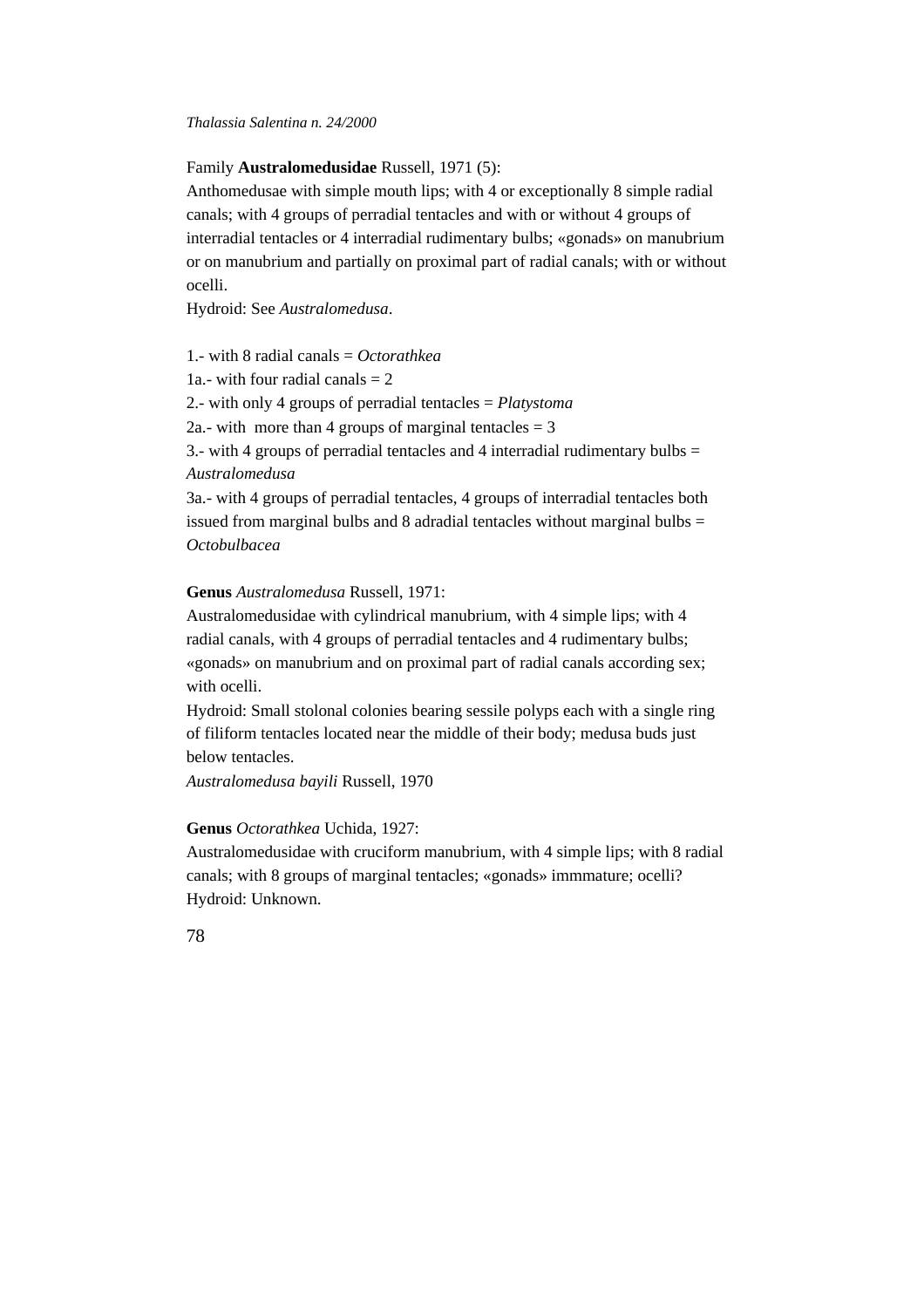# *Octorathkea onoi* Uchida, 1927.

**Genus** *Platystoma* Zhang Jinbiao, 1982:

Australomedusidae with cruciform manubrium, with 4 simple lips; with 4 radial canals; with 4 groups of marginal tentacles; with «gonads» only on manubrium; with ocelli.

Hydroid: Unknown.

*Platystomma bitentaculata* Xu, Huang and Chen Xu, 1991 = juvenile medusae *Platystoma dongshanensis* Xu and Huang, 1994 *Platystoma nanhaiensis* Zhang Jinbiao, 1982

#### **Australomedusidae incertae sedis:**

#### **Genus** *Octobulbacea* Zamponi, 1983

Medusae with 8 marginal bulbs; 24 molinifom tentacles, 2 per each marginal bulb and 8 adradial without marginal bulbs; gonads interradial. *Octobulbacea montchermosensis* Zamponi, 1983 = not a Margelopsidae as supposed by Zamponi but an Australomedusidae? (see Petersen, 1990)

## Family **Bougainvillidae** Lütken, 1850 (51):

Anthomedusae usually bell-shaped; with short manubrium; with simple circular mouth; with oral tentacles simple or dichotomously branched, inserted distinctly above mouth rim and armed with cnidocyst clusters; with 4 radial canals and circular canal; with solid marginal tentacles either solitary or in clusters, borne on 4, 8, or 16 tentacular bulbs; with «gonads» on manubrium either forming a continuous ring or on adradial, interradial or perradial axes; adaxial ocelli absent or present.

Hydroid: Colonies stolonal or erect, branching; perisarc terminating either at base of hydranths or forming a pseudohydrotheca; hydranths with one or more distal whorls of filiform tentacles; free medusae or sporosacs developing mostly on hydrocauli, hydroclades, occasionally on hydrorhiza and rarely from modified hydranths.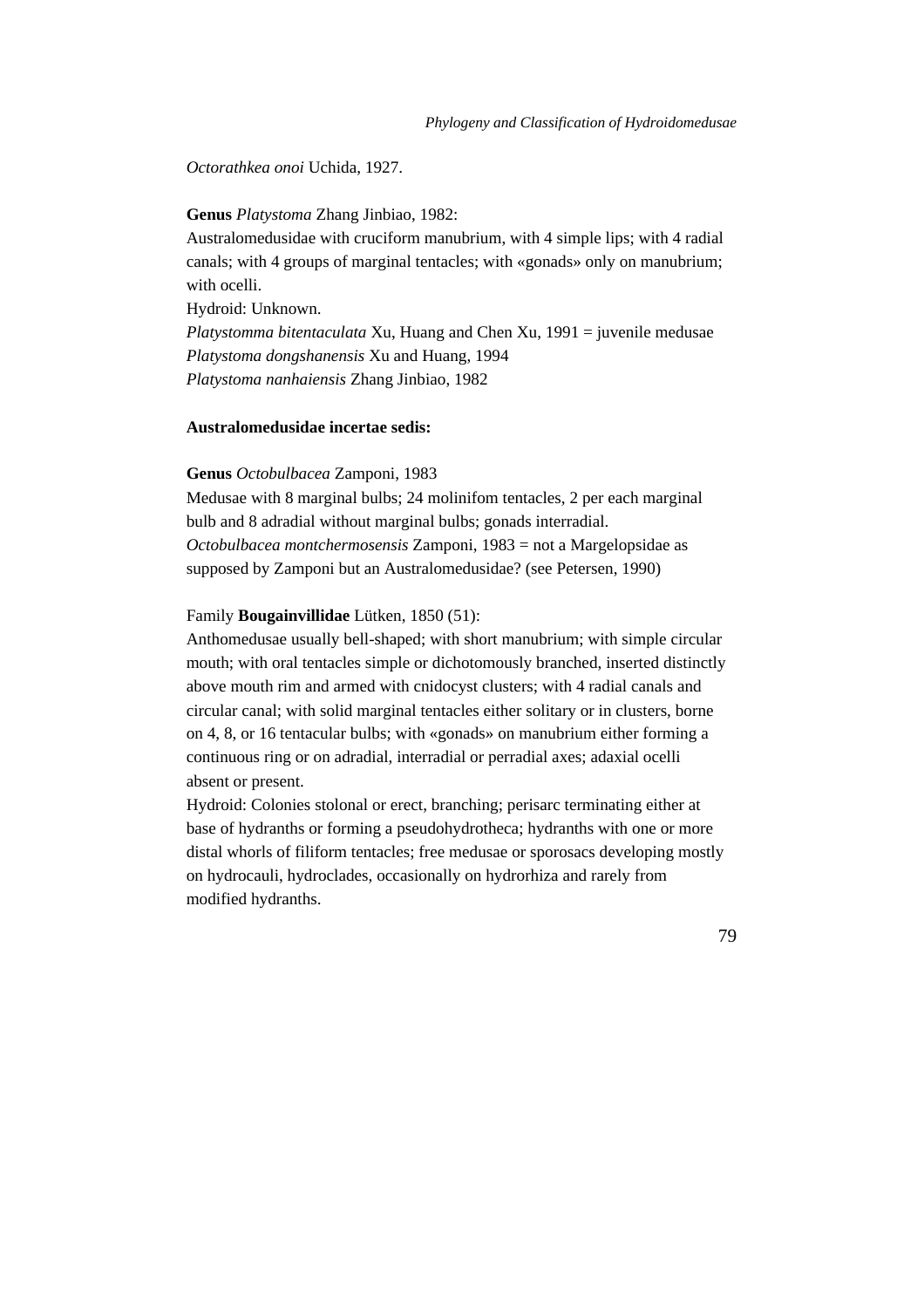1.- oral tentacles simple unbranched  $= 2$ 1a.- oral tentacles dichotomously branched  $=$  4 2.- with 4 radial canals = *Nubiella* 2a.- with 8 radial canals  $=$  3 3.- eigth equal groups of marginal tentacles = *Lizzella* 3a.- marginal tentacles solitary or in eight unequal groups = *Lizzia* 4.- with solitary marginal tentacles = *Thamnostoma* 4a.- with marginal tentacles in 4 or 8 groups  $= 5$ 5.- with marginal tentacles in 4 perradial groups  $= 7$ 5.a.- with marginal tentacles in 8 groups, 4 perradial, 4 interradial  $= 6$ 6.- marginal groups of tentacles cleft = *Chiarella* 6a.- marginal groups of tentacles uncleft *= Koellikerina* 7.- in each group a median pair of club-shaped tentacles = *Nemopsis* 7a.- marginal tentacles all alike = *Bougainvillia*

## **Genus** *Bougainvillia* Lesson, 1830.

Bougainvilliidae with 4 radially placed clusters of solid marginal tentacles; the tentacles of each cluster all alike; with 4 perradial oral tentacles dichotomously branching in normally developed medusae; «gonads» on manubrium in adradial, interradial or perradial position; with or without ocelli. Hydroid: Colonies usually erect, branching or not, more rarely stolonal;

hydranth may be covered by a pseudohydrotheca, with one whorl of tentacles

which are never enveloped by the perisarc of the pseudohydrotheca.

*Bougainvillia aberrans* Calder, 1993

*Bougainvillea alderi* (Hodge, 1863) = *B. muscus*?

*Bougainvillia aurantiaca* Bouillon, 1980

*Bougainvillia bitentaculata* Uchida, 1925

*Bougainvillia bougainvillei* (Brandt, 1835)

*Bougainvillia britannica* (Forbes, 1841)

*Bougainvillia carolinensis* (McCrady, 1859)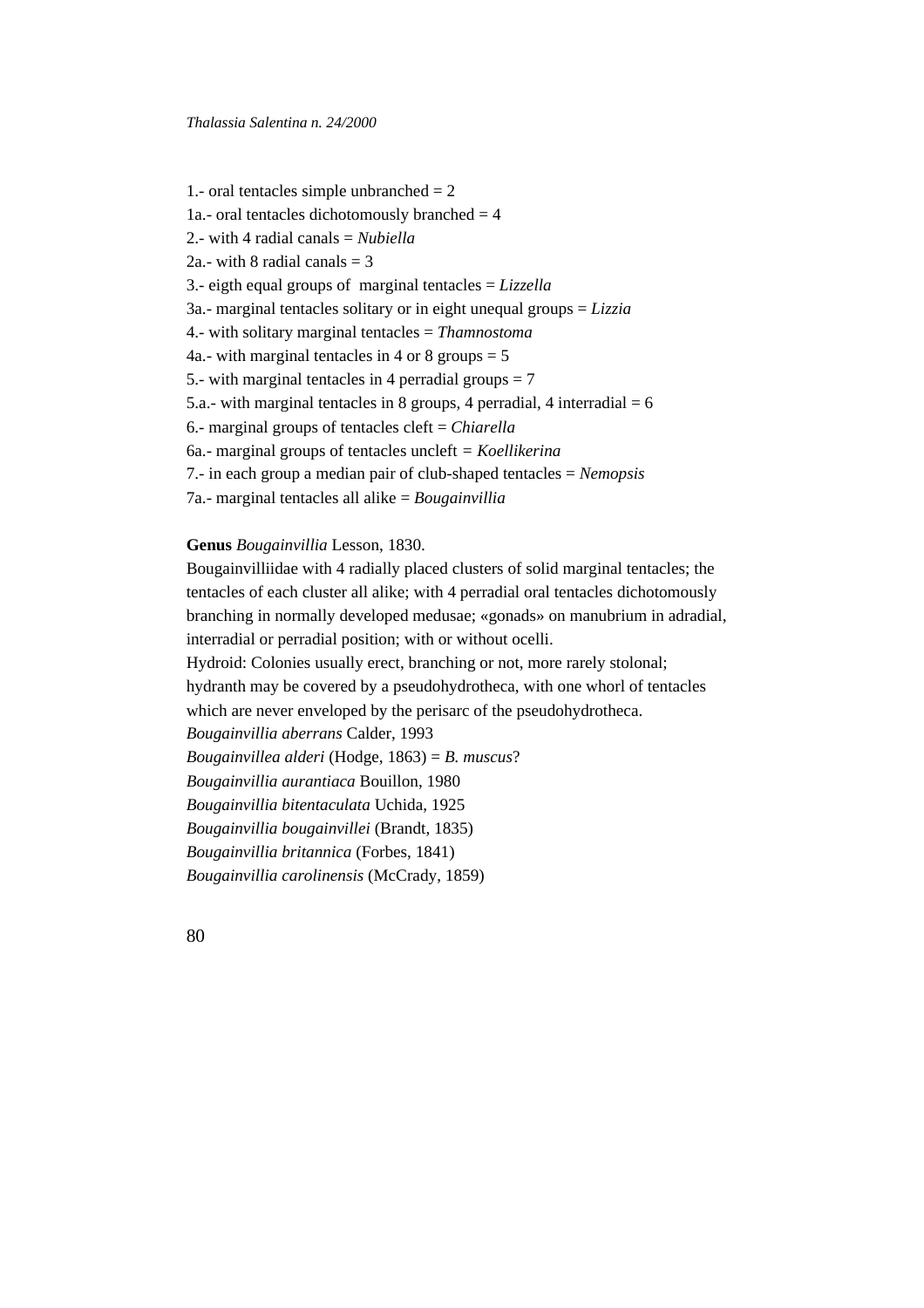*Bougainvillia charcoti* Le Danois, 1913 = *Nemopsis crucifera* and *Nemopsis bachei Bougainvillia dimorpha* Schuchert, 1996 *Bougainvillia flavida* Hartlaub, 1897 = *B. britannica Bougainvillia frondosa* Mayer, 1900 *Bougainvillia fulva* Agassiz and Mayer, 1899 *Bougainvillia involuta* Uchida, 1947 *Bougainvillia macloviana* (Lesson, 1830) *Bougainvillia maniculata* Haeckel, 1864 *Bougainvillia meinertiae* Jäderholm, 1923 = colonies living on the parasitic isopod *Codonophilus imbricata* which live in the buccal cavity of a fish; only medusa buds known; perhaps *B. muscus*? *Bougainvillia multitentaculata* Foerster, 1923 *Bougainvillia multicilia* (Haeckel, 1879) = doubtful species *Bougainvillia muscoides* (M. Sars, 1846) = *B. nordgaardi Bougainvillia muscus* Allman, 1863 *Bougainvillia nigritella* Forbes, 1834 = *B. muscoides Bougainvillia niobe* Mayer, 1894 *Bougainvillia paraplatygaster* Xu, Huang and Chen Xu, 1991 *Bougainvillia platygaster* (Haeckel, 1879) *Bougainvillia principis* (Steenstrup, 1850) *Bougainvillia prolifera* (von Ledenfeld, 1884) = doubtful species, juvenile *Bougainvillia pyramidata* (Forbes and Goodsir, 1853) *Bougainvillia ramosa* (van Beneden, 1844) = *B. muscus Bougainvillia rugosa* Clarke, 1882 *Bougainvillia simplex* (Forbes and Goodsir, 1853) = unrecognisable species *Bougainvillia superciliaris* (L. Agassiz, 1849) *Bougainvillia trinema* (von Ledenfeld, 1884) = insufficiently described species *Bougainvillia vervoorti* Bouillon, 1995

**Genus** *Chiarella* Maas, 1897: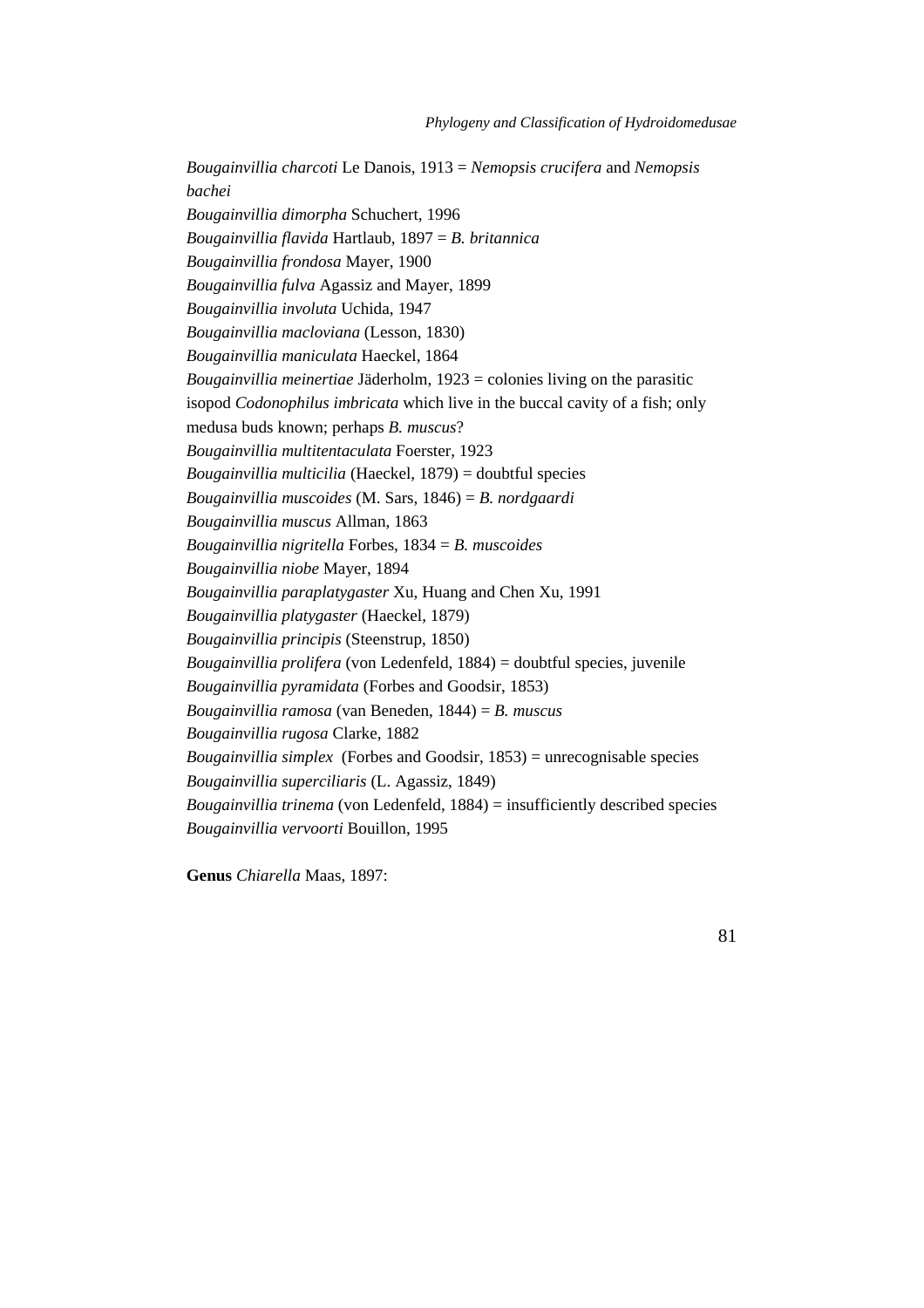Bougainvilliidae with eight cleft tentacle-clusters, so that tentacles arise from 16 epaulette-shaped, marginal swellings; oral tentacles dichotomously branched; with adaxial ocelli.

Hydroid: Unknown. *Chiarella centripetalis* Maas, 1897

## **Genus** *Koellikerina* Kramp, 1939:

Bougainvilliidae with 8 groups of marginal tentacles, 4 perradial and 4 interradial, all alike in structure; with 4 oral perradial dichotomously branched tentacles; «gonads» on manubrium, adradial, interradial or perradial; with or without ocelli. Endoderm of gastric cavity with numerous conspicuous endodermal expansions sustained by a mesoglean axis and containing excretory vacuoles (see Bouillon, 1988).

Hydroid: Only known for *K. fasciculata*: Colonies arising from a creeping hydrorhiza formed by tubular stolons; hydrocauli and hydroclades erect, branched and recovered by perisarc, encrusted with mud and various detritus; perisarc forming wrinkled pseudohydrothecae covering hydranth and base of tentacles, leaving only hypostome free; hydranth fusiform to pear-shaped, with conical hypostome, with an irregular whorl of up to 14 filiform tentacles, slightly knobbed at end; medusa bud stalked, borne singly on hydrocauli and hydroclades.

*Koellikerina constricta* (Menon, 1932)

*Koellikerina diforficulata* Xu and Zhang, 1978

*Koellikerina elegans* (Mayer, 1900)

*Koellikerina fasciculata* (Péron and Lesueur, 1810)

*Koelikerina heteronemalis* Xu, Huang and Chen Xu, 1991 = insufficient

description? perhaps one of the known species of *Koellikerina*

*Koellikerina maasi* (Browne, 1910)

*Koellikerina multicirrata* (Kramp, 1928)

*Koellikerina octonemalis* (Maas, 1905)

*Koellikerina ornata* Kramp, 1959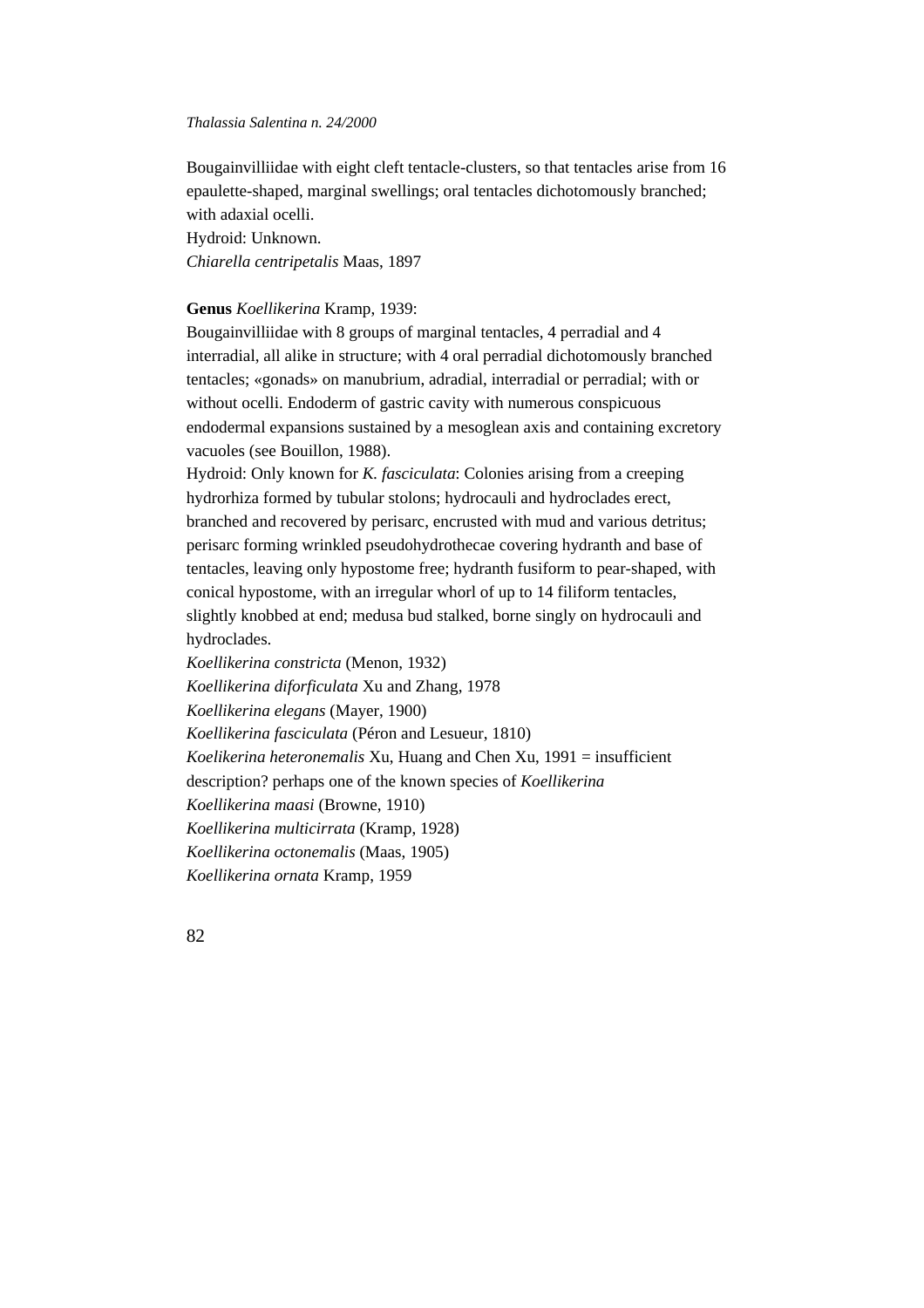*Koellikerina taiwanensis* Xu, Huang and Chen Xu, 1991 = insufficient description ? perhaps one of the known species of *Koellikerina*

### **Genus** *Lizzella* Haeckel, 1879:

Bougainvilliidae with simple unbranched oral tentacles; with gastric peduncle; with eight marginal bulbs, all alike, the perradial and interradial bulbs having the same number of tentacles. Hydroid: Unknown. ?*Lizzella hyalina* (van Beneden, 1866) = doubtful species and genus

?*Lizzella octella* Haeckel, 1879 = doubtful species and genus*,* probably a juvenile of *Spirocodon saltatrix?*

# **Genus** *Lizzia* Forbes, 1846:

Bougainvilliidae with simple, unbranched oral tentacles; with gastric peduncle; with usually 8 marginal bulbs (exceptionally 16, *Lizzia fulgurans*) each with one solitary marginal tentacle or with unequal groups of marginal tentacles;

«gonads» surrounding manubrium; no ocelli.

Hydroid: Unknown

*Lizzia alvarinoae* Segura, 1980

*Lizzia blondina* Forbes, 1848

*Lizzia ferrarii* Segura, 1980

*Lizzia elisabethae* Haeckel, 1879 = doubtful species, probably a juvenile

*Bougainvillia* (see Schuchert, in preparation).

*Lizzia fulgurans* (A. Agassiz, 1865)

*Lizzia gracilis* (Mayer, 1900)

*Lizzia octostyla* (Haeckel, 1879)

### **Genus** *Nemopsis* L. Agassiz, 1849:

Bougainvilliidae with four clusters of marginal tentacles, each with a median pair of club-shaped tentacles and on both sides a number of simple filiform tentacles; with adaxial ocelli; with four perradial dichotomously branched oral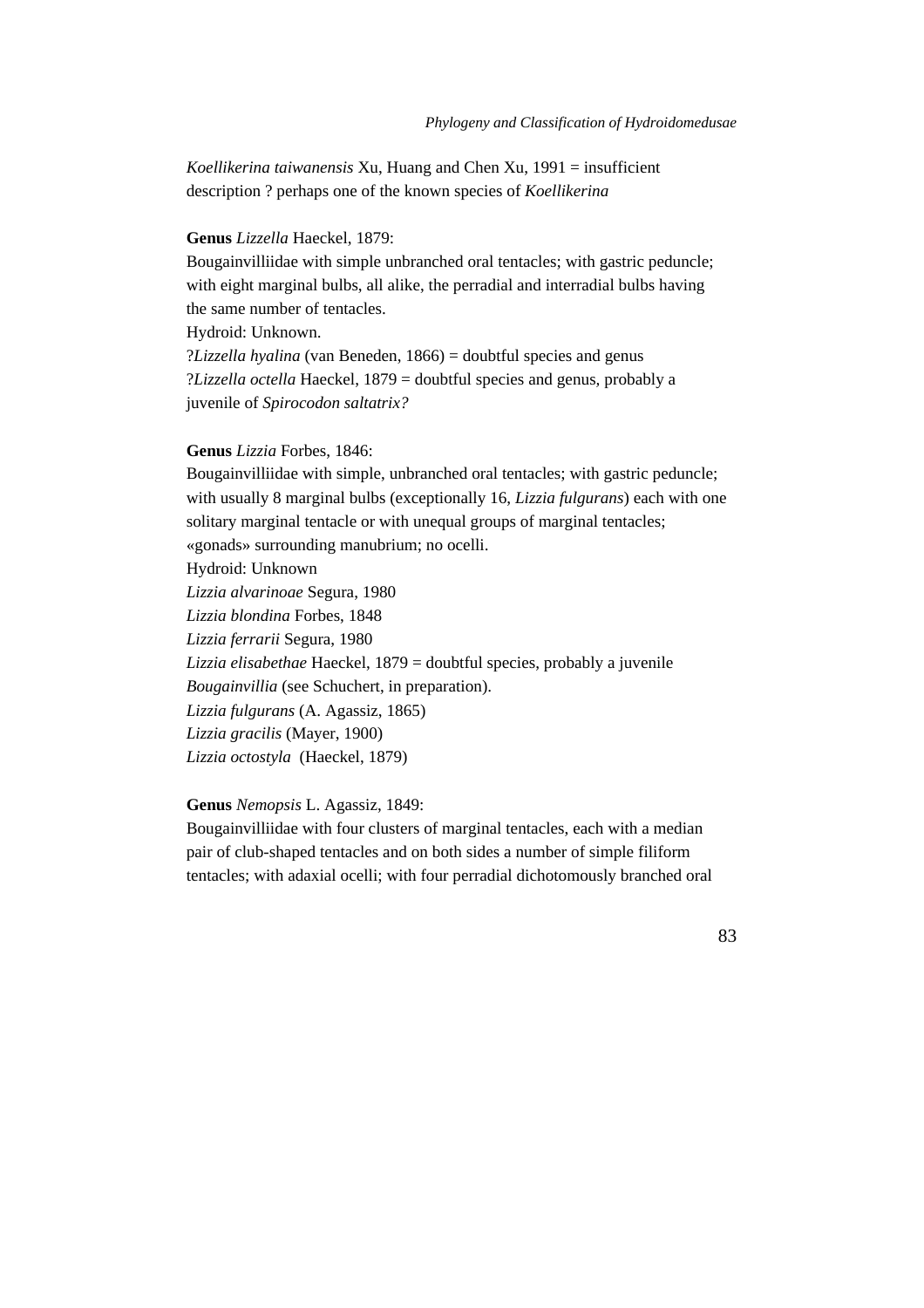tentacles; manubrium with four radial lobes extending towards radial canals; «gonads» on manubrial lobes. Hydroid: Colonial or solitary bougainvilliids. *Nemopsis bachei* L. Agassiz, 1849 *Nemopsis crucifera* (Forbes and Goodsir, 1853) *Nemopsis dofleini* Maas, 1909 *Nemopsis heteronema* Haeckel, 1879 *Nemopsis hexacanalis* Huang and Xu, 1994 *Nemopsis* sp. Ganapati and Nagabhushanam, 1958

# **Genus** *Nubiella* Bouillon, 1980:

Bougainvillidae with simple unbranched oral tentacles; with 4 solitary marginal tentacles. Hydroid: Unknown. *Nubiella mitra* Bouillon, 1980

**Genus** *Thamnostoma* Haeckel, 1879:

Bougainvilliidae with 4 dichotomously branched oral tentacles, with 4, 8 or more solitary marginal tentacles; with interradial «gonads»; with or without ocelli.

Hydroid: Unknown. *Thamnostoma alexandri* (Mayer, 1904) = possibly a *Hydractinia*? *Thamnostoma dibalia* (Busch, 1851) *Thamnostoma eilatensis*, Schmidt, 1972 *Thamnostoma macrostomum* Haeckel, 1879 *Thamnostoma russelli*, Rees, 1938 ?*Thamnostoma* sp. (Neppi and Stiasny, 1911, 1913; Russell, 1953; Hirohito, 1988) *Thamnostoma tetrellum* (Haeckel, 1879)

## **Bougainviliidae either incertae sedis or conspecific:**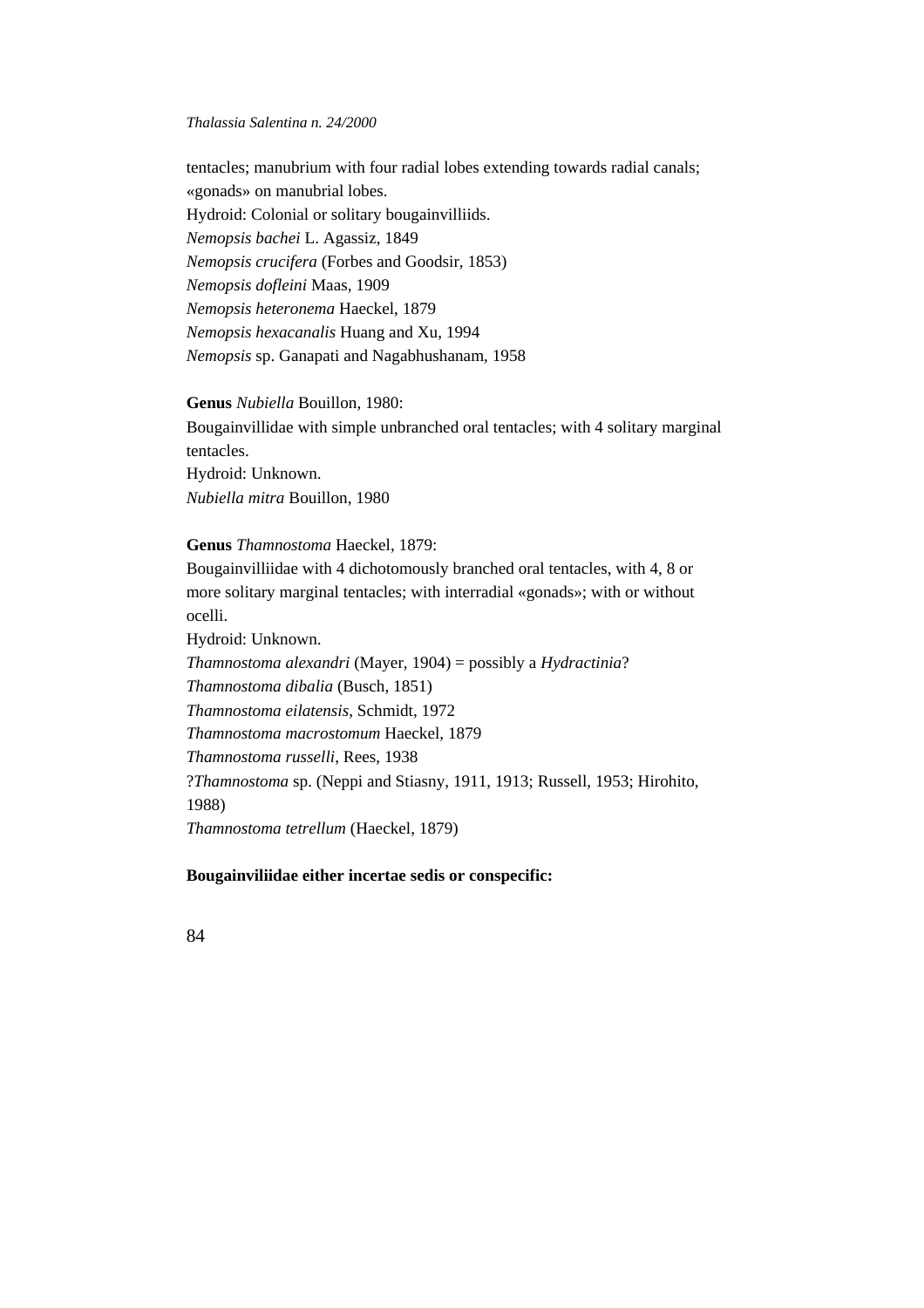**Genus** *Pachycordyle* Weismann, 1883: Medusa without tentacles, radial canals or circular canal; manubrium simple surrounded by gonads; no sense organs. Hydroid: Bougainvilliid, only known in the type species *Pachycordyle napolitana* Weismann, 1883. The specimens of *Pachycordyle* listed below correspond to highly reduced medusa stages possibly of different origin. *Pachycordyle conica* Kramp, 1959 = gonophores of siphonophores? *Pachycordyle degenerata* (Mayer, 1904) = gonophores of siphonophores? *Pachycordyle globulosa* Kramp, 1959 = gonophores of siphonophores? *Pachycordyle lineata* Kramp, 1959 = gonophores of siphonophores? *Pachycordyle napolitana* Weismann, 1883

**Genus** *Silhouetta* Millard and Bouillon, 1973:

Only juvenile medusae known, with 4 marginal bulbs, each with one tentacle and an ocellus; manubrium with 4 oral tentacles.

Hydroid: Hydranths with 2-4 tentacular rings, without pseudohydrothecae. *Silhouetta puertoricensis* Wedler and Larson, 1986 = *S. uvacarpa Silhouetta uvacarpa* Millard and Bouillon, 1973

# Family **Clavidae** McCrady, 1859 (4):

Anthomedusae with a bell-shaped umbrella; with short manubrium; with a gastric gelatinous peduncle or with vacuolated endodermal cells forming a pseudo-peduncle; mouth armed with a continuous row of sessile cnidocyst clusters along whole margin; with 4 radial canals and circular canal; with solitary solid tentacles, numerous in adults; «gonads» on interradial walls of manubrium; with adaxial ocelli.

Hydroid: Colonies stolonal or branched; hydranths sessile or pedicellated, naked, occasionally retractable into a thin perisarc cone or tube (*Merona, Rhizogeton, Tubiclava*); with filiform tentacles scattered over hydranth body; nematophores present or absent; free medusae or sporosacs developing from hydrorhiza, hydrocaulus, or from reduced hydrants (blastotyles).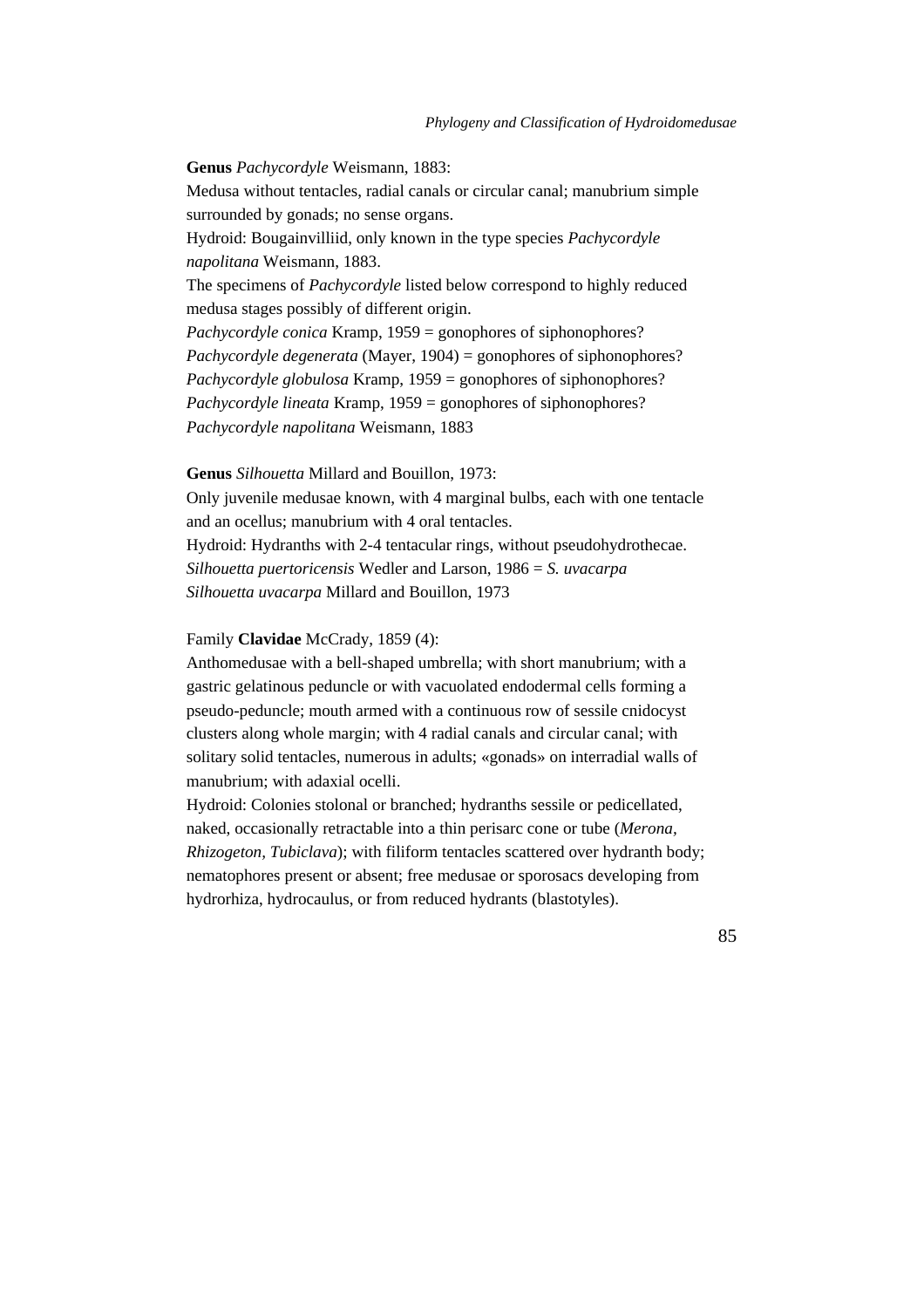1.- with manubrium mounted upon a short, solid, pyramidal, gelatinous, peduncle without endodermal vacuolated cells = *Oceania* 1.a.- with manubrium mounted upon a pseudo-peduncle formed by highly vacuolated endodermal cells = *Turritopsis*

# **Genus** *Oceania* Kölliker, 1853:

Clavidae with a short, solid, pyramidal, gelatinous, peduncle without endodermal vacuolated cells. Hydroid: Not known from field, Metschnikoff (1886) obtained ramified colonies with claviform hydranths having up to 13 filiform tentacles alternating in three whorls; gonophores not known.

*Oceania armata* Kölliker, 1853 *Oceania tydemani* Bleeker and van der Spoel, 1988

### **Genus** *Turritopsis* McCrady, 1859:

Clavidae with a pseudo-peduncle formed by highly vacuolated endodermal cells Hydroid: see family characters, known only in *Turritopsis nutricula*. *Turritopsis lata* Ledenfeld, 1884 *Turritopsis nutricula* McCrady, 1859

### Family **Cytaeididae** L. Agassiz, 1862 (10):

Anthomedusae with a bell-shaped umbrella; manubrium bulbous, with simple, circular mouth; with 4 or more unbranched oral arms, either on or very near mouth rim; with 4 radial canals and circular canal; 4 or 8 marginal solid tentacles; «gonads» in interradial position or encircling manubrium; without ocelli.

Hydroid: Non-polymorphic colonies arising from reticulate stolons covered by perisarc; hydranths sessile, with one whorl of filiform tentacles below conical hypostome, naked, base of hydranths often with a perisarc collar; spines absent; free medusae and sporosacs on hydrorhiza.

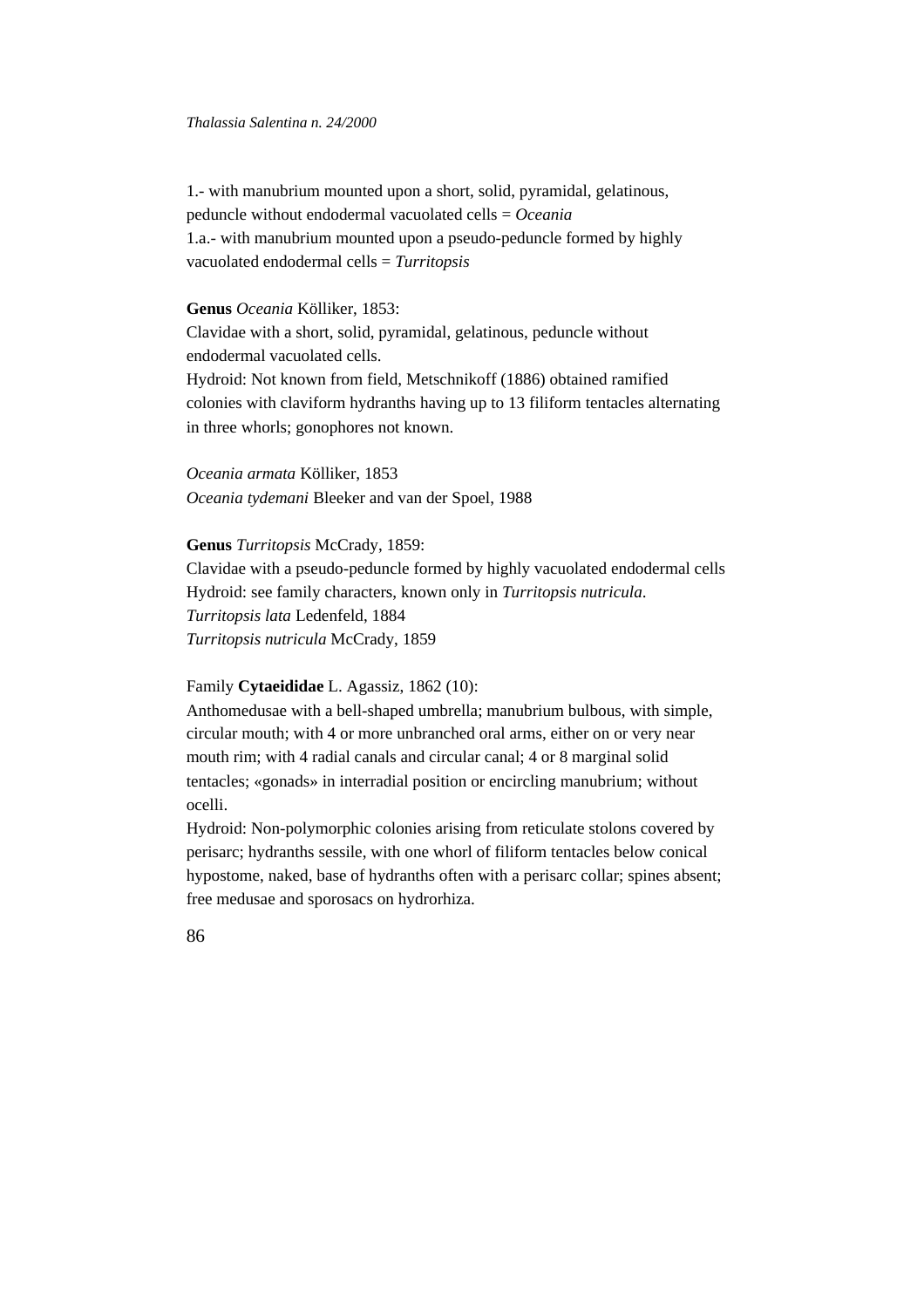1.- with 4 marginal tentacles = *Cytaeis* 1a.- with 8 marginal tentacles = *Paracytaeis*

**Genus** *Cytaeis* Eschscholtz, 1829:

Medusa with the characters of the family, with only 4 marginal tentacles.

Hydroid: See family characters.

*Cytaeis adherens* Bouillon, Boero and Seghers, 1991

*Cytaeis nassa* Millard, 1959 = medusae unrecognisable from other *Cytaeis* medusae

*Cytaeis nuda* Rees, 1962 = medusae unrecognisable from other *Cytaeis* medusae

*Cytaeis pusilla* Gegenbaur, 1857 = medusae unrecognisable from other *Cytaeis* medusae

*Cytaes imperialis* Uchida, 1964 = medusae unrecognisable from other *Cytaeis* medusae

*Cytaeis* spp.

*Cytaeis tetrastyla* Eschscholtz, 1829 = medusae unrecognisable from other *Cytaeis* medusae

*Cytaeis uchidae* Rees, 1962 = medusae unrecognisable from other *Cytaeis* medusae

*Cytaeis vulgaris* Agassiz and Mayer, 1899 = medusae unrecognisable from other *Cytaeis* medusae

## **Genus** *Paracytaeis* Bouillon, 1978:

With general characters of the family, with eight marginal tentacles; with 4 interradial exumbrellar opaque oval spots of special vacuolated cells located midway of umbrella.

Hydroid: Unknown.

*Paracytaeis octona* Bouillon, 1978

Family **Eucodoniidae** Schuchert, 1996 (1):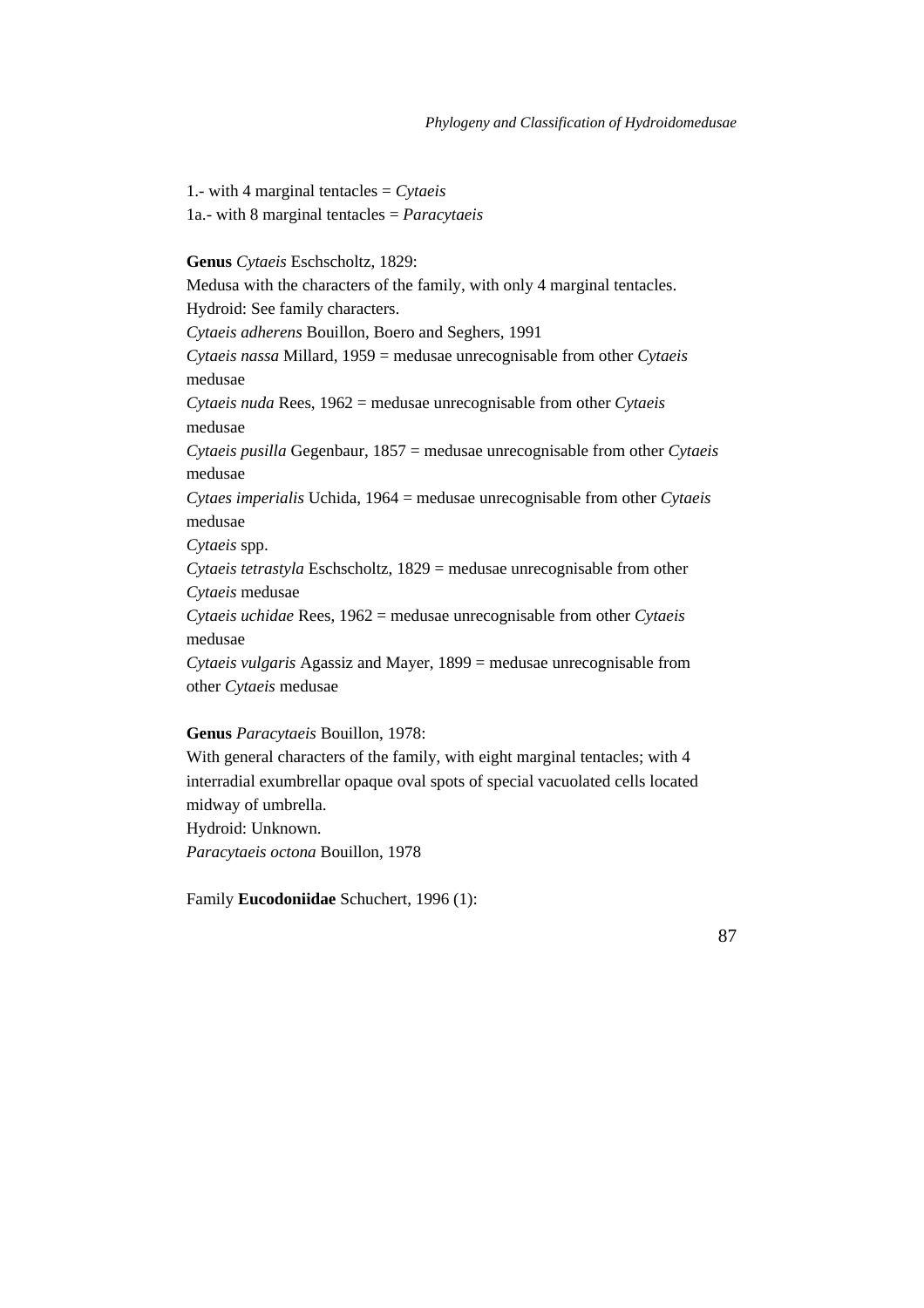Anthomedusae with a bell-shaped umbrella, without pointed apical projection; exumbrella without cnidocyst tracks; manubrium quadrangular; with a developed, conical, gastric peduncle; mouth quadrangular; with 4 inconspicuous lips armed with cnidocysts; with 4 radial canals and circular canal; «gonads» encircling manubrium; with 4 solid marginal tentacles with a terminal swelling; marginal bulbs small; without ocelli. Hydroid: Unknown.

**Genus** *Eucodonium* Hartlaub, 1907: With the characteristics of the family. *Eucodonium arctica* Hand and Kan, 1961 = *Plotocnide boreale Eucodonium brownei* Hartlaub, 1907

# Family **Hydractiniidae** L. Agassiz, 1862 (25):

Anthomedusae more or less bell-shaped; with or without slight apical process; manubrium tubular to sac-shaped not extending beyond umbrella margin; with or without gastric peduncle; mouth with 4 simple or branched oral lips elongated to form arms armed with terminal clusters of cnidocysts (exceptionally mouth rim simple and armed with a cnidocysts ring: *Kinetocodium*); 4, 8 or more solitary, solid, marginal tentacles; with 4 radial canals and circular canal; «gonads» on manubrium, interradial, sometimes extending along the proximal portions of radial canals; with or without ocelli. Hydroid: Where known, colonies with hydrorhiza either stolonal or reticular, formed by stolonal tubes covered with perisarc, sometimes forming protective tubes (*Clavactinia protecta*), or encrusting, covered with naked coenosarc, or forming a calcareous hydrorhizal skeleton, frequently with chitinous or calcarous spines, sometimes forming branches; hydranths sessile, naked, polymorphic; gastrozooids with one or more whorls of oral filiform tentacles, or with scattered tentacles on the distal half of the body; gonozooids with one or more whorls of oral tentacles or without tentacles and mouth, giving rise to free medusae or sporosacs; dactylozooids, when present, with no tentacles; ectodemal vesicles of unknown function present or not; reproduction by fixed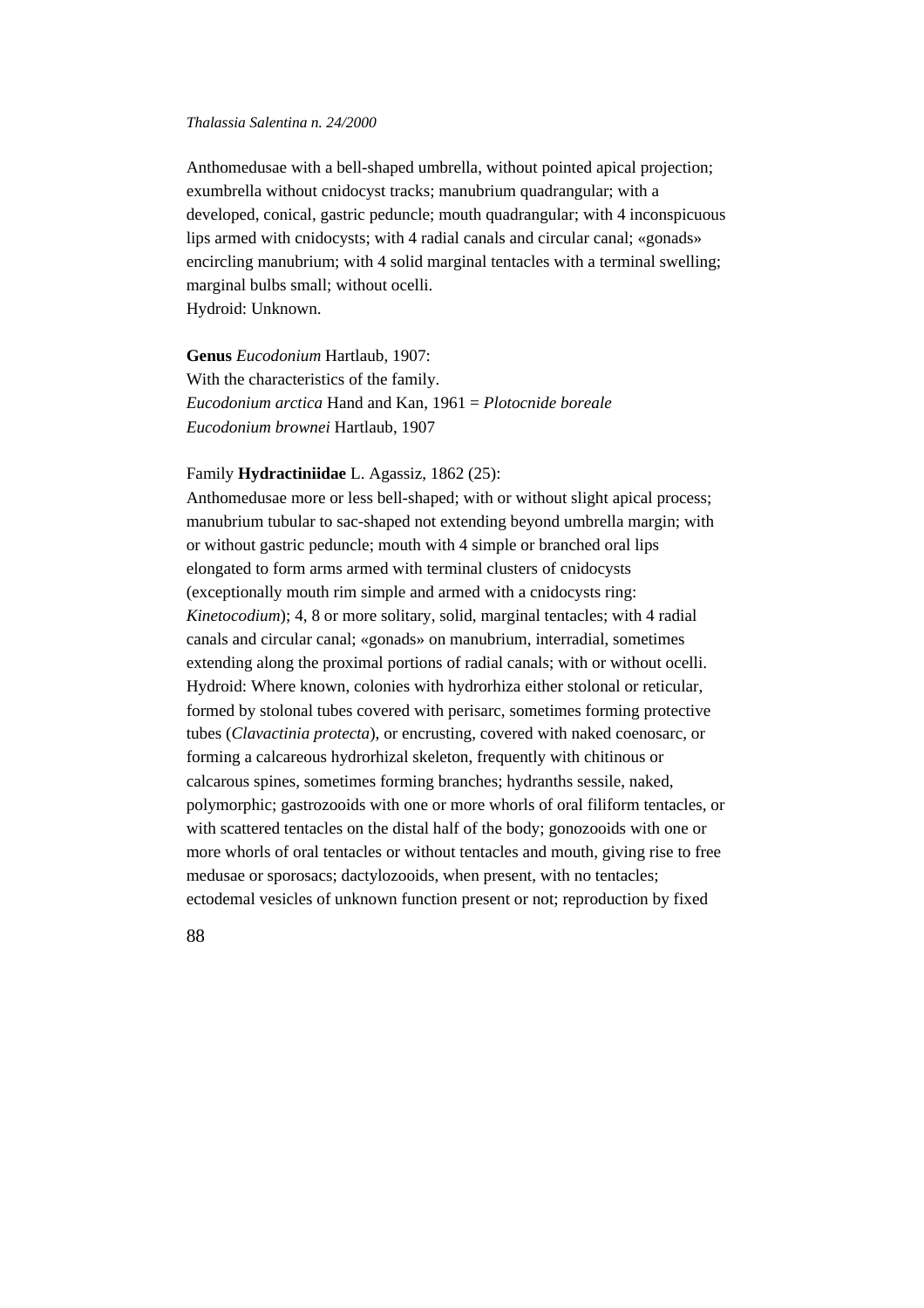sporosarcs, eumedusoids, or free medusae generally borne on gonozooids, exceptionally on hydrorhiza.

**Genus** *Hydractinia* van Beneden, 1841: See characters of the family for medusae and hydroids. *Hydractinia americana* Mayer, 1910 *Hydractinia apicata* Kramp, 1959 *Hydractinia areolata* (Alder, 1862) *Hydractinia arge* (Clarke, 1882) = eumedusoid. *Hydractinia australis* (Schuchert, 1996) *Hydractinia bella* Hand, 1961 = adult medusa unknown *Hydractinia borealis* (Mayer, 1900) *Hydractinia carcinicola* (Hiro, 1939) = eumedusoid. *Hydractinia carnea* M. Sars, 1846 *Hydractinia claviformis* (Bouillon, 1965) = eumedusoid. *Hydractinia dubia* (Mayer, 1900) Mayer, 1910 *Hydractinia epiconcha* Stechow, 1907 = eumedusoid. *Hydractinia exigua* (Haeckel, 1880) *Hydractynia hartlaubi* Neppi and Stiasny, 1911 = *H. areolata Hydractynia hayamaensis* Hirohito, 1988 = only juvenile medusae known, similar to those of *H. carnea* and *H. selena Hydractinia hooperii* (Sigerfoos, 1899) = eumedusoid. *Hydractinia inabai* (Hirohito, 1988) = eumedusoid. *Hydractinia meteoris* Thiel, 1938 *Hydractinia minima* (Trinci, 1903) *Hydractinia minuta* (Mayer, 1900) *Hydractinia misakiensis* (Iwasa, 1934) = eumedusoid. *Hydractinia ocellata* (A. Agassiz and Mayer, 1902) *Hydractinia polystyla* (Haeckel, 1879) Mayer, 1910 = doubtful species *Hydractinia pruvoti* Motz-Kossowska, 1905 = eumedusoid. ?*Hydractinia sagamiensis* (Hirohito, 1988) = juvenile medusa, generic position not known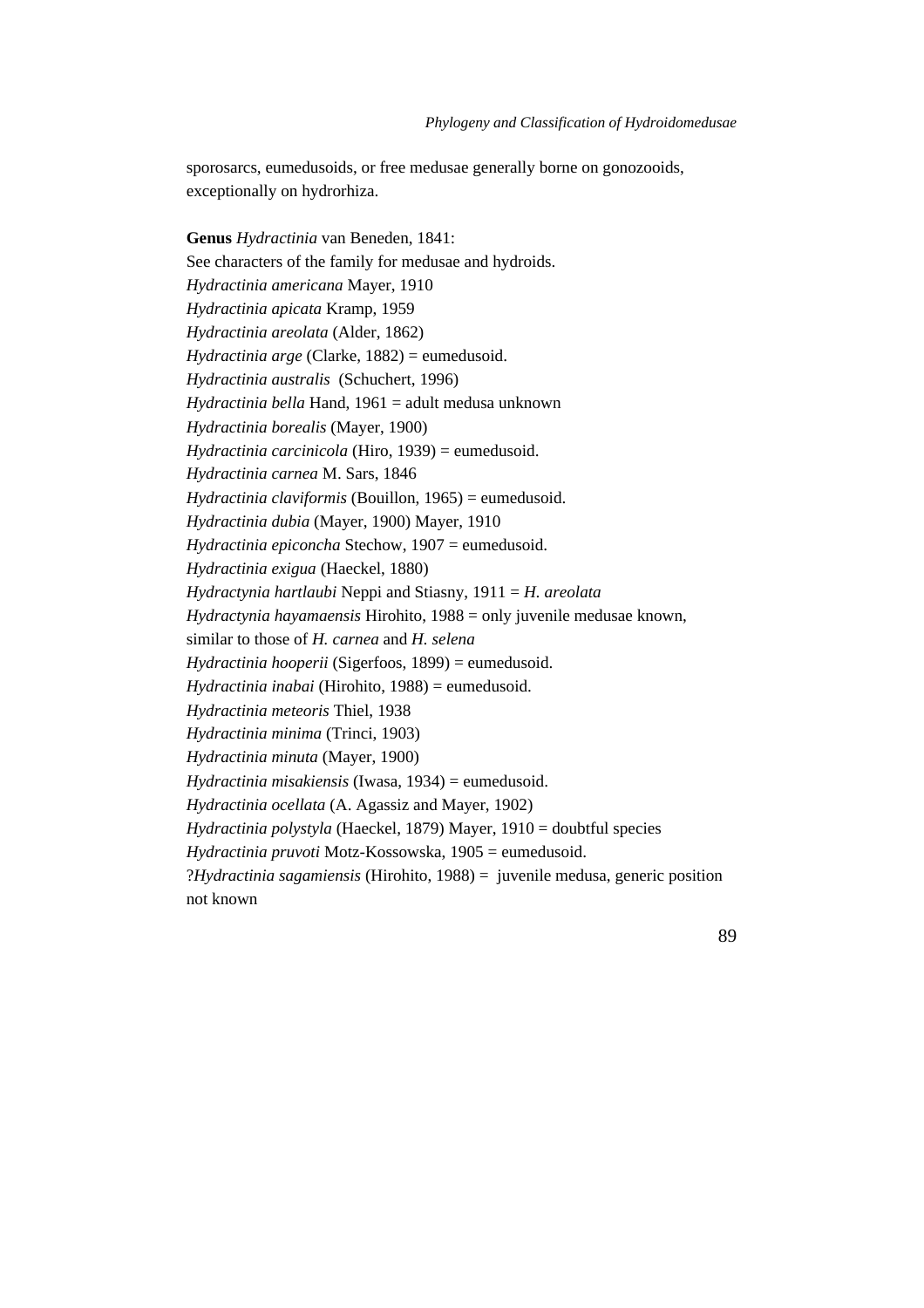*Hydractinia selena* (Mills, 1976) *Hydractinia simplex* Kramp, 1928 = *P. minima*? *Hydractinia spinipalpillaris* (Hirohito, 1988) = eumedusoid. *Hydractinia tenuis* (Browne, 1902) *Hydractinia tournieri* (Picard and Rahm, 1954)

# **Hydractiniidae incertae sedis:**

### **Genus** *Kinetocodon* Kramp, 1921:

Only juvenile medusae known; manubrium flask-shaped; mouth quadrate with an oral ring of cnidocysts; 4 radial canals; 3 marginal tentacles and a rudimentary marginal bulb.

Hydroid: Stolonal colonies living on Pteropods; with gastrozooids having 0-6 short, oval oral tentacles; with filiform dactylozooids entirely covered by cnidocysts; with pedunculate gonophores issued from stolon, each with one medusa.

*Kinetocodon danae* Kramp, 1921

### Family **Ptilocodiidae** Coward, 1909 (6):

Anthomedusae more or less bell-shaped; with or without radial exumbrellar furrows; with didermic centripetal tracks or exumbrellar rows of refringent spots; with a marginal cnidocyst ring; when present, marginal tentacles solid, with tips armed with cnidocysts; four radial canals and circular canal; manubrium tubular or bottle-shaped, with mouth arms with terminal cnidocyst clusters, with adradial or interradial «gonads».

Hydroid: Hydractinoidea with stolonal reticular hydrorhiza or with encrusting hydrorhiza covered by naked coenosarc; hydranths sessile, naked and polymorphic; gastrozooids without tentacles; dactylozooids with 4 or more capitate tentacles, sometimes filiform; gonophores or gonozooids or gastrogonozooids; reproduction by fixed sporosacs, eumedusoids or free medusae.

1.- medusae without marginal tentacles = *Tregoubovia*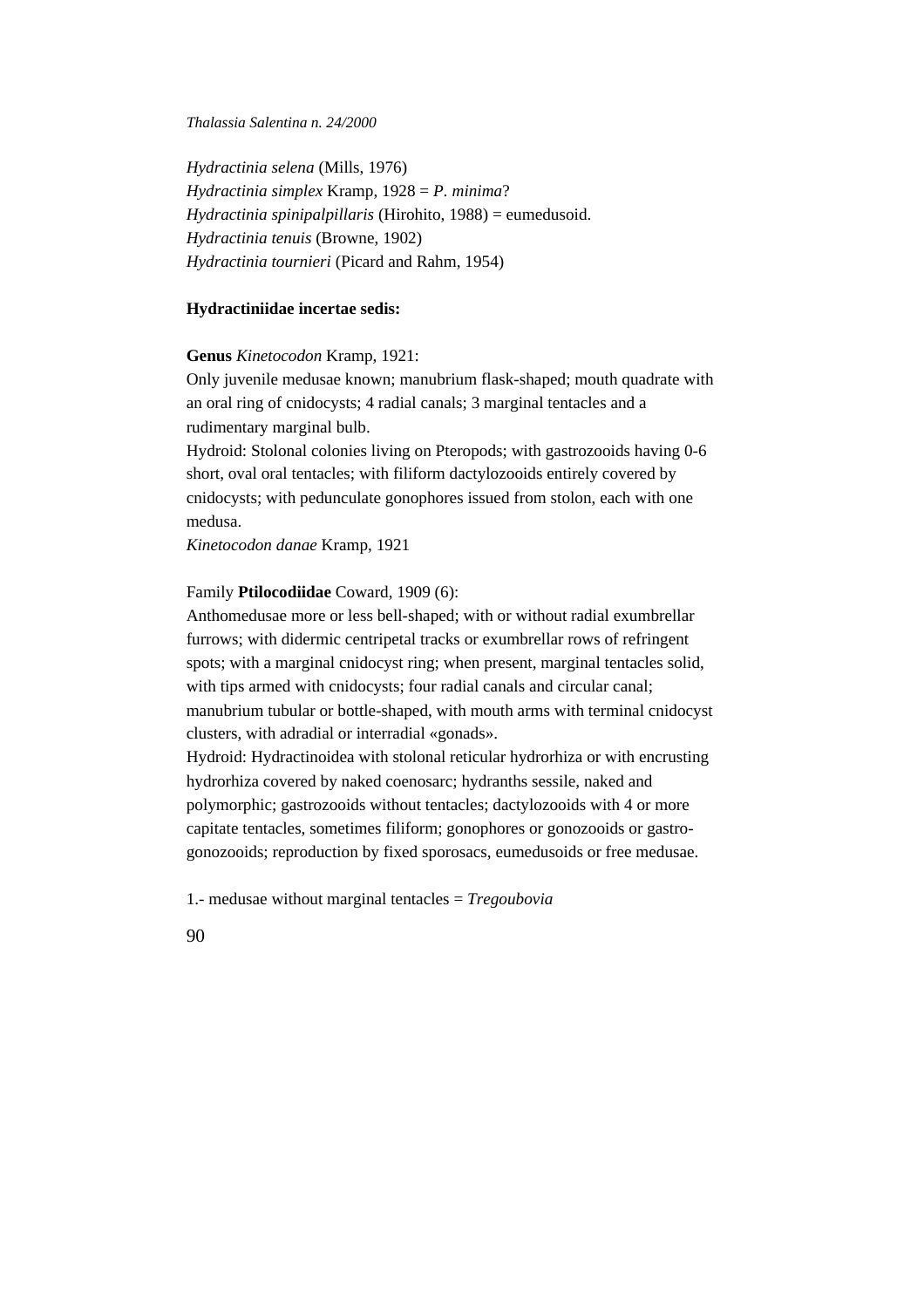1a.- medusae with marginal tentacles  $= 2$ 2.- «gonads» adradial = *Hansiella* 2a.- «gonads» interradial = *Thecocodium*

## **Genus** *Hansiella* Bouillon, 1980:

Ptilocodiidae with conspicuous marginal cnidocyst ring from which several centripetal didermic processes arise; with 4 stiff marginal tentacles from which only tips are armed with cnidocysts; with short mesenteries; manubrium with mouth arms with terminal clusters of cnidocysts; «gonads» adradial; without ocelli.

Hydroid: Unknown. *Hansiella fragilis* Bouillon, 1980

#### **Genus** *Thecocodium* Bouillon, 1967:

Ptilocodiidae with marginal cnidocyst ring from which either several centripetal endodermic processes or exumbrellar rows of refringent spots arise; with 4 stiff marginal tentacles located in exumbrellar furrows; with short mesenteries; manubrium with mouth arms with terminal clusters of cnidocysts; «gonads» interradial; without ocelli.

Hydroid: See family characters. *Thecocodium quadratum* (Werner, 1965) *Thecocodium penicillatum* Jarms, 1987

### **Genus** *Tregoubovia* Picard, 1958:

Ptilocodiidae without exumbrellar furrows; with didermic centripetal tracks; without marginal tentacles or marginal tentacular bulbs; with interradial «gonads».

Hydroid: Unknown. *Tregoubovia atentaculata* Picard, 1958

# **Ptilocodiidae with eumedusoids:**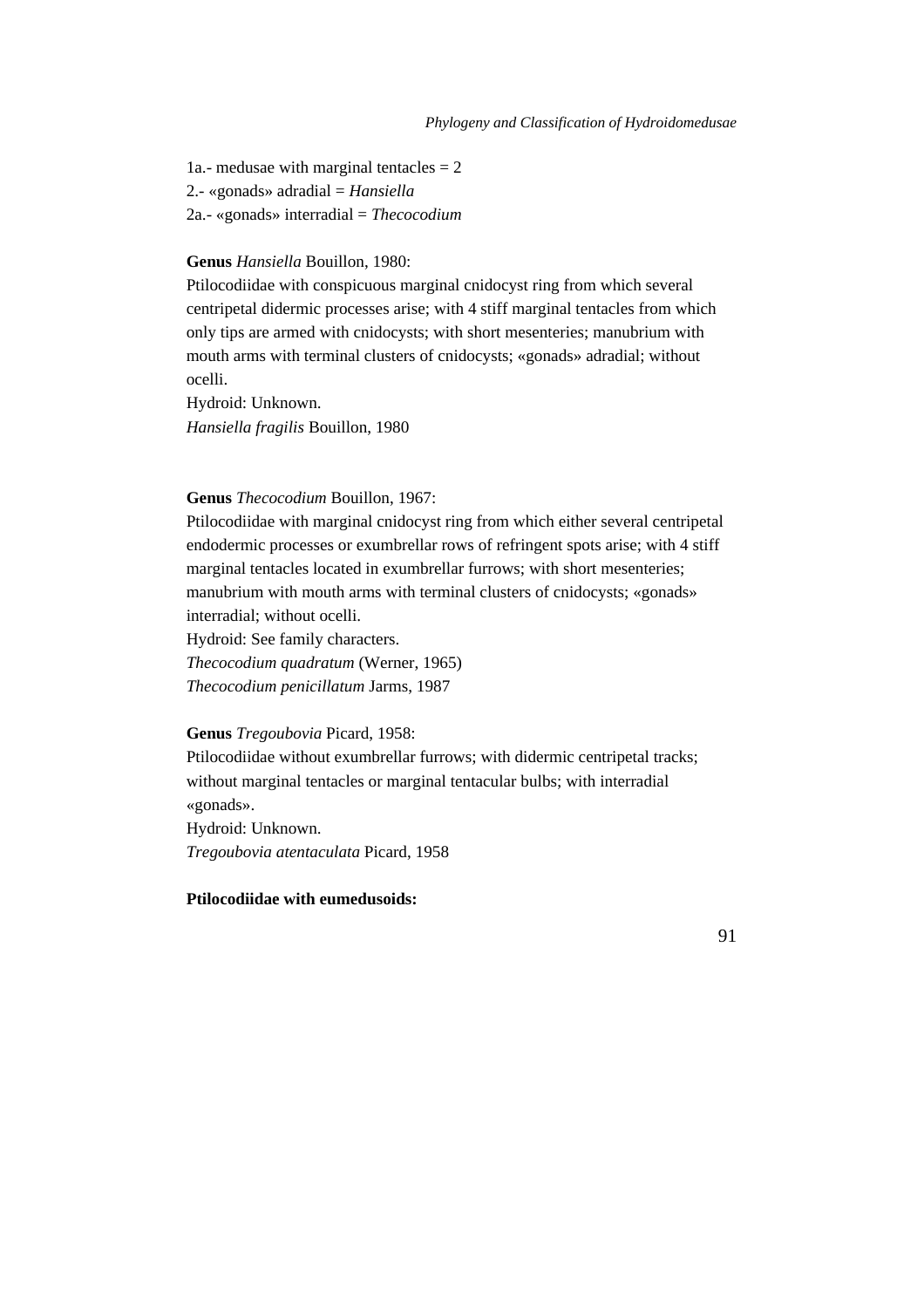**Genus** *Hydrichtella* Stechow, 1909: Eumedusoid. Hydroid: See family characters. *Hydrichtella epigorgia* Stechow, 1909

**Genus** *Ptilocodium* Coward, 1909: Eumedusoid. Hydroid: See family characters. *Ptilocodium repens* Coward, 1909

### Family **Rathkeidae** Russell, 1953 (8):

Anthomedusae with somewhat globular umbrella, with slight apical process; manubrium short, cylindrical, not extending beyond umbrellar margin; with gastric peduncle; mouth with 4 lips elongated to form either simple or branched oral arms armed with terminal and usually also lateral cnidocyst clusters; with 4 to 8 radial canals and circular canal; with «gonads» generally completely surrounding manubrium; with 8 groups of solid marginal tentacles; without ocelli.

Hydroid: Hydranths arising from ramified, creeping stolons; hydranths monomorphic, sessile, with one whorl of filiform tentacles surrounding a rounded hypostome; free medusa developing on hydrorhiza or more rarely at the base of hydranths.

 1.- with 4 radial canals = *Rathkea* 1a.- with 8 radial canal = *Allorathkea*

# **Genus** *Allorathkea* Schmidt, 1972:

Rathkeidae with 8 radial canals; mouth arms divided once or dichotomously several times and ending in cnidocyst clusters. Hydroid: Unknown.

*Allorathkea ankeli* Schmidt, 1972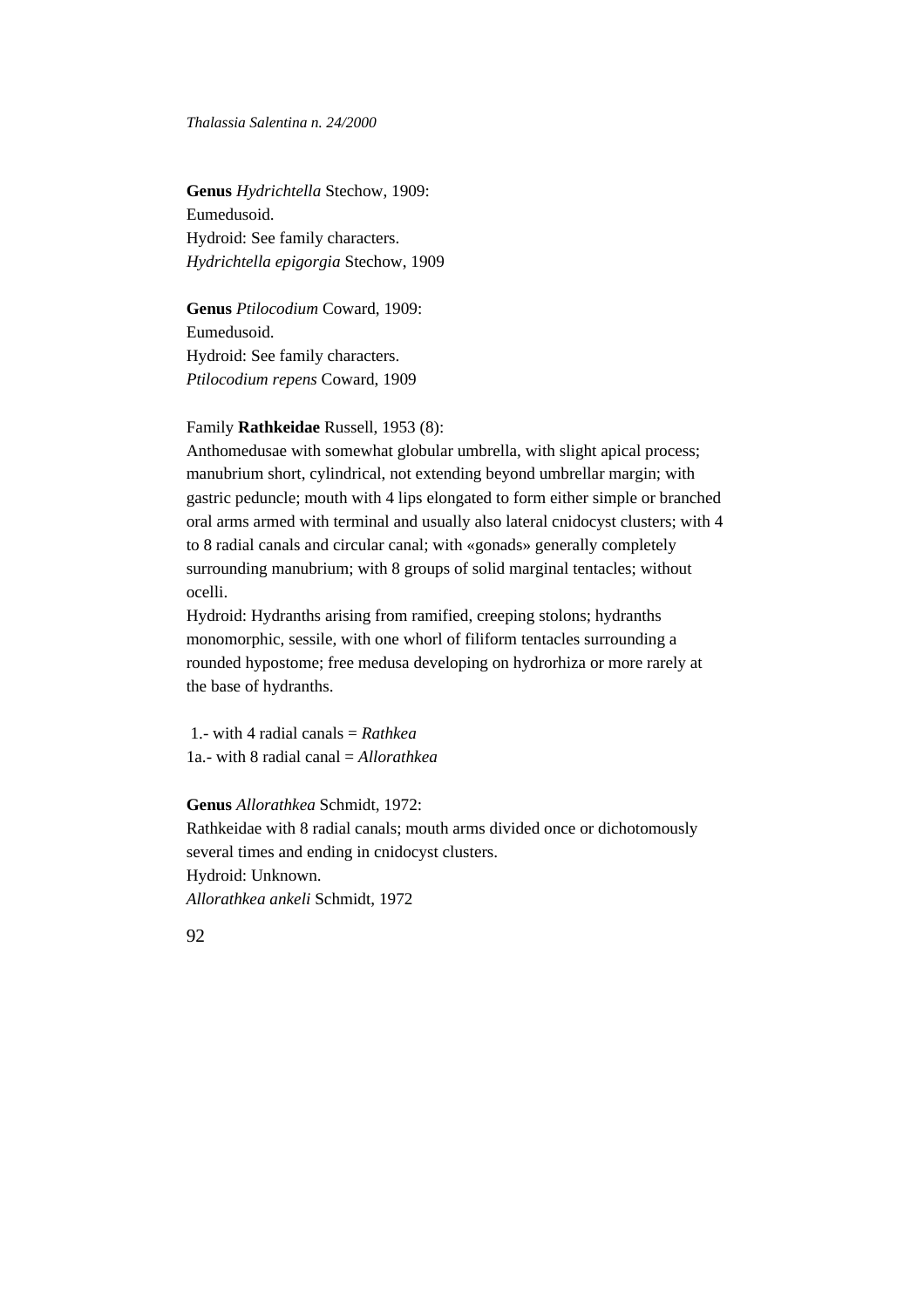*Allorathkea macrogastrica* Xu and Huang, 1990

## **Genus** *Rathkea* Brandt, 1838:

Rathkeidae with 4 radial canals and with 4 elongated oral arms, simple or divided and armed with a various number of cnidocyst clusters pending the species. Hydroid: With the characters of the family. *Rathkea africana* Kramp, 1957 *Rathkea antarctica* Uchida, 1971 *Rathkea formosissima* (Browne, 1902) *Rathkea jaschnowi* Naumov, 1956 = *Chiarella centripetalis Rathkea lizzoides* O'Sullivan, 1984 *Rathkea octopunctata* (M. Sars, 1835) *Rathkea rubence* Nair, 1951

# **Rathkeidae conspecific:**

*Pseudorathkea macrogastrica* Xu and Huang, 1990 = *Allorathkea macrogastrica*

# Family **Trichydridae** Hincks, 1868 (1):

Anthomedusae without gastric peduncle; mesoglea especially thick in upper part of umbrella; with four large, simple, pleated lips; with 4 radial canals; with numerous fine, lateral branched, anastomosing centripetal canals connecting non perradial marginal bulbs to the radial canals; «gonads» interradial; marginal tentacles solid, with triangular marginal bulbs; without ocelli or any other apparent sense organ.

Hydroid: Colonies stolonal, with creeping stolon covered by thin perisarc; hydranths sessile, with base surrounded by a collar-like tube of perisarc, with one amphicoronate whorl of filiform tentacles; gonophores unknown.

The systematic position of this family remains uncertain, they are here tentatively included in the Margelina because of their solid tentacles. The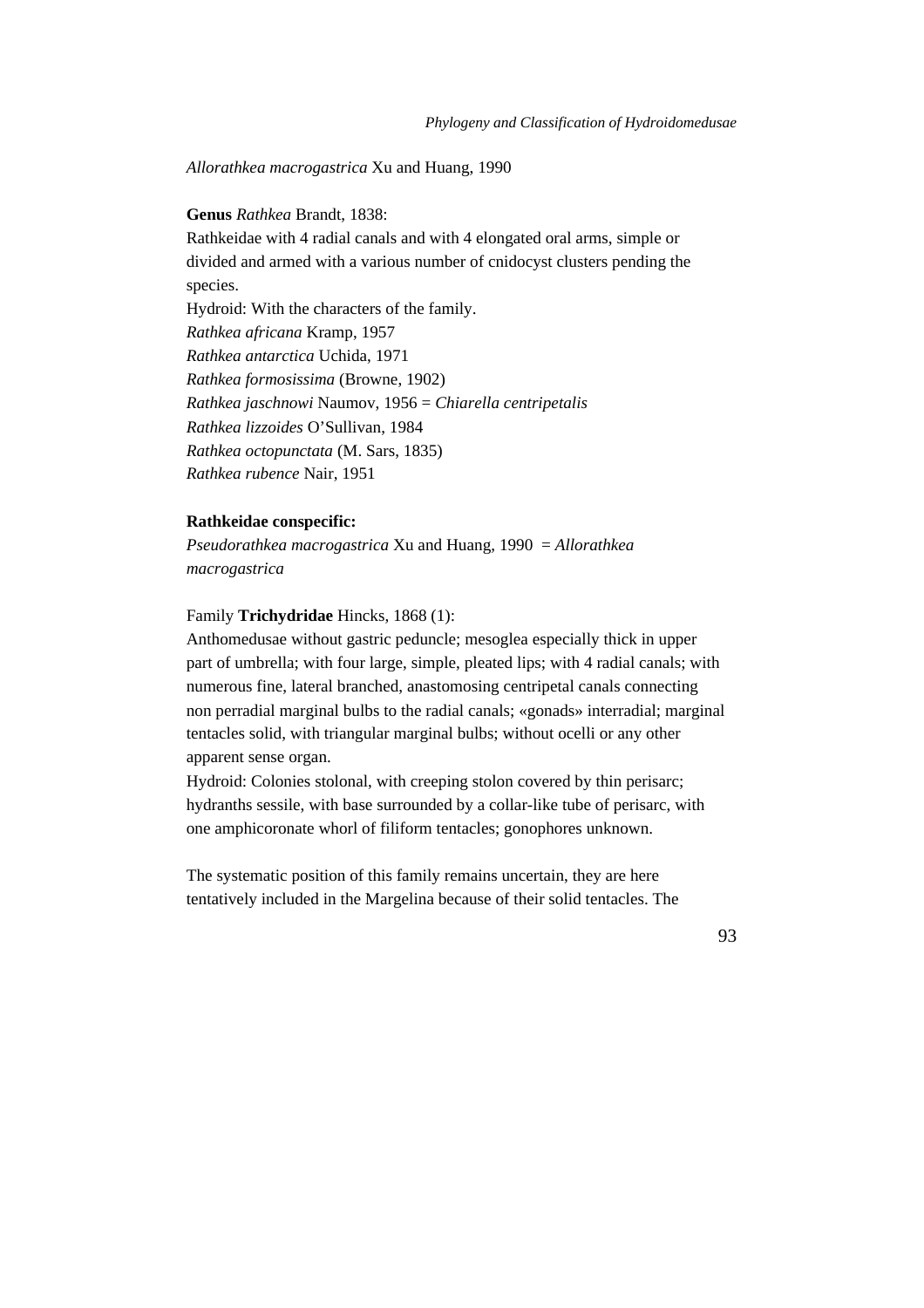medusae of *Trichydra* were previously included in the Proboscydactilidae (as *Pochella*) but the «gonads» are not radial outgrowths of the stomach and there are no exumbrellar cnidocyst chambers characteristic of this latter family. The discovery of their alleged cycle does not resolve the problem of their taxonomical position; *Trichydra* polyps have been considered as Corynidae, as Campanulariidae, or to being next to the Lafoeidae and also tentatively as being the hydroid of *Lizzia blondina* (See Edwards, 1973 for a review). They present great morphological affinities with the polyps of *Halitiara inflexa* Bouillon, 1980 (see Bouillon, 1985a). The medusae have typical Anthomedusae characters in the structure and the form of the manubrium and of the «gonads» and in the structure of the tentacles but they differ from *Halitiara* medusae by several important characters.

Perhaps the study of the cnidome will give enough information to solve this systematic puzzle; *Halitiara* has very particular cnidocysts for Anthomedusae: merotrichous isorhizae.

**Genus** *Trichydra* Wright, 1858:

Medusae and hydroids with the characters of the family. *Trichydra pudica* Wright, 1858

# Suborder **Pandeida** Haeckel, 1879 (116):

The name Tiarida Haeckel, 1879 is invalid, *Tiara* Lesson, 1843 being a junior homonym of *Tiara* Swainson, 1832, a mollusc (see Calder, 1988). The name Pandeida has therefore been proposed for the suborder (Bouillon, 1999; Bouillon and Barnett, 1999).

Diagnosis:

Filifera medusae with hollow tentacles; ocelli, when present, abaxial; mouth simple, lips usually without specialised cnidocyst armed structures, without oral tentacles (except Russsellidae).

Hydroid: Colonies generally stolonal, not branching, monomorphic; hydranths when known with conical hypostome; usually with one whorl of filiform tentacle exceptionally with two or three or scattered (*Stomotoca atra*).

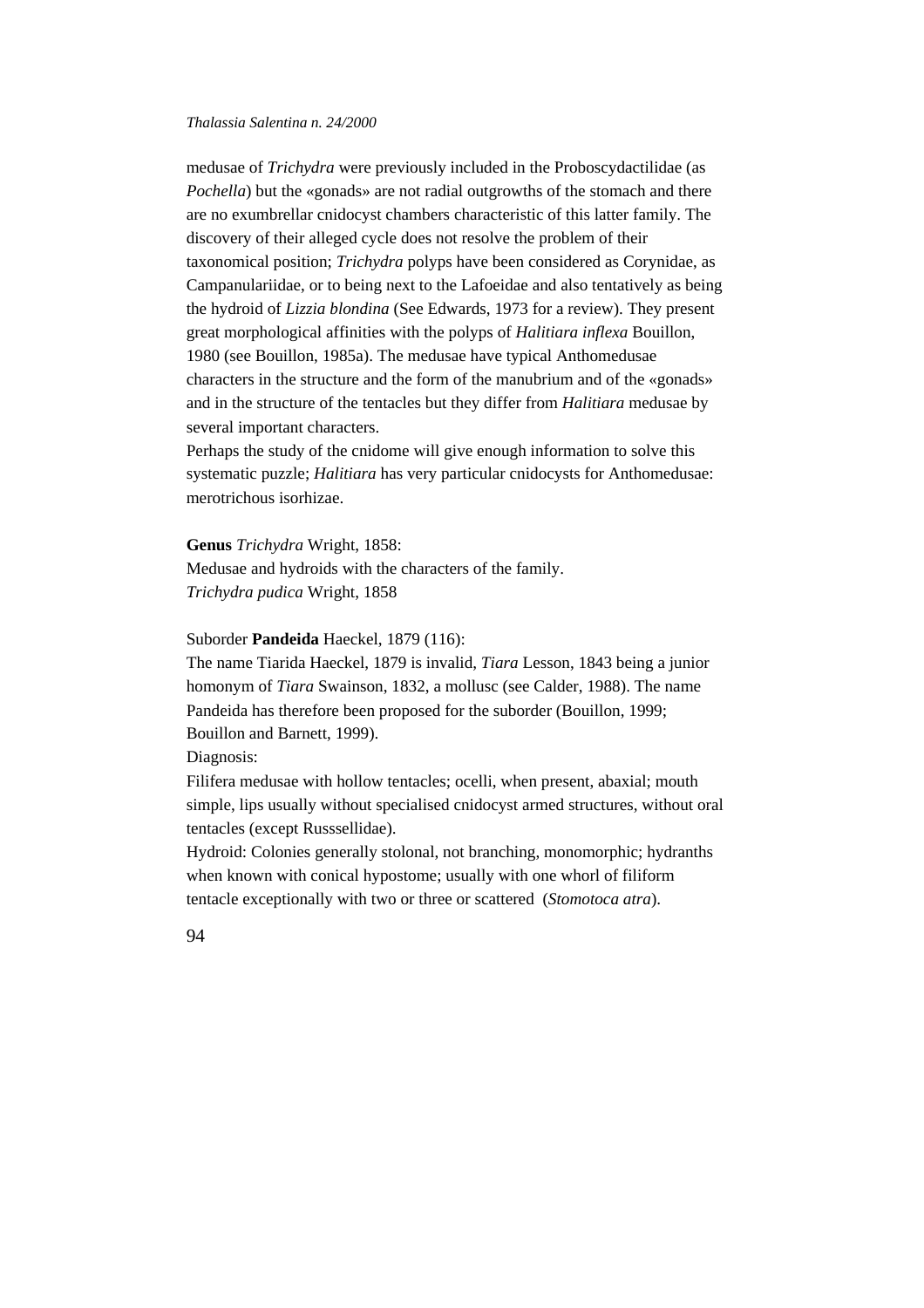1.- marginal tentacles without basal bulbs or swellings, terminated in a terminal cnidocyst cluster = Bythotiaridae

1.a.- marginal tentacles usually with basal bulbs, without terminal cnidocyst clusters or capitations  $= 2$ 

2.- with branched or divided radial canals  $=$  3

2a.- with undivided radial canals  $=$  4

3.- with two simple and two bifurcated radial canals; tentacular bulbs develop into medusae = Niobiidae

3a.- with 4-6 branched radial canals, exumbrella with exumbrellar cnidocyst tracts; manubrium with radial gastric pouches; with usually no circular canal; without rudimentary bulbs = Proboscidactylidae

4.- with 4 unbranched oral tentacles, without terminal cluters of cnidocyst,

situated above mouth opening = Russellidae

4a.- without oral tentacles  $= 5$ 

5.- with 4 radial canals; with only 4 marginal tentacles in adults and without rudimentary bulbs; cnidome with merotrichous isorhizas = Protiaridae 5.a- with two or more tentacles in adults; with 4 unbranched radial canals (rarely 8, *Octotiara*); manubrium usually without radial gastric pouches (except *Annatiara)* with or without rudimentary bulbs; cnidome without merotrichous isorhizas = Pandeidae

Family **Bythotiaridae** Maas, 1905 (= Calycopsidae) (28):

Pandeoidea without apical projection and gastric peduncle; mouth with 4 simple or crenulated lips; with or without centripetal canals; with simple or folded, adradial or interradial «gonads» on manubrial wall; with 4 or 8 simple or branching radial canals and circular canal; with 4 or 8 or more hollow marginal tentacles\* either with highly reduced or without basal marginal bulbs, each terminating in a large cnidocyst cluster, their basal portion often adnate to exumbrella; with or without rudimentary or dwarf solid tentacles (*Eumedusa*); rarely with abaxial ocelli.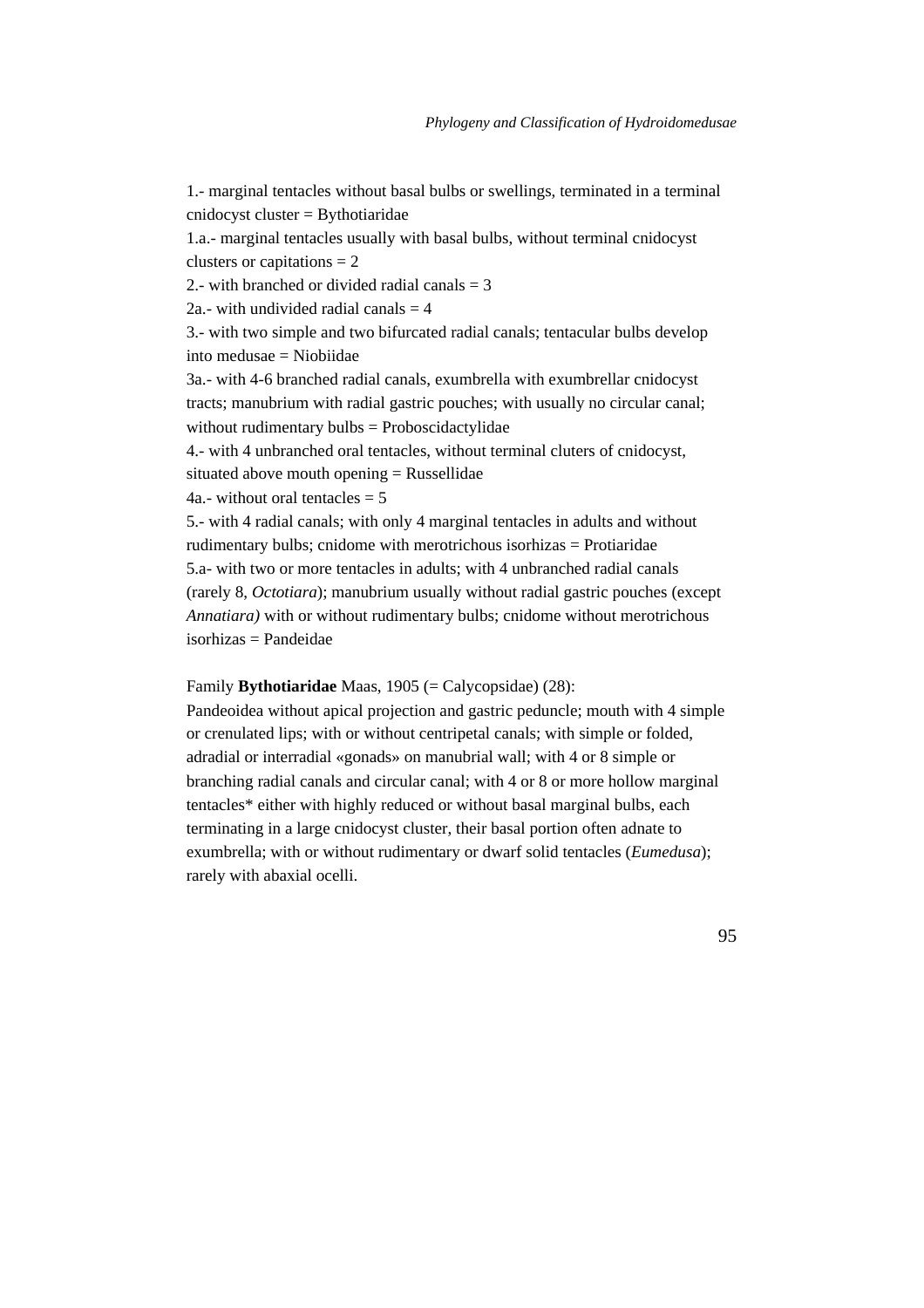\*The mesoglea of the distal part of the tentacles is often enlarged and reduces strongly the endodermal axis (see Bouillon, 1988, Arai and Brinckmann-Voss, 1998).

Hydroid: Hydroids, when known, living in the prebranchial cavity of ascidians; hydrorhiza formed as a plate giving rise to unbranched colonies; hydranths sessile with up to five irregular whorls of filiform tentacles; medusae arise from polyps.

1.- with centripetal canals, blind or joining base of manubrium  $= 2$ 

1.a.- without centripetal canals  $=$  4

2.- all tentacles hollow, cnidocysts only in the terminal knob = *Calycopsis* 2a.- two kind of tentacles  $=$  3

3.- with 8-16 large, hollow tentacles, with rings of cnidocysts and terminal knob; with numerous small solid dwarf tentacles without terminal knob  $=$ *Eumedusa*

3.a- with four perradial and numerous small tentacles without terminal knob  $=$ *Meator*

4.- radial canals simple, unbranched  $= 5$ 

4a.- radial canals branched, «gonads» folded  $= 7$ 

5.- «gonads» smooth interradial  $= 6$ 

5a.- «gonads» smooth adradial = *Pseudotiara*

6.- with eight radial canals, marginal tentacles with abaxial basal ocelli = *Bhytocellata*

6a.- with four radial canals; no ocelli = *Heterotiara*

7.- radial canals bifurcated (some few additional branches may occur as abnormalities) = *Bythotiara*

7a.- radial canals branching repeatedly at various levels = *Sibogita*

# **Genus** *Bythocellata* Nair, 1951:

Bythotiaridae with cnidocyst rows on exumbrella; with eigth separated unbranched radial canals; without centripetal canal; with eigth marginal tentacles; tentacle bases with abaxial ocelli; without secondary tentacles.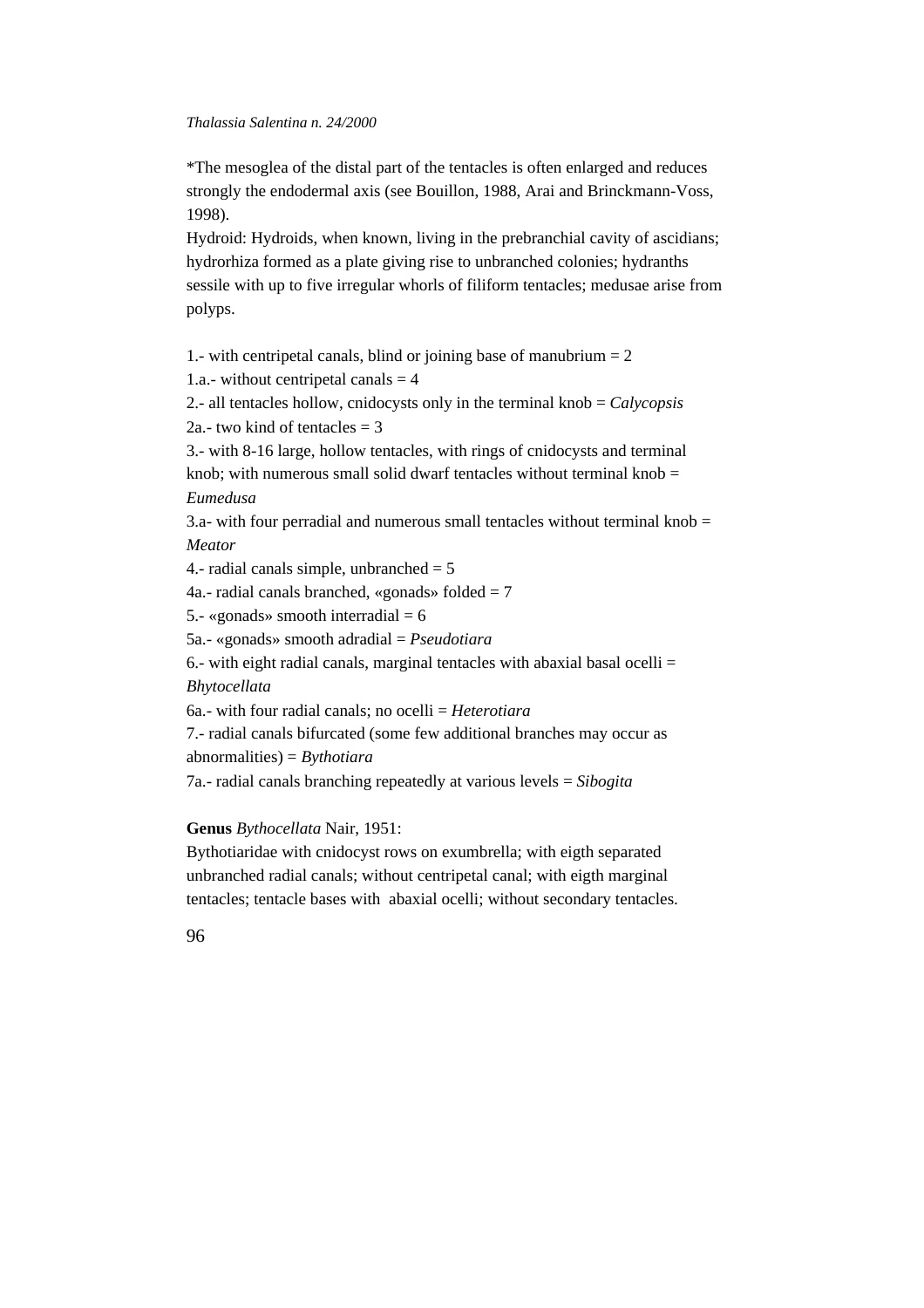Hydroid: Unknown. *Bythocellata cruciformis* Nair, 1951

# **Genus** *Bythotiara* Günther, 1903:

Bythotiaridae with 4 simple or branching radial canals; without centripetal canals; «gonads» interradial with transverse furrows; with or without rudimentary or dwarf tentacles entirely covered with cnidocysts; without ocelli. Hydroid: Where known see family diagnosis. *Bythotiara capensis* Pagès, Bouillon and Gili, 1991 *Bythotiara depressa* Naumov, 1960 *Bythotiara drygalskii* Vanhöffen, 1912 *Bythotiara hunstmani* (Fraser, 1911) *Bythotiara metschnikovii* Bouillon, Seghers and Boero, 1988 *Bythotiara murrayi* Günther, 1903 *Bythotiara parasitica* (Kirk, 1915) *Bythotiara* sp. Schuchert, 1996 *Bythotiara* sp. Raskoff, 2000 *Bythotiara stilbosa* Mills and Rees, 1979

# **Genus** *Calycopsis* Fewkes, 1882:

Bythotiaridae with unbranched radial canals; with centripetal canals; «gonads» transversely folded, often forming 8 adradial rows; marginal tentacles of similar structure with cnidocysts only on the terminal knob and with adnate base; without ocelli. Hydroid: Unknown. *Calycopsis bigelowi* Vanhöffen, 1911 *Calycopsis borchgrevinki* (Browne, 1910) *Calycopsis borealis* (Linko,1913) = *Calycopsis birulai* = *Eumedusa birulai Calycopsis chuni* Vanhöffen, 1911 *Calycopsis gara* Petersen, 1957 *Calycopsis krampi* Petersen, 1957

*Calycopsis lipi* van der Spoel and Bleeker, 1988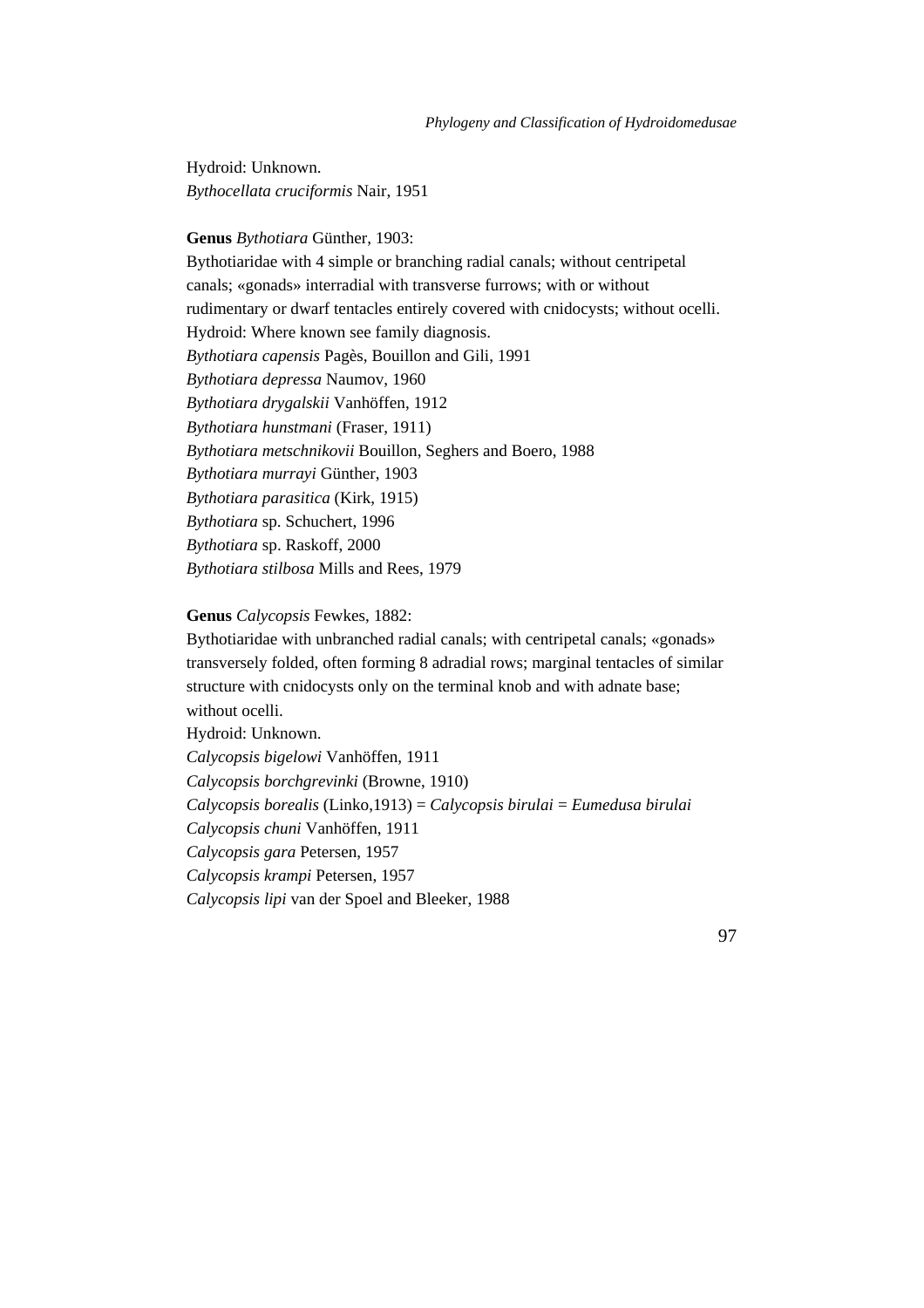*Calycopsis nematophora* H.B. Bigelow, 1913 *Calycopsis papillata* Bigelow, 1818 *Calycopsis simplex* Kramp and Damas, 1925 *Calycopsis simulans* (Bigelow, 1909) *Calycopsis typa* Fewkes, 1882

# **Genus** *Eumedusa* Bigelow, 1920:

Bythotiaridae with primarily four unbranched radial canals and with 4 or more? centripetal canals arising from ring canal; «gonads» folded; with two kinds of tentacles, large hollow tentacles with rings of cnidocysts and terminal knob, and small solid tentacles without terminal knob; without ocelli. Hydroid: Unknown. *Eumedusa birulai* (Linko, 1913)

### **Genus** *Heterotiara* Maas, 1905:

Bythotiaridae with thick walls; with 4 simple radial canals; without centripetal canals; «gonads» interradial, without transverse folds; without secondary tentacles; without ocelli. Hydroid: Unknown. *Heterotiara anonyma* Maas, 1905 *Heterotiara minor* Vanhöffen, 1911

## **Genus** *Meator* Bigelow, 1913:

Bythotiaridae? with four simple radial canals; without centripetal canals; with eight smooth adradial «gonads», tentacles without terminal knob of cnidocysts and of different size; without ocelli.

Hydroid: Unknown.

*Meator rubatra* H.B. Bigelow, 1913 species with uncertain affinities.

# **Genus** *Pseudotiara* Bouillon, 1980:

Bythotiaridae with 4 marginal tentacles, with very reduced basal swellings; with 4 small, simple lips; usually without centripetal canals; with 4 radial canals,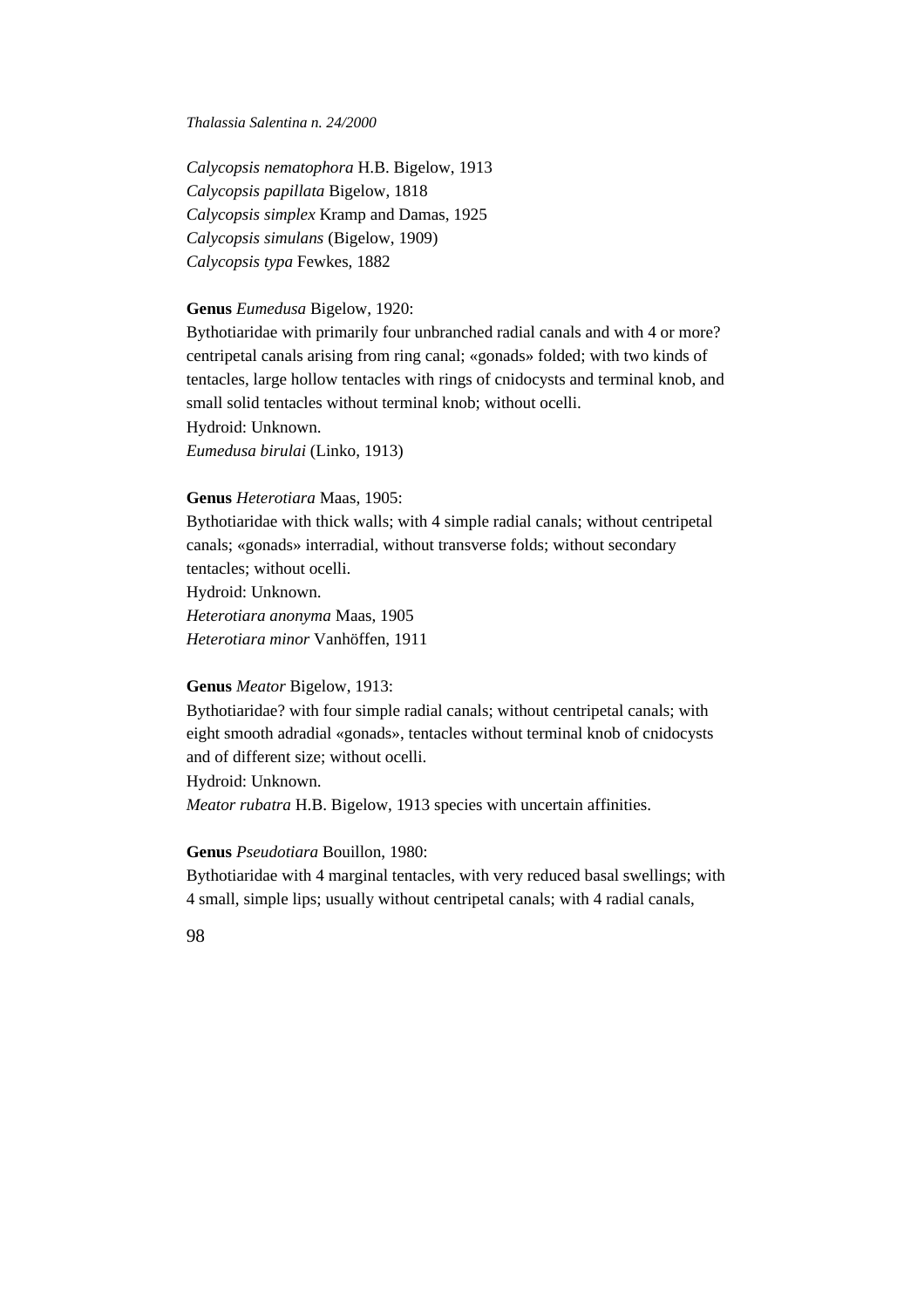usually simple; with 8 longitudinal «gonads» on perradial ridges of manubrium; without ocelli.

Hydroid: Unknown.

*Pseudotiara tropica* (Bigelow, 1912)

# **Genus** *Sibogita* Maas, 1905:

Bythotiaridae primarily with 4 radial canals that branch repeatedly at various levels; without centripetal canals; with transversely folded «gonads»; without ocelli. Hydroid: Unknown. *Sibogita geometrica* Maas, 1905

*Sibogita geometrica occidentalis* Kramp, 1959 = *S. geometrica*

## **Bythotiaridae incertae sedis:**

### **Genus** *Gymnogonium* Xu and Huang, 1994:

Bythotiaridae with 2 simple and 2 bifurcated radial canals; without centripetal canals; with perradial gonads; with 6 hollow tentacles tipped by a spherical knob of cnidocysts; marginal tentacles linving umbrella at some distance from margin, with basal swellings embedded in mesoglea; without ocelli. Hydroid: Unknown.

?*Gymnogonium zhengzhongii* Xu and Huang, 1994 = perhaps a juvenile medusae *Heterotiara anonyma ?*

## **Genus** *Kanaka* Uchida 1947:

Bythotiaridae with 4 radial canals with differentiated upper and lower halves; without centripetal canals; 8 long hollow tentacles with terminal cnidocysts knob; without secondary tentacles; manubrium short; mouth with 4 well developed lips; gonads seem to develop on the lower part of radial canals?; without ocelli.

Hydroid: Unknown.

*Kanaka pelagica* Uchida 1947= *Heterotiara minor*?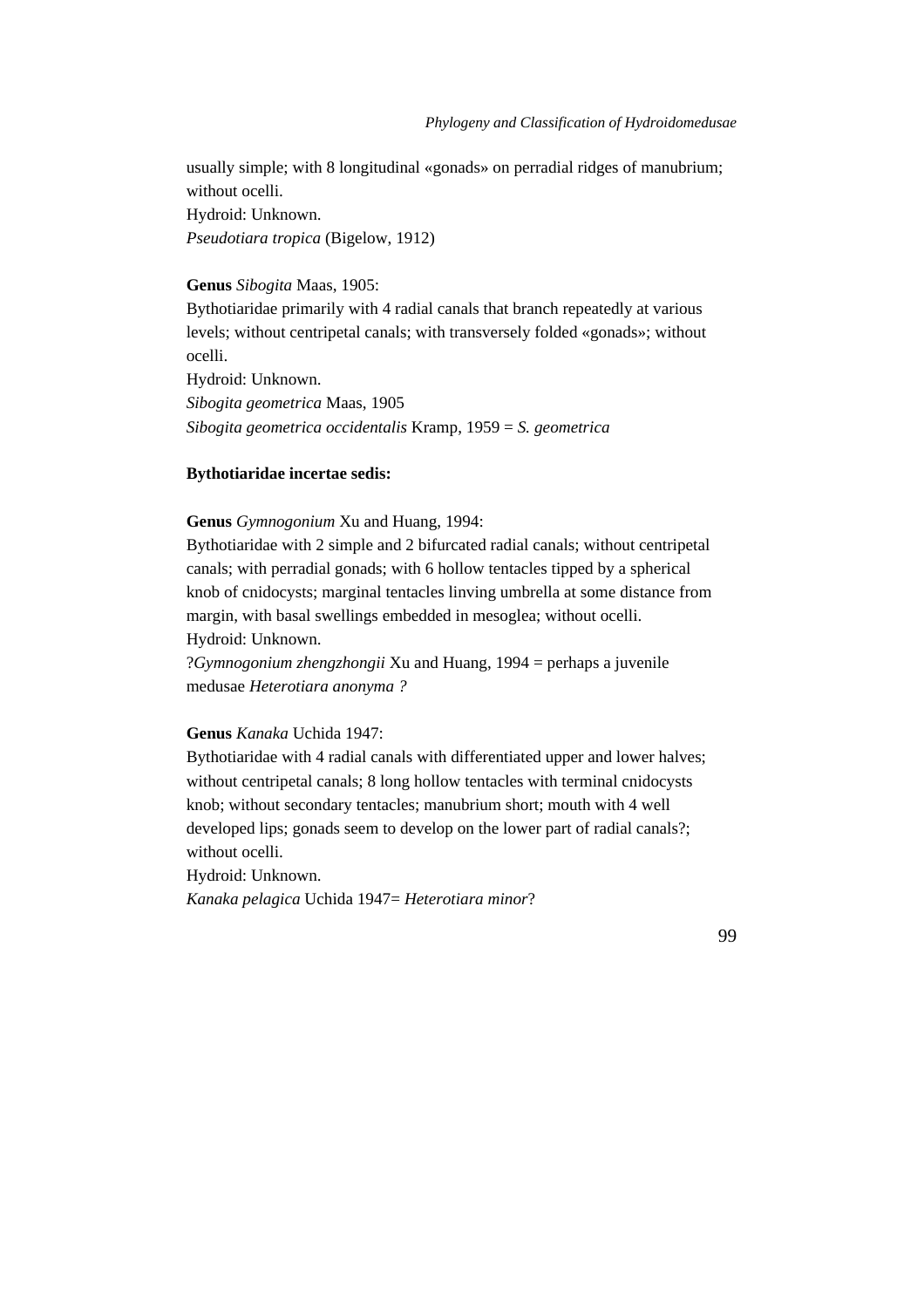### Family **Niobiidae** Petersen, 1979 (1):

Anthomedusae without gastric peduncle; with 2 simple and 2 bifurcating radial canals, so that six canals reach the circular canal; without mesenteries; with interradial «gonads»; with marginal tentacular bulbs developing into medusa buds; without ocelli.

Hydroid: Unknown.

**Genus** *Niobia* Mayer, 1900: Medusae and hydroids with characters of family. *Niobia dendrotentaculata* Mayer, 1900

# Family **Pandeidae** Haeckel, 1879 (69):

Anthomedusae with or without an apical projection; manubrium quadrate, usually large; with or without gastric peduncle; mouth with either 4 simple, or crenulated, or complexly folded lips; with 4 radial canals (exceptionally 8 as in *Octotiara*) often broadened or ribbon-like or with jagged margin; rarely centripetal canals; with or without mesenteries; «gonads», either with smooth surface or complexly folded, on manubrium walls in adradial or interradial positions, sometimes extending along radial canals or completely perradial; with 2 or more hollow marginal tentacles; mostly with tapering, elongated, conical (almost carrot-shaped) and often laterally compressed bulbs; with or without rudimentary tentacles, tentaculae or marginal warts; with or without abaxial ocelli; cnidome usually containing microbasic euryteles.

Hydroid: Where konwn, colonies usually stolonal, not branching; hydranths bearing normally one whorl of filiform tentacles, exceptionally two or more whorls, or scattered tentacles, or no tentacles; perisarc developed to a variable degree, occasionally forming a pseudohydrotheca or missing completely; reproduction mainly by free medusae except in some genera of questionable affinity like *Nudiclava.*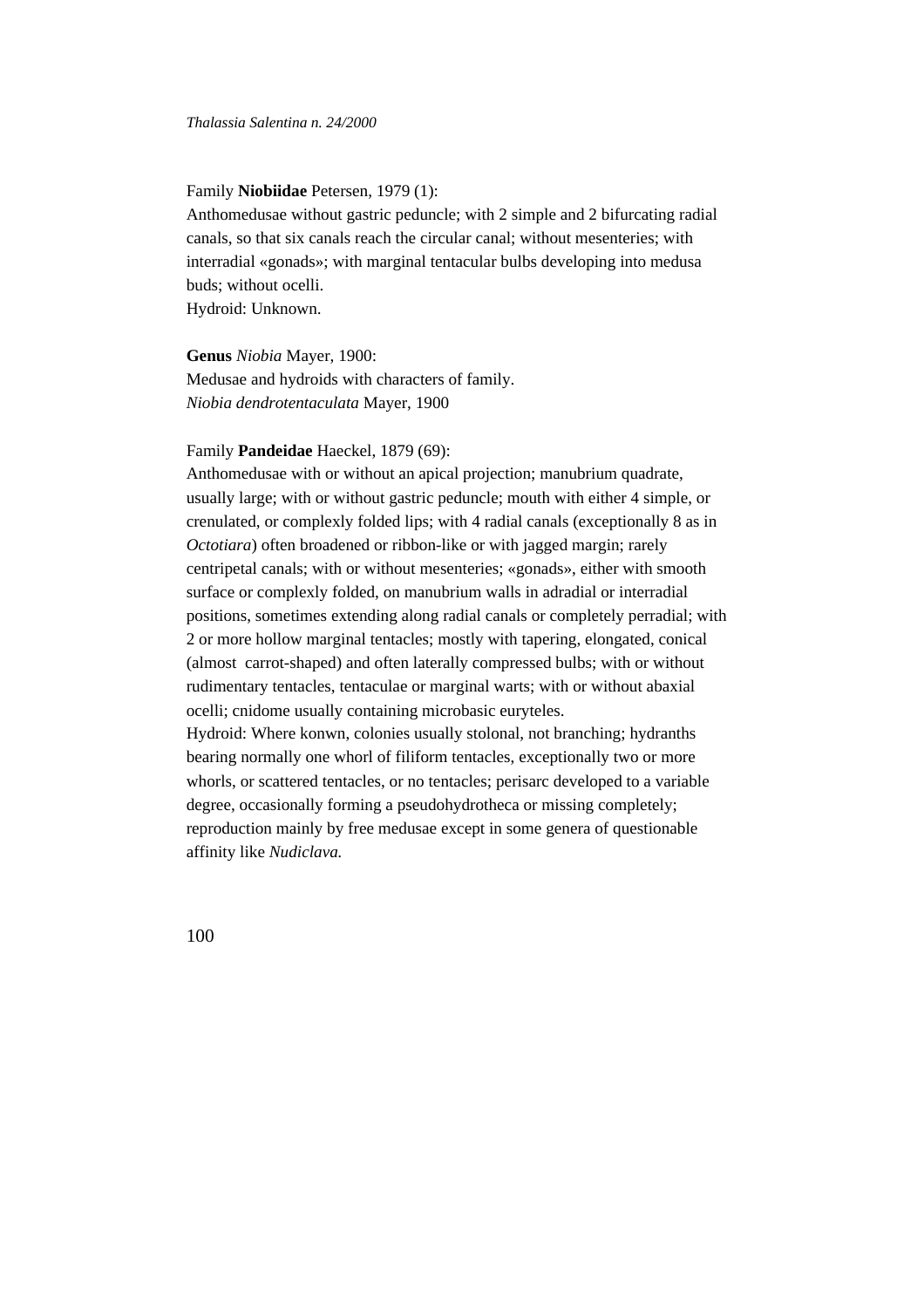1.- radial canals with long lateral diverticula; marginal tentacles numerous with

stalked cnidocyst knobs along most of their length = *Zanclonia*

1a.- radial canals without long lateral diverticula; marginal tentacles without stalked cnidocyst knobs = 2

2.- with centripetal canals  $=$  3

2a.- without centripetal canals  $=$  4

3.- with 4 interradial centripetal canals; without gatric peduncle = *Eutiara*

3a.- with up to 12 centripetal canals; with a very large peduncle *= Timoides*

4.- with only two well developed marginal tentacles in adults  $= 5$ 

4.a.- with more than two well developed tentacles in adults  $= 8$ 

5.- without gastric peduncle  $= 6$ 

5a.- with a gastric peduncle  $= 7$ 

6.- «gonads» horseshoe-shaped = *Codonorchis*

6a.- «gonads» not horseshoe-shaped *= Amphinema*

7.- with simple mouth rim, with simple «gonads»; with rudimentary tentacles = *Stomotoca*

7a.- with complexly crenulated lips; with complexly transversally folded

«gonads»; with rudimentary marginal warts = *Larsonia*

8.- with more than two marginal tentacles and with marginal cirri = *Cirrhitiara*

8a.- with more than two marginal tentacles and without marginal cirri  $= 9$ 

9.- with 4 perradial marginal bulbs with hollow tentacles and 4 broad interradial bulbs rimmed by a cluster of short solid tentaculae = *Geomackiea*

9a.- with perradial and interradial bulbs identical, all marginal tentacles hollow  $= 10$ 

10.- without mesenteries  $= 11$ 

10.a.- with mesenteries  $= 13$ 

11.- with 4 perradial manubrial lobes = *Annatiara*

11.a.- without perradial manubrial lobes =12

12.- «gonads» oval smooth = *Barnettia*

12.a.- «gonads» horseshoe-shaped, folded = *Halitholus*

13.- «gonads» not reticulated or folded, smooth, sometimes corrugated; 4 fairly simple lips  $= 14$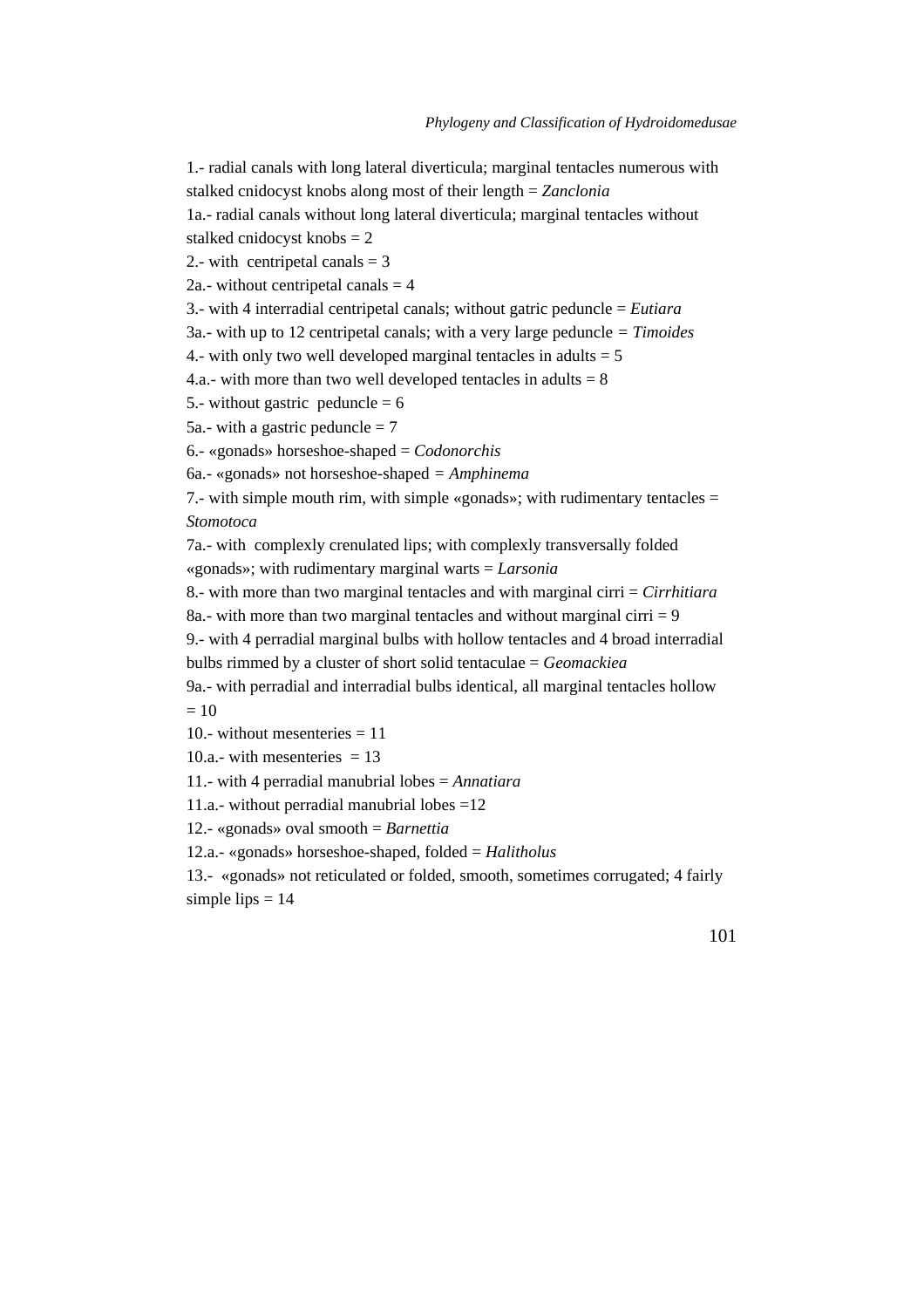13.a.- «gonads» reticulate or folded, or both; oral lips more or less folded or crenulated  $= 16$ 

14.- with exumbrellar intertentacular longitudinal ridges = *Janiopsis* 14a.- without exumbrellar intertentacular longitudinal ridges  $=15$ 15.- manubrium quadrangular, very short and broad, with large base, its entire upper surface attached to the subumbrella; «gonads», large, sheet-like, smooth, completely covering all interradial surface and with 3- 4 dark red spots in living specimens = *Pandeopsis* 15a.- manubrium cruciform, fairly long, flask-shaped; «gonads», usually adradial, smooth or exceptionally weakly corrugated = *Merga* 16.- «gonads» folded, mainly in four adradial masses; lips slightly folded  $=$ *Hydrichthys* 16a.- «gonads» reticulate  $= 17$ 17.- «gonads» reticulate, without isolated interradial pits, horseshoe-shaped, with diverging horizontal folds, connected by interradial transverse bridge *= Leuckartiara* 17.- «gonads» reticulate, with isolated interradial pits, with or without additional folds, not horseshoe-shaped = 18 18.- «gonads» altogether reticulate without surrounding folds = *Pandea* 18a.- «gonads» with combined folds and pits  $= 19$ 19.- «gonads» in eight vertical, adradial series of transverse folds, interradial portion of manubrium walls with isolated pits; no ocelli = *Neoturris* 19a.- «gonads» mainly in irregular, more or less vertical folds surrounding a

reticulate area, with ocelli = *Catablema*

# **Genus** *Amphinema* Haeckel, 1879:

Pandeidae generally with a considerable apical projection; sometimes with an apical chamber; typically with never more than 2 opposite hollow marginal tentacles; with marginal warts or tentaculae; without gastric peduncle; manubrium with broad base; with or without mesenteries; mouth with 4 simple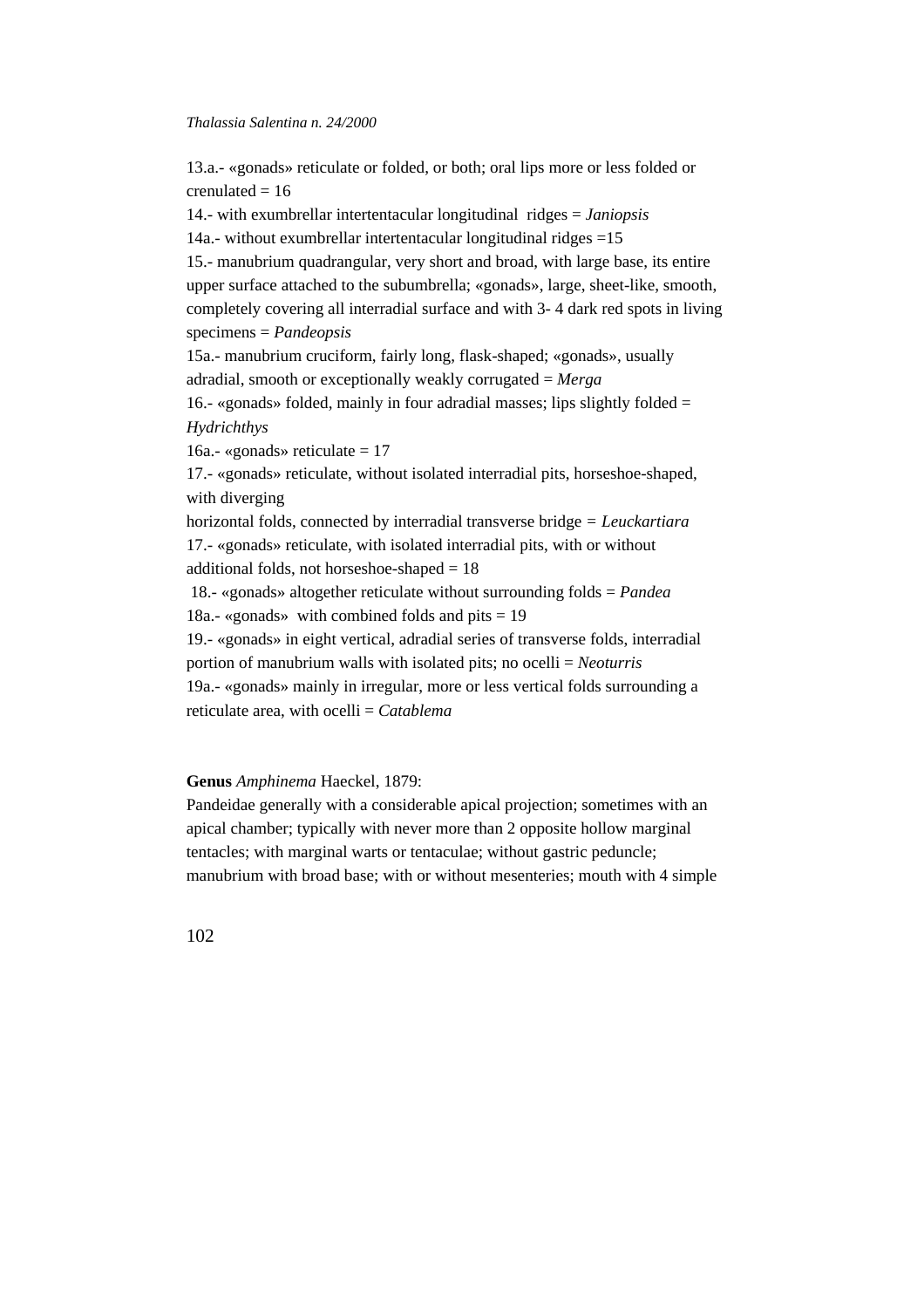lips; «gonads» either adradial, interradial or perradial, occasionally extending along radial canals; with or without ocelli.

Hydroid: Hydroids, when known, forming stolonal colonies, with creeping hydrorhiza, giving rise to well developed unbranched hydrocauli with a terminal hydranth, hydrocaulus perisarc often infested by detritus and extending to the base or the middle of the hydranth body but not developing in a real pseudohydrotheca, hydranths with one whorl of amphicoronate filiform oral tentacles; polyps bending back with mouth facing towards substratum when stressed; medusa buds borne on short peduncles arising from hydrorhiza, from hrydrocauli or from both.

*Amphinema australis* (Mayer,1900) *Amphinema dinema* (Péron and Lesueur, 1810) *Amphinema krampi* Russell, 1956 *Amphinema modernisme* Bouillon, Pagès and Gili, 2000 *Amphinema physophorum* (Uchida,1927) *Amphinema platyhedos* Arai and Brinckmann-Voss, 1985 *Amphinema rubrum* (Kramp, 1957) *Amphinema rugosum* (Mayer, 1900) *Amphinema shantungensis* Chow and Huang, 1958 = *A. rugosum Amphinema tsingtauensis* Kao, Li Fung-Lu , Chang and Li Hien-Lun, 1958 = *A.rugosum*

*Amphinema turrida* (Mayer,1900)

# **Genus** *Annatiara* Russell, 1940:

Pandeidae without apical projection; exumbrella with meridional cnidocyst tracks; manubrium short, very broad, cruciform, with 4 large perradial lobes closely connected with proximal half or more of 4 radial canals; mouth very broad, cruciform, with folded margin; several hollow marginal tentacles of 2 sizes, regularly alternating; with ocelli.

Hydroid: Unknown.

*Annatiara affinis* (Hartlaub, 1913)

*Annatiara lempersi* Bleeker and van der Spoel, 1988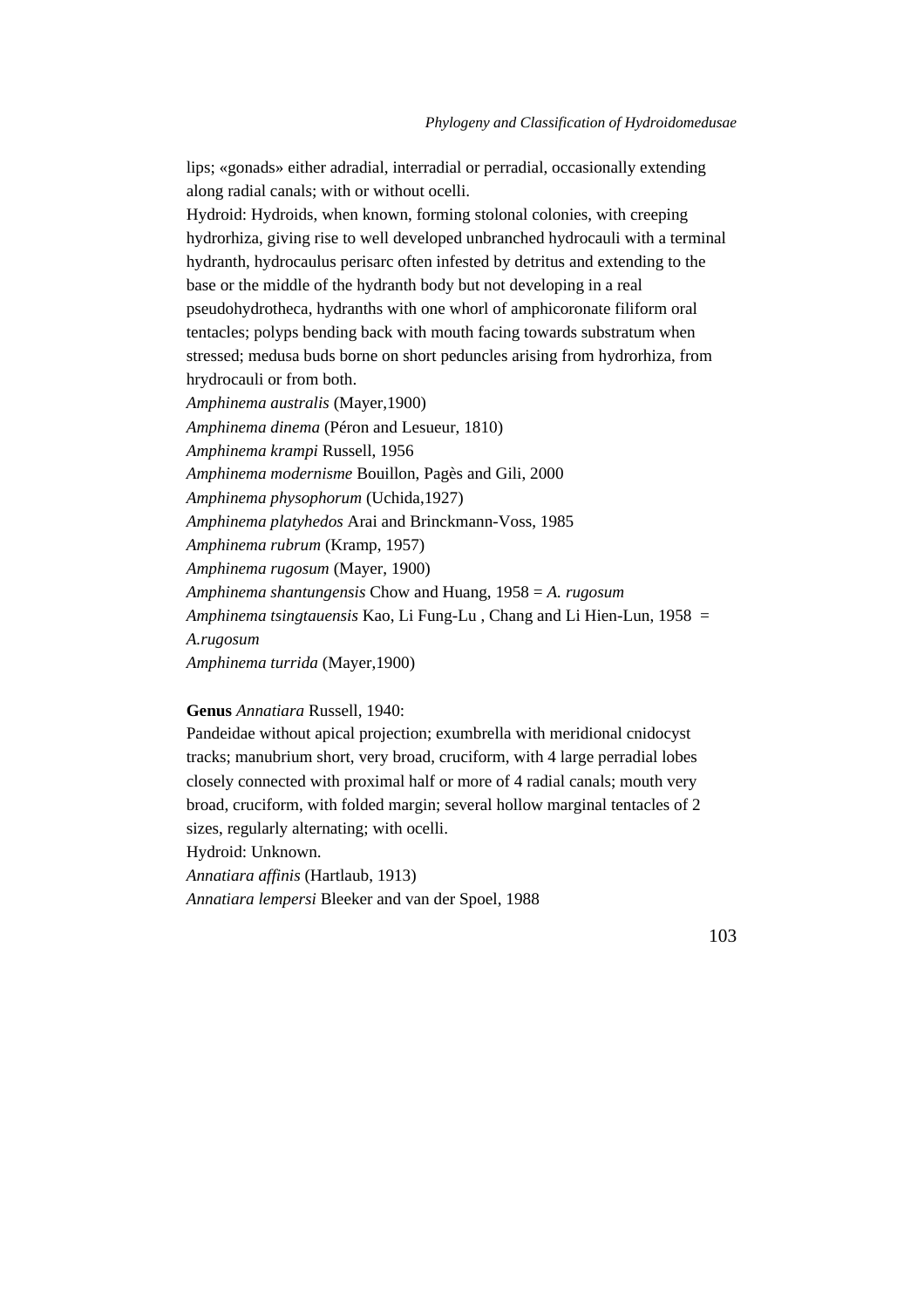## **Genus** *Barnettia* Schuchert, 1996:

Pandeidae with eight hollow, long tentacles between each pair of which are cirri-like small tentacles without bulbs, with chordal endoderm; the cirri-like tentacles are evenly spaced and not associated with the larger tentacles; manubrium small, with four simple perradial lips; «gonads» interradial, smooth; four radial canals present, without mesenteries; apical projection may be present; no ocelli.

Hydroid: Unknown. *Barnettia caprai* Schuchert, 1996

#### **Genus** *Catalbema* Haeckel, 1879:

Pandeidae with large dome-shaped apical projection; with numerous tentacles, with or without marginal bulbs between adjoining tentacles; no gastric peduncle; manubrium large with broad base, with 4 short mesenteries; mouth rim with 4 large, crenulated lips; radial canals broad, denticulate; «gonads» adradial, reticular with interradial connection, with irregular or parallel folds running either in vertical or perpendicular direction; with ocelli. Hydroid: Unknown.

*Catablema multicirratum* Kishinouye,1910 *Catablema nodulosum* H.B. Bigelow, 1913 *Catablema vesicarium* (A. Agassiz, 1862)

# **Genus** *Cirrhitiara* Hartlaub, 1913:

Pandeidae with large, solid apical projection; with 4 or 8 large hollow marginal tentacles and a number of rudimentary marginal bulbs, each carrying a lateral cirrus on one side; all marginal bulbs with ocelli; «gonads» interradial, horseshoe-shaped, with diverging folds directed perradially; with long mesenteries.

Hydroid: Unknown.

*Cirrhitiara simplex* Xu, Huang and Chen Xu, 1991 *Cirrhitiara superba* (Mayer, 1900)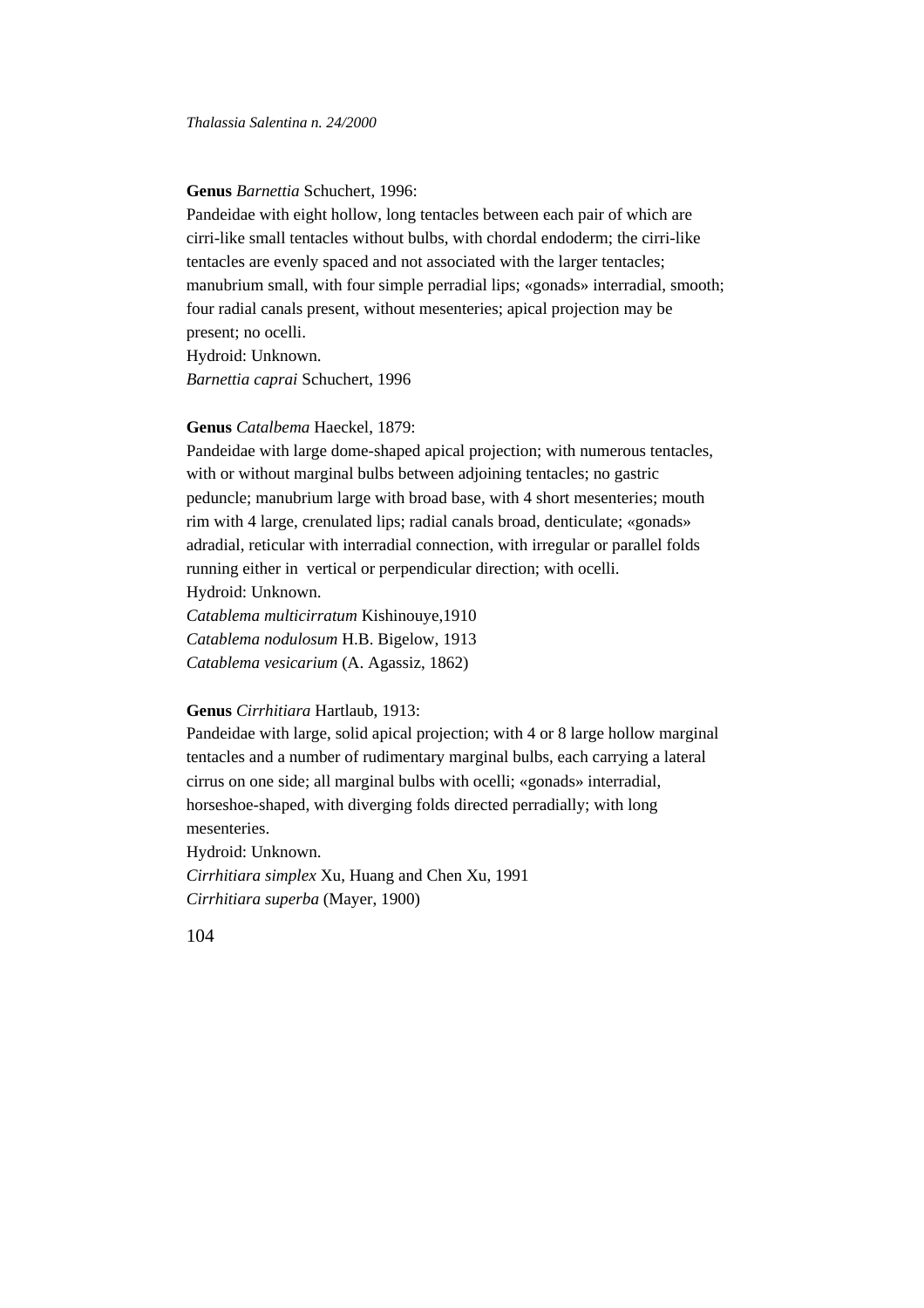## **Genus** *Codonorchis* Haeckel, 1879:

Pandeidae with an apical projection; with only 2 opposite hollow marginal tentacles; with marginal tentaculae; without gastric peduncle; manubrium with broad base; with mesenteries; mouth cruciform with 4 simple lips; «gonads» horseshoe-shaped; with ocelli.

Hydroid: Colonies stolonal with simple creeping hydrorhiza; hydranths small (0,25 mm), sessile, naked, fusiform; hypostome short, conical; with a single whorl of 4-6 filiform tentacles; medusa buds on hydrorhiza with a pedicel of variable length, generally longer than hydranth. *Codonorchis octaedrus* Haeckel, 1879

# **Genus** *Eutiara* Bigelow, 1918:

Pandeidae with exumbrellar longitudinal ribs; with blind centripetal canals alternating with radial canals; radial canals large, with lateral diverticulae, with well developed mesenteries; complex «gonads» forming eight series of adradial folds.

Hydroid: Unknown. *Eutiara mayeri* H.B. Bigelow, 1918 *Eutiara russeli* Bouillon, 1981

## **Genus** *Geomackiea* Mills, 1985:

Pandeidae without apical projection; with four hollow perradial tentacles and 4 broad, flat, interradial bulbs each rimmed by 5-8 closely packed solid short tentaculae, the longest occupying the central position; without peduncle; with simple unarmed mouth; with smooth interradial «gonads» extending along radial canal to nearly half of the distance to bell margin; no ocelli. Hydroid: Unknown.

*Geomackiea zephyrolata* Mills, 1985

**Genus** *Halitholus* Hartlaub, 1913: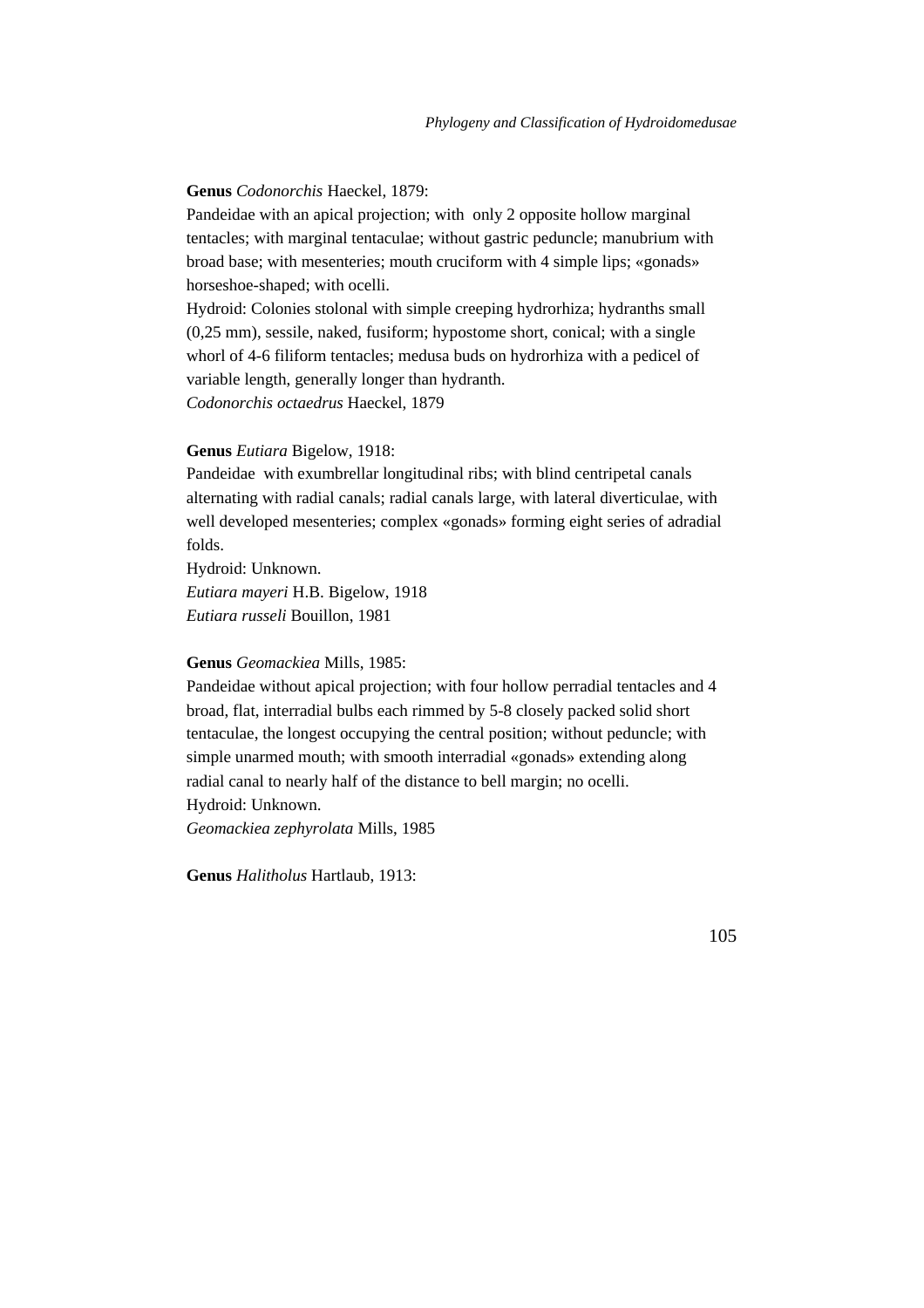Pandeidae with large dome-like apical projection; manubrium cubic, rather square in cross-section; «gonads» adradial, more or less horseshoe-shaped, folded; mouth rim faintly crenulated; radial canals comparatively narrow, not or very faintly jagged; no mesenteries; 4 or more hollow marginal tentacles; with or without ocelli.

Hydroid: When known, forming "*Perigonimus* type " reptant colonies, hydranths with 6-10 tentacles. *Halitholus cirratus* Hartlaub, 1913 *Halitholus intermedius* (Browne, 1902)

*Halitholus pauper* Hartlaub, 1913

*Halitholus* sp. Arai and Brinckmann-Voss, 1980

# **Genus** *Hydrichthys* Fewkes, 1887:

Umbrella dome-shaped; with a large apical projection; manubrium cruciform; mouth with 4 well developed sligtly folded lips; with 4 or more radial canals, jagged, some with lateral crest; with conspicuous mesenteries; with up to 6 marginal tentacles with conical bulbs; «gonads» covering interradial surface of manubrium but developed in 8 adradially folded masses; without ocelli. Hydroid: Parasite of fishes, hydrorhiza forming a naked encrusting plate; with tubular gastrozooids without tentacles; gonozooids branched or unbranched with clusters of medusa buds.

*Hydrichthys boycei* Warren, 1916 = complete cycle unknown? *Hydrichthys cyclothona* Damas, 1934 = complete cycle unknown? *Hydrichthys mirus* Fewkes, 1887 *Hydrichthys pacifica* Miyashita, 1941 = complete cycle unknown? *Hydrichthys pietschi* Martin, 1975 = *Stomotoca pietschi Hydrichthys sarcotretis* (Jungersen, 1911) = complete cycle unknown?

# **Genus** *Janiopsis* Bouillon,1980:

Pandeidae with a conspicuous apical projection; with numerous (up to 48) exumbrellar intertentacular ridges and ribs ending to the origin of the apical projection; manubrium with long mesenteries; «gonads» smooth covering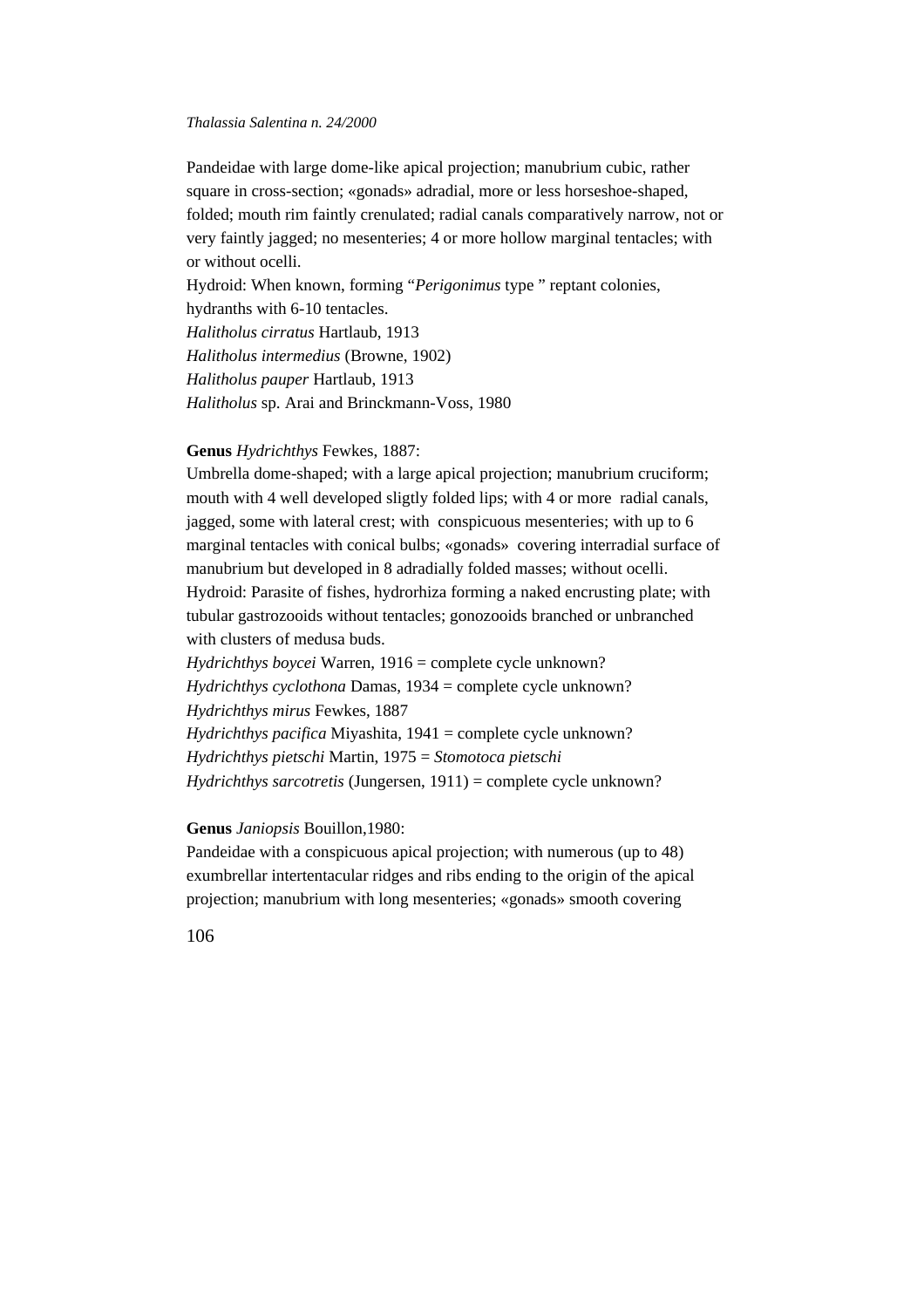interradial apical part of manubrium, at maturity extending adradially along the mesenteries and along radial canals; proximal part of manubrium elongated, prominent with 4 crenalated lips; with up to sixteen marginal tentacles with laterally compressed bulbs; with ocelli.

Hydroid: Unknown.

*Janiopsis costata* Bouillon, 1980

**Genus** *Larsonia* Boero, Bouillon and Gravili, 1991:

Pandeidae with thick apical mesoglea and usually with sharply pointed apex, manubrium swollen on a broad gastric peduncle extending beyond umbrella margin, mouth with prominent complexly crenualted lips; «gonads» in eight adradial rows, complexly transversely folded, with two opposite perradial tentacles, with numerous rudimentary warts; without ocelli.

Hydroid: Parasite of fishes, naked with plate like hydrorhiza, hydranth with no tentacles; gonozooids branched.

*Larsonia pterophylla* (Haeckel, 1879)

# **Genus** *Leuckartiara* Hartlaub, 1914:

Pandeidae usually with an apical projection of varying shape; with large manubrium connected to radial canals by mesenteries; mouth with extensively folded or crenulated margin; «gonads» interradial, bipartite but connected interradially, typically horseshoe-shaped, with horizontal folds directed perradially; radial canals broad and ribbon-like, often with jagged edges; with numerous hollow tentacles with elongated, laterally compressed basal bulbs; often with rudimentary tentacles; usually with ocelli.

Hydroid: Hydroids, when known, forming stolonal colonies; hydrocauli not or sparingly branched, covered by perisarc extending on hydranth body forming more or less gelatinous pseudohydrothecae that do not envelop the tentacles; hydranths with one whorl of oral filiform tentacles; medusa buds develop on hydrocauli or hydrorhiza and are covered by a thin perisarc.

*Leuckartiara abyssi* (G.O. Sars, 1874)

*Leuckariara adnata* Pagès, Bouillon and Gili, 1991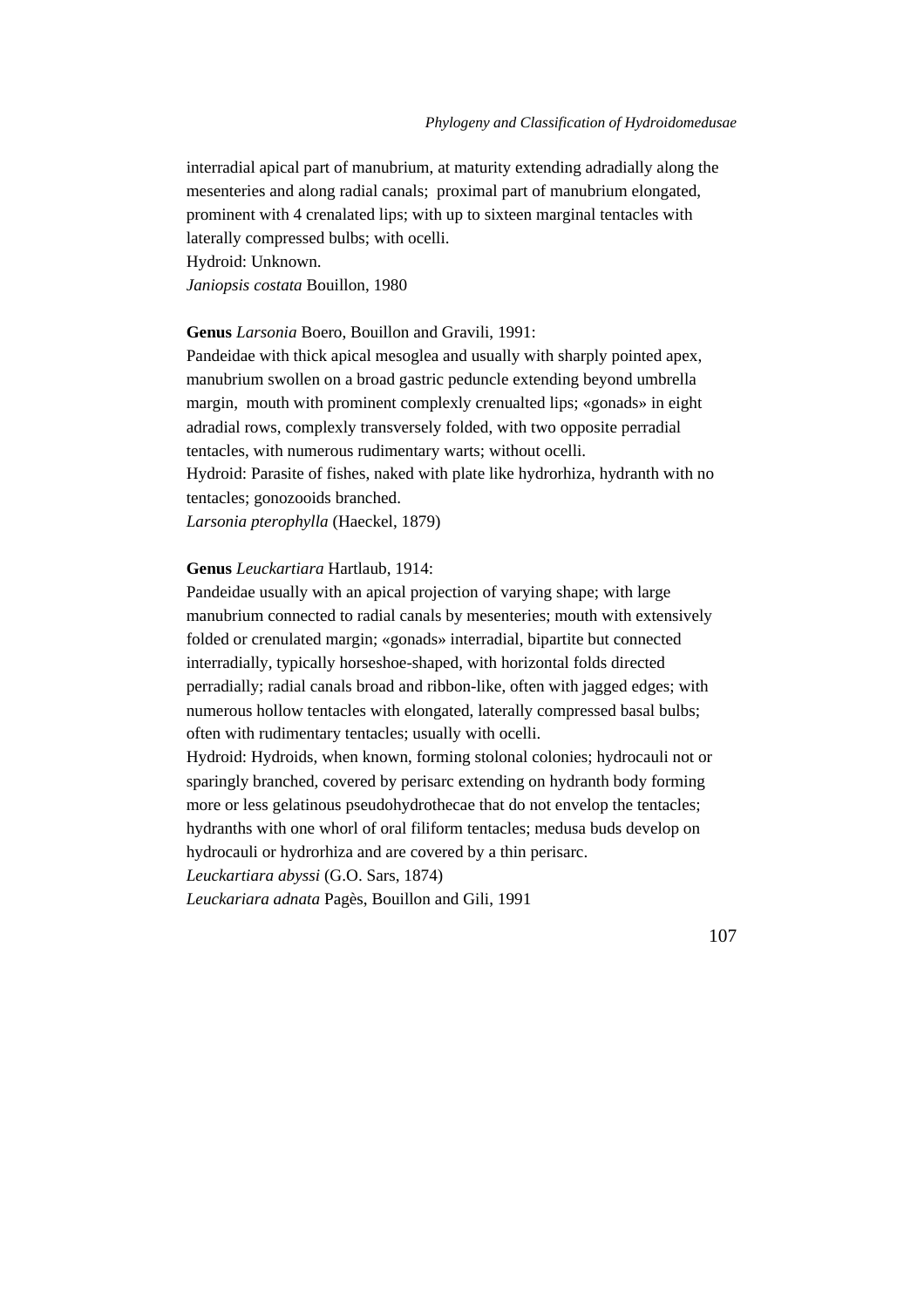*Leuckartiara annexa* Kramp, 1957 *Leuckartiara brownei* Larson and Harbison, 1990 *Leuckartiara eckerti* Bouillon, 1985 *Leuckartiara foersteri* Arai and Brinckmann-Voss, 1980 *Leuckartiara gardineri* Browne, 1916 *Leuckartiara grimaldii* Ranson, 1936 *Leuckartiara hoepplii* Hsu, 1928 *Leuckartiara nobilis* Hartlaub, 1913 *Leuckartiara octona* (Fleming, 1823) *Leuckartiara orientalis* Xu, Huang and Chen Xu, 1991 *Leuckartiara simplex* Bouillon, 1980 *Leuckartiara* sp. Arai and Brinckmann-Voss, 1980 *Leuckartiara zacae* Bigelow, 1940

### **Genus** *Merga* Hartlaub, 1914:

Pandeidae with cruciform manubrium, with perradial edges of manubrium connected with radial canals by long mesenteries; manubrium never twisted; with smooth or exceptionally slightly folded or weakly corrugated «gonads», generally adradial; with simple or faintly crenulated oral lips; with 4-8 or more marginal tentacles; with or without rudimentary bulbs or tentaculae; with or without ocelli.

Hydroid: Hydroids, when known, colonial, stolonal, arising from a ramified hydrorhiza; hydrocauli slightly branched or not; hydranths on hydrocauli or almost sessile; with or without pseudohydrothecae which, when present, do not envelop the tentacles; hydranths with one whorl of filiform tentacles; medusa buds arising from hydrocauli and hydrorhiza.

*Merga bulbosa* Bouillon, 1980

*Merga galleri* Brinckmann, 1962 *Merga macrobulbosa* Xu, Huang and Chen Xu, 1991 *Merga reesi* Russell, 1956 *Merga tergestina* (Neppi and Stiasny, 1912) *Merga tregoubovii* Picard, 1960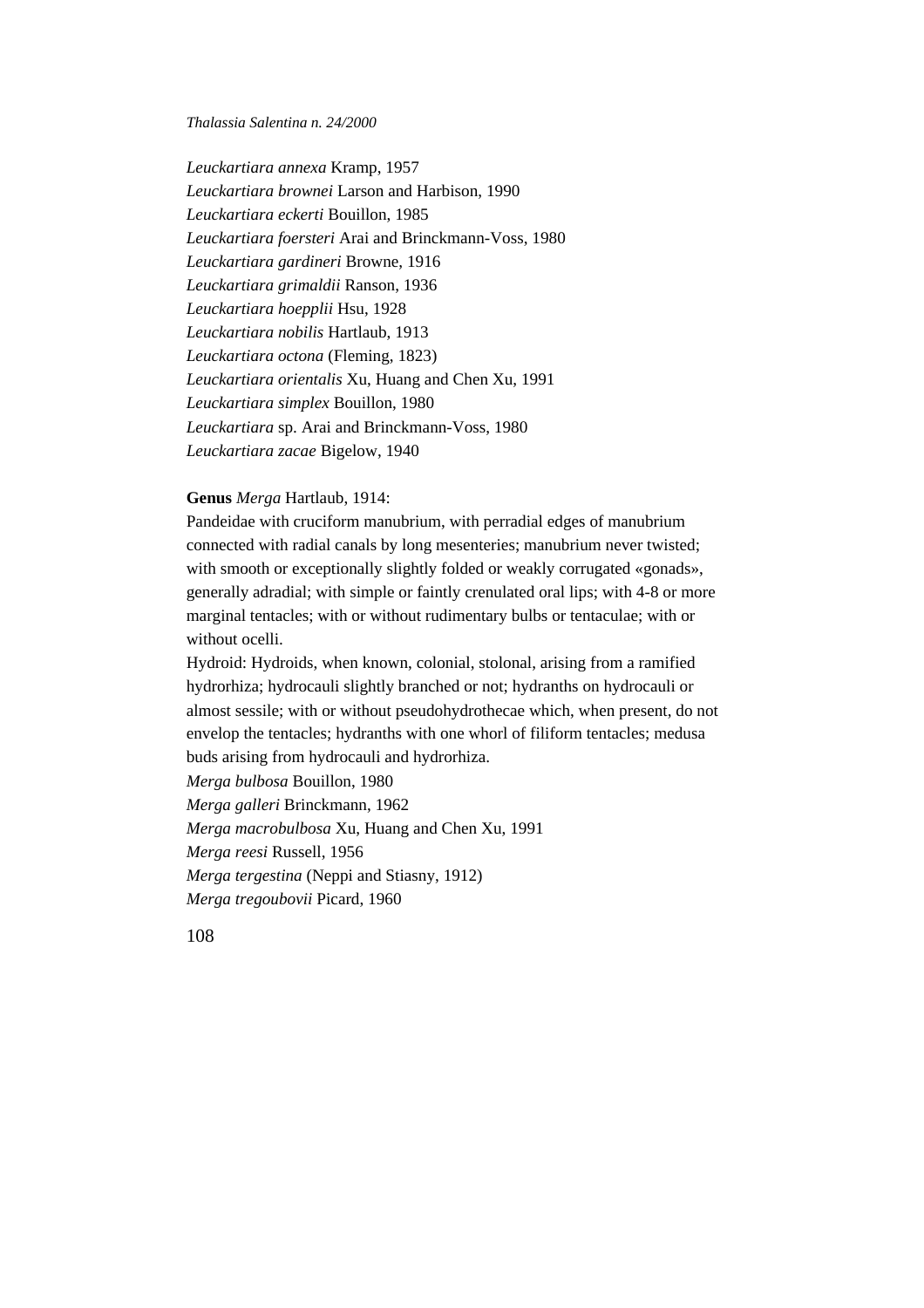*Merga treubeli* Schuchert, 1996 = perhaps a Bythotiaridae *Merga violacea* (Agassiz and Mayer,1899)

# **Genus** *Neoturris* Hartlaub, 1914:

Pandeidae with apical projection varying much in shape and size, often reduced; manubrium very large and broad, with well developed mesenteries; «gonads» in 8 adradial series with transverse folds directed towards interradii; depressed interradial parts of manubrium with isolated pits of «gonads»; with 8 or more hollow marginal tentacles with laterally compressed basal bulbs; without rudimentary tentacles or marginal warts; mostly without ocelli. Hydroid: Hydroids, where known, arising from stolonal hydrorhiza; hydrocauli unbranched, with terminal hydranth; perisarc of hydrocauli continuing up to the hydranth body but not surrounding tentacles; hydranths with one whorl of filiform oral tentacles; free medusae developing from hydrocauli sometimes from hydrorhiza, gonophores completely covered with perisarc. *Neoturris bigelowi* Kramp, 1959 *Neoturris brevicornis* (Murbach and Shearer, 1902) *Neoturris crockeri* Bigelow, 1940 *Neoturris fontata* ( H.B. Bigelow, 1913) *Neoturris papua* (Lesson, 1843) *Neoturris pelagica* (Agassiz and Mayer, 1902) *Neoturris pileata* (Forskål, 1775)

# **Genus** *Octotiara* Kramp, 1953:

Pandeidae with eight simple radial canals, with or without gastric peduncle; with transversely folded «gonads»; without mesenteries. Hydroid: Colonies symbiotic with bryozoans; with stolonal hydrorhiza; hydrocaulus short, covered by thin perisarc; hydranth with a single row of 3-4 filiform tentacles; medusa buds borne isolated on hydrorhiza. *Octotiara russelli* Kramp, 1953

**Genus** *Pandea* Lesson, 1843: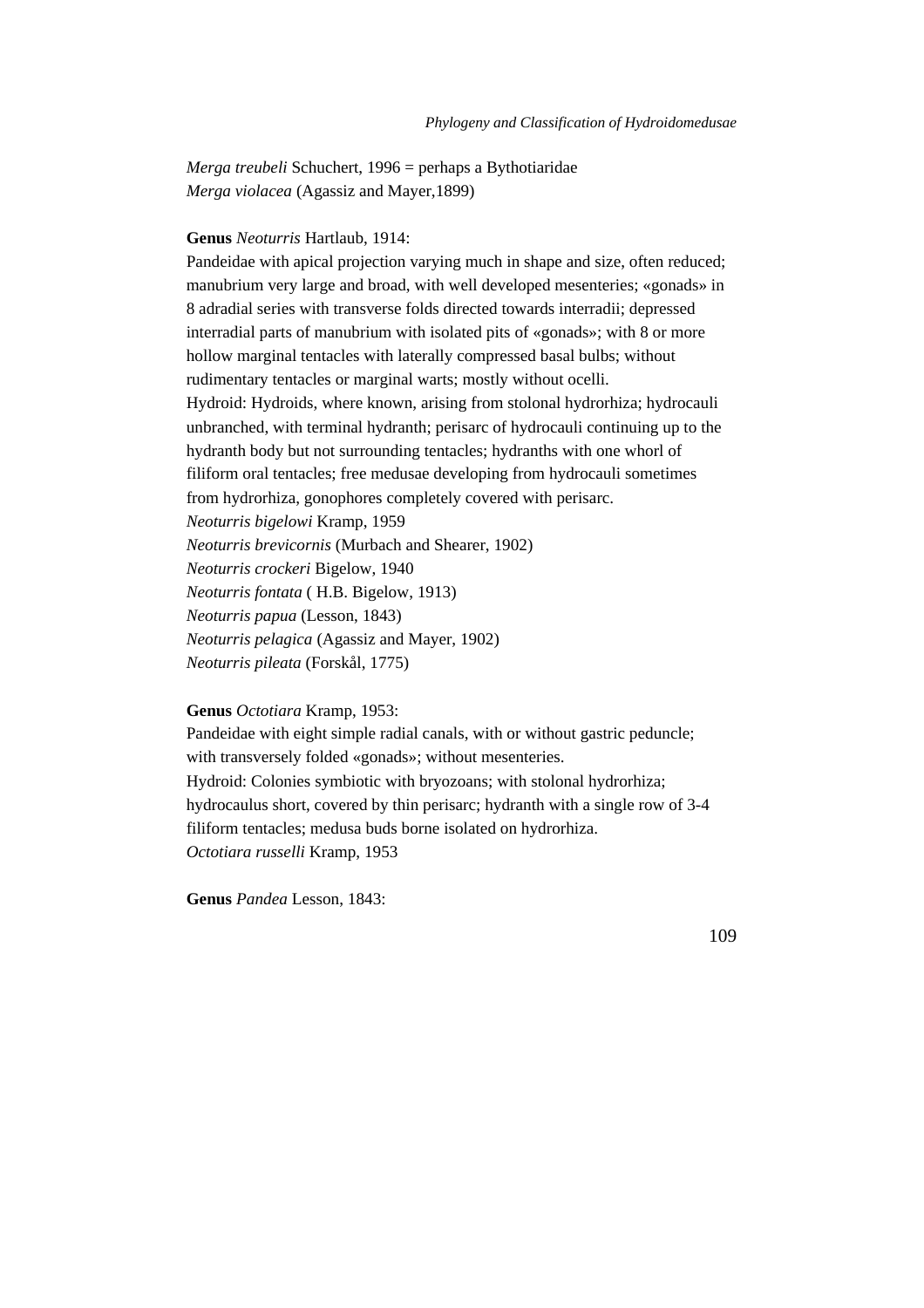Pandeidae with or without apical projection; with or without longitudinal exumbrellar cnidocyst ribs; «gonads» at first in the adradii and eventually encircling manubrium, forming a complex irregular network of ridges with pits in between; lips wide and folded; radial canals ribbon-like; with long mesenteries; with more than 8 hollow marginal tentacles; without rudimentary marginal tentacles or marginal warts; with or without ocelli. Hydroid: Hydroids, where known, forming stolonal colonies arising from a creeping, ramified hydrorhiza fixed on the planktonic gastropod *Clio cuspidata*; hydranths naked, almost sessile; hydranths with filiform oral tentacles in 2 closely set whorls; free medusae borne on short pedicels covered by perisarc and arising directly from hydrorhiza. *Pandea conica* (Quoy and Gaimard, 1827) *Pandea cybeles* Alvarino, 1988 *Pandea minima* von Ledenfeld, 1884 = indeterminable doubtful species *Pandea rubra* Bigelow, 1913

# **Genus** *Pandeopsis* Kramp, 1959:

Pandeidae with voluminous, quadrangular manubrium with large base attached to subumbrella; with long mesenteries; «gonads» sheet-like, smooth, covering all interradial surface of manubrium and with 3-4 dark red spots in living or recently fixed specimens; mouth with four simple lips; up to 16 marginal tentacles and up to 24 rudimentary bulbs; tentacular cirri or reduced tentacles absent; tentacle bulbs without spur, with abaxial ocelli.

Hydroid: Not known from nature, only from rearing; planulae aggregating and attaching to substrate forming a common hydrorhiza giving numerous hydranths with one whorl of three filiform tentacles; medusa buds unknown; hydrorhiza forming long stolons giving rise to dispersal buds *Pandeopsis ikarii* Kramp, 1959

#### **Genus** *Stomotoca* L. Agassiz, 1862:

Pandeidae with bell-shaped umbrella; with two marginal perradial tentacles and numerous marginal rudimentary tentacles; manubrium on broad peduncle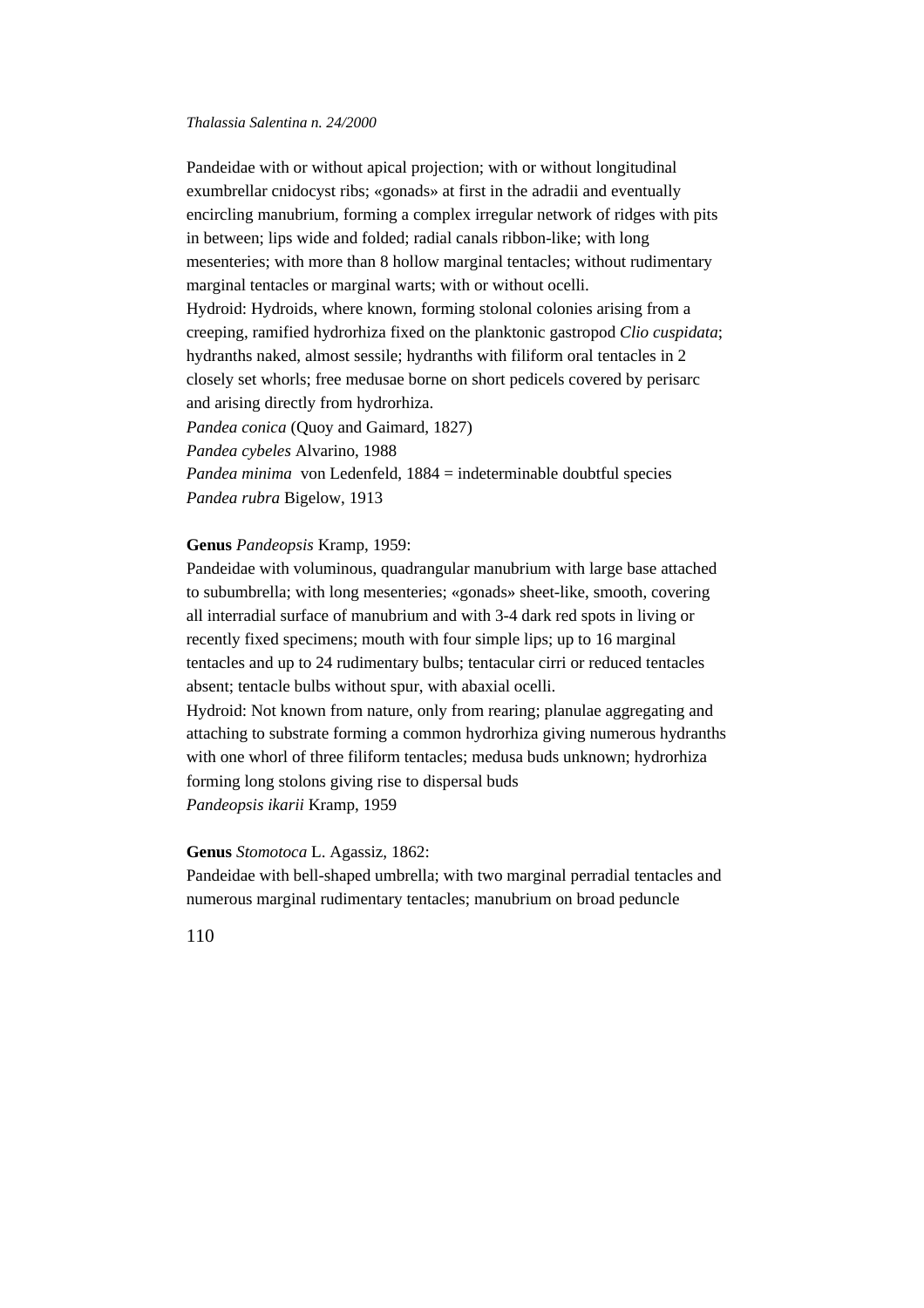extending beyond bell margin, mouth rim smooth; «gonads» in eight well separated adradial rows,with simple transverse folds.

Hydroid: Where known, stolonal colonies growing on algae, bryozoans and sponges; with unbranched stems; hydranth with three rows of filiform tentacles, oral whorl held upwards, aboral rows perpendicular to column; gonophores on hydrorhiza.

*Stomotoca atra* L. Agassiz, 1862 *Stomotoca mira* M. Sars, 1874 *Stomotoca pietschi* Martin, 1975 *Stomotoca pterophylla* Haeckel, 1879 = *Larsonia pterophylla*

#### **Genus** *Timoides* Bigelow, 1924:

Pandeidae with blindly ending centipetal canal, with large gastric peduncle twice as long as subumbrellar cavity; manubrium very long with four long lancet-shaped lips; «gonads» on lower part of peduncle, just above manubrium; with numerous tentacles and marginal cirri. No sense organs. Hydroid: Unknown.

*Timoides agassizi* Bigelow, 1904

## **Genus** *Zanclonia* Hartlaub, 1913:

Pandeidae with 20 long, transverse diverticula at right angles on both sides of four radial canals; with 24-32 marginal tentacles, each with adaxial series of stalked cnidocyst knobs.

Hydroid: Unknown. *Zanclonia weldoni* (Browne, 1910).

## **Pandeidae incertae sedis or juveniles or conspecific:**

# **Genus** *Campaniclava* Allman, 1864:

Only juvenile medusae known with 4 tentacles issued from conspicuous marginal bulbs; manubrium quadratic; mouth simple.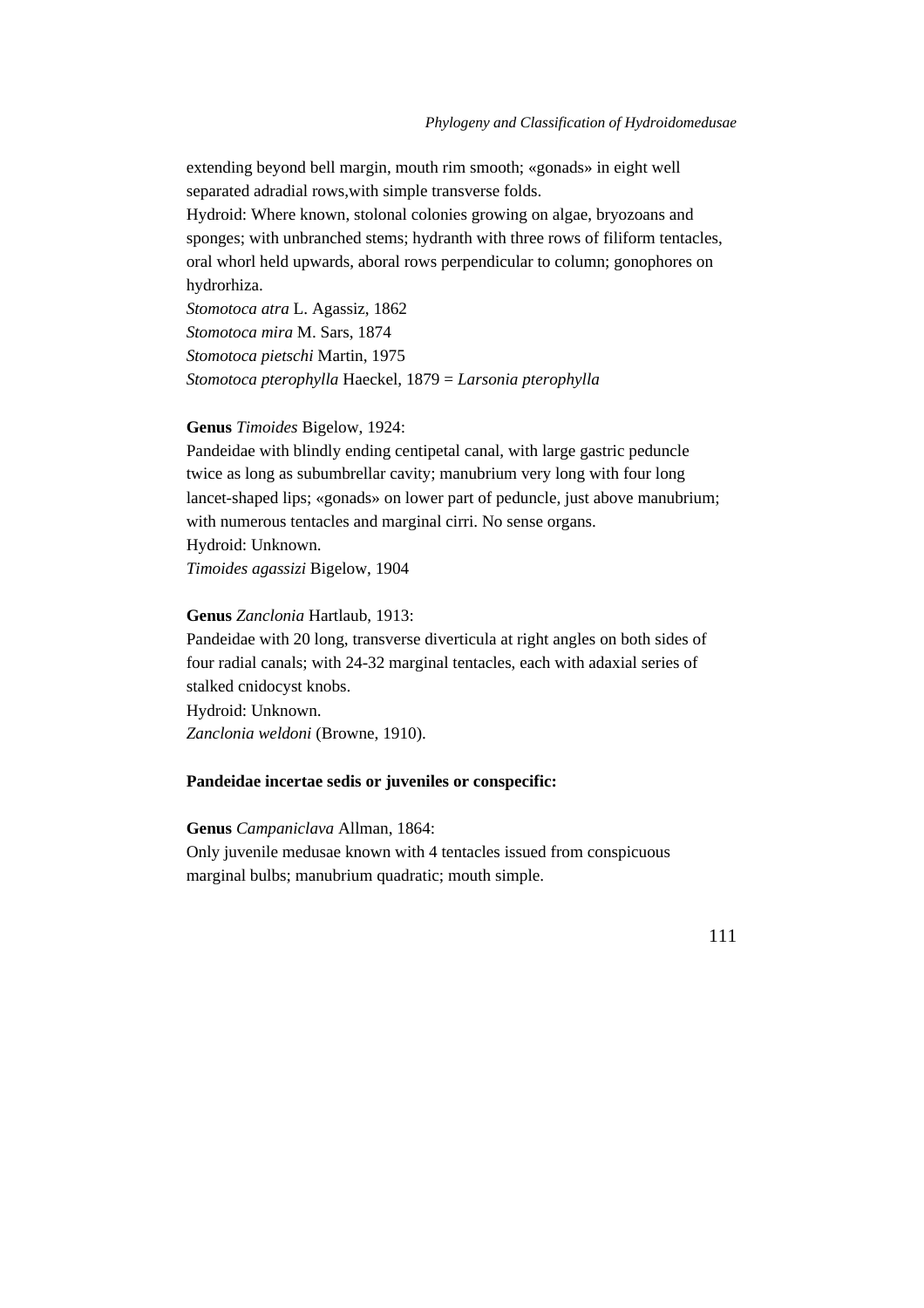Hydroid: Stolonal colonies living on Pteropods; hydranths on a short pedicel, with 9-10 distally scattered filiform tentacles and one larger below them; with pedunculated gonophores issued from hydrorhiza. *Campaniclava clionis* Vanhöffen, 1910 = perhaps *Pandea rubra*?

**Genus** *Cnidotiara* Uchida, 1927: *Cnidotiara gotoi* Uchida, 1927 = *Zancleopsis gotoi*

**Genus** *Dissonema* Haeckel, 1879:

Anthomedusae with two or four perradial tentacles,without marginal clubs; tentaculae sometimes present; with abaxial ocelli; gonads extend from manubrium outwards along the radial canals

*Dissonema gaussi* Vanhöffen, 1912 = doubtful species of doubtful affinity? *Dissonema saphenella* Haeckel, 1879 = doubtful species of doubtful affinity?

**Genus** *Pelagiana* Borstad and Brinckman-Voss, 1979: Only juvenile medusae known with 4 marginal bulbs and two perradial tentacular bulbs. Hydroid: Colonies living in the blue-green algae *Trichodesmia Pelagiana trichodesmiae* Borstad and Brinckman-Voss, 1979

**Genus** *Perigonella* Stechow, 1921:

Only newly released medusae known, with 4 marginal tentacles; manubrium simple without oral differentiation. Hydroid: Stolonal colonies living on the Pteropod *Hyalacea tridentata*; hydranths solitary, almost sessile, with one ring of filiform tentacles; gonophores pedunculate, borne on hydrorhiza. *Perigonella sulfura* (Chun, 1889)

Family **Proboscidactylidae** Hand and Hendrickson, 1950 (8): Anthomedusae without statocysts and ocelli; without centripetal canals; manubrium with 4-6 or more radial gastric lobes extending along proximal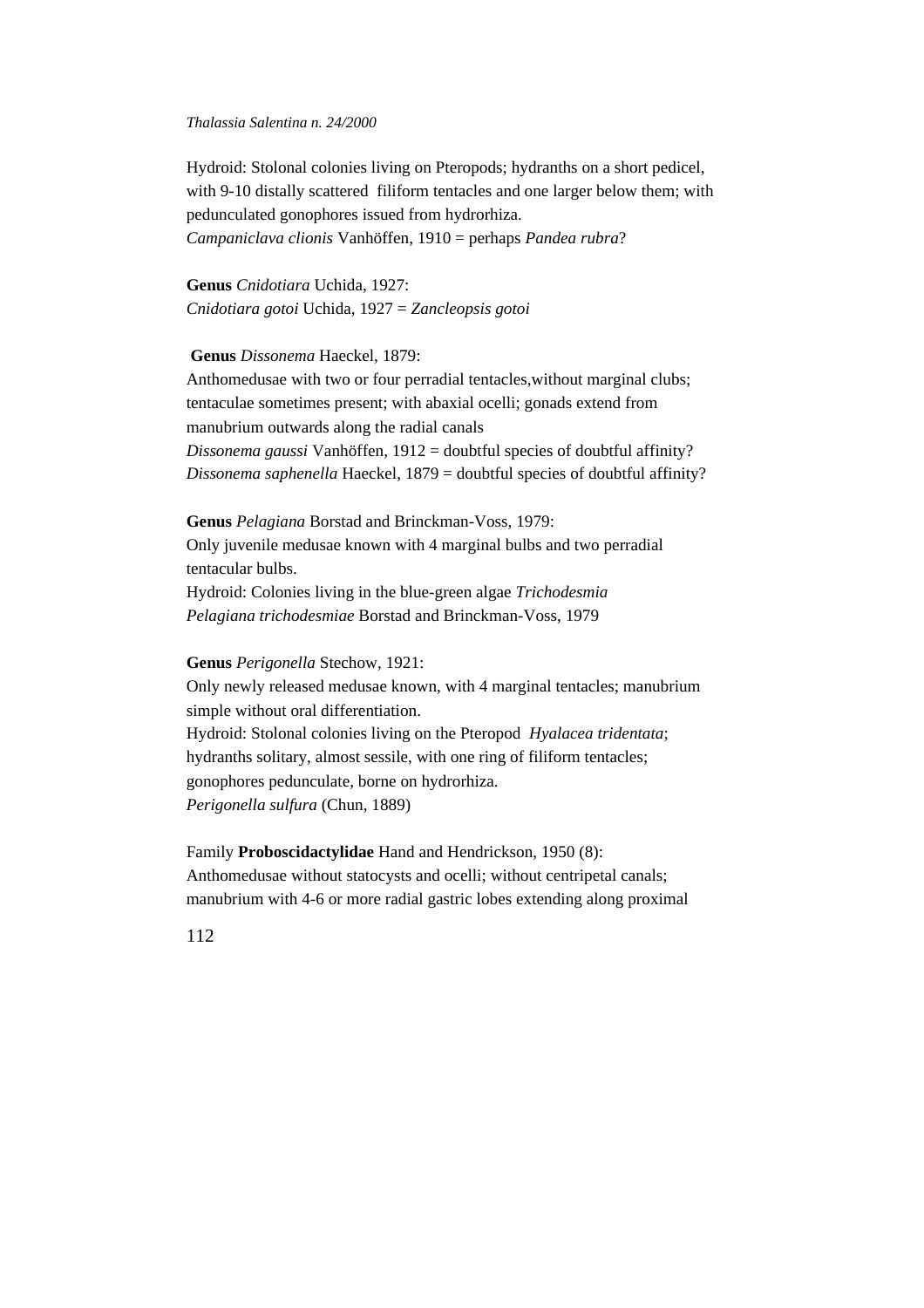portions of radial canals; with «gonads» surrounding manubrium and extending on gastric lobes; radial canals branched, obliterated canals may be present; usually without circular canal but with a solid endodermal marginal core; with numerous exumbrellar cnidocyst clusters or bands alternating with tentacles; marginal tentacles hollow, with swollen hollow base connected to the lumen of the radial canals.

Hydroid: Colonies of single hydroids arising from creeping naked stolons located around the lips of sabellid polychaete tubes; hydranths almost sessile, polymorphic with gastrozooids and gonozooids, sometimes dactylozooids, gastrozooids with rounded hypostome, separated from the body by a constriction, with a large cluster of cnidocysts or "cap" somewhat displaced onto one side of the hypostome, with 2 filiform tentacles arising close together, under the hypostomial constriction, opposite to the cnidocyst cluster; gonozooids and dactylozooids without tentacles, mouthless and smaller than gastrozooids; medusa buds very close to gonozooid tip.

The systematic position of the Proboscidactylidae is not clear; they have traditionally been included in the Limnomedusae, mostly by convenience and ignorance of their real affinities. Several authors consider that by some characters, mainly the structure of their tentacular base and the presence of desmonemes, they should be referred to the Anthomedusae Filifera (see Werner, 1984; Petersen, 1990; Schuchert, 1996). We tentatively follow here this suggestion and include them in the Pandeida because of their hollow tentacles, but even in this suborder their relationships with the other families are not obvious.

**Genus** *Proboscidactyla* Brandt, 1834: Medusa and hydroid with the characters of the family. *Proboscidactyla abyssicola* Uchida, 1947 *Proboscidactyla brooksi* (Mayer, 1910) = *P. stellata*? *Proboscidactyla circumsabella* Hand, 1954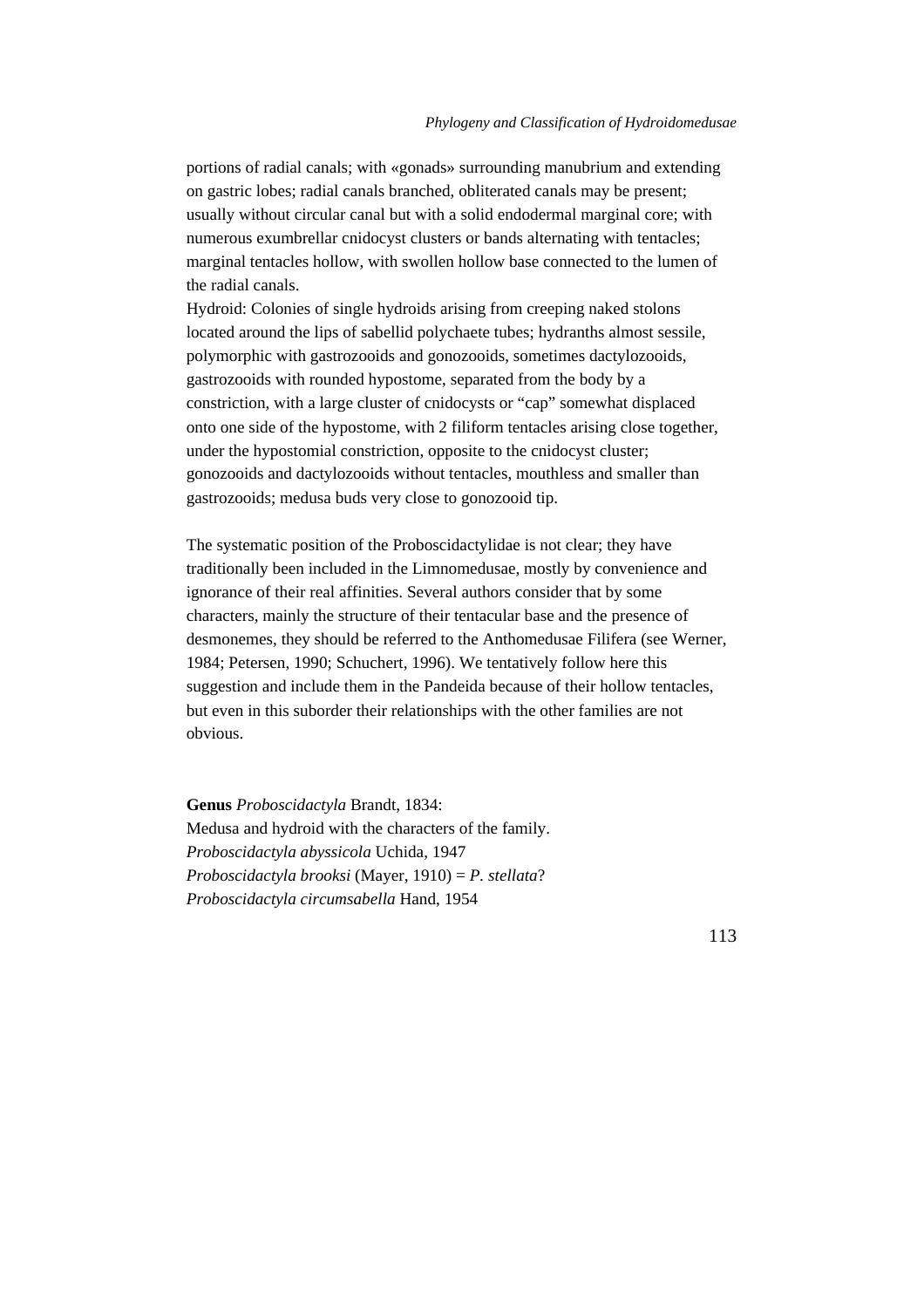*Proboscidactyla flavicirrata* Brandt, 1835 *Proboscidactyla furcata* (Haeckel, 1879) = *P. stellata Proboscidactyla menoni* Pagés, Bouillon and Gili, 1991 *Proboscidactyla mutabilis* (Browne, 1902) *Proboscidactyla occidentalis* (Fewkes, 1889) = *P. flavicirrata*? *Proboscidactyla ornata* (McCrady, 1859) *Proboscidactyla pacifica* (Maas, 1909) = *P. flavicirrata*? *Proboscidactyla* sp. Schuchert, 1996 *Proboscidactyla stellata* (Forbes, 1846)

# Family **Protiaridae**, Haeckel 1879 (8):

Anthomedusae with only four fully developed marginal tentacles arising from conspicuous hollow tentacular bulbs, four simple radial canals and a circular canal, mouth with four simple lips; «gonads» interradial, with smooth surface; with or without mesenteries; without rudimentary bulbs; margin with or without cirri-like tentacles; exceptionally with ocelli.

The differences between the diagnoses of the Protiaridae and Pandeidae appear at first sight rather small, but the cnidome of the Protiaridae is very particular, containing, among others, merotrichous isorhizas a type of cnidocysts which characterises normally only Leptomedusae families (Eirenidae, Eucheilotidae, Haleciidae, Lovenellidae and Tiaropsidae).

Hydroid: The hydroids are known only in *Halitiara inflexa* (Bouillon, 1985a, b; Bouillon *et al.,* 1988b) and *Halitiara formosa* (Brinckmann-Voss, pers. comm.) and are also very different from Pandeidae polyps, showing some resemblance to certain Campanulinidae hydroids and mainly with *Trichydra* polyps (Bouillon *et al.,* 1988b). Colonies arising from creeping stolons, hydranths issued from very short hydrocauli; hydrorhiza and hydrocauli covered by perisarc, which forms a cup at hydranths' base; hydranths with one whorl of filiform tentacles, large cnidocysts alternating with the tentacles; gonophores unkown.

1.- with marginal cirri  $= 2$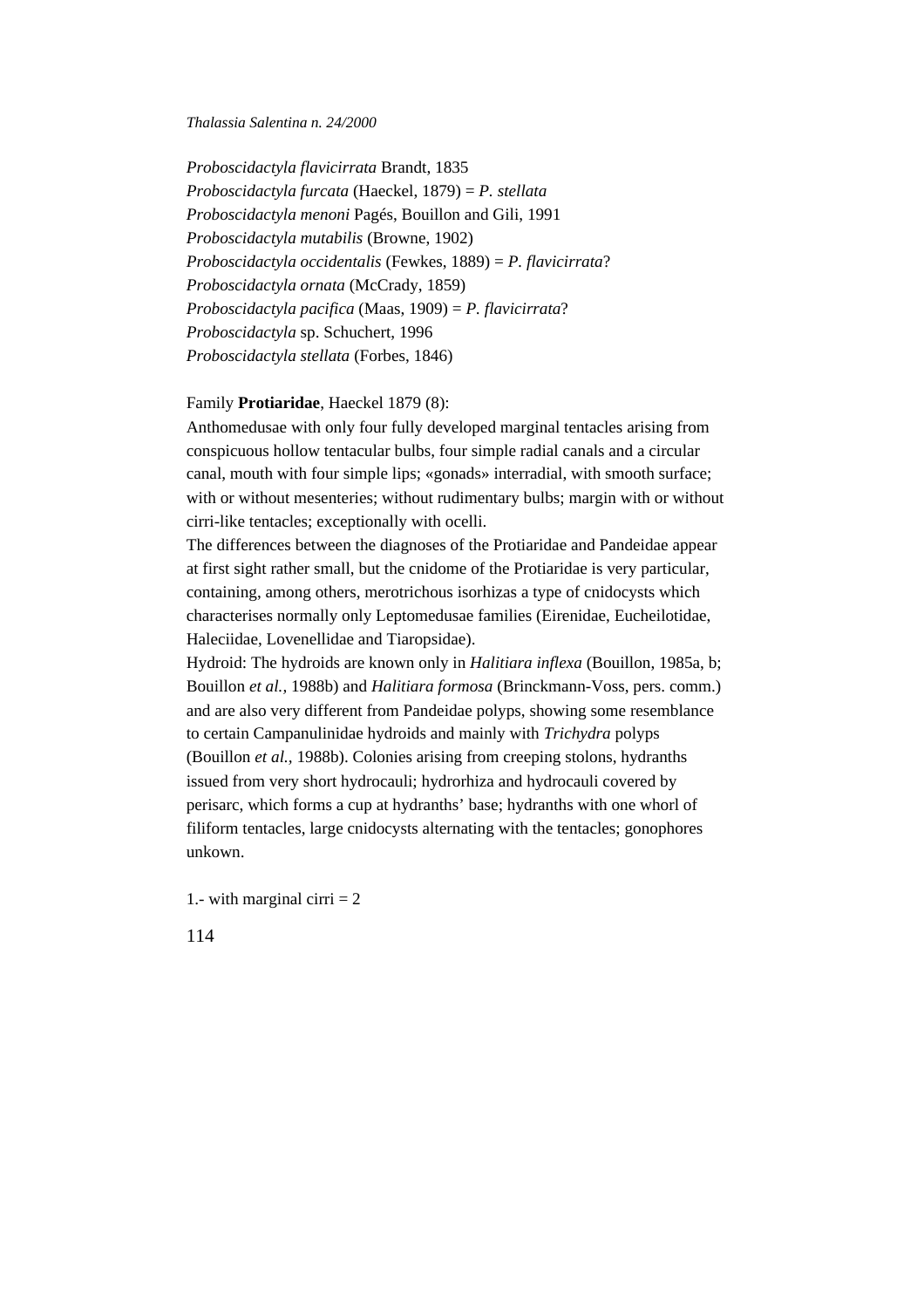1a- without marginal cirri  $=$  3 2.- with adaxial ocelli = *Halitiarella* 2a.- without ocelli =*Halitiara* 3.-without mesenteries; «gonads» 4 or 8 on interradial walls of manubrium = *Protiara*  $3a$ .- with mesenteries = 5 4.- «gonads» interradial; marginal tentacles with abaxial spurs = *Paratiara* 4a.- «gonads» entirely surrounding manubrium; marginal tentacles without

abaxial spurs = *Latitiara*

# **Genus** *Halitiara* Fewkes, 1882:

Pandeidae with 4 straight radial canals; with 4 perradial marginal tentacles and several intermediate, solid cirrus-like marginal tentacles; without rudimentary marginal bulbs; mouth a simple cruciform opening; with or without mesenteries; interradial «gonads»; without ocelli, cnidome with merotrichous isorhizae.

Hydroid: See family characters. *Halitiara formosa* Fewkes, 1882 *Halitiara inflexa* Bouillon, 1980 *Halitiara rigida* Bouillon, 1980

**Genus** *Halitiarella* Bouillon, 1980:

Protiaridae with 4 radial canals; with 4 marginal tentacles; mouth with 4 simple lips; with marginal cirri; with smooth interradial «gonads»; with no mesenteries; with adaxial ocelli on marginal tentacular bulbs. Hydroid: Unkown. ?*Halitiarella minuta* Xu, Huang and Chen Xu, 1991= does not belong to the genus *Halitiarella*, doubtful systematic position

*Halitiarella ocellata* Bouillon, 1980

**Genus** *Latitiara* Xu and Huang, 1990: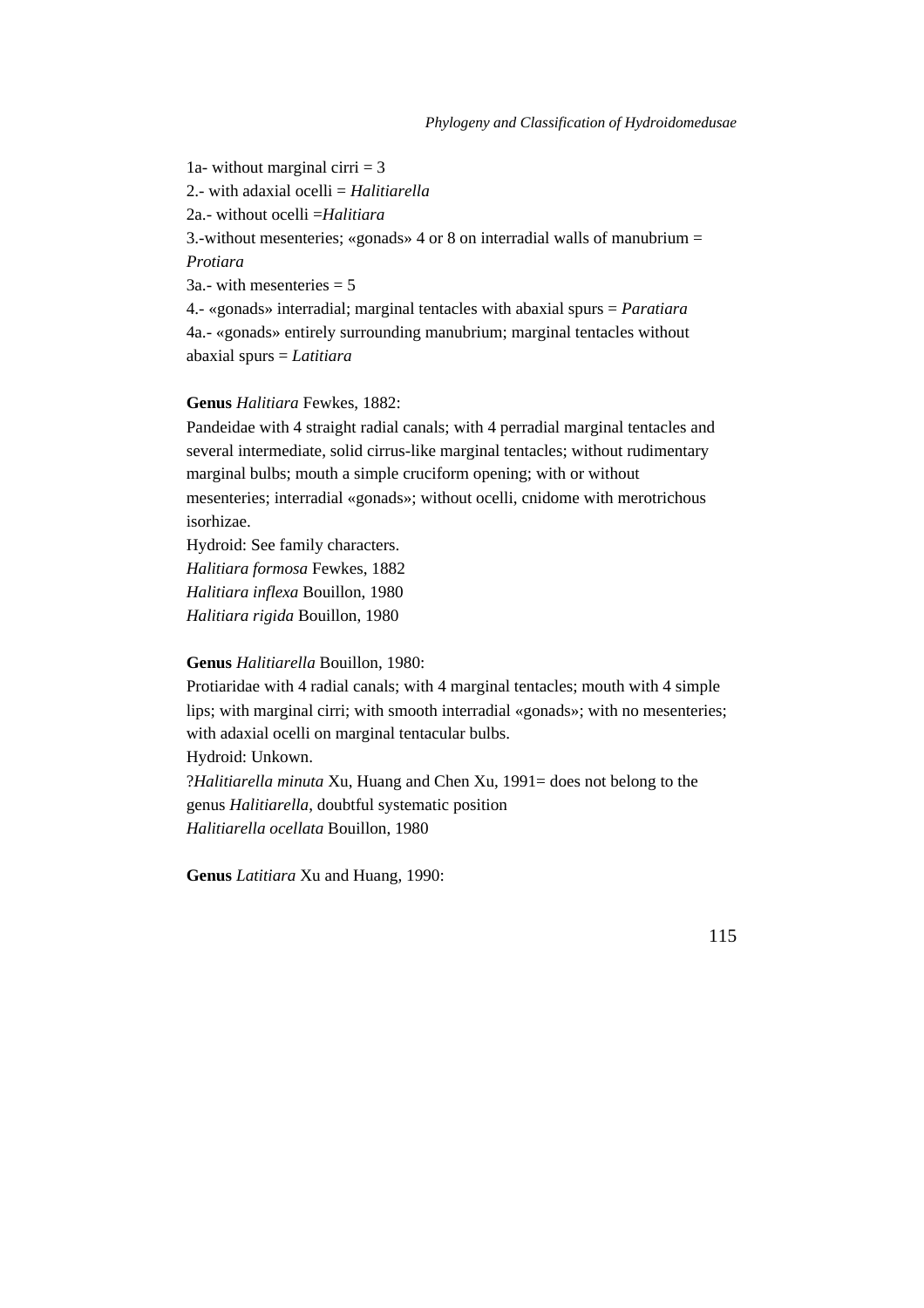Protiaridae with «gonads» entirely surrounding manubrium; with gastric mesenteries; with 4 radial canals; with 4 marginal tentacles without abaxial spurs; with no marginal cirri; with no ocelli. Hydroid: Unknown. *Latitiara orientalis* Xu and Huang, 1990

# **Genus** *Paratiara* Kramp and Damas, 1925:

Protiaridae with smooth interradial «gonads»; manubrium more or less twisted, with well developed mesenteries; mouth with 4 simple lips; marginal tentacles with abaxial spurs; without ocelli; without marginal cirri. Hydroid: Unknown. *Paratiara digitalis* Kramp and Damas, 1925

# **Genus** *Protiara* Haeckel, 1879:

Protiaridae with 4 or 8 longitudinal «gonads», interradial or perradial?; 4 marginal tentacles, without marginal cirri or tentaculae; without mesenteries; mouth with 4 simple lips; with or without ocelli. Hydroid: Unknown. *Protiara haeckeli* Hargitt, 1902 ?*Protiara* sp. Bouillon and Barnett, 1999 = doubtful position, insufficient description *Protiara tetranema* (Péron and Lesueur, 1810)

# Family **Russellidae** Kramp, 1957 (1):

Anthomedusae with apical projection; manubrium mounted upon a gastric peduncle, with four small perradial manubrial pouches along the proximal part of the 4 radial canals; with four unbranched oral tentacles attached above mouth margin, without terminal cnidocyst clusters; mouth with four perradial lips; marginal tentacles hollow, without basal swellings, in 8 groups, 4 perradial and 4 adradial, each group with one large and two small tentacles; basal part of large tentacles sunken into deep furrows of umbrella margin; with 8 adradial «gonads»; with adaxial red ocellus at base of free portion of each tentacle.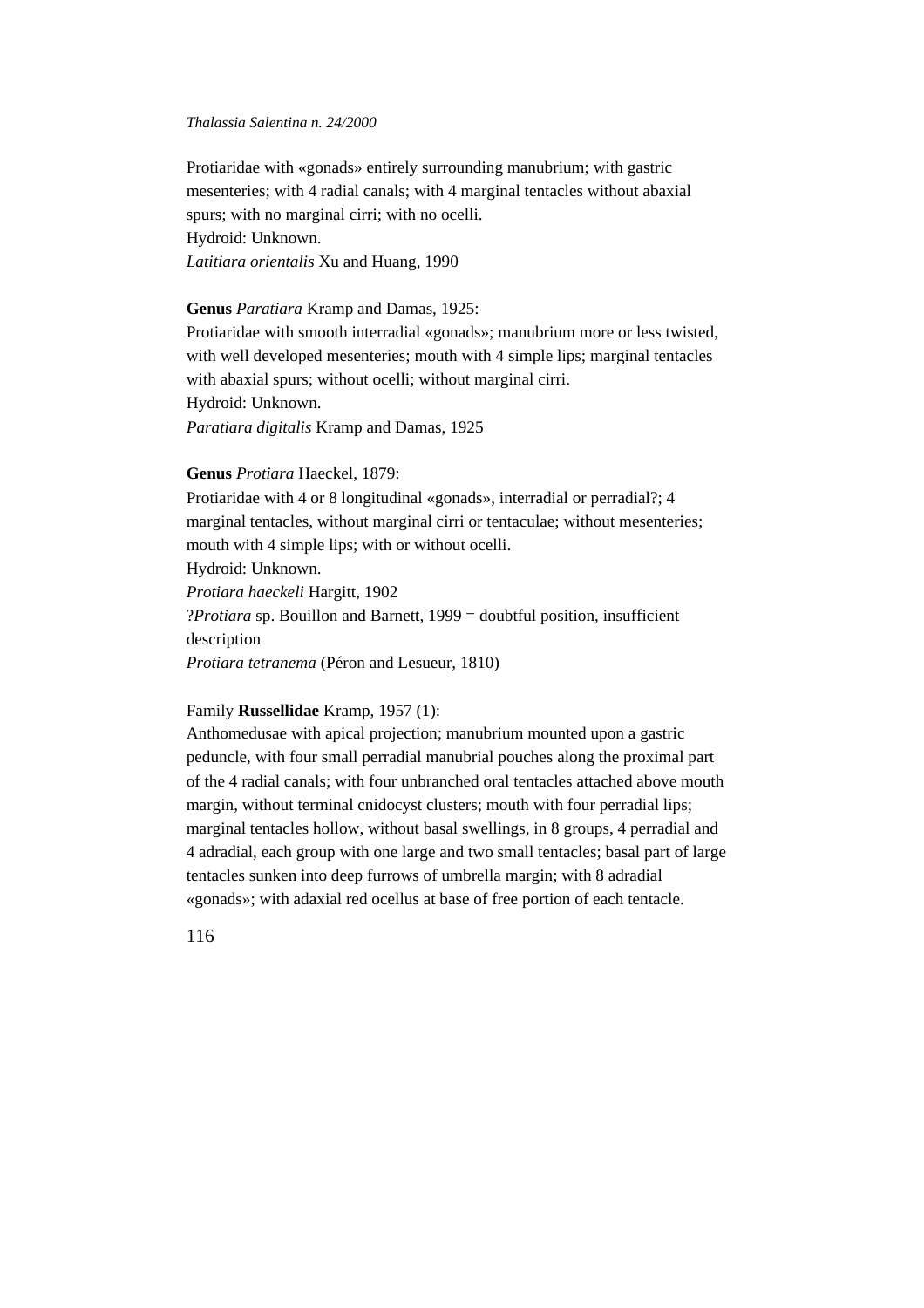Hydroid: Unknown.

**Genus** *Russellia* Kramp, 1957a. With the characters of family. *Russellia mirabilis* Kramp, 1957

# Order **Capitata** Khün, 1913 (176):

Diagnosis: Medusae with «gonads» typically completely surrounding the manubrium. Mouth simple and circular. Marginal tentacles usually hollow (except in Margelopsidae and Porpitidae, where they are solid). Cnidome of the medusae characterised by the presence of stenoteles. Sexual reproduction through planulae or actinulae. Planulae with usually two types of ectodermal embryonic glandular cells: spumous and spheroulous ones. Hydranths usually with capitate tentacles either in the adult polyps or during

their larval life; gonophores generally borne on hydranth body.

1.- marginal tentacles developed only at junction between radial canals and circular canal  $= 2$ 

1a.- marginal tentacles developed at junctions between radial canals and circular canal and along entire circular canal (except *Tiaricodon*); manubium quadrate; mouth cruciform; interradial «gonads» on manubrium and radial lobes or on radial lobes only = Moerisiida

 2.- manubrium with quadrate or octogonal base and cylindrical mouth tube; interradial «gonads»; usually with exumbrellar cnidocyst pouches or tracks; tentacles with cnidophores (except the Porpitidae) = Zancleida 2a.- generally with cylindrical manubrium with circular base; mouth usually simple and circular; «gonads» normally completely surrounding manubrium =

Tubulariida

Suborder **Moerisiida** Poche, 1914 (27):

Capitata with quadrate manubrium forming radial lobes; mouth cruciform; interradial «gonads» on manubrium and radial lobes or on radial lobes only;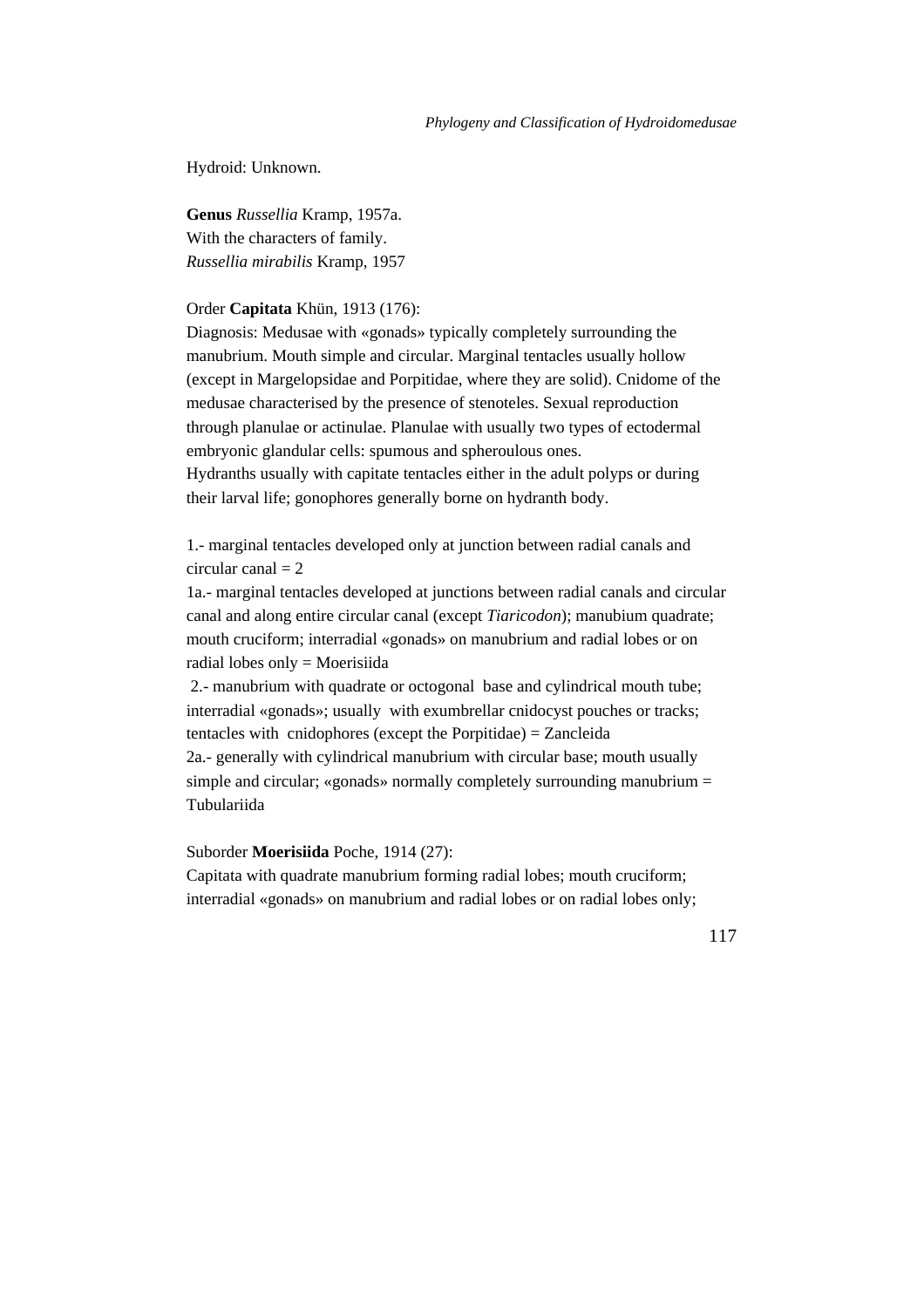marginal tentacles developed at junctions between radial canals and circular canal and along entire circular canal (except *Tiaricodon*); tentacular bulbs usually with abaxial ocelli. Planulae with usually two types of ectodermal embryonic glandular cells: spumous and spheroulous ones.

Hydroid: Hydroids claviform; with long hypostome; tentacles scattered or in one or more whorls under hypostome; free medusae or reduced gonophores.

# 1.- without gastric peduncle  $= 2$

1a.- with gastric peduncle  $=$  3

2.- with perradial manubrial lobes along proximal parts of radial canals;

"gonads" on manubrium and perradial lobes = Moerisiidae

2a.- without perradial manubrial lobes; gonads on manubrium, in 8 -16 adradial pouches = Urashimeidae

 3.- gastric peduncle conspicuous; "gonads" on perradial manubrial pouches on gastric peduncle = Polyorchidae

3a.- gastric peduncle short; "gonads" either on manubrium or on manubrium and perradial manubrium lobes = Halimedusidae

### Family **Moerisiidae** Poche, 1914 (7):

Anthomedusae with prismatic manubrium presenting radial lobes on proximal parts of the 4 radial canals; without gastric peduncle; with or without centripetal canals; with simple cruciform mouth; usually without lips except in oldest specimens; «gonads» on manubrium and surrounding manubrial lobes or only on manubrial lobes overlying the radial canals; with 4, 16-32 or several hundreds moniliform or modified moniliform hollow marginal tentacles with adnate bulbs; with abaxial ocelli; without statocysts.

Hydroids with moniliform or modified moniliform tentacles scattered or in one whorl around middle part of the hydranth body; medusa buds borne on short pedicels between or just under the tentacles; polyp buds produced from lower part of the hydranth, short hydrocaulus ending in pedal disc forming podocysts, or with short stolon-like tubes ending in podocysts or hydranths.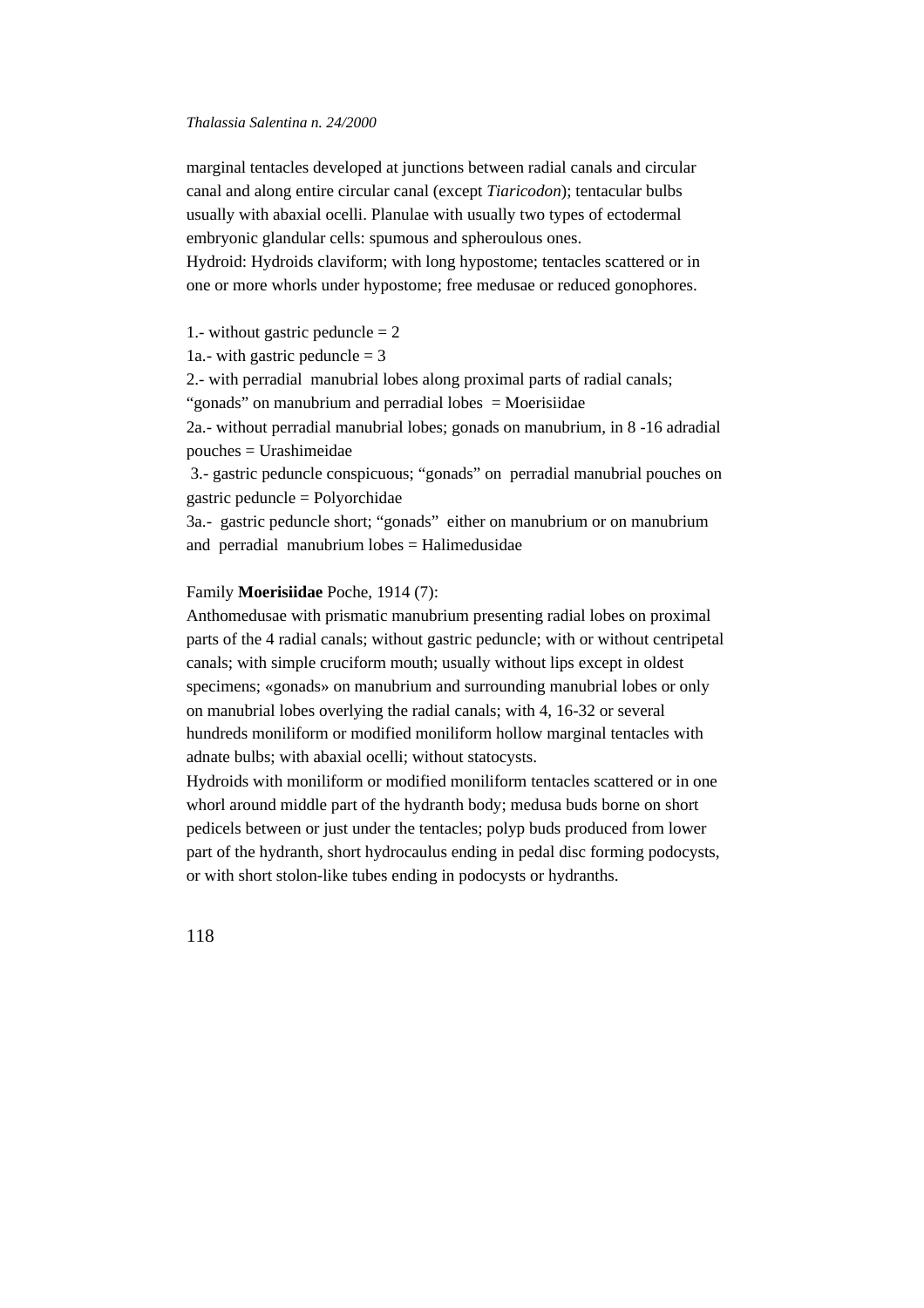1.- radial lobes of manubrium twisted; «gonads» lobed = *Halmomises* 1a - radial lobes of manubrium not twisted; «gonads» smooth  $= 2$ 

2.- marginal tentacles moniliform; «gonads» on manubrium continuous with those on manubrium lobes = *Moerisia*

2a.- marginal tentacles with irregularly transverse cnidocysts claps or bands; «gonads» on manubrium usually separated from those on manubrial lobes in adults = *Odessia*

### **Genus** *Halmomises* von Kennel, 1891:

Moerisiidae with radial lobes of manubrium with twisted and folded «gonads» extending along proximal portion of radial canals; marginal tentacles with rings of cnidocysts throughout their lenght.

Hydroid: Unknown.

*Halmomises lacustris* Von Kennel, 1891 = unrecognisable

### **Genus** *Moerisia* Boulenger, 1908:

Moerisiidae with 4, 16-32 moniliform marginal tentacles; without centripetal canals; with «gonads» on interradial walls of manubrium, continuous with those on manubrial lobes.

Hydroid: With the general characters of the family, tentacles moniliform.

*Moerisia carine* Bouillon, 1978

*Moerisia gangetica* Kramp, 1958

*Moerisia gemmata* (Ritchie 1915)

*Moerisia horii* (Uchida and Uchida, 1929)

*Moerisia inkermanica* (Paltschikowa-Ostroumova, 1925)

*Moerisia lyonsi* Boulenger, 1908

*Moerisia pallasi* (Derzhavin, 1912)

# **Genus** *Odessia* Paspaleff, 1937:

Moerisiidae with «gonads» on perradial manubrial lobes usually separated from those on manubrium walls in adults; without centripetal canals; 16-32 marginal tentacles with cnidocysts in irregular transverse claps or bands.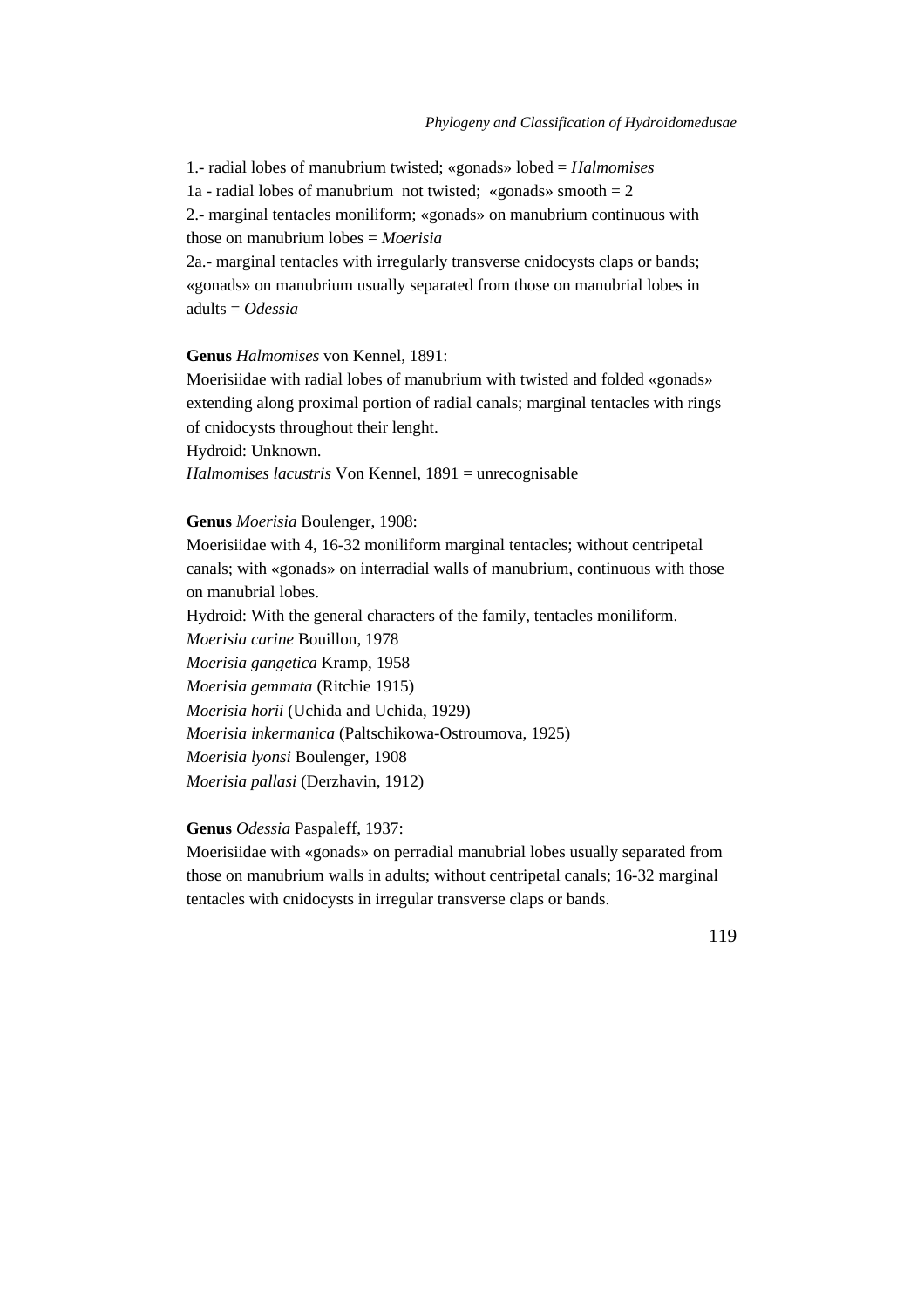Hydroid: With the general characters of the family but tentacles scattered under hypostome, each with one large terminal knob of cnidocysts and several adaxial knobs.

*Odessia maeotica* (Ostroumoff, 1896)

?*Odessia multitentaculata* Xu, Huang and Chen Xu, 1991= does not belong to the genus *Odessia*, doubtful systematic position

# Family **Polyorchidae** Agassiz, 1862 (5):

Medusae usually with a well pronounced gastric peduncle; with prismatic manubrium, with perradial manubrial pouches, with four oral lips crowded with cnidocysts; with four radial canals with or without blind side branches; «gonads» either spiral or sausage-shaped on perradial manubrial pouches only; with numerous tentacles (24-260) with stout elongate bulbs; with abaxial ocelli. Hydroids unknown.

Remarks: Where known, the young medusae of Polyorchidae have 4 tentacles, no gastric peduncle, a simple cruciform mouth and short perradial manubrial pouches along proximal parts of the 4 radial canals. During further development of the species with conspicuous gastric peduncle, the manubrium is gradually pushed downwards by the growth of the peduncular mesoglea and the perradial manubrial pouches become so attached along the gastric peduncle between manubrium and the proximal parts of the radial canals. In the majority of Polyorchidae the «gonads» differentiate only on the manubrial pouches and they appear so wrongly issued from the proximal or peduncular part of the radial canals.

1.- marginal tentacles in eigth marginal clusters; «gonads» on peduncular manubrium pouches spirally twisted = *Spirocodon* 1 a.- marginal tentacles not in clusters; «gonads» on peduncular manubrium pouches sausage-shaped, pendent  $= 4$ 2.- radial canals with lateral branches = *Polyorchis* 2a.- radial canals without lateral branches = *Scrippsia*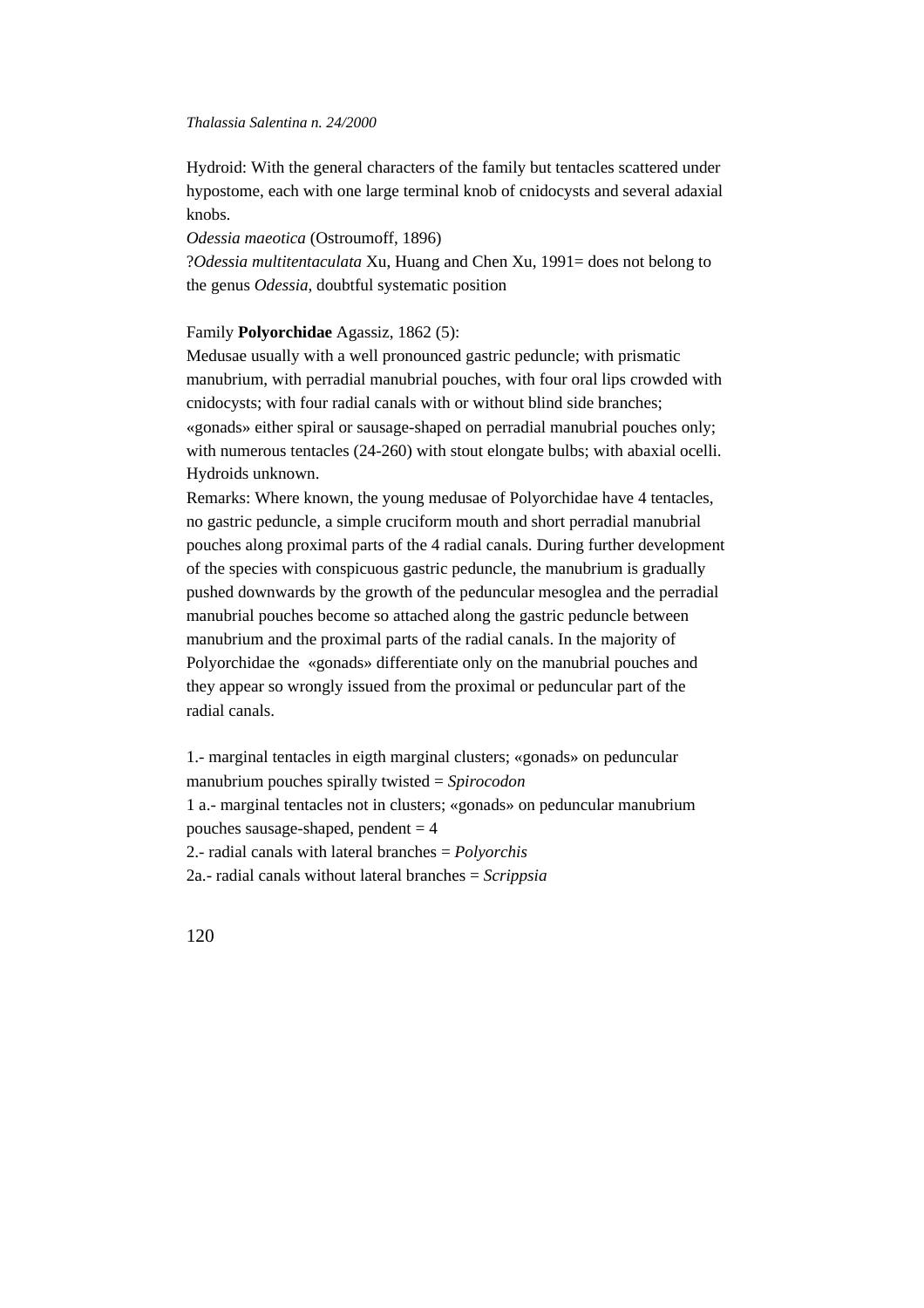# **Genus** *Polyorchis* A. Agassiz, 1862:

Medusa with numerous marginal hollow tentacles in simple row along exumbrella margin; tentacular bulbs tubular, adnate, with ocellus on short spur; with 4 radial canals with numerous, short, blind lateral diverticula; ring canal with or without branched diverticula; with well pronounced gastric peduncle; manubrium prismatic with pendent sausage-shaped peduncular manubrium pouches; mouth with four crenulated lips with distinct row of cnidocyst; with «gonads» along peduncular manubrium pouches.

Hydroid: Unknown.

*Polyorchis haplus* Skogsberg, 1948

*Polyorchis karafutoensis* Kishinouye, 1910 *Polyorchis montereyensis* Skogsberg, 1948 = *P. penicillatus Polyorchis penicillatus* (Eschscholtz, 1829)

### **Genus** *Scrippsia* Torrey, 1909:

Medusa with numerous marginal tentacles with clasping, adnate marginal bulbs which continue to grow up over exumbrella, making tentacles appear in cycles on exumbrella according to age; tentacles of youngest cycle with abaxial ocelli; with a large gastric peduncle; manubriulm short, with sausage-shaped peduncular manubrium pouches; mouth with crenulated lips with distinct row of cnidocyst; radial canals without diverticula; with «gonads» along peduncular manubrial pouches.

Hydroid: Unknown. *Scrippsia pacifica* Torrey, 1909

### **Genus** *Spirocodon* Haeckel, 1880:

Medusa with umbrella margin drawn up in eight broad lobes making tentacles appear to be arranged in eight clusters, tentacles hollow, marginal tentacular bulbs adnate, with abaxial ocelli; 4 radial canals with dendritic side branches; 4 interradial arborescent centripetal canals in each interradius; gastric peduncle broad, manubrium prismatic, with elongated, spirally twisted perradial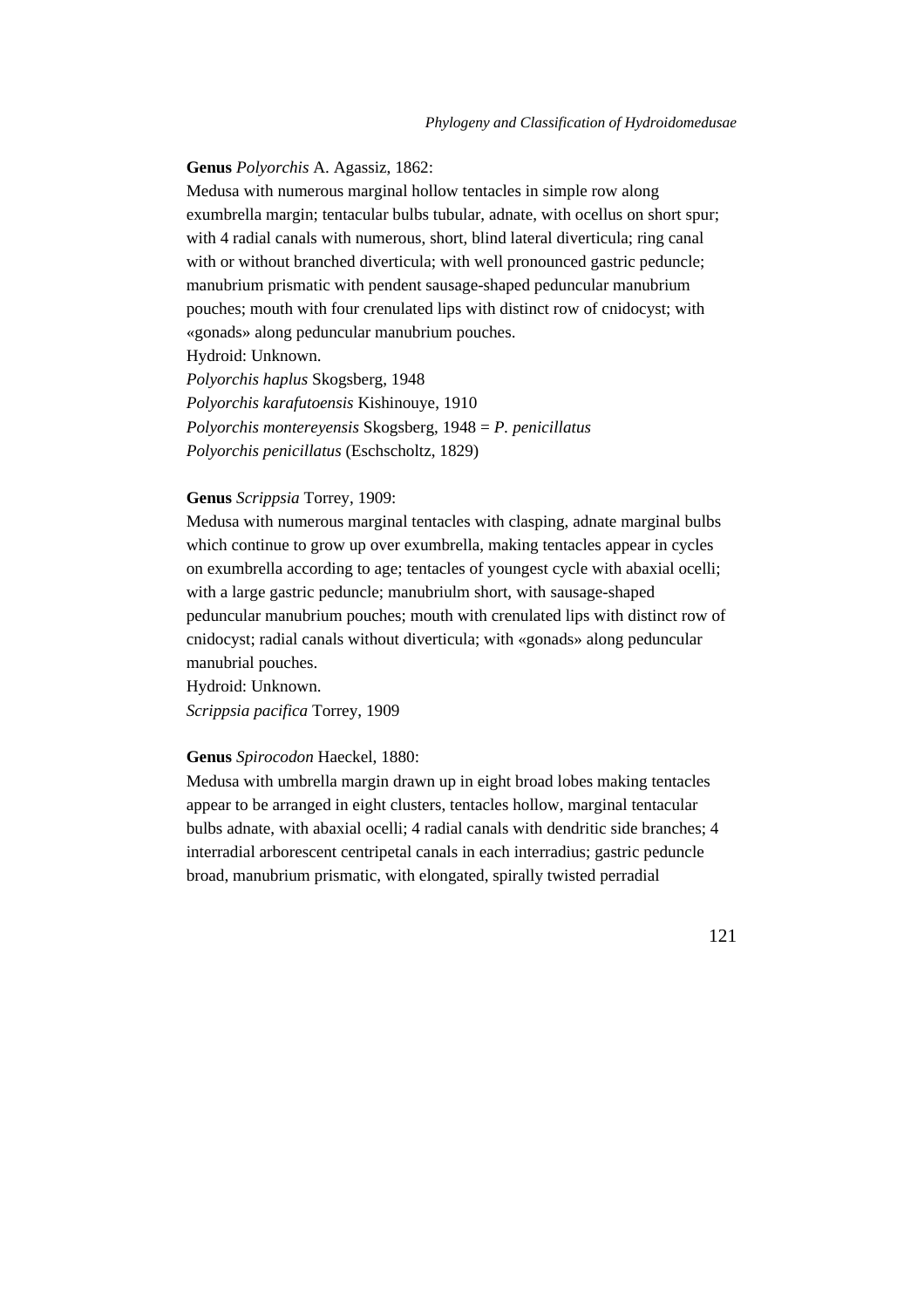peduncular manubrial pouches, with long frilled lips with a row of cnidocysts; with «gonads» along peduncular manubrial pouches. Hydroid: Unknown**.** *Spirocodon saltator* (Tiselius, 1818)

# Family **Halimedusidae** Arai and Brinckmann -Voss, 1980 (2).

Medusae with 4 radial canals; usually with a low gastric peduncle; manubrium cruciform, with perradial manubrial lobes; mouth quadratic, with lips lined by cnidocysts; either with 4 perradial marginal tentacles or with 4 perradial marginal tentacles and 4 interradial groups of tentacles, all hollow; "gonads" either on manubrium or on manubrium and perradial lobes; marginal bulbs with abaxial ocelli.

Hydroid: Where known, small, solitary with perisarcal base and protective perisarcal spine above hydranth; with 3 - 8, generally 4 oral capitate tentacles with a few scattered cnidocysts along their lenght; medusa buds single, just below tentacles.

1.- with only four perradial marginal tentacles = *Tiaricodon* 1a.- with four perradial marginal tentacles and 4 interradial groups of marginal tentacles = *Halimedusa*

### **Genus** *Halimedusa* Bigelow, 1916:

With mouth studded with a row of tightly packed round cnidocyst knobs; manubrium cruciform, with perradial manubrial lobes; with 4 peradial marginal tentacles and with 4 interradial groups of 10-11 tentacles, all covered with scattered spherical cnidocyst batteries and with a small round terminal cluster; "gonads" smooth on entire interradial surface of manubrium, unpouched, not extending on perradial manubrial lobes.

Hydroid: With the characters of the family.

*Halimedusa typus* Bigelow, 1916

**Genus** T*iaricodon* Browne 1902: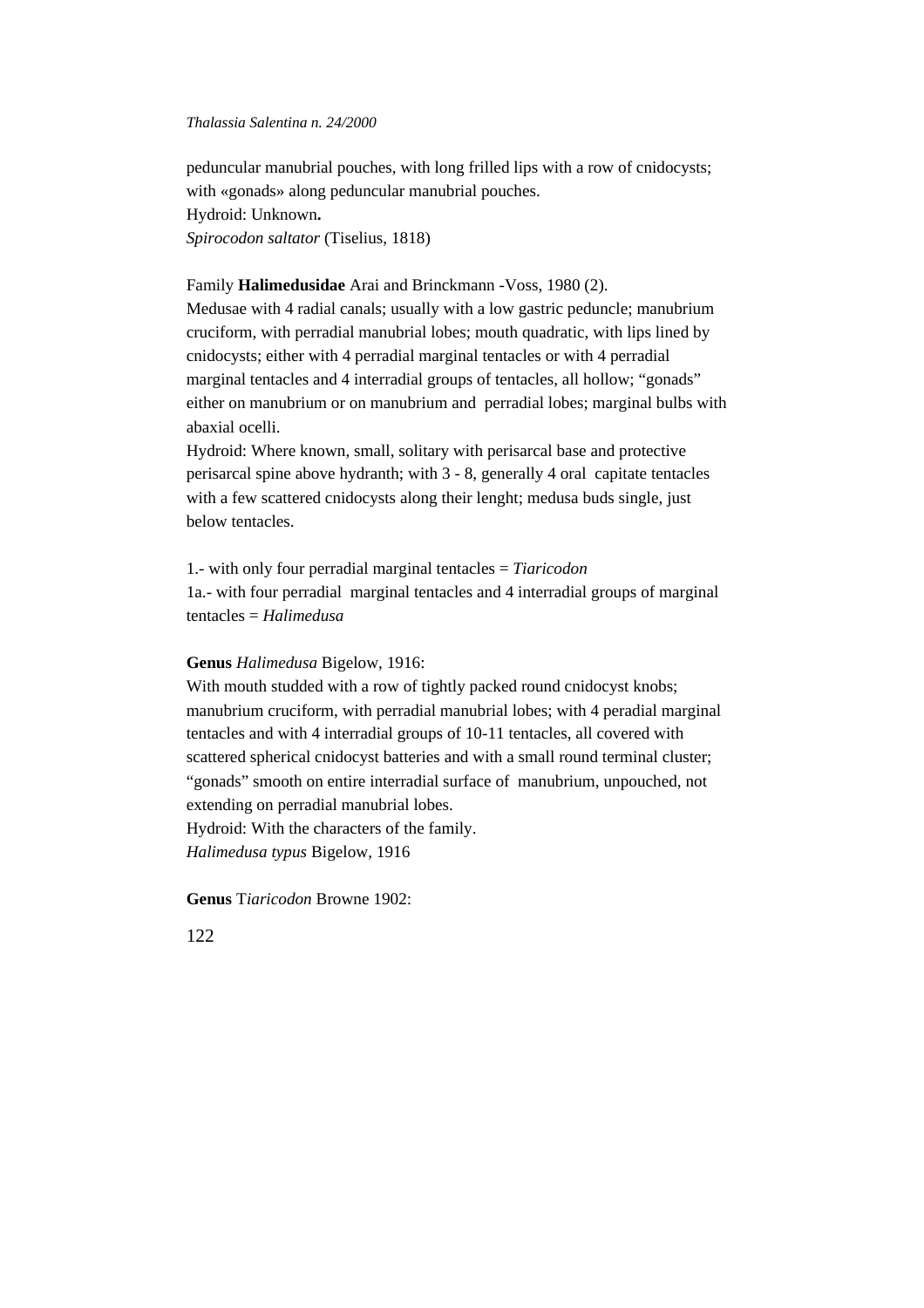Medusae with four imperfectly moniliform marginal tentacles; with stout, elongated marginal bulb surrounded by thickened, cnidocyst-studded epidermis; manubrium prismatic with quadrate base, with short sac-like perradial pouches; with a small or without gastric peduncle; mouth with 4 distinct frilled lips, mouth margin thickened with cnidocyst; with «gonads» on manubrium surface and on manubrial pouches; with 4 radial canals without diverticulae; with abaxial ocelli.

Hydroid: Unknown *Tiaricodon coeruleus* Browne, 1902 *Tiaricodon* sp. Schuchert, 1996

#### Family **Urashimeidae** Mills, 2000 (1)

Medusae with four jagged radial canals; with 4 hollow marginal tentacles with numerous stalked cnidocyst knobs over all surface; exumbrella with several (about 20) meridional cnidocyst tracks more or less definitively in 4 groups; manubrium square, short; mouth cruciform, lips prominent, frilled, covered by cnidocysts; with «gonads» as 8-16 sac-like pouches in adradii of upper part of manubrium; with abaxial ocelli.

Hydroid: Only young hydranths known, small, solitary; with 4-5 capitate oral tentacles.

**Genus** *Urashimea* Kishinouye, 1910: With the characters of the family. *Urashimea globosa* Kishinouye, 1910

# Suborder **Sphaerocorynida** Petersen, 1990 (11):

Capitata medusae with flask-shaped, quadrate or cruciform manubrium in crosssection; with interrardial, adradial or circular «gonads»; with 2-4 perradial marginal capitate tentacles.

Hydroid: Where known, with numerous long capitate tentacles arranged in 3-6 irregular aboral whorls around middle part of the hydranth body or in 5-6 close alternate oral whorls surrounding hypostome; with stolonal hydrorhiza, creeping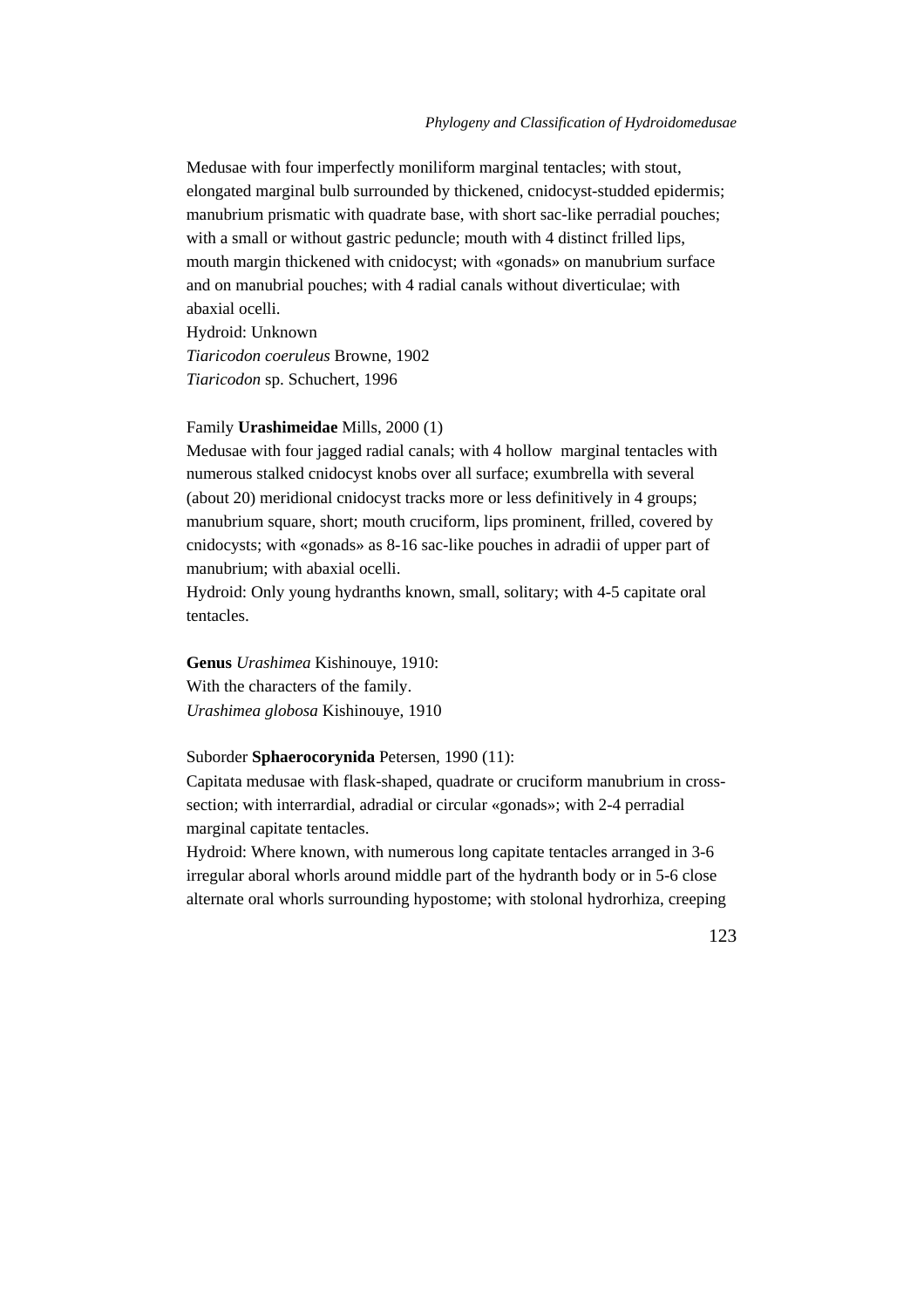or mat-like, forming a basal plate; free medusae or sporosacs borne on middle part of the body or on basal part of hydrocaulus or on hydrorhiza.

1.- with evenly rounded umbrella = Hydrocorynidae 1a.- umbrella conical or dome-shaped  $= 2$ 2.- with marginal tentacles terminating in a hollow ellipsoid cnidocyst knob; with apical chamber = Sphaerocorynidae 2a.- with normal capitate marginal tentacles with or without abaxial side branches; without apical chamber  $=$  Zancleopsidae

# Family **Hydrocorynidae** Rees, 1957 (2):

Medusae with evenly rounded umbrella; with or without gastric peduncle; with four marginal tentacles with scattered, round cnidocyst knobs and with a small terminal knob; with clasping tentacular bulbs with ocelli; manubrium broadly flask-shaped or tubular, quadrate or cruciform in cross section; mouth tube prismatic, ending in a cruciform mouth with or without cnidocyst clusters; «gonads» interradial without longitudinal groove, surrounding nearly the whole manubrium.

Hydroid: Colonies with spindle-shaped hydranth not well demarcated from hydrocaulus, carrying numerous long oral hollow capitate tentacles in 5-6 closeset whorls around a conical hypostome, hydrocaulus long, naked with thickened mesolamella issuing from a chitinised hydrorhizal stolonal plate; medusa buds in clusters on basal part of hydrocaulus.

**Genus** *Hydrocoryne* Stechow, 1907: With the characters of the family *Hydrocoryne bodegensis* Rees, Hand and Mills, 1976 *Hydrocoryne miurensis* Stechow, 1907

Family **Sphaerocorynidae** Prévot, 1959 (3):

Anthomedusae bell-shaped, ovoid; apical mesoglea very thick with a conical or dome-shaped apical projection and a broad apical chamber; manubrium flask-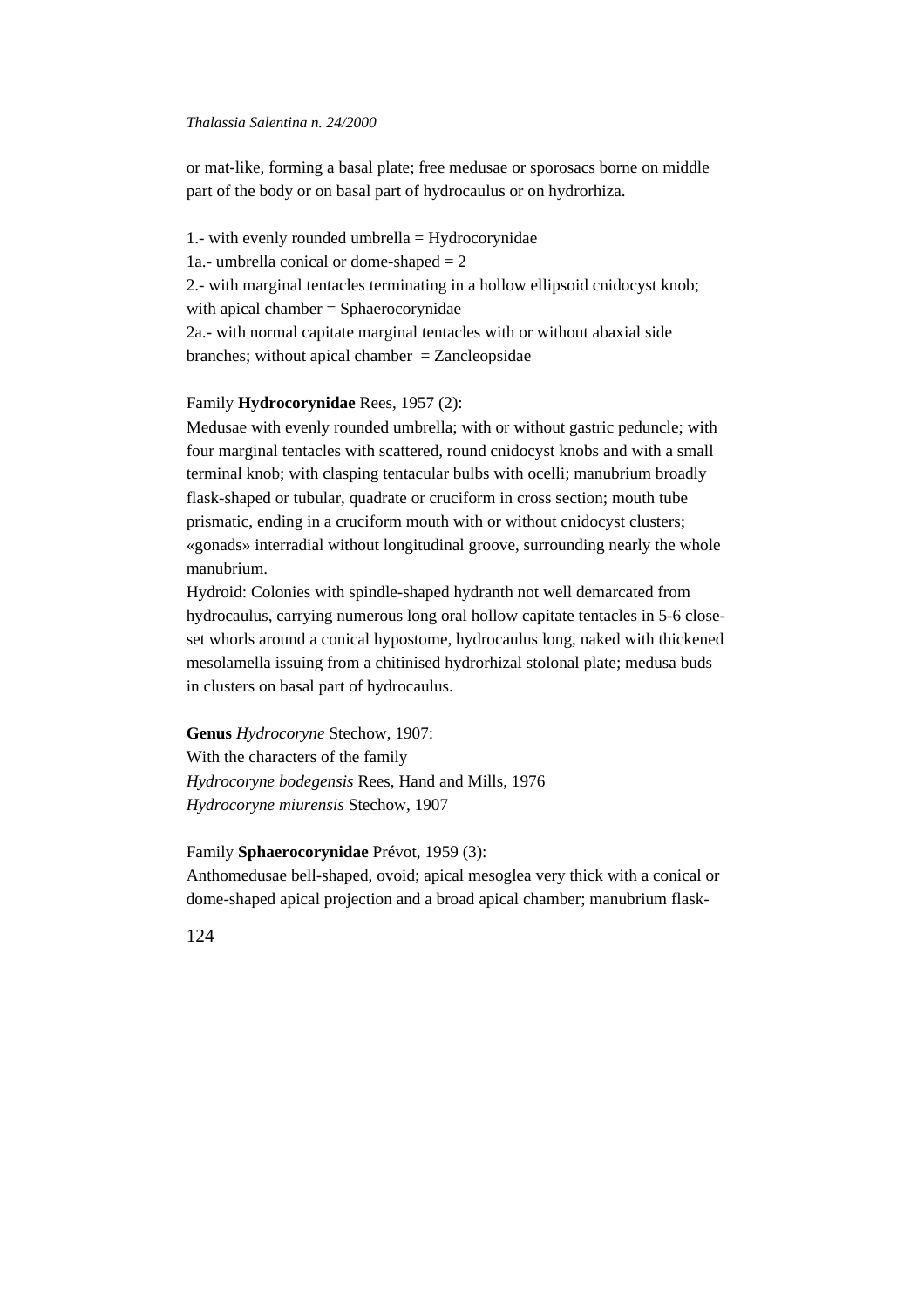shaped with quadrate base, or cruciform in cross section; mouth simple, round or cruciform; in non mature specimens «gonads» interradial with a longitudinal median groove which apparently divide them in adradial masses, adult medusae with «gonads» confluent in perradii; with four hollow, marginal tentacles with adaxial or spirally arranged cnidocysts clusters and terminating in a ellipsoid cnidocyst knob; marginal bulbs large, clasping exumbrella, with an adaxial expansion; with abaxial ocelli.

Hydroids: colonies with creeping stolons; with vasiform hydranth; numerous solid capitate tentacles in 3-5 whorls around broadest part of hydranth; free medusa or eumedusoids.

**Genus** *Sphaerocoryne* Pictet, 1893: With the characters of the family. *Sphaerocoryne agassizii* (McCrady, 1859) = insufficiently described species? *Sphaerocoryne bedoti* Pictet, 1893 *Sphaerocoryne cocometra* Bigelow, 1909 *Sphaerocoryne peterseni* Bouillon, 1984

# **Sphaerocorynidae incertae sedis:**

**Genus** *Linvillea* Mayer, 1910 = conspecific of *Sphaerocoryne Linvillea arcuata* (Haeckel, 1879) = doubtful species

# Family **Zancleopsidae** Bouillon, 1978 (6):

Anthomedusae with conical or dome-shaped umbrella, without apical chamber; 2-4 capitate marginal tentacles, with or without lateral capitate branches; marginal bulbs clasping umbrella margin, with adaxial hemispherical projection studded with cnidocysts; manubrium broadly flask-shaped, with quadrate or cruciform base; mouth square or circular, with or without faint lips; «gonads» 4, interradial with deep interradial grooves which may divide them into 8 adradial patches or «gonads» surrounding manubrium; with or without ocelli on marginal bulbs or on proximal part of tentacles.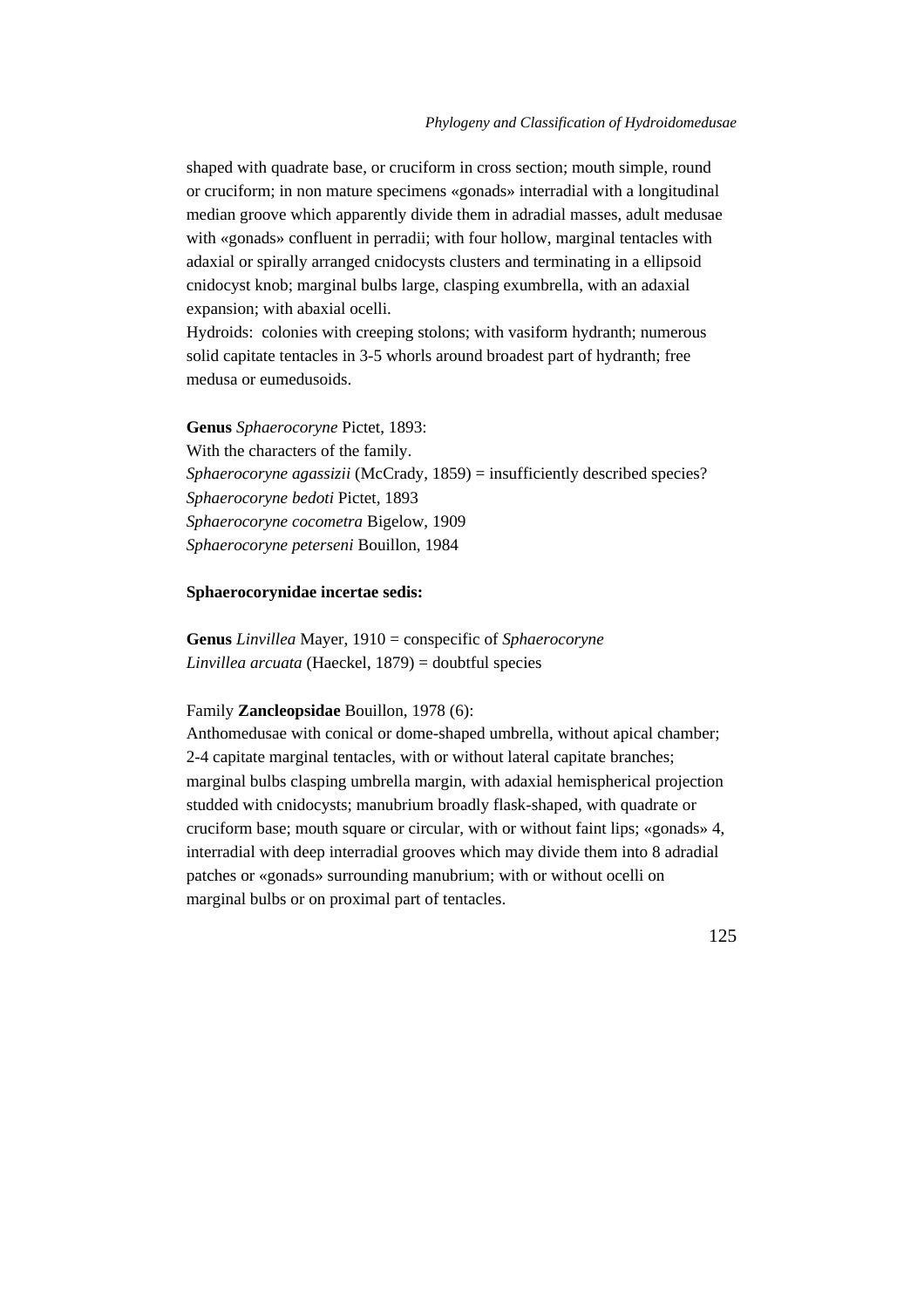Hydroid: Unknown.

1.- without ocelli; «gonads» circular in adults = *Dicnida* 1a.- with ocelli; «gonads» interradial = *Zancleopsis*

# ?*Genus Dicnida* Bouillon, 1978:

Medusa with high apical projection; without apical chamber; with only two opposite tentacles ending in a large subspherical cnidocyst knob, tentacles with or without adaxial ramification armed with a cnidocyst knob; with 4 tentacular bulbs with hemispherical adaxial expansion covered with cnidocysts; manubrium with quadrate base, flask-shaped, with cruciform cross-section, ending in a short cylindical mouth tube with circular mouth; «gonads» interradial in non mature specimens, in adults surrounding manubrium; without ocelli.

Hydroid: Unknown. *Dicnida rigida* Bouillon, 1978

# Genus *Zancleopsis* Hartlaub, 1907:

Zancleopsidae with or without apical projection; either with 2 long, opposed, capitate tentacles with capitate side branches and 2 opposed, shorter or longer, simple capitate tentacles, or with four simple capitate tentacles; marginal tentacular bulbs clasping umbrella margin, with large hemispherical adaxial expansion covered with cnidocysts; manubrium flask-shaped; mouth more or less cruciform, with or without simple lips; «gonads» interradial, with deep interradial grooves which may divide them into 8 adradial masses; with ocelli. Hydroid: Unknown.

*Zancleopsis dichotoma* (Mayer, 1900) *Zancleopsis elegans* Bouillon, 1978 *Zancleopsis gotoi* Uchida, 1927 *Zancleopsis tentaculata* Kramp, 1928 *Zancleopsis symmetrica* Bouillon, 1985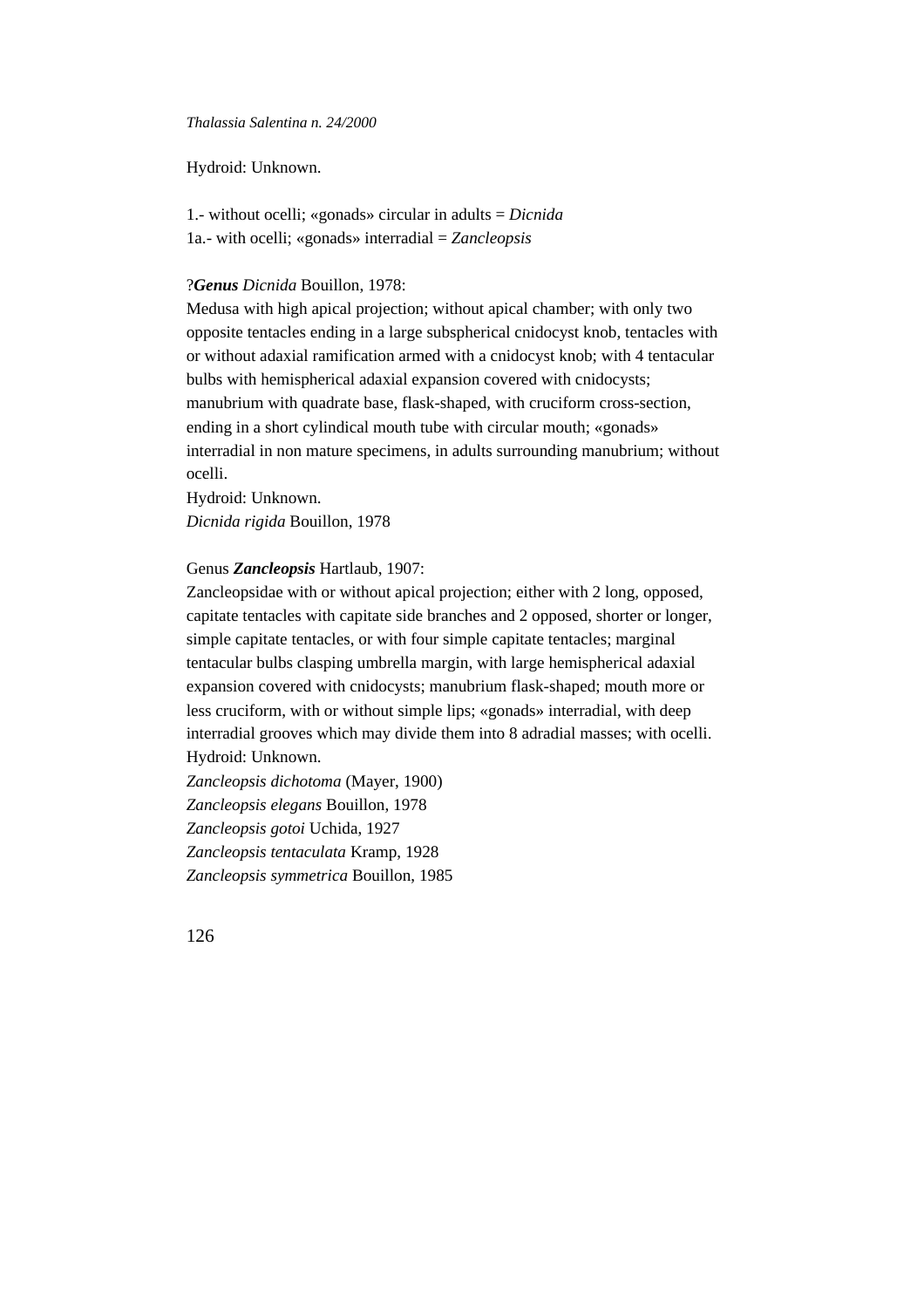Suborder **Tubulariida**, Fleming, 1828 (117):

Capitata medusae generally with cylindrical manubrium with circular base; mouth usually simple and circular; «gonads» normally completely surrounding manubrium; marginal tentacles developed only at junction between radial canals and circular canal; usually with 1 to 4 marginal tentacles, rarely 8 or more in the Cladonematidae and Eleutheriidae. Cnidome of medusae including desmonemes and stenoteles.

Hydroid: Where known, hydroids with solid or parenchymatical oral tentacles in one whorl around hypostome or spreading down over hydranth body; with solid or parenchymatical aboral tentacles in one or three whorls or absent; free medusae or sporosacs. Cnidome of polyps including stenoteles, with or without desmonemes.

1.- reduced medusae, with four rudimentary bulbs = Pennariidae

1.a.- medusae not reduced, exceptionally without tentacles  $= 2$ 

2.- marginal tentacles simple; with 1-4 marginal tentacles  $= 3$ 

2.a.- marginal tentacles branched; usually with more than 4 radial canals  $= 8$ 

3.- marginal tentacular bulbs with  $ocelli = Corynidae$ 

3.a- marginal tentacular bulbs without ocelli  $=$  4

4.- exumbrella without cnidocyst tracks  $= 5$ 

4.a.- exumbrella with cnidocyst tracks = Tubulariidae

5.- marginal tentacles in four groups = Margelopsidae

5a.- marginal tentacles solitary  $= 6$ 

6.- with four equal marginal tentacles with «gonads» in four pedunculate pendulous perradial pouches hanging into subumbrellar cavity = Boeromedusidae

6.a.- with 1 - 4 unequal marginal tentacles; «gonads» on manubrium, different from  $6 = 7$ 

7.- with 1- 4 marginal tentacles, unequally developed or of the same length but all of same structure; without apical projection = Euphysidae

7.a.- with up to four marginal tentacles of different size and structure; umbrella dome-shaped or with pointed apex  $=$  Corymorphidae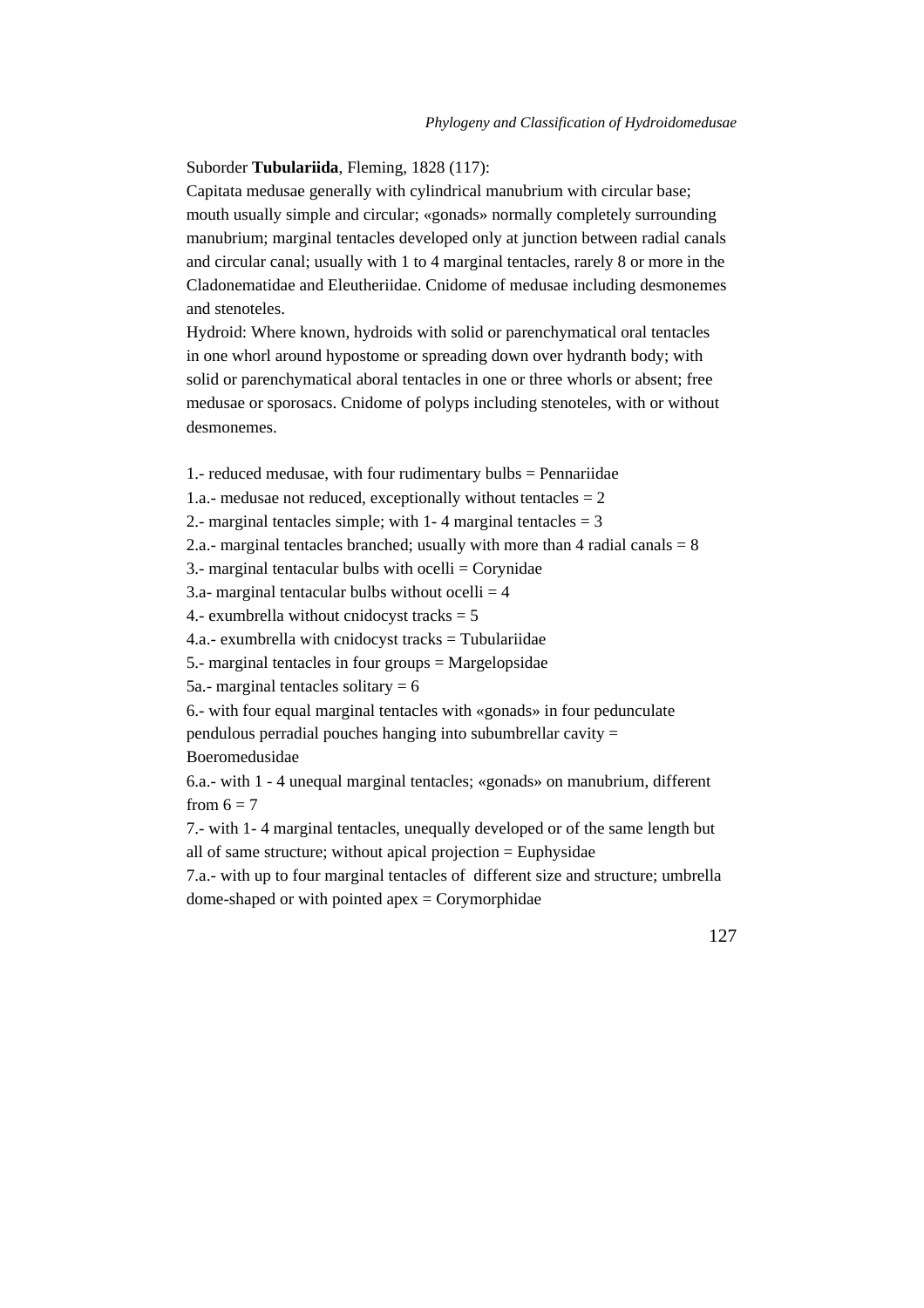8.- marginal tentacles bifurcating  $=$  Eleutheriidae 8a.- marginal tentacles with several branches = Cladonematidae

The Dicyclocorynidae with only juvenile medusa known are not included in this key

# Family **Boeromedusidae** Bouillon, 1985 (1):

Medusae with apical projection; with cylindrical manubrium; with simple tubular mouth; with 4 radial canals and circular canal; with 4 conical marginal bulbs; with four simple, hollow tentacles with many cnidocyst clusters including a terminal ovoid cluster; «gonads» on manubrium and as four large perradial pouches hanging freely in subumbrellar cavity; without ocelli. Hydroid: Unknown.

**Genus** *Boeromedusa* Bouillon, 1995 Diagnosis as for the family. *Boeromedusa auricogonia* Bouillon, 1995

# Family **Cladonematidae** Gegenbaur, 1857 (5):

Creeping and swimming Anthomedusae; mouth with short lips armed with 4 to 6 cnidocyst clusters or with ramified oral tentacles; with or without apical chamber above manubrium; with cylindrical manubrium with perradial pouches; with variable number of radial canals, some branched, some simple, final number of canals entering circular canal usually of same number as marginal tentacles; with «gonads» completely surrounding manubrium; with variable number of hollow branching marginal tentacles, each furnished with 1 to 10 branches ending in an organs of adhesion and 1 to 10 branches with clusters of cnydocysts; with ocelli.

Hydroid: When known, colonial, with creeping stolons; stems sparingly branched or unbranched; hydranth with one whorl of 4-5 oral capitate tentacles, with or without an aboral whorl of filiform tentacles; mouth with oral ectodermal gland cells forming a preoral chamber.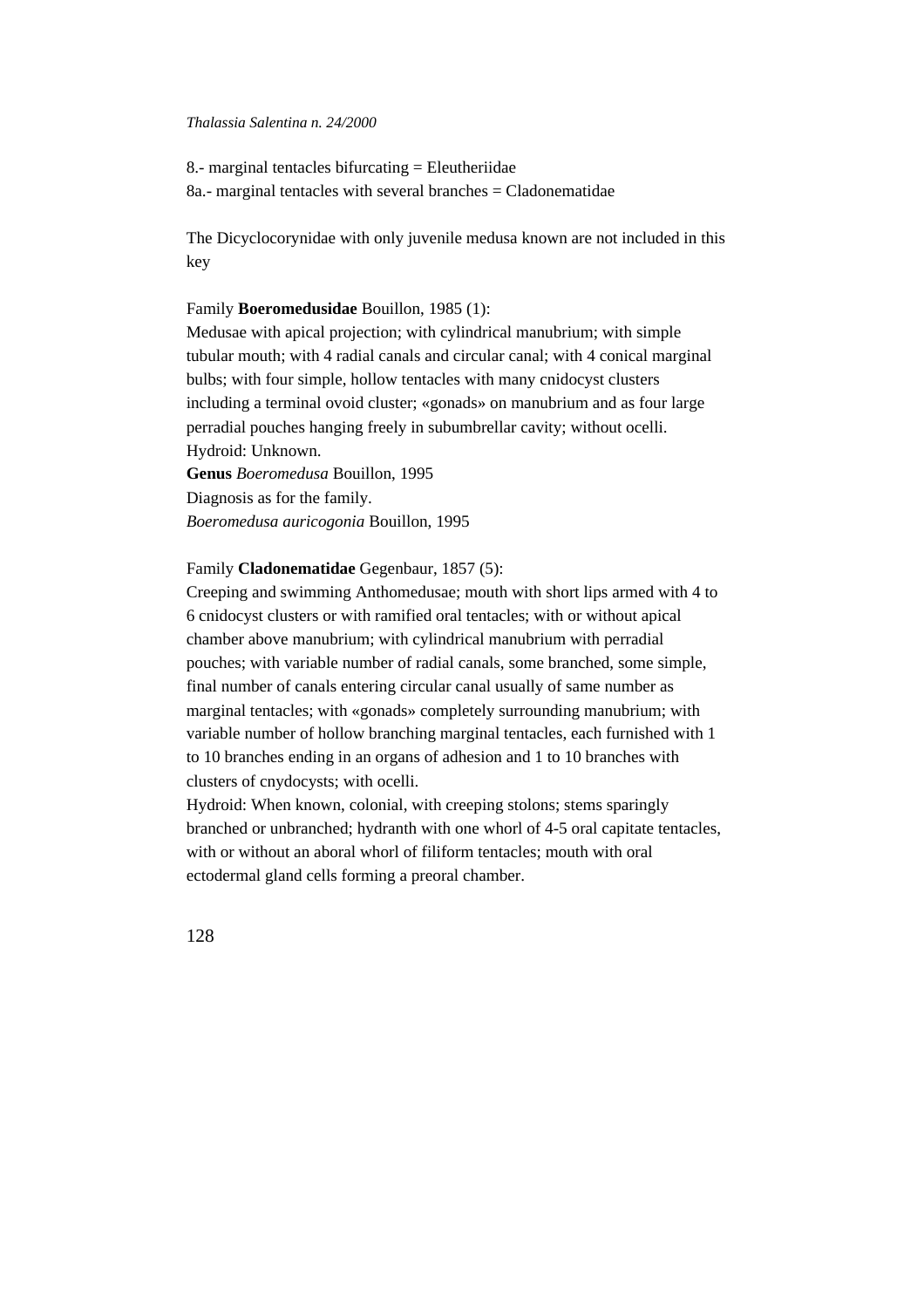1.- mouth with simple armed lips; without apical chamber = *Cladonema* 1a.- mouth with branched oral tentacles; with apical chamber = *Dendronema*

**Genus** *Cladonema* Dujardin, 1843:

Cladonematidae with simple mouth armed with cnidocyst clusters; without apical chamber. Hydroid: With the characters of the family. *Cladonema californicum* Hyman, 1947 *Cladonema myersi* Rees, 1949 *Cladonema pacificum* Naumov, 1955

*Cladonema radiatum* Dujardin, 1843

*Cladonema uchidai* Hirai, 1958

**Genus** *Dendronema* Haeckel, 1879:

Cladonematidae with branched oral tentacles; with an apical chamber above manubrium.

Hydroid: Unknown. *Dendronema stylodendron* Haeckel, 1879 = doubtful species?

Family **Corynidae** Johnston, 1836 (32):

Anthomedusae with bell-shaped umbrella; without cnidocyst tracks; manubrium tubular; with simple circular mouth; with 4 radial canals and circular canal; 2-4 hollow equally developed marginal tentacles; with «gonads» encircling completely the manubrium in one or more rings; mostly with abaxial ocelli. Hydroid: When known, colonies branched or unbranched rising from a creeping stolon or encrusted base; hydranths with an oral whorl of capitate tentacles and often below them more capitate tentacles in whorls or scattered; there may be filiform tentacles below the capitate ones, gonophores develop usually on polyps either as sessile sporosacs or free medusae.

1.- marginal bulbs with adaxial pads of cnidocysts  $= 2$ 1a.- marginal bulbs without adaxial pads of cnidocysts = 3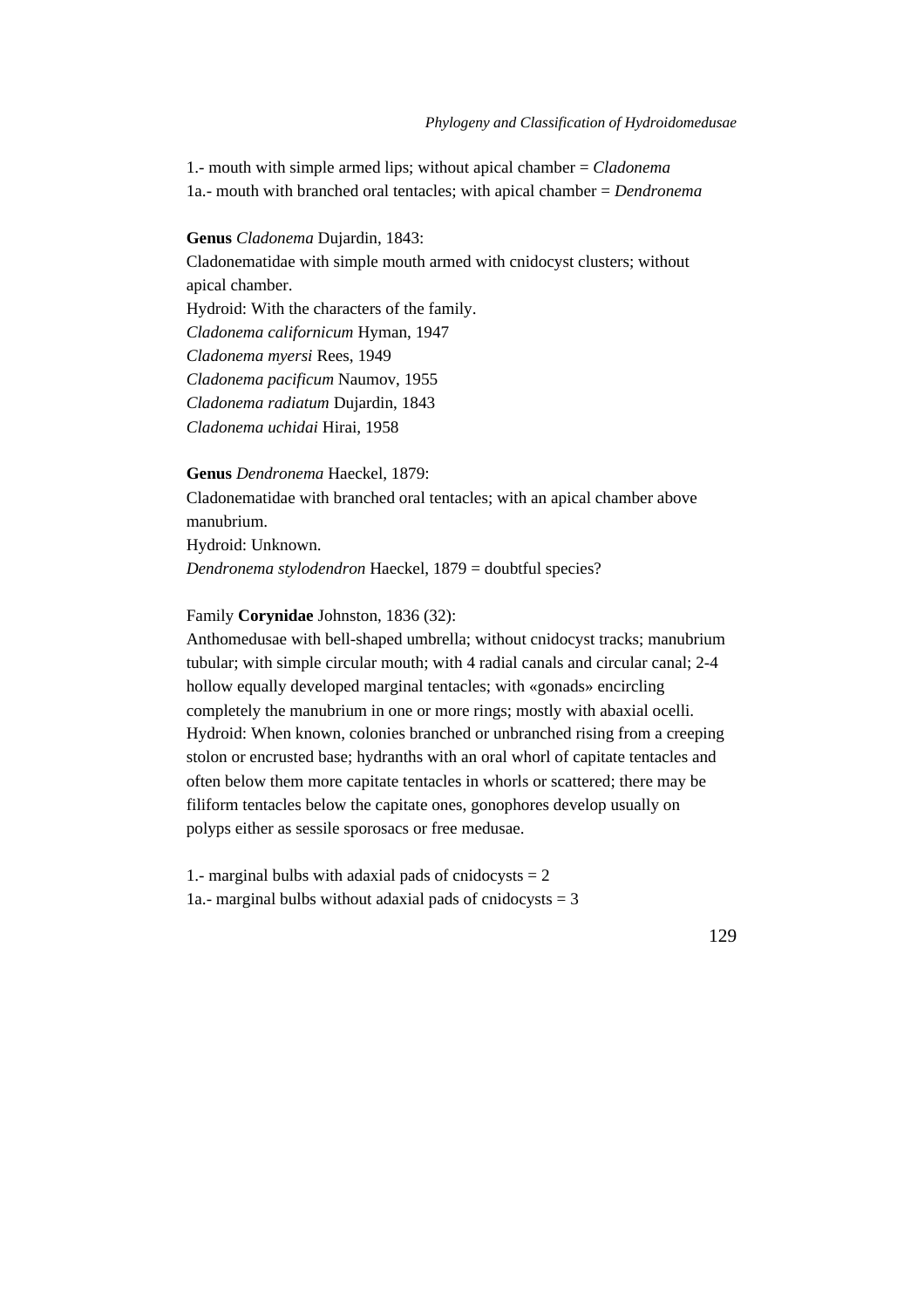2.- with 2 - 4 equal marginal tentacles with abaxial pedunculated cnidocyst knobs and bifurcating distally in two terminal cnidocyst knobs = *Cladosarsia* 2a.- with 2 - 4? marginal tentacles with a single cnidocyst knob = *Paulinum* 3.- «gonads» divided in two or more rings = *Dipurena* 3.a.- «gonads» not interrupted, undivided = *Sarsia*

# **Genus** *Cladosarsia* Bouillon, 1978:

Corynidae with marginal bulbs presenting large adaxial pads of cnidocysts; 4 perradial tentacles similar with abaxial pedunculated cnidocyst knobs and bifurcating at their end, each branch provided with a terminal cnidocyst knob; with «gonads» surrounding completely the manubrium or only its oral half; with ocelli.

Hydroid: Unknown *Cladosarsia capitata* Bouillon, 1978 *Cladosarsia minima* Bouillon, 1978

**Genus** *Dipurena* McCrady, 1859:

Corynidae with 4 similar perradial tentacles; marginal bulbs without adaxial cnidocyst pads; «gonads» divided in two or more rings around manubrium; endoderm of sexual parts digestive, endoderm of non sexual parts chordal; manubrium usually extending well beyond umbrellar margin; with ocelli. Hydroid: Where known, with general characters of the family, with a button of ectodermal gland cells around the mouth; with free medusae. *Dipurena baukalion* Pagès, Gili and Bouillon, 1992 *Dipurena bicircella* Rees, 1977 *Dipurena brownei* (Bigelow, 1909) = *D. ophiogaster*? *Dipurena dolichogaster* (Haeckel, 1864) = doubtful species *Dipurena fertilis* Metschnikoff 1871 = doubtful species *Dipurena halterata* (Forbes, 1846) *Dipurena ophiogaster* Haeckel, 1879 *Dipurena pyramis* (Haeckel, 1879) = systematic position doubtful *Dipurena reesi* Vannucci, 1956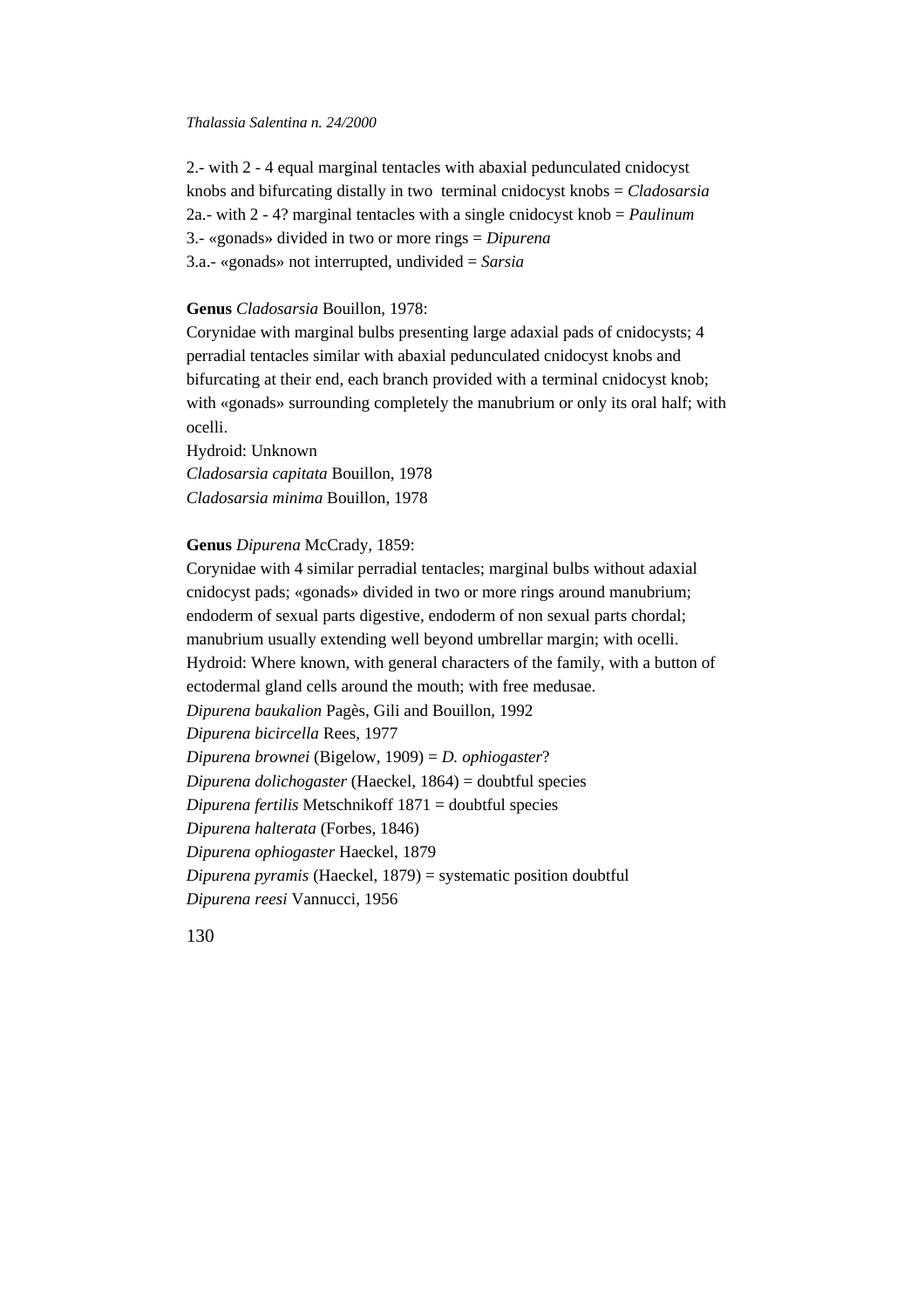*Dipurena simulans* Bouillon, 1965 *Dipurina spongicola* Anger, 1972 *Dipurena strangulata* McCrady, 1859

# **?Genus** *Paulinum* Brinckmann-Voss and Arai, 1997:

Medusa with cone-shaped exumbrella; with wide manubrium with a conical extension of the base into the mesoglea; manubrium not tubular at mouth end; four thick radial canals and circular canal; 4 marginal bulbs with adaxial thickening, at least two of which bear stiff tentacles terminating in a round cnidocyst knob.

Hydroid: Unknown.

*Paulinum lineatum* Brinckmann-Voss and Arai, 1997 = position of the genus uncertain

?*Paulinum punctatum* (Vanhöffen, 1911) = position of the genus uncertain, possibly the medusa stage of *Velella velella* (see Schuchert, in preparation).

# **Genus** *Sarsia* Lesson, 1843:

Corynidae medusae with undivided «gonads»; marginal bulbs without adaxial cnidocyst pads.

*Sarsia* medusae present a great range of variability, there is considerable confusion about the different species and it is often difficult to distinguish one species from another, the knowledge of their cycle and cnidocysts being often necessary.

Hydroid: Where known, with general character of the family; without ectodermal oral gland cells; with free medusae. *Sarsia angulata* (Mayer, 1900)

*Sarsia apicula* (Murbach and Shearer, 1902)

*Sarsia barentsi* Linko, 1905 = doubtful species

*Sarsia brevia* Uchida, 1947 = *Euphysomma brevia*

*Sarsia brachygaster* Grönberg, 1898 = doubtful species

*Sarsia clavata* Keferstein, 1862 = doubtful species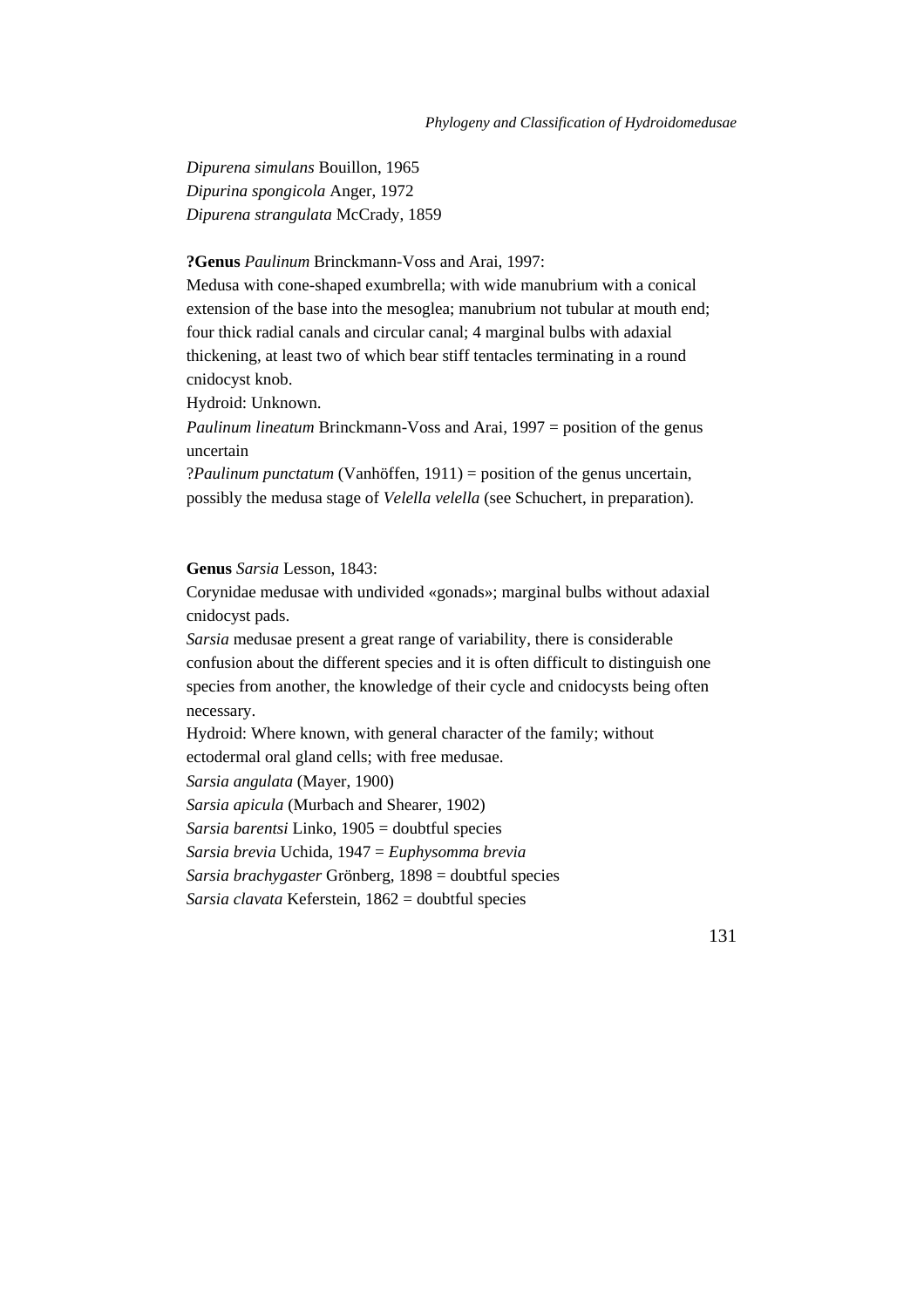*Sarsia cliffordi* Brinckmann-Voss, 1989 *Sarsia coccometra* Bigelow, 1909 = *Sphaerocoryne coccometra* (see Petersen 1990) *Sarsia codonoforum* Haeckel, 1879 = perhaps *Sarsia prolifera*? *Sarsia conica* (Haeckel, 1880) *Sarsia densa* (Hartlaub, 1897) = perhaps *S .tubulosa*? *Sarsia erythrops* Romanes, 1876 = doubtful species, not found in Mayer (1910) nor in Kramp (1961) *Sarsia eximia* (Allman, 1859) *Sarsia frutescens* Allmann, 1871 = doubtful species *Sarsia gemmifera* Forbes, 1848 *Sarsia gracilis* Browne, 1902 *Sarsia hargitti* Mayer, 1910 *Sarsia inabai* Uchida 1933 *Sarsia japonica* (Nagao, 1962) *Sarsia minima* von Ledenfeld, 1884 = indeterminable species *Sarsia nipponica* Uchida, 1927 *Sarsia occidentalis* (Fewkes, 1899) = insufficient description *Sarsia occulta* Edwards, 1978 *Sarsia pattersoni* Haddon, 1886 = doubtful species, could be *S*. *tubulosa Sarsia piriforma* Edwards, 1983 *Sarsia polyocellata* Uchida, 1927 *Sarsia princeps* (Haeckel, 1879) *Sarsia producta* (Wright, 1858) *Sarsia prolifera* Forbes, 1848 *Sarsia radiata* von Ledenfeld, 1884 = indeterminable species *Sarsia resplendens* Bigelow, 1909 = *Hydrocoryne miurensis Sarsia reticulata* (Agassiz, 1862) *Sarsia rosaria* (Agassiz 1862) = unsufficiently described species *Sarsia sarsii* Genzano and Zamponi, (1991) 1994 = *S. tubulosa*? *Sarsia* sp. Arai and Brinckmann-Voss, 1980 and see Kramp, 1961 p.33 *Sarsia siphonophora* Haeckel, 1879 = probably *S*. *gemmifera*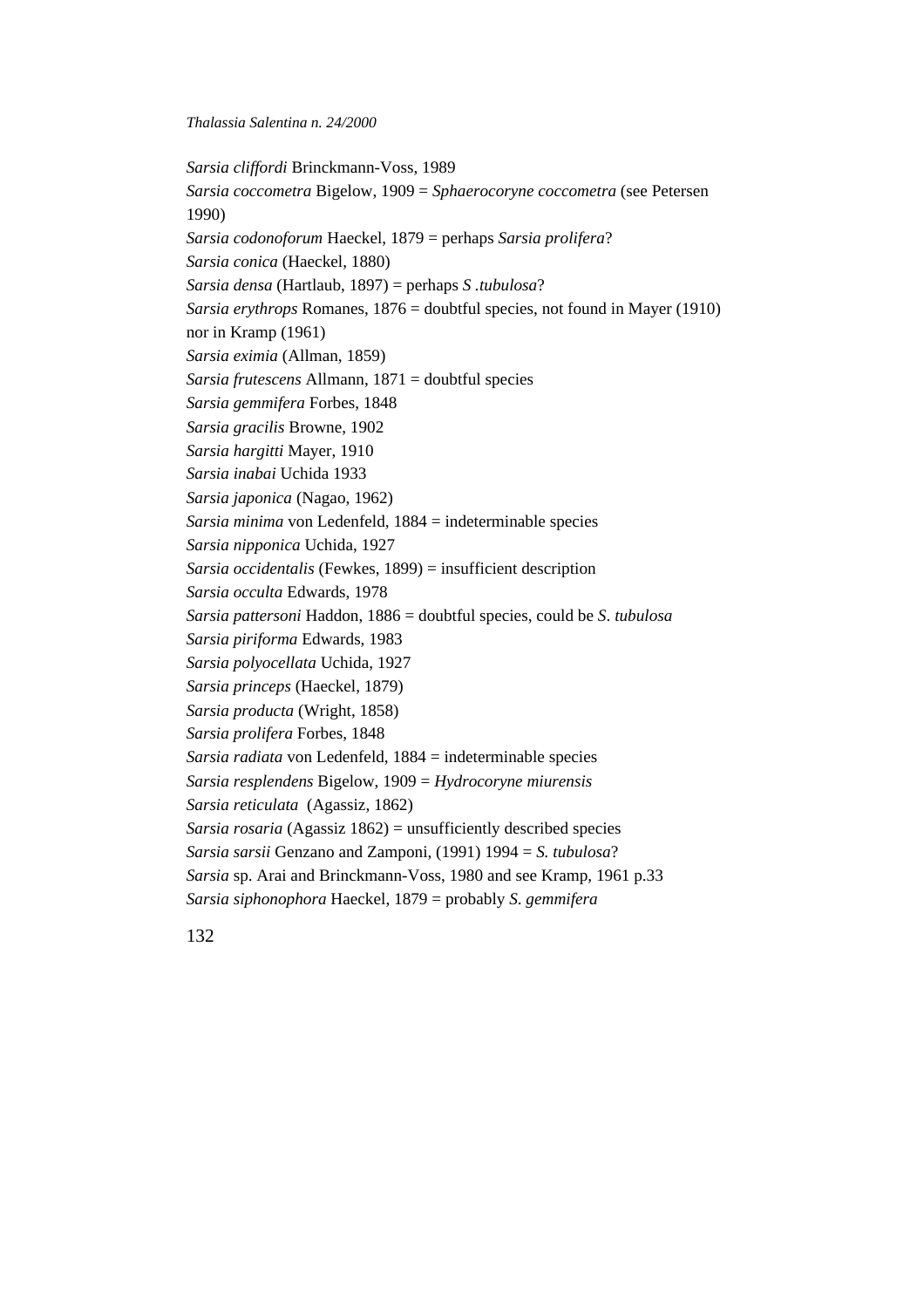*Sarsia striata* Edwards, 1983 *Sarsia tubulosa* (M. Sars, 1835) *Sarsia turricula* McCrady, 1859 = doubtful species *Sarsia viridis* Arai and Brinckmann-Voss, 1980

# **Corynidae incertae sedis:**

**Genus** *Dicodonium* Haeckel, 1879:

Corynidae with two well developed tentacles; with or without perradial rudimentary tentacles; without meridional lines of cnidocysts on exumbrella; with or without ocelli.

Several species of *Dicodonium* have been described in the literature, generally observed only once by their author. Petersen (1990) suggest that they should all be considered as obsolete with the exception of *D. floridana* Mayer, 1910 which is probably valid but does not belong to the Corynidae. The other species should thus be regarded as obsolete except *D. punctatum* (see Brinckmann-Voss and Arai, 1998; Schuchert, in preparation).

### Hydroid: Unknown.

*Dicodonium adriaticum* Graeffe, 1884 = young pandeid? *Dicodonium cornutum* Haeckel, 1879 = unrecognisable *Dicodonium dissonema* Haeckel, 1879 = unrecognisable *Dicodonium floridanium* Mayer, 1910 = a corymorphid? *Dicodonium ocellatum* (Busch, 1851) = *Sarsiella ocellata* = abnormal *Sarsia Dicodonium jeffersoni* (Mayer, 1910) = unrecognisable *Dicodonium punctatum* Vanhöffen, 1911 = *Paulinum punctatum* (see Brinckmann-Voss and Arai, 1998); but more probably correspond to the medusa stage of *Velella velella* (see Schuchert, in preparation)

### **Genus** *Sarsiella* Hartlaub, 1907:

Corynidae with only two opposite marginal tentacles; with ocelli *Sarsiella dinema* Hartlaub, 1907= doubtful species *Sarsiella ocellata* (Bush, 1851) = *Dicodonium ocellatum* = abnormal *Sarsia*? Obsolete species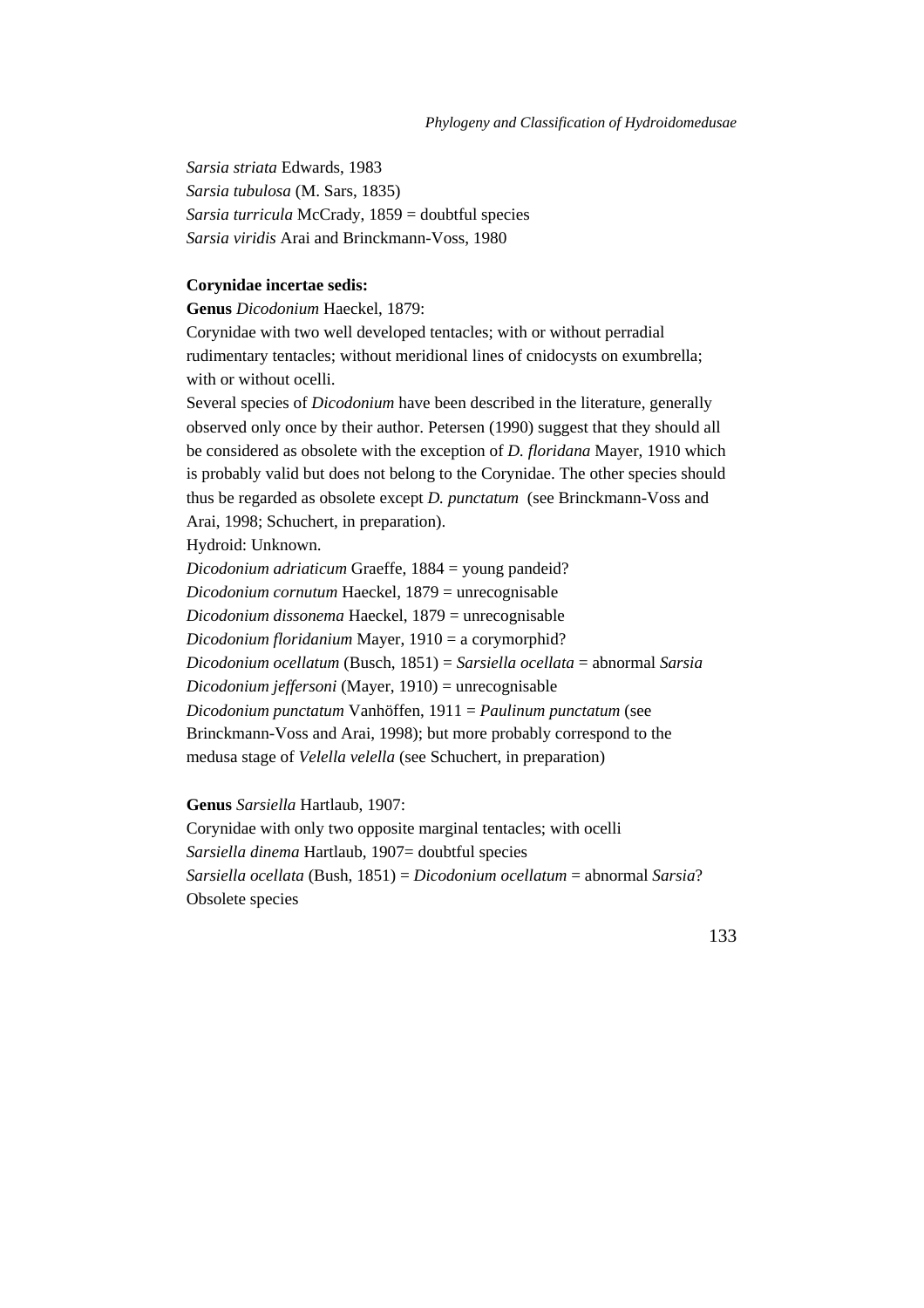## Family **Corymorphidae** Allman, 1872 (23):

Anthomedusae usually with a dome shaped or a pointed apex; without exumbrellar cnidocyst tracks; with manubrium not extending beyond umbrella margin (except in *Yakovia* but this is presumably an artefact due to fixation), sausage-shaped or exceptionally with sac-like processes; simple mouth, circular; with 1- 4 capitate or moniliform marginal tentacles from different size and structure, exceptionally branched and rudimentary tentacles; «gonads» undivided surrounding all length of manubrium and exceptionally also in saclike processes of manubrium (*Gotoea*).

This family comprises the following genera: *Branchiocerianthus* Mark, 1898; *Corymorpha* (=*Amalthaea*) Sars, 1835; *Euphysora* Maas, 1905; *Eugotoea* Margulis, 1989; *Furkaurahydra* Yamada *et al.,* 1977; *Gotoea* Uchida, 1927; *Gymnogonos* Bonnevie, 1898; *Paragotoae* Kramp, 1942; *Vannuccia*, Brinckmann-Voss, 1967; *Yakovia* Margulis, 1989. The underlined genera have a medusa stage.

Hydroid: Solitary, with one whorl of moniliform or capitate oral tentacles or several whorls of filiform oral tentacles; with one to three whorls of moniliform or filiform aboral tentacles; hydrocaulus long, distally pointed or rounded, hollow or more or less filled by parenchymatic endoderm; lower part with short papillae or/and longer anchoring didermic filaments; free medusae or fixed sporosacs.

1.- with 1 fully developed marginal tentacle  $= 2$ 1a.- usually with 3 short or rudimentary marginal tentacles and 1 long fully developed marginal tentacle different in structure = *Euphysora* 2.- exumbrella divided in 4 prominent leaf-shaped facets separated by 4 longitudinal large and deep grooves; umbrella without marginal bulb; marginal tentacle ending in a cnidocyst capitation = *Eugotoea* 2a.- exumbrella with uniform surface  $=$  3 3.- umbrella margin slightly oblique to vertical axis, umbrella with no apical

process; principal marginal tentacle short and thick, ending in long and large,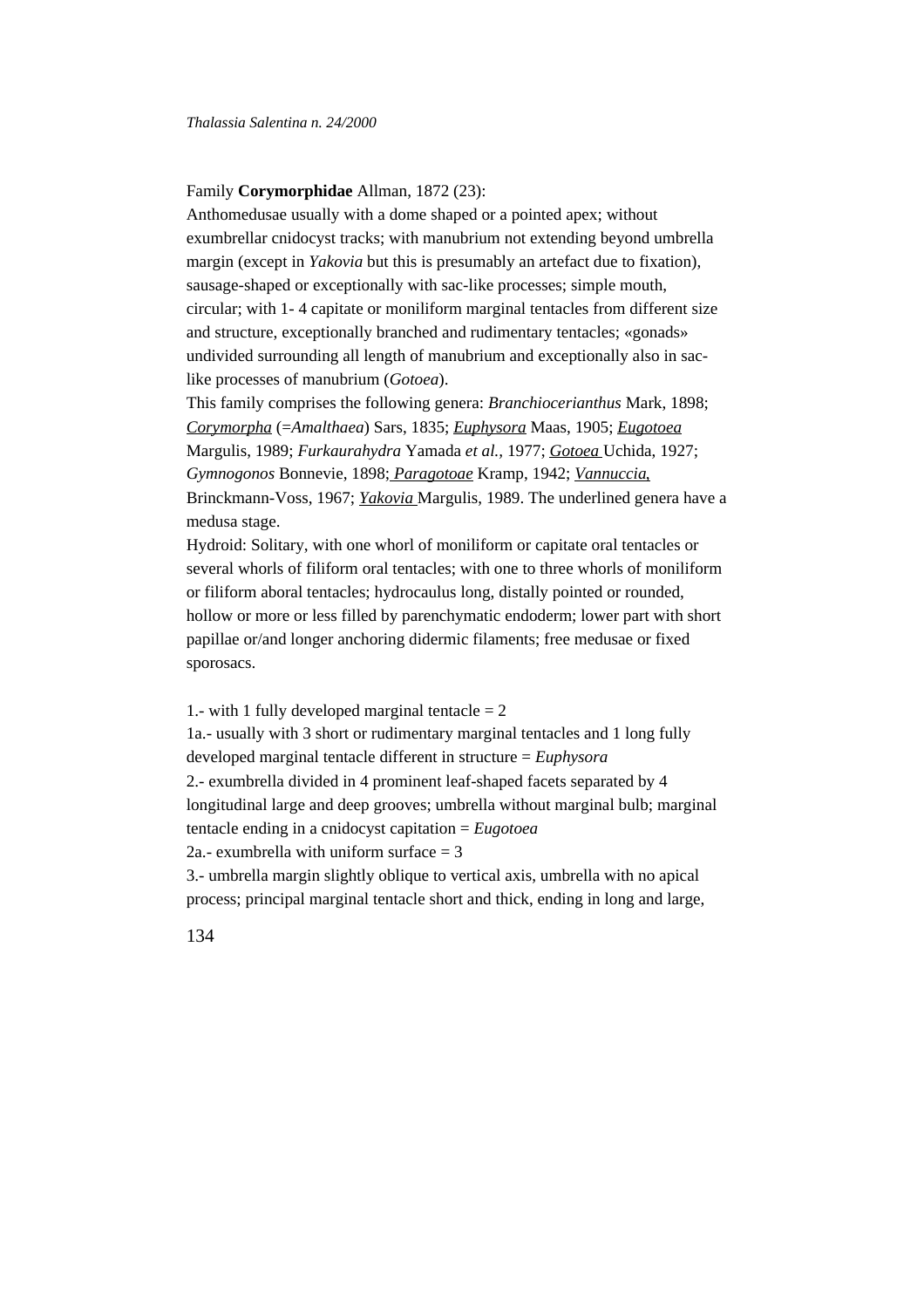oval to cylindrical ectodermal swelling containing numerous cnidocysts  $=$ *Vannuccia*.

3.a.- umbrella margin at right angles to vertical axis, fully developed marginal tentacles different  $= 4$ 

4.- «gonads» on manubrium and on 4 sausage-like interradial manubrial pouches = *Gotoea*

4a.- «gonads» simple; manubrium without interradial pouches  $= 5$ 

5.- fully developed marginal tentacle slender, long, moniliform; umbrella with pointed apical process = *Corymorpha*

5a*-* fully developed marginal tentacle ending or in a single cnidocyst capitation or in clusters of cnidocysts capitation; umbrella without pointed apical process  $= 6$ 

6.- fully developed marginal tentacle with a terminal cnidocyst knob; with one tentacular and three non tentacular bulbs *= Paragotoea*

6a.- fully developed marginal tentacle with terminal ramifications ending in numerous cnidocyst clusters; with only one marginal bulb bearing the tentacle = *Yakovia*

### **Genus** *Corymorpha* M. Sars, 1835:

Corymorphidae with a dome-shaped or pointed apical process, usually with an apical canal; one long moniliform tentacle and three non tentacular rudimentary bulbs.

Hydroid: With general characters of the family; hydranth vasiform with one or several closely set whorls of oral filiform tentacles, and one whorl of aboral filiform tentacles; with parenchymatc diaphragm; hydrocaulus with thin perisarc, with parenchymatic endoderm with longitudinal peripheral canals; lower part with short papillae or/and long ancoring didermic filaments; free medusae or fixed gonophores.

*Corymorpha carnea* (Clark, 1876) = only medusa buds known

*Corymorpha intermedia* Schuchert, 1996

*Corymorpha januarii* Steenstrup, 1854 = eumedusoid.

*Corymorpha nutans* M. Sars, 1835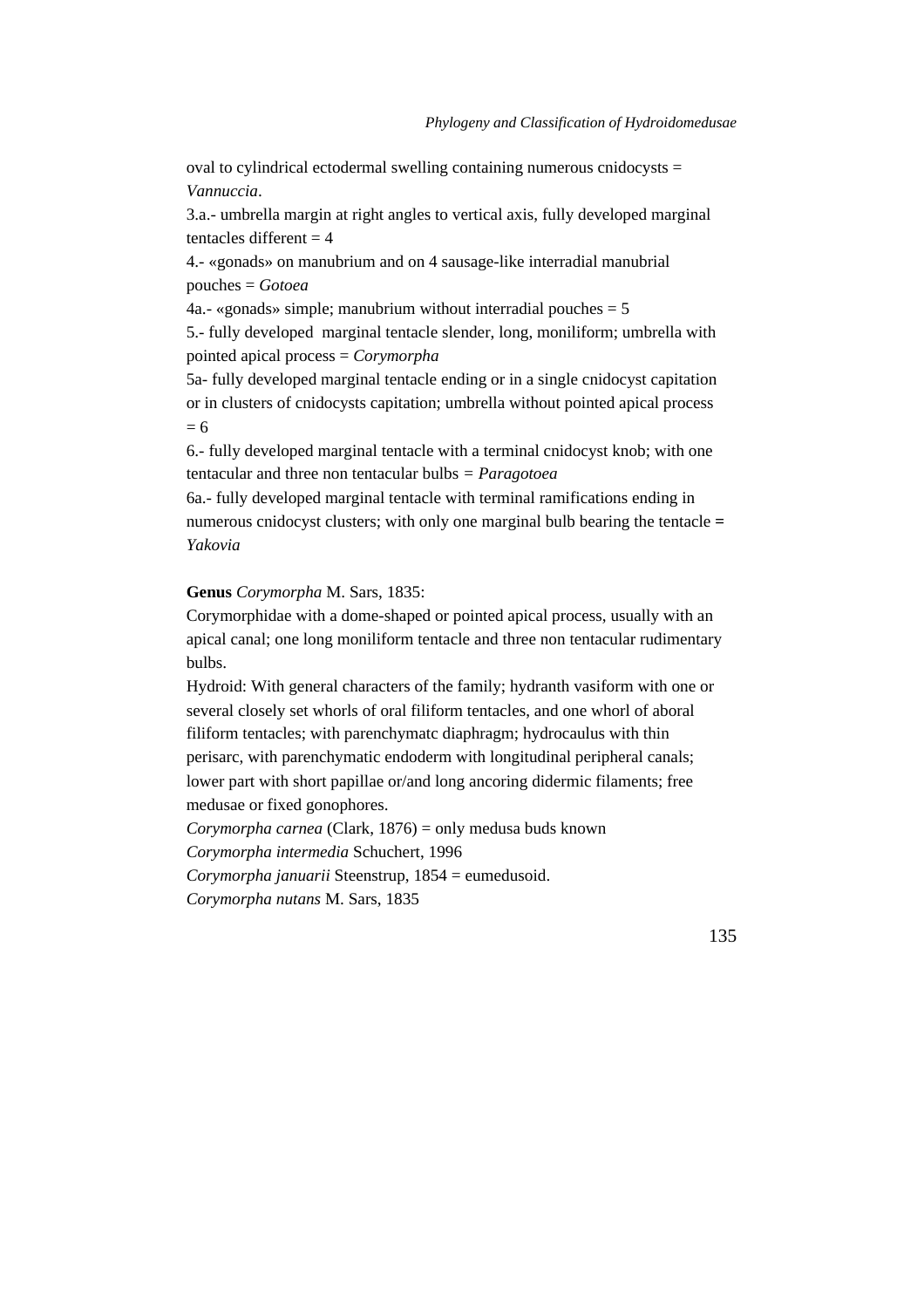*Corymorpha sagamina* Hirohito, 1988 = only medusa buds known *Corymorpha* sp. Uchida, 1947

# **Genus** *Eugotoea* Margulis 1989:

Corymorphidae with exumbrella divided in 4 prominent leaf-shaped facets separated by 4 longitudinal large and deep grooves; without marginal bulbs; with only one marginal tentacle with a terminal cnidocyst knob; «gonads» surrounding manubrium.

Hydroid: Unknown. *Eugotoea petalina* Margulis, 1989

## **Genus** *Euphysora* Maas, 1905:

Corymorphidae usually with 3 short or rudimentary tentacles and one long principal tentacle that differs from others not only in size, but also in structure. Hydroid: Where known (*E. bigelowi*), with the general characteristics of the family; hydranths vasiform, with 35 oral tentacles more or less distinctly capitate, with scattered cnidocyst batteries and, set in irregular rows on hypostome; with 15-20 aboral elongated non contractile filiform tentacles; a parenchymatic diaphragm separates the hypostome from the polyp body; hydrocaulus with thin perisarc, with cavity filled by parenchymatic endoderm with a limited number of simple peripheral endodermal canals, with anchoring rootlets; medusa buds borne in clusters on slightly branched inflated pedicels arising above aboral tentacles.

*Euphysora abaxialis* Kramp, 1962 *Euphysora annulata* Kramp, 1928 *Euphysora bigelowi* Maas, 1905 *Euphysora furcata* Kramp, 1948 *Euphysora gemmifera* Bouillon, 1978 *Euphysora gigantea* Kramp, 1957 *Euphysora gracilis* (Brooks, 1882) *Euphysora normani* (Browne, 1916) *Eyphysora pseudoabaxialis* Bouillon, 1978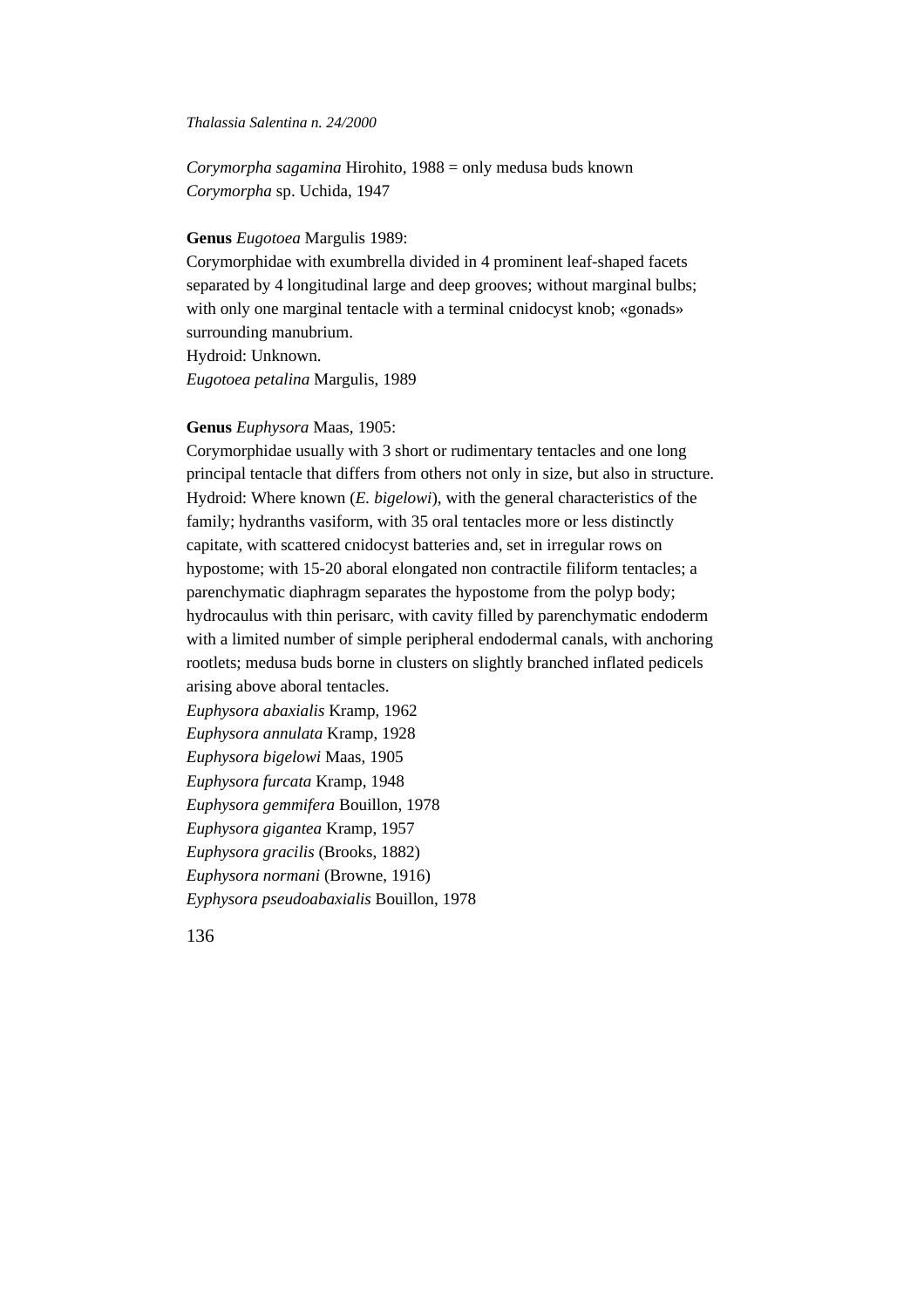*Euphysora russelli* Hamon, 1974 *Euphysora valdiviae* Vanhöffen, 1911 *Euphysora verrucosa* Bouillon, 1978

## **Genus** *Gotoea* Uchida, 1927:

Corymorphidae with 4 radial canals, with one bulb bearing a well developed, hollow tentacle, ending in a cnidocyst knob and three marginal bulbs without tentacles, clasping exumbrella; manubrium with interradial sausage-like gastric pouches; mouth simple, without lips; «gonads» encircling manubrium and extending along the gastric pouches; without ocelli. Hydroid: Unknown. *Gotoea similis* Kramp, 1959 *Gotoea typica* Uchida, 1927

**Genus** *Paragotoea* Kramp, 1942 (after Kramp, 1961, not Ralph, 1959): Corymorphidae without exumbrellar cnidocyst tracks; with 4 radial canals, without gastric pouches; with circular mouth; with 1 well developed tentacle terminating in large cnidocyst knob and 3 very large marginal bulbs without tentacles but with cnidocyst spurs, proximal part of tentacle hollow, distal part solid; with simple gonad, annular in mature specimens; without ocelli. Hydroid: Unknown.

*Paragotoea bathybia* Kramp, 1942 *Paragotoea elegans* = *Paragotoea bathybia*

### **Genus** *Vannuccia* Brinckmann-Voss, 1967:

Corymorphidae with usually a slightly asymmetrical umbrellar margin, with or without apical process; without exumbrellar tracks of cnidocysts; with small, simple marginal bulbs; with 1 swollen marginal tentacle, hollow for half its length and ending in long, large, oval to cylindrical swelling armed with cnidocysts.

Hydroid: Hydroids solitary, hydrocaulus long, cylindrical, slightly enlarged at its two extremities, aboral third of hydrocaulus with papillae and, more aborally,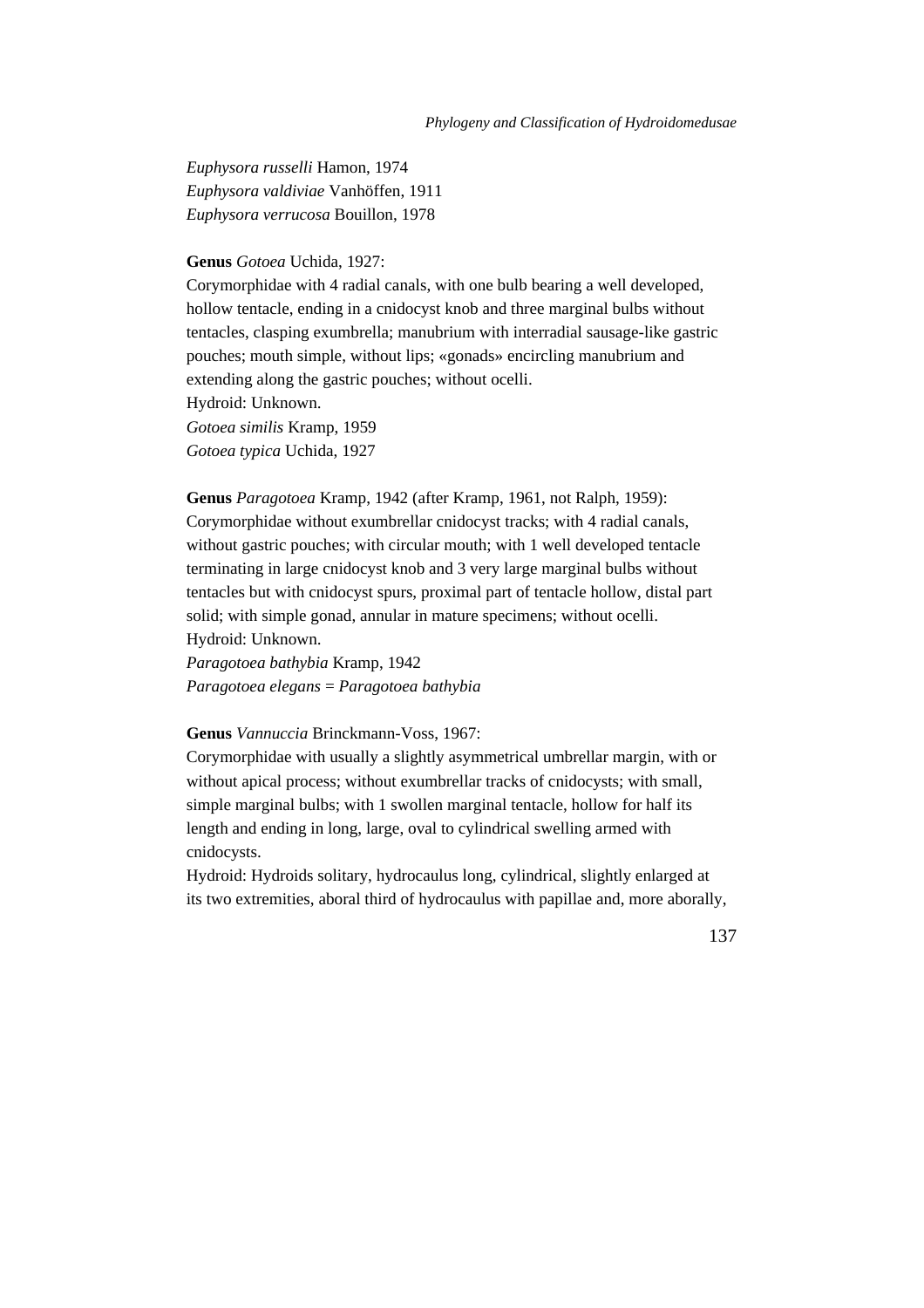numerous rooting anchoring filaments; hydrocaulus filled with parenchymatic endodermal cells presenting numerous peripheral longitudinal canals; hydrocaulus surrounded by a flexible perisarc extending slightly below hydranth; hydranth vasiform, with 12-14 oral moniliform tentacles carrying 4-6 cnidocyst clusters, with 16 to 20 very long aboral filiform tentacles with a more or less developed terminal swelling; with a parenchymatic diaphragm; medusa buds borne naked in clusters on short blastostyles just above aboral whorl of tentacles; asexual reproduction by transverse constriction of the basal part of the hydrocaulus.

*Vannuccia cargoi* (Vargas-Hernandez and Ochoa-Figuera, 1991) *Vannuccia forbesii* (Mayer, 1894)

# **Genus** *Yakovia* Margulis, 1989:

Corymorphidae with 4 radial canals but with only one marginal bulb bearing a single long marginal tentacle with numerous short terminal ramifications, each ending in capitate cnidocyst clusters; manubrium large extending beyond umbrella margin? (see above); «gonads» encircling central part of manubrium. Hydroid: Unknown.

*Yakovia polinae* Margulis, 1989

## **Corymorphidae: conspecifics:**

*Altairina cargoi* Vargas-Hernandez and Ochoa-Figueros, 1990 = *Vannuccia cargoi*

*Altairina forbesi* (Mayer, 1894) = *Vannuccia forbesii*

# Family **Eleutheriidae** Russell, 1953 (16):

Anthomedusae with usually a thickened continuous or broken ring of cnidocysts around umbrellar margin; with a circular mouth, simple or armed with cnidocysts knobs; with a variable number of radial canals, which may or not branch; «gonads» on manubrium, or on subumbrellar surface or in specialised dorsal brooding pouches; marginal tentacles hollow, variable in number, bifurcating in an upper branch armed with one or several cnidocysts clusters or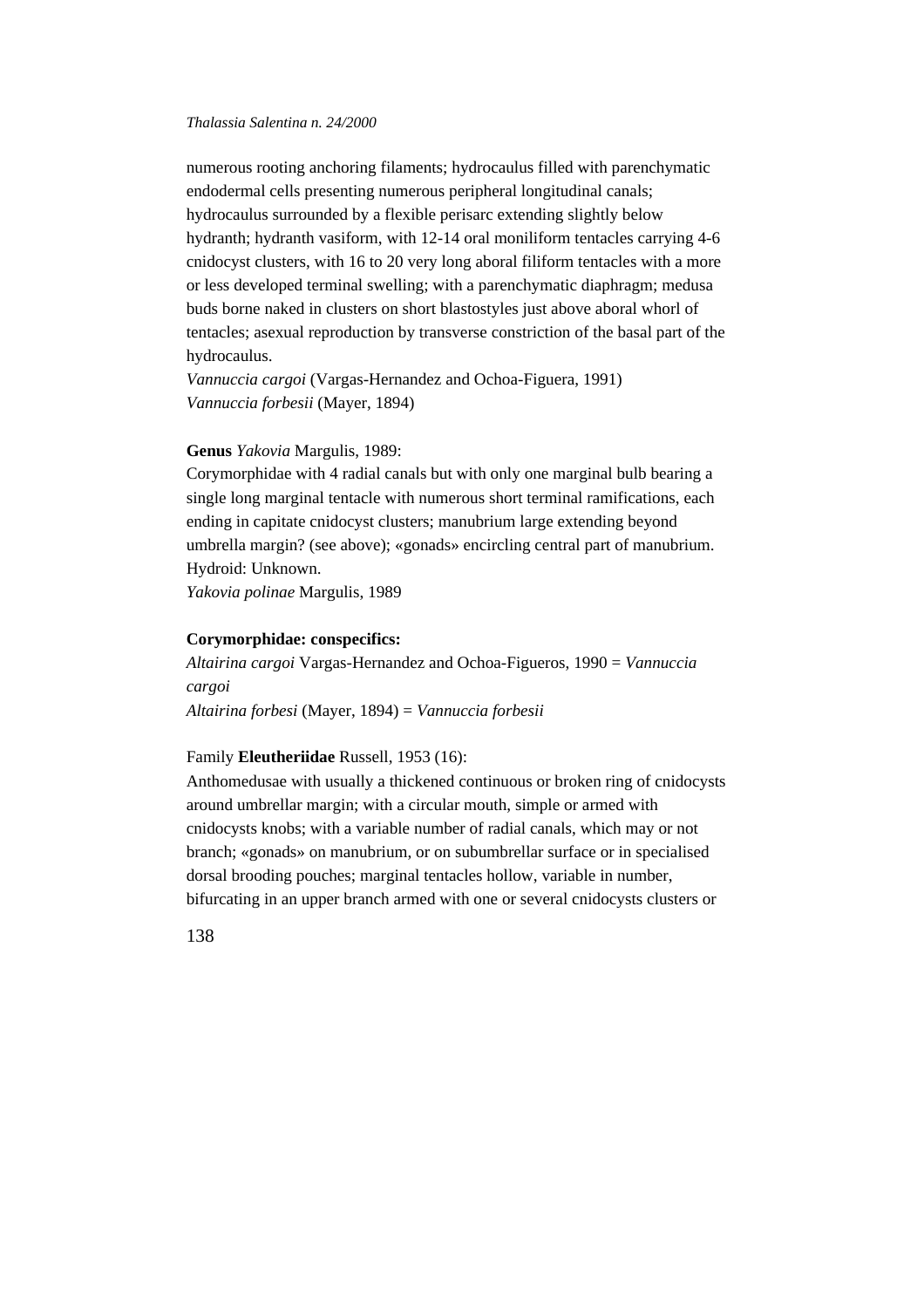knobs and a lower unarmed branch terminating in an adhesive pad; with abaxial ocelli.

Hydroid: Stolonal reptant colonies; hydroids almost sessile, with an oral whorl of capitate tentacles; with or without aboral whorl of filiform tentacles; mouth with oral mucus gland cells forming a preoral cavity.

1.- upper tentacular branches with one cnidocyst knob = *Eleutheria* 1a.- upper tentacular branches with more than one cnidocyst knob  $=$ *Staurocladia*

### **Genus** *Eleutheria* Quatrefages, 1842:

Eleutheriidae with a brood pouch above manubrium; with a thickened cnidocyst ring around umbrellar margin; manubrium simple; «gonads» reduced, hermaphroditic; with bifurcated tentacles, lower branch with adhesive disk, upper branch with only one terminal cluster of cnidocysts; asexual reproduction by budding from circular canal either from subumbrellar side (*E. claparedei*) or from exumbrellar side (*E. dichotoma*).

Hydroid: Hydranths with oral tentacles only.

*Eleutheria claparedei* Hartlaub, 1889

*Eleutheria dichotoma* Quatrefages, 1842

**Genus** *Staurocladia* Hartlaub, 1917:

Eleutheriidae adapted for crawling and walking; without brood pouch above manubrium; «gonads» around manubrium or developed in ectodermal manubrial pockets; with 6-11 radial canals some bifurcating shortly distal to manubrium; mouth circular with or without cnidocyst knobs; with up to 60 marginal tentacles, dichotomous, upper branch with several cnidocyst clusters, lower with adhesive organ; often asexual reproduction by medusa budding or by fission.

Hydroid: Hydranths with an oral whorl of capitate tentacles and with or without aboral filiform tentacles.

*Staurocladia acuminata* (Edmondson, 1930)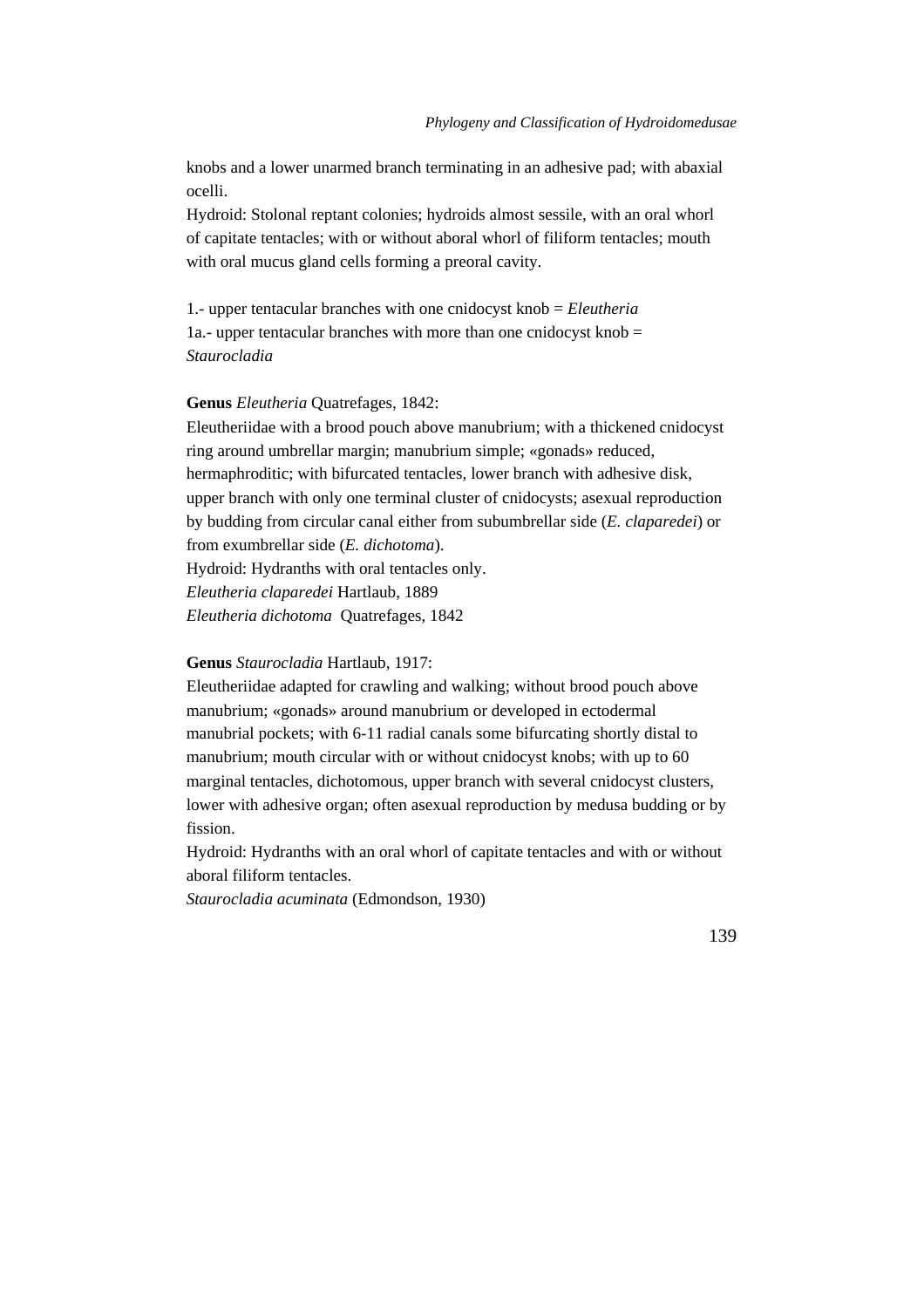*Staurocladia alternata* (Edmondson, 1930) *Staurocladia bilateralis* (Edmondson, 1930) *Staurocladia capensis* (Gilchrist, 1918) *Staurocladia charcoti* Bedot, 1908 *Staurocladia haswelli* Briggs, 1920 *Staurocladia hodgsoni* (Browne, 1910) *Staurocladia kerguelensis* (Gilchrist, 1918) *Staurocladia oahuensis* (Edmonson, 1930) *Staurocladia portmanni* Brinckmann, 1964 *Staurocladia schizogena* Bouillon, 1978 *Staurocladia ulvae* Bouillon, 1978 *Staurocladia vallentini* (Browne, 1902) *Staurocladia wellingtoni* Schuchert, 1996

# Family **Dicyclocorynidae** Petersen, 1979 (1):

Only newly liberated medusa known; umbrella evenly rounded; manubrium stout; with simple circular mouth; 4 marginal tentacular bulbs of sarsiid type; 4 short marginal tentacles somewhat flattened with series of minute projections on each side and prominent, flattened spherical terminal knob of cnidocysts; without ocelli.

Hydroid: Colonies more or less branched, monopodial; hydranth with an oral whorl of 4-7 capitate tentacles and 1-3 close-set aboral whorls of 6-20 amphicoronate aboral tentacles; with free medusae or fixed sporosacs borne on hydranths.

**Genus** *Dicyclocoryne* Annandale, 1915:

With characters of the family.

*Dicyclocoryne filamenta* Annandale, 1915 = only newly liberated medusa known

Family **Euphysidae** Haeckel, 1879 (13):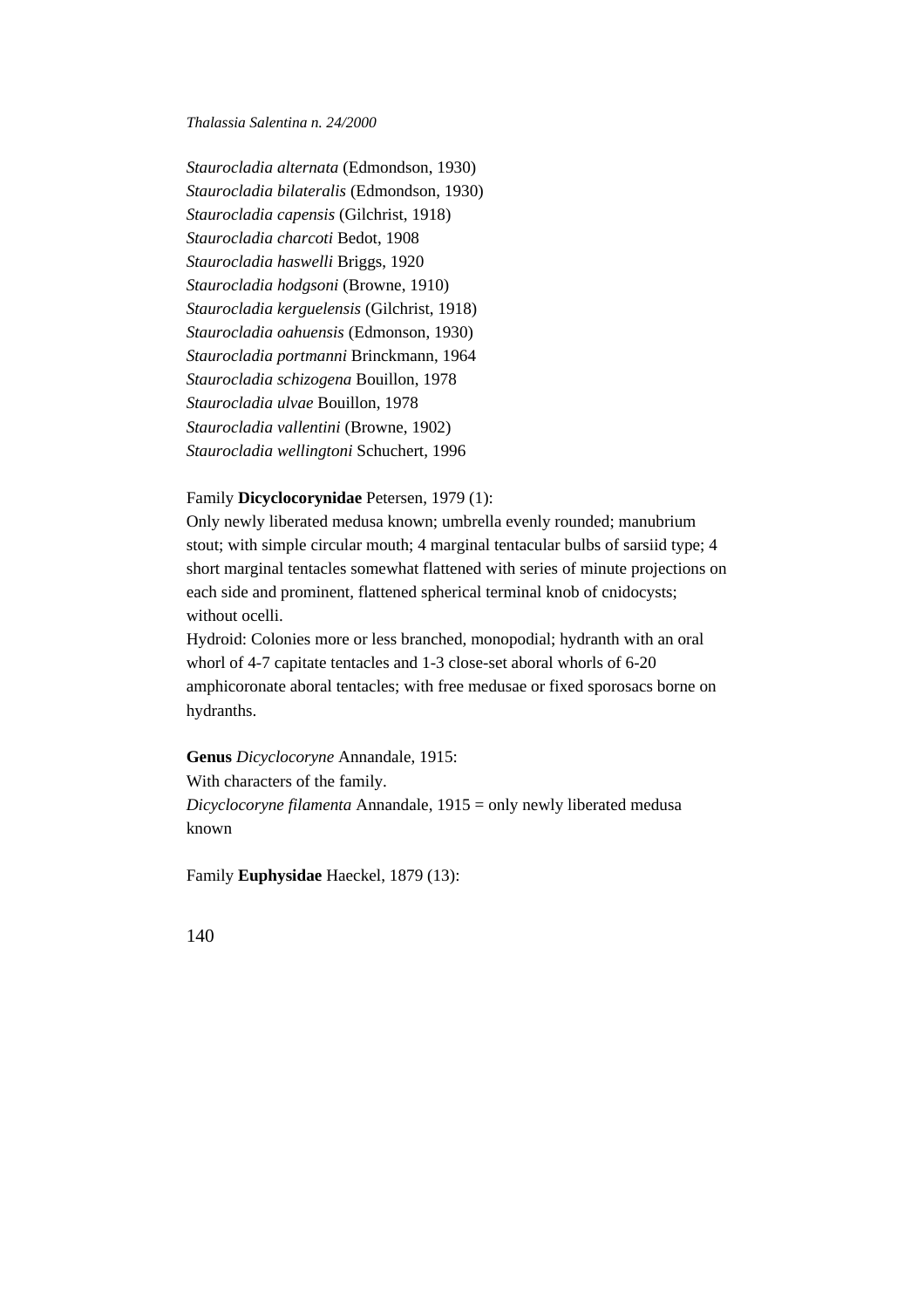Anthomedusae generally with an evenly rounded umbrella; without apical canal; without exumbrellar cnidocyst tracks; manubrium stoutly cylindrical, not extending beyond umbrella margin; mouth simple, circular; with 1-4 marginal tentacles, either unequally developed or of similar length, all of same structure; «gonads» encircling almost all length of manubrium.

Diagnoses after Bouillon (1995a) slightly emended, the Euphysidae comprise the following genera: *Cnidocodon* Bouillon, 1978; *Euphysa* Forbes, 1848 (= *Hypolytus* Murbach, 1899; *Hetaractis* Almann, 1864); *Euphysilla*, Kramp, 1955; *Euphysomma* Kramp, 1962; *Meiorhopalon* Salvini-Plawen, 1987; *Pinushydra*, Bouillon and Grohmann, 1990; *Siphonohydra* Salvini-Plawen, 1966. Only *Cnidocodon, Euphysa*, *Euphysilla* and *Euphysomma* have medusa stages.

Petersen (1990) recognised only two genera with medusae within the family Corymorphidae: *Corymorpha* and *Euphysa*. The *Euphysa* medusae being defined by him as follow: "Medusa with evenly rounded umbrella, without apical canal; with one to four tentacles unequally developed, but all of same structure, moniliform or modified moniliform; manubrium stout, cylindrical, with small round mouth, shorter than bell cavity:" The following genera were put in conspecificy with *Euphysa* by Peteresen: *Hypolytus*; *Heteractis*; *Meiorhopalon*; *Euphysomma*. Petersen's definition appears not well founded: *Euphysa flammea*, *Euphysa japonica*, *Euphysomma brevia*, for instance, have four identical tentacles and not unequally developed ones.

Hydroid: Where known, solitary, hydrocaulus without parenchymatic endoderm and peripheral canals; hydranth without parenchymatic diaphragm, with an oral whorl of short moniliform, capitate or filiform tentacles; with aboral tentacles moniliform or filiform in one or three close-set whorls or dispersed; often with an irregular whorl of 4-16 short papillae each with an endodermal statocyst-like structure or with an adhesive mucus organ; hydrocaulus surrounded by a reduced perisarc often of more or less gelatinous consistency or naked; with free medusa or fixed sporosacs.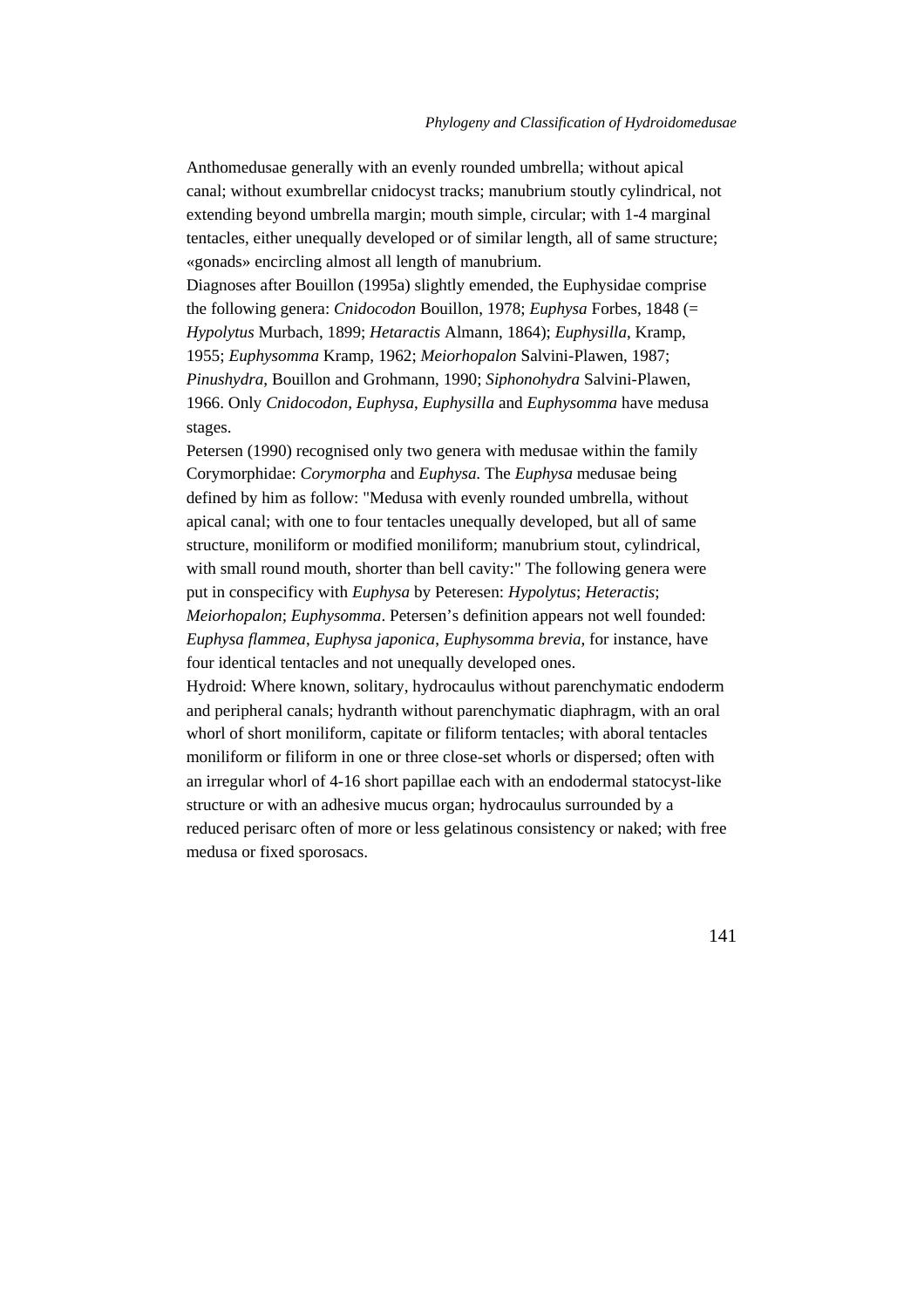1.- with 1- 4 marginal tentacles, either unequally developed or of similar length, usually moniliform or modifid moniliform = *Euphysa*

1a.- with 4 marginal tentacles equally developed, not moniliform  $= 2$ 

 2.- marginal tentacles elongated, with one row of cnidocyst clusters along all their length and with a terminal knob  $= 3$ 

2a.- marginal tentacles very short, each dividing in 3-5 short capitate branches  $=$ *Cnidocodon*

3.- manubrium with quadrate base, «gonads» circular along all lenght of manubrium; marginal tentacles with numerous adaxial (8-11) or abaxial (6-9) transverse cnidocyst claps pending the species and 1 small terminal cluster = *Euphysilla*

3a.- base of manubrium circular; «gonads» circular but leaving aboral part of manubrium free; manubrium with short rounded apical chamber; marginal tentacles with 2 to 4 abaxial shortly pedunculated cnidocyst knobs and a terminal cluster = *Euphysomma*

# **Genus** *Cnidocodon* Bouillon, 1978:

Corymorphydae with dome-shaped umbrella, without apical projection or apical canal; exumbrella with dispersed cnidocysts; 4 radial canals, with circular canal; 4 large marginal bulbs with an adaxial cnidocyst cushion; 4 short marginal tentacles ending in a cluster of 3-5 capitate branches, manubrium cylindrical, shorter than umbrella; «gonads» surrounding manubrium, leaving only most oral part free.

Hydroid: Unknown. *Cnidocodon leopoldi*, Bouillon, 1978 *Cnidocodon (Ramus) xiamenensis* Zhang and Wu, 1981 = *C. leopoldi*?

## **Genus** *Euphysilla* Kramp, 1955:

Corymorphydae, with evenly rounded umbrella; manubrium with quadratic base; circular mouth; with four equally developed tentacles with adaxial or abaxial clasps and a terminal cnidocyst cluster; without gatric peduncle; mature «gonads» circular, surrounding all manubrium; without ocelli.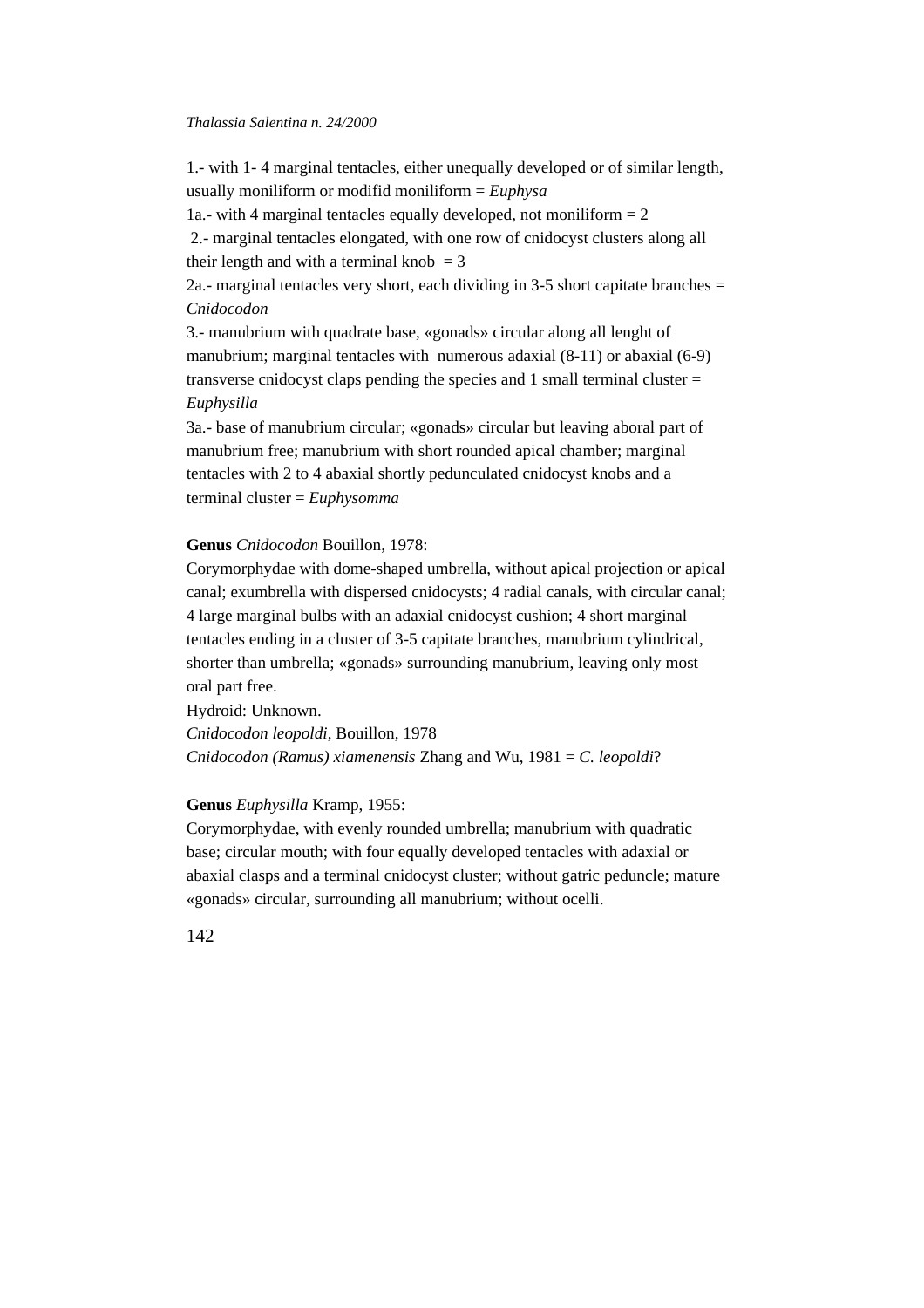Hydroid: Unknown. *Euphysilla peterseni* Allwein, 1967 *Euphysilla pyramidata* Kramp, 1955

## **Genus** *Euphysa* Forbes, 1848:

Umbrella evenly rounded; without apical canal; 1-4 marginal tentacles often unequally developed but all of the same structure, tentacles usually moliniform. Hydroid: When known solitary, with hydrocaulus about twice as long as hydranth, embedded in a soft, sticky perisarc covered by mud and detritus; hydranth almost cylindrical, with rounded hypostome, with 3-10 oral capitate tentacles and up to 20 aboral moniliform tentacles; with an irregular whorl of papillae, each with an endodermal statocyst-like structure below aboral whorl of tentacles; asexual reproduction by constriction of the distal end of hydrocaulus and of budding of new hydranths with reversed polarity on lower part of mother hydranth; medusa buds borne singly or in clusters just above the aboral tentacles.

*Euphysa aurata* Forbes, 1848 *Euphysa australis* von Ledenfeld, 1884 = doubtful species *Euphysa flammea* (Linko, 1905) *Euphysa japonica* (Maas, 1909) ?*Euphysa problematica* Schuchert, 1996 = perhaps *Dipurena ophiogaster* (Schuchert in preparation.) *Euphysa monotentaculata* Zamponi, 1983 *Euphysa ruthae* Norenburg and Morse, 1983 *Euphysa* sp. Uchida, 1947 *Euphysa tentaculata* Linko, 1905 *Euphysa tetrabrachia* Bigelow, 1904 *Euphysa vervoorti* Brinckmann-Voss and Arai, 1997

**Genus** *Euphysomma* Kramp, 1962:

Euphysidae with broad manubrium, surrounded by a ring-like gonad leaving aboral part free; manubrium with a short apical chamber; mouth rim simple,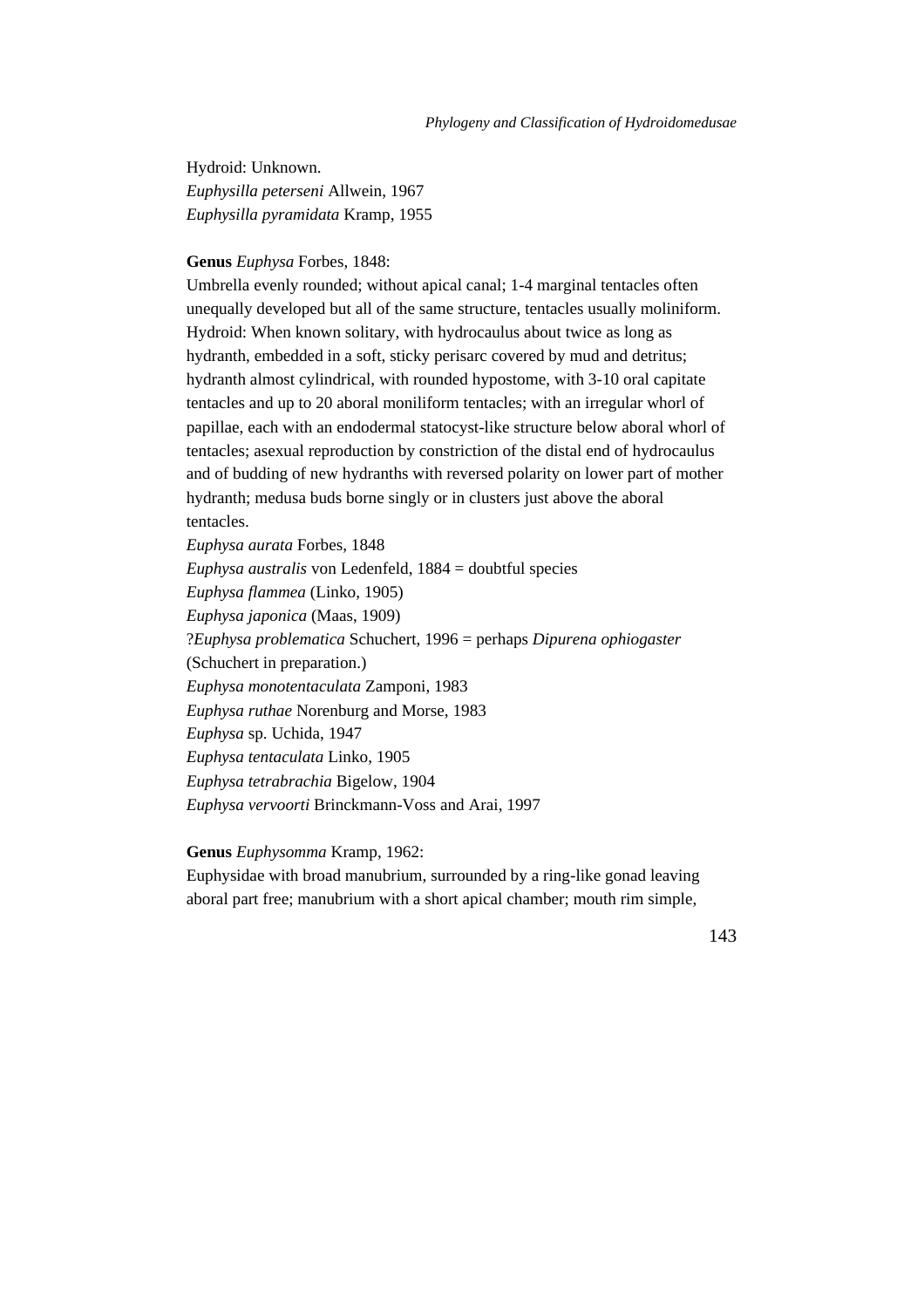studded with cnidocysts; 4 short, hollow, identical, tentacles provided with abaxial shortly pedunculated cnidocyst knobs and a terminal cnidocyst cluster; without ocelli.

Hydroid: Unknown. *Euphysomma brevia* Uchida , 1947

# Family **Margelopsidae** Uchida, 1927 (6):

Anthomedusae without apical projection; without cnidocyst tracks; with simple circular mouth; with «gonads» surrounding manubrium; with 4 radial canals; with solid, generally moniliform tentacles in marginal clusters, or at different levels on exumbrella; without ocelli; eggs may develop into actinulae on manubrium or into encysted resting stages.

Hydroid: Pelagic, solitary, hydranth vasiform, with one or several whorls of solid , filiform oral tentacles; with either two or three close-set, alternating whorls of aboral tentacles, or with numerous scattered aboral tentacles; hydrocaulus absent or reduced to a button-like processs; medusa buds on short blastostyles.

1.- umbrella with pairs of tentacles at several levels = *Climacocodon* 1a.- umbrella with 4 perradial clusters of tentacles  $= 2$ 2.- tentacles all alike = *Margelopsis* 2a.- tentacles of different size in a special arrangement; only juvenile medusae kown = *Pelagohydra*

**Genus** *Climacocodon* Uchida, 1924:

Margelopsidae with pairs of solid perradial tentacles at several levels on exumbrella; with actinulae on manubrium.

Hydroid: As in *Margelopsis* but without vestige of hydrocaulus. *Climacocodon ikarii* Uchida, 1924

**Genus** *Margelopsis* Hartlaub, 1897: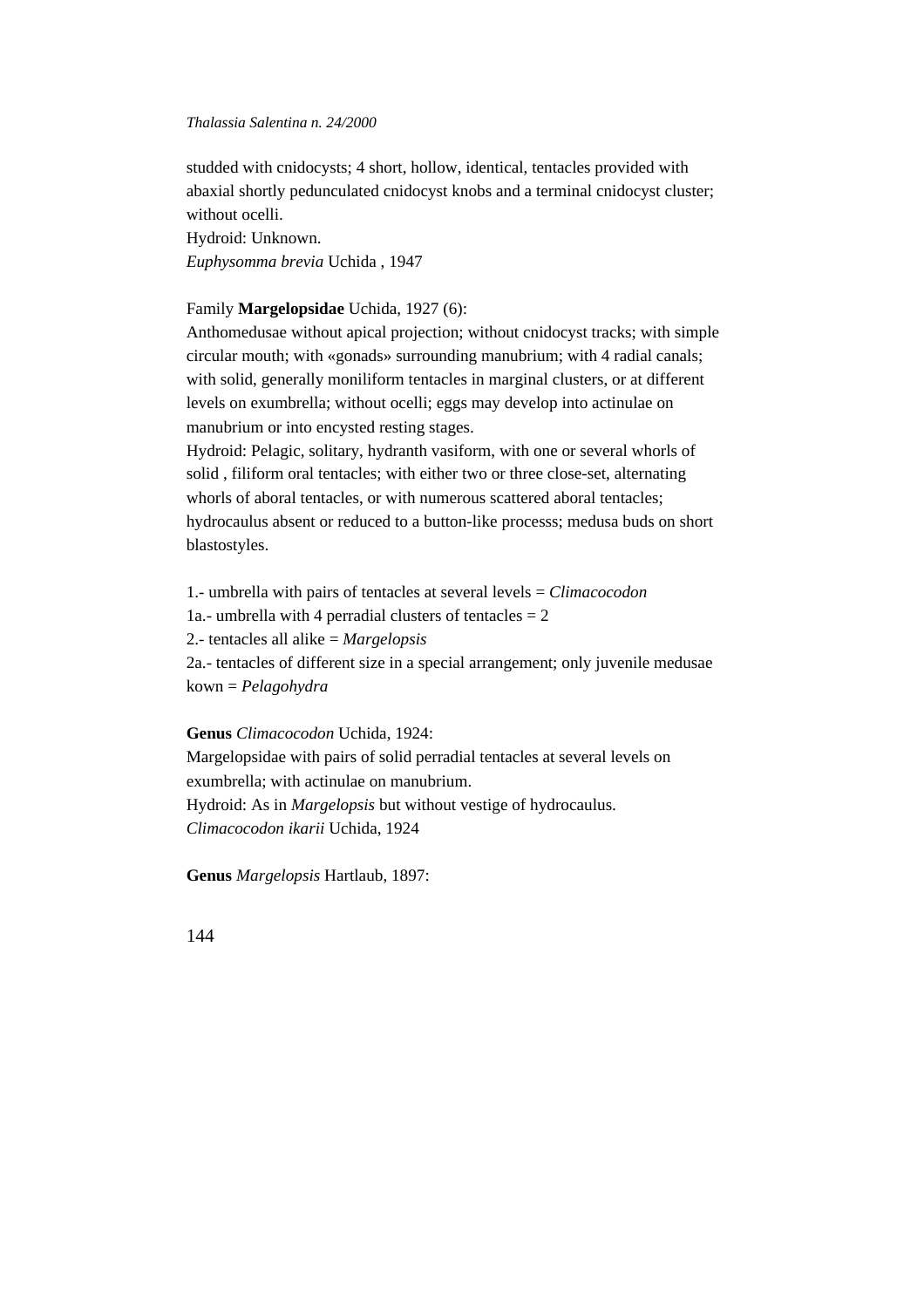Margelopsidae with four perradial rounded tentacular bulbs on bell margin, each with two to six stiff solid tentacles irregularly distributed; with actinulae on manubrium.

Hydroid: With vasiform hydranth; without parenchymatic endodermal specializations; with one whorl of oral tentacles with cnidocysts in diffuse rings around all length and concentrated in small terminal knob (moniliform-like); with two or three close-set, altenating whorls of aboral tentacles with cnidocysts arranged as on oral tentacles; with a short, button-like vestige of hydrocaulus. *Margelopsis australis* Browne, 1910

*Margelopsis gibbesi* (McCrady, 1859) *Margelopsis haeckeli* Hartlaub, 1897 *Margelopsis hartlaubi* Browne,1903

### **Genus** *Pelagohydra* Dendy, 1902:

Only known as medusa buds, not seen free; umbrella bell-shaped to quadrangular, mesoglea rather thick, with apical canal; exumbrella with many scattered cnidocycts; manubrium cylindrical with quadratic base; mouth simple; no «gonads» visible; with 4 radial canals and a circular canal; four large perradial marginal bulbs each with 6-7 slightly capitate, solid tentacles in a special arrangement: the most abaxial pair points sideways, the next pair projects downwards and is followed adaxially by a single median tentacle which also projects downwards and then 1-2 small tentacles projecting adaxially. Hydroid: Pelagic freely floating solitary hydranth without trace of hydrocaulus up to 35 mm long; hydranth body divided into a larger oval part (float) and a smaller, tubular oral part (proboscis); the float bears up to 150 scattered, tapering tentacles; the oral part of the hydranth is provided with up to 80 tentacles scattered over the distal three-quarters of its length; adnate to the proboscis wall; along the mouth rim are some very short, differently coloured tentacles; all tentacles filiform with slight terminal capitation; the float has a complicated internal anatomy consisting in an intricate structure of mesogleal lamellae and endodermal chambers which open in the gastric cavity of the proboscis; gonophores develop on branched blastostyles dispersed between the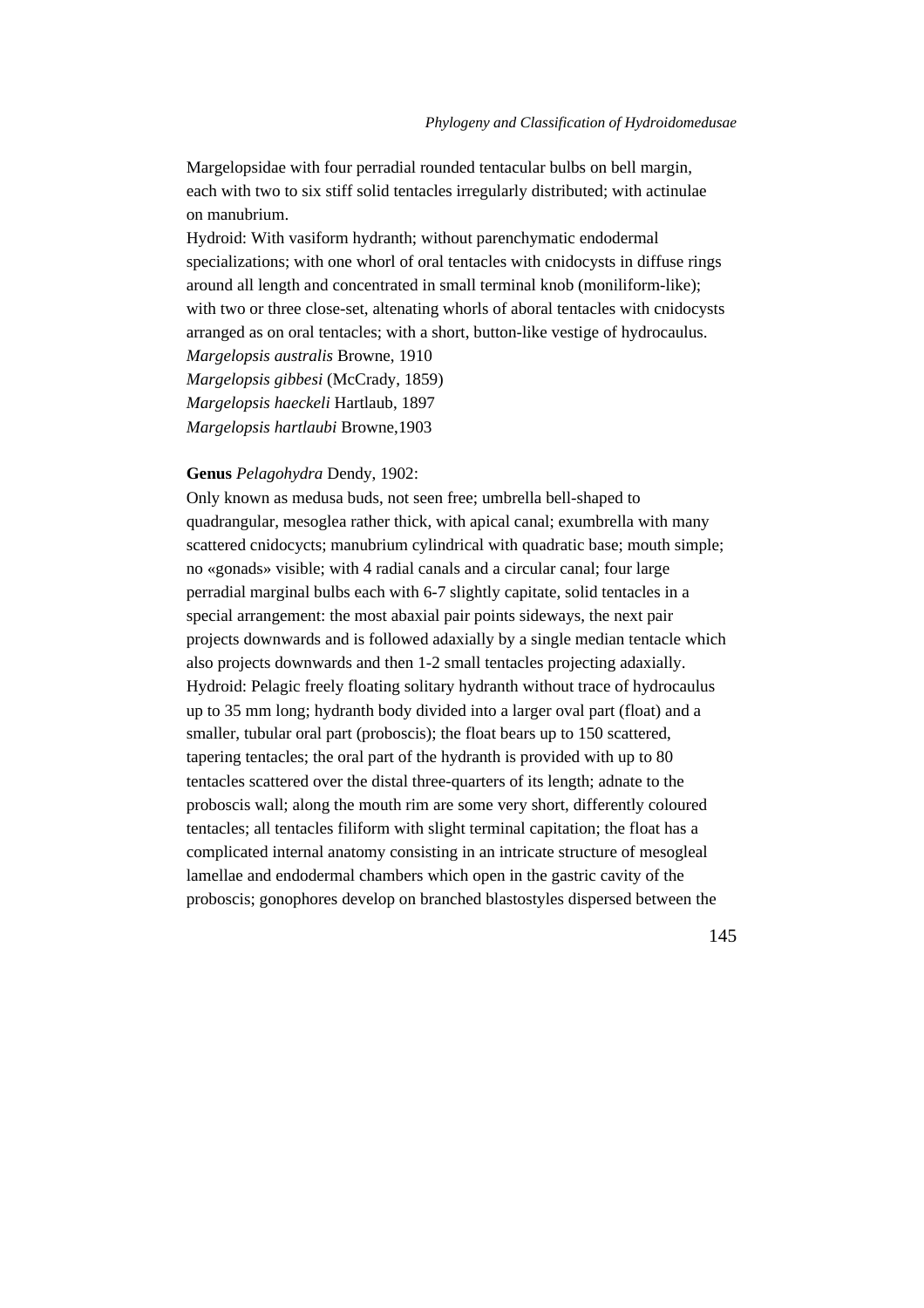aboral tentacles, up to 300 per animal; the blastostyles may bear up to 5 gonophores which develop into free medusae. *Pelagohydra mirabilis* Dendy, 1902

# Family **Pennariidae** McCrady, 1859 (2):

Anthomedusae reduced to short living eumedusoids; with manubrium not extending beyond umbrella margin; with a simple circular mouth or without mouth; with four radial canals; with «gonads» completely surrounding manubrium; with four permanently rudimentary tentacles, usually reduced to mere bulbs, with or without ocelli. Many of the reduced medusa species described in this family could be eumedusoids belonging to several Tubulariida or Zancleida families; only the few species which have their cycle known can be considered belonging really to the Pennariidae.

Hydroid: When known, arising from a network of creeping stolons and forming large, pinnate, feather-like colonies; hydrocaulus monosiphonic giving rise alternately from opposite sides to two series of numerous unbranched hydrocladia lying in one plane; longest hydrocladia in the middle of the colonies, gradually decreasing in length upwards and downwards; perisarc thick, firm; hydrocaulus and hydrocladia with terminal hydranths (monopodial); numerous hydranths on short pedicels originating on upper side of the hydrocladia; hydranths spindle or pear-shaped, with dome-shaped hypostome; with a whorl of 4-6 oral capitate tentacles, up to 18 capitate tentacles scattered or in more or less regular whorls on hydranth body and an aboral whorl of up to 16 semifiliform to slightly capitate aboral tentacles, 3-5 eumedusoids arising on short stalks just above aboral tentacles; sexes are separated per colony; eumedusoids free or not.

**Genus** *Pennaria* Goldfuss, 1820: Eumedusoid. Hydroid: With characters of the family. *Pennaria adamsia* von Lendenfeld, 1884? *Pennaria armata* Vanhöffen, 1911= generic position unclear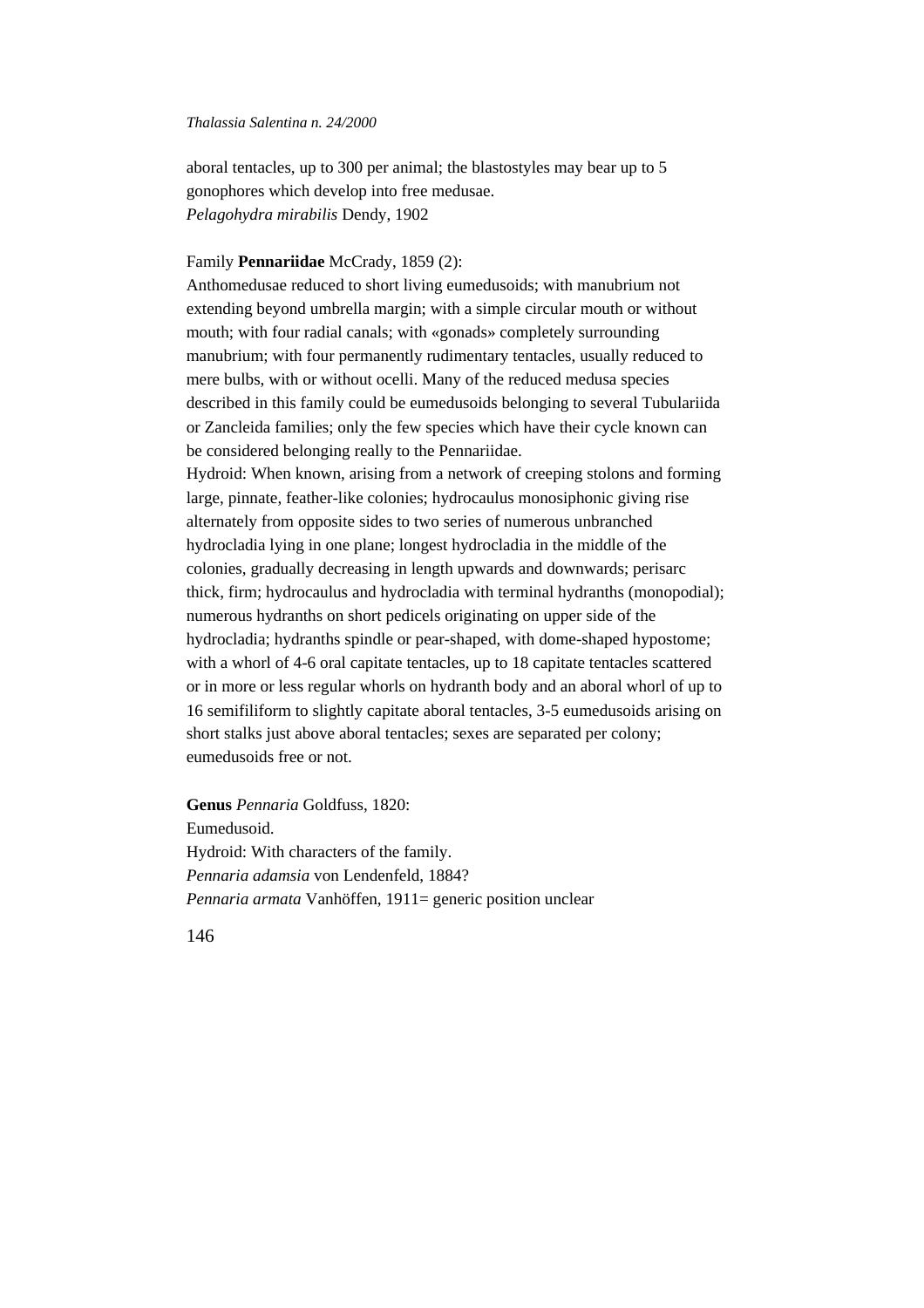*Pennaria disticha* Goldfuss, 1820 *Pennaria grandis* Kramp, 1928? *Pennaria pauper* Kramp, 1959? *Pennaria rosea* von Lendenfeld, 1884? *Pennaria vitrea* Agassiz and Mayer, 1899 = doubtful species *Pennaria wilsoni* Bale 1913

# Family **Tubulariidae** Fleming, 1828 (18):

Anthomedusae usually with exumbrellar cnidocyst tracks; with 4 radial canals; usually with a circular mouth; with «gonads» encircling completely the manubrium; with 1-4 marginal tentacles; sexual reproduction often through actinula larvae; without ocelli.

Hydroid: Where known, solitary or colonial; hydranths vasiform with two sets of tentacles, oral tentacles capitate, moniliform, filiform or pseudofiliform in one to several close-set whorls (oral tentacles often slightly capitate or capitate in juvenile stages); with one whorl of long pseudofiliform or filiform aboral tentacles, with a more or less developed parenchymatic cushion under aboral tentacles whorl; hydrocaulus divided into a distal neck region covered by thin perisarc, and a proximal region which may be short and thick with tuber-like aboral processes, or long, cylindrical, or cone-shaped with basal disc or stolons covered by thicker perisarc; free medusae or sporosacs.

1.- with tentacular marginal bulbs  $= 2$ 

1a.- without tentacular marginal bulbs = *Rhabdoon*

2.- with normal, symmetrical umbrella  $=$  3

2.a.- with asymmetrical umbrella, bell margin obliquely set to the vertical axis  $=$ *Hybocodon*

3.- with longitudinal exumbrellar cnidocyst tracks or rows = *Ectopleura* 3a.- exumbrellar cnidocysts scattered singly or in clumps = *Plotocnide*

**Genus** *Ectopleura* L Agassiz, 1862: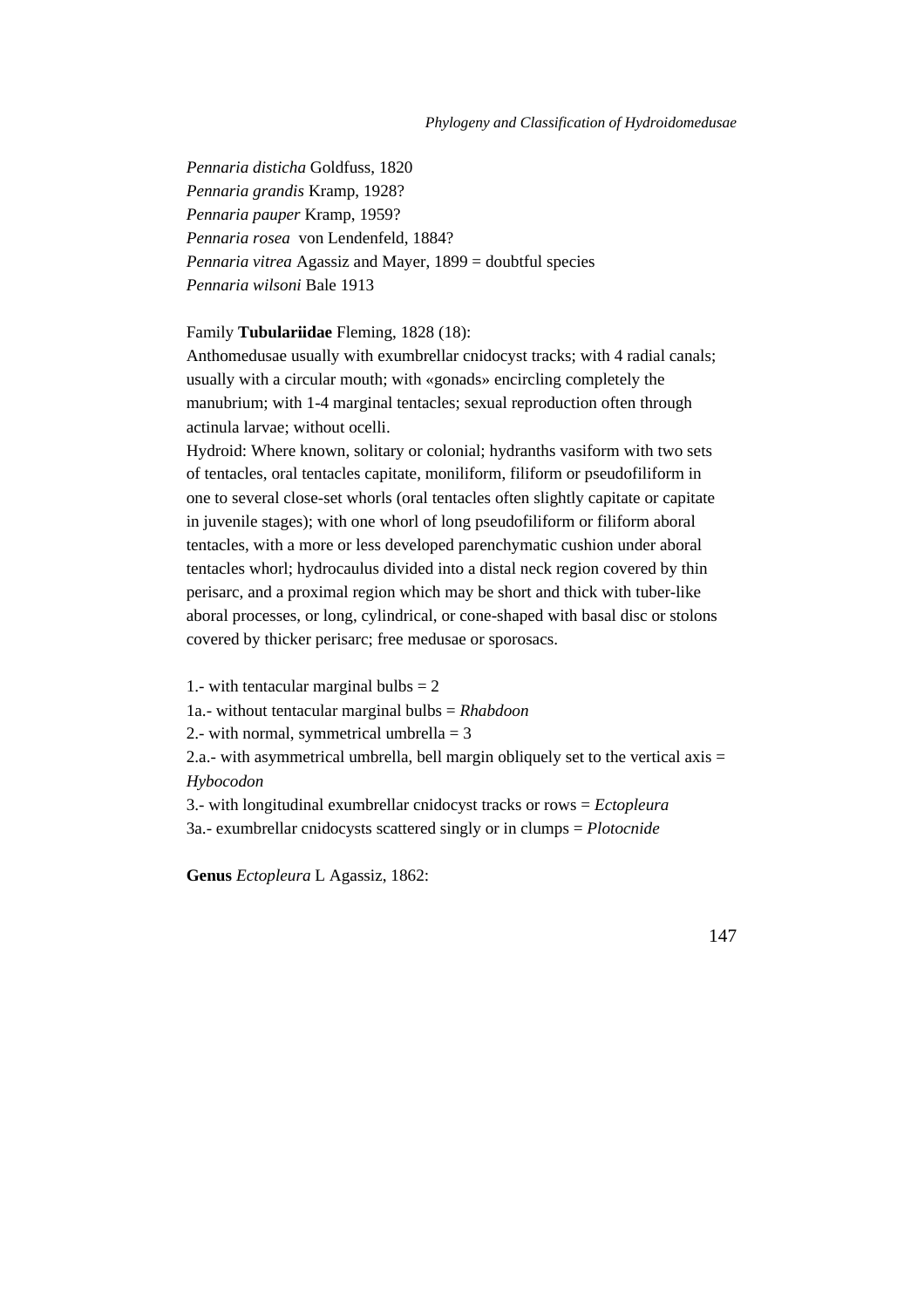Tubulariidae with normal, symmetrical, rounded or pyriform umbrella; exumbrella with 8 longitudinal exumbrellar cnidocyst rows, issuing in pairs from tentacular bulbs; manubrium short at most reaching bell margin; with 2 opposite or 4 equally developed, simple perradial marginal tentacles, moniliform or with abaxial cnidocyst clusters; with 4 radial canals. Hydroid: Where known, solitary or colonial hydroids with high stems; hydranth vasiform with oral tentacles in one whorl; perisarc originates from collar on neck region and does not cover whole neck, hydrocaulus simple, with two rarely up to five internal longitudinal endodermic ridges. With free medusae, eumedusoid or fixed sporosacs. *Ectopleura americana* Petersen, 1990 = only medusa buds in blastostyle known *Ectopleura bethae* (Warren, 1908) = only medusa buds known *Ectopleura dumortieri* (van Beneden, 1844) *Ectopleura grandis* Fraser 1944 = only medusa buds known ; perhaps eumedusoid? *Ectopleura guangdongensis* Xu, Huang and Chen Xu, 1991 = *E. minerva*? *Ectopleura indica* Petersen, 1990 = only newly liberated medusa known *Ectopleura latitaeniata* Xu and Zhang, 1978 *Ectopleura mayeri* Petersen, 1990 = only medusa buds in blastostyle known *Ectopleura minerva* Mayer, 1900 *Ectopleura obypa* Migotto and Marques, 1999 = only immature medusa known *Ectopleura octagona* Thiel,1938 = crumpled specimen, probably *E. dumortieri Ectopleura pacifica* Thornely, 1900 = only medusa buds known *Ectopleura sacculifera* Kramp, 1957 *Ectopleura* sp. Schuchert, 1996

*Ectopleura wrighti* Petersen, 1979 (description in Petersen 1990) *Ectopleura xiamenensis* Zhang and Lin, 1984

Remarks: Many nominal species of *Ectopleura* have recently been described only by their larval hydroid stage (see above) the medusae being known either as just liberated juveniles or as medusa buds, on the other hand some adult medusae have their cycle unknown and could correspond to some of those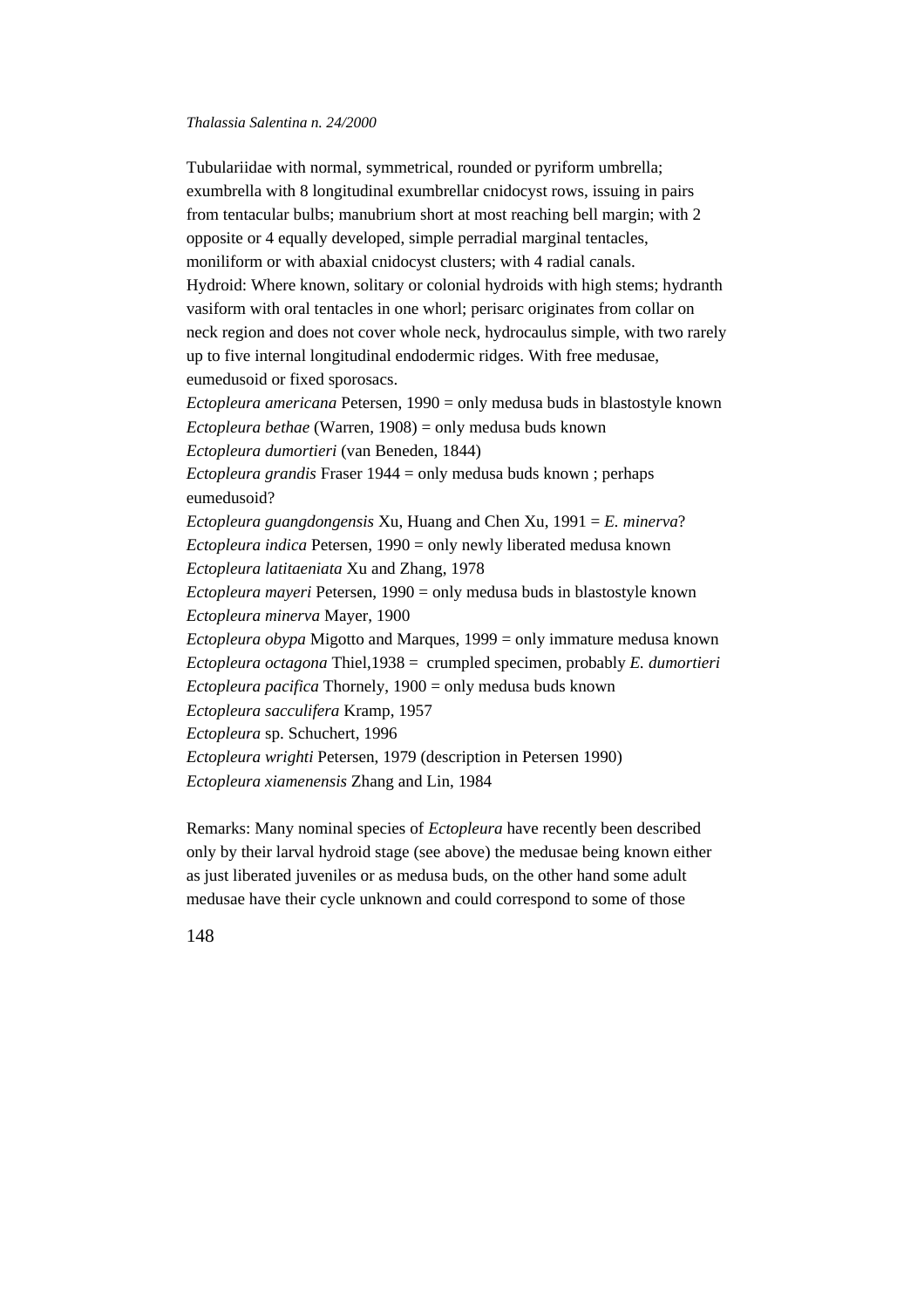hydroids. Rearing experiments seem thus necessary to elucidate the life cycles of those hydroids before assigning them a specific name.

# **Genus** *Hybocodon* L. Agassiz, 1862:

Tubulariidae bilaterally symmetrical, with umbrella margin at oblique angle to vertical axis; without pointed apical process; with or without exumbrellar cnidocyst tracks; manubrium cylindrical on short peduncle not extending beyond umbrellar margin; 4 radial canals, 1 short, 2 medium sized and one longer; with 1 simple or compound marginal bulb with 1-3 moniliform tentacles corresponding to the longest radial canal; with the 3 remaining perradial bulbs rudimentary.

Hydroid: Solitary, with high stems; oral tentacles in two whorls; perisarc originating just below hydranth and covering the whole neck region; eight or more longitudinal endodermic ridges.

*Hybocodon atentaculata* Uchida, 1947

*Hybocodon cryptus* Watson, 1984 = short lived eumedusoids

*Hybocodon pendulus* (L. Agassiz, 1862)

*Hybocodon prolifer* L. Agassiz, 1862

*Hybocodon octopleurus* Kao, 1958

*Hybocodon unicus* (Browne, 1902)

### **Genus** *Plotocnide* Wagner, 1885:

Tubulariidae with exumbrellar cnidocysts scattered singly or in clumps; with a dome-shaped apical chamber lined with vacuolated endodermal cells. Hydroid: Unknown.

Remarks: The systematic position of the single, rare, arctic species is doubtful. Mayer (1910) described a short gastric peduncle (see also Hartlaub, 1907) and considered it as a Protiara. For Uchida (1933) it could be conspecific with *Sarsia inabai* Uchida, 1933. An opinion shared by Kramp (1942) who considered that Uchida erroneously described ocelli in *Sarsia inabai* and expressed "no doubts "about the conspecificity of the two species. Kramp underlined the relationship of *Plotocnide* with the genus *Eucodonium*, including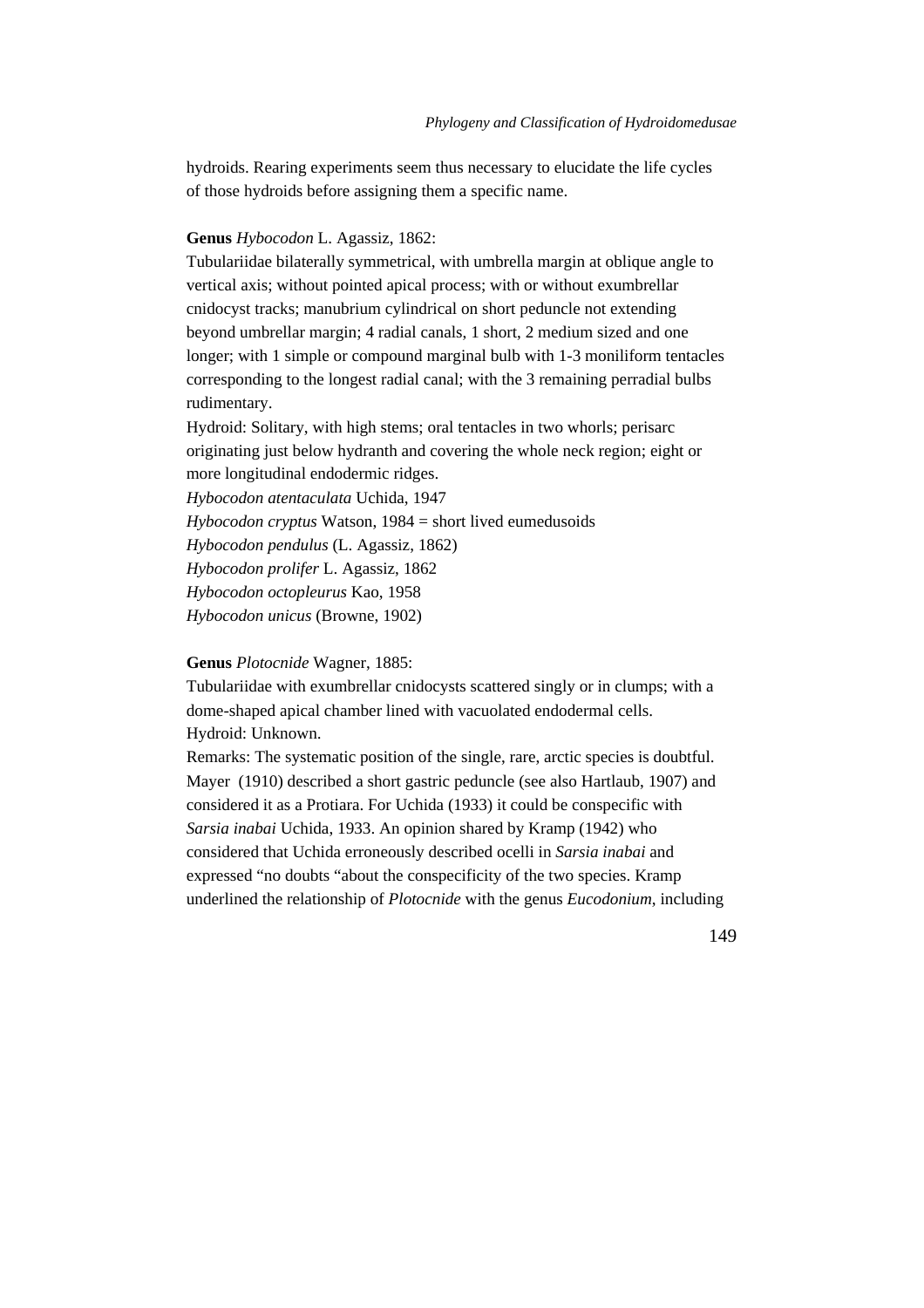both in the Tubulariidae *sensus lato* (Kramp, 1959a, 1961, 1968). Arai and Brinckmann-Voss (1980) and Bouillon, (1985a, 1995a) assigned also *Plotocnide* to the Tubulariidae. Bouillon (1978a, 1980) rediscovered *Sarsia inabai* twice, confirming Uchida's statement about the presence of abaxial ocelli, *Sarsia inabai* appears thus to be a valid species. For Naumov (1960, 1969) the genus *Plotocnide* is congeneric with *Eucodonium.* Petersen (1990) awaiting the discovery of their hydroid stage put *Plotocnide* in the Tubulariida *incertae sedis*. The cnidome of this species contains desmonemes and stenoteles (Hand and Kan, 1961) which agrees with its belonging to the Capitata Tubulariidae. They have no relationships with the genus *Eucodonium* whose cnidome contains euryteles and desmonemes and which has been rightly classified in a new family of Filifera, the Eucodoniidae, by Schuchert (1996). We tentatively maintain *Plotocnide* in the Tubulariidae awaiting more informations about their cycle, the presence in adult specimens of scattered or clumps of exumbrellar cnidocysts could perhaps correspond to reduced exumbrellar cnidocyst tracks.

*Plotocnide borealis* Wagner, 1885

? *Plotocnide incertae* (Linko, 1900) = doubtful position, belongs to an other genus

**Genus** *Rhabdoon* Keferstein and Ehlers, 1861:

Tubulariidae with single hollow marginal tentacle ending in large, complex knob of cnidocyst clusters; without marginal tentacular bulbs; manubrium occupying almost entire bell cavity; with vacuolated cells containing refractive droplets along 4 radial canals, at manubrium apex and bell margin; «gonads» surrounding distal 2/3 of manubrium.

Hydroid: Unknown.

*Rhabdoon singulare* Keferstein and Ehlers, 1861

# **Tubulariidae with eumedusoids:**

**Genus** *Ralpharia* Watson, 1980: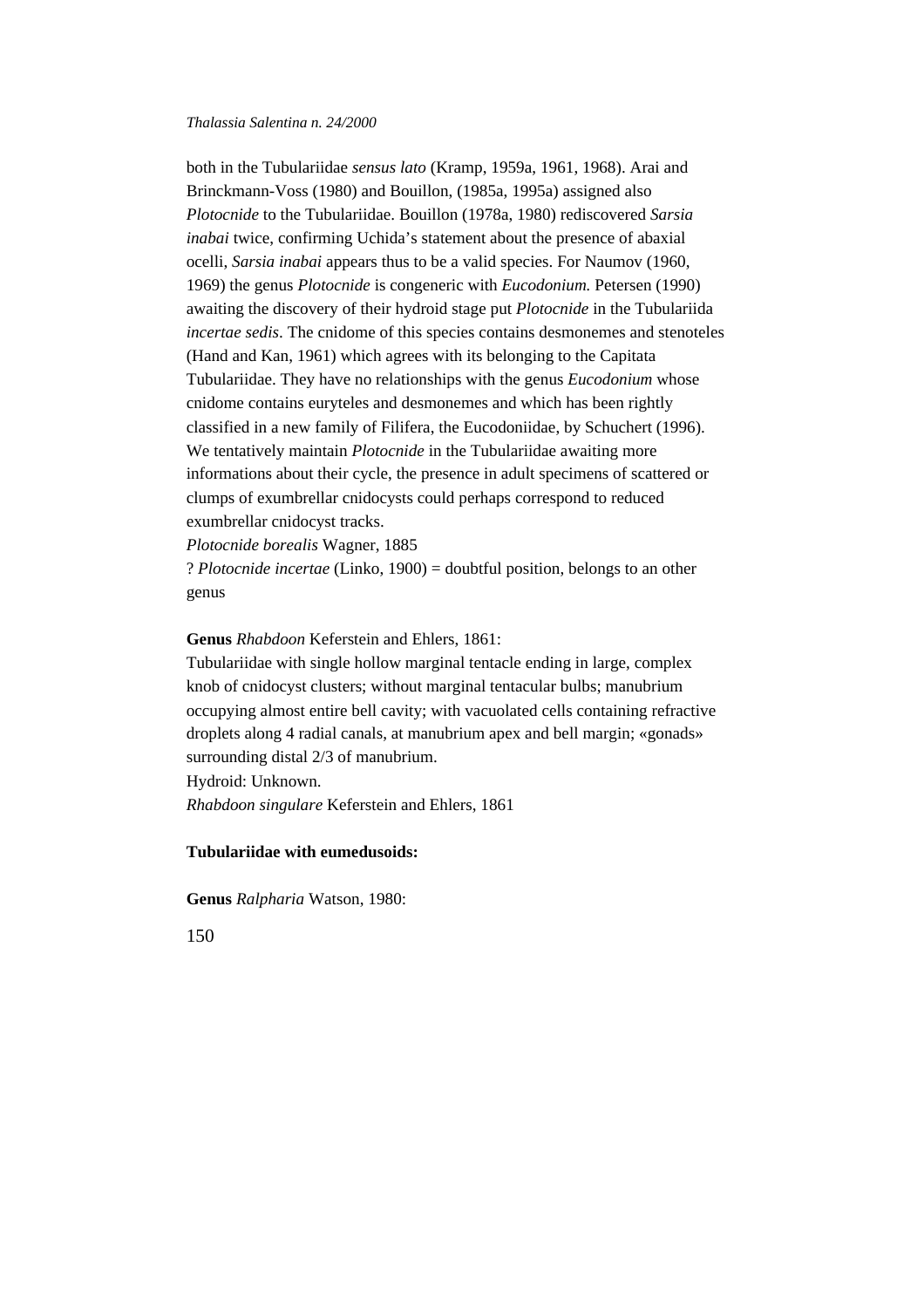Only free or fixed eumedusoids known.

Hydroid: Solitary or colonial; hydranth with two or more whorls of filiform oral tentacles and one whorl of long aboral filiform tentacles; filmy perisarc around neck region secreted from groove between hydranth base and neck; cylindrical hydrocaulus filled with parenchymatic endoderm with 10-20 peripheral canals one of which is larger than the rest; hydrorhiza long, branched or unbranched buried in octocoral; medusa buds or fixed gonophores carried on dichotomously blastotyles with or without terminal cluster of nematophores. *Ralpharia coccinea* Watson, 1984 = free? eumedusoid *Ralpharia magnifica* Watson, 1980 = free eumedusoids *Ralpharia parasitica* (Korotneff, 1887) = free eumedusoid similar to *Propachycordyle* (see Wedler and Larson, 1986)

## Suborder **Zancleida** Russell, 1953 (29):

Capitata medusae with flask-shaped manubrium with quadrate or octogonal base and cylindrical mouth tube; usually interradial «gonads»; with exumbrellar cnidocyst pouches or tracks; with 0-2 or 4 marginal tentacles with or without abaxial cnidophores; marginal tentacles developed only at junction between radial and circular canals; with or without ocelli.

Hydroid: Floating or fixed colonies; fixed colonies arising either from simple creeping stolonal tubes, from an encrusting basal mat, from upright branched hydrorihza consisting of a central axis of perisarc covered by coenosarc, or from a calcified exoskeleton; hydranths monomorphic or polymorphic, with capitate or moniliform oral tentacles and with aboral tentacles either capitate, moniliform, ramified capitate, reduced or without tentacles; free medusae, eumedusoids or sporosacs.

1.- marginal tentacles without cnidophores = Porpitidae 1a.- marginal tentacles usually with cnidophores  $= 2$ 2.- medusae with 2 exumbrellar cnidocyst pouches on non-tentaculate perradial bulbs; pouches with macrobasic euryteles = Cladocorynidae 2a.- medusae with 0 or 4 exumbrellar cnidocyst pouches with stenoteles  $=$  3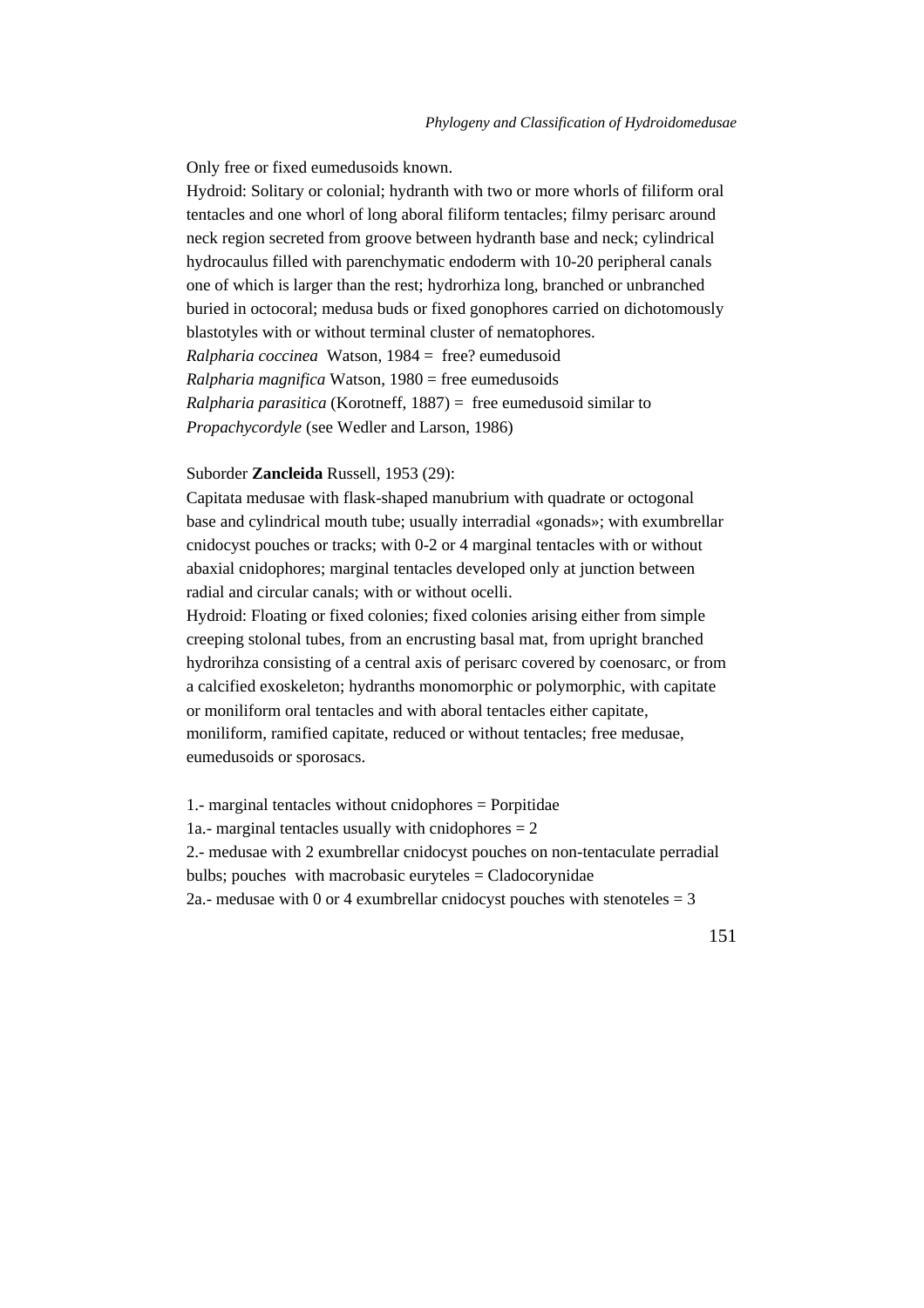$3$  - medusae with ocelli  $=$  Teissieridae

3a.- medusae without ocelli = Zancleidae

The Asyncorynidae and Rosalindidae are not included in the key having only undeveloped medusae known. The diagnosis of those families will however be given below.

## Family **Asyncorynidae** Kramp, 1949 (1):

Only newly liberated medusae known, with 4 tentacles with cnidophores; with exumbrellar cnidocyst pouches containing stenoteles.

Hydroid: Colonies with club-shaped hydranths with one oral whorl of four to six solid capitate tentacles and numerous solid moniliform aboral tentacles scattered over hydranth body; hydrocaulus short rising from creeping stolons; perisarc of both hydocaulus and hydrorhiza lamellar, complex, made up of numerous distinct inflated layers, with intracoenosarcal perisarcal tubular connections; with stolonal coenosarc locally divided by several longitudinal endodermal canals; medusa buds borne on lower third of hydranth.

**Genus** *Asyncoryn*e Warren, 1908

See family characters.

*Asyncoryne philippina* Hargitt, 1924 = only medusa bud known *Asyncoryne ryniensis* Warren, 1908 = only juvenile immature medusa known

Family **Cladocorynidae** Allman, 1872 (2):

With only two exumbrellar pouches, containing macrobasic euryteles on non tentaculate perradial marginal bulbs; tentaculate perradial marginal bulbs very large, without cnidocyst pouches; tentacles with cnidophores; «gonads» interradial on manubrium.

Hydroid: With club-shaped hydranth, with moniliform or capitate oral tentacles in one whorl and moniliform or branched capitate aboral tentacles scattered or in several whorls; with cnidocysts on body wall arranged in conspicuous rounded patches; stem simple or slightly branched, rising from a creeping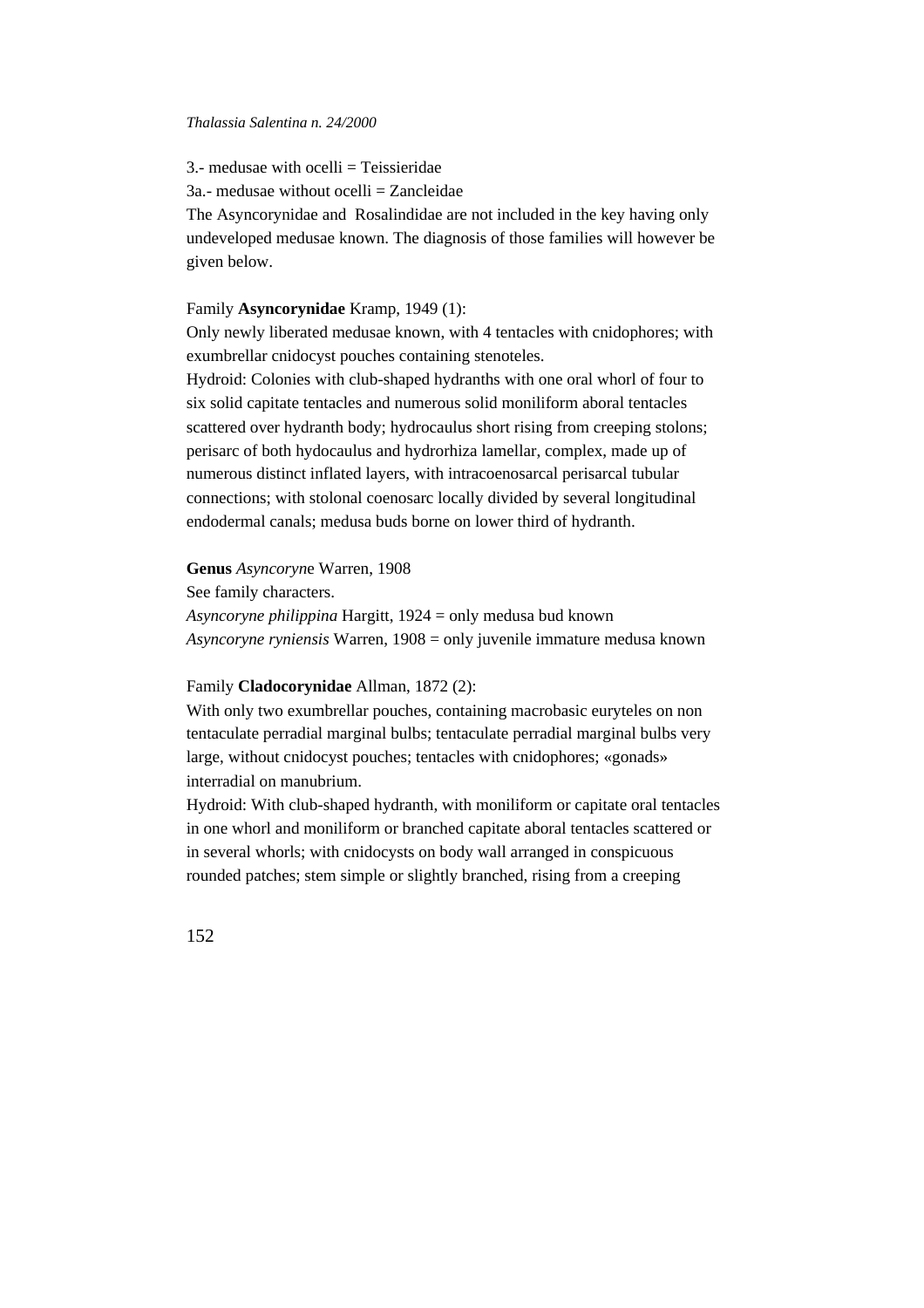stolon; gonophores carried singly or on short, branched pedicels, on lower or middle part of hydranth; with cryptomedusoids or free medusae.

# **Genus** *Pteroclava* Weill, 1931:

Cladocorynidae with 4 radial canals; with two big perradial tentaculate bulbs clasping the exumbrellar margin, without cnidocyst pouches, tentacles with about a hundred of abaxial cnidophores and with two small non-tentaculate perradial bulbs with cnidocyst pouches containing macrobasic euryteles; manubrium conical, slightly extruding from velar opening; «gonads» interradial over two thirds of manubrium, leaving oral region free. Hydroid: colonies growing on alcyonaceans and gorgonians, with perisarccovered hydrorhiza embedded in host tisssues; hydranth with up to 30 quasi moniliform tentacles scattered on an elongated body; one to four patches of big cnidocysts on the lower part of hypostome, under oral tentacles; gonophore as medusae borne singly or in groups in the mid region of hydranth. *Pteroclava crassa* (Pictet, 1893) = only medusa buds known *Pteroclava krempfi* (Billard, 1919)

## Family **Porpitidae** Goldfuss, 1818 (2):

Anthomedusae with umbrella presenting 4 or 8 tracks of cnidocysts issued from marginal bulbs and containing stenoteles; with 4 four or 8 radial canals and a circular canal; manubrium short, conical; with quadrate or octogonal base; with a circular mouth; «gonads» perradial or irregularly arranged perradially and interadially; with 2 opposite, perradial, capitate marginal tentacles and with or without 2 additional smaller capitate tentacles adaxial to the first, tentacles with macrobasic euryteles; zooxanthellae generally present. Hydroid: see below.

1.- with four radial canals; manubium with quadrate base; with four capitate tentacles = *Velella*

1.a.- with eight radial canals; manubrium octogonal; with two capitate tentacles = *Porpita*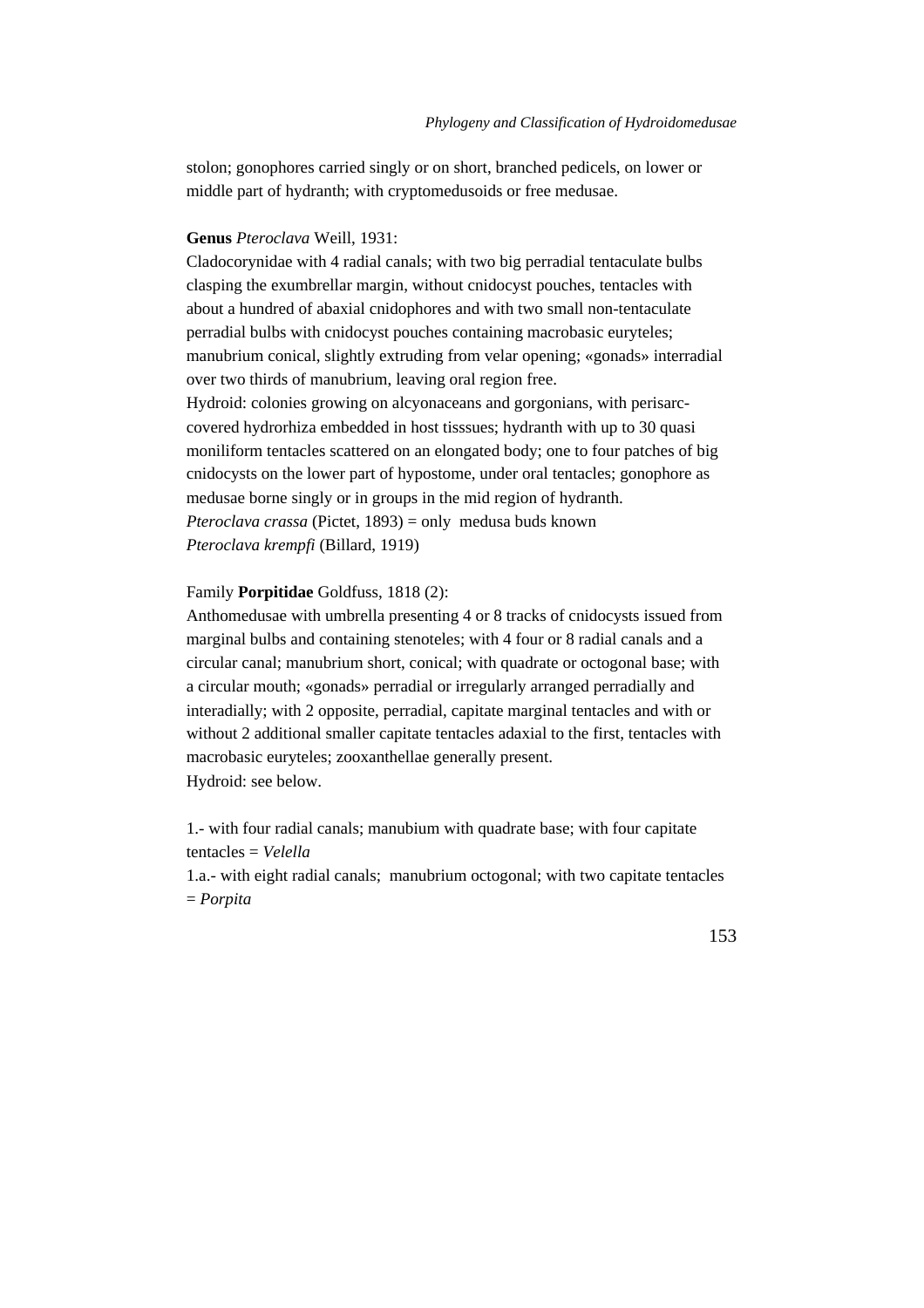## **Genus** *Porpita* Lamarck, 1801:

Porpitidae with eight radial canals; with conical manubrium, with octagonal base; with two opposite marginal capitate tentacles and six non tentaculate bulbs; «gonads» 8, perradial; short exumbrellar cnidocyst tracks above each bulb.

Hydroid: Floating colonies, dark blue, diameter up to 30 mm, mostly smaller, with disk-shaped mantle and internal float, margin soft, flexible; central region firm, slightly convex, with a central pore and numerous stigmata; mantle with radiating endoderm canals; with an internal chitinous float consisting of a series of concentric chambers; a disks-shaped reservoir of cnidocysts lying between float and central gastrozooid; undersurface with one large central gastrozooid, a median circle of gastro-gonozooids, and a peripheral circle of dactylozooids; central gastrozooid short and broad with a terminal mouth, without tentacles or prominent cnidocyst clusters; gastro-gonozooids clavate, lacking tentacles but with prominent cnidocyst clusters scattered over body, medusae develop near base in clusters; dactylozooids with a distal whorl of 4 capitate tentacles, body with varying number of short, small capitate tentacles in 3 vertical rows. *Porpita porpita* (Linnaeus, 1758)

## **Genus** *Velella* Lamarck, 1801:

Porpitidae with 4 exumbrellar cnidocyst rows, with 4 radial canals; with two pairs of opposite, perradial tentacles, one short adaxial and one long abaxial, each tentacle with a large terminal cnidocyst cluster; two perradial marginal bulbs without tentacles; manubrium conical with quadrate base; with tubular mouth; «gonads» irregularly arranged perradially and interradially. Hydroid: Colonies floating on water surface, with flattened oval, elliptical float and a triangular sail; up to 40 mm long and 20 mm wide higher in the centre than at the edges; there are two mirror images of the animal (left and right sailing); float and sail are kept rigid by a chitin support covered by mantle tissue; margin of float soft and flexible; chitin float oval to slightly S-shaped with concentric air chambers; mantle tissue with network of endoderm canals;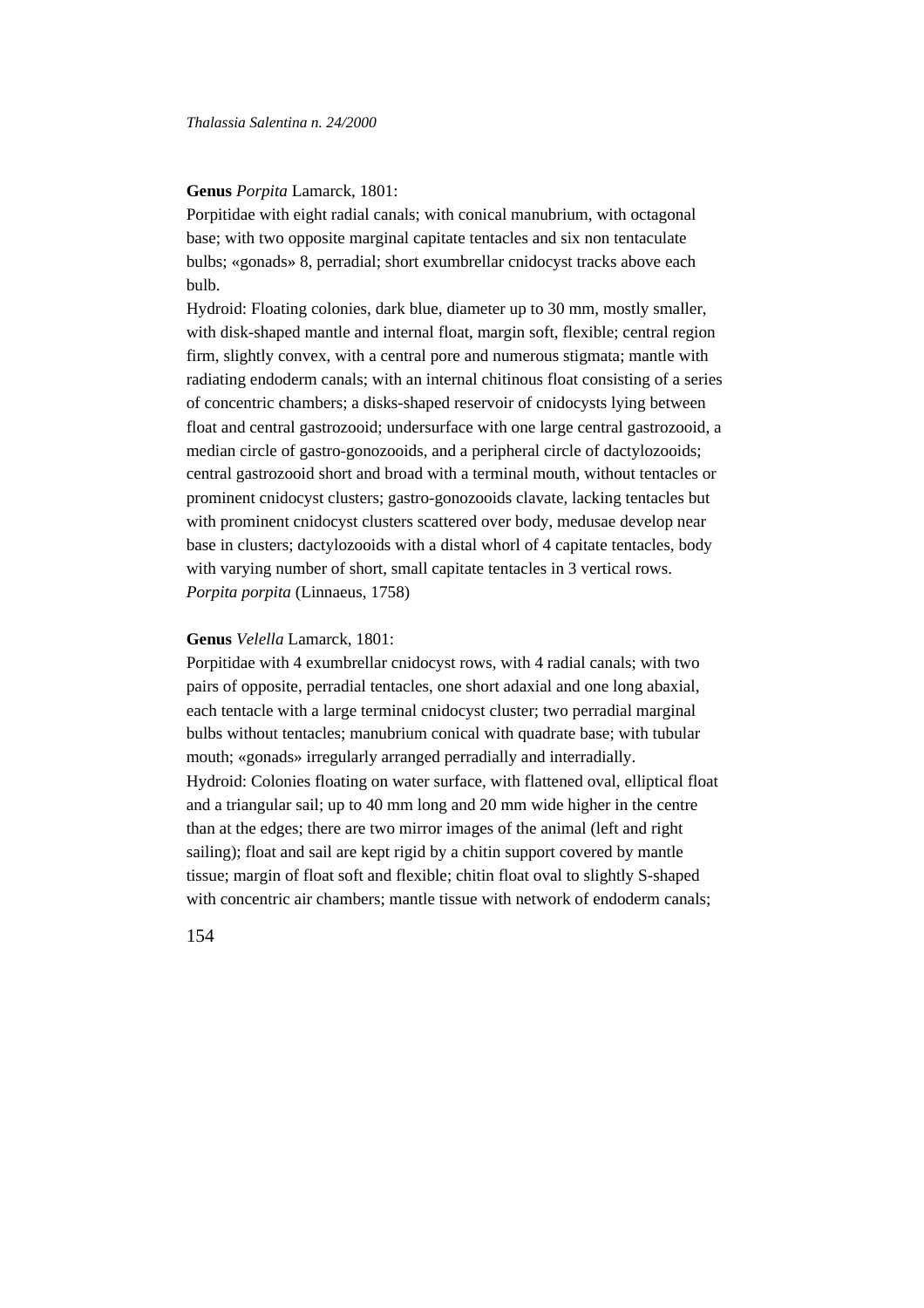in centre of underside a single large gastrozooid or "siphon" encircled by a ring of medusa producing gastro-gonozooids and a peripheral band of dactylozooids; central feeding zooid broadly oval with an elongated hypostome, without tentacles or medusa buds; gastro-gonozooids spindle-shaped with a swollen mouth region, lacking tentacles but with warts of cnidocyst clusters concentrated in distal half; on proximal half of hydranth numerous medusa buds growing in groups from short blastostyles; dactylozooids long and tapering, oval in cross section, with cnidocysts concentrated in two lateral bands on the narrow sides, mouth lacking; colours: float deeply blue when alive, medusa buds yellow-olive from symbiotic algae.

The prevalence of one form in one region may be due to sorting by prevailing winds (Edwards, 1966a).

*Velella velella* (Linnaeus, 1758)

### Family **Rosalindidae** Bouillon, 1985 (1):

Only non-liberated medusae known in one species (*Rosalinda naumovi*, see below), with two tentacles apparently provided with cnidophores. Hydroid: Colonies with plump, sausage-shaped hydranth with 30-50 scattered capitate tentacles, almost sessile, arising from a crust-like stolonal plate consisting of a thin perisarcal sheet covered by coenosarc and an external peridemal film, the whole supported by perisarcal spines and trabeculae forming a more or less thick framework of meshes; medusa buds or fixed gonophores carried singly or on short pedicels among proximal tentacles.

**Genus** *Rosalinda* Totton, 1949:

See above, one species with medusa: *Rosalinda naumovi* Antsulevich and Stepanjants, 1985 = only non liberated medusa buds known

Family **Tessieridae** Bouillon, 1974 (3):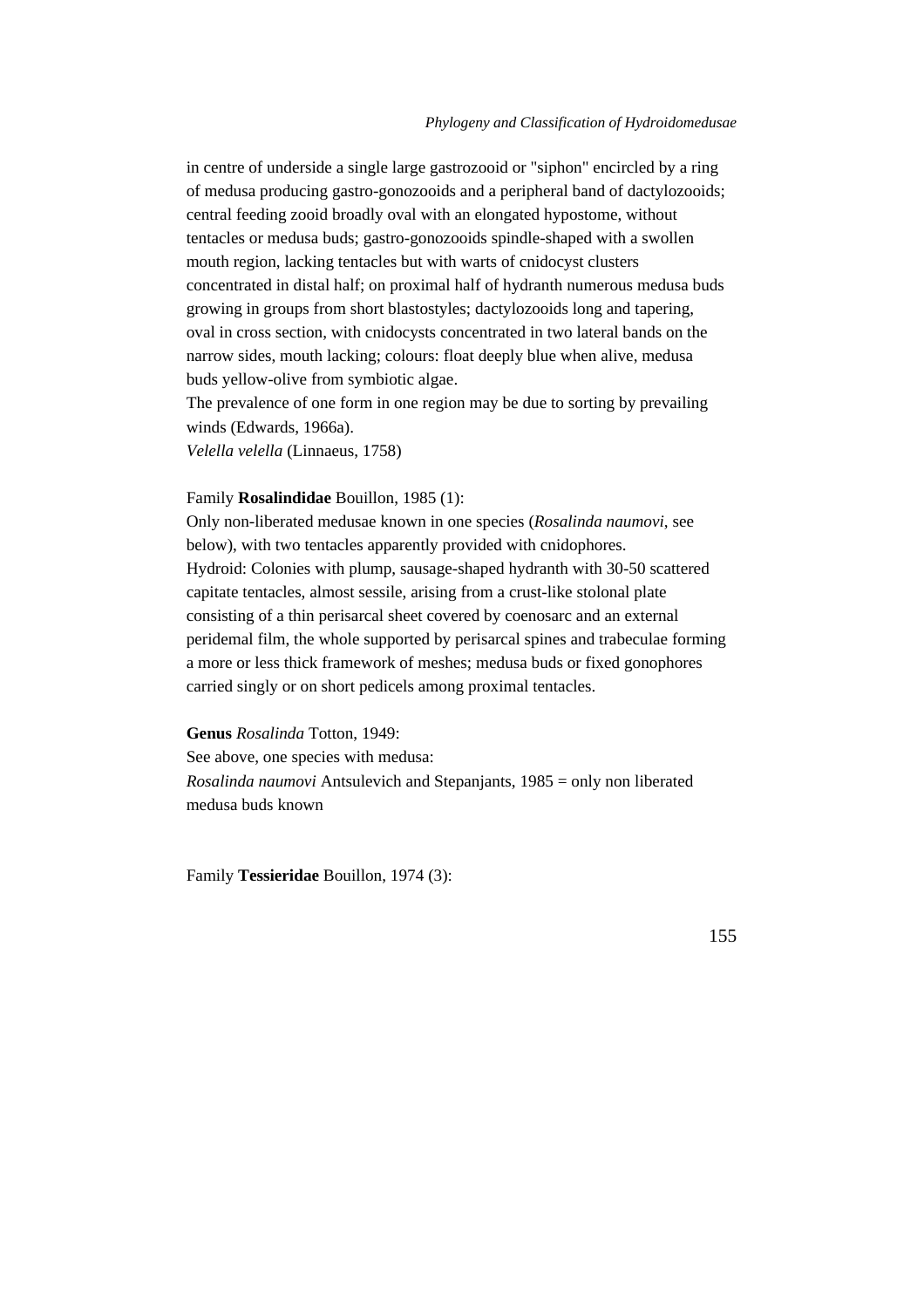With or without apical projection; with 4 radial canals; with four perradial exumbrellar cnidocyst pouches on base of radial canals, containing stenoteles; with only two perradial opposite marginal bulbs bearing tentacles with abaxial cnidophores; non tentaculate perradial bulbs small or absent; «gonads» interradial; one ocellus in the most apical part of the exumbrellar pouches. Hydroid: Polymorphic colonies, with broad sausage-shaped gastro-gonozooids with scattered capitate tentacles, with or without a clear whorl of oral tentacles; with one or two types of dactylozooids; with a basal hydrorhizal incrusting plate provided with spines penetrating the overlaying coenosarc; medusa buds carried single or in small groups among the tentacles of gastro-gonozooids.

**Genus** *Teissiera* Bouillon, 1974:

With the characters of the family.

*Teissiera australe* Bouillon, 1978

*Tessiera medusifera* Bouillon, 1978

*Teissiera macrocystae* Xu, Huang and Chen Xu, 1991= insufficient description and illustration, a *Zanclea*?

*Teissiera milleporoides* Bouillon, 1974

*Teissiera polypofera* Xu, Huang and Chen Xu, 1991 = insufficient description and illustration = *Zanclea medusopolypata*?

Family **Zancleidae** Russell, 1953 (25):

Anthomedusae with bell-shaped umbrella; with 4 perradial exumbrellar cnidocyst pouches, either oval, clavate, elongate or linear, usually containing stenoteles; with a simple circular mouth, without oral tentacles (except in *Oonautes*, of uncertain family affinity; see Capitata incertae sedis); with 4 radial canals (exceptionally bifurcated in *Ctenaria*, of uncertain family affinity; see Capitata incertae sedis); marginal tentacles 0, 2 or 4 hollow, each bearing numerous abaxial cnidophores, with macrobasic euryteles; «gonads» usually interradial, rarely in a single mass around manubrium; without ocelli. Hydroid: Colonial; with creeping, stolonal, hydrorhiza, hydrocaulus unbranched; polyps monomorphic or polymorphic; gastrozooids either with oral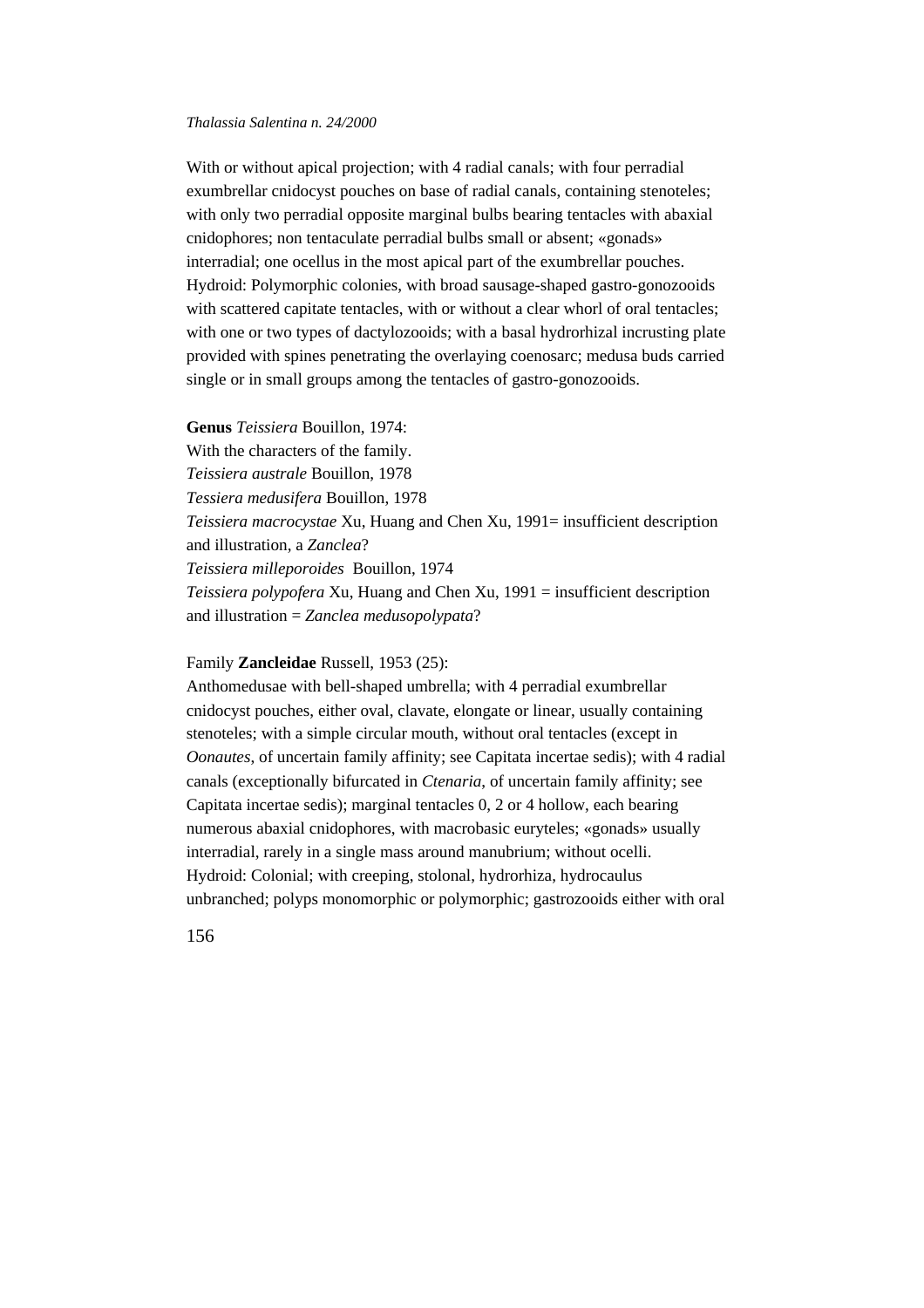and aboral capitate tentacles, or with reduced capitate tentacles, or without tentacles; gonozooids and dactylozooids when present varied in expression; perisarc enveloping hydrocaulus and hydrorhiza not lamellar; stolonal coenosarc a simple tube.

1.- umbrella laterally compressed in tentacular plane = *Zanclella\** 1a.- umbrella not laterally compressed= *Zanclea* and *Halocoryne\** \*Most of the various Zancleidae are actually not identifiable without a detailed study of the structure of the macrobasic euryteles cnidocysts of the polyp stage and the knowledge of their complete life cycle.

# **Genus** *Halocoryne* Hadzi, 1917:

Either eumedusoids with no tentacles and no mouth; with 4 radial canals; with four perradial bulbs and four cnidocyst exumbrellar pouches; «gonads» surrounding manubrium; or medusae either *Zanclea*-like or with very elongated tentacular bulbs bearing short tentacles armed with short and stiff cnidophores. Hydroid: Stolonal, living in association with bryozoans; polymorphic; gastrozooids reduced, without tentacles; hypostome armed or not with cnidocysts; dactylozooids columnar, slender, usually with one or two terminal cnidocyst knobs, sometimes with lateral rows of cnidocysts as well, without mouth; reproduction by eumedusoids or free medusae**.** *Halocoryne epizoica* Hadzi, 1917 = eumedusoid *Halocoryne frasca* Boero, Bouillon and Gravili, 2000 = free medusae *Halocoryne orientalis* (Browne,1916) = free medusae *Halocoryne pirainoid* Boero, Bouillon and Gravili, 2000 = free medusae

# **Genus** *Zanclea* Gegenbaur, 1857:

Zancleidae with bell-shaped umbrella, lateral walls evenly thin, mesoglea slightly thicker at the apex; with 4 exumbrellar perradial cnidocyst patches or tracts, with stenoteles; mouth simple, circular; with 4 simple radial canals; marginal tentacles 0, 2 or 4, with numerous abaxial extensile cnidophores with macrobasic euryteles; «gonads» interradial, no ocelli.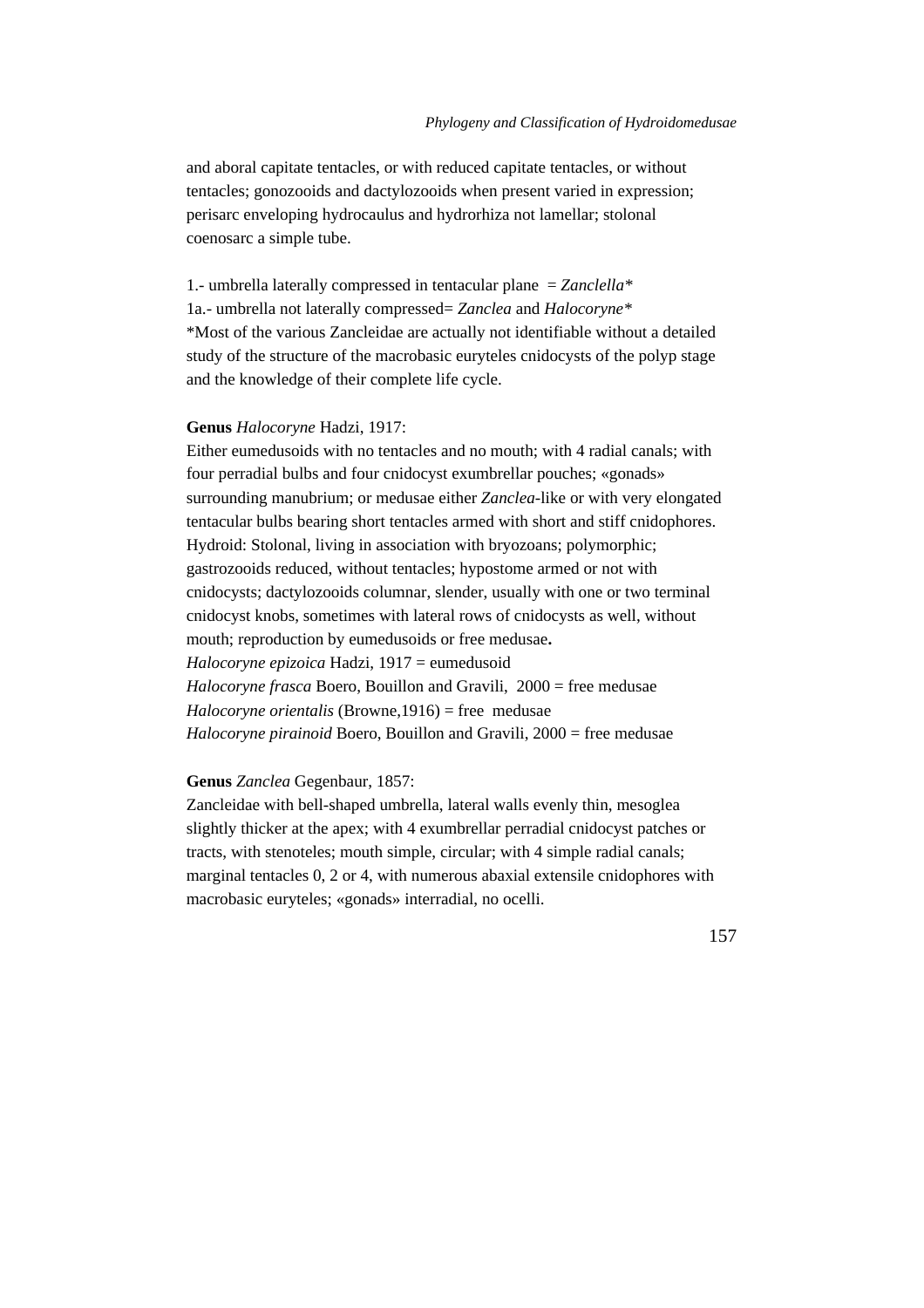Hydroid: Colonial, stolonal with creeping hydrorhiza; hydrocaulus unbranched; often associated with bryozoans, bivalves and corals; polyps monomorphic or polymorphic; polymorphic colonies with gastrozooids, dactylozooids, gonozoids; gastrozooids on unbranched short pedicels, often almost sessile, elongated, cylindrical or claviform with an oral whorl of capitate tentacles and numerous aboral capitate tentacles scattered or in several whorls over the body; gonozooids and dactylozooids, when present, varied in expression. *Zanclea alba* (Meyen, 1834) *Zanclea bomala* Boero, Bouillon and Gravili, 2000 *Zanclea divergens* Boero, Bouillon and Gravili, 2000 *Zanclea costata* Gegenbaur, 1857 *Zanclea dubia* Kramp, 1959 *Zanclea fanella* Boero, Bouillon and Gravili, 2000 *Zanclea giancarloi* Boero, Bouillon and Gravili, 2000 *Zanclea gilii* Boero, Bouillon and Gravili, 2000 *Zanclea hirohitoi* Boero, Bouillon and Gravili, 2000 *Zanclea medusapolypata* Boero Bouillon and Gravili, 2000 *Zanclea orientalis* Browne 1916 = *Halocoryne orientalis Zanclea polymorpha* Schuchert, 1996 *Zanclea retractilis* Boero, Bouillon and Gravili, 2000 *Zanclea sessilis* (Gosse, 1853) *Zanclea* spp.

**Genus** *Zanclella* Boero and Hewitt, 1992:

Either eumedusoids bearing exumbrellar cnidocyst chambers; with no tentacular bulbs, no mouth or tentacles; with «gonads» in a single mass encircling manubrium, or medusae with 2 tentacles with stiff cnidophores; with umbrella laterally compressed in the tentacular plane; with four radial canals and circular canal when adult; with exumbrellar cnidocyst chambers; «gonads» interradial on manubrium; medusae with only two radial canals and without circular canal at liberation.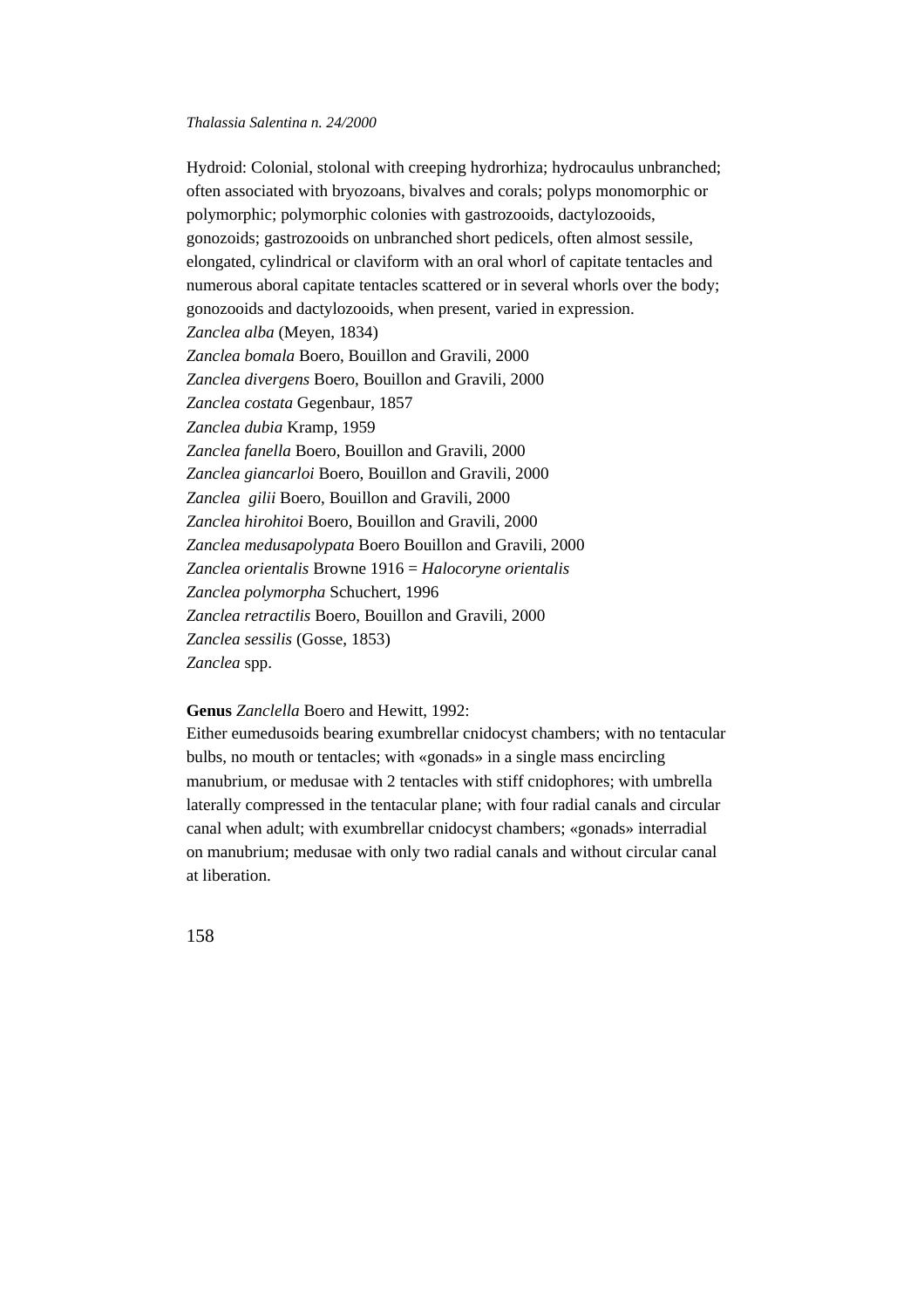Hydroid: Colonies living in association with bryozoans; polymorphic with gastrozooids usually with reduced number of tentacles and with dactylozooids. *Zanclella bryozoophila* Boero and Hewitt, 1992 = eumedusoid *Zanclella diabolica* Boero, Bouillon and Gravili, 2000 = free medusae *Zanclella glomboides* Boero, Bouillon and Gravili, 2000 = free medusae

# **Capitata incertae sedis:**

#### **Genus** *Ctenaria* Haeckel, 1879:

With an apical cavity above manubrium; with 4 bifurcated radial canals; with two feathered marginal tentacles and simple unbranched oral tentacles; with eight adradial, meridional lines of cnidocysts on exumbrella and a cnidocyst track above the base of each marginal tentacle. Hydroid: Unknown.

?*Ctenaria ctenophora* Haeckel, 1879?

# **Genus** *Oonautes* Damas, 1936:

Exumbrella with 8 lines of cnidocysts which join to form 4 perradial tracks near the apex; manubrium very thick, narrowing in the bell cavity and distally expanded again; broad apical chamber; manubrium with with 3 separated rings of short tentacles, the two most oral ones somewhat larger; no marginal tentacles.

Hydroid: Unknown. ?*Oonautes hanseni* Damas, 1936 = doubtful species, observed only once.

#### **Genus** *Pteronema* Haeckel, 1879:

Medusa with a brood-sac above manubrium; without meridional cnidocyst tracks upon exumbrella; manubrium spindle-shaped; mouth with 4 simple lips; with 4 marginal tentacles with an abaxial row of side branches with terminal cnidocyst knobs; without ocelli.

Hydroid: Unknown.

*Pteronema darwini* Haeckel, 1879 = *Asyncoryne philippina* Hargitt,1924?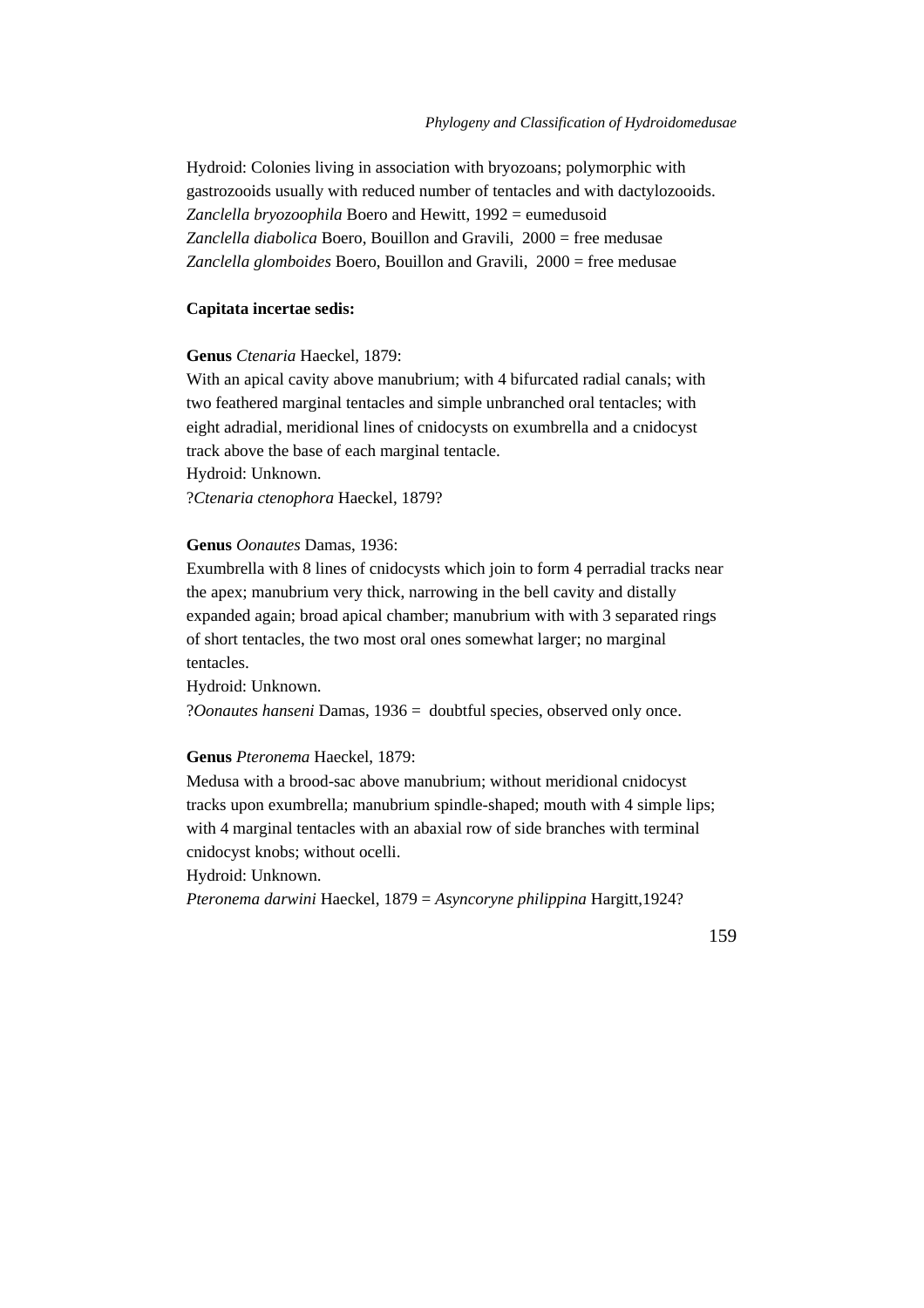*Tetraralphia* Pagès and Bouillon, 1997:

Umbrella with scattered cnidocysts, with 4 stiff marginal tentacles terminating in a disc-shaped cnidocyst cluster, with four marginal bulbs with cnidocyst pads; manubrium quadrate; with four manubrial pouches and simple circular mouth, without ocelli.

Hydroid: Unknown.

*Tetraralphia hypothetica* Pagès and Bouillon, 1997?

# **ANTHOMEDUSAE INCERTAE SEDIS** (3):

#### **Genus** *Mitrocampana* Fewkes, 1889:

Anthomedusae with an apical canal; with 6 radial canals; with 6 radially placed marginal tentacles, 5 of which are rudimentary and one well developed, clubshaped; manubrium conical to spindle-shaped, as long as bell cavity. Hydroid: Unknown.

*Mitrocampana conica* Fewkes, 1889

### **Genus** *Propachycordyle* Thiel, 1931:

Anthomedusae with a bell-shaped body; manubrium short, spherical; gonads in the ectoderm; 4 radial canals; ring canal and velum present; tentacles, tentacular bulbs and ocelli are lacking.

Hydroid: Unknown.

*Propachycordyle canalifera* Thiel, 1931= perhaps eumedusoid of *Ralpharia parasitica*?

# **Genus** *Thamnostylus* Haeckel, 1879*?*:

Anthomedusae with two opposite hollow moniliform perradial tentacles; manubrium prismatic, very long extending largely from velar opening; mouth quadratic with 4 simple lips armed with cnidocysts; gonads folded adradial on aboral part of manubrium; four large, perradial, oral tentacles, several times dichotomously branched, with capitate ends, issued far away from mouth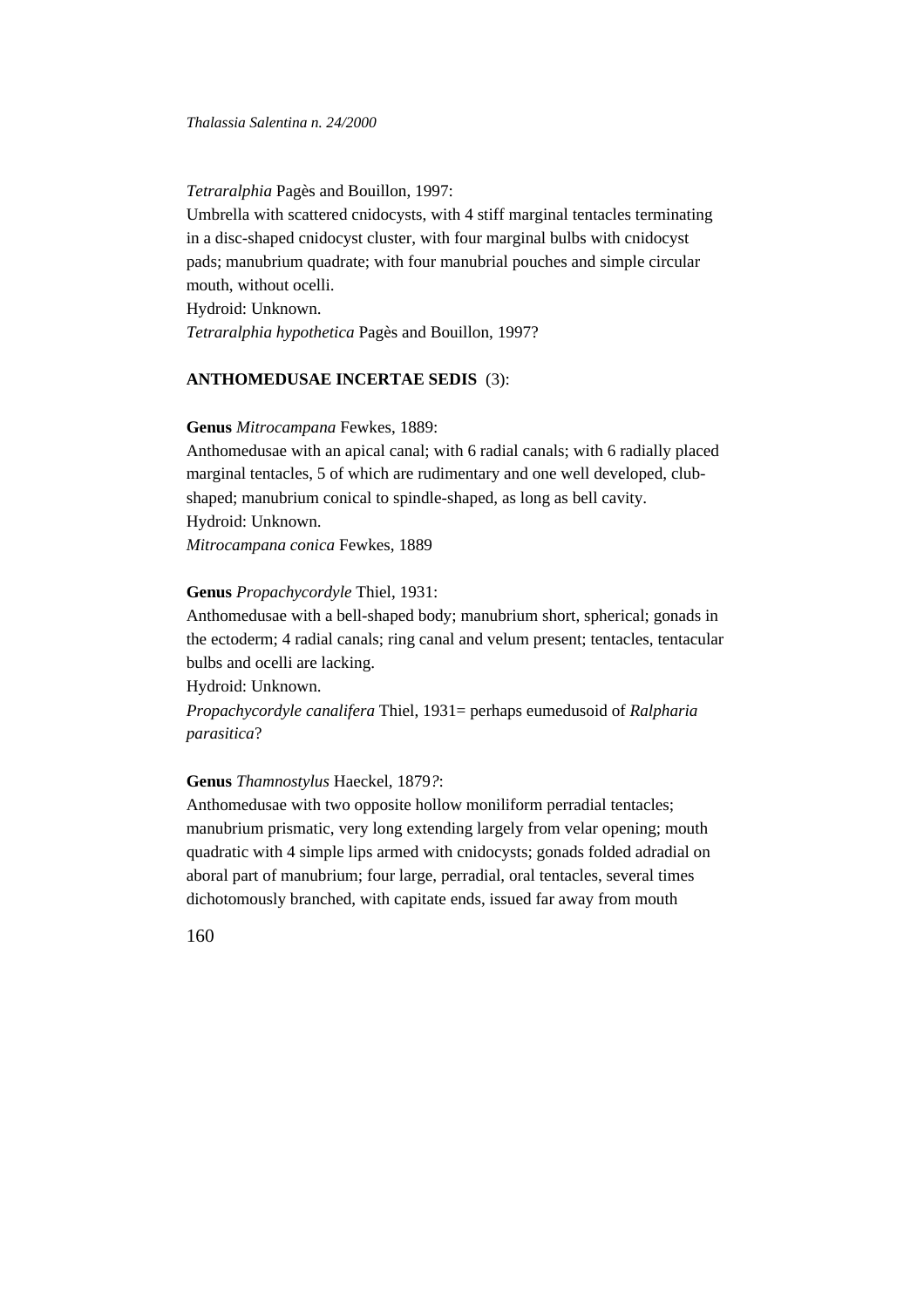opening, just under the gonads; with 4 radial canals; ring canal conspicuous; with abaxial ocelli on tentacular bulbs and on small non tentacular perradial bulbs.

Hydroid: Unknown.

*? Thamnostylus dinema* Haeckel, 1879 = not found since Haeckel's description

# **Subclass Laingiomedusae** Bouillon, 1978 (4):

Diagnosis: Medusae with an almost hemispherical umbrella divided by peronial grooves or similar structures so that umbrellar margin is lobed. Four radial canals; no typical circular canal but a solid core of endodermal cells around umbrella margin. Tentacles solid, inserted on the exumbrellar surface above margin; tentacular bulbs in contact or not with the endodermal circular core. Alternating with the tentacles there may be narrow exumbrellar cnidocyst bands or triangular ciliated fields. Manubrium simple, quadrangular, tubular or conical; mouth opening simple, quadrangular to circular. «Gonads» in four masses on the manubrium or as epidermal lining of interradial pockets of the manubrium. Marginal sense organs apparently missing. Cnidome: include macrobasic mastigophores or macrobasic euryteles. Sexual reproduction unknown. The Laingiomedusae represent the smallest group of Hydroidomedusa, two of the four species presently include in this subclass, *Kantiella enigmatica* and *Laingia jaumotti* present medusa budding with formation of a medusary nodule. This character and the presence of marginal tentacular bulbs allow their inclusion in the Hydroidomedusa. They present a mosaic of characters of Narcomedusae and Hydroidomedusa, more informations about their life cycle are needed to precise their affinities with the other subclasses of the last group.

#### Family **Laingiidae** Bouillon, 1978 (4):

Laingiomedusae with umbrella divided by peronial grooves or similar structures so that umbrellar margin is lobed; four radial canals; no typical circular canal but a solid core of endodermal cells around umbrella margin; tentacles solid, inserted on the exumbrellar surface above bell margin; alternating with the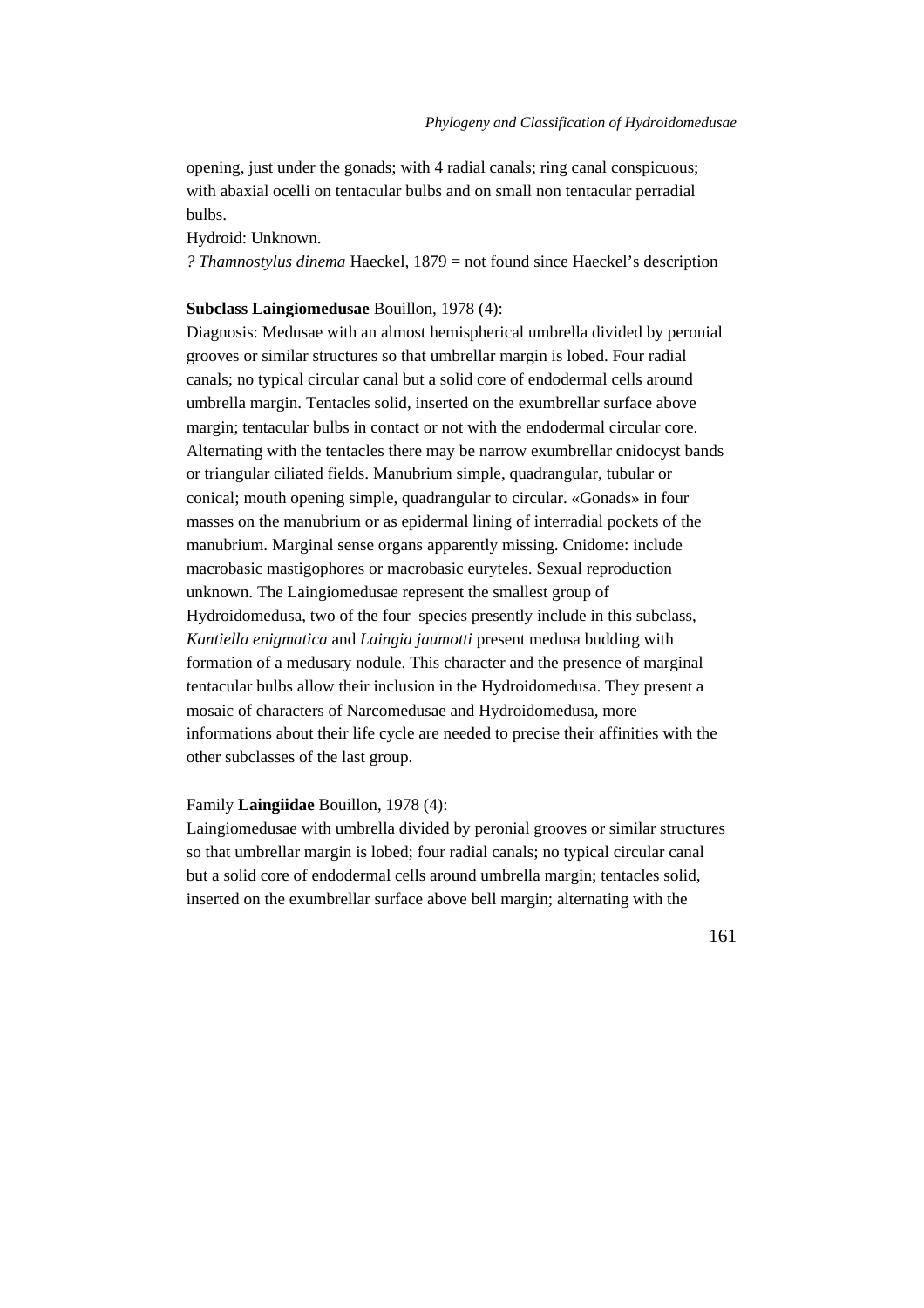tentacles there may be narrow exumbrellar cnidocysts bands or triangular ciliated fields; manubrium simple, quadrangular, tubular or conical; mouth opening quadrangular to circular; «gonads» in four masses on the manubrium or as epidermal lining of interradial pockets of the manubrium; marginal sense organs apparently missing. Cnidome include macrobasic mastigophores or macrobasic euryteles.

Hydroid: Unknown.

1.- without exumbrellar cnidocyst bands  $= 2$ 1a. with exumbrellar cnidocyst bands; marginal tentacular bulbs largely separated from marginal circular strand = *Kantiella* 2. with interradial ciliated fields; marginal bulbs only somewhat displaced towards exumbrella = *Fabienna* 2a.without interradial ciliated fields, marginal bulbs largely displaced towards exumbrella forming peronial-like structures*= Laingia*

# **Genus** *Fabienna* Schuchert, 1996:

Laingiidae with slightly lobed umbrellar margin; with four perradial tentacles with origin somewhat displaced towards the exumbrella; interradial triangular ciliated fields; larger cnidocysts confined to tentacle tips in one terminal cluster immediately followed proximally by an adaxial cluster; the two clusters may fuse in older individuals; cnidome includes macrobasic euryteles; «gonads» develop on manubrium only, in an interradial position.

Hydroid: Unknown. *Fabienna oligonema* (Kramp, 1955) *Fabienna sphaerica* Schuchert, 1996

#### **Genus** *Kantiella* Bouillon, 1978:

Laingiidae with exumbrellar cnidocyst bands; «gonads» on walls of four manubrial interradial pouches; 4 short marginal tentacles with terminal cluster of cnidocysts, above peronia-like structures. Hydroid: Unknown.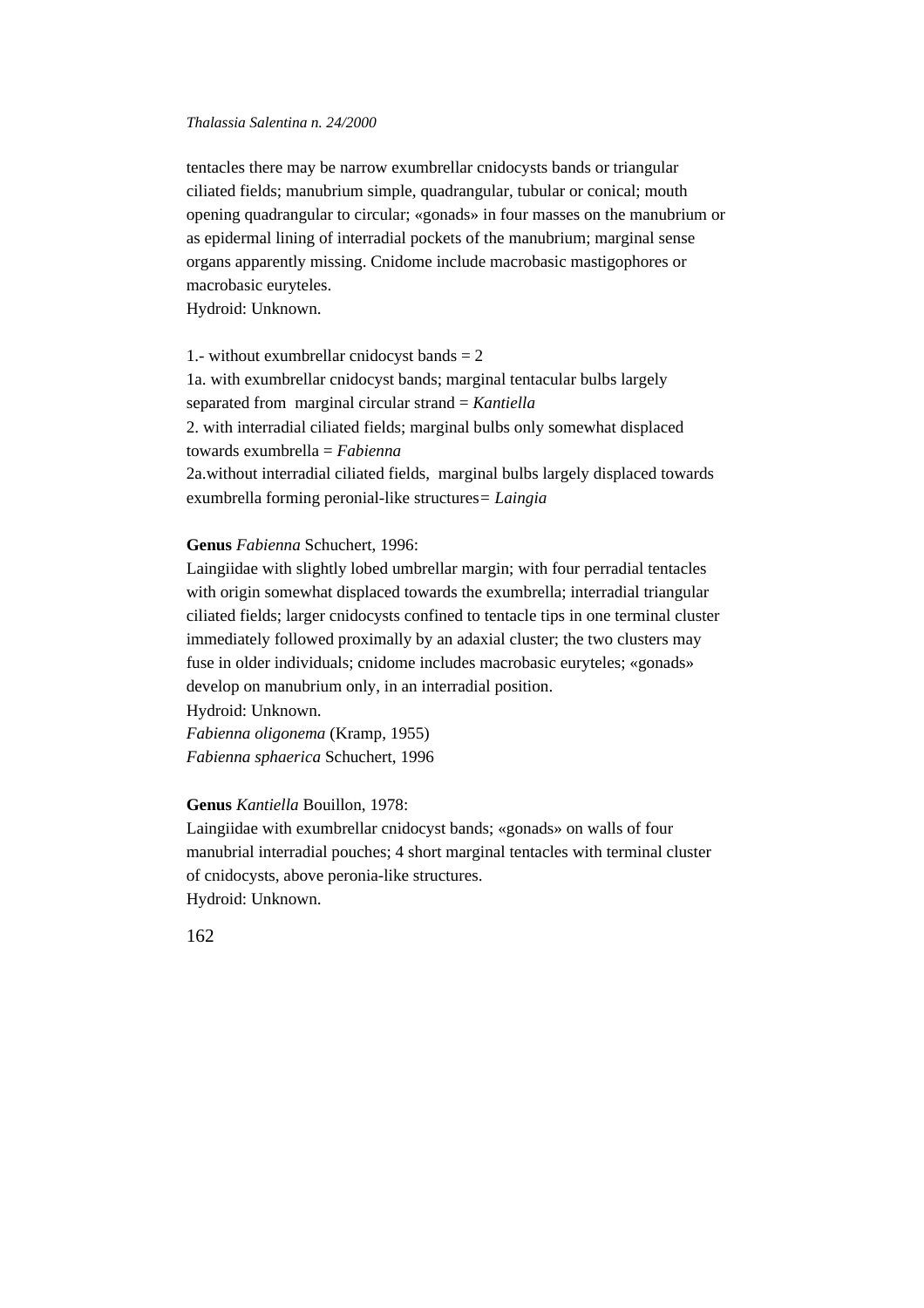### *Kantiella enigmatica* Bouillon, 1978

### **Genus** *Laingia* Bouillon, 1978:

Laingiidae without exumbrellar cnidocyst tracks; «gonads» on manubrium in 4 interradial pouches; marginal bulbs largely displaced towards exumbrella, forming peronial-like structures; tentacles bent shortly after their point of origin. Hydroid: Unknown.

*Laingia jaumotti* Bouillon, 1978

### **Subclass Leptomedusae** Haeckel, 1866 (1879) **(294 valid species)**.

Diagnosis: Medusae flatter than bell-shaped, typically with hemispherical or flattened umbrella. «Gonads» confined to the radial canals, exceptionally extending onto the proximal part of the manubrium. Marginal sense organs, when present, in form of ectodermal velar statocysts, rarely cordyli, occasionally adaxial ocelli. Marginal tentacles peripheral and hollow (except in *Obelia*), with tentacular bulbs. Cnidome: often microbasic mastigophores and merotrichous isorhizae. Reproduction through a complex planula stage with cnidoblasts, interstitial cells, neural cells and usually two types of embryonic glandular cells.

Hydroid: "Thecata" hydroids; all parts of the colonies generally protected by rigid perisarc: hydrotheca, nematotheca and gonotheca; rarely with naked hydranths

# Order **Conica** Broch, 1910 (253 valid species).

 Diagnosis: Hydranths with a simple, generally conical or rounded-conical hypostome, without a "buccal cavity" beneath mouth opening; medusa varied in expression.

- 1.- with only one manubrium  $= 2$ 1a.- with up to six manubria; without centripetal canals  $=$  Sugiuridae\* 2.- without statocysts or cordyli  $=$  3
- 2a.- with statocysts or cordyli  $= 5$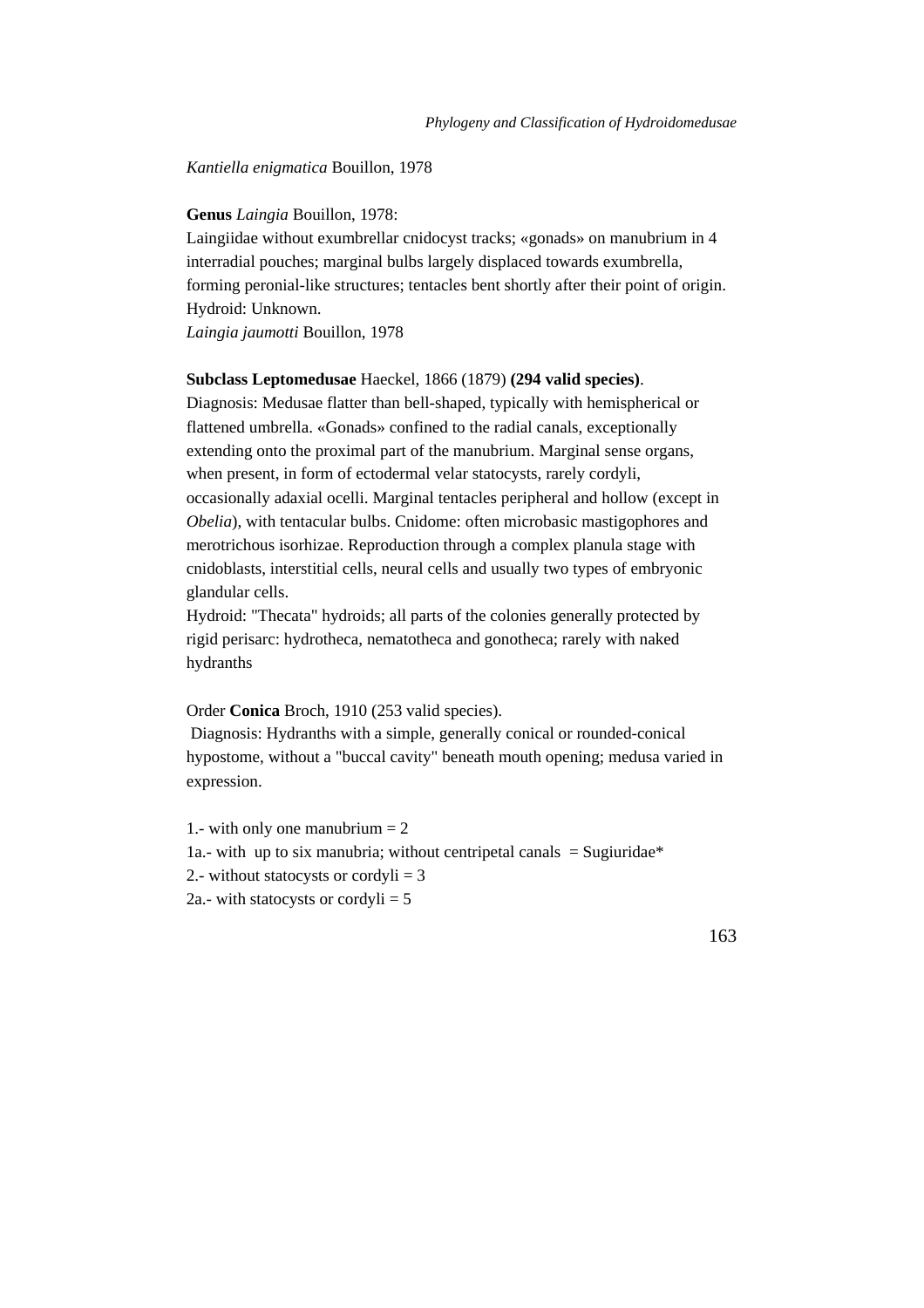3.- with large, broad, gastric peduncle, with numerous filiform, solid tentaculiform structures without marginal bulbs and not in connection with  $circular canal = Ornistomatic$ 3a.- without a gastric peduncle  $=$  4 4.- with base of manubrium attached over its whole surface; radial canals simple or bifucated  $=$  Melicertidae 4a.- with base of manubrium narrow; radial canals either branched or, if simple, irregularly arranged = Dipleurosomatidae 5.- with cordyli or cordyli-like structures  $= 5$ 5a.- with statocysts  $= 7$ 5.- manubrium with 4 perradial lobes connected with subumbrella; «gonads» on manubrium and extending on perradial lobes; with cordyli like structures = Tiarannidae 5.a.- manubrium without perradial lobes  $= 6$ 6.- with cordyli, «gonads» on radial canals usually contiguous with manubrium, without statocysts = Laodiceidae 6a.- with cordyli like structures; with «gonads» elongated forming linear sacs on radial canals, separated from manubrium; with or without open statocysts  $=$ 

Teclaiidae

7.- with open statocysts  $= 8$  (see also 6a.-)

7.a.- with closed statocysts  $= 9$ 

8.- open statocyts associated with ocelli = Tiaropsidae

8.a.- open statocysts without ocelli  $=$  Mitrocomidae

9.- with closed statocysts and adaxial ocelli = Barcinidae

9a.- with closed statocyst and without ocelli  $= 10$ 

10.- with distinct gastric peduncle; with 8 or many statocysts  $=$  Eirenidae

10a.- without distinct gastric peduncle  $= 11$ 

11.- manubrium very broad; with many (more than 16) radial canals; tentacle

bulbs with excretory pores on or not on excretory papillae = Aequoreidae

11.a.- manubrium narrow; with normally 4-8 radial canals  $= 12$ 

12.- tentacle bulbs with excretory pores, 4-8 radial canals (exeptionally  $12$ ) = Malagazziidae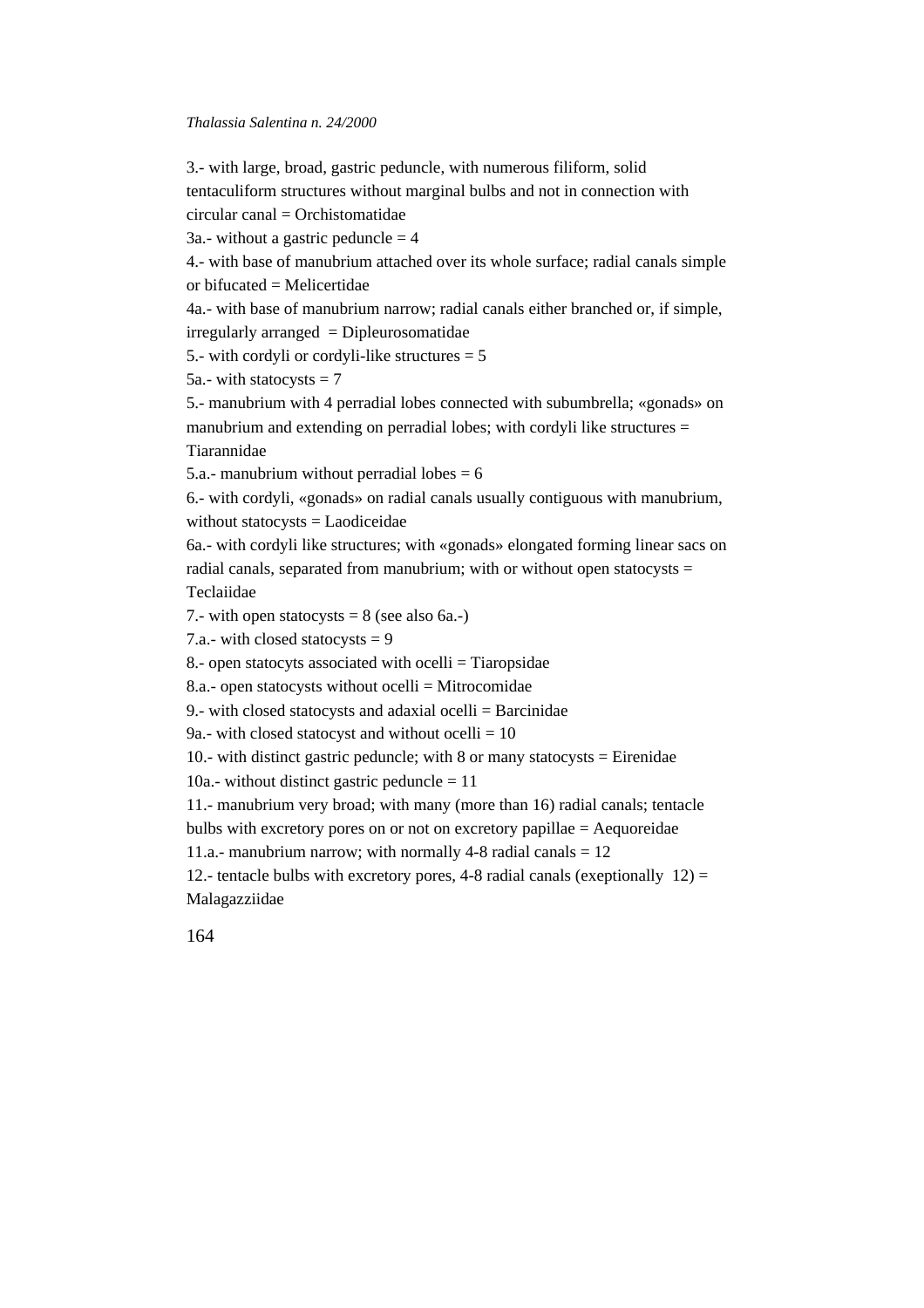12a.- tentacle bulbs without excretory pores  $= 13$ 13.- tentacle bulbs with lateral cirri  $=$  Lovenellidae 13a.- tentacle bulbs without lateral cirri  $=14$ 14.- exumbrella with marginal cirri  $=$  Cirrholoveniidae 14a.- exumbrella without marginal cirri  $= 15$ 15.- with «gonads» divided in two lateral parts separated by a median groove = 16 15a.- «gonads» completely surrounding radial canals  $= 17$ 16.- with 8 marginal statocysts; without marginal tentaculae; with 4 radial  $canals = Philadelphiae$ 16a.- with numerous statocyst; with marginal tentaculae; with 8 radial canals  $=$ Octocannoidae 17.- endodermal core of tentacles extending inwards from bell margin into bell mesoglea = Blackfordiidae

17a.- no endodermal tentacular expansions: Campanulariidae (see under Proboscoida)

Several paedomorphic Leptomedusae families, namely Aglaopheniidae, Haleciidae, Plumulariidae, Sertulariidae, with free medusa stage normally totally suppressed from their life cycle, being reduced to fixed sporosacs, may exceptionally present some secondarily pelagic reproductive and dispersive structures or swimming gonophores. Those structures are all of very uniform morphology and are consequently not included in the key. The Clathrozoidae with eumedusoids and the Lafoeidae with either eumedusoids or swimming gonophores or with no mature medusae known are not include in the above key either. The diagnosis of those families will however be found in the text.

\*See also *Gastroblasta* , Campanulariidae with numerous manubria but with centripetal canal.

Family **Aequoreidae** Eschscholtz, 1829 (24):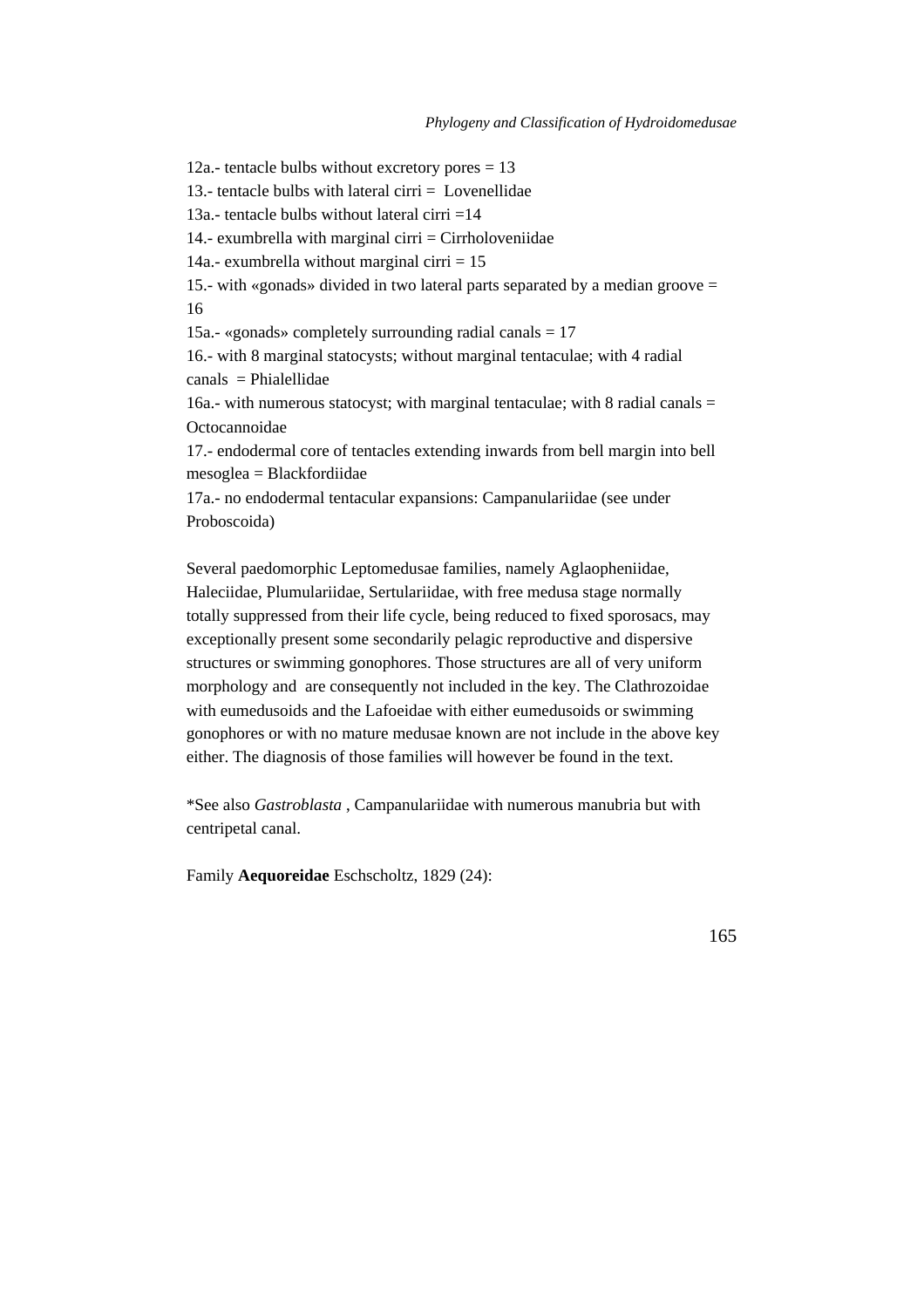Leptomedusae with very wide, circular manubrium; usually without gastric peduncle; with many simple or branched radial canals; with «gonads» on radial canal separated from manubrium; with hollow marginal tentacles; usually with excretory pores or papillae; without marginal or lateral cirri; with closed statocysts; without ocelli.

Hydroid: Where known, colonies stolonal or, when erect, only little and sympodially branched; hydrothecae delicate, tubular, elongated, radially symmetrical, with an operculum formed by several triangular convergent segments being a continuation of the hydrothecal wall and not delimited basally by crease-line; hydranth contractile, with basal intertentacular web; no nematophores; gonothecae pedicellate, giving one or two medusae.

1.- radial canals branched or bifurcated =*Zygocanna*

1a.- radial canals simple, undivided  $= 2$ 

2.- manubrium with circular rows of papillae in same number as radial canals = *Gangliostoma*

2a.- manubrium without papillae  $=$  3

3.- subumbrella with radial rows of gelatinous papillae = *Rhacostoma*

3a.- subumbrella without rows of gelatinous papillae = *Aequorea*

**Genus** *Aequorea* Péron and Lesueur, 1810:

Aequoreidae with numerous simple radial canals; subumbrella without rows of gelatinous papillae.

Hydroid: when known, with the characters of the family. The hydroids are inadequate for diagnosis (see Cornelius, 1995).

*Aequorea albida* L.Agassiz, 1862

*Aequorea australis* Uchida, 1947

*Aequorea coerulescens* (Brandt, 1838)

*Aequorea conica* Browne, 1905

A*equorea cyanea* de Blainville, 1834 = unidentifiable species

*Aequorea floridana* (L. Agassiz, 1862)

*Aequorea forskalea* Péron and Lesueur, 1810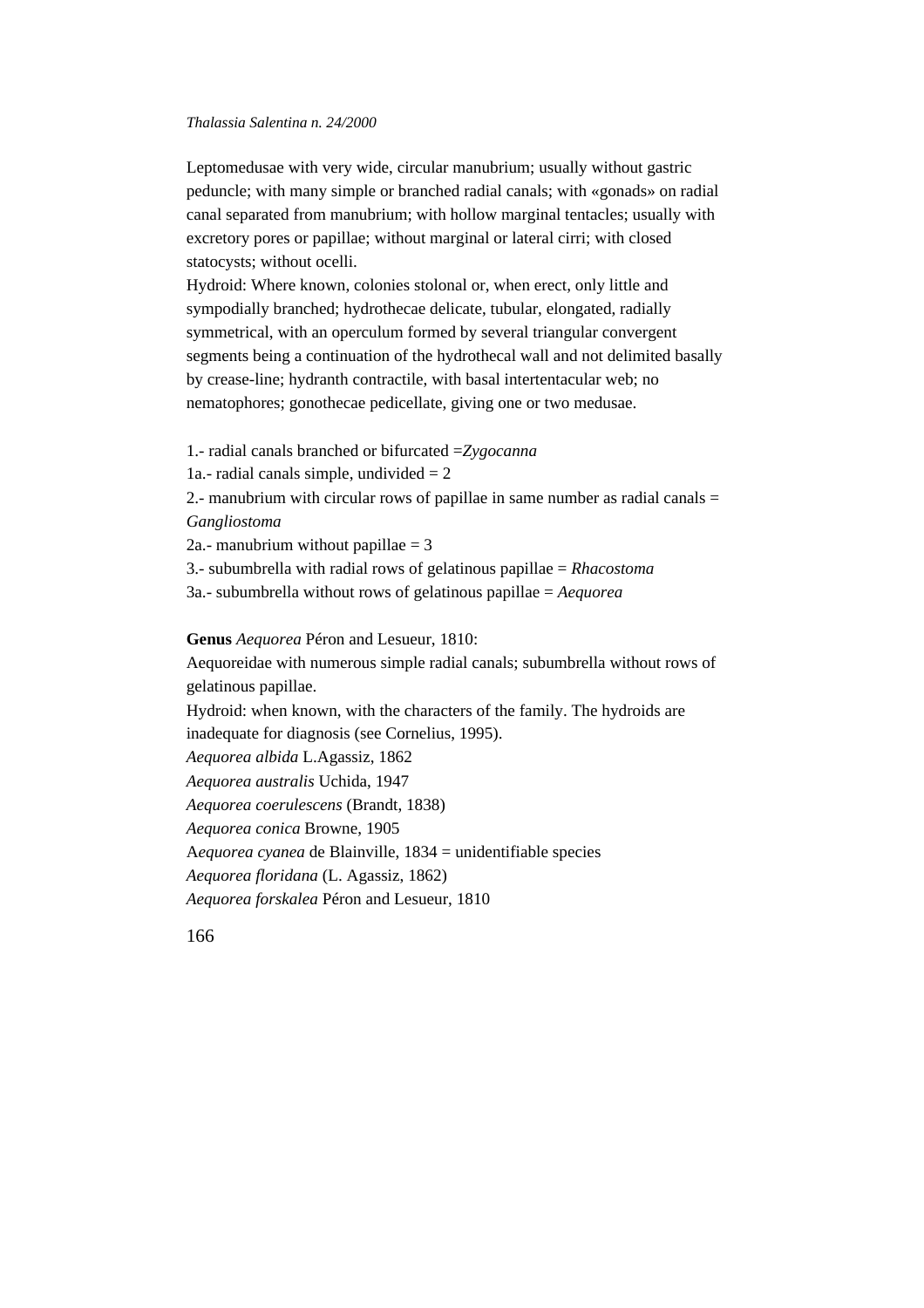#### *Phylogeny and Classification of Hydroidomedusae*

*Aequorea globosa* Eschscholtz, 1829 *Aequorea krampi* Bouillon, 1984 *Aequorea macrodactyla* (Brandt, 1834) *Aequorea minima* Bouillon, 1985 *Aequorea papillata* Huang and Xu, 1984 *Aequorea parva* Browne, 1905 *Aequorea pensilis* (Eschscholtz, 1829) *Aequorea* sp. Menon,1945 *Aequorea tenuis* (L. Agassiz, 1862) *Aequorea victoria* (Murbach and Shearer, 1902) *Aequorea vitrina* Gosse, 1853

# **Genus** *Gangliostoma* Xu, 1983:

Aequoreidae with very broad manubrium, with a basal circular row of papillae which are in same number as radial canals; without subumbrellar gelatinous papillae.

Hydroid: Unknown. *Gangliostoma guangdongensis* Xu, 1983

# **Genus** *Rhacostoma* L. Agassiz, 1850:

Aequoreidae with numerous simple radial canals; subumbrella with radial rows of gelatinous papillae. Hydroid: Unknown. *Rhacostoma atlantica* L. Agassiz, 1850

#### **Genus** *Zygocanna* Haeckel, 1879:

Aequoreidae with numerous radial canals, branched or bifurcated; exumbrella sometimes with radial rows of gelatinous papillae. Hydroid: Unknown. *Zygocanna buitendijki* Stiasny, 1928 *Zygocanna diploconus* (Haeckel, 1879) *Zygocanna pleuronota* (Péron and Lesueur, 1810)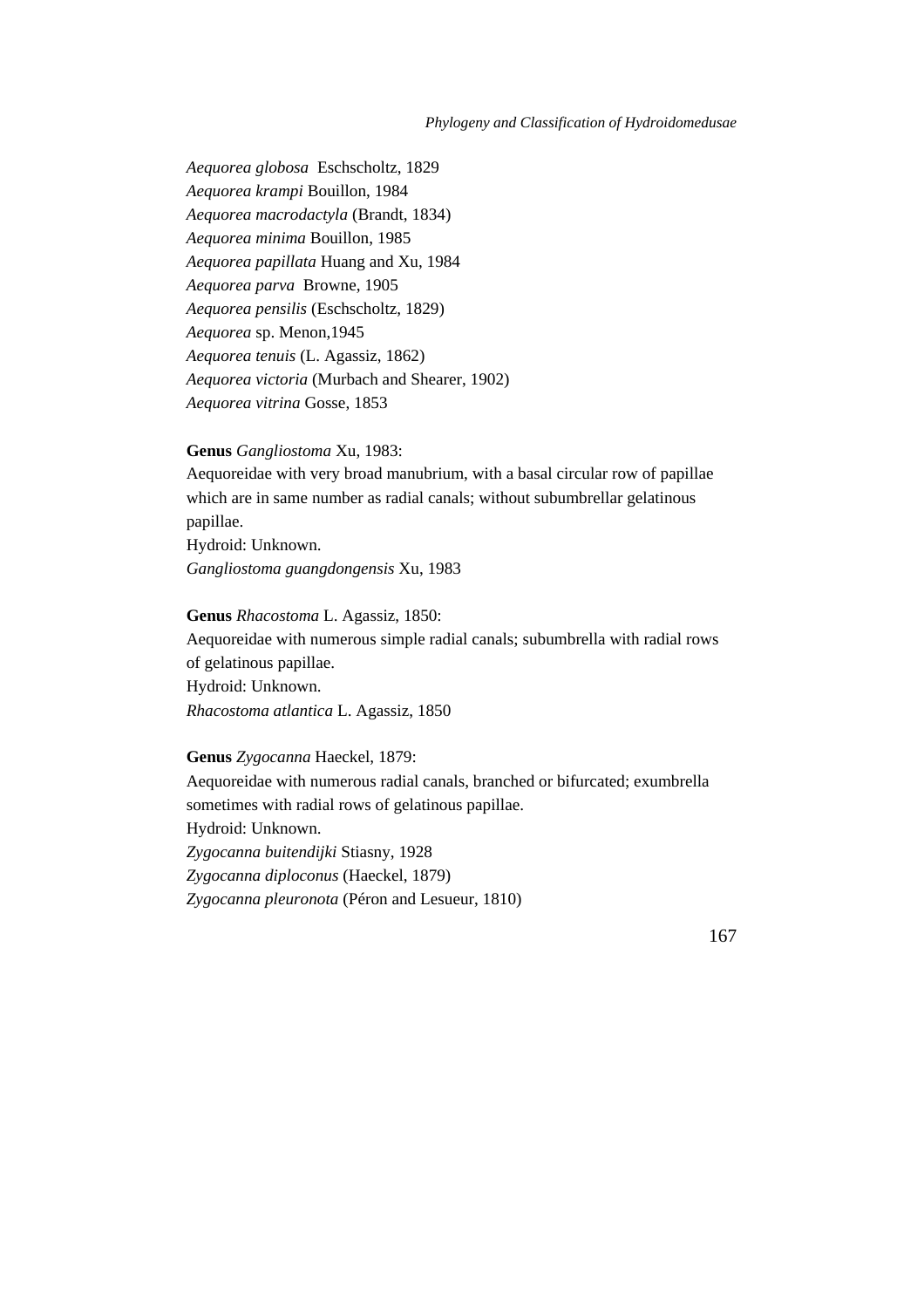*Zygocanna purpurea* (Péron and Lesueur, 1810) *Zygocanna vagans* Bigelow, 1912

 Family **Aglaopheniidae** Marktanner-Turneretscher, 1890 (2): Gonophores: as fixed sporosarcs, medusa stage totally suppressed from life cycle except exceptionally as swimming gonphores. Hydroid: with branched or unbranched upright monosiphonic or polysiphonic colonies; hydrothecae uniseriate, usually completely adnate, with or without marginal cusps, absent from hydrocaulus except in basalmost segment; nematophores with nematothecae; hydrothecae flanked with one or more pairs of lateral nematothecae, and typically with an unpaired median inferior nemathothea that may be doubled or have two terminal apertures, nemathothecae at least partially fused to hydrothecae, one chambered (monothalamic) and immovable; gonothecae usually as fixed sporosacs or exceptionally as swimming gonophores, unprotected or surrounded by recurved branches in phylactocarp, or nearly completely enclosed within corbula; gonothecae lacking nematothecae.

#### **Genus** *Gymnangium* Hincks, 1874:

Gonophores: usually fixed sporosacs, exceptionally one species with swimming gonophores

Hydroid: with characters of family, hydrocladia unbranched, alternate or opposite, giving off from oposite sides of hydrocaulus, hydrothecae only on hydrocladia; intrathecal septum present or absent; margin with or without cusps; each hydrotheca with a pair of lateral nemathotecae and a single adnate median inferior nematotheca conspicuously longer than hydrothecae and having more than one opening; gonotheca solitary, not protected by phylactocarps or corbulae.

*Gymnangium ferlusi* Billard, 1901 = swimming gonophores

**Genus** *Macrorhynchia* Kirchenpauer, 1872: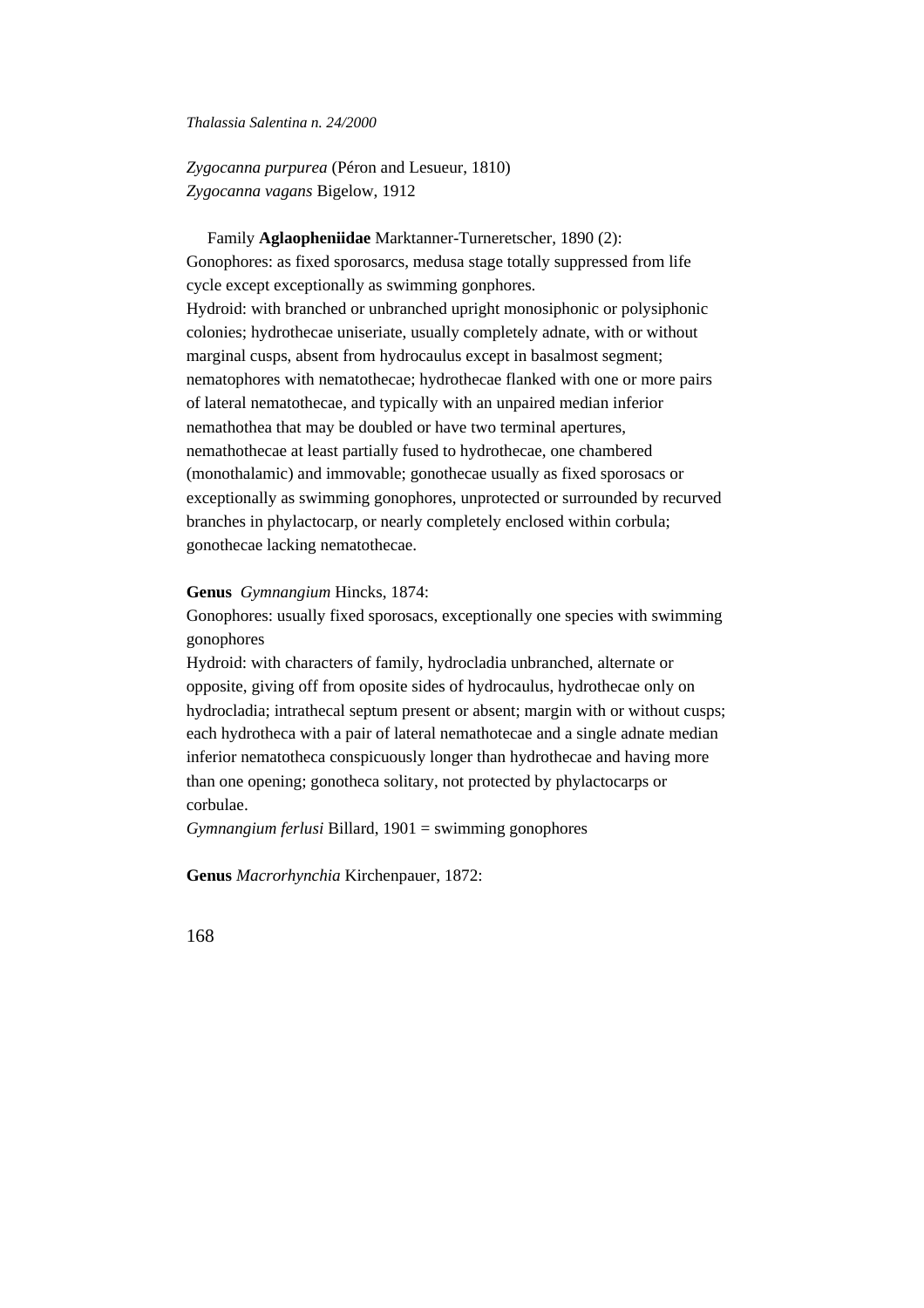Gonophores: usually fixed sporosacs, exceptionally one species with swimming gonophores.

Hydroid: with characters of family, but hydrocladia unbranched and arranged pinnately; hydrothecae only on hydrocladia; margin dentate; abcauline or adcauline intrathecal septum present; cauline internodes with triangular nemathotheca; each hydrotheca with a pair of lateral nemathotecae and a single partly adnate median inferior nematotheca; gonothecae on unbrached phylactocarps occuring single or aggregated in pseudocorbula. *Macrorhynchia philippina* Kirchenpauer, 1872 = swimming gonophores

Family **Barcinidae** Gili, Bouillon, Pagès, Palanques and Puig, 1999 (1): Leptomedusae with closed marginal vesicles and adaxial ocelli; manubrium narrow; with no peduncle; with four simple radial canal; with four marginal tentacles with large, globular tentacular bulbs; without cirri or excretory pores; «gonads» linear, ribbon-like, surrounding radial canals. Hydroid: Unknown.

**Genus** *Barcino* Gili, Bouillon, Pages, Palanques and Puig, 1997: With the characters of the family. *Barcino foixensis* Gili, Bouillon, Pagès, Palanques and Puig, 1999

#### Family **Blackfordiidae** Bouillon, 1984 (4):

Leptomedusae with narrow, short manubrium; mouth with 4 long, fluted lips; without gastric peduncle; with numerous hollow tentacles; endodermal core of tentacles extends inwards from bell margin into bell mesoglea; with 4 radial canals; «gonads» completely surrounding radial canals; without permanent rudimentary tentacles; without marginal and lateral cirri; with numerous closed statocysts.

Hydroid: Where known, forming reptant, rarely slightly ramified colonies; hydrothecae with a diaphragm; operculum consisting of numerous triangular flaps meeting centrally and showing no clear demarcation from the hydrothecal margin; hydranth with a whorl of 12-16 filiform tentacles, intertentacular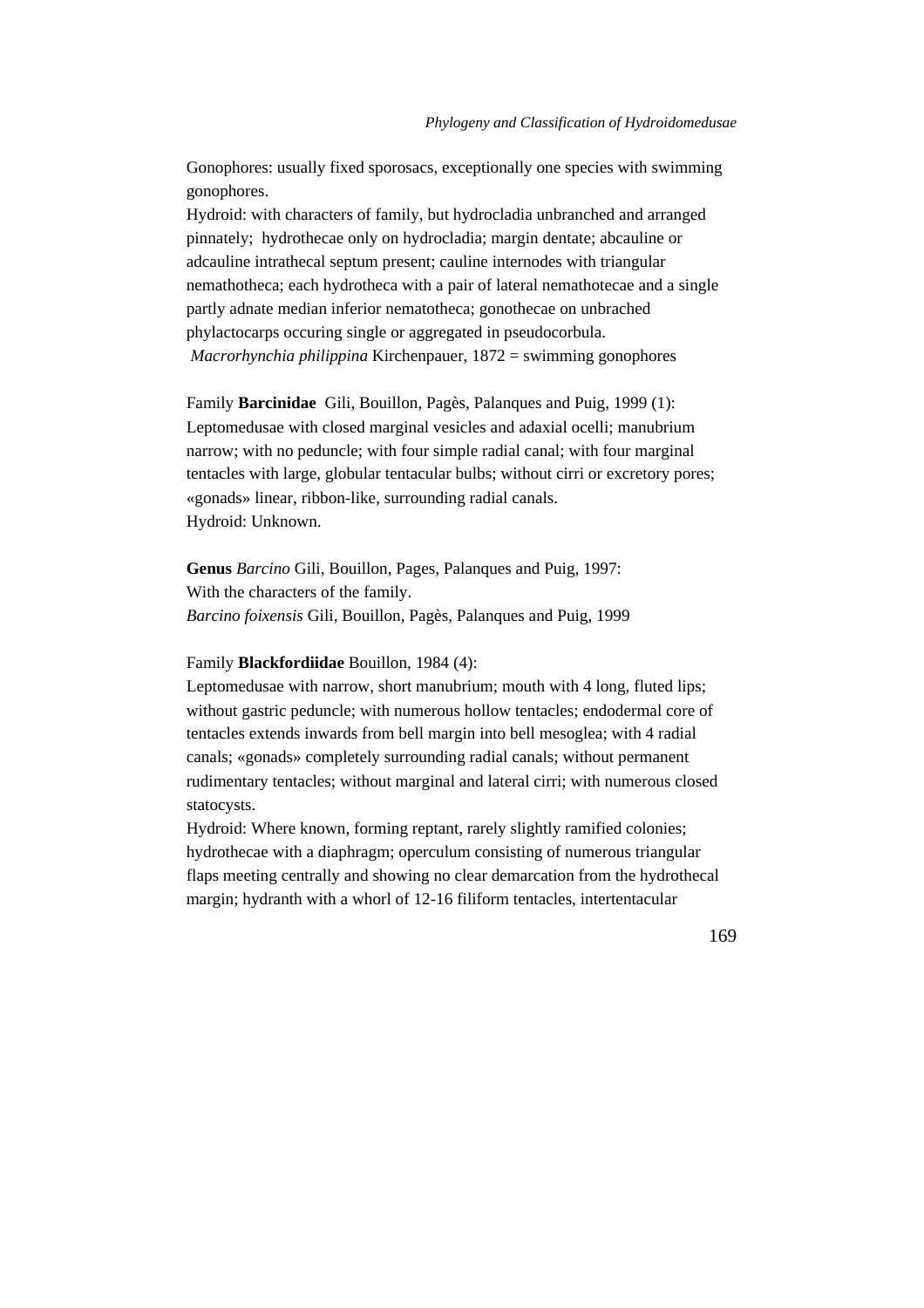membranous web present; gonothecae developing on stem or on stalk of the hydranths, one medusa at a time in each gonophore.

**Genus** *Blackfordia* Mayer, 1910: Medusae and hydroids with characters of family. *Blackfordia manhattensis* Mayer, 1910 *Blackfordia polytentaculata* Hsu and Chang, 1962 *Blackfordia* sp. Bouillon, 1988 *Blackfordia virginica* Mayer, 1910

# Family **Cirrholoveniidae** Bouillon, 1984 (2):

Leptomedusae with small manubrium; without peduncle; without excretory pores; with 4 simple radial canals; with «gonads» on radial canals separated from manubrium; with hollow marginal tentacles; with marginal cirri; without lateral cirri; with 4 or more closed statocysts; without ocelli. Hydroid: Where known, colonies stolonal, of «*Cuspidella*» type; hydrothecae sessile, tubular, closed by a pyramidal operculum formed by numerous flaps meeting centrally and not clearly demarcated from the hydrothecae; no intertentacular membranous web; gonothecae unknown.

#### **Genus** *Cirrholovenia* Kramp, 1959:

Cirrholoveniidae with 4-40 marginal tentacles; 7-8 marginal cirri between successive marginal tentacles.

Hydroid: Only known in *C. tetranema*. *Cirrholovenia polynema* Kramp, 1959 *Cirrholovenia teranema* Kramp, 1959

# Family **Clathrozooidae** Stechow, 1921 emend. Hirohito, 1967 (1): Hydroid: colonies arborescent, with a skeleton of complexly anastomosing chitinous stolons; hydrothecae tubular, wholly or largely embedded in skeleton; hydranths cylindrical, deeply retractile in hydrothecae, with a single whorl of filiform tentacles around hypostome; nemathothecae tubular scattered on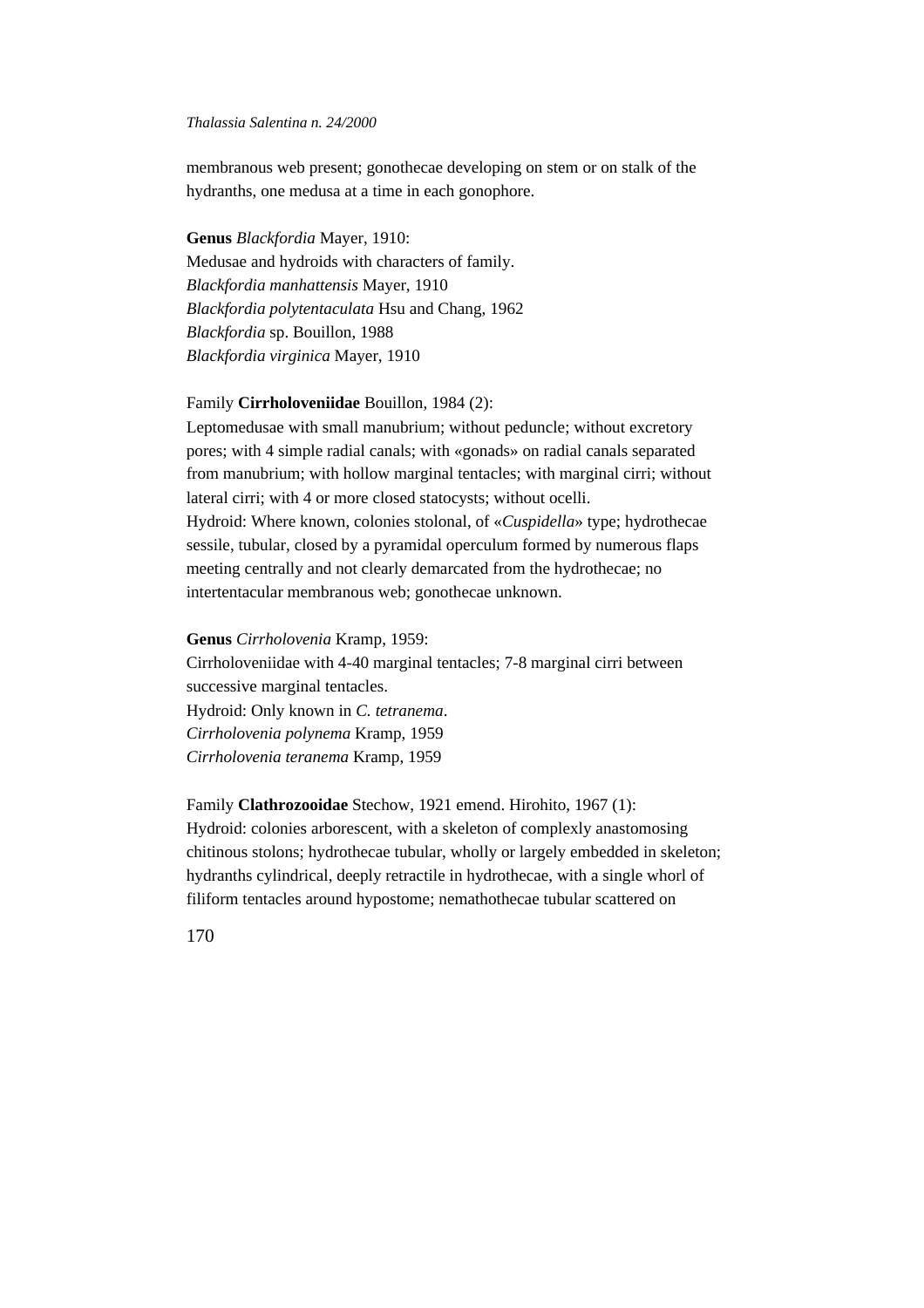surface of skeleton; gonophores developed in anastomoses of stolons, giving or fixed sporosacs or free eumedusoids.

**Genus** *Clathrozoon* Spencer, 1891: As free eumedusoid Hydroid: With the characters of the family. *Clathrozoon wilsoni* Spencer, 1891

### Family **Dipleurosomatidae** Russell, 1953 (6):

Leptomedusae with manubrium with narrow base; with 3, 4 or more radial canals either branched or, if simple irregularly arranged; with «gonads» on radial canals separated from manubrium; with hollow or solid? marginal tentacles; without marginal or lateral cirri; without statocysts or cordyli, ocelli may be present.

Hydroid: "*Cuspidella*"-like, only known from rearing in *Dipleurosoma typicum*.

1.- radial canal regularly arranged and branched, all branches reaching circular  $\text{canal} = 2$ 

1a.- radial canals irregularly arranged, simple or irregularly branched = *Dipleurosoma*

2.- the 4 main canals not continued perradially to circular canal, but each divided into two canals with lateral branches; «gonads» adjacent to manubrium = *Dichotomia*

2a.- the 4 main canals continued perradially to ring canal giving rise to lateral branches; «gonads» on distal parts of the canals  $= 3$ 

3.- each of the 4 canals with one pair of simple unbranches lateral branches  $=$ *Cannota*

3a.- main canals as well as lateral branches repeatedly branched = *Cuviera*

**Genus** *Cannota* Haeckel, 1879: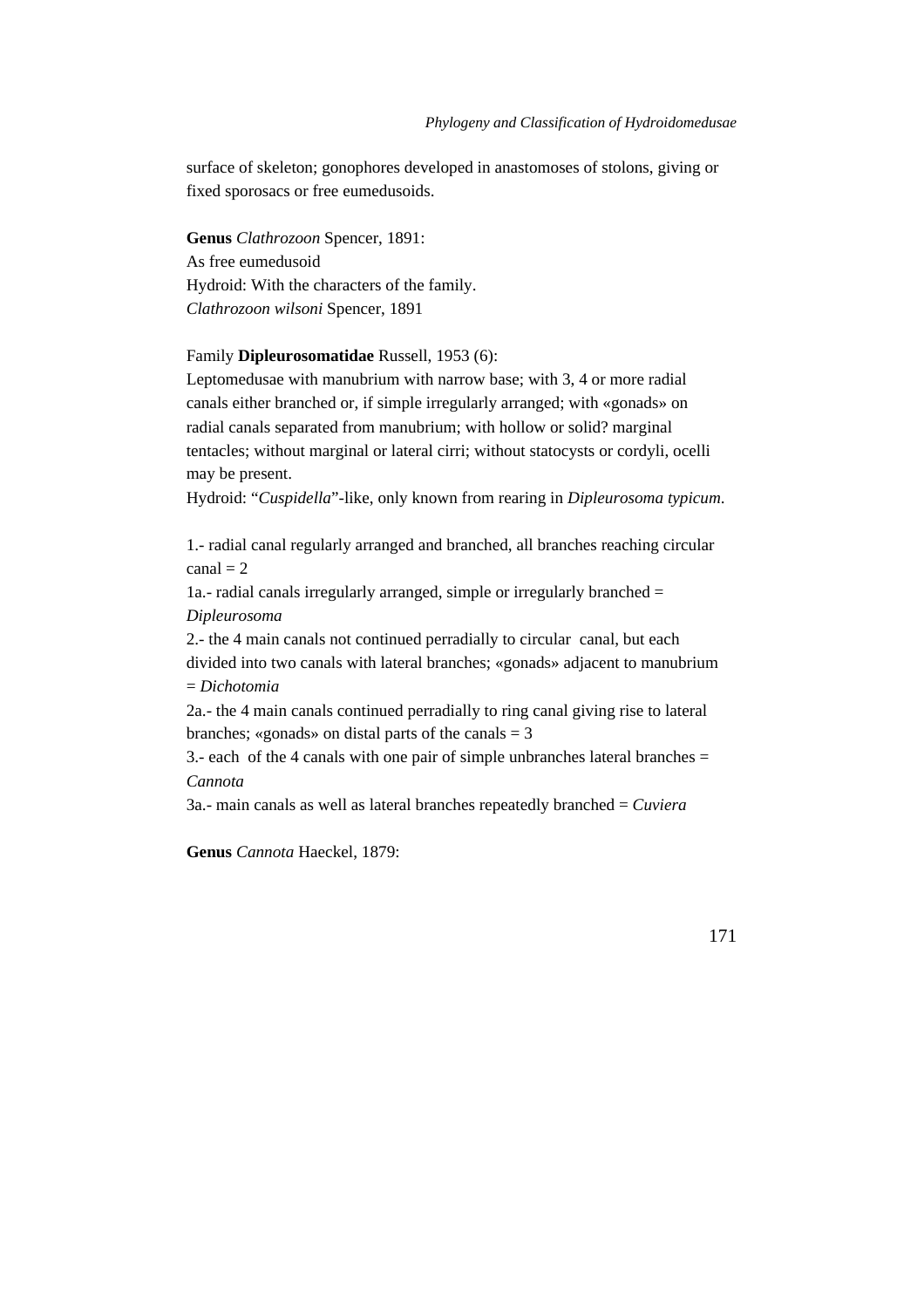Dipleurosomatidae with 4 radial canals, each giving rise to two simple unbranched side branches; which join circular canalon either side of the main canal; 12 «gonads» on the four main canals and side branches. Hydroid: Unknown. *Cannota dodecantha* Haeckel, 1879

### **Genus** *Cuviera* Péron,1807:

Dipleurosomatidae with 4 main radial canals, which branch repeatedly, all branches joining circular canal; «gonads» on terminal branches of canals. Hydroid: Unknown. *Cuviera carisochroma* Péron, 1807 *Cuviera huxleyi* (Haeckel, 1879)

# **Genus** *Dichotomia* Brooks, 1903:

Dipleurosomatidae with 4 main radial cannals once bifurcating into two diverging branches, each of which gives rise to lateral branches all reaching circular canal; «gonads» adjacent to manubrium, extending outwards along the canals and their branches. Hydroid: Uknown. *Dichotoma cannoides* Brooks, 1903

### **Genus** *Dipleurosoma* Boeck, 1866:

With 5 or more main radial canals some or all of which branch iregularly; radial canals originate from manubrium or branching at short distance of manubrium and normally join circular canal; with numerous tentacles; with adaxial ocelli; with or without club-shaped bodies. Hydroid: See family characters *Dipleurosoma collapsum* (Mayer, 1900) = *Orchistoma collapsa* ?*Dipleurosoma gemmifera* Thiel, 1938 = *Gastroblasta*? *Dipleurosoma ochraceum* Mayer, 1910 = *Wuvula ochracea Dipleurosoma pacificum* Agassiz and Mayer, 1902 *Dipleurosoma typicum* Boeck, 1886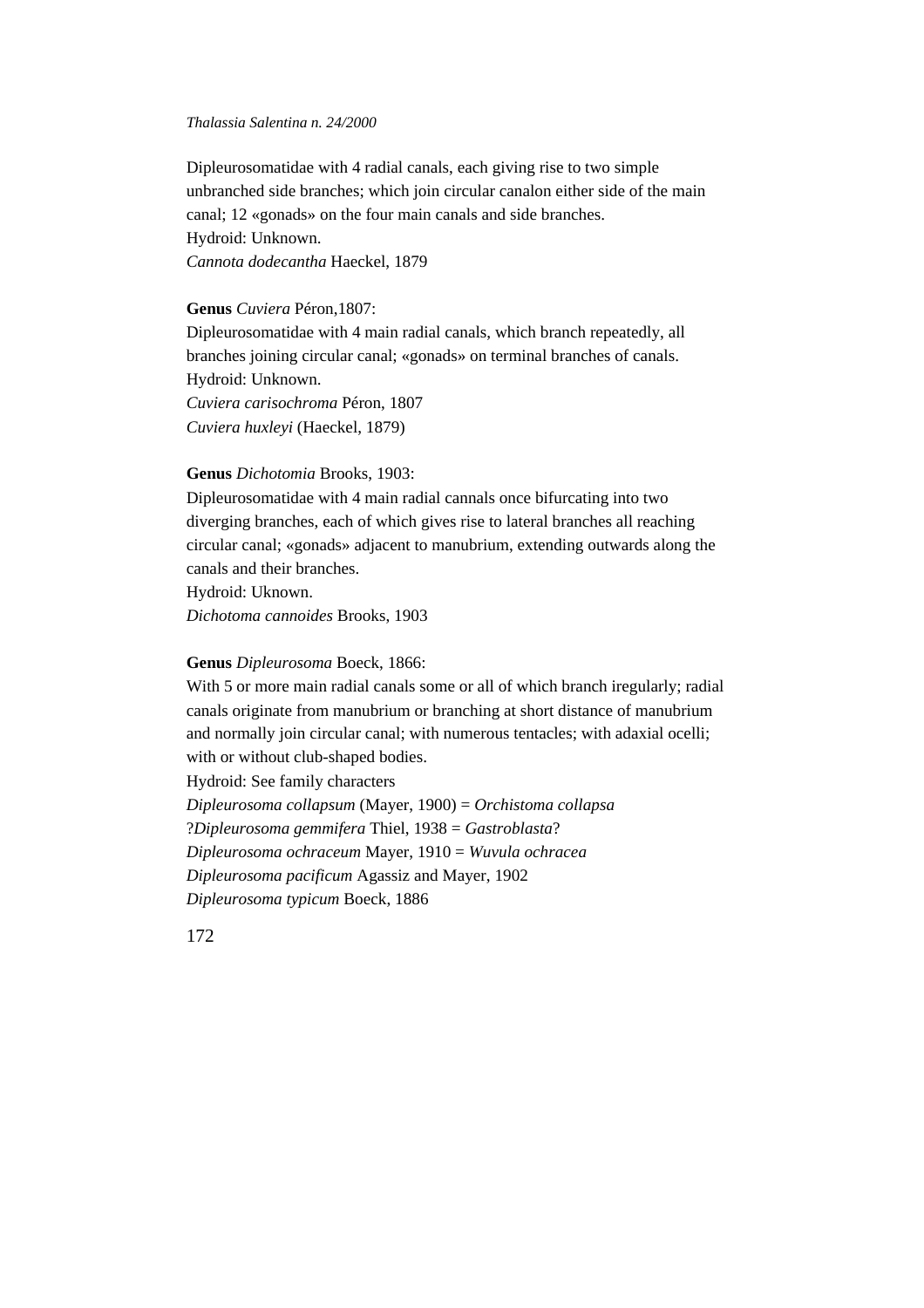#### Family **Eirenidae** Haeckel, 1879 (63):

Manubrium small, usually on rather well differentiated gastric peduncle; 4-6 simple radial canals running from circular canal across underside of bell and along peduncle to manubrium; with or without excretory papillae or pores; with hollow tentacles; with or without cirri or marginal warts; «gonads» on radial canals separated from manubrium, in each species on well defined part(s) of radial canal; 8 to many statocysts; without ocelli.

Hydroid: Colonies either stolonal, erect, ramified, or parasitic on bivalves, or comprising a single polyp budding totally into a single medusa *(Eirene hexanemalis*); young colonies of erect forms with cylindrical hydrothecae with diaphragm and folded pleated operculum formed by convergent flaps not demarcated from the hydrothecal rim (*Campanulina* type), in older colonies of this type, the operculum is generally lost and the hydotheca is reduced to a perisarcal collar, looking like a haleciid hydrotheca; in stolonal colonies also the hydrotheca is usually reduced or absent, the hydranths, naked, being borne directly on hydrorhiza or on short pedicels (*Campanopsis* type); commensal species lack totally perisarc, they are affixed to host by a pedal disc, in all forms the hydranths are elongated, with filiform tentacles in a single amphicoronate whorl; intertentacular web present; nematophores absent; gonophores on hydranths, hydrocaulus, or hydrorhiza, naked or more usually at least initially in a gonotheca.

1.- with more than 8, typically with indefinite number of statocysts  $= 2$ 1a.- with usually 8 statocysts, rarely 12; without excretory papillae  $= 6$ 

2.- without cirri; with or without excretory papillae  $= 3$ 

2a - with cirri  $= 4$ 

3.- «gonads» only on subumbrellar part of radial canals; without marginal warts = *Eirene*

3a.- «gonads» along all length of radial canals; with marginal warts = *Tima* 4.- with lateral cirri at base of some or all marginal tentacles  $= 5$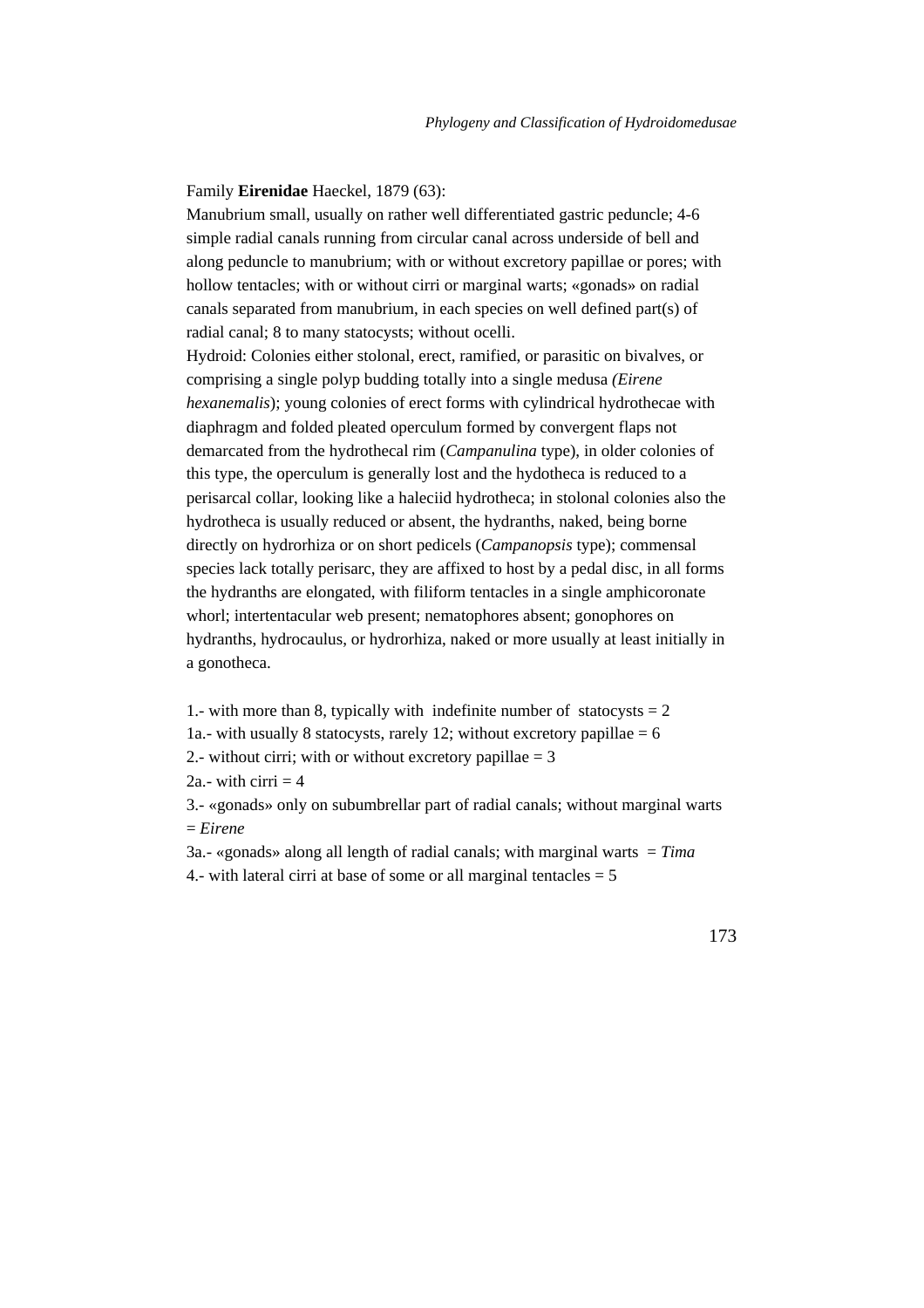4a.- with marginal cirri ; «gonads» only on subumbrellar part of radial canals =*Phialopsis* 5.- with «gonads» restricted to subumbrellar parts of radial canals *= Helgicirrha* 5a.- with «gonads» on entire length of radial canals = *Irenium* 6.- reduced medusae without marginal tentacles = *Eugymnanthea* 6a.- normal medusae, with marginal tentacles  $= 7$ 7.- without cirri  $= 9$ 7a.- with cirri  $= 8$ 8.- with lateral cirri on marginal warts and usually also on marginal tentacles = *Eutima* 8a.- with marginal cirri; with very long lips = *Eutimalphes* 9.- without cirri and marginal warts, «gonads» restricted to subumbrella  $=$ *Eutonina* 9a.- without cirri, with marginal warts, with «gonads» along entire length of radial canals = *Neotima* **Genus** *Eirene* Eschscholtz, 1829: Eirenidae with distinct gastric peduncle; without marginal or lateral cirri or marginal swellings; with or without excretory pores; 4- 6 simple radial canals;

«gonads» on subumbrellar part of radial canals, not extending onto gastric peduncle; numerous statocysts**.** Hydroid: *Campanopsis* or *Campanulina* type, see family characters. *Eirene brevigona* Kramp, 1959 *Eirene brevistylis* Huang and Xu, 1994 *Eirene ceylonensis* Browne, 1905 *Eirene chiaochowensis* Kao, Li Fung-Lu , Chang and Li Hien-Lun, 1958 = *E. lactea Eirene elliceana* Agassiz and Mayer,1902 *Eirene gibbosa* (McCrady, 1859) *Eirene hexanemalis* (Goette, 1886) *Eirene kambara* Agasssiz and Mayer, 1899 *Eirene lactea* (Mayer,1900)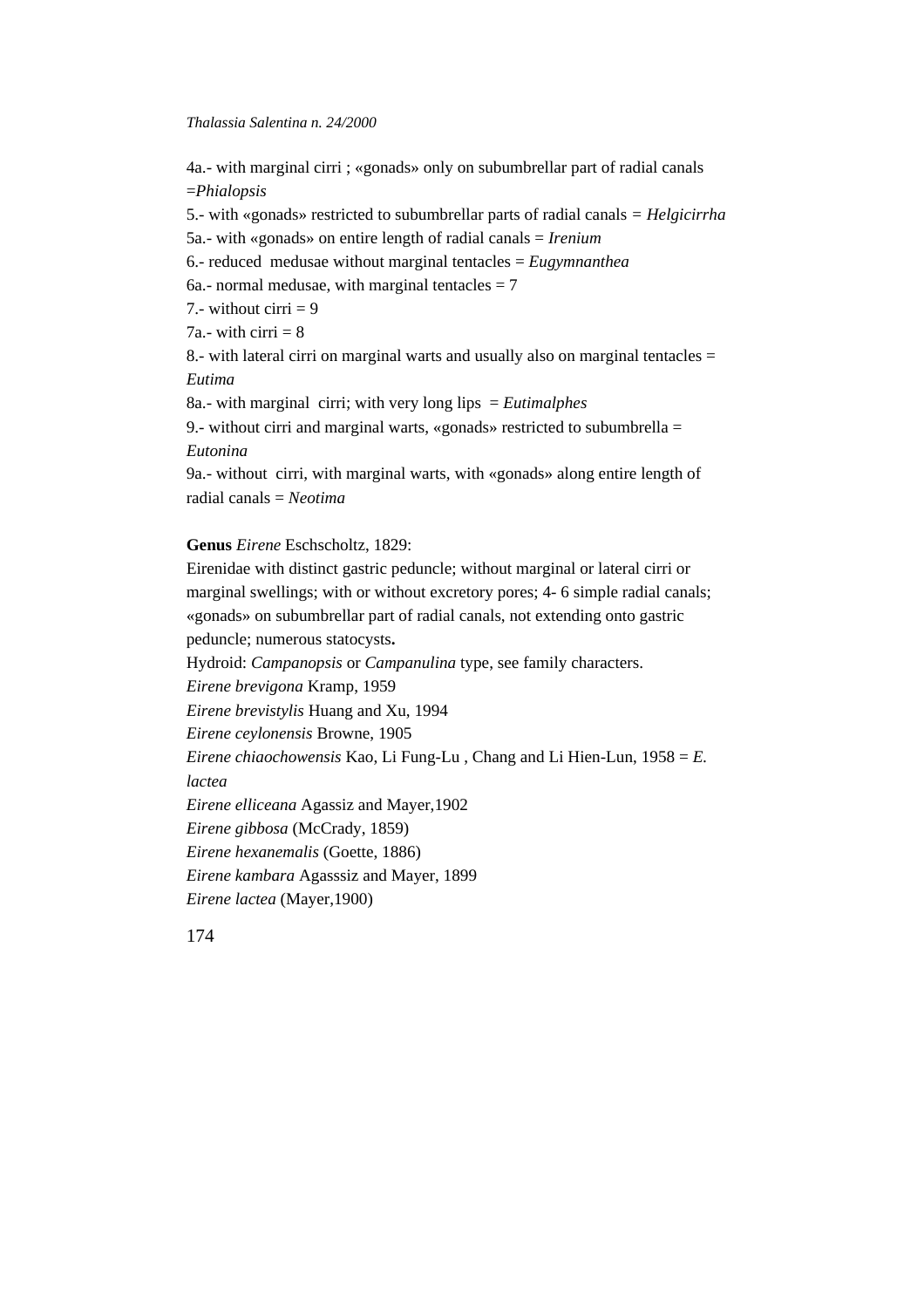#### *Phylogeny and Classification of Hydroidomedusae*

*Eirene lacteoides* Kubota and Horita, 1992 *Eirene menoni* Kramp, 1953 *Eirene mollis* Torrey, 1909 *Eirene palkensis* Browne, 1905 *Eirene parvitentaculata* Bouillon, 1984 *Eirene proboscidea* Bouillon and Barnett, 1999 *Eirene pyramidalis* (L. Agassiz, 1862) *Eirene sp.* Calder, 1991 *Eirene tenuis* (Browne, 1905) *Eirene viridula* (Péron and Lesueur, 1810)

#### **Genus** *Eugymnanthea* Palombi, 1935:

Eumedusoids with 8 marginal statocysts containing 1 to 4 statoliths pending the species, «gonads» on radial canals; with or without manubrium; without marginal tentacles

Hydroid: Hydroids living in the mantle cavity of mollusc bivalves; hydranth tubular, without hydrotheca, with a conical hypostome; with a single whorl of about 20-24 filiform tentacles; with an intertentacular membranous web, fixed to the host by a basal disc; often young hydranths budding from the middle part of the primary hydranth body; 1-2 medusa buds at the basal part of the hydranth.

*Eugymnanthea inquilina* Palombi, 1935 *Eugymnanthea japonica* Kubota, 1979

#### **Genus** *Eutima* McCrady, 1859:

Eirenidae with distinct gastric peduncle; with lateral cirri (difficult to observe and often destroyed after fixation); with marginal swellings or warts; without excretory pores; 4 simple radial canals; «gonads» on radial canals, either beneath subumbrella or on gastric peduncle or on both; with 8 (exceptionally 12) statocysts.

Hydroid: Campanulinid colonies formed either by single hydranths or by erect colonies arising from creeping stolons or by epizoic naked polyps; in non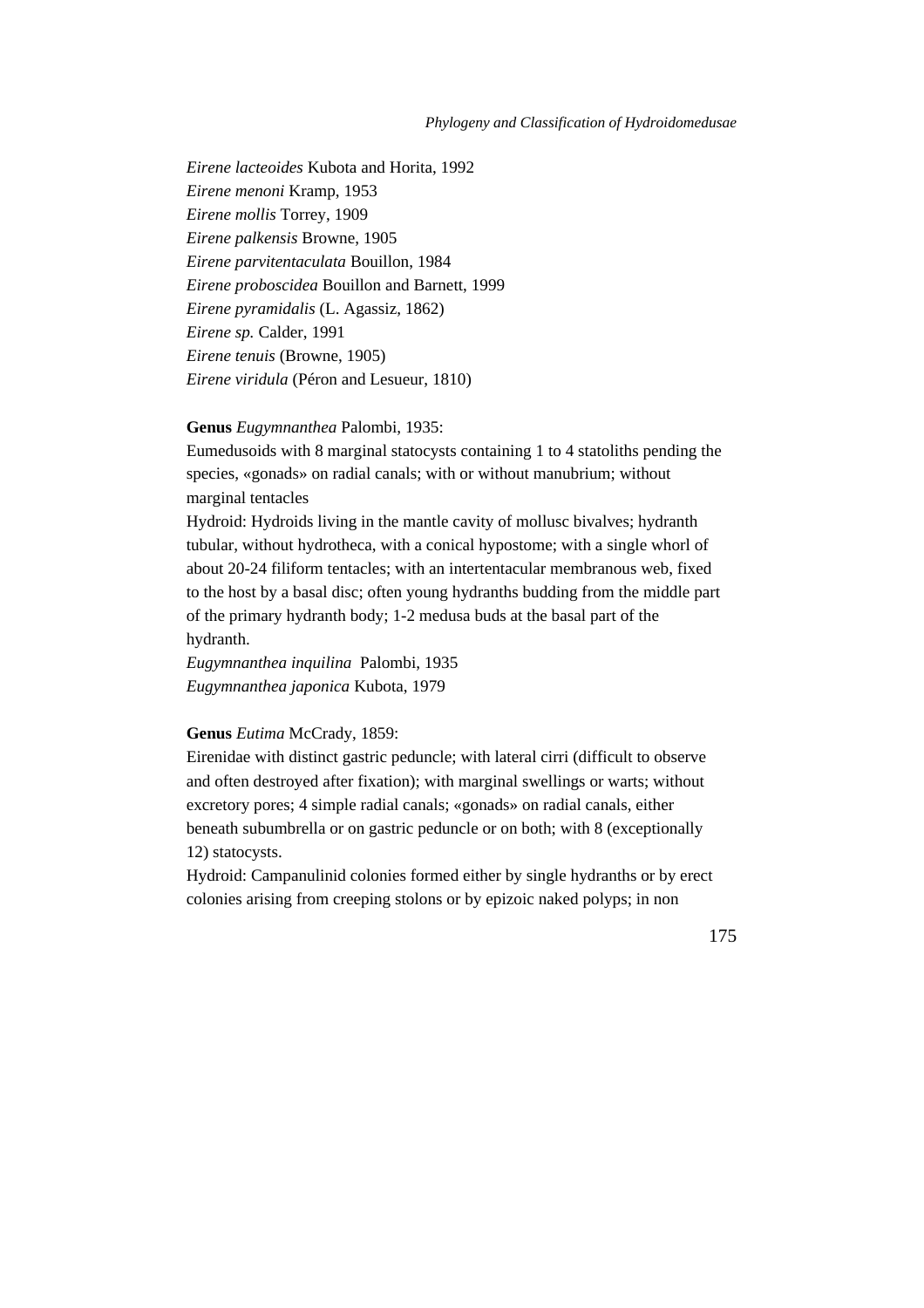epizoic forms, hydrocaulus with smooth perisarc, young colonies with cylindrical hydrothecae with diaphragm and a folded pleated operculum formed by convergent flaps not demarcated from the hydrothecal rim (*Campanulina* type), in older colonies of this type, the operculum is generally lost and the hydotheca is reduced to a perisarcal collar looking like a haleciid hydrotheca; tentacles usually connected basally by a membranous web. *Eutima (Eutimalphes) brownei* Torrey, 1909 *Eutima cirrhifera* Kakinuma, 1964 = *Eutima japonica Eutima coerulea* (L. Agassiz, 1862) *Eutima commensalis* Santhakumari, 1970 *Eutima cuculata* Brooks, 1883 = doubtful species; systematic position doubtful *Eutima curva* Browne, 1905 *Eutima gegenbauri* (Haeckel, 1864) *Eutima gentiana* (Haeckel, 1879) *Eutima gracilis* (Forbes and Goodsir, 1851) *Eutima hartlaubi* Kramp, 1958 *Eutima japonica* Uchida 1925 *Eutima levuka* (Agassiz and Mayer, 1899) *Eutima longigonia* Bouillon, 1984 *Eutima mira* McCrady, 1859 *Eutima modesta* (Hartlaub, 1909) *Eutima mucosa* Bouillon, 1984 *Eutima neucaledonia* Uchida, 1964 *Eutima orientalis* (Bowne, 1905) = *E. mira? Eutima ostrearum* Mattox and Crowell, 1951 *Eutima sapinhoa* Narchi and Hebling, 1975 *Eutima suzannae* Allwein, 1967 *Eutima variabilis* McCrady, 1859

**Genus** *Eutymalphes* Haeckel, 1879: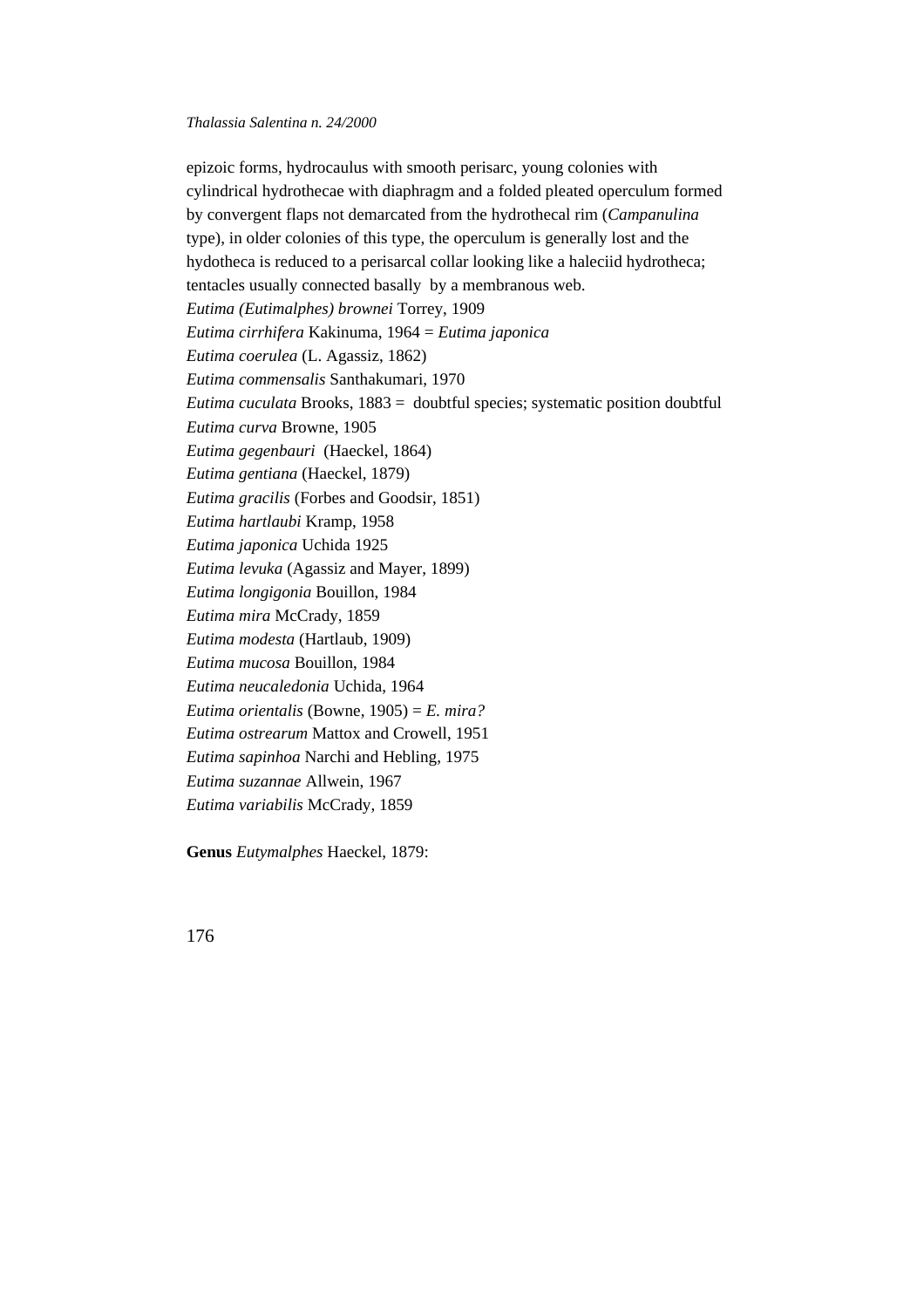Eirenidae with broad gastric peduncle; mouth with complexly folded, very large lips; with eight adradial statocysts; with numerous marginal tentacles; with marginal cirri; with a few marginal warts.

Hydroid: Unknown.

*Eutimalphes pretiosa* Haeckel, 1879 = observed only once.

### **Genus** *Eutonina* Hartlaub, 1897:

Eirenidae with 8 statocysts; without cirri; without marginal warts; «gonads» restricted to subumbrella, not extending onto peduncle.

Hydroid: Where known, of campanulinid erect type, hydrotheca very delicate, in young specimens cylindrical, with a diaphragm and a conical operculum formed by convergent sharp flaps not demarcated from the hydrothecal rim by crease-line; in old specimens the hydrotheca disintegrates, leaving just a crumpled membranous collar sheath around the basal part of the hydranth; hydranth very long, with up to 20 amphicoronate tentacles linked by a basal web; gonotheca cylindrical, tapered below, squarely-truncate above, arising from stem just under a hydranth.

*Eutonina indicans* (Romanes, 1876) *Eutonina scintillans* (Bigelow, 1909)

### **Genus** *Helgicirrha* Hartlaub, 1909:

Eirenidae with lateral cirri at the base of some or all marginal tentacle bulbs; with excretory papillae.

Hydroid: Where known, a campanopsid; colonies with a net like hydrorhiza giving rise to unbranched upright hydranths; hydrorhiza and base of hydranths enclosed in a thin and sticky perisarc; hydranth club-shaped, with a conical hypostome surrounded by 26 to 30 amphicoronate filiform tentacles linked by a small basal intertentacular membranous web; medusa buds borne in the middle of hydranth or sometimes even higher, single or up to three per hydranth. *Helgicirrha brevistyla* Xu and Huang, 1893 *Helgicirrha cari* (Haeckel, 1864) *Helgicirrha cornellii* Bouillon, 1984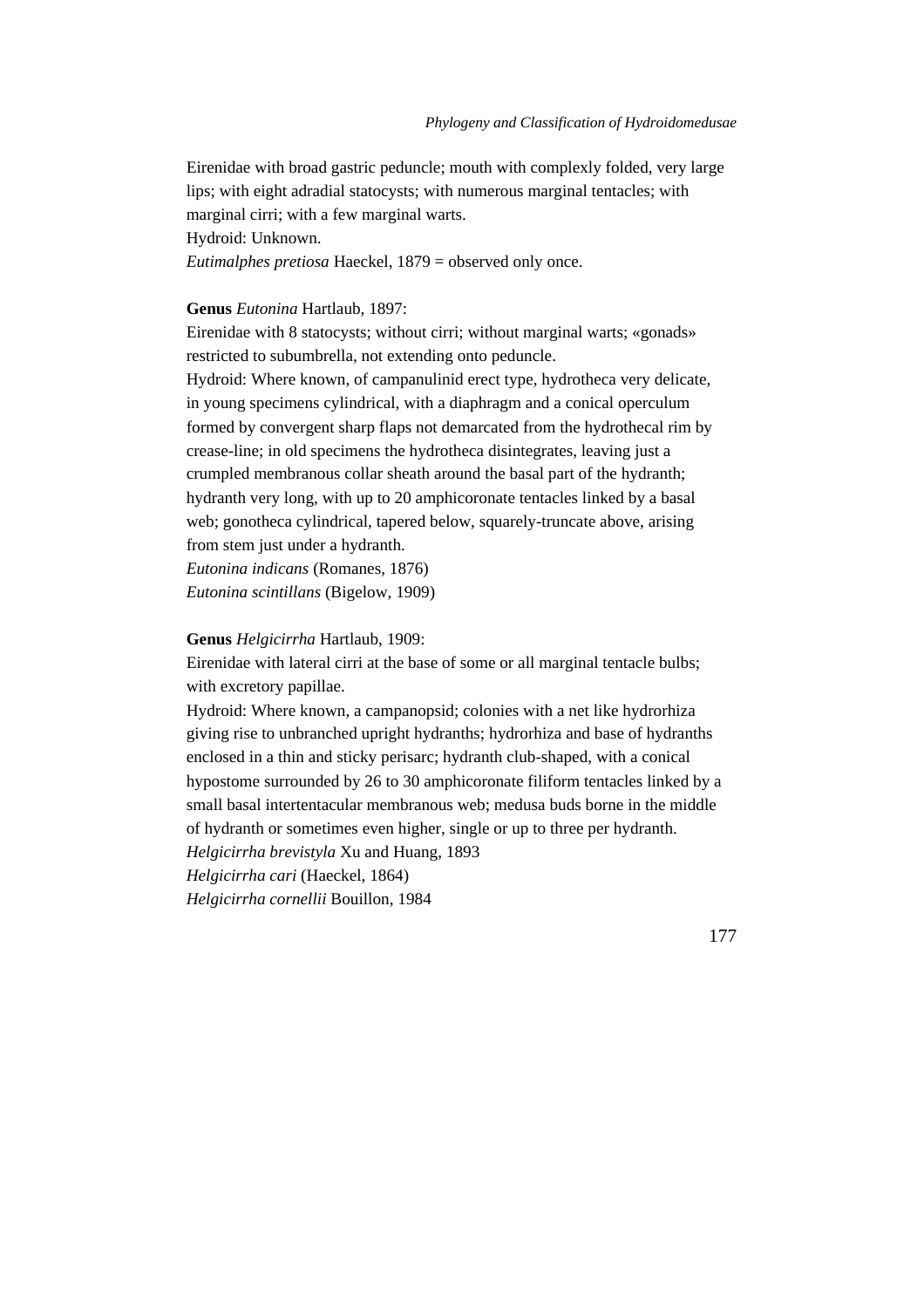*Helgicirrha danduensis* (Bigelow, 1904) *Helgicirrha gemmifera* Bouillon, 1984 *Helgicirrha irregularis* Bouillon, Boero and Seghers, 1988 *Helgicirrha malayensis* (Stiasny, 1928) *Helgicirrha medusifera* (Bigelow, 1909) *Helgicirrha schulzei* Hartlaub, 1909 *Helgicirrha weaveri* Allwein, 1967

### **Genus** *Irenium* Haeckel, 1879:

Eirenidae with numerous statocysts; with numerous marginal warts; marginal tentacles and warts with lateral cirri; mature «gonads» along entire radial canals. Hydroid: Unknown. *Irenium alabiatum* Zamponi, Suárez-Morales and Gasca, 1999 = manubrium missing, incomplete specimens? *Irenium labiatum* Zamponi, Suárez-Morales and Gasca, 1999 *Irenium quadrigatum* Haeckel, 1879 *Irenium teuscheri* (Haeckel, 1879)

**Genus** *Neotima* Petersen 1962: Eutimidae with 8 statocysts, without cirri; with marginal warts; with «gonads» on entire length of radial canals. Hydroid: Unknown. *Neotima lucullana* (Delle Chiaje, 1822) *Neotima peterseni* Bouillon, 1984

### **Genus** *Phialopsis* Torrey, 1909:

Eirenidae with short gastric peduncle; with marginal cirri; without excretory pores; with «gonads» restricted to subumbrellar portion of radial canals; with numerous statocysts. Hydroid: Unknown. *Phialopsis diegensis* Torrey, 1909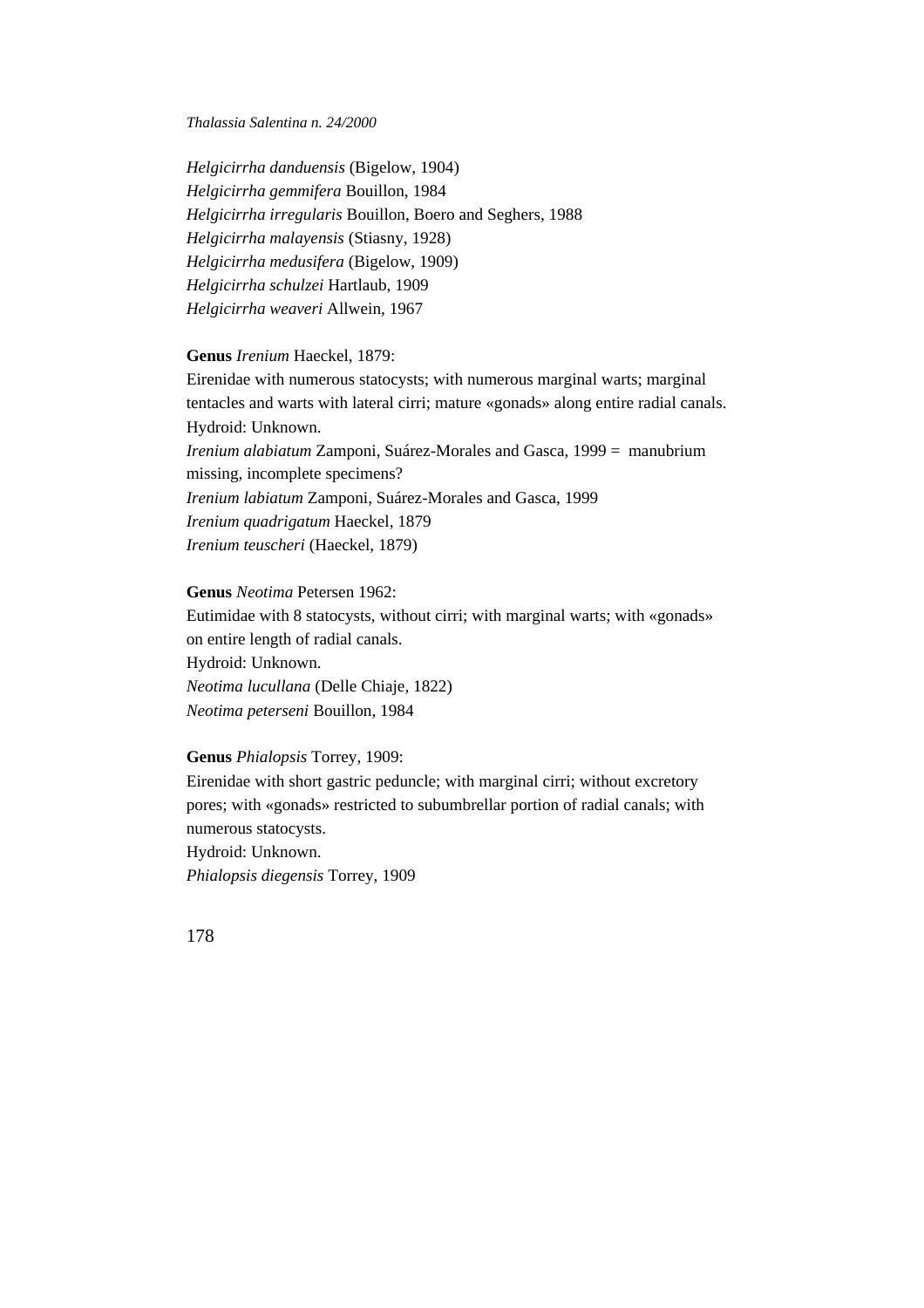**Genus** *Tima* Eschscholtz, 1829:

Eirenidae with distinct gastric peduncle; without cirri; with marginal warts; «gonads» upon entire lenght of radial canals; with numerous statocysts. Hydroid: Poorly known, probably of "*Campanulina*" type. *Tima bairdi* (Johnston, 1833) *Tima flavilabris* Eshscholtz, 1829 *Tima formosa* L.Agassiz, 1862 *Tima saghalinensi* Bigelow, 1913

Family **Haleciidae** Hincks,1868 (1):

Gonophore: As fixed sporosarcs, medusa stage totally suppressed from life cycle except exceptionnally as swimming gonophores. Hydroid: stolonal or erect colonies arising from a creeping hydrorhiza; hydrothecal rim usually even, sometimes recurved, lacking operculum; renovation common; hydrothecal desmocytes large often birefringent; hydrothecal pedicel often lacking; hydrotheca shallow; hydranth much larger than hydrotheca, often robust, with or without intertentacular web; nematophores, nematothecae and nematodactyls present or absent; gonothecae solitary or grouped into a glomulus; typically sexually dimorphic, infrequently with naked gonophores.

**Genus** *Nemalecium* Bouillon, 1986:

Gonophore: As swimming gonophores.

Hydroid: with characters of the family, but hydrothecae given off alternatively in two opposite rows from hydrocaulus and from branches when present; intertentacular web absent, base of tentacles enveloped by gland cells; nematophores absent, usually with a pair nematodactyls situated between tentacular whorl and curving over hypostome; gonophores giving short lived swimming gonophores; gonothecae solitary urn to cone-shaped. *Nemalecium lighti* Hargitt, 1924 = short lived swimming gonophores

Remarks: for the genera *Campalecium* and *Hydranthea* see Lovenellidae.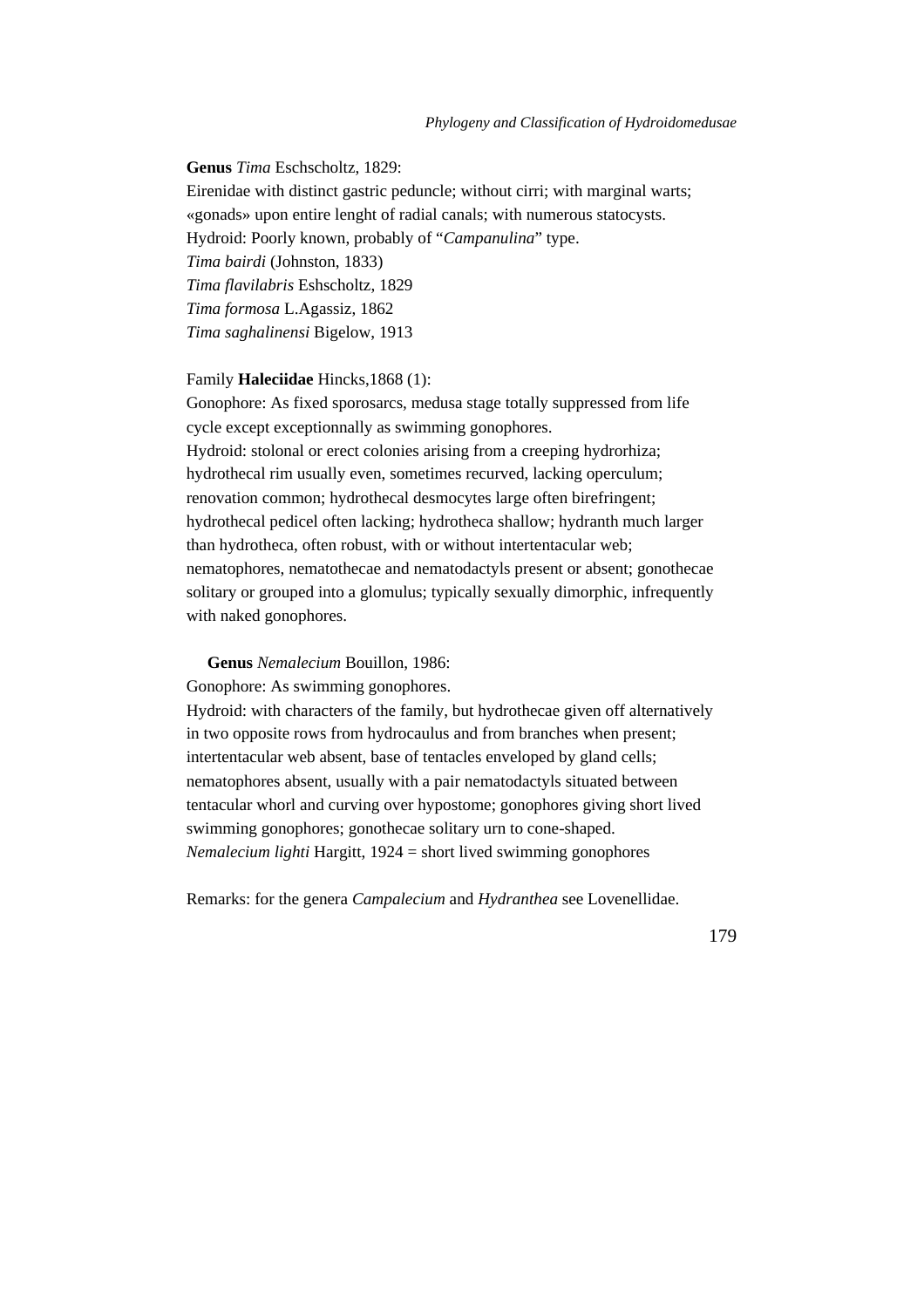# Family **Lafoeidae** Hincks, 1868 (5):

When known, either swimming gonophores with a velum; 4 radial canals; 4 atentaculate marginal bulbs; «gonads» on manubrium, or liberable eumedusoids with mature «gonads» on radial canal, or free but only immature medusa known, various in expression, with 2 to 8 tentacles; with or without ocelli; with short manubium; with or without oral lips; with 4 or more radial canals. Hydroid: Colonial, stolonal or erect, arising from a creeping hydrohiza, hydrothecae varying from tubular to campanulate in shape; radially or bilaterally symmetrical, adherent or pedicellate; margin entire; operculum usually absent; diaphragm present or absent; hydranth with a conical hypostome surrounded by a whorl of filifom tentacles; abcauline diverticulum present or absent; nematophores present or absent; gonophores see above; gonothecae either solitary or aggregated into coppinia or scapus.

1.- with swimming gonophores = *Anthohebella* 1a.- with eumedusoids or free medusae = *Hebella*

**Genus** *Anthohebella* Boero, Bouillon and Kubota, 1997: As swimming gonophores with a velum; 4 radial canals; 4 atentaculate marginal bulbs; «gonads» on manubrium. Hydroid: see family characters. *Anthohebella brevitheca* (Leloup, 1938) = swimming gonophores *Anthohebella najimaensis* (Hirohito, 1995) = swimming gonophores *Anthohebella parasitica* (Ciamician, 1880) = swimming gonophores *Anthohebella tubitheca* (Millard and Bouillon, 1975) = swimming gonophores

### **Genus** *Hebella* Allman, 1888:

Either liberable eumedusoids with mature «gonads» on radial canals, or medusa already mature at liberation with 4 radial canals, each with a proximal gonad; 4 perradial atentaculate bulbs and 4 small interradial atentaculate bulbs; manubium short; mouth and gastric cavity present; during life span some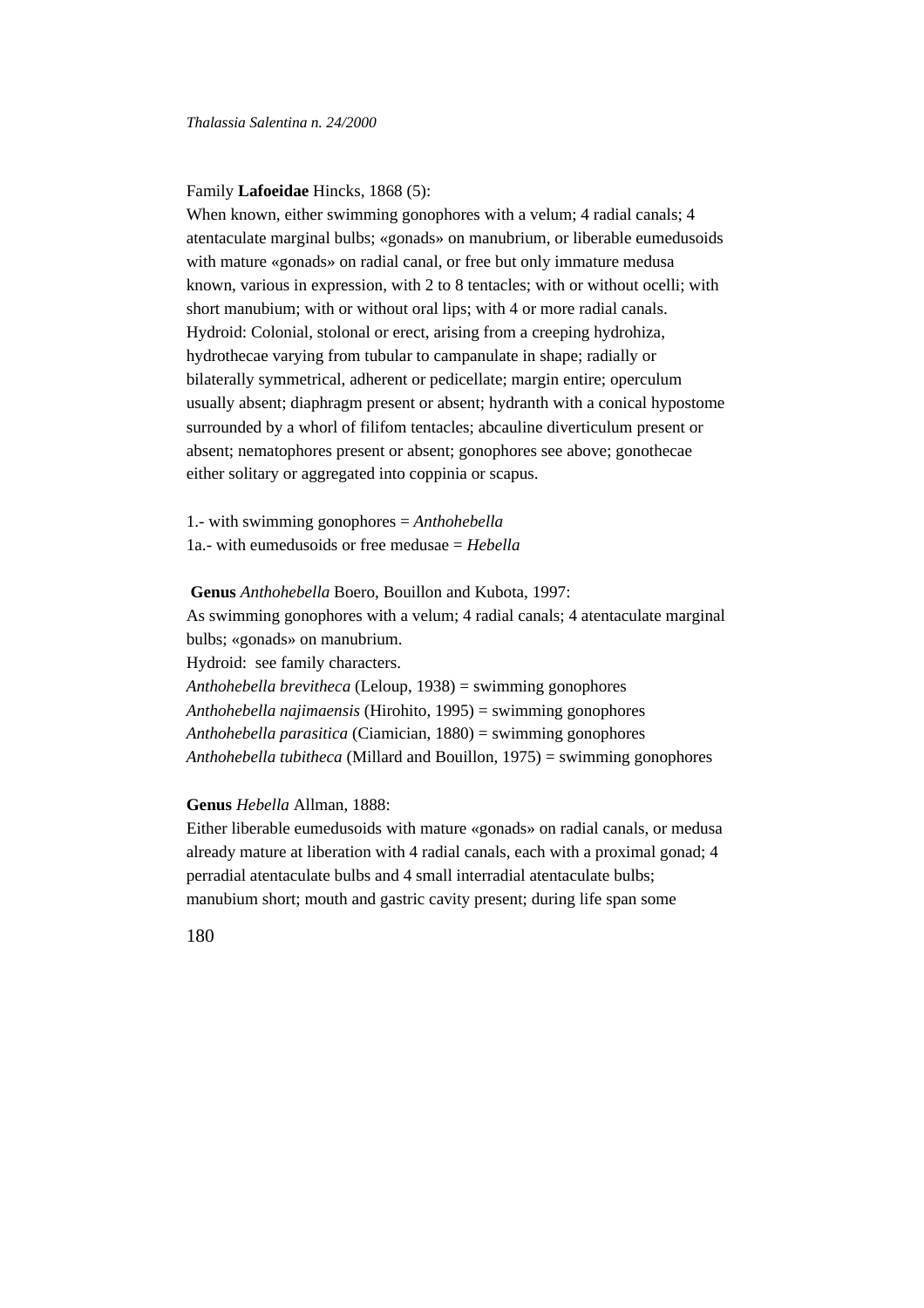tentacles and more marginal bulbs may grow, or free but only immature medusa known, various in expression, with 4 or more radial canals; with 2 to 4 perradial tentacles, sometimes with 4 developing interradial marginal tentacles and adradial atentaculate bulbs; with or without ocelli; with short cruciform manubium; with or without oral lips Hydroid: see family characters. *Hebella calcarata* (L. Agassiss, 1862) = only juvenile medusa known *Hebella crateroides* Ritchie 1909 = only medusa buds kown *Hebella contorta* Marktanner-Turneretscher,1890 = eumedusoids *Hebella cylindrica* (Von Lendenfeld, 1885) = only medusa buds known *Hebella dissymetrica* Billard,1933 = medusae mature at liberation *Hebella furax* Millard, 1957 = only young medusae known *Hebella muscensis* Millard and Bouillon , 1975 = only medusa buds known *Hebella plana* Ritchie, 1907 = only medusa buds known *Hebella scandens* (Bale, 1888) = only juvenile medusae known; perhaps a *Staurodiscus* Haeckel, 1879 medusa? *Hebella striata* Allman, 1888 = only medusa buds known

#### Family **Laodiceidae** Agassiz, 1862 (36):

Leptomedusae with marginal cordyli with or without cnidocysts; with 4, 8, or more simple or branched radial canals; marginal tentacles hollow; «gonads» on radial canals, on radial canals and lobes of the manubrium or into manubrial pouches; with or without marginal cirri; with or without adaxial ocelli; without statocysts.

Hydroid: Where known, "*Cuspidella*" type; colonies stolonal; hydrotheca tubular, sessile, sometimes with basal constriction at origin, or exceptionally a poorly delimited pedicel (*Ptychogena*); hydrotheca often with transversal growth-rings; operculum conical comprising several pleated flaps meeting centrally, with visible crease-line basally; no intertentacular web, tentacles amphicoronate; no nematophores; gonothecae where known resembling hydrothecae but larger.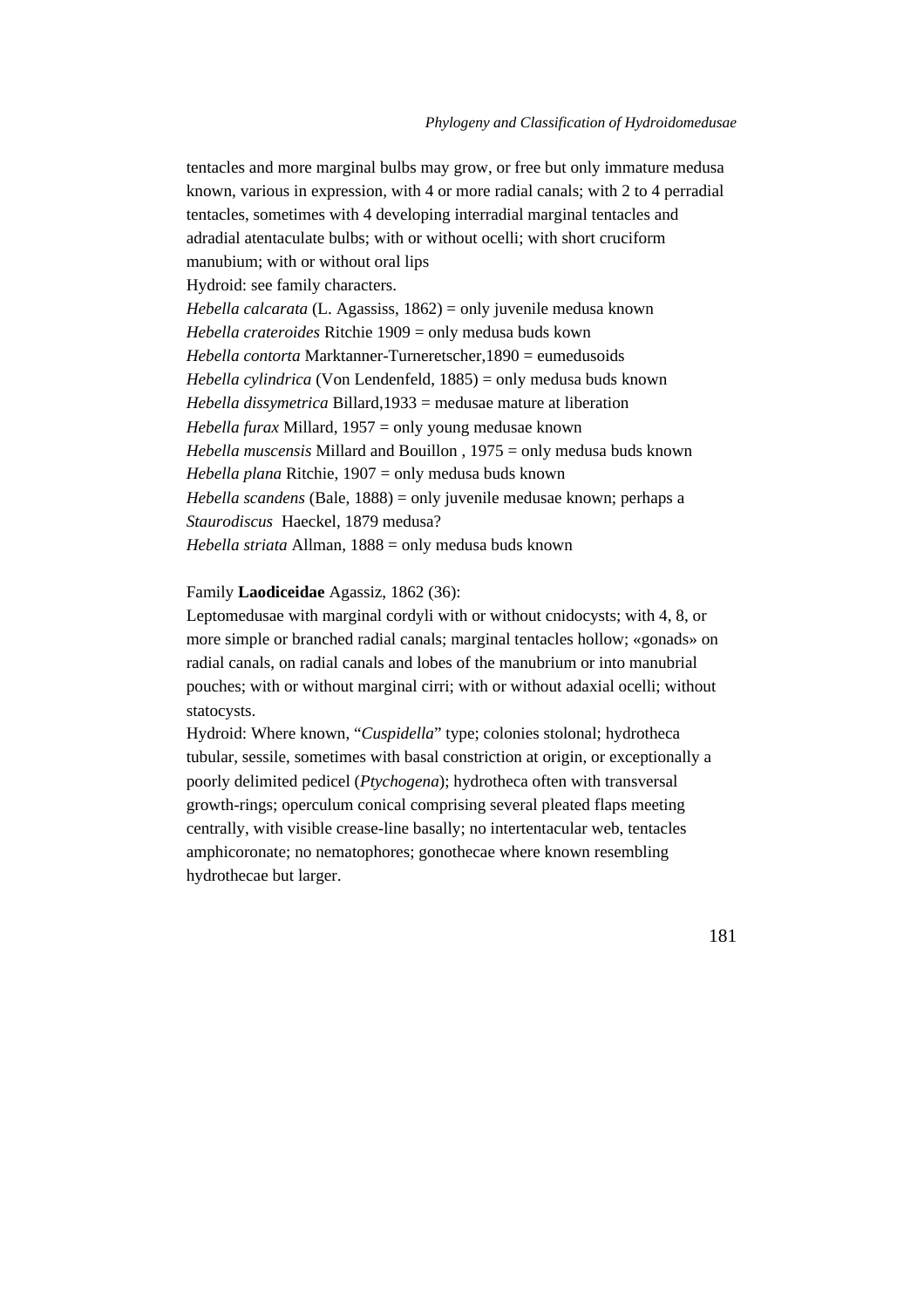1.- cordyli with zooxanthellae = *Wuvula* 1a.- cordyli without zooxanthellae  $= 2$ 2.- radial canals closed  $=$  3 2a.- radial canals open grooves forming large cruciform mouth = *Staurophora* 3.- with four radial canals  $= 5$  $3a$  - with 6 or more radial canals  $= 4$ 4.- with eigth simple, unbranched radial canals = *Melicertissa* 4a.- some or all of the radial canals dichotomously branched, all branches joigning ring canal but primary radial canals not proceeding to ring canal = *Toxorchis* 5.- radial canals with one or a few pairs of lateral branches, primary radial canals proceeding straight to ring canal = *Staurodiscus* 5a.- radial canals simple  $= 6$ 6.- manubrium with perradial lobes or pouches  $= 7$ 6a.- manubrium without marginal perradial pouches; «gonads» simple, wavy along radial canals, sometimes adjacent to manubrium; usually some or all tentacular bulbs with adaxial ocelli = *Laodicea* 7.- manubrium with funnel-shaped lobes; radial canals with lateral diverticulae in which the «gonads» are placed; without cirri and ocelli = *Ptychogena* 7a.- with well developed manubrial perradial pouches; «gonads» on proximal part of manubrium and in manubrium pouches, germ cells developing on numerous lateral lamellar folds of the proximal part of the radial canals included in the pouches; with ocelli, with marginal cirri = *Guillea*

**Genus** *Guillea* Bouillon; Pages; Gili; Palanques; Puig and Heussner (in press): Laodiceidae with well developed manubrial perradial pouches; with complex «gonads» on proximal part of manubrium and in manubrial pouches, germ cells developing in manubrial pouches on numerous lateral lamellar folds of the proximal part of the radial canals; with marginal cirri and ocelli. Hydroid: Unknown.

*Guillea canyonincolae* Bouillon Gili and Pagès, 2000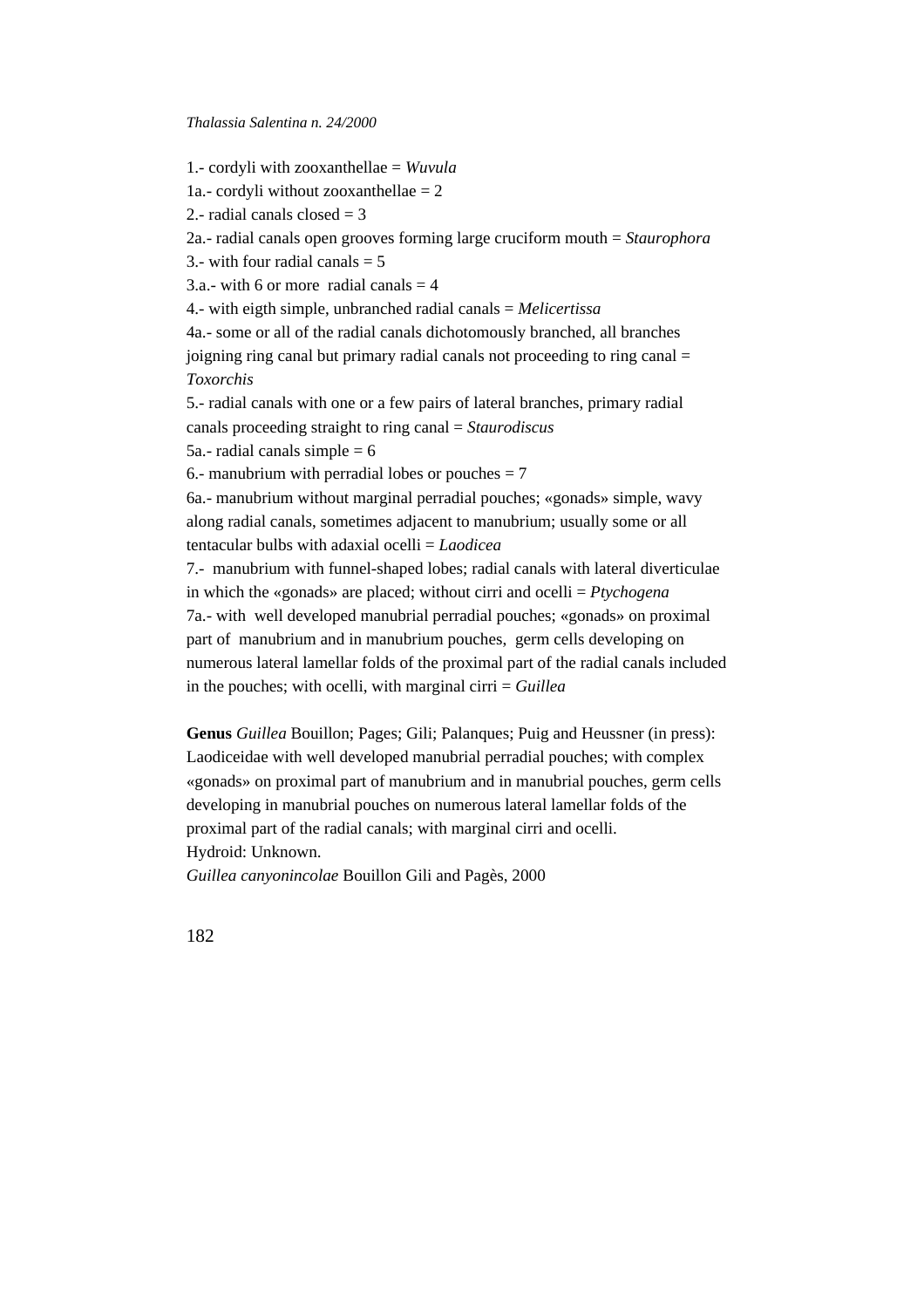**Genus** *Laodicea* Lesson, 1843:

Laodiceidae with small manubrium, sometimes with small perradial lobes; with four radial canals, simple or with short lateral diverticula; with simple wavy «gonads»; with or without marginal cirri; with or without adaxial ocelli. Hydroid of "*Cuspidella*" type, see family characters; hydrothecae sessile. *Laodicea brevigona* Allwein, 1967 *Laodicea chapmani* Günther, 1903 = doubtful species ?*Laodicea eucope* (Haeckel, 1879) = systematic position doubtful *Laodicea fertilis* (von Lendenfeld, 1884) *Laodicea fijiana* Agassiz and Mayer, 1899 *Laodicea indica* Browne, 1905 = *L. undulata*? *Laodicea marama* Agassiz and Mayer, 1899 *Laodicea minuscula* Vannucci, 1957 *Laodicea neptuna* Mayer, 1900 = doubtful species *Laodicea ocellata* Babnik, 1948 = doubtful species *Laodicea pulchra* Browne, 1902 *Laodicea undulata* (Forbes and Goodsir, 1851)

#### **Genus** *Melicertissa* Haeckel, 1879:

Laodiceidae with 8 simple radial canals; with adaxial ocelli; with or without cirri.

Hydroid: Unknown.

*Melicertissa adriatica* Neppi, 1915

*Melicertissa clavigera* Haeckel, 1879

*Melicertissa malayica* (Maas, 1905)

*Melicertissa mayeri* Kramp, 1959

*Melicertissa orientalis* Kramp, 1961

*Melicertissa platygastra* Nair, 1951

*Melicertissa rosea* Bouillon, 1984

*Melicertissa* sp. Kramp, 1965

**Genus** *Ptychogena* A. Agassiz, 1865: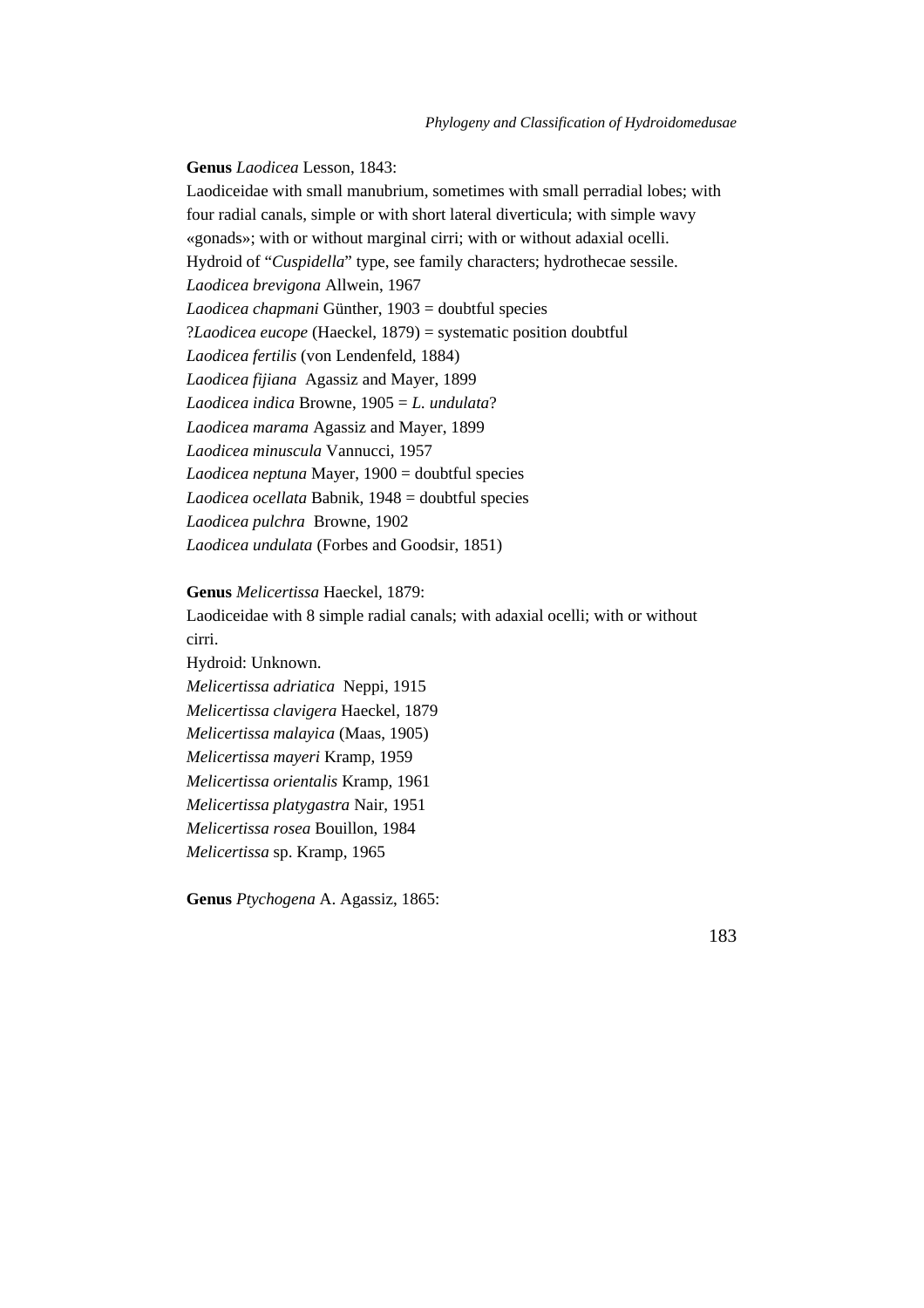Laodiceidae with four radial canals giving rise to lateral diverticula, in which the «gonads» are located; manubrium with funnel-shaped perradial lobes; without cirri; without ocelli. Hydroid: Unknown. *Ptychogena antarctica* Browne, 1907 *Ptychogena aurea* Vanhöffen, 1912 = *Chomatonema rubrum*? *Ptychogena californica* Torrey, 1909 *Ptychogena crocea* Kramp and Damas, 1925 *Ptychogena hyperborea* Kramp, 1942 *Ptychogena lactea* A Agassiz, 1865 *Ptychogena longigona* Maas, 1893 = *Laodicea undulata*?

# **Genus** *Staurodiscus* Haeckel 1879:

Laodiceidae with four radial canals, each giving rise to one or more pairs of lateral branches which may or not communicate with the circular canal; primary radial canals proceeding straight to the circular canal; «gonads» on the main 4 radial canals and branches; with adaxial ocelli; without marginal cirri. Hydroid: Perhaps a hebellid (see Paes De Andrade and Migotto, 1997). *Staurodiscus brooksi* (Mayer, 1910) *Staurodiscus gotoi* (Uchida, 1927) *Staurodiscus heterosceles* Haeckel,1879 *Staurodiscus nigricans* Agassiz and Mayer, 1899 *Staurodiscus quadristoma* Bouillon, 1984 *Staurodiscus tetrastaurus* Haeckel, 1879 *Staurodiscus vietnamensis* Kramp, 1962

# **Genus** *Staurophora* Brandt, 1834:

Laodiceidae with unusual cross-shaped manubrium; mouth opening extending along the 4 radial canals transformed for a long distance into open grooves, only most distal parts remaining free and closed; mouth arms slit-like, with strongly folded lips; «gonads» on diverticula in lateral walls of cruciform, enlarged, mouth-radial canal complex; without cirri; with adaxial ocelli.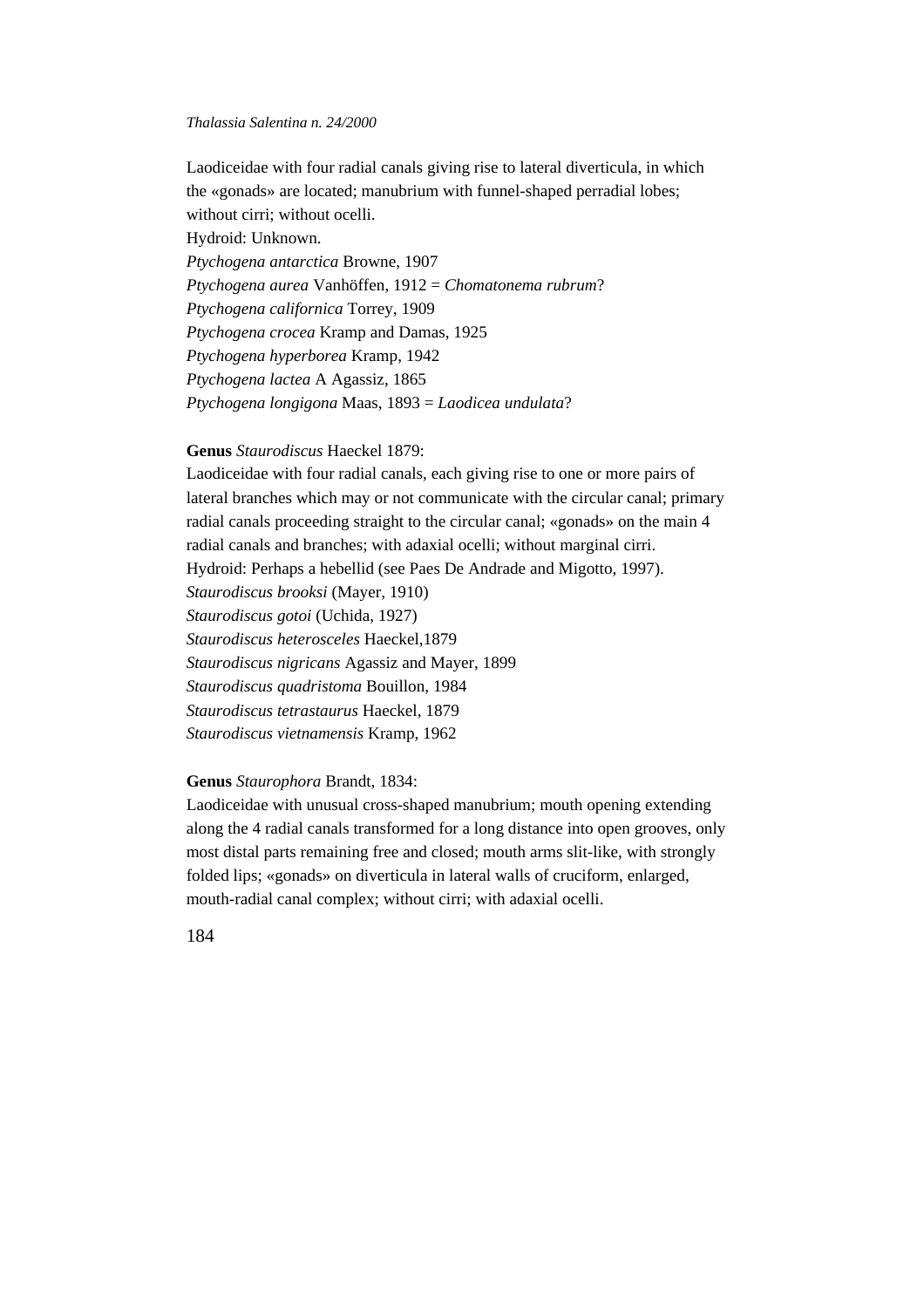Hydroid: A typical cuspidellid, hydrotheca sessile; gonothecae unknown. *Staurophora mertensii* Brandt, 1834 *Staurophora purpurea* Foerster,1923 = *Foersteria purpurea*

#### **Genus** *Toxorchis* Haeckel, 1879:

Laodiceidae with 4, 6, or more main radial canals, some or all branching dichotomously one or more times, all branches reaching circular canal, primary radial canals not extending to circular canal; «gonads» on outermost branches; numerous tentacles and cordyli; with or without cirri; with or without ocelli. Hydroid: Unknown *Toxorchis arcuatus* Haeckel, 1879 *Toxorchis kellneri* Torrey, 1909 *Toxorchis milleri* Bouillon, 1984 *Toxorchis polynema* Kramp, 1959 *Toxorchis thalassinus* (Péron and Lesueur, 1810)

#### **Genus** *Wuvula* Bouillon, Seghers and Boero, 1988:

Laodiceidae with more than 4 radial canals, sometimes partially ramified; with numerous cordyli modified in vesicles enclosing a great number of zooxanthellae; with adaxial papillae on the marginal tentacular bulbs, on the cordyliform vesicles and the rudimentary bulbs when present; no ocelli. Hydroid: Unknown. *Wuvula fabietti* Bouillon, 1988

*Wuvula ochracea* (Mayer, 1910)

# Family **Lovenellidae** Russell, 1953 (31):

Leptomedusae with short manubrium; without gastric peduncle; without excretory pores; with 4 simple radial canals; marginal tentacles hollow, with lateral cirri; without marginal cirri; «gonads» on radial canals, not reaching manubrium; without or with 8 (exceptionally 4 or 12) or indefinite number of statocysts, 16 or more when adult; no ocelli.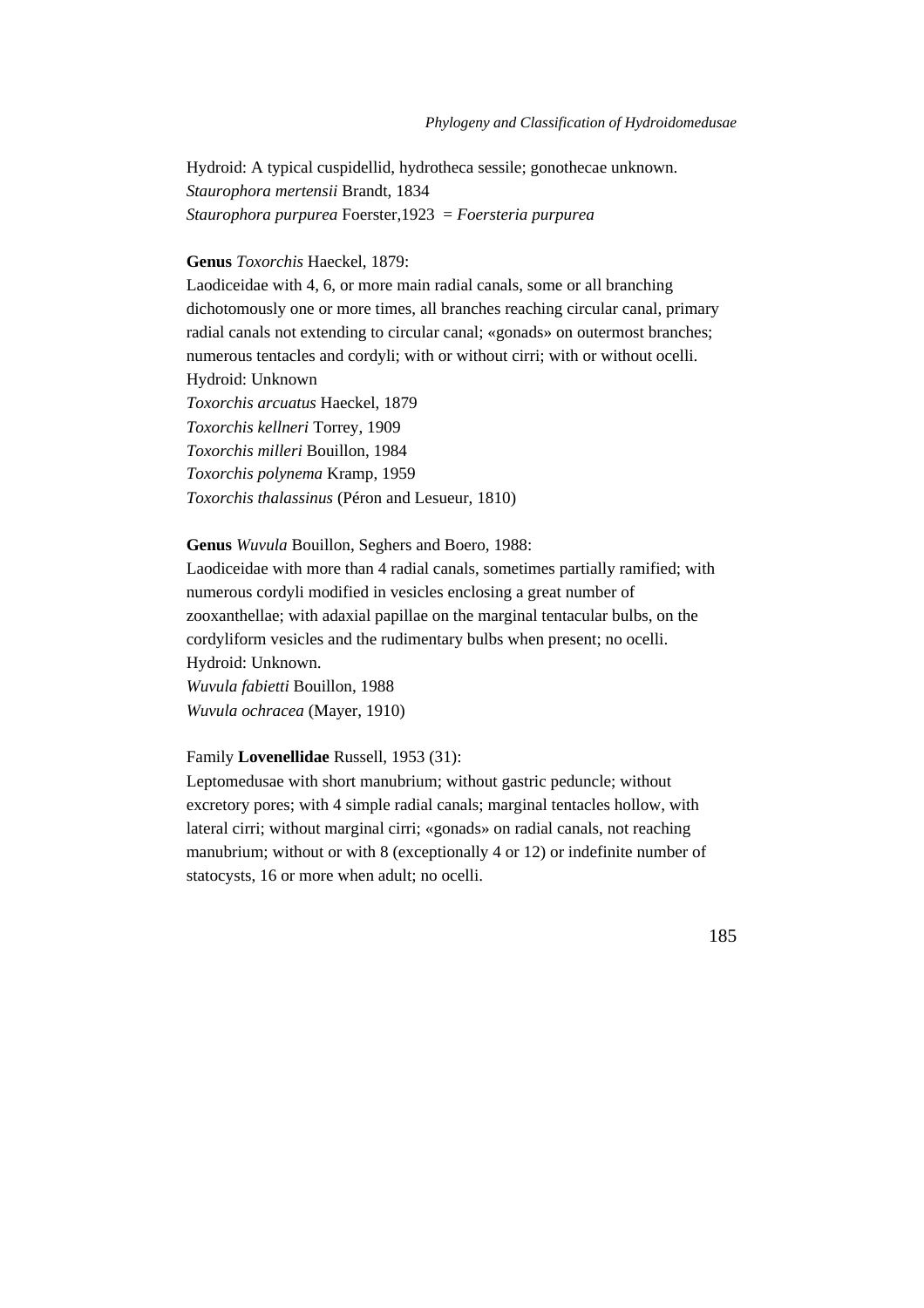Hydroid: Colonies stolonal or erect, sympodial; hydrotheca pedicellate, elongate, everted-conical to bell-shaped; operculum conical, formed either by many triangular plates on embayements in shallowly cusped hydrothecal margin and well demarcated from hydrothecal wall by noticeable crease line, or formed by a folded continuation of the hydrothecal wall, lacking hinge-like base; hydrothecae often collapsing, disintegrating in developed specimens, in some species just a crumpled collar-shaped sheath is left around the base of the hydrants; diaphragm present; with or without intertentacular web; no nematophores; gonothecae pedunculate. Like in many Haleciids the hydrothecae of the Lovenellidae may renovate. Remarks: The family Lovenellidae was created by Russell (1953) for Leptomedusae with lateral cirri, with four radial canals, without marginal cirri, without peduncle, without excretory pore. Where known, the hydroids being *Lovenella*-like with a well demarcated operculum and hydrothecal margin embayements. Russell (1953) made a distinction between the genus *Lovenella* with an indefinite number of statocysts and *Eucheilota* where the number of statocyst is usually eight. Kramp (1959a) adopted these views and later (Kramp, 1959b; 1961; 1968) added the genus *Cirrholovenia* with marginal cirri, so modifying Russell's original definition. Calder (1971, 1975) observed that the hydroid of *Lovenella gracilis* lacks the opercular embayements typical of the genus *Lovenella* having an operculum in continuation with the hydrothecae and consequently resurrected the genus *Dipleuron* for this species (Calder, 1991). Bouillon (1985a) considering the impossibility to integrate the diagnostic characters of the polyps and the medusa phases separated Kramp's Lovenellidae in three families: the family Cirrholoveniidae having medusae with marginal cirri and "cuspidellid" hydroid; the Eucheilotidae with medusae with lateral cirri, 8 statocysts and "campanulinid" hydroids with a well demarcated operculum but without hydrothecal embayements, and the Lovenellidae with lateral cirri, an indefinite number of statocysts and a "*Lovenella*" type of hydroid presenting a well demarcated opeculum with embayements of the hydrothecal margin. The study of " Lovenellidae" life cycles shows however that if the medusa phase of this family present clear characters allowing their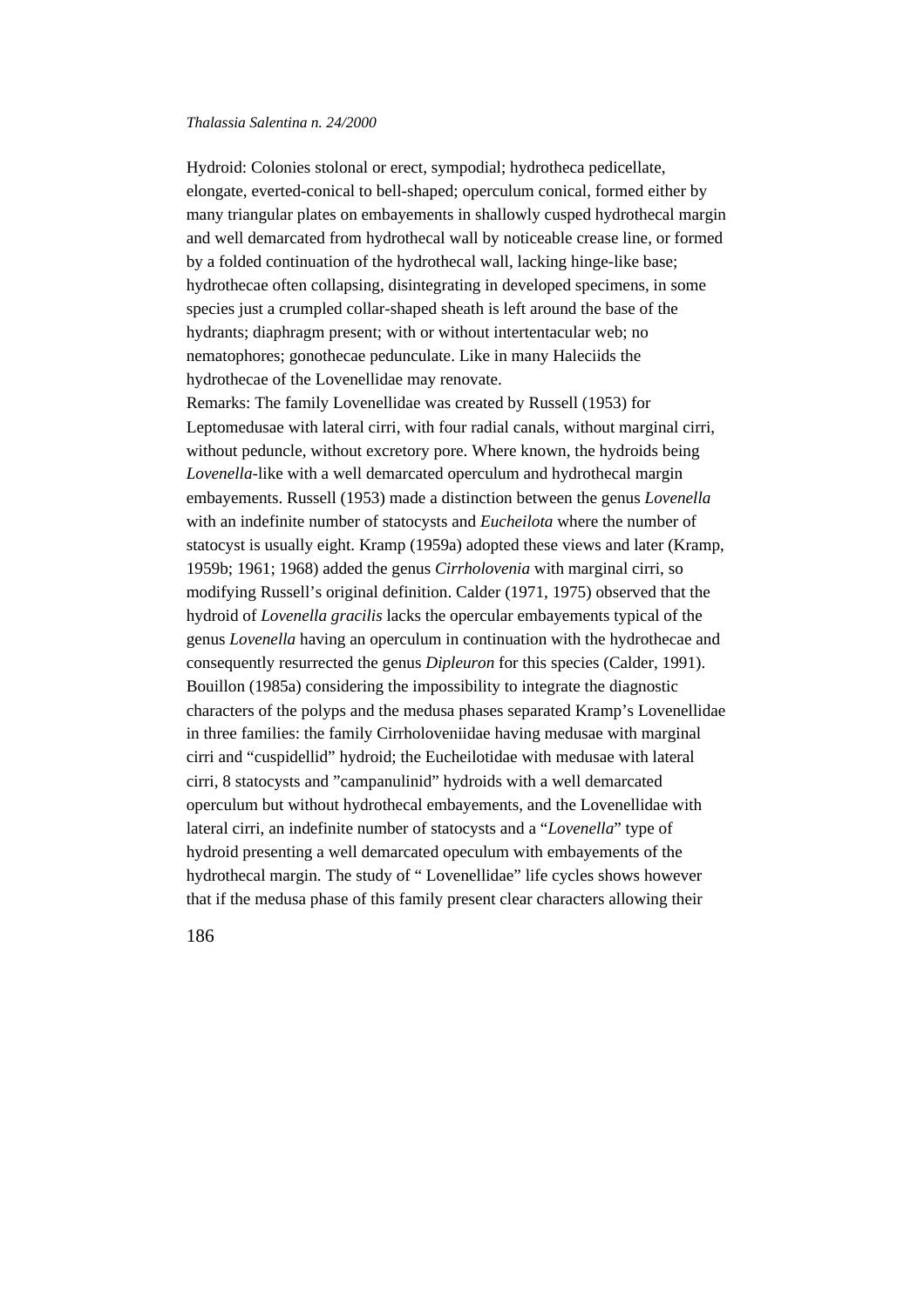separation from the other leptomedusan medusae families, their hydroids are puzzling, all belong to a "campanulinid" type but their opercular structures presenting differences even at the generic level. It is thus hopeless to refer with confidence one or another type of opercular structure to a family group taxon, particularly to a family established originally for the medusa phase. After Kramp (1919, 1932b) a too great importance has been given to the opercular structures of the Campanulinida. The operculum can show differences in structure in a same family (among others the Tiaropsidae) or even in the same genus, in *Phialella* for instance some species have opercular flaps demarcated from hydrothecae and other species have not (Boero, 1987). This type of structure is evidently inconstant and cannot be used to distinguish families or even genera. The more, in many campanulinids the operculum can completely disappear with the apical part of the hydrotheca during normal growth of the colonies as shown by Werner (1968 a and b) in *Eucheilota maculata* and *Eutonina indicans* or can even not exist in some species of a normal operculate genus (many Eirenidae), only a little more than a collar remain at the base of the hydrothecae of fully developed hydranths, looking like a haleciid thecae (see for instance Werner, 1968, fig.14). The family Eucheilotidae is consequently suppressed and the genera *Eucheilota* and *Lovenella* are again included in the Lovenellidae, being defined as above for the medusa stage, the hydroid stage being characterised by "campanulinid polyps" with an operculum well or not well demarcated from the hydrothecae, with hydrothecae having or not marginal embayement or with hydrothecae reduced to a basal collar; usually with an intertentacular web; cnidome generally with merotrichous haplonemes. The family Cirrholoveniidae with marginal cirri and "cuspedelliid" type of hydroids being kept separated.

1.- without statocyst = *Paralovenia* 1a.- with statocysts *= 2* 2.- with usually no more than 8 statocysts *= Eucheilota* 2.a- with an indefinite number of statocysts (16-32) = *Lovenella*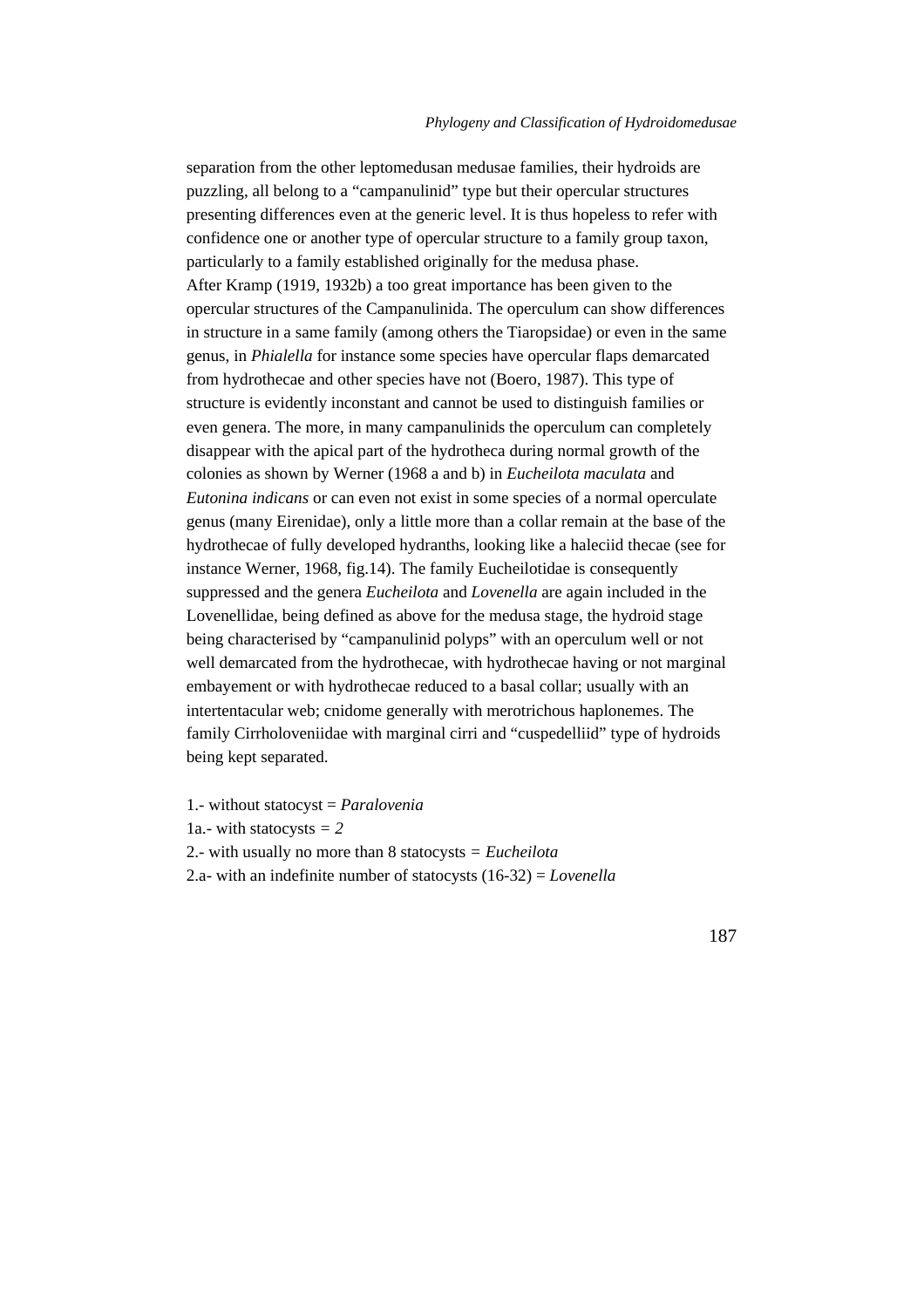Remarks: Two genera, *Hydranthea* which releases free eumedusoids and *Campalecium* from which only medusa buds or newly released medusae are known, pending the species are here tentatively included in the Lovenellidae. They were formerly considered as Haleciidae due to the collar shape of their hydrothecae, in our opinion they are campanulinid hydroids with reduced thecae**.** This point of view is discussed in the remarks concerning *Lovenella cirrata*.

# **Genus** *Campalecium* Torrey 1902:

Only juvenile medusae or medusa buds known pending the species. Hydroid: Colonies typically stolonal, pedicels of varied length bearing terminal hydranth, often secondary pedicels forming sympodial branches; hydrothecae shallow, often regenerated, with a distinct diaphragm, large desmocytes; hydranths relatively large, elongated, cylindrical, not retractable into hydrothecae; up to 30 amphicoronate tentacles with an intertentacular web, endodermal epithelium differentiated into distinct part the upper digestive, the basal part formed by chordal cells; gonophores with free medusae, gonothecae clavate arising from hydrothecal pedicels beneath hydrothecal pedicel, each with several medusa buds.

*Campalecium medusiferum* Torrey, 1902

? *Campalecium cirratum* "Millard and Bouillon, 1975"; not Haeckel, 1879

#### **Genus** *Eucheilota* McCrady, 1859:

Lovenellidae with usually 8 statocysts.

Hydroid: Colonies of "campanulinid" type; with a well developed operculum not demarcated from the rest of the hydrothecae by a basal crease line; hydrothecae often reduced to a collar shaped sheath around base of the hydranth.

*Eucheilota bakeri* (Torrey, 1909) *Eucheilota birabeni* Tundisi, 1962 *Eucheilota comata* (Bigelow, 1909) *Eucheilota diademata* Kramp, 1959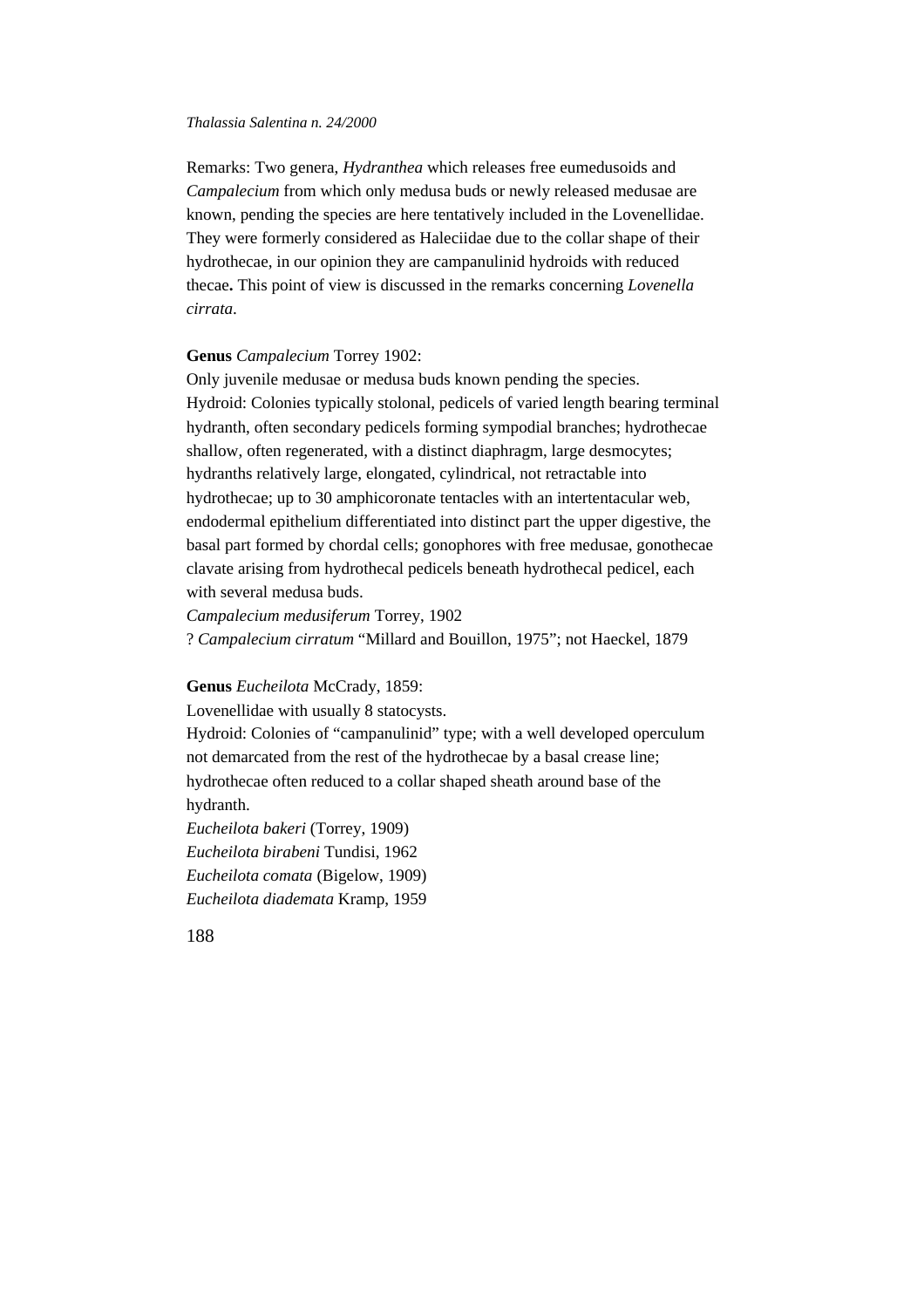*Eucheilota duodecimalis* A.Agassiz, 1862 *Eucheilota flevensis* van Kampen, 1922 *Eucheilota foresti* Goy, 1979 *Eucheilota intermedia* Kubota, 1984 = *Eutima japonica Eucheilota maasi* Neppi and Stiasny, 1911 *Eucheilota macrogona* Zhang and Lin, 1984 *Eucheilota maculata* Hartlaub, 1894 *Eucheilota menoni* Kramp, 1959 *Eucheilota minima* Bouillon, 1984 *Eucheilota multicirris* Xu and Huang, 1990 *Eucheilota* sp. Bouillon and Barnett, 1999 *Eucheilota* sp. Kramp, 1959 *Eucheilota paradoxica* Mayer, 1900 *Eucheilota taiwanensi* Xu and Huang, 1990 = *Eucheilota paradoxica* ? *Eucheilota tropica* Kramp, 1959 *Eucheilota ventricularis* McCrady, 1859

# **Genus** *Hydranthea* Hincks, 1868:

Only short-lived male free eumedusoids known; without tentacles; with four radial canals; «gonads» on radial canals, eight statocysts. Hydroid: Colonies stolonal, hydrothecae short, collar-shaped, shortly pedicellate, borne singly; hydranth elongated, large, with an intertentacular web with merotrichous haploneme cnidocysts; gonophores as eumedusoid attached to the stolon; gonothecae reduced or absent. *Hydranthea margarica* (Hincks 1862).

### **Genus** *Lovenella* Hincks, 1868:

Lovenellidae with an indefinite number of statocysts. Hydroid: Where known, colonies of "*Lovenella*" type; stolonal or upright and sympodial; hydrothecae pedicellate, elongate, everted-conical to bell-shaped; operculum conical, formed either by many triangular plates with embayements of the hydrothecal margin and well demarcated from hydrothecal wall by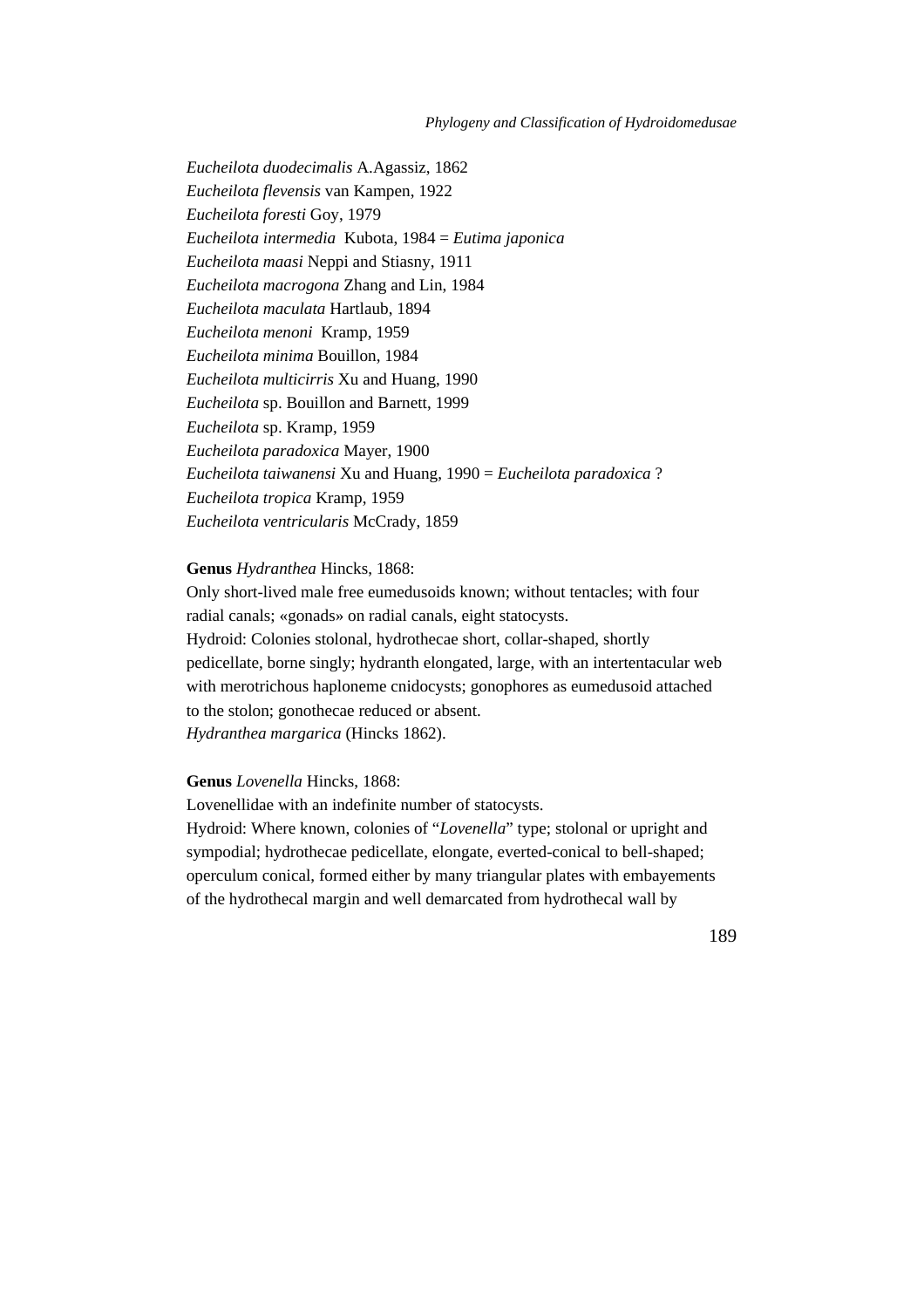noticeable crease line, or formed by a folded continuation of the hydrothecal wall, lacking hinge-like base, (= *L. gracilis* see below); diaphragm present; without intertentacular web; no nematophores.

Remarks: Some *Lovenella* hydroids have been described without their mature medusa stage known, their systematic validity will only be established after their whole life cycle will be elucidated.

*Lovenella annae* (von Lendenfeld, 1884) = doubtful species? *Lovenella assimilis* (Browne, 1905) *Lovenella bermudensis* (Fewkes, 1883) *Lovenella chiquitita* Millard, 1957 *Lovenella cirrata* (Haeckel, 1879) *Lovenella clausa* (Lovèn, 1836)  *Lovenella corrugata* Thornely, 1908 = only juvenile medusa known *Lovenella gracilis* (Clarke, 1882) *Lovenella haichangensis* Xu and Huang, 1983

# **Genus** *Paralovenia* Bouillon, 1984:

Lovenellidae with 2 opposite perradial tentacles issued from two large marginal bulbs without cirri; 2 small non-tentacular bulbs with 6 lateral cirri; without rudimentary bulbs; without statocysts. Hydroid: Unknown. *Paralovenia bitentaculata* Bouillon, 1984

# Family **Malagazziidae** Bouillon, 1984 (16):

Leptomedusae with small manubrium; without gastric peduncle; with 4-8, sometimes up to 12 radial canals; «gonads» completely surrounding radial canals and separated from manubrium; with adaxial excretory papillae; with not permanent rudimentary marginal bulbs (all bulbs potentially transforming into tentacles); with closed statocysts; without ocelli; without cirri. Hydroid: Where known, of "campanulinid" type; colonies stolonal; hydrotheca shortly pedicellate, with a conical operculum formed by numerous convergent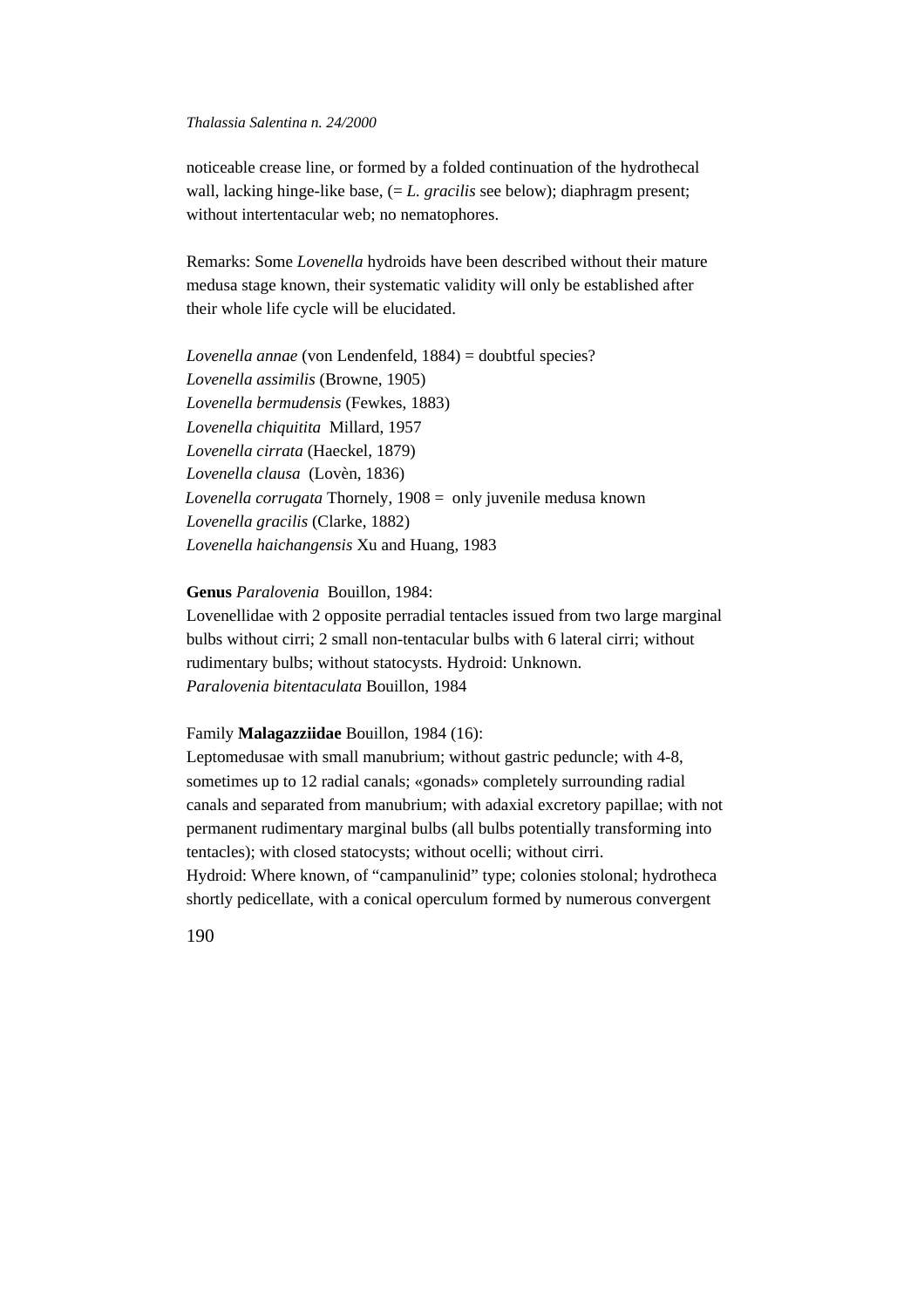segments not clearly demarcated from the hydrothecal wall; hydranths with an intertentacular web; gonothecae claviform, arising from the stolons.

1.- normally with 4 radial canals (sometimes up to 10, but then asymmetrically  $arranged = 3$ 1a.- normally with 8 or more symmetrically arranged radial canals  $= 2$ 2.- mouth with 4 lips = *Octocanna* 2a.- mouth with 8 lips = *Octophialucium* 3.- with rounded «gonads»; without excretory papillae = *Tetracanna* 3a.- with linear «gonads»; with excretory papillae = *Malagazzia* **Genus** *Malagazzia* Bouillon, 1984:

Malagazziidae normally with 4 radial canals; manubrium with four lips; gonad linear or ribbon-like Hydroid: See family characters. *Malagazzia carolinae* (Mayer, 1900) *Malagazzia condensum* (Kramp, 1953) *Malagazzia curviductum* (Xu and Zhang, 1978) *Malagazzia cyphogonia* (He and Xu, 1982) *Malagazzia multitentaculatum* (Menon, 1932) *Malagazzia taenogonia* (Chow and Huang, 1958)

**G**enus *Octocanna* Haeckel, 1879:

Malagazziidae with 8 radial canals; 8 «gonads» on radial canals; 4 hollow marginal tentacles and 4 small, non-tentacular marginal bulbs; mouth with 4 long lips; excretory pores on small adradial papillae. Hydroid: Unknown. *Octocanna haeckeli* Vannucci and Soares Moreira, 1966

**Genus** *Octophialucium* Kramp, 1955: Malagazziidae with normally 8 radial canals; with 8 «gonads» on radial canal; mouth with 8 lips.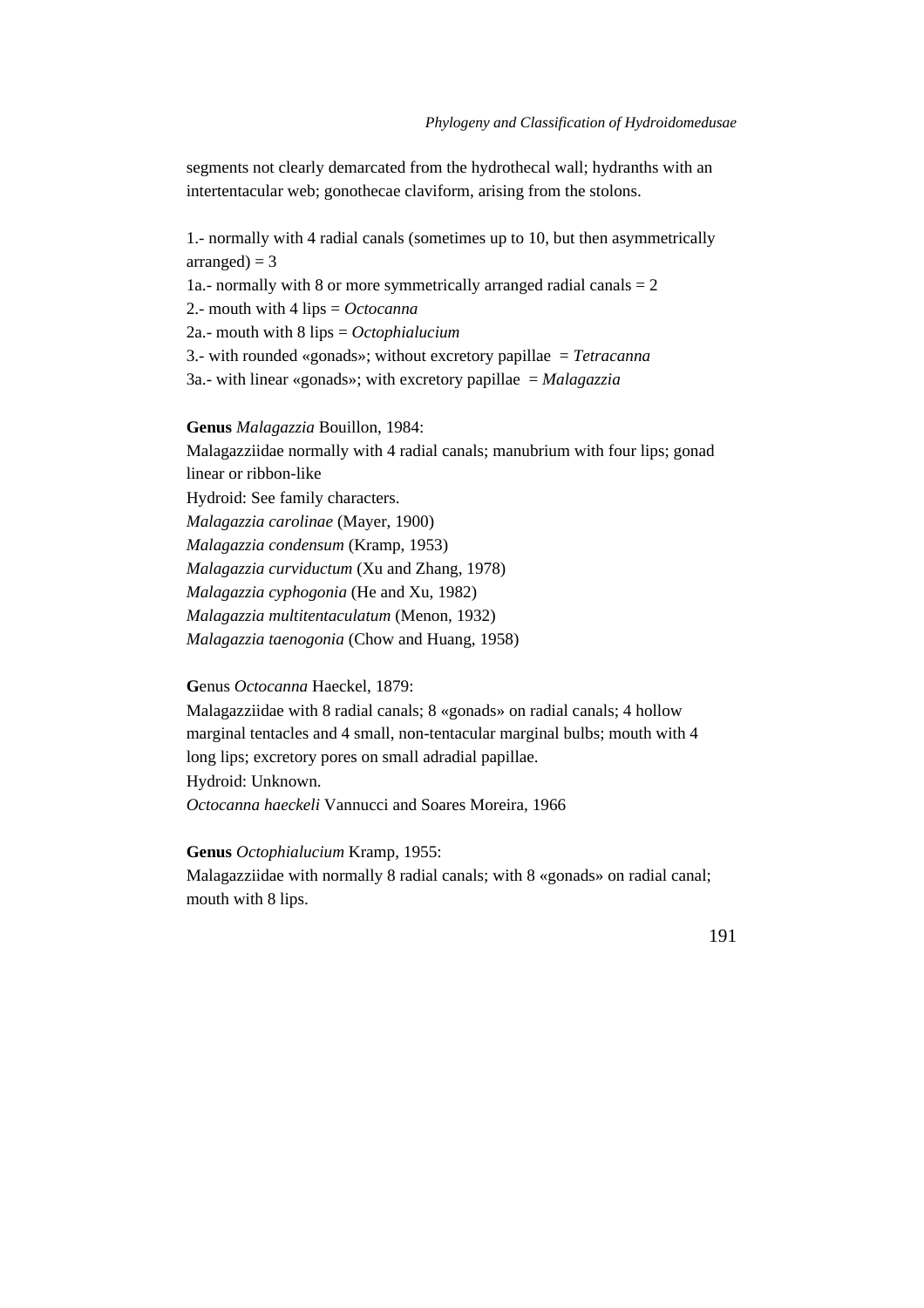Hydroid: Where known, of "campanulinid" type, see family characters. *Octophialucium aphrodite* (Bigelow, 1919) *Octophialucium bigelowi* Kramp, 1955 *Octophialucium funerarium* (Quoy and Gaimard, 1827) *Octophialucium indicum* Kramp, 1958 *Octophialucium krampi* Bouillon, 1984 *Octophialucium medium* Kramp, 1955 *Octophialucium mollis* Bouillon, 1984 *Octophialucium solidum* (Menon, 1932)

# **Genus** *Tetracanna* Goy, 1979:

Malagazziidae with 4 radial canals; 8 marginal tentacles; mouth with 4 long lips; «gonads» voluminous, rounded on almost entire length of radial canals; 1-3 statocysts between successive tentacles. (Family assignment doubtful; no excretory pores have been mentioned.) Hydroid: Unknown. *Tetracanna octonema* Goy, 1979

### Family **Melicertidae** Agassiz, 1862 (5):

Leptomedusae with base of manubrium attached over its whole surface; with eight simple or bifurcated radial canals; with hollow marginal tentacles; without marginal or lateral cirri; without statocysts and cordyli, with or without ocelli. Hydroid: Where known, stolonal colonies with branching stolons and erect shoots bearing one, sometimes two, hydranths; perisarc thinning away completely below base of the hydranths, no hydrotheca; hydranth large, fat in the middle, attenuate below, tapering gently above, with narrow, amphicoronate tentacles; without intertentacular web; gonophores borne on the column of hydranth, no gonothecae (hydroid known only in *Melicertum*).

1.- radial canals bifurcated = *Netocertoides* 1a.- radial canals simple  $= 2$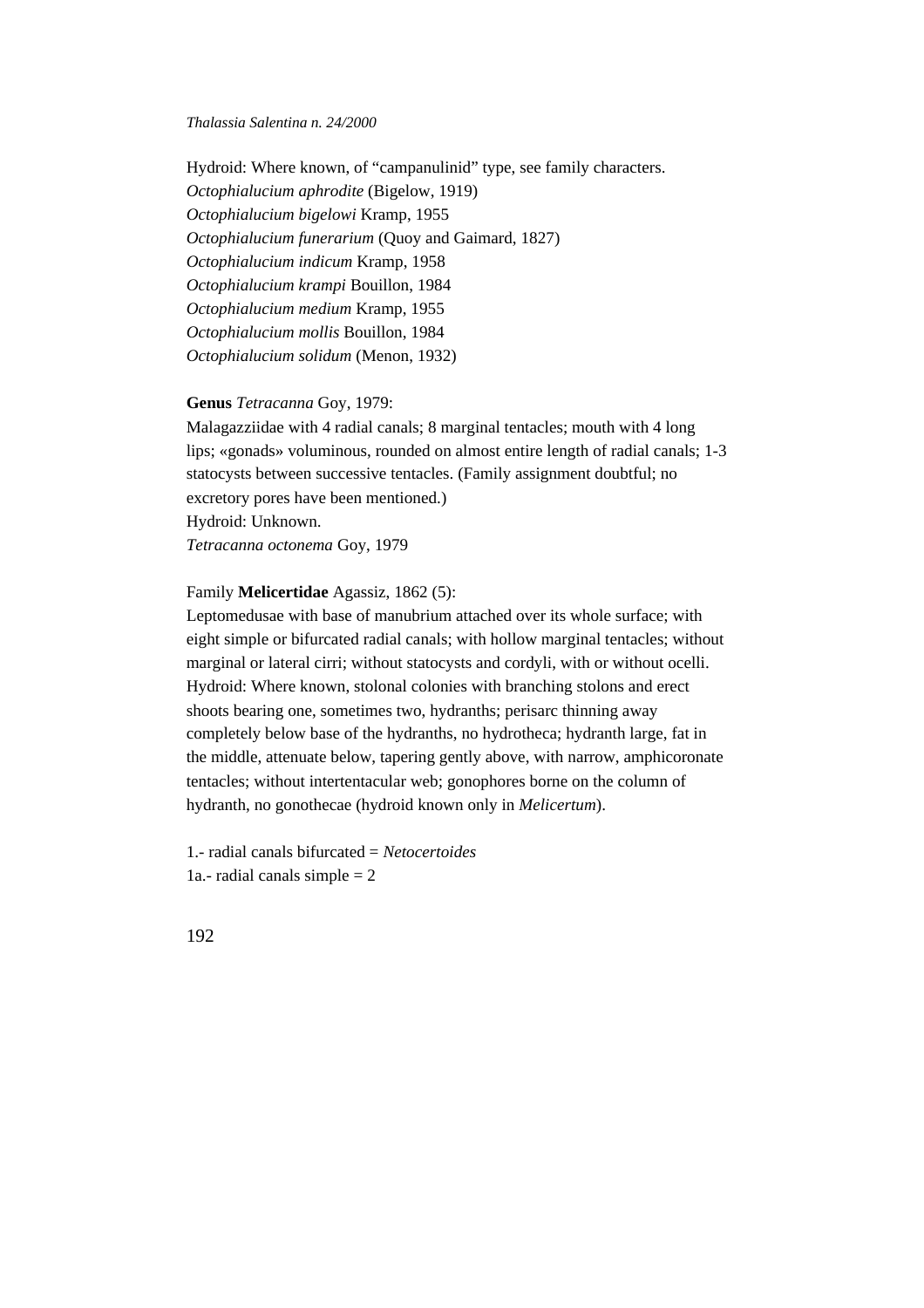2.- eight radial canals, four of which developed centripetally from the circular canal = *Melicertoides*

2a.- all radial canals arise from manubrim  $=$  3

3.- with 8 large marginal tentacles and a few rudimentary bulbs = *Orchistomella* 3a.- with numerous marginal tentacles = *Melicertum*

## **Genus** *Melicertoides* Kramp, 1959:

Melicertidae with eight simple radial canals, four primary and four secondary, the latter developed centripetally from circular canal; with «gonads» adjacent to manubrium.

Hydroid: Unknown.

*Melicertoides centripetalis* Kramp, 1959

*Melicertoides octolabialis* Xu, Huang and Chen Xu, 1991 = juvenile of any medusae with 8 radial canals

# **Genus** *Melicertum* L.Agassiz,1862:

Melicertidae with eight simple radial canals, four primary and four secondary, all arising from manubrium; with «gonads» on the radial canals separated from manubrium; without ocelli?

Hydroid: See family characters.

*Melicertum georgicum* A. Agassiz, 1862

*Melicertum octocostatum* (M. Sars, 1835)

*Melicertum panocto* (Haeckel, 1879)?

#### **Genus** *Netocertoides* Mayer,1900:

Melicertidae with eight main radial canals bifurcating once, all arising from manubrium; «gonads» on main radial canals adjacent to manubrium. Hydroid: Unknown. *Netocertoides brachiatus* Mayer, 1900

**Genus** *Orchistomella* Kramp, 1959: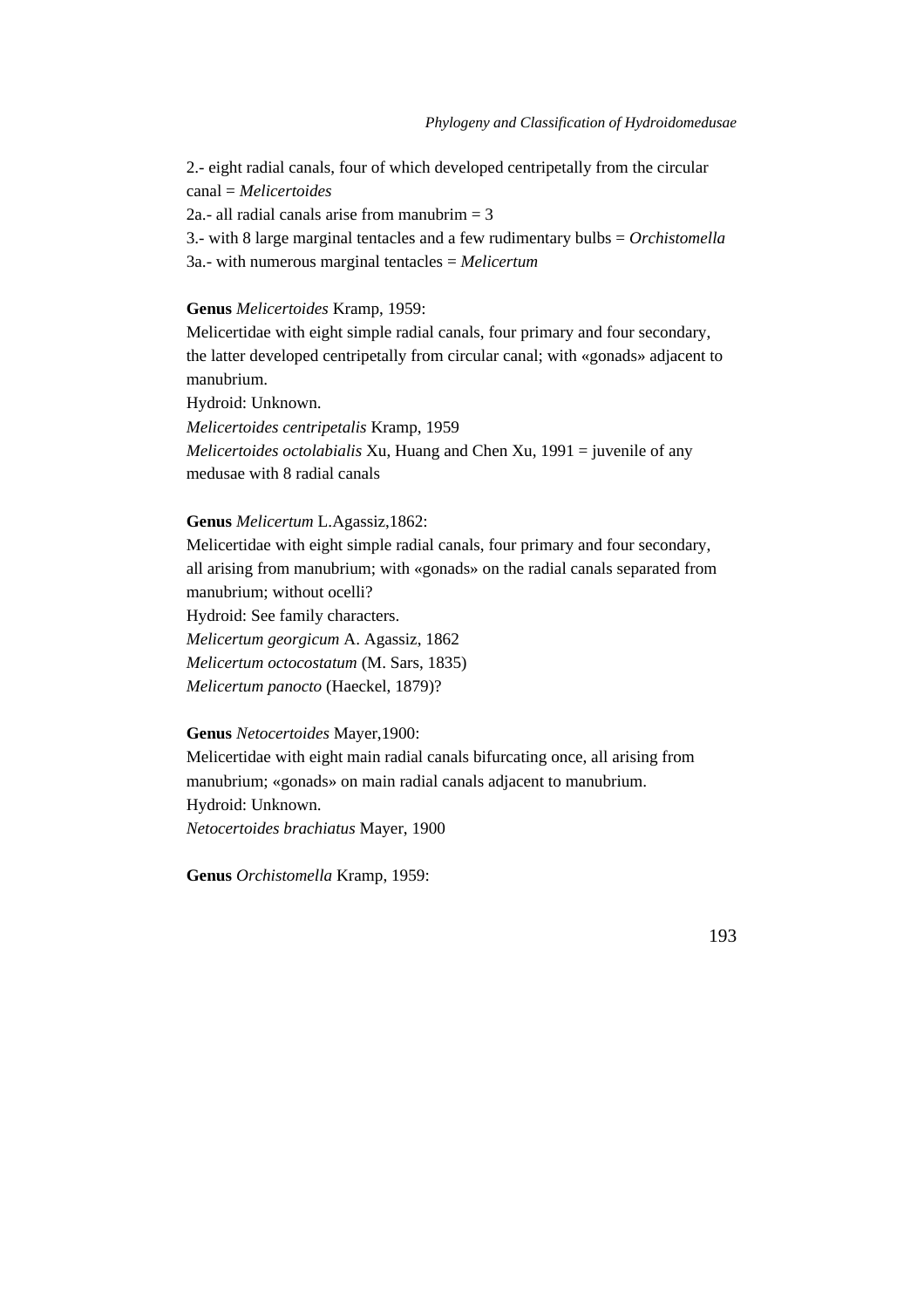Melicertidae with eight or more radial canals, all of which arise from manubrium; with or without ocelli, «gonads» unknown. Hydroid: Unknown. *Orchistomella applanata* Kramp, 1959 *Orchistomella graeffei* (Neppi and Stiasny, 1911) = juvenile *Aequorea*? *Orchistomella tentaculata* (Mayer, 1900) = juvenile *Aequorea*?

Family **Mitrocomidae** Haeckel, 1879 (part); Torrey, 1909 (21):

Leptomedusae with bases of manubrium attached to subumbrella along continuation of radial canals; with 4 or more simple radial canals; marginal tentacles hollow; marginal cirri present in some genera; with «gonads» oval or linear, only on radial canals; with open statocysts; without ocelli. Hydroid: Usually poorly known, most of "*Cuspidella"* type; hydrotheca tubular, sessile; with pyramidal operculum made either of several triangular flaps, or of pleats in the continuation of hydrothecal tube, all not well demarcated from hydrothecal wall, lacking a crease-line at base of flaps or pleats; hydranth extensile, with a single usually amphicoronate whorl of filiform tentacles; no intertentacular web; no nematophores; gonophores where known scarcely pedicellate, on hydrorhiza.

1.- with radial canals in an "S" = *Cyclocanna* 1a.- with straight radial canals *=* 2 2.- with 4 radial canals  $=$  3 2a.- with 12 to 16 radial canals = *Halopsis* 3a.- without marginal cirri  $=$  4 3.- with marginal cirri  $= 5$ 4.- with numerous open statocysts = *Foersteria* 4a.- with only 8 open statocysts = *Cosmetirella* 5.- with flexile cirri, with cnidocyst throughout their length, with 8 marginal statocycts = *Cosmetira* 5a.- with spiral marginal cirri with terminal clusters of cnidocysts  $= 6$ 6.- with 8-16 open statocysts = *Mitrocomella*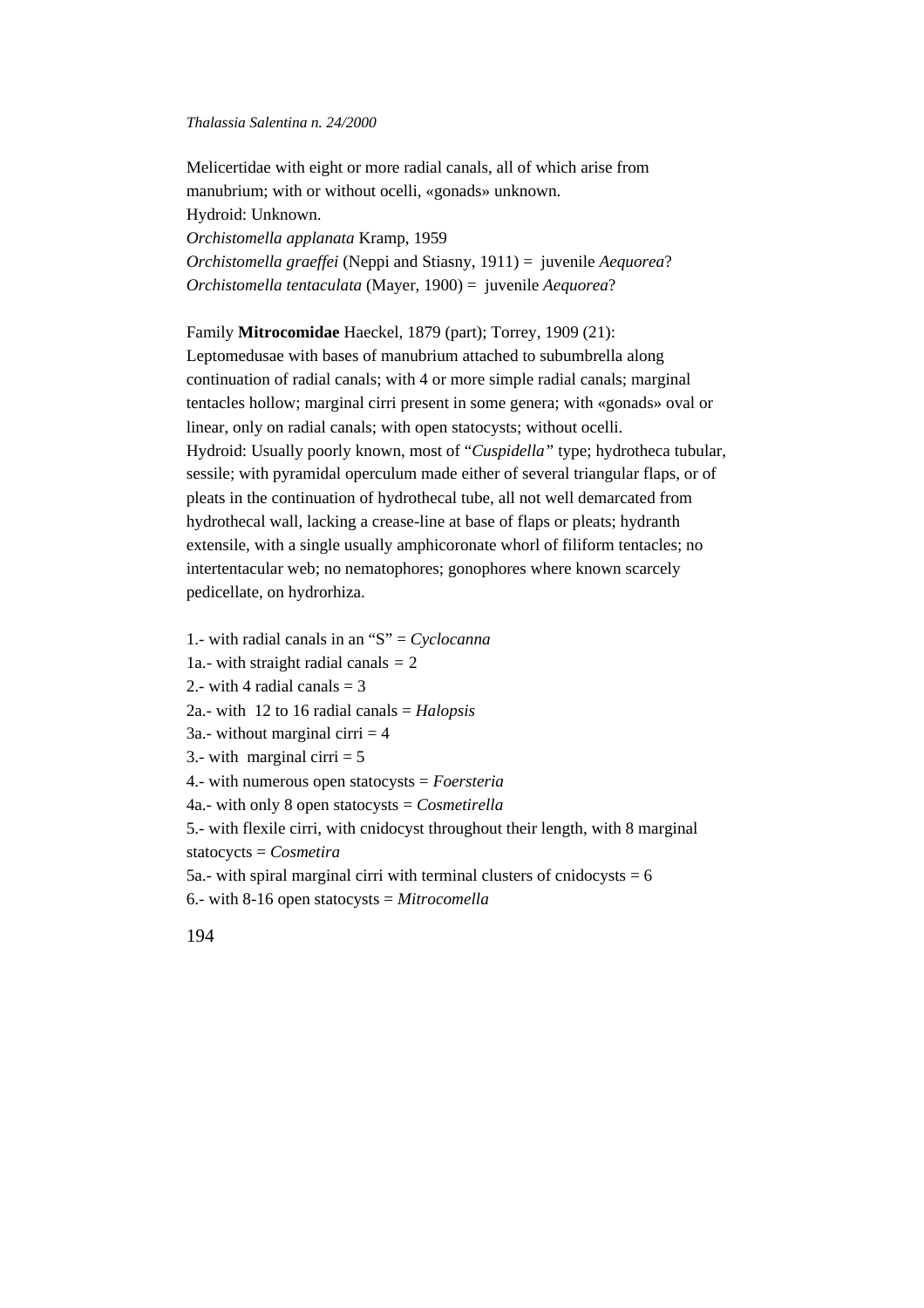6a.- with numerous (20-160) open statocysts = *Mitrocoma*

**Genus** *Cosmetira* Forbes, 1848:

Mitrocomidae with 4 radial canals; with 8 open statocysts; without ocelli; with flexile cirri provided with numerous cnidocysts throughout their length, usually straight, exceptionally, in young specimens, spirally coiled. Hydroid: See family characters. *Cosmetira pilosella* Forbes, 1848

**Genus** *Cosmetirella* Browne, 1910: Mitrocomidae with 4 radial canals; with 8 open statocysts; without marginal cirri; without ocelli. Hydroid: Unknown. *Cosmetirella davisi* (Browne, 1902)

**Genus** *Cyclocanna* Bigelow, 1918: Mitrocomidae with 4 radial canals each bent like an S; with 8 open statocysts; without ocelli. Hydroid: Unknown. *Cyclocanna welshi* Bigelow, 1918

**Genus** *Foersteria* Arai and Brinckmann-Voss, 1980: Mitrocomidae with 4 radial canals; with numerous open statocysts; without marginal cirri. Hydroid: Unknown. *Foersteria antoniae* Gili, Bouillon, Pagès, Palanques, Puig and Heussner*,* 1998 *Foersteria araiae* Gili, Bouillon, Pagès, Palanques and Puig, 1999

*Foersteria bruuni* (Navas, 1969)

*Foersteria purpurea* (Foerster, 1923)

**Genus** *Halopsis* A. Agassiz, 1863: Mitrocomidae with more than 8 radial canals; with marginal spirally coiled cirri; with numerous (about 80) statocysts.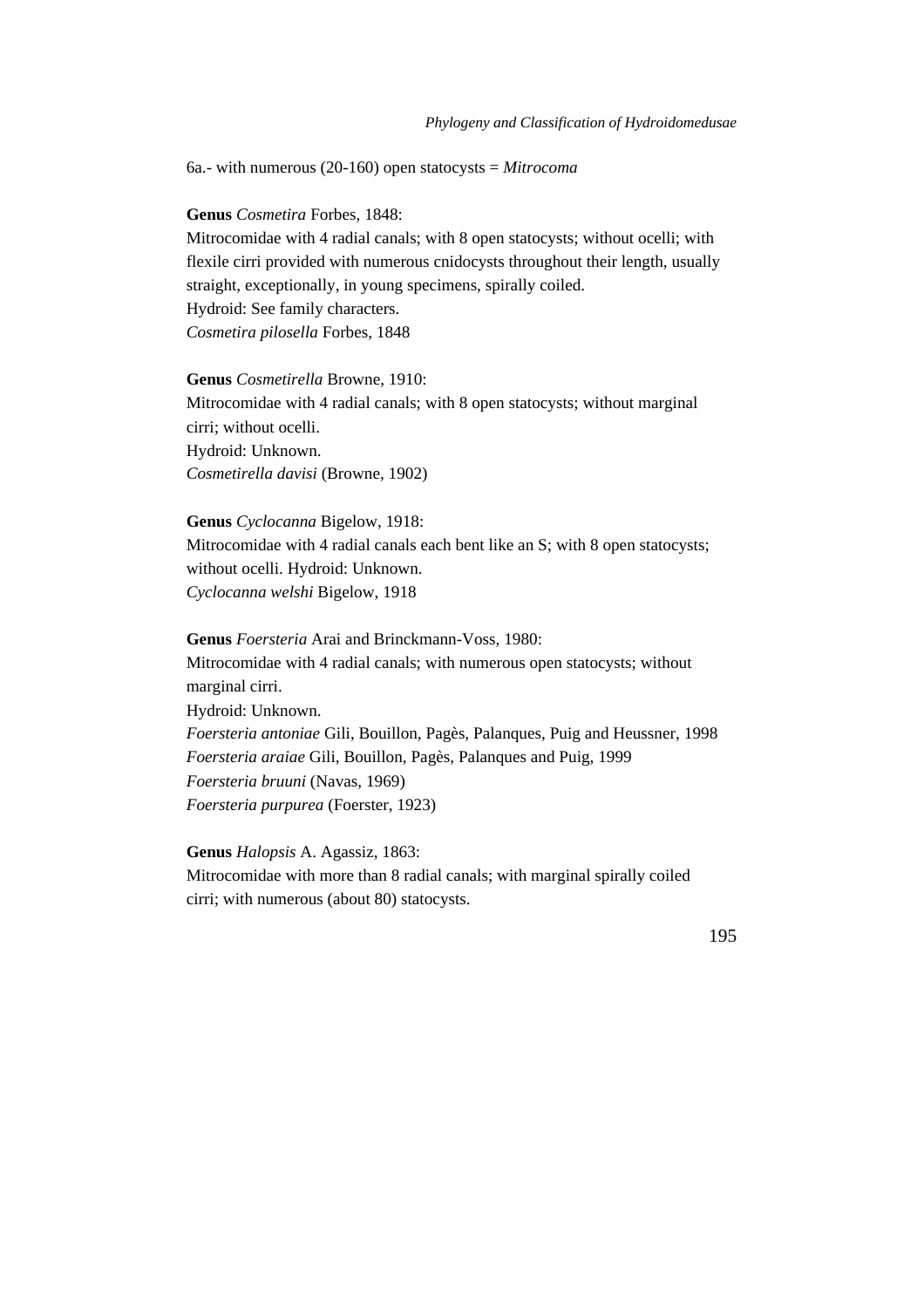Hydroid: Unknown. *Halopsis ocellata* A. Agassiz, 1863

# **Genus** *Mitrocoma* Heackel, 1864:

Mitrocomidae with 4 radial canals; with numerous open statocysts; with marginal cirri. Hydroid: Colonies, where known, of "*Cuspidella*" type, operculum with numerous sharp pointed, triangular flaps meeting centrally and presenting no clear limits with the hydrothecal margin. *Mitrocoma annae* Haeckel, 1864 *Mitrocoma cellularia* (A.Agassiz, 1865) *Mitrocoma discoidea* Torrey, 1909 *Mitrocoma minervae* Haeckel, 1879 = doubtful species

### **Genus** *Mitrocomella* Haeckel, 1879:

Mitrocomidae with 4 radial canals; with marginal cirri which may or not be spirally coiled; with 8, 12 or 16 (exceptionally up to 19) statocysts. Hydroid: Where known, colonies of "*Cuspidella*" type; with pleated operculum, presenting no clear limits with the hydrothecal margin; see family characters. *Mitrocomella brownei* (Kramp, 1930) *Mitrocomella cruciata* A Agassiz, 1865 *Mitrocomella frigida* (Browne, 1910) *Mitrocomella fulva* Browne, 1903 *Mitrocomella grandis* Kramp, 1965 *Mitrocomella millardae* Pagès, Gili and Bouillon, 1992 *Mitrocomella niwai* Bouillon and Barnett, 1999 *Mitrocomella polydiademata* (Romanes,1876) *Mitrocomella sinuosa* (Foerster, 1923)

Family **Octocannoidae** Bouillon, Boero and Seghers,1991 (1): Leptomedusae with eight simple radial canals; with eight marginal tentacles; with 16-32 short club-shaped "tentaculae", all marginal structures with black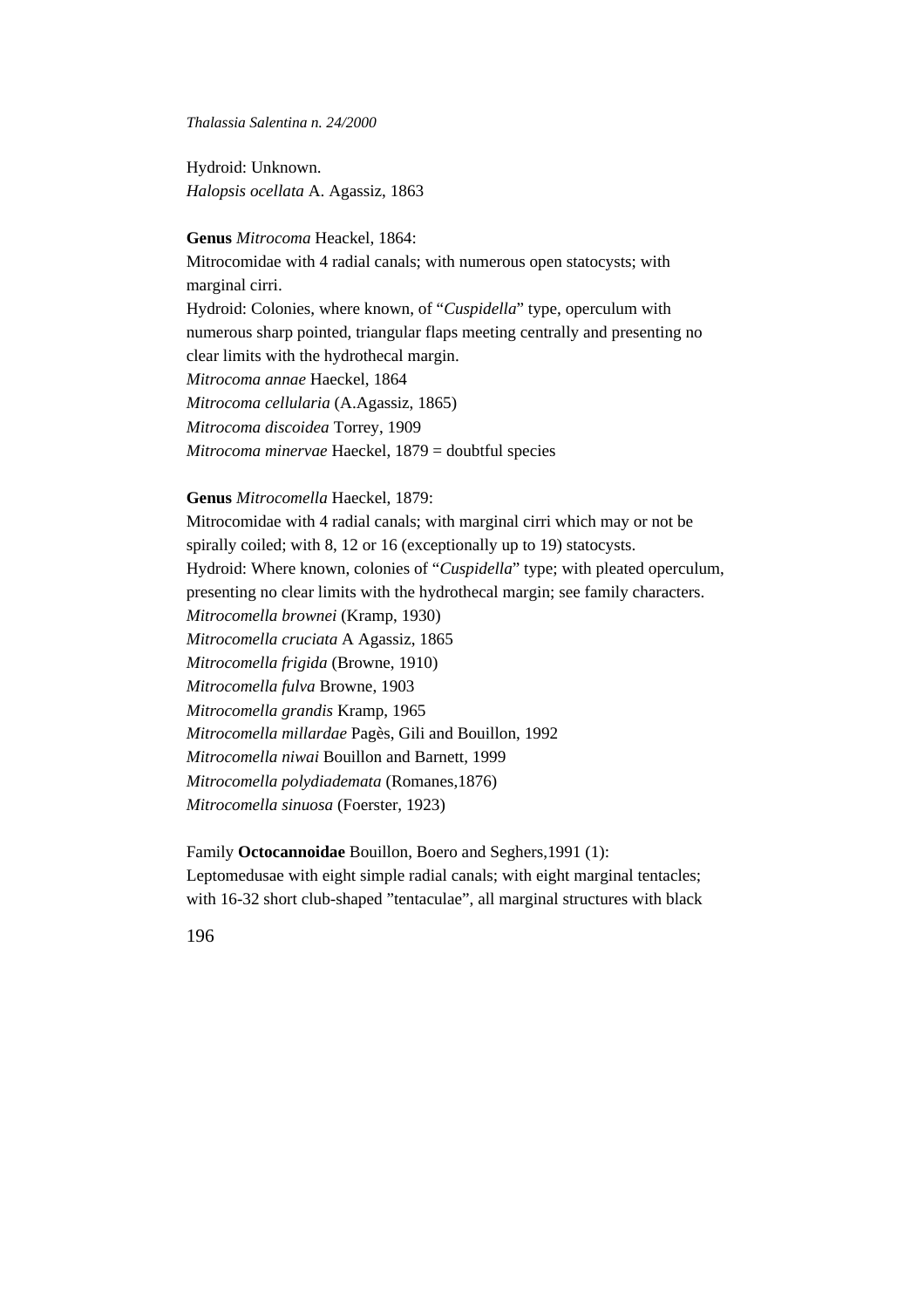pigmented spots; with short manubrium; mouth with 8 simple lips; without gastric peduncle; without excretory papillae; «gonads» consisting of two lateral halves; with numerous statocysts, no ocelli. Hydroid: Unknown.

**Genus** *Octocannoides* Menon, 1932 With the characters of the family. *Octocannoides ocellata* (Menon, 1932)

#### Family **Orchistomatidae** Bouillon, 1984 (5):

Leptomedusae with very short manubrium; with large gastric peduncle; mouth with 8-30 sinuous or crenulated lips; with 8 or more radial canals, simple, ramified, or in clusters of 4; up to 64 marginal tentacles, laterally compressed; no marginal cirri, but numerous filiform tentaculiform structures devoid of marginal bulbs, not in contact with circular canal, in each intertentacular space; «gonads» usually on proximal parts of radial canals; numerous (up to 800) adaxial ocelli; no statocysts or cordyli; without excretory pores or papillae. Hydroid: Unknown.

**Genus** *Orchistoma* Haeckel, 1879: With the characters of the family. *Orchistoma agariciforme* Keller, 1884 *Orchistoma collapsa* (Mayer, 1900) *Orchistoma manam* Bouillon, 1984 *Orchistoma nubiae* Bouillon, 1984 *Orchistoma pileus* (Lesson, 1843)

#### Family **Phialellidae** Russell, 1953 (6):

Leptomedusae with small manubrium; without gastric peduncle; with 4 radial canals; with «gonads» on radial canals, separated from manubrium and divided into two lateral parts by a median groove; with hollow tentacles; without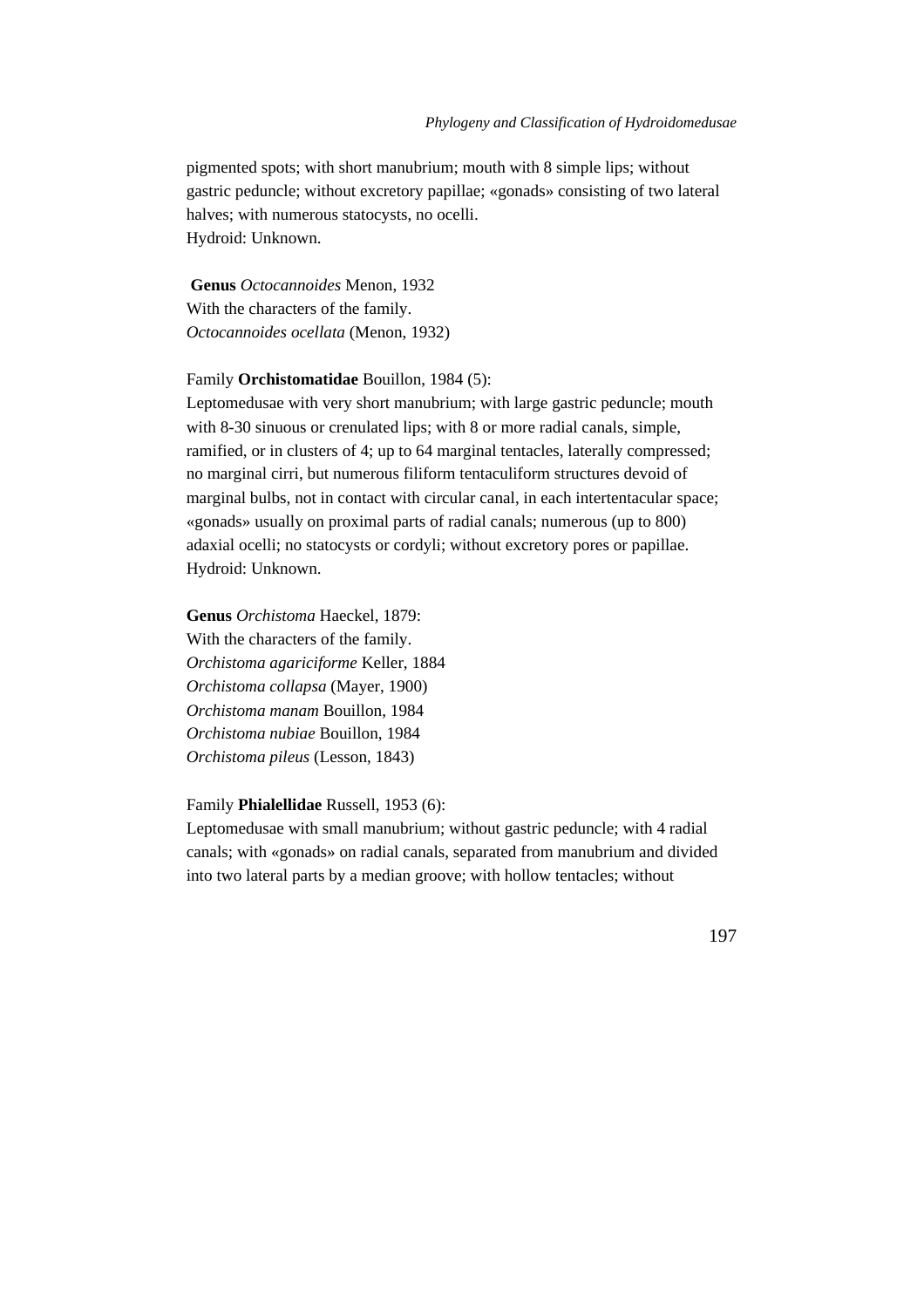excretory pores; without lateral or marginal cirri; with 8 closed statocysts, each on a bulbous-like swellings; without ocelli.

Hydroid: Colonies stolonal or erect, sympodial; hydrotheca pedicellate, tubular, persistent, with operculum formed by separate triangular flaps demarcated or not from the hydrothecal margin by a basal crease line, gonothecae usually stolonal, sometimes on erect shoots.

**Genus** *Phialella* Browne, 1902:

Medusa and hydroids with the characters of the family. *Phialella annulata* (von Lendenfeld, 1884) = doubtful species *Phialella dissonema* (Haeckel, 1879) = doubtful species *Phialella falklandica* Browne, 1902 *Phialella fragilis* (Uchida, 1938) *Phialella hyalina* (von Lendenfeld, 1884) = doubtful species *Phialella macrogona* Xu, Huang and, Wang Wenqiao, 1985 *Phialella parvigastra* (Mayer, 1900) *Phialella quadrata* (Forbes, 1848) *Phialella turrita* (Hincks, 1868) = only medusa buds known *Phialella zappai* Boero, 1987

# Family **Plumulariidae** McCrady, 1859 emended Hincks, 1868 (2):

Gonophore: As fixed sporosacs; medusa stage totally suppressed from life cycle except exceptionally as swimming gonophores.

Hydroid: With upright monosiphonic or polysiphonic colonies with hydrocauli branched or unbranched, hydrocladia alternate, opposite or in verticils; hydrotheca uniseriate, usually at least partially adnate occuring only on hydrocladia, with usually even margin; nematophores with nematothecae; with paired lateral nematothecae present or absent, not fused with hydrothecae; all nematothecae usually two-chambered (bithalamic) and movable, mesial hydrothecae not fused with hydrothecae; gonothecae solitary, without nematothecae; with or without phylactocarps.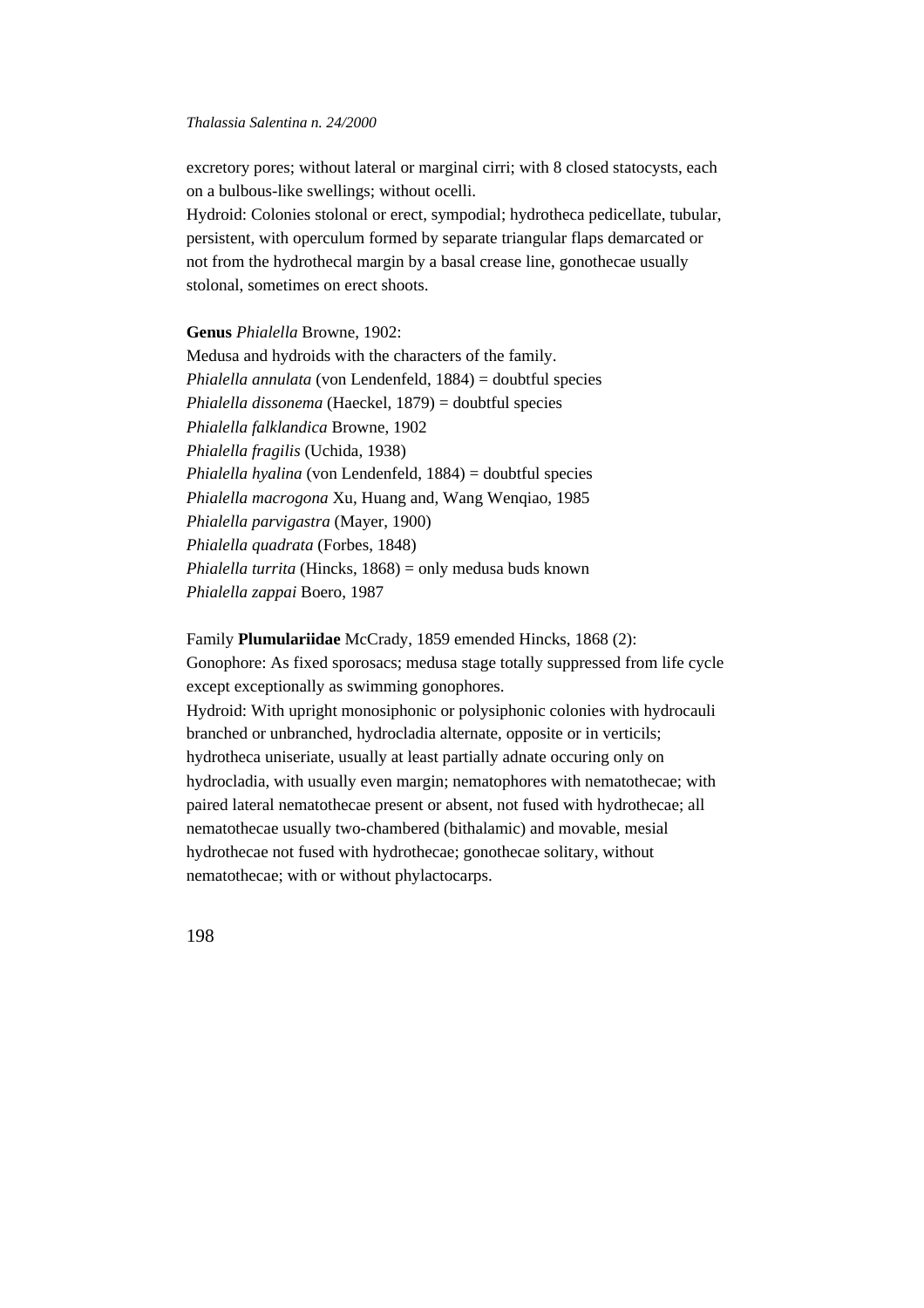# **Genus** *Denthitheca* Stechow, 1919:

Gonophore: As fixed sporosacs, exceptionally with swimming gonophore Hydroid: Unbranched, unfascicled colonies, pinnate, bearing alternate hydrocladia; hydrocladia bearing hydrothecae on anterior surface, hydrothecae with strong perisarc, adnate, margin with two large triangular lateral lobes and an acauline lobe; three nematothecae on each apophysis; gonothecae arising from axils of hydrocladia, inverted conical with truncated apex, smooth. *Denthitheca bidentata* (Jäderholm, 1920) = swimming gonophores

### **Genus** *Monotheca* Nutting, 1900:

Gonophore: As fixed sporosacs, exceptionally with swimming gonophore. Hydroid: Colonies with minute, erect, unbranched or sparingly branched stems; hydrocladia alternate, unbranched, short, not extending beyond hydrotheca, each with two internodes: a basal one and second bearing the terminal hydrotheca; hydrothecae large only on hydrocladia, margin more or less entire, sinuous; hydrothecate internode with a single median inferior nematotheca and a terminal pair of lateral nematothecae above hydrothecae; gonothecae solitary at base of first hydrocladium, truncated distally and tapering at base, lacking nematothecae, not protected.

*Monotheca obliqua* (Johnston, 1847) = short-lived swimming gonophores.

Remarks: Allman (1871) reported reduced medusoids in *Nemertesia antennina* (L., 1758) but his observation has not been confirmed by futher studies (see Millard, 1975; Hughes, 1977).

# Family **Sertulariidae** Lamouroux, 1812:

Gonophore: as fixed sporosacs; medusa stage totally suppressed from life cycle except exceptionally as swimming gonophores

Hydroid: Colonies erect, exceptionally stolonal; hydrothecae bi- or multiseriate, exceptionally secondarily apparently uniseriate, sessile through adnate to wholly sunk within perisarc, or exceptionally pedicellate, radially to bilaterally symmetrical, rim usually cusped, with operculum of 1-4 flaps; with diaphragm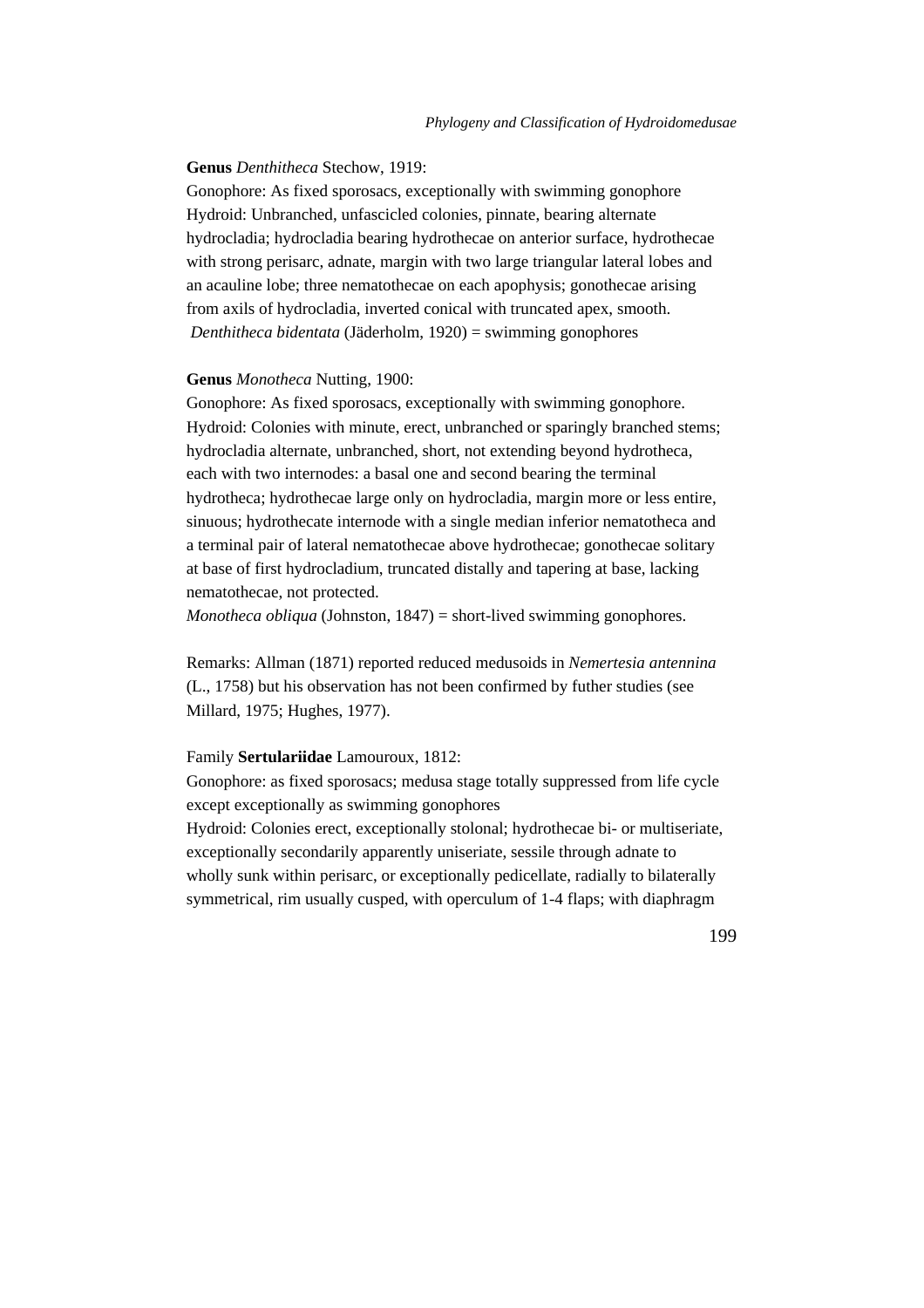in few pedicellate forms, others having a clearly defined basal floor pierced by narrow and eccentric hydropore; hydranth completely retractable in hydrotheca, in some species with an abcauline gastric caecum; nematophores absent; gonothecae solitary, usually sexually dimorphic.

# **Genus** *Amphisbetia* L. Agassiz, 1862:

Gonophore: Fixed, exceptionally swimming gonophore. Hydroid: See family characters, with opposite and biseriate hydrothecae; with two abcauline marginal cusps and sometimes a small adcauline one; operculum of two unequal valves a larger adcauline one and a smaller abcauline one; hydranth with abcauline blind caecum. *Amphisbetia operculata* (L., 1758) = swimming gonophores

# **Genus** *Sertularia* L.,1758:

Gonophore: Fixed, exceptionally swimming gonophore. Hydroid: See family characters, hydrothecae sessile, sub-alternate to alternate in two longitudinal rows, with two marginal cusps between abcauline and adcauline edges and in some species, a third adcauline one, operculum non pyramidal, two-valved, adcauline valve smaller than abcauline; hydranth with abcauline blind caecum.

*Sertularia marginata* Kirchenpauer, 1864 = swimming gonophores

#### Family **Sugiuridae** Bouillon, 1984 (1):

Leptomedusae with up to six manubria, usually with 4 radial canal per well developed manubrium all joining circular canal; no centripetal canals; 2-6 ovoid «gonads» on some of the canals, ovoid; marginal tentacles numerous; numerous statocyst; asexual reproduction by fission.

Hydroid: Stolonal colonies; hydrotheca cylindrical tapering apically, on a short pedicel; with a pyramidal operculum formed by numerous convergent flaps not demarcated by a basal crease line; hydranth with one row of tentacles surrounding a conical hypostome, tentacles with an intertentacular basal web; gonophores unknown.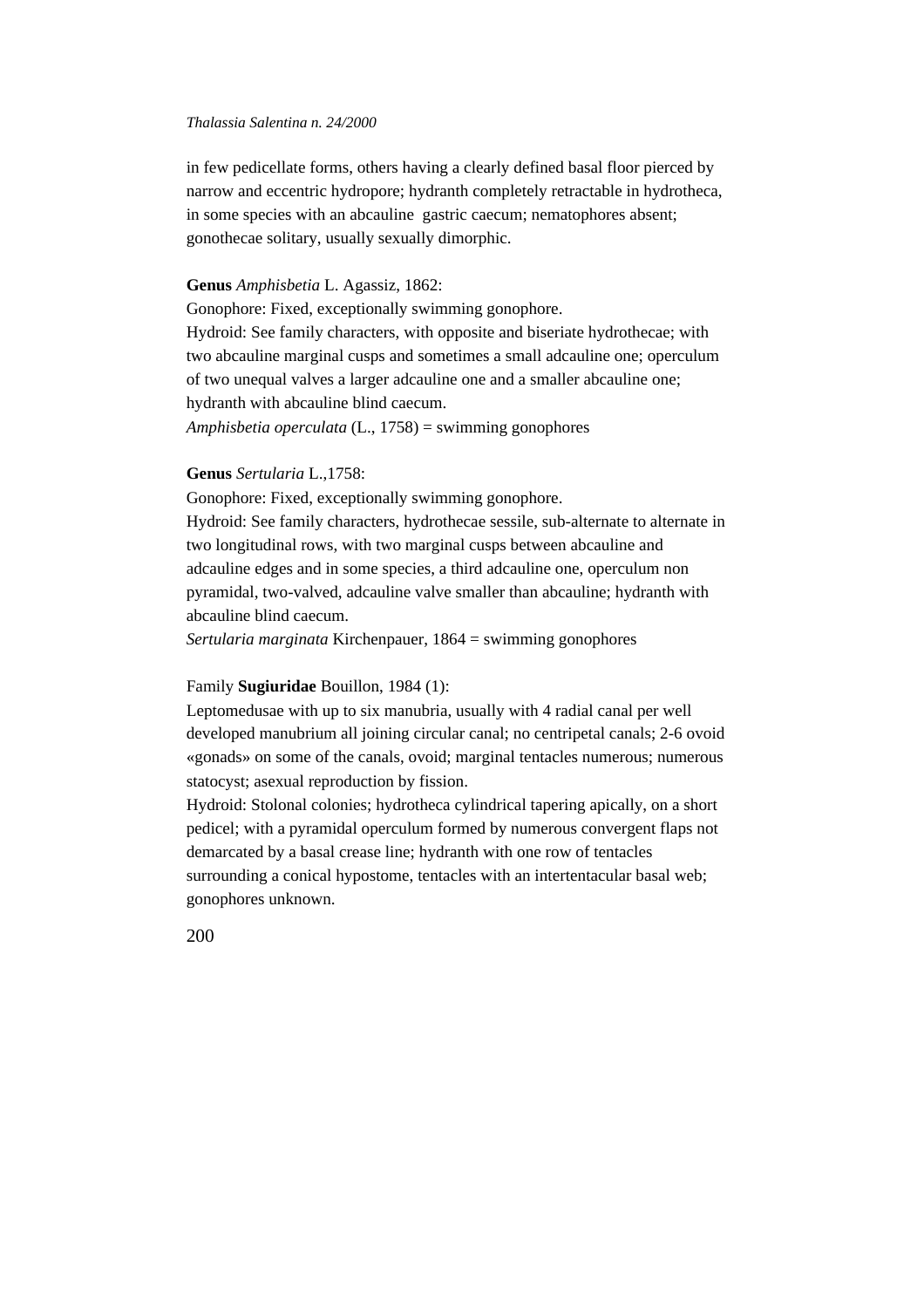**Genus** *Sugiura* Bouillon, 1984: With the characters of the family. *Sugiura chengshanense* (Ling, 1937)

Family **Teclaiidae** Bouillon, Pages, Gili, Palanques, Puig and Heussner 1999 (3):

Leptomedusae with 4 simple radial canals; with hollow tentacles; with 4 simple lips; with elongated «gonads» forming linear sacs on radial canals, separated from manubrium; with one to three cordyliform structures between successive tentacles; without ocelli; without cirri; with or without open statocysts. Hydroid: Unknown.

1.- medusae with open statocysts = *Parateclaia* 1.a- medusae without statocysts = *Teclaia*

**Genus** *Parateclaia* Bouillon, Pagès and Gili, 2000: Teclaiidae with open statocyst. Hydroid: Unknown. *Parateclaia euromarge* Bouillon, Pagès and Gili, 2000

**Genus** *Teclaia* Gili, Bouillon, Pagès, Palanques and Puig, 1998: Teclaiidae without statocyst. Hydroid: Unknown. *Teclaia recincolae* Gili, Bouillon, Pagès, Palanques and Puig, 1999

### Family **Tiarannidae** Russell, 1940 (5):

Leptomedusae without apical projection; without gastric peduncle; with wide, cross-shaped manubrium, with 4 perradial pouches joined to subumbrella; mouth with 4 simple or crenulated lips; with 4 simple radial canals; «gonads» folded on interradial walls of manubrium and/or on the perradial manubrial pouches; marginal tentacles numerous, hollow; with hollow cordyli-like structures bearing cnidocysts; without ocelli.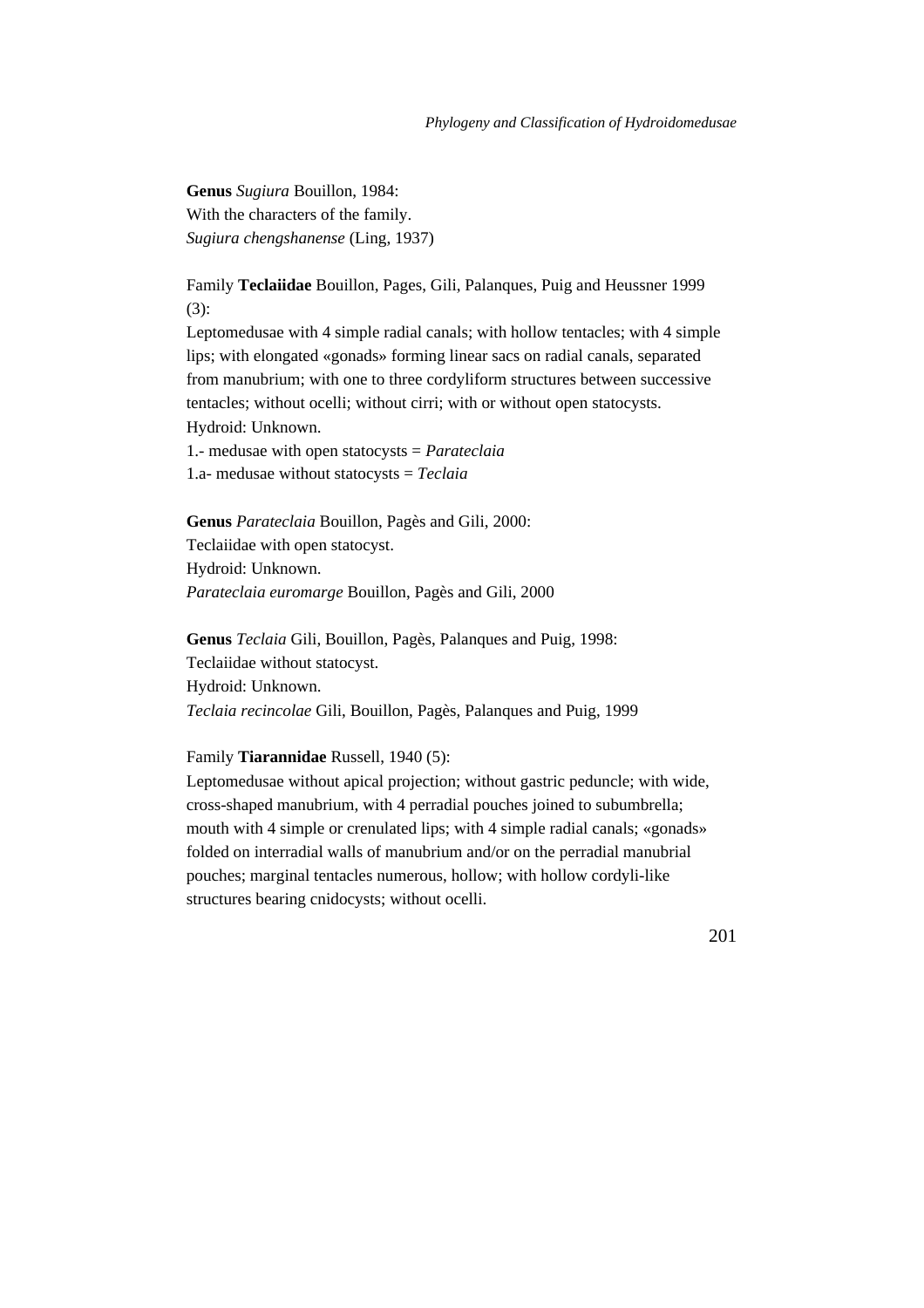Hydroid: Where known, colonies stolonal of *"Stegopoma*" type; hydrotheca pedicellate or sessile, deep, asymmetric-tubular; operculum formed by two pleated membranes which meet one another like a gabled roof, with straight ridges above and on the sides of hydrotheca, continuing up at each end, the all imparting a bilateral symmetry to the distal part of the hydrotheca; hydranths where known lacking intertentacular web; gonothecae resembling hydrothecae but larger, with free medusae or fixed sporosacs.

1.- «gonads» on perradial manubrial pouches only  $= 2$ 1a.- «gonads» on manubrium and perradial gastric pouches = *Modeeria* 2.- «gonads» widely split longitudinally = *Krampella* 2a.- «gonads» not split longitudinally  $=$  3 3.- 4 simple, smooth, «gonads» on walls of perradial manubrial pouches = *Margalefia* 3a. «gonads» in eight adradial rows of 10-16 sac-like invaginations on each side of perradial manubrial pouches = *Chromatonema*

# **Genus** *Chromatonema* Fewkes, 1882:

Tiarannidae with «gonads» represented by 8 (10-16) series of sac-like invaginations from the surface of perradial pouches, separated in interradi; 20- 24 marginal tentacles; 1-2 cordylus-like structure between successive tentacles. Hydroid: Unknown.

*Chromatonema erythrogonon* (Bigelow, 1909) = *C. rubrum*? *Chromatonema hertwigi* (Vanhöffen, 1911) = *C. rubrum*? *Chromatonema rubrum* Fewkes, 1882

# **Genus** *Krampella* Russell, 1957:

Tiarannidae with 4 perradial manubrial pouches extending almost to circular canal; «gonads» oval to bean-shaped on distal 2/3 of the radial pouches, widely divided longitudinally; 8 marginal tentacles; up to five cirrus-like tentaculae between successive marginal tentacles.

Hydroid: Unknown.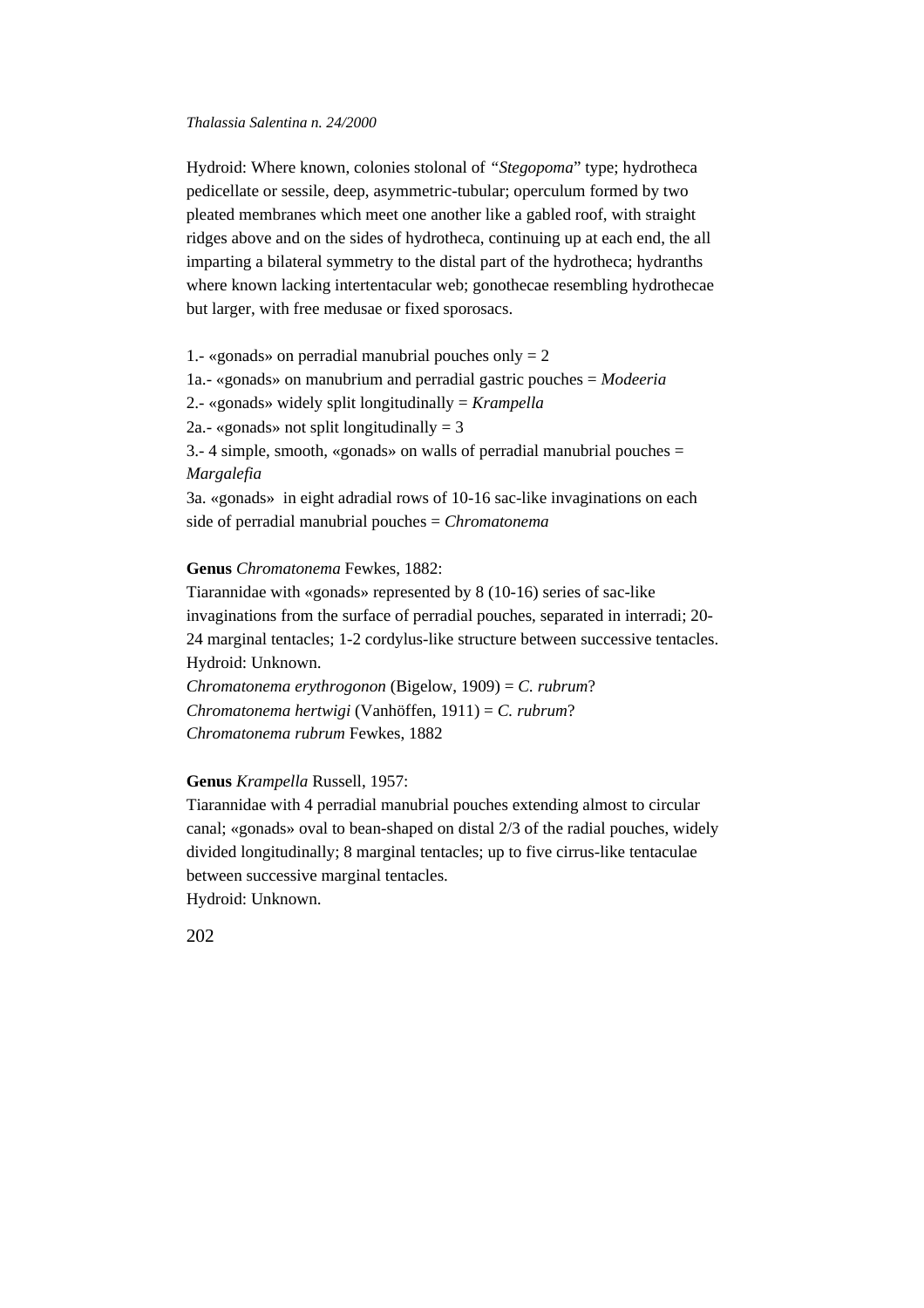*Krampella dubia* Russell, 1957 *Krampella tardenti* Gili, Bouillon, and Pagès, 1998

# **Genus** *Margalefia* Pagès, Bouillon and Gili, 1991:

Tiarannidae with 4 long and large perradial manubrial pouches extending almost to circular canal; with simple, smooth, undivided «gonads» on all the surface of perradial manubrial pouches; up to 150 marginal tentacles; one cordylus-like structure between every three marginal tentacles. Hydroid: Unknown. *Margalefia intermedia* Pagès, Bouillon and Gili, 1991

#### **Genus** *Modeeria* Forbes, 1848:

Tiarannidae with «gonads» transversally folded on interradial walls of manubrium and extending outwards along both sides of the perradial pouches; 16-28 marginal tentacles; 2-3 spindle-shaped cordylus-like appendages between successive tentacles.

Hydroid: see family characters.

*Modeeria formosa* Forbes, 1848 = doubtful species, perhaps *M. rotunda*? *Modeeria rotunda* (Quoy and Gaimard, 1827) *Modeeria sagamina* Uchida, 1947 = doubtful species, perhaps *M. rotunda* ?

# **Tiarannidae incertae sedis or conspecifics:**

*Tiaranna ducalis* (Forbes and Goodsir, 1853) = doubtful species *Tiaranna globulosa* (Forbes, 1848) = doubtful species *Tiarnana ikarii* Uchida, 1927 = *Pandeopsis ikarii Tiaranna sagamina* Uchida, 1948 = *Mooderia rotunda*?

### Family **Tiaropsidae** Boero, Bouillon and Danovaro, 1987 (9):

Leptomedusae with 4 or 8 radial canals (exceptionally up to 16); with one or two types of marginal tentacles (long and rudimentary, both with marginal bulbs); without marginal cirri; sense organs compound, comprising an ectoendodermal ocellus and an open velar statocyst.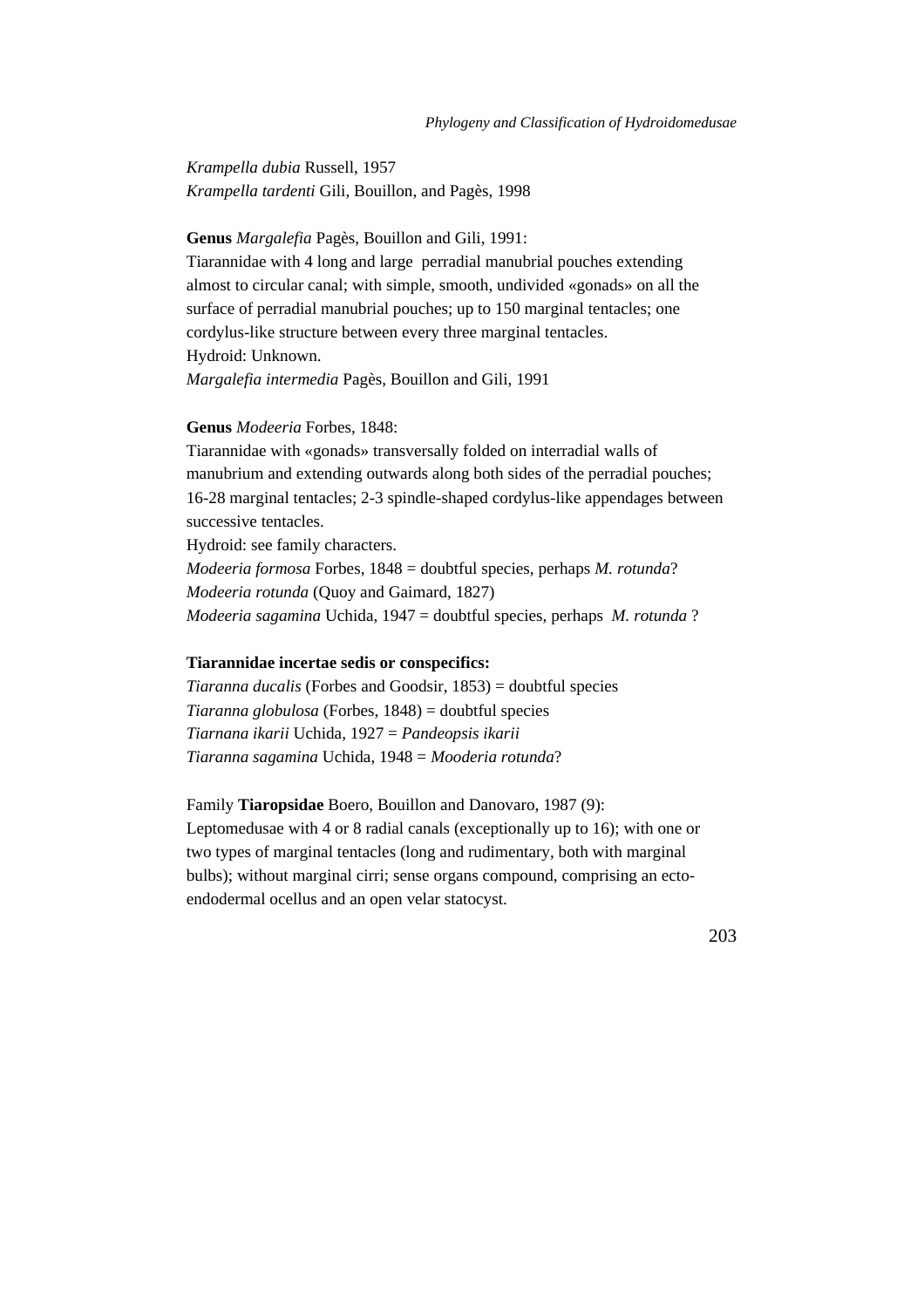Hydroid: Where known, colonies "*Cuspidella*" like; hydrothecae tubular, sessile or with reduced pedicel; with operculum comprising numerous flaps demarcated or not from the rest of the hydrothecae by a crease line; hydranth without intertentacular web; gonotheca, where known, tubular or rounded, laterally compressed, operculate or not, with short peduncle, growing singly from hydrorhiza.

1.- with numerous (50-60) compound sense organs; mouth with eight lips  $=$ *Octogonade* 1a.- with 8 or 16 (exceptionally 48) compound sense organs; mouth with four  $lips = 2$ 2.- with two kinds of marginal tentacles = *Tiaropsidium*

2a.- with one kind of tentacles = *Tiaropsis*

# **Genus** *Octogonade* Zoja, 1896:

Tiaropsidae with 8 radial canals; mouth with 8 lips; with numerous compound statocysts; with two kind of tentacles; without marginal cirri. Hydroid: Unknown. *Octogonade mediterranea* Zoja, 1896

### **Genus** *Tiaropsidium* Torrey, 1909:

Medusa:Tiaropsidae with 4 or more (up to 16) simple radial canals; mouth with four lips; with 8 or 16 (rarely 48) compound sense organs; with two kinds of tentacles; without marginal cirri. Hydroid: Where known, colonies of "*Cuspidella*" type; operculum formed by several flaps sharply demarcated from the hydrothecal margin by a crease line; gonothecae ellipsoid, without operculum. *Tiaropsidium atlanticum* Russell, 1956 *Tiaropsidium japonicum* Kramp, 1932 *Tiaropsidium kelsey* Torrey, 1909 *Tiaropsidium mediterraneum* (Metschnikoff, 1886) *Tiaropsidium polyradiatum* Kramp, 1965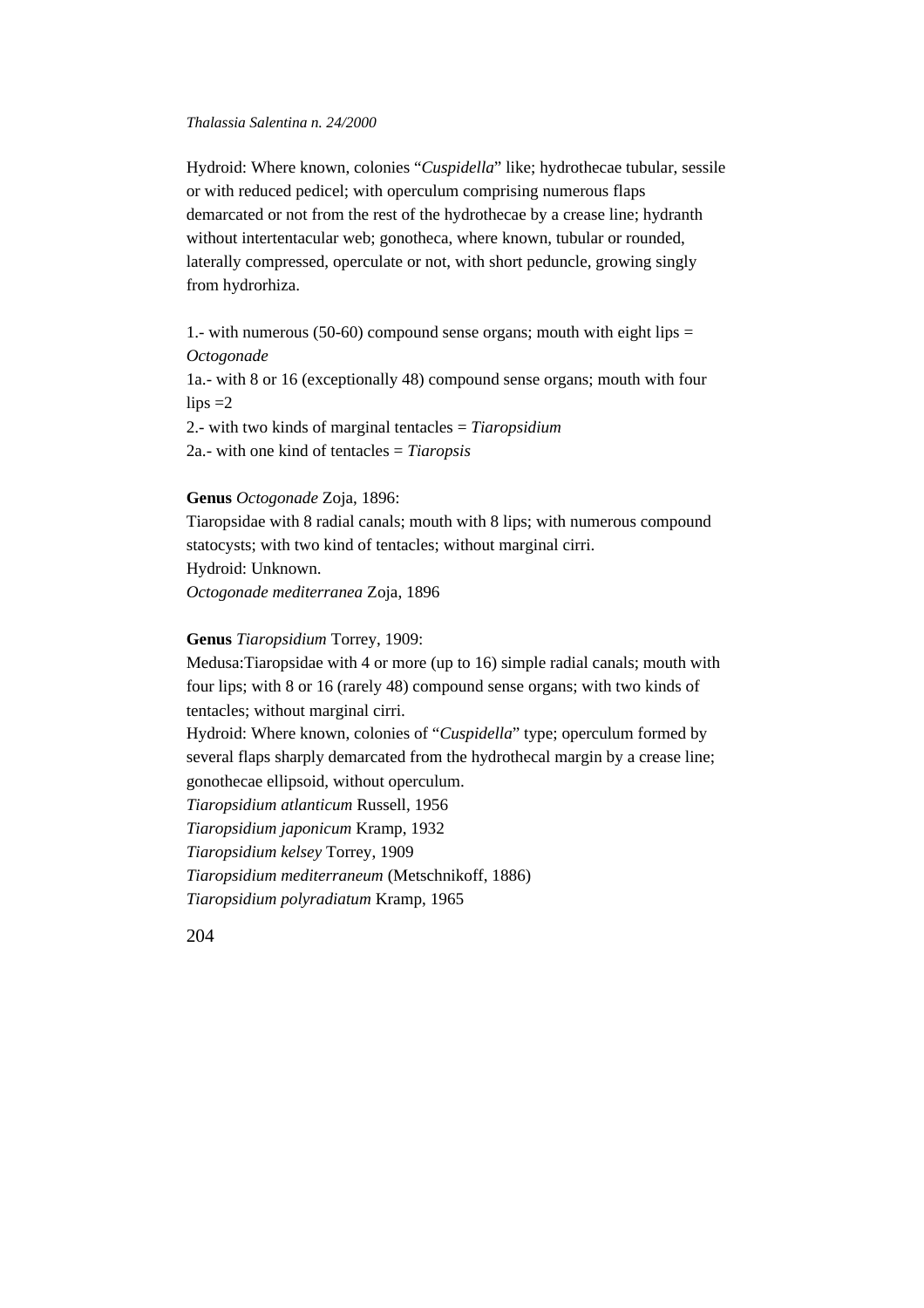*Tiaropsidium roseum* (Maas, 1905)

# **Genus** *Tiaropsis* Agassiz, 1849:

Tiaropsidae with 4 radial canals; with 8 compound sense organs; with only one kind of marginal tentacle; without marginal cirri.

Hydroid: Where known, colonies of "*Cuspidella*" type; operculum formed by several flaps not sharply demarcated from the rest of the hydrothecae by a crease line; gonothecae tubular, smooth, operculate. *Tiaropsis gordoni* Bouillon and Barnett, 1999

*Tiaropsis multicirrata* (M. Sars, 1835)

# **Conica of uncertain systematic position** (1):

# **Genus** *Tripoma* Hirohito, 1995

Eumedusoid described from inside gonothecae, not seen free; with radial canals; with ring canal; 4 hollow marginal tentacles; no statocysts observed; with a velum; position of gonads unclear.

Hydroid: Colonies with fascicled stem and branches, not divided distinctly in internodes; hydrotheca tubular, bending or not, embedded in rhizocaulus, with an annulated short pedicel, without diaphragm; hydrotheca with three inconspicuous marginal teeth; with operculum composed by three distinct flaps; gonothecae tubular embedded in rhizocaulus, containing one eumedusoid. *Tripoma arboreum* Hirohito, 1995

#### Order **Proboscoida** Broch, 1910 **(41 valid species)**.

Diagnosis: Hydranths having a complex flared to globose hypostome, forming a "buccal cavity" beneath the mouth .

Medusa varied in expression, with closed statocysts; never with cordyli, open statocysts, excretory pores, cirri or ocelli.

1.- without permanent tenon-like rudimentary marginal bulbs  $=$ Campanulariidae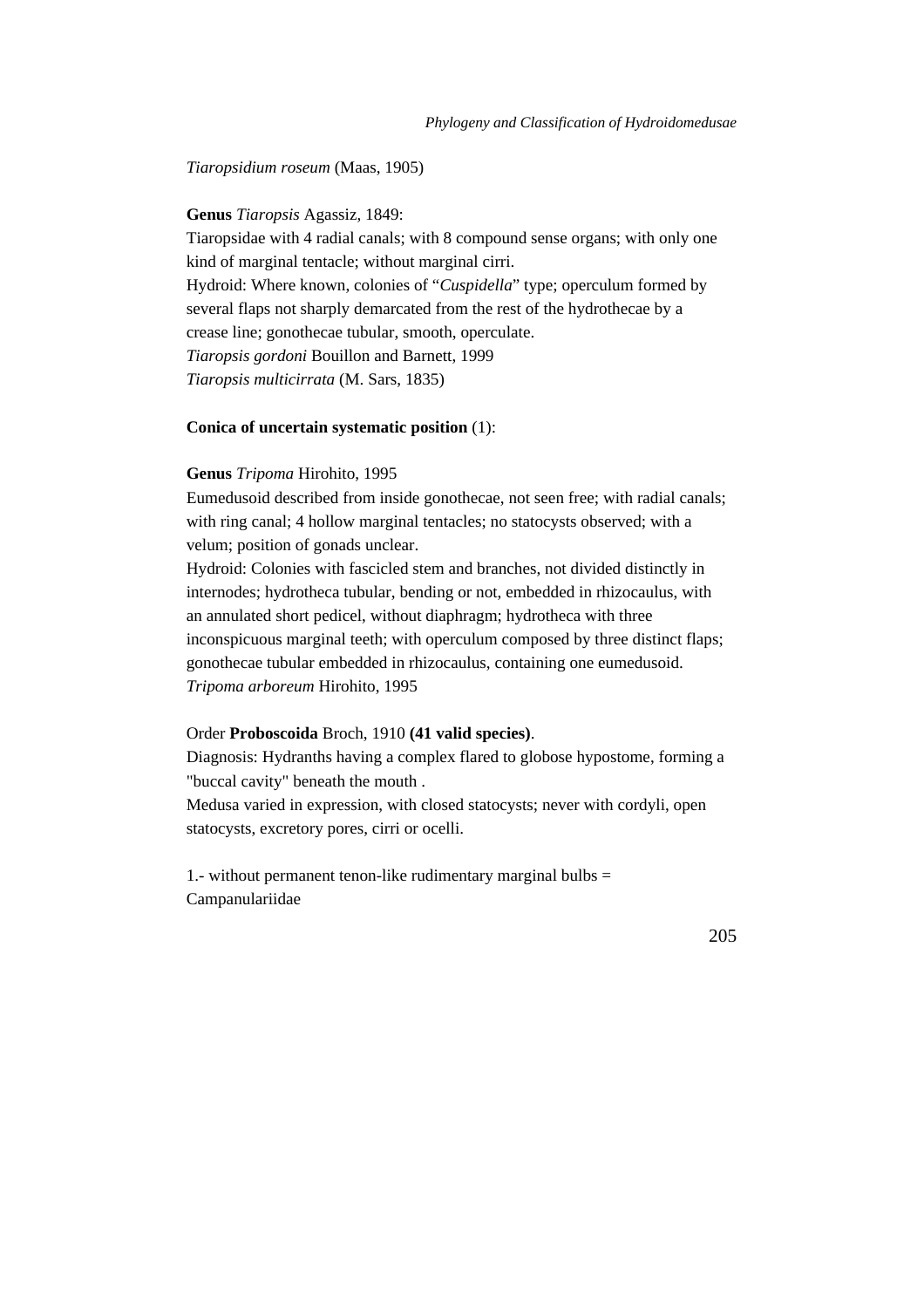1.a.- with triangular, tenon-like permanent rudimentary marginal bulbs  $=$ Phialuciidae

# Family **Campanulariidae** Johnston, 1836 (40):

Leptomedusae with short manubrium; without gastric peduncle; typically with 4 radial canals (except in *Gastroblasta* and *Pseudoclytia*); with or without velum (without in *Obelia*); with «gonads» on radial canals, completely surrounding them and separated from manubrium; with hollow tentacles (except in *Obelia* where they are solid and with a short prolongation of endoderm into bell mesoglea); with or without tenon-like rudimentary bulbs; without marginal or lateral cirri; without excretory papillae or pores; numerous (16-200) closed velar marginal statocysts (only 8 in *Obelia*, each situated on underside of the basal bulb of some marginal tentacles); no ocelli.

Hydroid: Hydroids forming erect or stolonal colonies; hydrothecae bell-shaped or campanulate, radially or, secondarily, bilaterally symmetrical; pedicellate, rim cusped or not, lacking operculum, with basal diaphragm or inward annular projection of perisarc; nematophores absent, hydranth when known generally tubular with flared or globose hypostome delimiting a "buccal cavity", with one whorl of filiform tentacles, gastric endoderm of uniform structure; hydrothecal spherules present or not; free medusae, eumedusoids or sporosacs.

1.- with more than four radial canals  $= 2$ 

1a.- normally with four radial canals  $=$  3

2.- with up to 20 radial and centripetal canals; with numerous manubria each with 4 lips = *Gastroblasta*

2a.- with up to seven radial canals; with one manubrium and as many lips as radial canals = *Pseudoclytia*

3.- with reduced medusae; without manubrium; without tentacles = *Orthopyxis* 3.a.- with normally developed medusae; with one manubrium with 4 lips; with tentacles  $= 4$ 

4.- with hollow marginal tentacles and normal velum = *Clytia*

4a.- with solid marginal tentacles; without velum = *Obelia*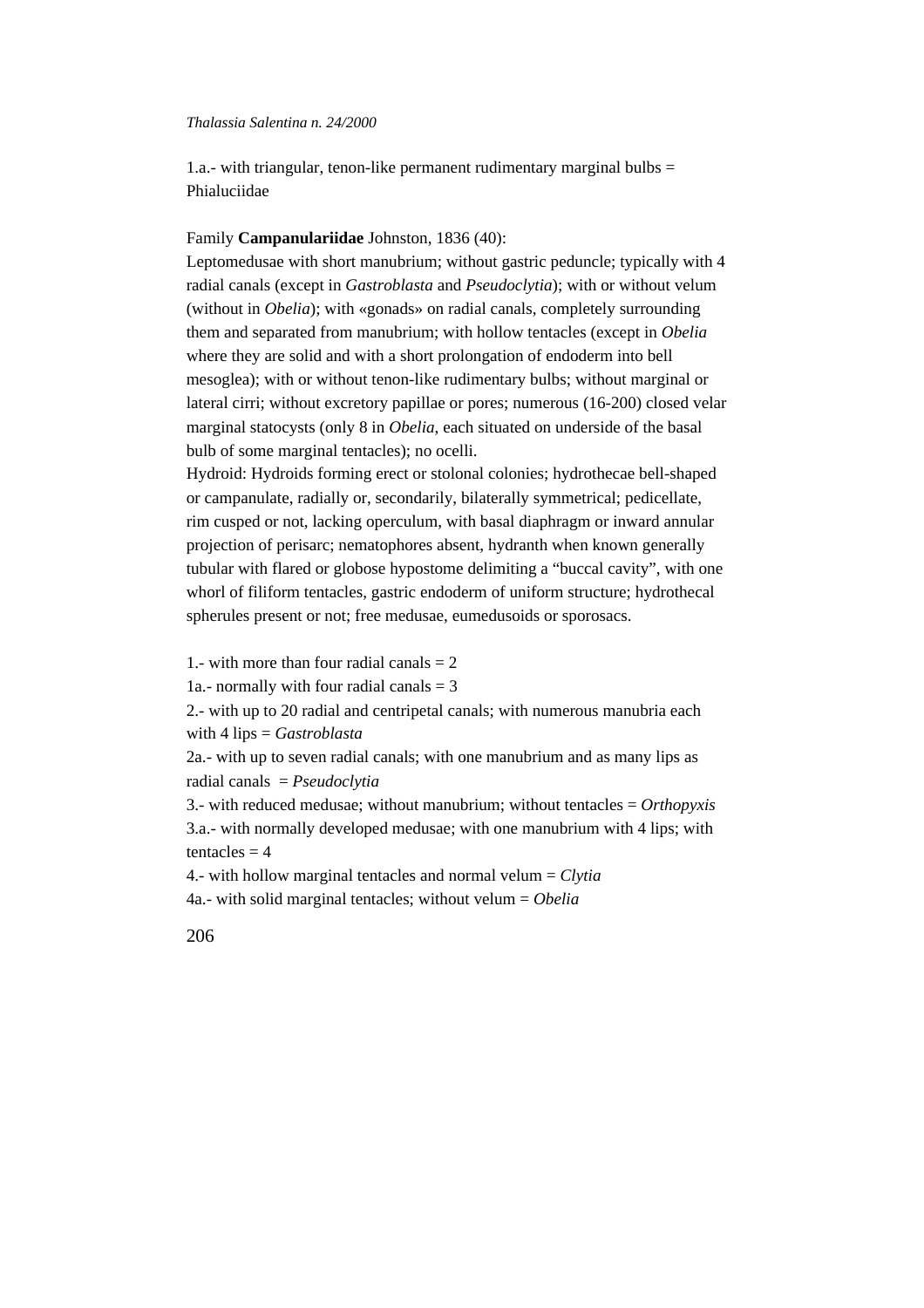### **Genus** *Clytia* Lamouroux, 1812:

Campanulariidae with a short manubrium; with normal velum; with hollow marginal tentacles; without tenon-like permanent rudimentary bulbs; with numerous statocysts.

At the medusa level, very few species of *Clytia* are known with certainty, most of the morphological characters used to distinguish them falling in the range of variations that can be expected in a single species and having little or no taxonomic value. The genus needs a careful revision.

Hydroid: Hydroids with reptant, branched but not anastomosing hydrorhiza, colonies unbranched stolonal or erect branched; hydrothecal rim sinuous or deeply indented, with clefts between the round to sharply-pointed cusps; hydrothecae with true hydrothecal diaphragm; usually without subhydrothecal spherules (present in *C. hummelincki*).

Remarks: Several species of *Clytia* are cited hereunder being known only by their larval hydroid stage, solely medusa buds or juvenile immature medusa having been observed. Their list is far from exhaustive, many more species of *Clytia* hydroids having been described without their mature medusa stage known. The future systematic validity of all this species will only be established after their whole life cycle will be elucidated.

*Clytia ambiguum* Agassiz and Mayer, 1899 = only immature medusa known *Clytia arborescens* Pictet, 1893 = only medusa buds known *Clytia bicophora* L. Agassiz, 1862 *Clytia brunescens* (Bigelow, 1904) *Clytia delicatula* (Thornely, 1900) = only medusa buds known *Clytia discoida* (Mayer, 1900) *Clytia folleata* (Mc Crady, 1859) *Clytia gardineri* (Browne, 1905) *Clytia gelatinosa* (Mayer, 1900) *Clytia globosa* (Mayer, 1900)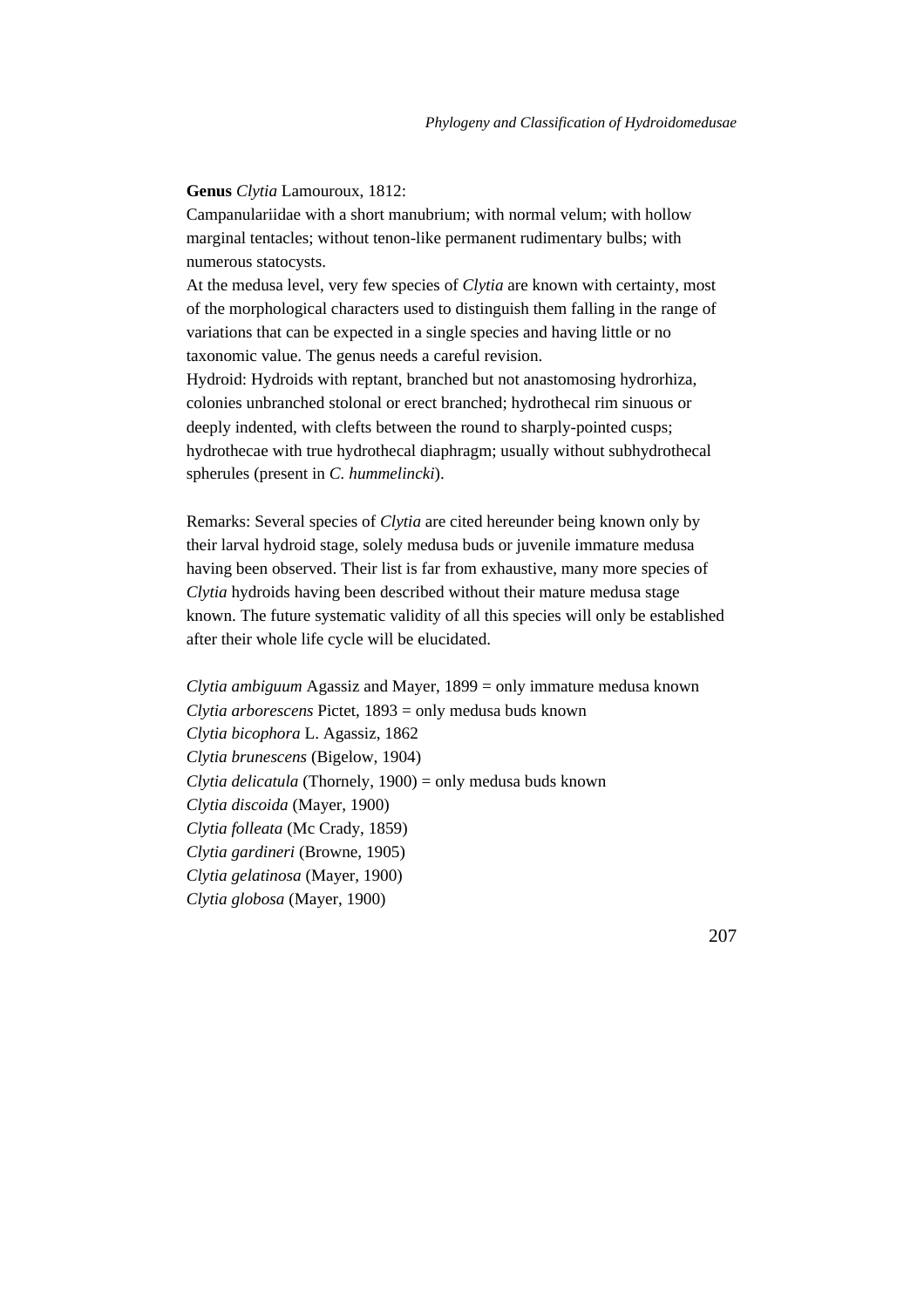*Clytia gracilis* (Sars,1851) *Clytia gravieri* (Billard, 1904) = only medusa buds known *Clytia gregaria* (L.Agassiz, 1862) *Clytia hemisphaerica* (Linnaeus, 1767) *Clytia hexanemalis* Xu, Huang and Chen Xu, 1991 = doubtful species *Clytia hummelincki* (Leloup, 1935) = only immature medusae known *Clytia iridescens* Maas, 1906 *Clytia islandica* Kramp, 1919 *Clytia languida* (L. Agassiz, 1862) *Clytia latitheca* Millard and Bouillon, 1973 = only medusa buds known *Clytia linearis* (Thornely, 1900) *Clytia lomae* (Torrey, 1909) *Clytia mccradyi* (Brooks, 1888) *Clytia macrogonia* Bouillon, 1984 *Clytia malayense* Kramp, 1961 *Clytia multiannulata* Hirohito, 1995 = only medusa buds known *Clytia noliforme* (McCrady, 1859) = only immature medusae known *Clytia obliqua* (Clarke,1907) = only medusa buds known *Clytia ovale* (Mayer, 1900) = abnormal *Clytia*? *Clytia pacifica* (Agassiz and Mayer, 1899) *Clytia phosphoricum* (Péron and Lesueur, 1810) = name covering several species of *Clytia* medusae *Clytia paulensis* (Vanhöffen, 1910) *Clytia rangiroae* (Agassiz and Mayer, 1902) *Clytia serrulata* (Bale, 1888) = only medusa buds known; perhaps *C. hemisphaerica* or *C.gracilis*? *Clytia simplex* (Browne, 1902) *Clytia singularis* (Mayer, 1900) *Clytia uchidai* Kramp, 1961 *Clytia viridicans* (Leuckart, 1856) *Clytia warreni* (Warren, 1908) = only medusa buds known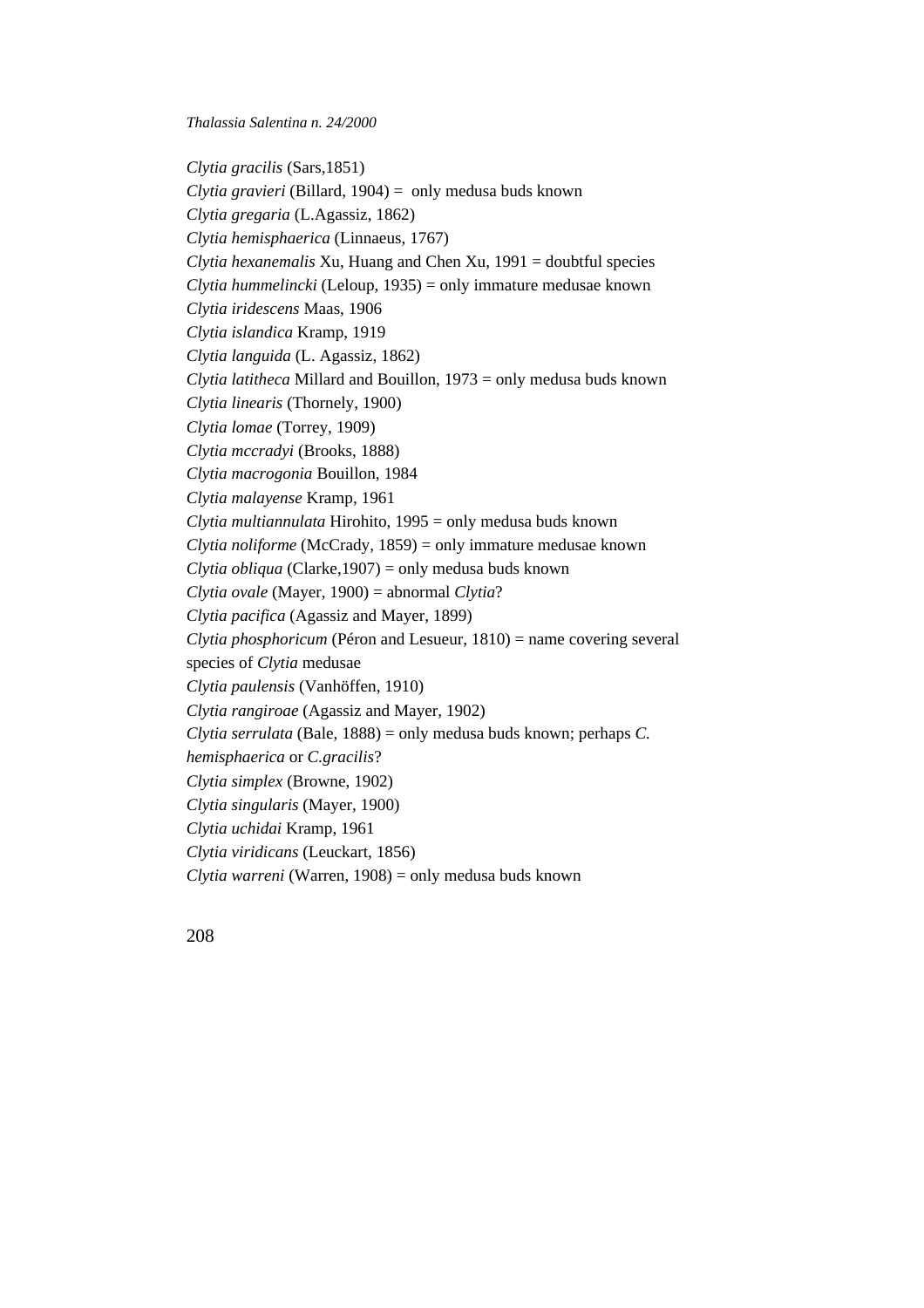**Genus** *Gastroblasta* Keller 1883:

Campanulariidae with several manubria; with up to 20 radial and centripetal canals; with normal velum; with hollow marginal tentacles; without tenon-like permanent rudimentary bulbs; with numerous statocysts.

Hydroid: When known, *Clytia* like, living embedded in sponges. *Gastroblasta raffaelei* Lang, 1886

*Gastroblasta timida* Keller,1883

# **Genus** *Obelia* Péron and Lesueur, 1810:

Campanulariidae with short quadrangular manubrium; without velum; with numerous solid, stiff, not extensile tentacles, with short endodermal roots extending into bell mesoglea; 8 statocysts situated on underside of basal bulbs of some marginal tentacles.

Hydroid: Hydroids with erect hydrocauli forming branched or unbranched, fascicled or unfascicled, upright colonies, variably flexuose; stolons not anastomosing; internodes annulated proximally, hydroclades with distal hydrothecae; hydrothecae bell-shaped to campanulate, radially symmetrical, with toothed or untoothed margin, with true hydrothecal diaphragm, without sub-hydrothecal spherule; hydranth with globose hypostome forming a " buccal cavity"; gonothecae inverted conical, usually with raised terminal aperture but sometimes simply truncated.

Remarks: Various nominal species of *Obelia* hydroids have been described throughout the world, the medusae of this genus are however all very similar in morphology so that their connecting with their hydroid stage is almost impossible and often not reliable.

According to Zamponi and Genzano (1990), the medusae of *Obelia dichotoma* (L., 1758) and *Obelia longissima* (Pallas, 1766) can be distinguished by their cnidome, composed of atrichous isorhizas, atrichous anisorhizas and basitrichous isorhizas in *O. dichotoma*, and by microbasic mastigophores and macrobasic mastigophores in *O. longissima*. However, macrobasic mastigophores seem improbable in the genus *Obelia*, although they have been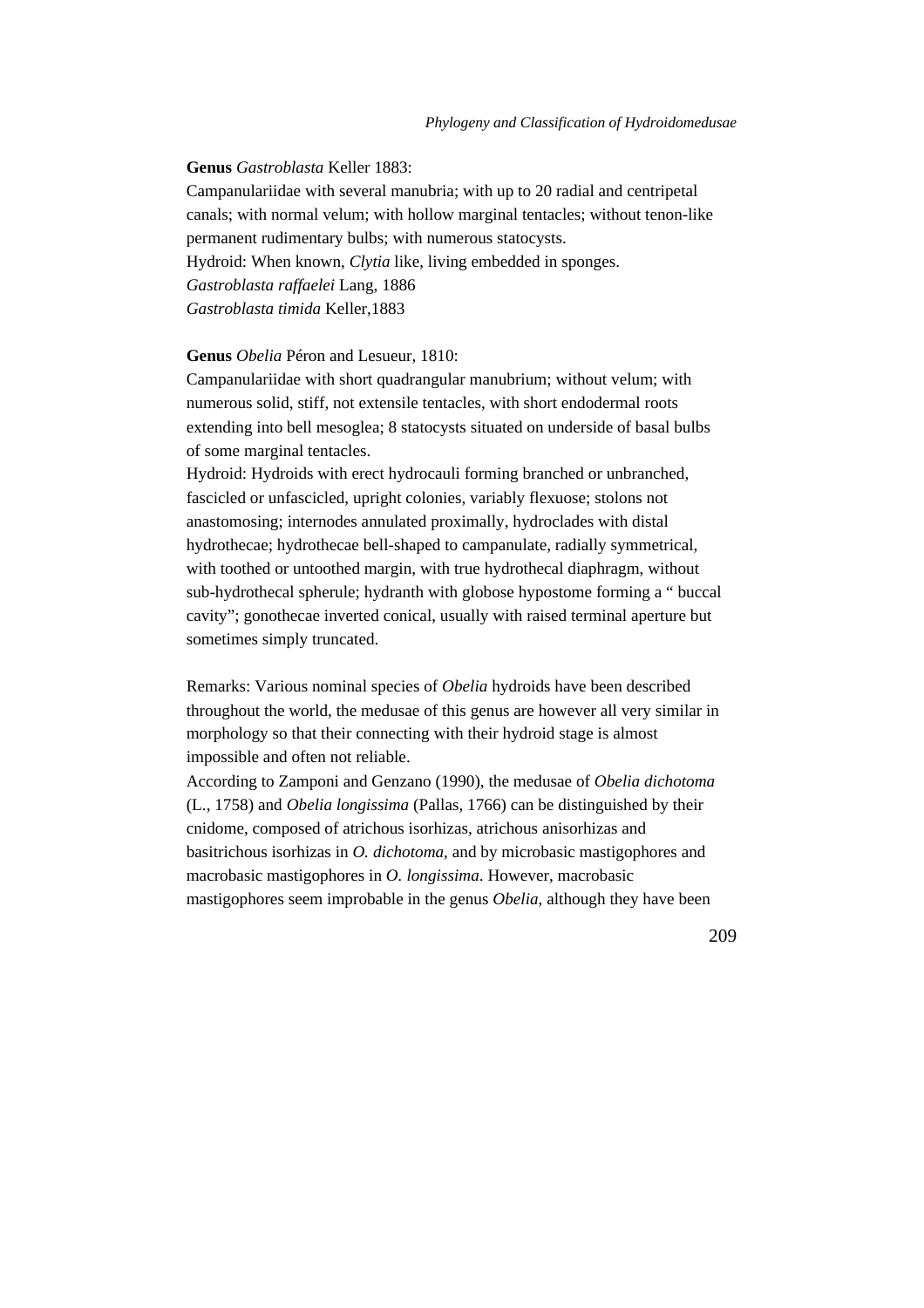found in other Leptomedusae. Östman, (1982, 1983) by scanning electron microscopy has found minute differences in the cnidocyst fine morphology of newly liberated medusae of *O. dichotoma*; *O. longissima* and *O. geniculata*. Unfortunately the above techniques is laborious*,* expensive in equipment and requires fresh material.

*Obelia bicuspidata* Clarke, 1875 *Obelia dichotoma* (L., 1758) *Obelia fimbriata* (Dalyell, 1848) *Obelia geniculata* (L., 1758) *Obelia longissima* (Pallas, 1766) *Obelia* spp.

**Genus** *Orthopyxis* L. Agassiz, 1862:

Campanulariidae with eumedusoids, either free, facultatively retained, or never released; without manubrium and tentacles but with 8 statocysts. Hydroid: Colonies stolonal or with short unbranched uprights; stolons anastomosing; hydrothecae fundamentally radially symmetrical but often asymmetrically thickened; without true hydrothecal diaphragm; eumedusoids (the species with unknown gonothecal content are not listed). *Orthopyxis crenata* (Hartlaub, 1901) = eumedusoid *Orthopyxis everta* Clarke, 1875 = eumedusoid *Orthopyxis compressa* (Clark, 1876) (see Arai and Brinckmann-Voss, 1980 and Antsulevich, 1987) *Orthopyxis fujianensis* Huang and Xu, 1994 = eumedusoid. *Orthopyxis integra* (Macgillivray, 1842) = eumedusoid. *Orthopyxis platycarpa* (Bale, 1914) = eumedusoid (see Antsulevich, 1987). *Orthopyxis sargassicola* (Nutting, 1915) = short lived eumedusoid, perhaps *O. crenata*?

**Genus** *Pseudoclytia* Mayer, 1900: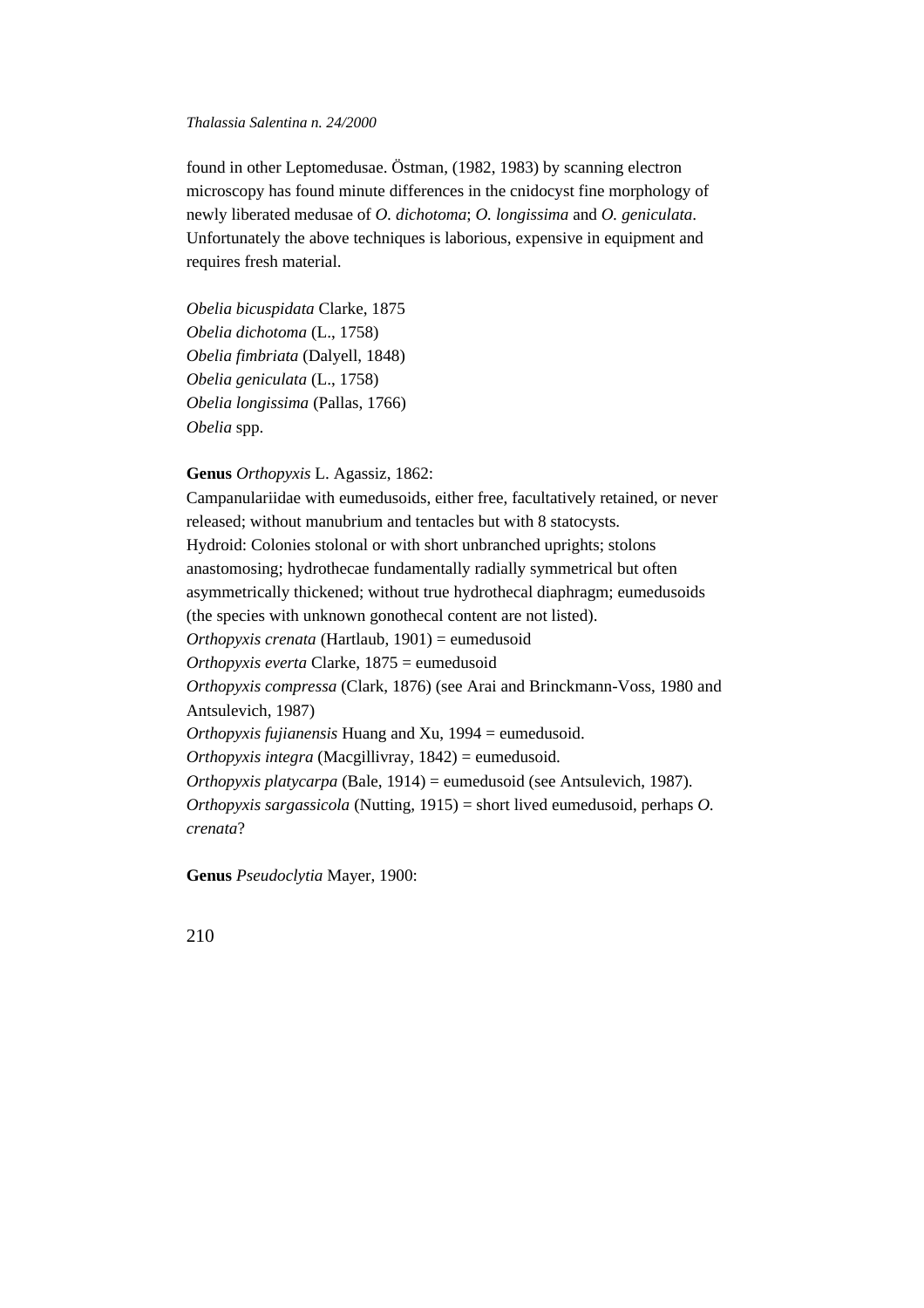Campanulariidae medusae with more than 4 radial canals and with a corresponding number of manubrial lips. Hydroid: Unknown. *Pseudoclytia pentata* (Mayer, 1900)

# **Campanulariidae nomen nudum:**

**Genus** *Zelounies* Gravier-Bonnet, 1992:

Life cycle described from rearing but generic diagnoses never given by the author.

*Zelounies estrambordi* Gravier-Bonnet, 1992: life cycle described from rearing but species diagnosis or formal description never given by the author.

# Family **Phialuciidae** Kramp, 1955 (1):

Leptomedusae with small manubrium; without peduncle; with 4 simple radial canals; with «gonads» on radial canals, completely surrounding them and separated from manubrium; with hollow marginal tentacles; with triangular tenon-like permanent marginal rudimentary bulbs; without marginal or lateral cirri; no excretory pores; with closed statocysts.

Hydroid: Not known from field, of "Campanulariid" type; hypostome peduncled; stem long, not annulated; hydranth with 10-14 filiform tentacles (Bouillon, 1984).

**Genus** *Phialucium* Maas, 1905: With the characters of the family. *Phialucium mbenga* (Agassiz and Mayer, 1899)

### **Subclass Limnomedusae** Kramp, 1938 **(38 valid species)**.

Diagnosis: Medusae with «gonads» either on manubrium or along radial canals. Marginal tentacles peripheral, hollow, without true basal bulb, tentacles' base usually with a parenchymatic endodermal core embedded in the umbrellar mesoglea. Marginal sense organs as internal enclosed ecto-endodermal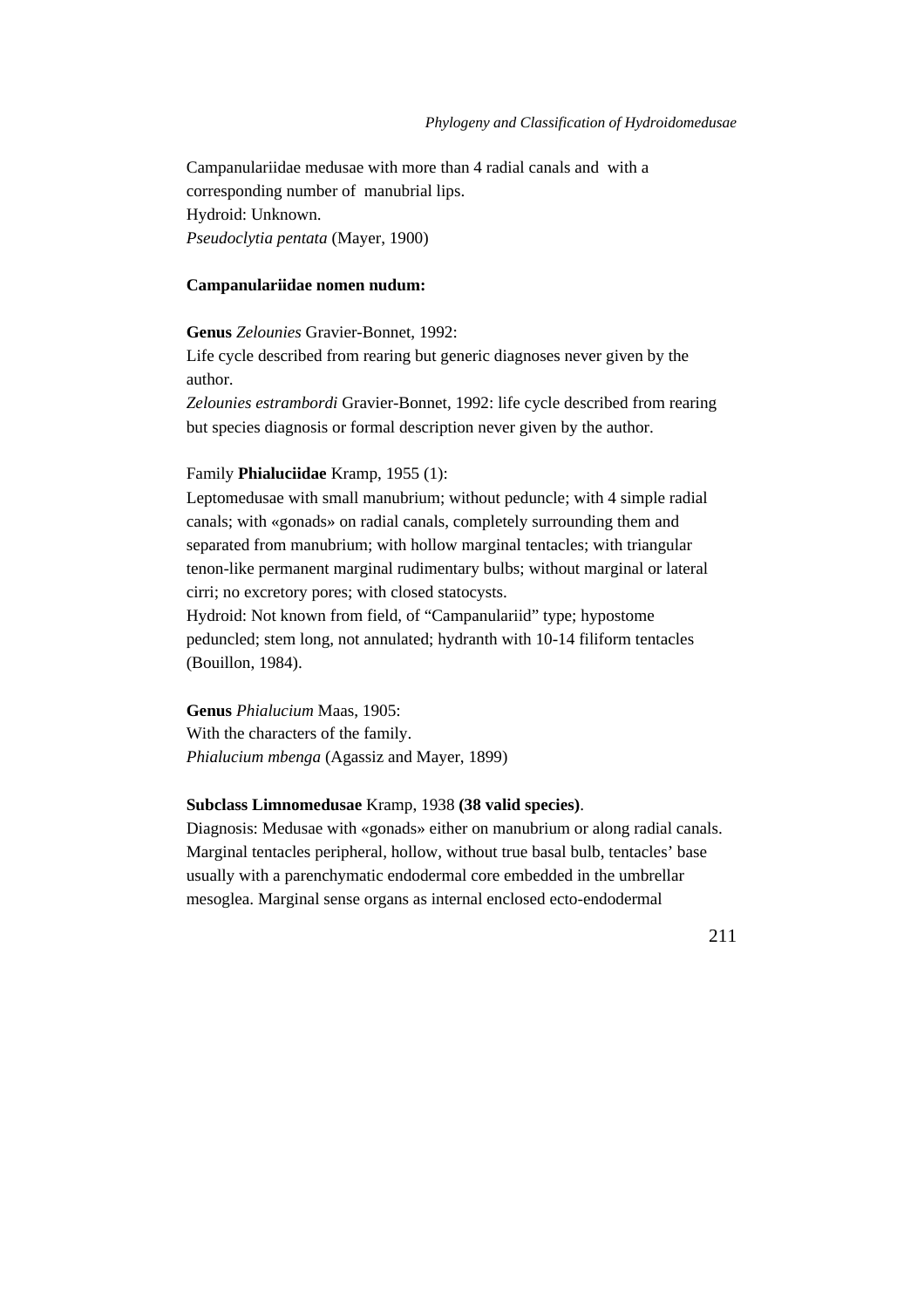statocysts embedded in the mesoglea near ring canal or in the velum. Exceptionally reduced medusoids (*Monobrachium*). Planulae, when known, with cnidoblasts but without embryonic glandular cells. Hydroid: When known, very simple, solitary or colonial; small, sessile; with or without tentacles; often close to planula structure and budding planula-like structures or frustules. Hydroids' body plans range from: forms without mouth and permanent gastric cavity = feeding planula (Microhydrulidae, *Olindias*) to forms with an hypostome, but without tentacles, forming transitory colonies or definitive colonies with a limited number of individuals: *Craspedacusta, Limnocnida*; to forms with hypostome and tentacles : *Calpasoma, Gonionemus, Scolionema, Vallentinia*. No perisarcal thecae, but cysts and stolons covered by chitin

The Limnomedusae are a small group of Hydroidomedusa with a dimorphic benthic-pelagic cycle; the hydroid stages are small, poorly developed, rarely really modular; medusa production is comparatively much reduced; many of the present-day Limnomedusae inhabit fresh-or brackish-waters and their medusae are often seasonal, whereas the hydroids and the resting stages are perennial, resisting adverse conditions: *Craspedacusta* cysts can survive 40 years while completely desiccated.

1.- reduced medusae, creeping burrowed in coarse sand sediments; without radial canals, statocysts and nerve system = Armorhydridae 2.- free swimming medusae, with radial canals, statocysts and nerve system = Olindiidae

Family **Armorhydridae** Swedmark and Teissier, 1958 (1):

Reduced Limnomedusae creeping within the interstices in coarse sand sediments; umbrella margin with a whorl of two kind of solid tentacles, filiform and adhesive; with a voluminous manubrium linked to subumbrella by longitudinal septa containing endodermal tubes; with gonads on manubrium; with a velum pierced by a narrow central opening; without radial canals, nerve system, statocysts or any other visible sense organ; with separate sexes.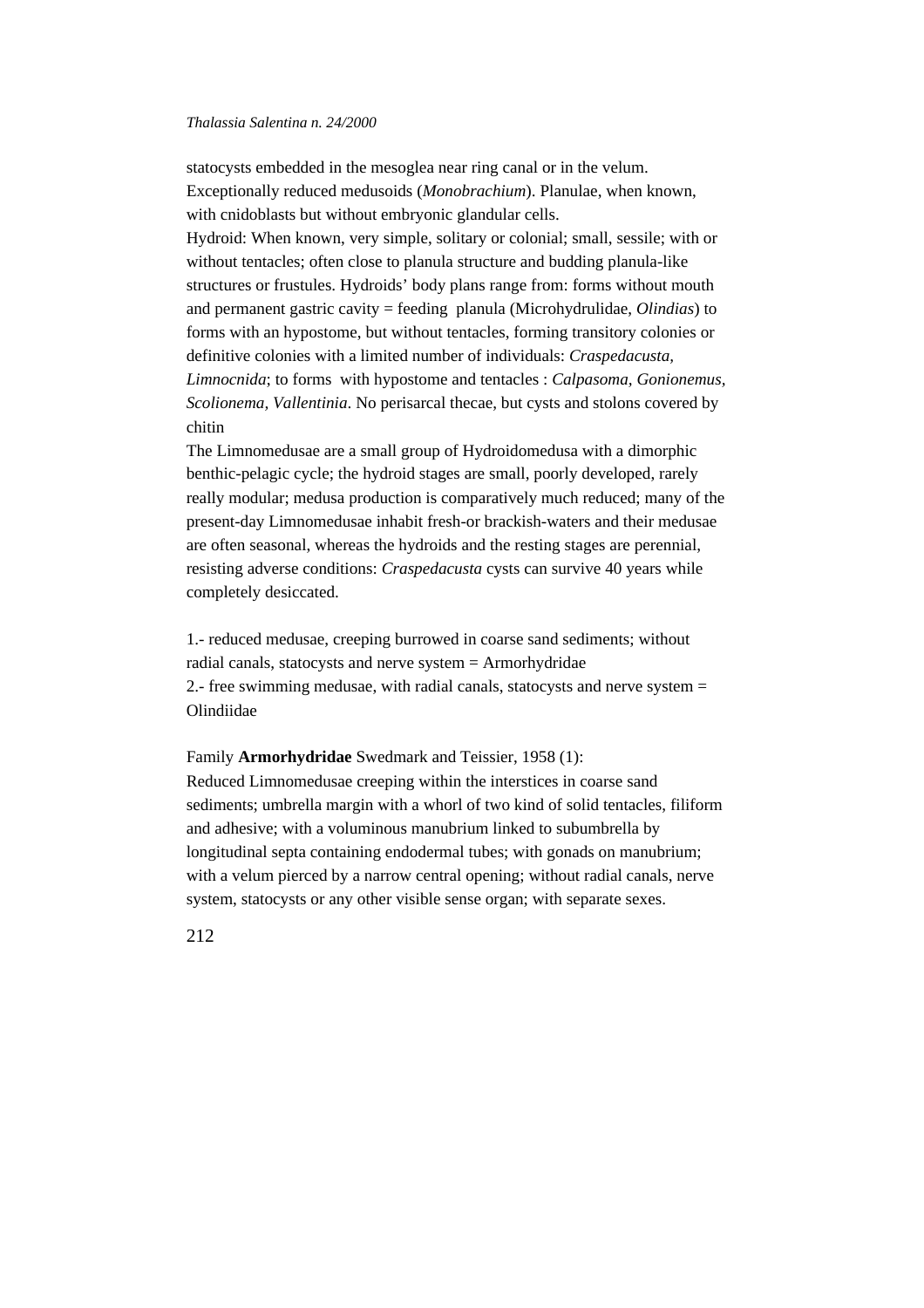Cycle not completely known (Lacassagne, 1973).

**Genus** *Armorhydra* Swedmark and Teissier, 1958: See family diagnosis. *Armorhydra janowiczi* Swedmark and Teissier, 1958

Family **Olindiidae** Haeckel, 1879 (37):

Limnomedusae with or without centripetal canals; with internal ecto-

endodermal statocysts; with simple, unbranched radial canals; with «gonads» on radial canals or on manubrium; without ocelli.

Hydroid: Where known, hydroids usually solitary, seldom colonial; generally reduced, minute, either without tentacles or with one tentacles, or with a few tentacles in a single ring, sometimes with dactylozooids; with no theca; with very active asexual reproduction by buds or frustules; usually with free medusae, exceptionally with free or fixed eumedusoids.

1.- statocysts in elongated vesicles enclosed in velum; «gonads» on radial canals = *Craspedacusta*

1a.- statocysts spherical, enclosed in mesoglea of umbrellar margin  $= 2$ 

2.- with centripetal canals  $=$  3

2.a- without centripetal canals  $= 5$ 

3.- with tentacles of one kind  $=$  4

3a- with primary tentacles projecting above umbrellar margin and with terminal adhesive pads, secondary tentacles on umbrellar margin, without adhesive pads = *Olindias*

4.- with tentacles situated on exumbrella at different height above bell margin; without adhesive pads = *Eperetmus*

4a.- with all tentacles on umbrellar margin and without adhesive pads  $=$ 

*Meaotias*

5.- tentacles in groups on bell margin = *Gossea*

5a.- tentacles not in groups  $= 6$ 

6.- with 6 radial canals = *Nuarchus*

6a.- with 4 radial canals  $= 7$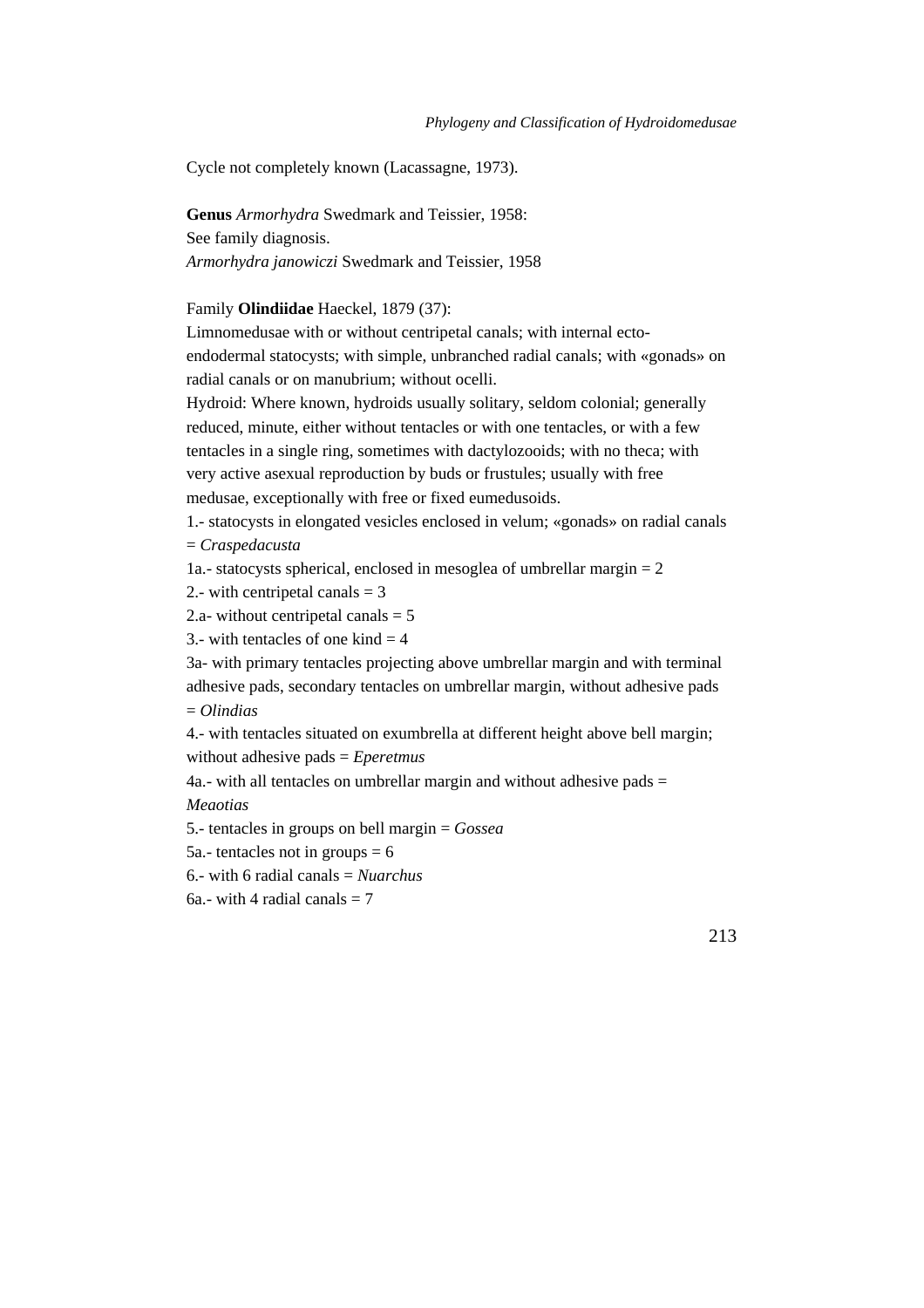7.- «gonads» on manubrium = *Limnocnida* 7a.- «gonads» on radial canals  $= 8$ 8.- all tentacles without adhesive pads = *Aglauropsis* 8a.- some or all tentacles with adhesive pads  $= 9$ 9.- with one type of tentacle, with a terminal adhesive pad  $= 10$ 9a.- with two kinds of tentacles with and without adhesive pads  $= 11$ 10.- with numerous statocysts = *Gonionemus* 10a.- with no more than 16 statocysts = *Scolionema* 11.- adhesive pads terminal *= Vallentinia* 11a.- adhesive pads at some distance from outer end of tentacles = *Cubaia*

### **Genus** *Aglauropsis* F. Müller, 1865:

Olindiidae with four radial canals; without centripetal canals; numerous tentacles of one kind on bell margin, not arranged in groups, without adhesive pads; numerous statocysts. Hydroid: Unknown. *Aglauropsis aeora* Mills, Rees and Hand , 1976 *Aglauropsis agassizi* Fr. Müller, 1865 = inadequately described, probably similar to *A. kawari Aglauropsis conanti* Browne, 1902 *Aglauropsis edwarsii* Pagès, Bouillon and Gili, 1991 *Aglauropsis jarli* Kramp, 1955 *Aglauropsis kawari* Moreira and Yamashita, 1972 *Aglauropsis vannucci* Thomas and Chlapgar, 1975

# **Genus** *Craspedacusta* Lankester, 1880:

Olindiidae without peduncle; with four simple radial canals; without centripetalcanals; with «gonads» only on radial canal, hanging, pouch-like; with evenly distributed marginal tentacles all of one kind, without organs of adhesion; with closed ecto-endodermal statocysts situated in the velum. Hydroid: Solitary or forming small reptant colonies of 2 to 4, rarely 7 polyps; hydranths without tentacles, cylindrical, with apical mouth (hypostome)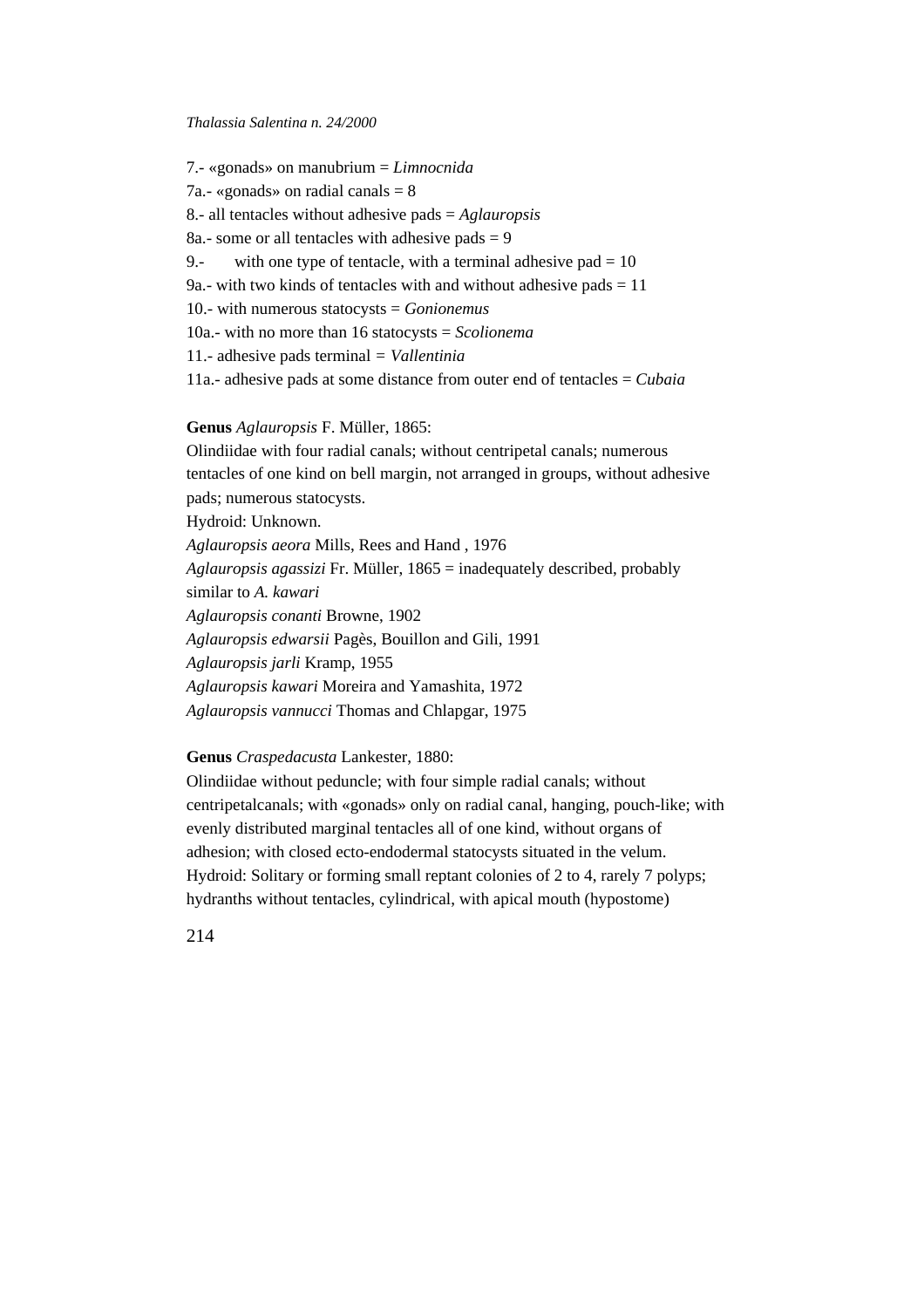surrounded by cnidocysts forming a spherical capitulum under which the polyp is slightly tapering, forming a distinct neck; basal portion of hydranths with periderm covering, attaching colonies to substrate; medusa buds lateral, on the middle or lower part of the bodycolumn, often becoming terminal by hydranth reduction; asexual reproduction by frustules, transversal division and resting stages (cysts).

*Craspedacusta chuxiogensis* He, Xu & Nie, 2000 *Craspedacusta kuoi* Shieh and Wang, 1959 = *Craspedacuta sowerbyi Craspedacusta iseana* (Oka and Hara, 1922) *Craspedacusta sichuanensis* He and Kou, 1984 = *Craspedacuta sowerbyi Craspedacusta sinensis* Gaw and Kung, 1939 *Craspedacusta sowerbyi* Lankester, 1880 *Craspedacusta vovasi* Naumov and Stepanjants,1971 *Craspedacusta ziguiensis* He and Xu, 1985 = *Craspedacuta sowerbyi*

Remark: Numerous species of *Craspedacusta* have been described, mainly from China. It cannot be exclude that they represent nothing more than variations of a single species. The same remark can be applied to the *Limnocnida* from India.

# **Genus** *Cubaia* Mayer, 1894:

Olindiidae with 4 simple radial canals; without centripetal canals; with 2 series of tentacles: one series (20) issuing from exumbrella above bell margin, with terminal adhesive disks and about 8 cnidocyst rings, the other series (50-60) without adhesive disks, with 25-30 cnidocyst rings arising from bell margin; numerous statocysts. Hydroid: Unknown.

*Cubaia aphrodite* Mayer, 1894

# **Genus** *Eperetmus* Bigelow, 1915:

Olindiidae with 4 radial canals and several blind centripetal canals, oral lips with cnidocyst knobs; with numerous tentacles of one kind, not in-groups but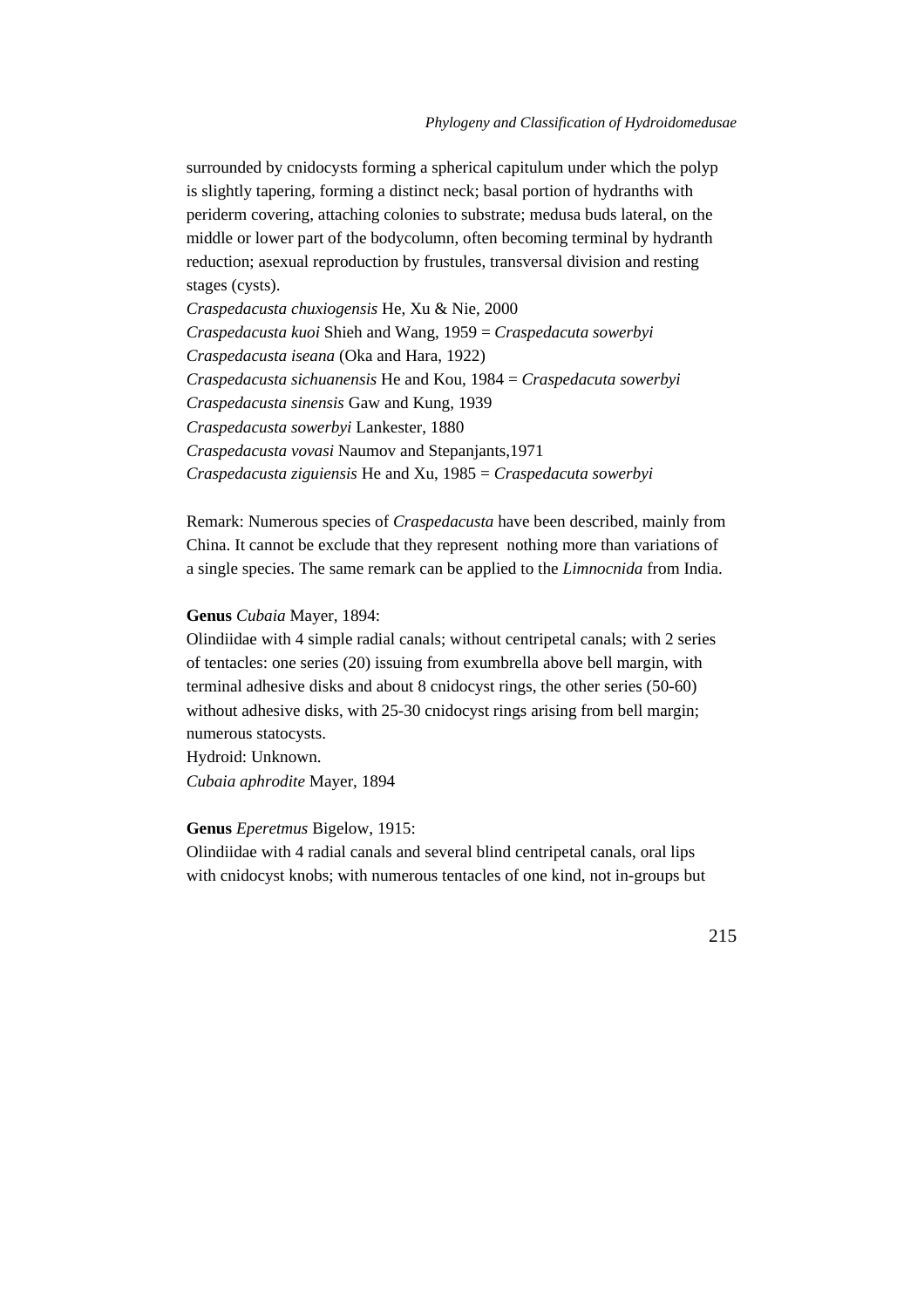situated at different heights above exumbrella margin, with rings of cnidocysts, without adhesive pads, with numerous statocysts.

Hydroid: Small, with a single elongated filiform tentacle, issued of a creeping stolon covered by perisarc.

*Eperetmus typus* H.B. Bigelow, 1915

# **Genus** *Gonionemus*, A. Agassiz, 1862:

Olindiidae without or with slight peduncle; with 4 simple radial canals; without centripetal canals; with folded «gonads» on radial canals only; with evenly distributed marginal tentacles all of one kind, with organs of adhesion; with numerous statocysts enclosed in mesoglea.

Hydroid: small, solitary, devoid of hydrorhiza, with a conspicuous conical hypostome and a circlet of 4-6 very long tentacles; medusa buds, frustules, cysts formed by intensive asexual budding.

*Gonionemus chekiangensis* Kao, Li, Chang and Li, 1958 = *G. vertens*?

*Gonionemus conanti* Browne, 1902 = *G. vertens*?

*Gonionemus hamatus* Kramp, 1965

*Gonionemus oshoro* Uchida, 1929 = *G. vertens*

*Gonionemus vertens* A. Agassiz, 1862

*Gonionemus vindobonensis* Joseph, 1918 = *G. vertens*

**Genus** *Gossea* L.Agassiz, 1862:

Olindiidae with four simple radial canals; with or without gastric peduncle; without centripetal canals; with folded ribbon-like «gonads» only on radial canals; with one kind of tentacles, some of which are arranged in groups; without adhesive pads; with statocysts enclosed in exumbrellar mesoglea. Hydroid: Unknown.

*Gossea brachymera* Bigelow, 1909 *Gossea corynetes* (Gosse, 1853) *Gossea faureae* Picard, 1952 *Gossea indica* Bouillon, 1978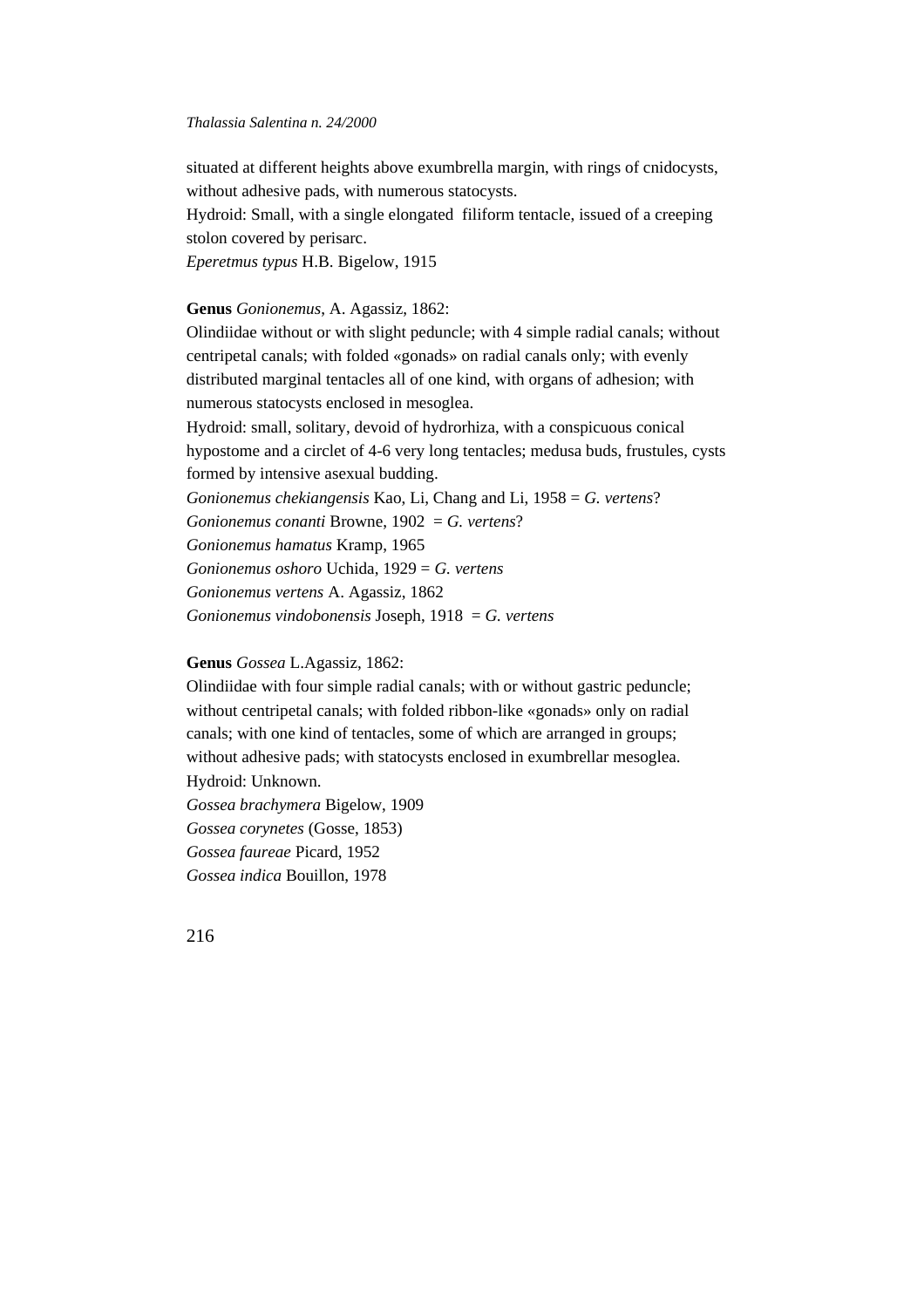**Genus** *Limnocnida*Günther, 1893: Olindiidae with circular flat manubrium, with large, simple circular mouth, with 4 simple radial canals; with «gonads» on manubrium only, with enclosed marginal statocysts. Hydroid: Similar to *Craspedacusta*. *Limnocnida biharensis* Firoz-Ahmad, Sen, Mishra and Bharti, 1986 = perhaps *L. indica*? *Limnocnida congoensis* Bouillon, 1958 *Limnocnida indica* Annandale, 1912 *Limnocnida nepalensis* Dumont, 1976 = *Limnocnida indica*? *Limnocnida rhodesiae* Boulenger, 1912 = perhaps *L. tanganyicae*? *Limnocnida tanganyicae* Günther, 1893

Remark: see under *Craspedacusta*.

# **Genus** *Maeotias* Ostroumoff, 1896:

Olindiidae with centripetal canals; with numerous tentacles with tightly packed cnidocyst rings, all on umbrellar margin and without adhesive pads; with «gonads» on radial canals.

Hydroid: Unknown (see below)

Remarks: Mills and Sommer (1995) described the polyp and the newly released medusae of this species; they could not detect statocysts in the adult medusae and reclassified *Maeotias* in the Moerisiidae. Mills (pers. Comm.), however, thinks that the polyp and newly medusa they described as *Maeotias* were actually Moerisiids. Furthermore, the examinations of living specimens of mature *Maeotias* showed her the unquestionable presence of numerous marginal statocysts. She came to the conclusion that the Limnomedusae may at this point remain the most appropriate location for this species until more is known. *Maeotias inexspectata* Ostroumoff, 1896

**Genus** *Nuarchus* Bigelow, 1912: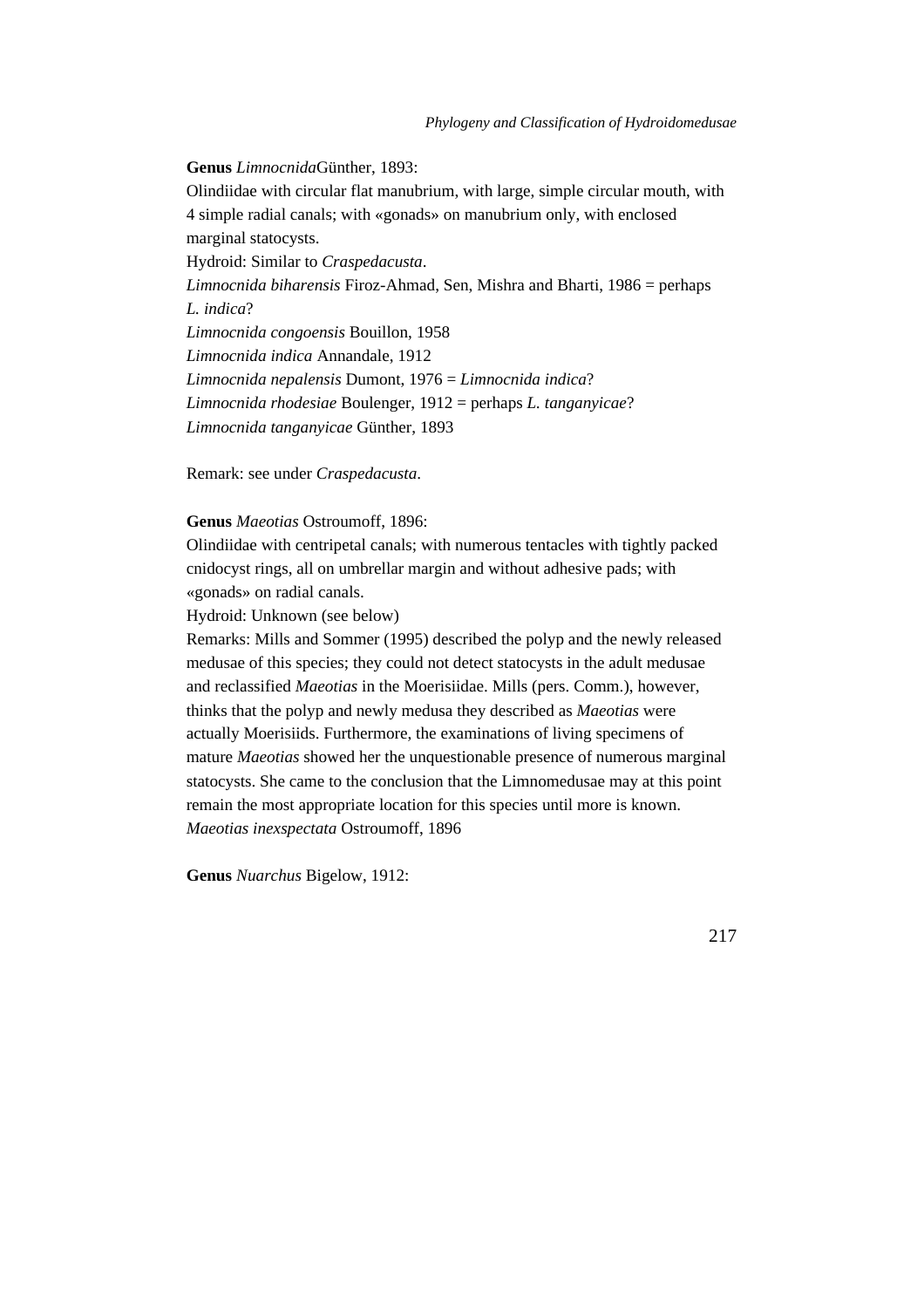Olindiidae with six radial canals, without centripetal canals, mouth simple, circular; «gonads» leaf-like, on radial canals; statocysts at base of tentacles. Hydroid: Unknown.

*Nuarchus halius* Bigelow, 1912

# **Genus** *Olindias* Müller, 1861:

Olindiidae with 4 radial canals and numerous centripetal canals; numerous tentacles of two kinds: primary ones issuing above bell margin, with distal adhesive pads and cnidocysts in transverse clasps, secondary ones on bell margin, without adhesive pads, with cnidocysts in rings; «gonads» with papilliform processes; numerous marginal clubs which may transform into tentacles, statocysts usually in pairs at base of primary tentacles. Hydroid: Only known in *Olindias phosphorica* as small solitary hydranth without tentacles, enclosed in a perisarcal tube. *Olindias formosa* (Goto, 1903) *Olindias malayensis* Maas, 1905 *Olindias phosphorica* (Delle Chiaje, 1841) *Olindias sambaquiensis* Müller, 1861 *Olindias singularis* Browne, 1905 *Olindias tenuis* (Fewkes, 1882) = probably *O. phosphorica* ? *Olindioides formosa* Goto, 1903 = *Olindias formosa*

# **Genus** *Scolionema* Kishinouye, 1910:

Olindiidae without or with slight peduncle; with 4 simple radial canal; without centripetal canals; with folded «gonads» extending along 1/3 to 1/2 of distal part of radial canals only; with evenly distributed marginal tentacles all of one kind, with rudimentary organs of adhesion; with never more than 16 statocysts enclosed in mesoglea.

Hydroid: Solitary, small, discoidal; with not well defined hypostomial region, with up to 5 tentacles; presenting varied and intensive lateral asexual budding: medusa buds, frustules, cysts.

*Scolionema suvaense* (Agassiz and Mayer, 1899)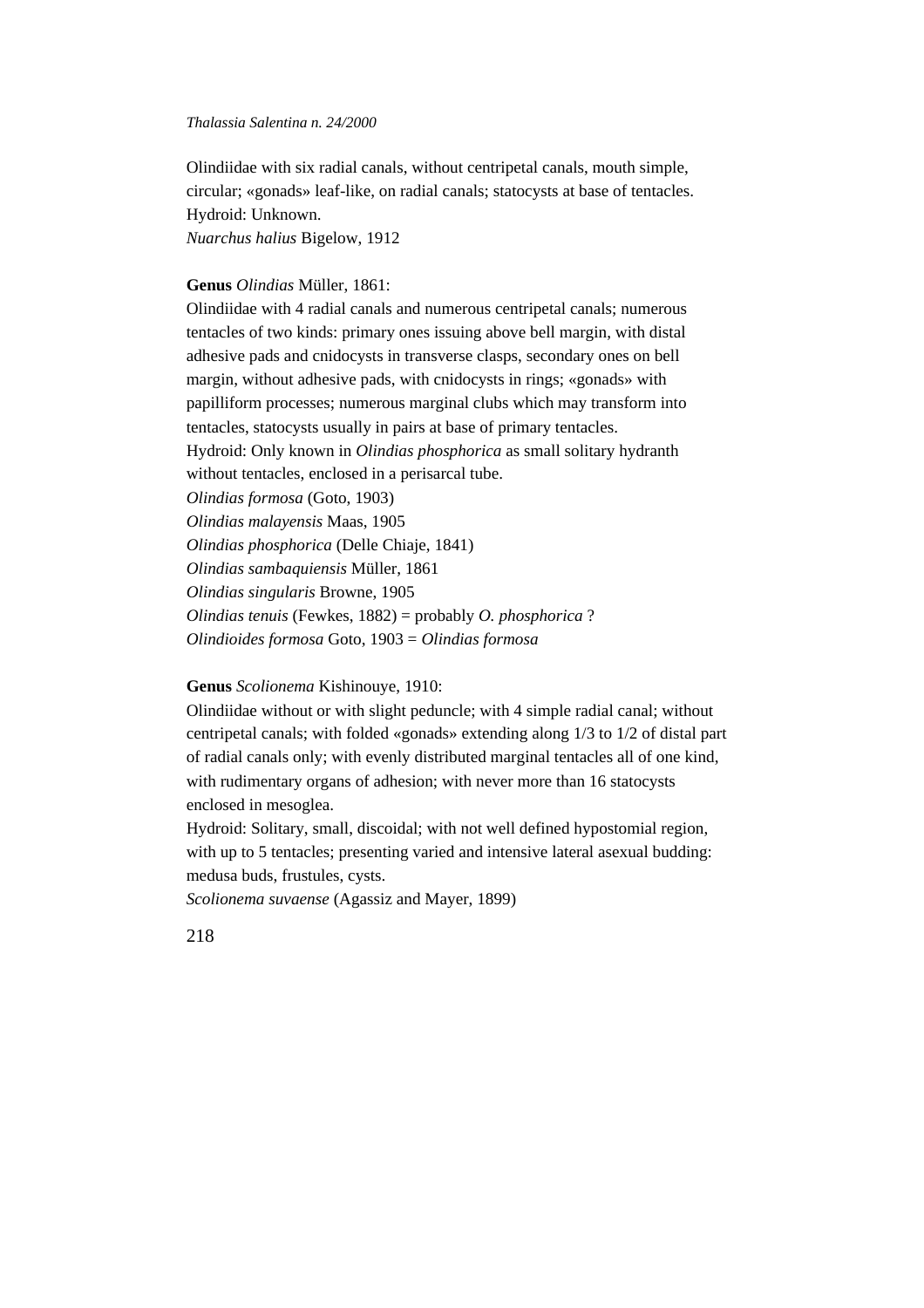### **Genus** *Vallentinia* Browne, 1902:

Olindiidae with 4 radial canals, without centripetal canals; with 4 to 8 hollow tentacles with terminal adhesive pads, and numerous tentacles without adhesive pads but with numerous rings of cnidocysts; with 16 or more statocysts. Hydroid: Solitary, small, conical, with one apical ring of tentacles, asexual reproduction by frustules. *Vallentinia adherens* Hyman, 1947 *Vallentinia falklandica* Browne, 1902 *Vallentinia gabriellae* Mendes, 1948

# **Olindiidae incertae sedis; with eumedusoids; only known by juvenile meduses; or insufficiently described:**

#### **Genus** *Astrohydra* Hashimoto, 1981:

Only juvenile medusae known; with up to 29 hollow marginal tentacles without marginal bulbs, each tentacle bearing many unicellular long and straight bristlelike expansions with one to three cnidocysts on apices; manubrium quadrangular; mouth with 4 small lips; radial canals usually 4; up to 15 spherical statocyst, no gonads formed (Hashimoto, 1985).

Hydroid: Polyp solitary, barrel-shaped, with 10-30 very fine, filiform tentacles, irregularly strewn over hydranth; with frustules and medusa buds on hydranth body.

*Astrohydra japonica* Hashimoto, 1981

### ?**Genus** *Keralica* Khatri, 1984:

Umbrella with 128 marginal tentacles; 4 radial canals; mouth circular with 6 lobes; with statocysts; only juvenile specimens with weakly developed gonads on radial canals known, some specimens also with eggs on manubrium(?). Hydroid: Unknown.

*Keralica idukkensis* Khatri, 1984 = insufficient diagnosis, doubtful systematic position; needs confirmation.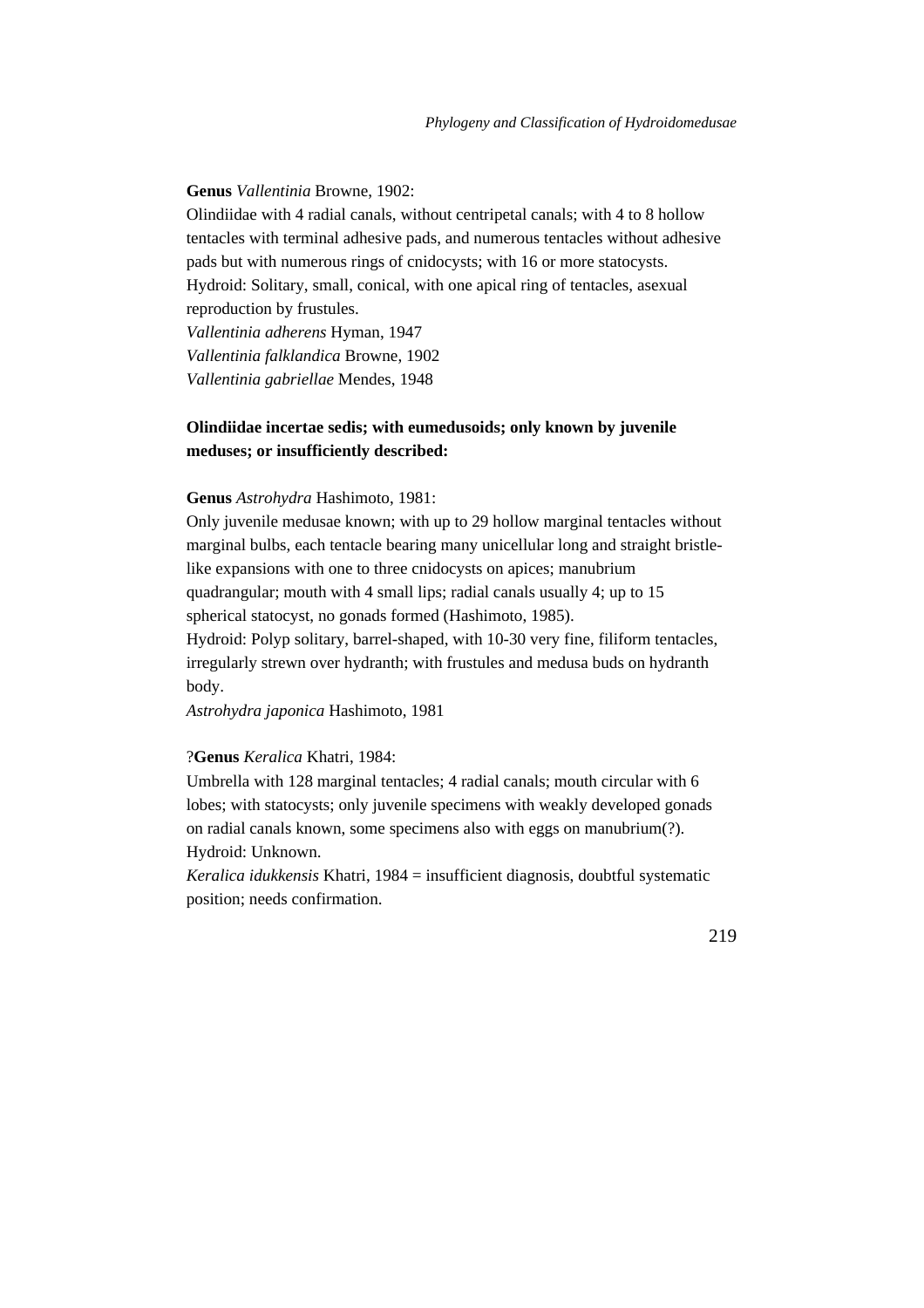**Genus** *Mansariella* Malhotra, Duda and Jyoti, 1976:

with about 160 marginal tentacles; one statocyst per tentacle; manubrium short, mouth circular; gonads unkown; with medusa buds.

Hydroid: Unknown.

*Mansariella lacustris* Malhotra, Duda and Jyoti, 1976 = immature specimen of a *Limnocnida* species?

**Genus** *Monobrachium* Mereshkowsky, 1877:

Only eumedusoids known.

Hydroid: Creeping colonies living on bivalve shells; hydrorhiza reticulated or incrusting or both reticulated and incrusting; hydranths sessile, claviform, with only one oral filiform tentacle; hypostome large, club-shaped; sometimes dactylozooids in form of pedunculated cnidocyst knobs; gonophores pedunculated on hydrorhiza giving fixed or free eumedusoids, with or without statocysts.

*Monobrachium antarctica* Robins, 1972 = fixed eumedusoid? *Monobrachium drachi* Marche-Marchad, 1963 = ree eumedusoid. *Monobrachium parasiticum* Mereschkowsky, 1877 = probably free eumedusoid.

# **3) CLASS POLYPODIOZOA** Raikova 1988 **( valid species 1)**.

This class is represented by a single species, *Polypodium hydriforme* Ussow, 1885, which is the only known metazoan adapted to intra-cellular parasitism. *Polypodium* has a unique life cycle, having a succession of a free-living stage and of an intra-cellular parasitic stage of some Acipenseridae and Polyodontidae eggs.

*Polypodium* earliest parasitic stage known, a binucleate cell, is observed in previtellogenetic fish oocytes. The further parasitic development takes place in the fish egg and may take several years, it leads to the formations of a convoluted didermic stolonal structure, with inverted germ layers, growing at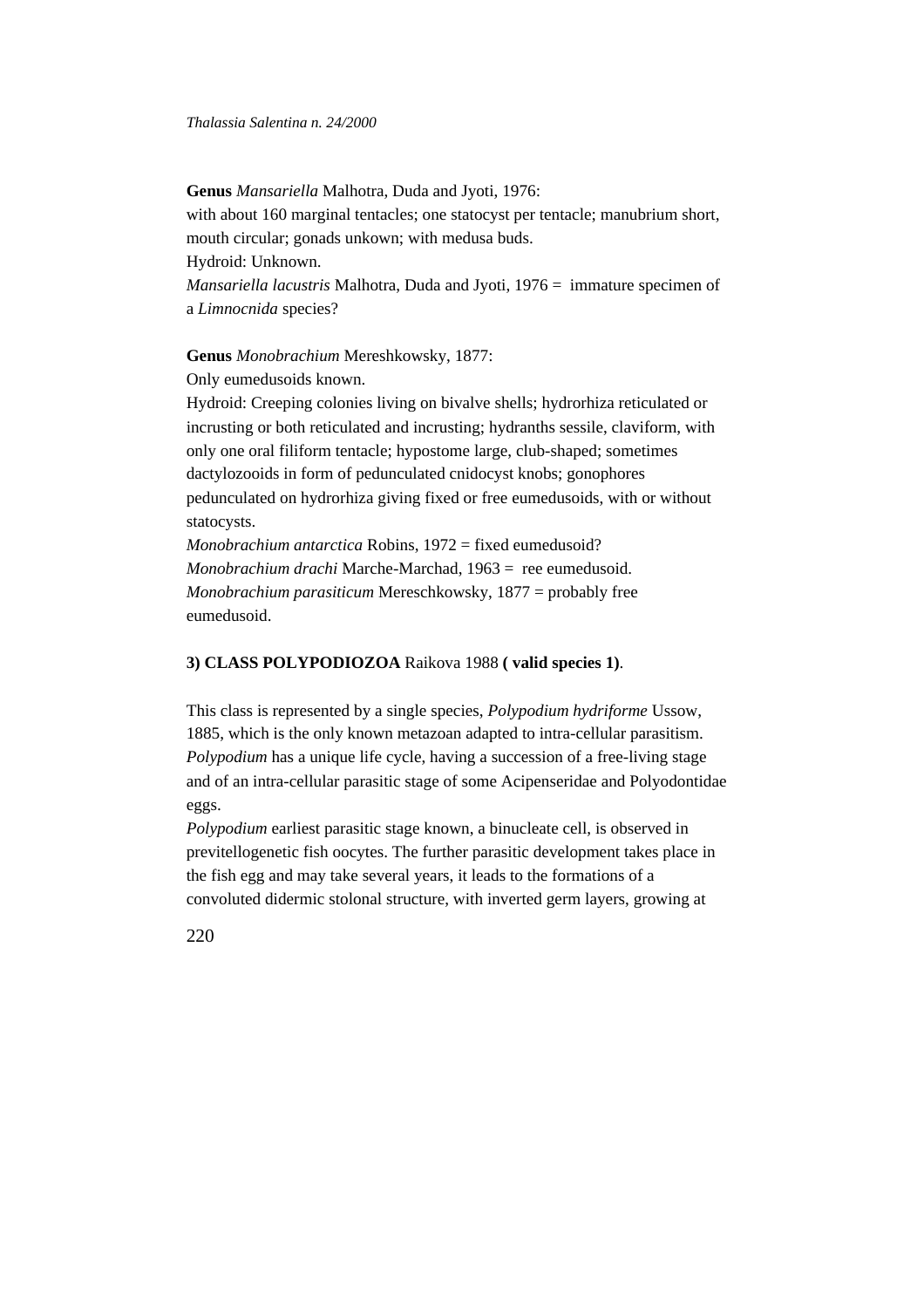the expenses of the egg's yolk and forming numerous inverted buds. Before becoming free at the spawning of the mature fish, eversion takes place and the germ layers take their normal position (ectoderm out, endoderm inside). Free, the stolon fragments into individual buds each of which gives rise to a free creeping globular stage that can multiply by longitudinal fission. Those stages can move and feed, having an oral mouth-cone and tentacles. Specimens with 24 tentacles usually predominate but, in mid summer, 12-tentacled individuals become common whereas, in late summer, specimens with only six tentacles are found. The germ cells are endodermal in origin, the so-called females have two kinds of «gonads» each with a gonoduct opening in the gastral cavity, the socalled males are deprived of such a structure, but their «gonads» form gametophores carrying cnidocysts. It is not known how the parasites get into young fish previtellogenic oocytes. The free-living stage presumably represents the sexual medusae, the parasitic stages being considered as polypoid. By their stolonal parasitic budding stage and their cnidome ,the Polypodiozoa seem to present some affinities with the Narcomedusae to which they where previously associated.

#### Remarks:

This class comprise only *Polypodium hydriforme* Ussow, 1885 which, was till recently the only known metazoan adapted to an intracellular parasitic life. Siddal *et al.* (1995) provided evidence that the Myxozoa are closely related to *Polypodium*, proposing their demise as a phylum of protists and suggesting their inclusion in the Cnidaria, Hydrozoa.

Family **Polypodiidae** Poche, 1914 (1): See characters of the class. **Genus** *Polypodium* Ussow, 1887: See characters of the class. *Polypodium hydriforme* Ussow, 1885

# **E: GLOSSARY:**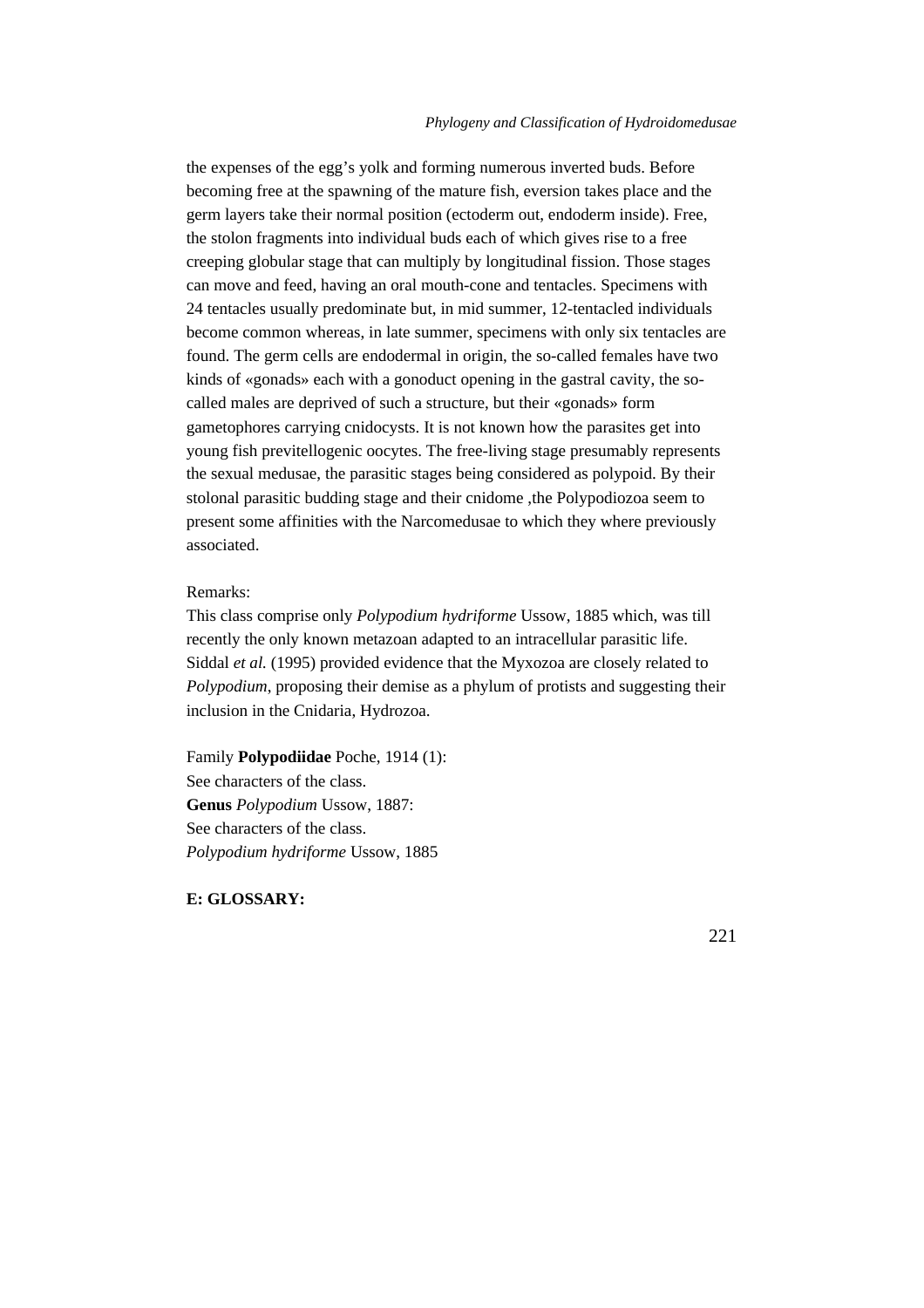**abaxial:** away from the main axis or on a site remote from it; in a medusa marginal tentacle, the outer tentacular surface.

**abcauline:** on the side away from the caulus, the opposite is adcauline. **aboral:** away, opposite from mouth or oral end.

**actinula:** postembryonic tentacle-bearing larval stage that creeps along substratum, characteristic of some Anthomedusae, somewhat resembling a small hydranth, usually with two or more circles of tentacles and developing directly into a hydroid stage. Not homologous to the tentaculated postembryonic larvae of the Trachymedusae and Narcomedusae inappropriately called «Actinulae» which have only one aboral circle of tentacles, a different histological structure and give rise directly to a medusa stage.

**actinopharynx:** in the Anthozoa, ectoderm of the mouth rim turned in for a considerable distance as a muscular introduction to the coelenteron. In Hydrozoa, Cubozoa and Scyphozoa ectoderm and endoderm meet at the mouth rim.

**adaxial:** position opposite to abaxial, facing towards the main axis; in a medusa marginal tentacle, the inner tentacular surface.

**adcauline:** directed towards the caulus, see abcauline.

**adhesive pad:** in medusa adhesive structure lacking cnidocysts near tentacle tip.

**adnate:** having part or all of one side in contact with or fixed to another structure, (e. g., adaxial side of a marginal tentacle fixed to the exumbrella in *Leuckartiara adnata*; hydrothecae having part or all of one side in contact with the stem or another structure).

**adradial:** the axes or sectors lying between the perradial and interradial ones; in a medusa with 4 radial canals there are 4 perradial axes; 4 interradial axes and 8 adradial axes and 16 sectors.

**amphicoronate:** alternate up and down arrangement of a single row of oral tentacles.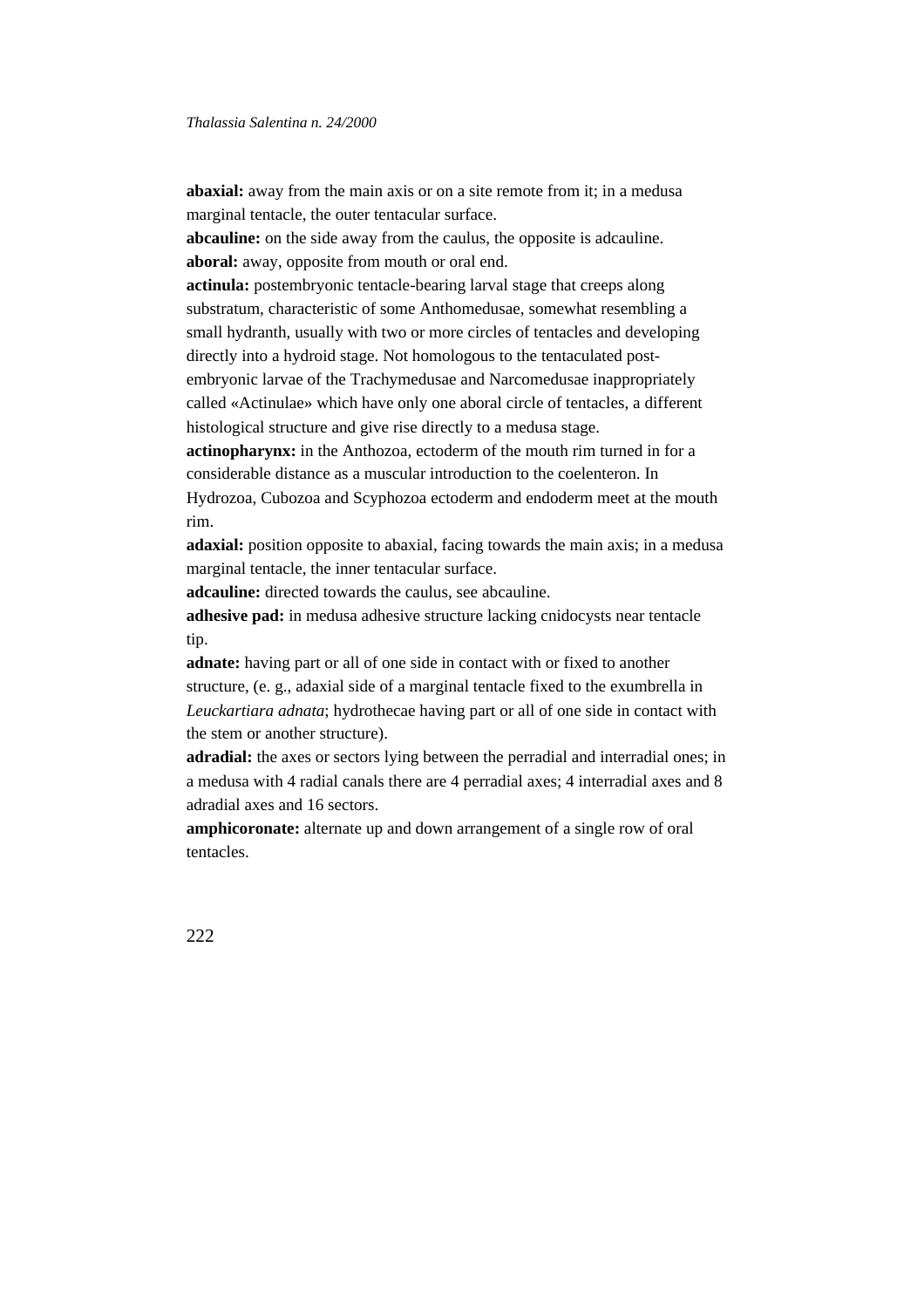**annulus:** in hydroids one in a series of rings in perisarc, typically in groups directly below hydranths, demarcating the internodes, at nodes or at point of branching of stalks.

**annular thickening:** see diaphragm.

**apical or umbilical canal:** during the development of a medusa bud, an opening provides continuity and exchanges between the "maternal" gastric cavity and that of the bud. Generally this opening disappears after liberation, but in some medusae it remains as a small canal or duct projecting from the manubrium into the apical mesoglea and often leading upwards to the outside (e. g. *Sarsia producta*, *Corymorpha nutans*).

**apical knob or chamber:** small aboral chamber at the apex of the manubrium, protruding into the apical umbrellar mesoglea (e. g., some *Sarsia; Amphinema rubra; Euphysora furcata, Plotocnide borealis,* etc.).

**apical projection or process:** a rounded or pointed, usually roughly conical mesoglear extension of the top of the umbrella (e. g., *Amphinema, Leuckartiara*).

**athecata:** the hydroids of the Anthomedusae, all lack a proper hydrotheca or chitinous cup surrounding partially or entirely their hydranths.

# **basal web = intertentacular web**

**bell:** = umbrella.

**bicoronate:** arrangement of oral tentacles in two whorls.

**bimucronate:** with two sharp points (e. g., the hydrothecal cusps of *Obelia bidentata*).

**blastostyle:** gonozooid or gastro-gonozooid generally reduced to a didermic axis or stalk bearing the developing gonophores: medusae or their reduced derivatives medusoids or sporosacs.

**blind canal:** centrifugal or radial canals that do not join circular canal (e. g., *Toxorchis*); centripetal canals that do not join radial canals or manubrium (e. g., some *Calycopsis*).

**butt = shaft:** enlarged portion of tubule in cnidocysts, may bear stylets and/or spines, either of uniform or not uniform diameter.

**campanulate:** bell-shaped.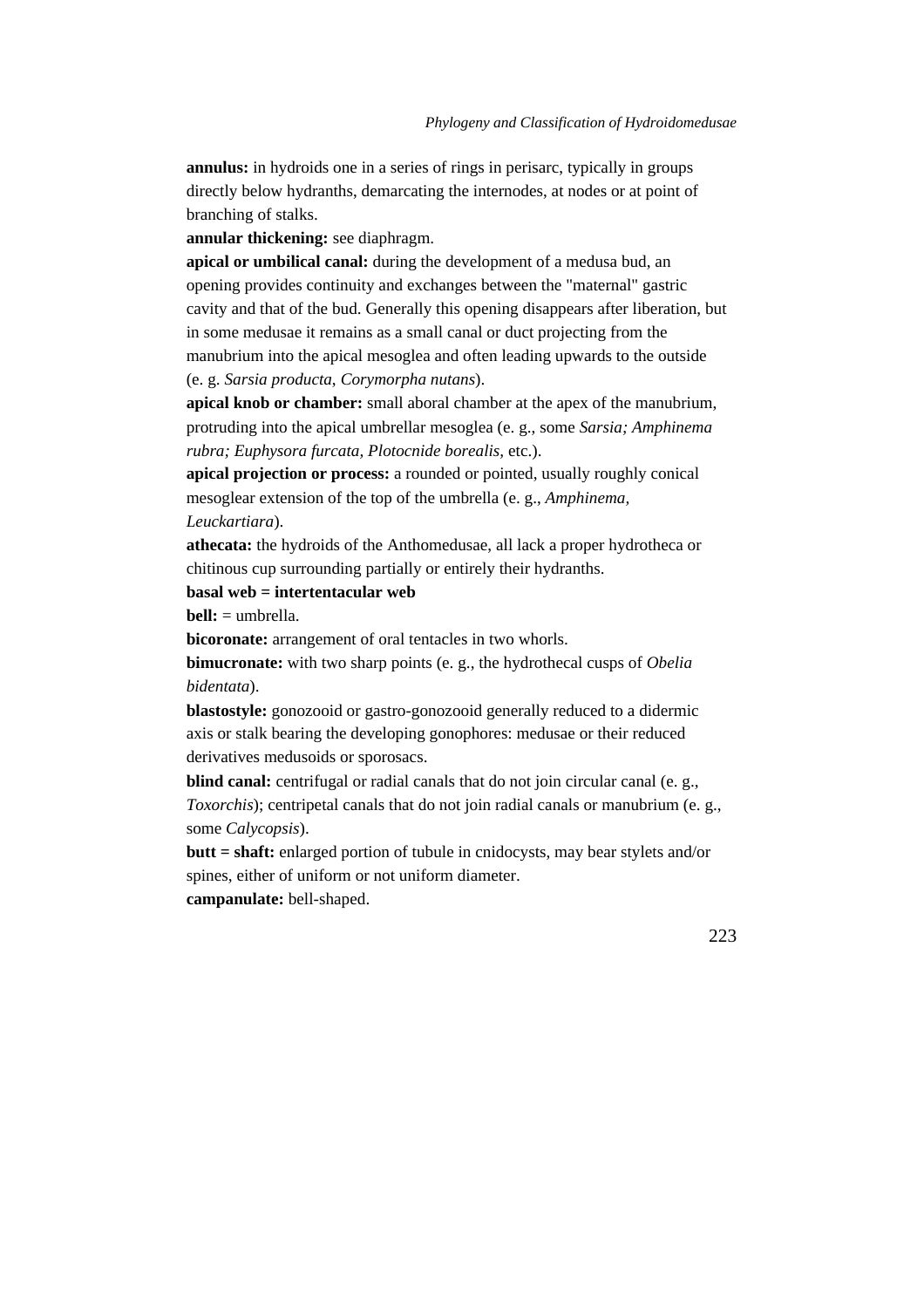**campanulinid:** hydroids not necessarily closely related to a "*Campanulina*", but with tubular hydrotheca with conical operculum formed by several triangular, convergent pleats or cusps meeting centrally and which may be or may not be sharply demarcated from the hydrothecal margin (cuspidellid, campanopsid, eirenid, etc.).

**capitate tentacle:** tentacle with a knobbed end, richly armed with cnidocysts. **cathamnal lamella:** endodermal sheet connecting the radial canals through the umbrellar jelly and separating the outer from the inner mesoglea. **caulus:** main stem (hydrocaulus).

**centrifugal canal:** canal issued from the manubrium and directed towards umbrellar margin  $(=$  generally radial canals).

**centripetal canal:** canal issued from the circular canal and directed to the manubrium (e. g., *Calycopsis*).

**chordal or chordoid:** formed by a core of single disk-like or cylindrical cells placed end to end in a single row (e. g., solid tentacles of *Obelia*).

**circular or ring canal:** simple canal running around the umbrellar margin linking the ends of the radial canals; occasionally the circular canal is not hollow but consist in a solid core of endodermal cells (e. g., *Proboscidactyla*, Laingiomedusae). In the Narcomedusae, with umbrellar margin deeply cleft into broad flaps, a circular canal may be present or not; when present, the marginal canal follows the edge of the margin of the exumbrellar flaps and is called "peripheral canal system", the vertical parts of which are the peronial canals. **cirri:** small tentacular-like organs situated on the umbrellar margin between the true marginal tentacles, they are devoid of swollen marginal bulbs and are solid. Two types are generally found:

**1**° **spiral cirri:** coiling spirally, with scattered cnidocysts and a terminal cluster of cnidocysts, common (e. g., *Mitrocomella*).

**2**° **flexile cirri:** straight, do not coil and have cnidocysts in rings (e. g., *Cosmetira*).

Cirri may immediately be adjacent to the marginal bulbs and are then said **lateral** cirri (e. g., *Eucheilota*), they may also occur along the umbrellar margin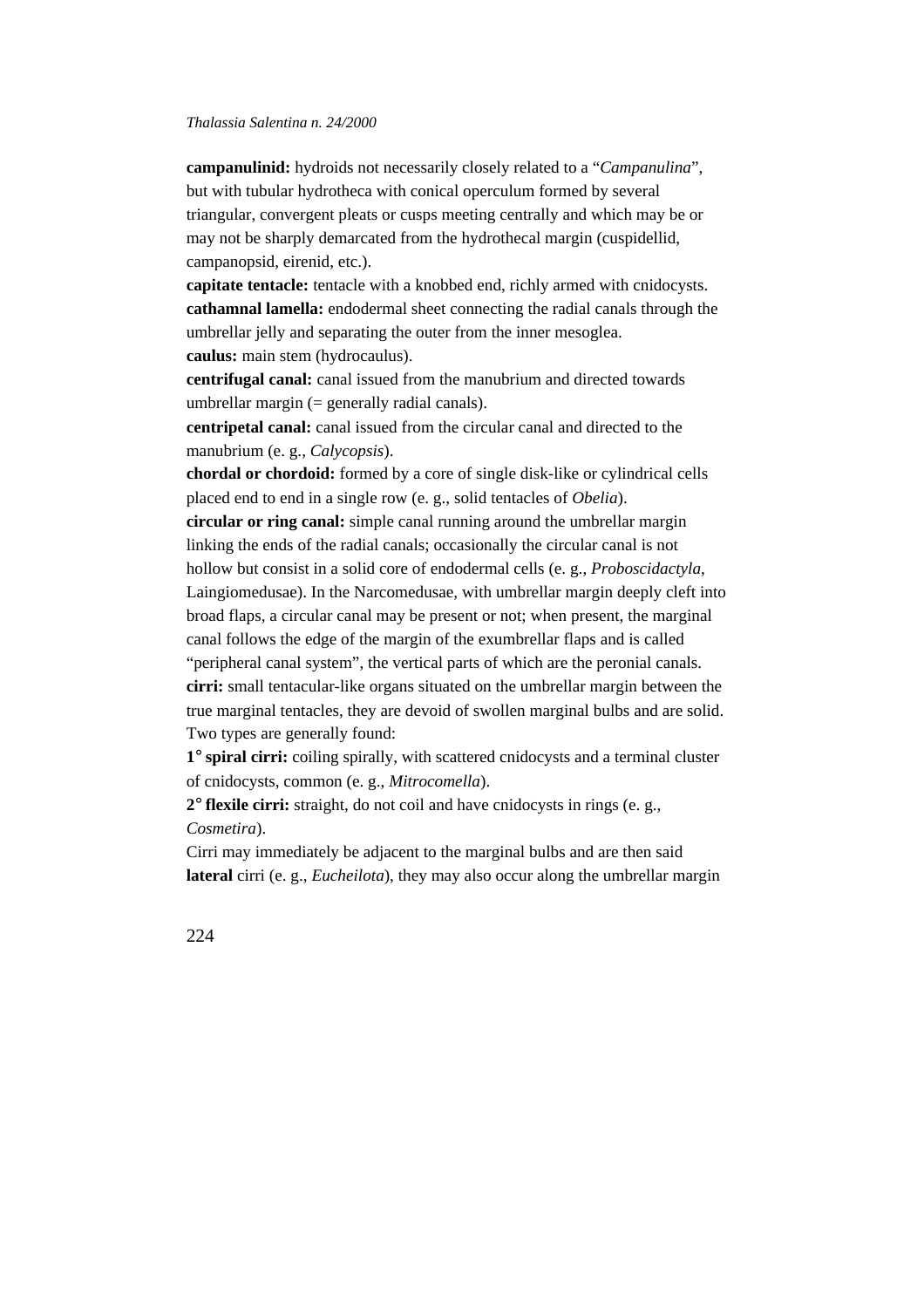in the inter-spaces between marginal tentacles, they are then called **marginal** cirri (e. g., *Cosmetira, Phialopsis*).

**clasp:** part of a marginal bulb embracing the exumbrella (e. g., *Leuckartiara* ) (see exumbrellar spur).

**cladium:** in a hydroid, a **branchlet** off the main stem or caulus (hydrocladium). **cnidae:** a general term for the stinging or adhesive cells characteristic of the Cnidaria: cnidocysts, spirocysts and ptychocysts.

**cnidoblast:** developing cnidocyte, often used synonymously with cnidocyte. **cnidocil:** bristle-shaped projection adjacent to operculum at the distal end of a cnidocyte; serves as trigger to discharge the cnidocyst.

**cnidocyst (nematocyst or stinging cell):** stinging organelle characteristic of the Cnidaria, it consists of a double-walled capsule, secreted by a particular cell called cnidocyte, containing a refringent fluid, a distal opeculum, and a coiled and folded tubule (shaft, thread or internal tube) which everts and straightens on discharge. Following the structure of the internal tube different types of cnidocysts are recognised, they are of great use in taxonomy. Cnidocyst are used for prey capture, defence, and attachment.

**cnidocyst marginal ring = nettle ring:** in Trachymedusae, a dense band of cnidocysts encircling the exumbrellar margin.

**cnidocyte:** specialised cell type, located usually in the ectoderm. It consists of a basal nucleus, a distal cnidocil and contains the cnidocyst; cell walls with supporting roots. Typically concentrated in the tentacles.

**cnidome:** entire complement of cnidocyst types in a given taxon.

**cnidophore:** cnidocyst-filled cellular capsules covered by numerous long cilia and attached to tentacles by elongated, filiform and very contractile stalks of special structure (e. g., *Zanclea*), not to be confounded with branched tentacles. **compound sense organ:** marginal sense organ formed by an ecto-endodermal ocellus and an open ectodermal statocyst (in the Tiaropsidae).

**coenosarc:** the living tissue of a hydroid colony.

**coppinia:** a close aggregation of numerous gonothecae together in a muff-like structure (e. g., in the Lafoeidae).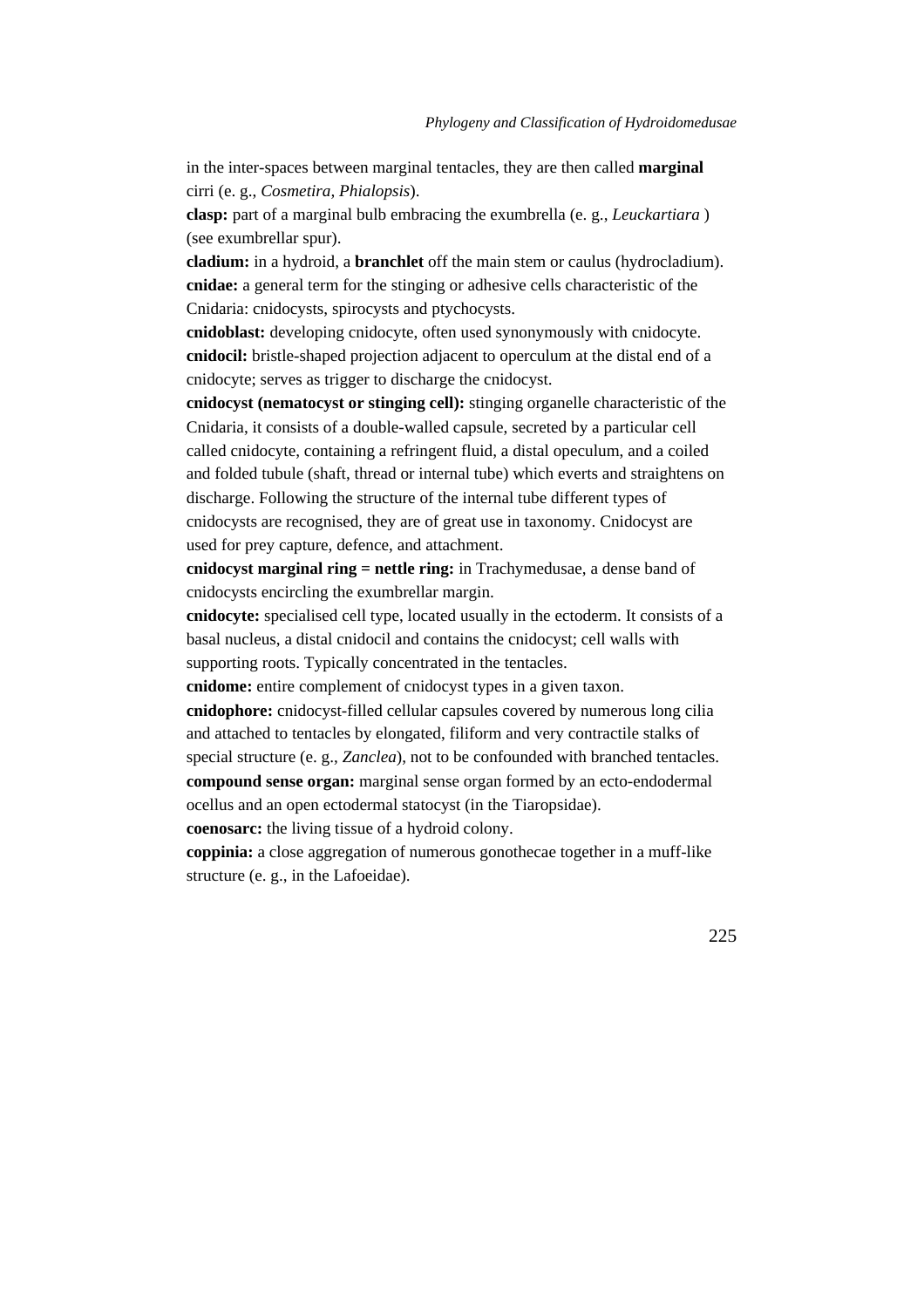**corbula:** protective basket-like group of modified hydrocladia protecting several gonothecae loosely fused together (Aglaopheniidae).

**cordylus:** minute, marginal club-shaped structures situated on the umbrellar margin between the tentacles. With a narrow peduncle and a thick distal portion, either hollow or completely filled by endoderm, with cnidocysts or not, function unknown, probably sensory (e. g., Laodiceidae, Tiarannidae).

**crenulated**: having low rounded cusps or lobes separated by sharp but shallow notches (e. g., of mouth lips).

**cruciform:** cross-shaped.

**cryptomedusoid:** strongly reduced medusae; seldom with free pelagic life (swimming gonophores); without radial canals but with an endodermal lamina lining the exumbrellar ectoderm: the umbrella endoderm (homologous to the cathamnal lamella); still provided with a reduced subumbrellar cavity or with the subumbrellar cavity represented only by an ectodermal layer: the internal ectoderm, germ cells on spadix (= manubrium), in eccentric position. **cyst:** generally chitinous protected structure containing eggs, embryos or even portion of an organism in an inactive stage. Cysts are resting stages, usually resistant to bad or unfavourable environmental conditions. They can either be part of the normal life cycle or appear depending on circumstantial conditions. **dactylozooid (= machozooid):** defensive or protective polyp, usually highly extensible and mobile, richly armed with cnidocyst, often a reduced and modified gastrozooid; usually deprived of mouth and either without or with a reduced number of tentacles. Some with characteristic structure (see tentaculozooid, nematophore, sarcostyle and spiral zooid), some with chemioreceptors.

**desmocyte:** minute chitinous rivet anchoring the skeleton to the mesoglea (= punctae or birefringent nodules).

**diaphragm:** protrusion of the endoderm partitioning the gastric cavity in some hydroids (Corymorphidae); in many thecate hydroids, a thin inwardly projecting, circular, chitinous shelf at the base of the hydrotheca, sometimes an annular thickening of a less defined nature occupies the same position. The centre of the diaphragm is perforated by a hole, or hydropore.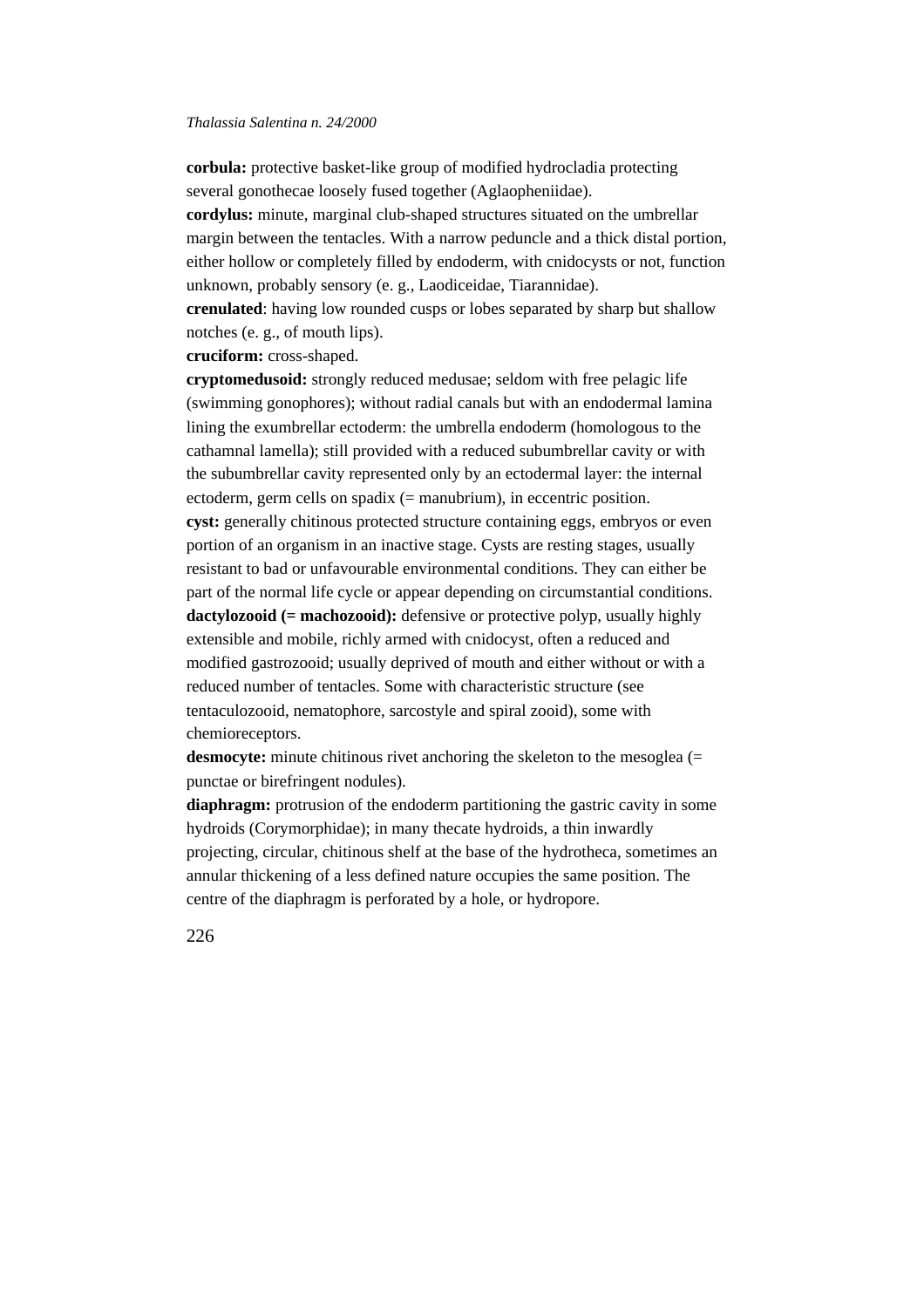**diploblastic:** being composed of two epithelia, in hydroids formed by an outer ectoderm and an inner endoderm, separated by a kind of relatively undifferentiated connective layer, the mesoglea, usually not regarded as a real tissue layer.

**direct development:** development where the medusa stage will give rise to another medusa without passing through a hydroid phase (e. g., Trachymedusae, most Narcomedusae) or where a hydroid will produce directly an other hydroid (e. g., *Hydra*).

**distal:** at the far end, near the end.

**ectoderm:** outermost cellular layer (epidermis).

**ectodermal lining:** layer of ectoderm lining the hydrotheca, arising from hydranth base and continous with the roofing plate.

**ectodermal statocyst:** marginal sense organ of orientation and equilibration developed in the velum and entirely ectodermal, formed in depressions or pockets of the velum and either remaining open (open ectodermal statocysts of, e. g., Mitrocomidae, Tiaropsidae) or being sealed by velar tissues (closed ectodermal statocysts, e. g., the other Leptomedusae). Characterised by special cells or lithocytes containing one or more tiny polygonal or spherical concretion (statolith = otolith). Closed statocysts with a basal cushion of cells with sensory cilia.

**ecto-endodermal ocelli:** photoreceptors found in the Tiaropsidae where the cup-shaped mass of pigment is formed by the endoderm of the circular canal, the nerve elements being ectodermal. The ocelli of the other Hydroidomedusa are completely ectodermal in origin. In the Tiaropsidae the ocelli are associated with open ectodermal statocysts forming a compound sense organ.

**embayement:** a rounded or pointed gap between two adjacent cusps along the rim of a hydrotheca.

**embryo:** an early developmental stage resulting from repeated cleavage and subsequent growth of a zygote. Embryological development passes through several stages, such as morula, blastula, and gastrula, this corresponding to the embryonic stage where the germ layers become established first. In the Hydrozoa the gastrula is the two-layered developmental stage in which the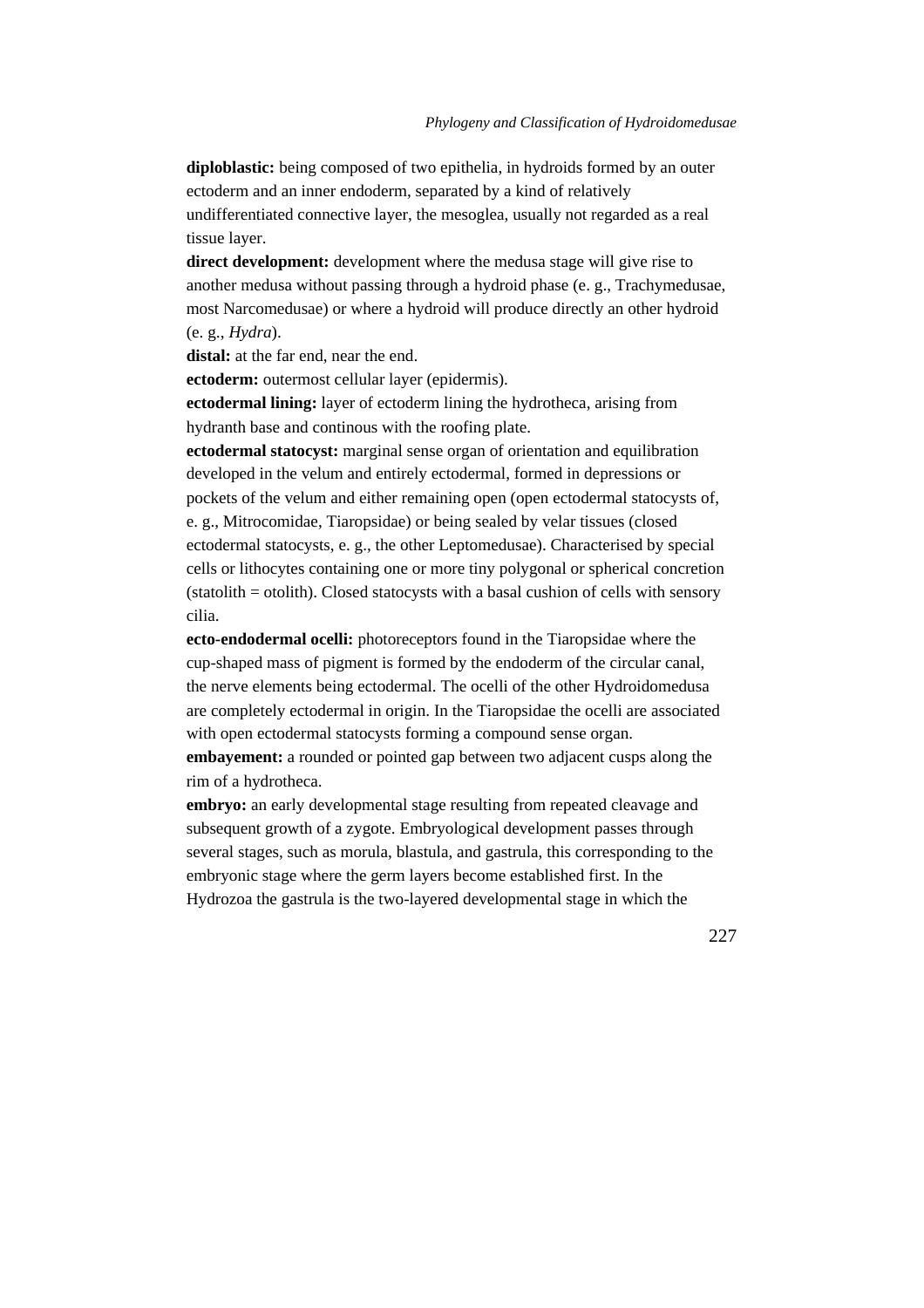rudimentary endoderm layer differentiate = planula. In contrast to larvae, embryonic stages are neither planktotrophyc nor lecythotrophic and cannot lead a long independent existence, except when encysted.

**endoderm:** innermost cellular layer, lines the gastrovascular cavities. **ecto-endodermal statocyst = tentaculocyst = sensory club:** club-like sense organ of orientation and equilibration growing out of the umbrellar margin in the fashion of a tentacle; each is formed by an endodermal axis originating from the circular canal and covered by the umbrellar ectoderm. With one or more distal, large endoderm cell (lithocytes) each containing a solid concretion (statolith). In this form they are called "free ecto-endodermal statocysts or free sensory clubs " (e. g., Narcomedusae and Trachymedusae). In some species sensory clubs are enveloped by mesoglea or by an ectodermal vesicle embedded in the mesoglea, being called "closed ecto-endodermal statocysts" (e. g., Limnomedusae, few Trachymedusae and a genus of Narcomedusae: *Sigiweddelia*).

**Entocodon = glockenkern = medusary nodule:** one of the most important and characteristic features of hydroidomedusan development, a solid multistratified nodule produced between ecto- and endoderm by an invagination of the apical budding zone during the morphogenesis of medusa buds or of fixed gonophores, later on developing a cavity: the future subumbrellar cavity. Endodermal components of buds (manubrium, gastro-vascular canals) formed by evagination of the "mother" endoderm (spadix). In few medusae, budding is exclusively ectodermic (*Bougainvillia niobe, Lizzia blondina, Podocoryna minima*, *Rathkea octopunctata*), the entocodon developing both ectodermal and endodermal components of the buds.

**eumedusoid:** the first step in medusa reduction, with radial canals and subumbrellar cavity, with or without manubrium; when present, manubrium not eccentric; generally without tentacles, usually with sense organs, with velum; gonads on manubrium when Anthomedusae, on radial canals when Leptomedusae. Often with short free pelagic life.

**excretory papillae:** papillae situated in some medusae either between marginal tentacles, or at base of some marginal structures (tentacular bulbs, non-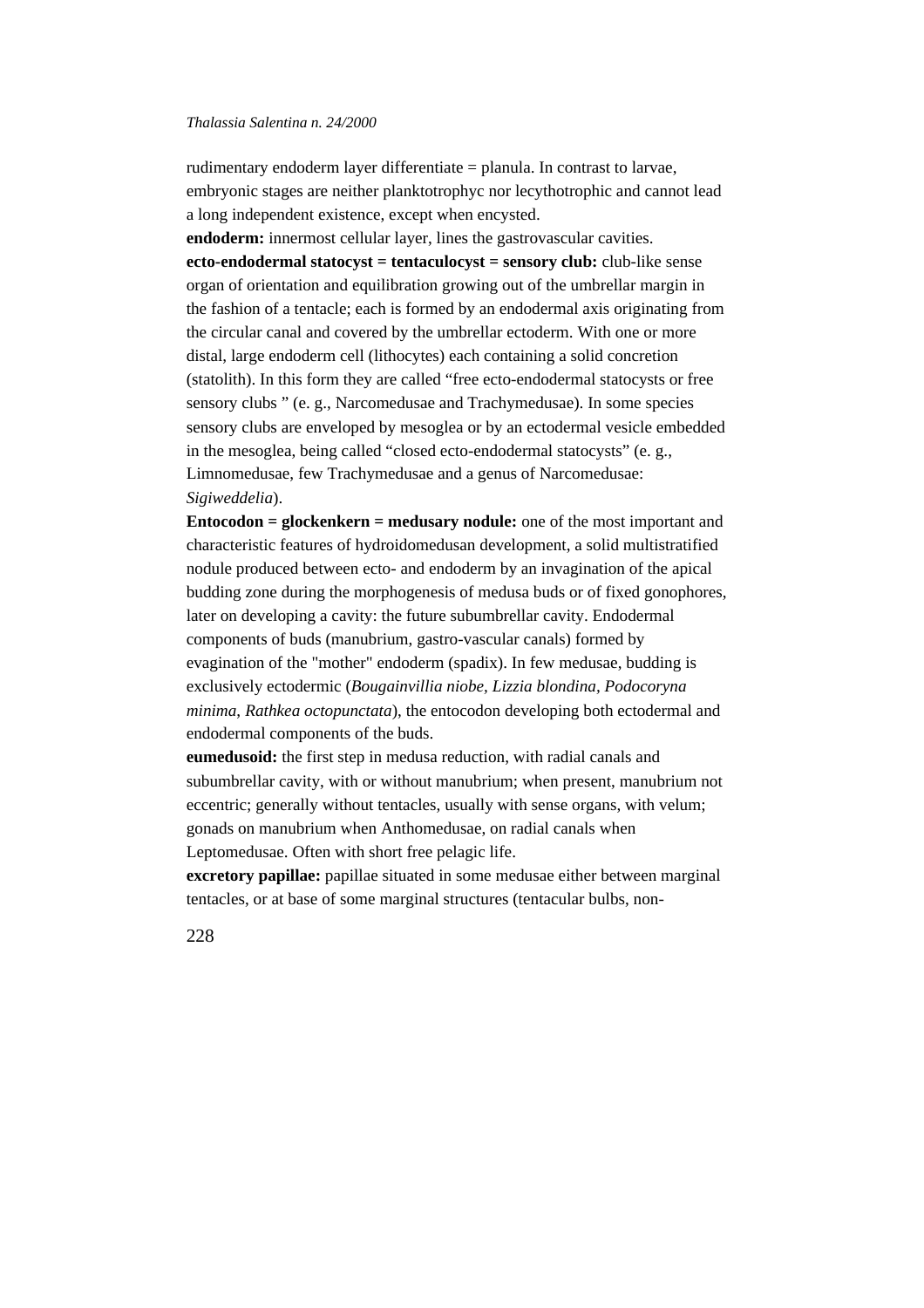tentacular or rudimentary bulbs or marginal warts), or on the radial canals. With an opening, or excretory pore, in contact with the cavity of the bulbs or of the gastro-vascular system. Used for the elimination of undigested material. **excretory pore:** opening of the excretory papillae. Sometimes papillae are abesent and pores are simple slits.

**exumbrella:** upper, aboral convex surface of the umbrella (see umbrella). **exumbrellar cnidocyst cluster or band:** exumbrellar specialised tissue in form of oval, club-shaped, spoon-shaped, or elongated patches containing cnidocysts, localised immediately above the marginal bulbs (*Zanclea*) or on exumbrellar margin between tentacles (*Proboscidactyla*).

**exumbrellar spur:** upwards growth of marginal tentacular bulbs, clasping umbrellar margin (e. g., *Leuckartiara*).

**fascicled:** stem comprising two or many coenosarc tubes united in a composite single stem structure (= polysiphonic).

**filiform tentacle:** a throughout straight-sided tentacle, lacking prominent cnidocyst clusters, cnidocyst being evenly distributed.

**flexuose:** hydroid with hydrocauli or hydroclades with successive internodes directed alternately left and right, in a zigzag fashion.

**frustule:** little didermic portion of Hydroidomedusa tissues formed asexually either by budding or by constriction and acting as dormant and/or dispersion stages. Generally formed by polyps, exceptionally by medusae; they all develop into polyps.

**gastric peduncle = peduncle**: in some medusae, a cone-shaped thickening projecting downwards from the subumbrellar mesoglea into the subumbrellar cavity, bearing the manubrium; radial canals run down the peduncle to reach the manubrium; varied in shape and size (e. g., long and narrow in *Eutima mira*; large and pyramidal in *Bougainvillia macloviana*; very short in *Phialopsis diegensis*).

**gastric cavity:** see manubrial cavity. **gastric pouches:** see manubrial pouches.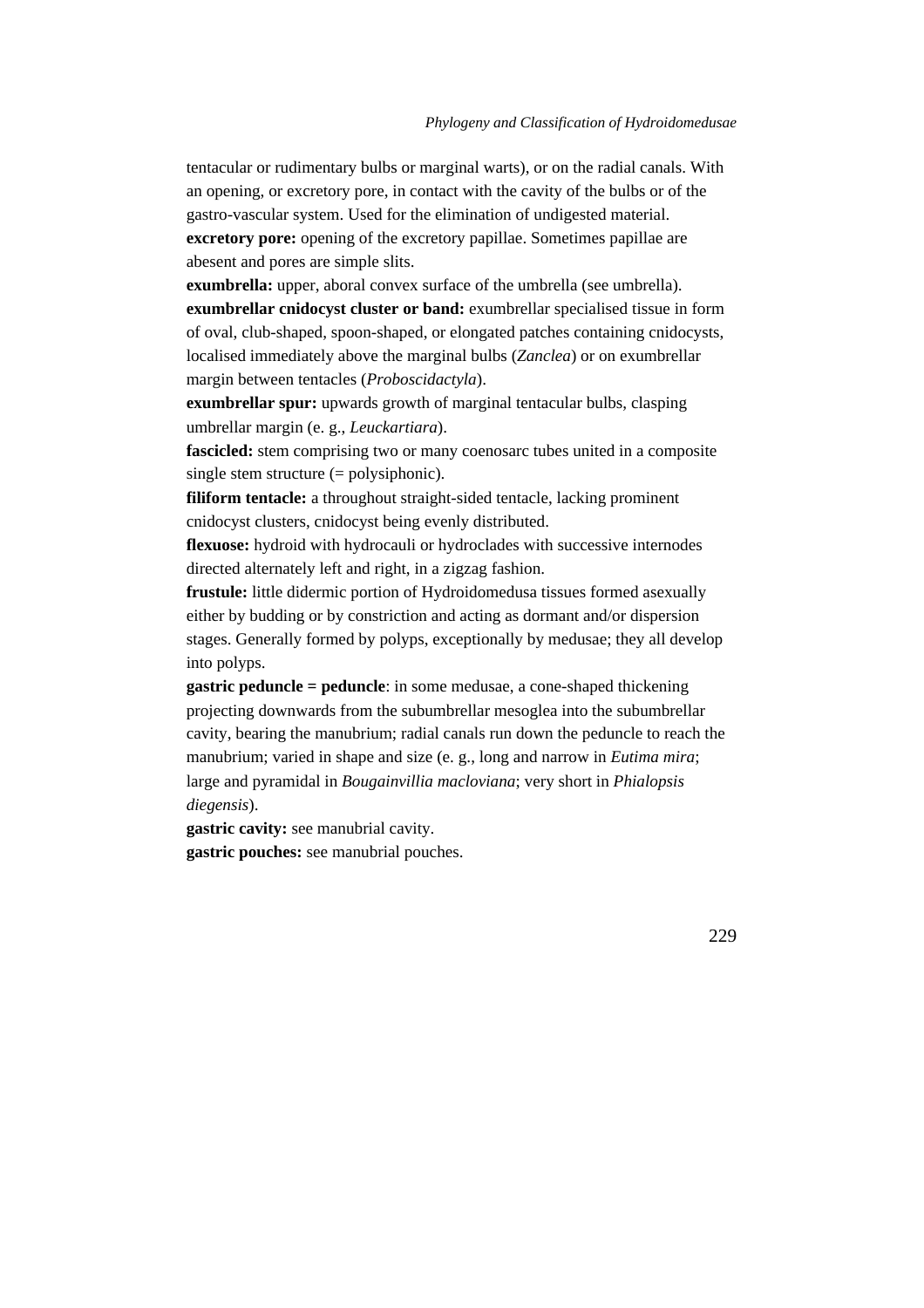**gastrovascular system:** the coelenteron or enteron, comprising the manubrium cavity and the gastrovascular canals (i.e., the radial and circular canals and their derivatives).

**gastrozooid:** normal feeding polyp, with mouth and normally with tentacles, without reproductive organs.

**gonad:** there are no real organs in Hydrozoa, so this term is inappropriate although largely used by specialists. We use this term in brackets, being aware that, in medusae, «gonads» indicates the place where the sex cells become mature, this may happens on manubrium walls or/and on the radial canals. The position of the germ cells has a considerable value in classification. When «gonads» are on the manubrium they may completely surround it, being cylindrical, or be in interradial, adradial or perradial position. When situated on the radial canals, they usually develop on their lateral walls but, in some medusae, they are continuous also over the ventral wall (e. g., *Clytia hemisphaerica*). Their position along the course of the radial canals is often a diagnostic character as are their shape and size.

**gonangium:** in colonial hydroids, a reproductive unit consisting of the outer gonotheca and enclosed blastostyle bearing one or many gonophores. **gonophore:** asexual reproductive structure formed by the hydroid stage, normally developing into medusa buds; in many Hydroidomedusa, however, the medusae are reduced to a varying degree and are not liberated anymore, remaining attached to the hydroid in the gonophoral structures. They are then called fixed gonophore or sporosac or fixed sporosac since they are not released anymore. The gonophores give origin to the generative elements, ova or spermatozoa (see medusa reduction)

**gonotheca:** chitinous structure with a distal opening, surrounding and protecting a gonophore.

**gonozooid:** reproductive polyp bearing gonophores; usually a modified gastrozooid with various stages of reduction and reduced or no tentacles. **Heteromedusoid = sporosac:** highly atrophied medusa devoid of radial canals, umbrellar endoderm, tentacles and sense organs; internal ectoderm remnant of subumbrellar cavity still present.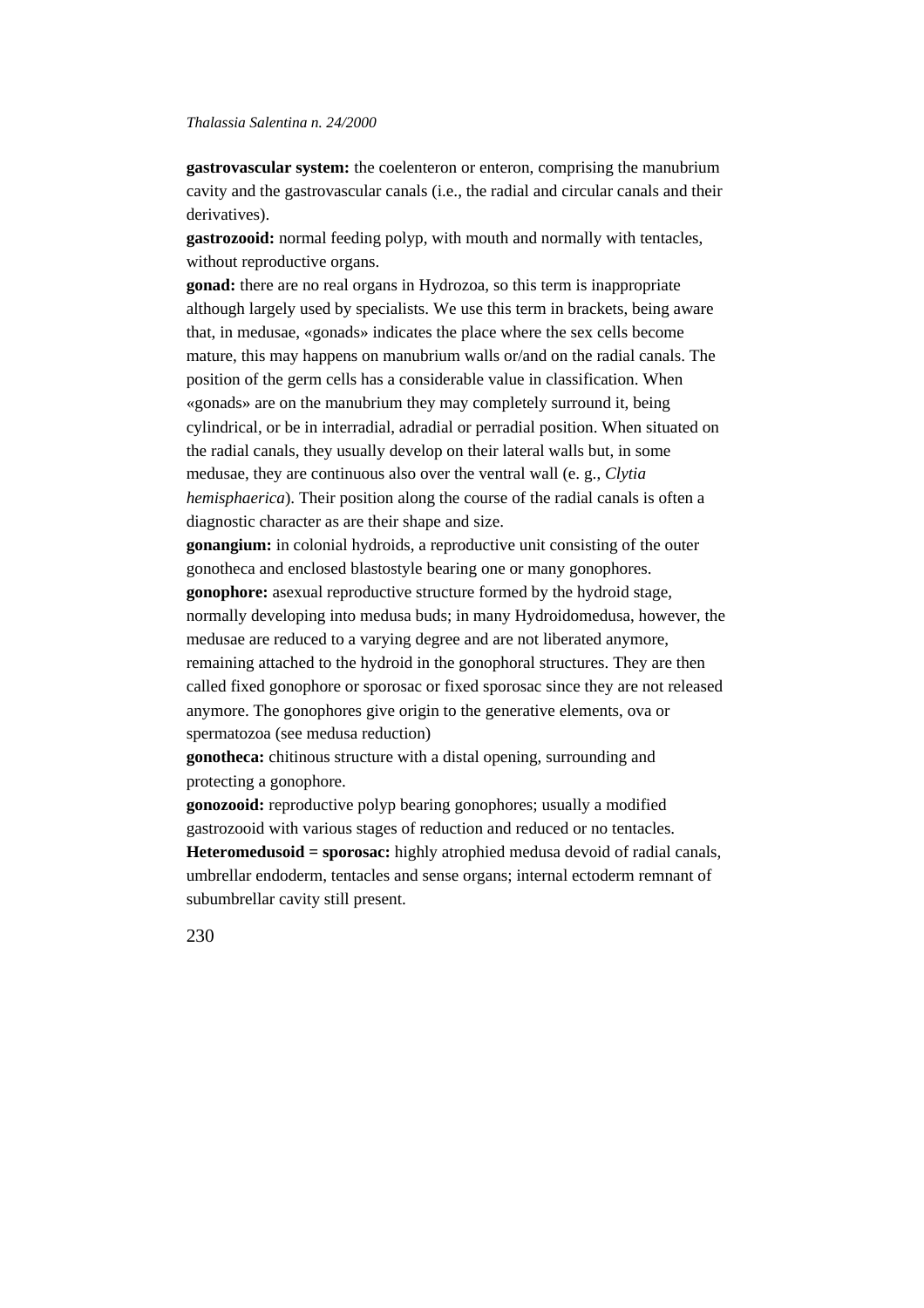**hollow tentacle:** tentacle either with a central cavity in continuation with the cavity of the circular canal, or without any lumen but with an endodermal core formed by several peripheral rows of cells (parenchymatic). The basal regions of such tentacles often disclose central cavities. In the Bythotiaridae the tentacles are hollow, but the mesoglea of the distal part of the tentacles is often enlarged and reduces strongly the endodermal axis.

**hydranth:** the feeding polyp of a hydroid colony.

**hydroclade:** lateral, hydranth-bearing branch of the main stem or hydrocaulus in an erect hydroid colony.

**hydroid:** the polypoid or prolonged and most generally sessile post-planula larva in the Hydroidomedusa life cycle.

**hydrotheca:** chitinous structure surrounding entirely or partially the hydranth in most Leptomedusae.

**hydrocaulus:** main stem of a fixed, erect hydroid colony, typically bearing branches or hydroclades with hydranths.

**hydropore:** see diaphragm.

**hydrorhiza:** all structures by which fixed hydroids are attached to the substratum, normally in form of a network of branching, anastomosed, creeping tubes or stolons; hydrorhizal tubes may fuse in a mat, becoming incrusting or forming other different structures.

**hypostome:** distal end of the hydranth, carrying the mouth at its end.

**internode:** segment often dividing the hydrocauli and hydroclades by partitions or nodes often delimited above and below by perisarc annexes (annuli).

**interradial:** the radial axis lying in between two adjacent perradii; between the radial canals.

**intertentacular web = basal web:** thin, transparent sheet, often containing cnidocysts, connecting the base of the tentacles in some thecate families.

**intrathecal septum:** internal and transversal shelf or ridge of perisarc inside the hydrotheca.

**juvenile:** a developmental stage which has attained the adult body plan (i.e., symmetry, general body shape and major functional systems such as locomotion and feeding), but not sexual reproduction.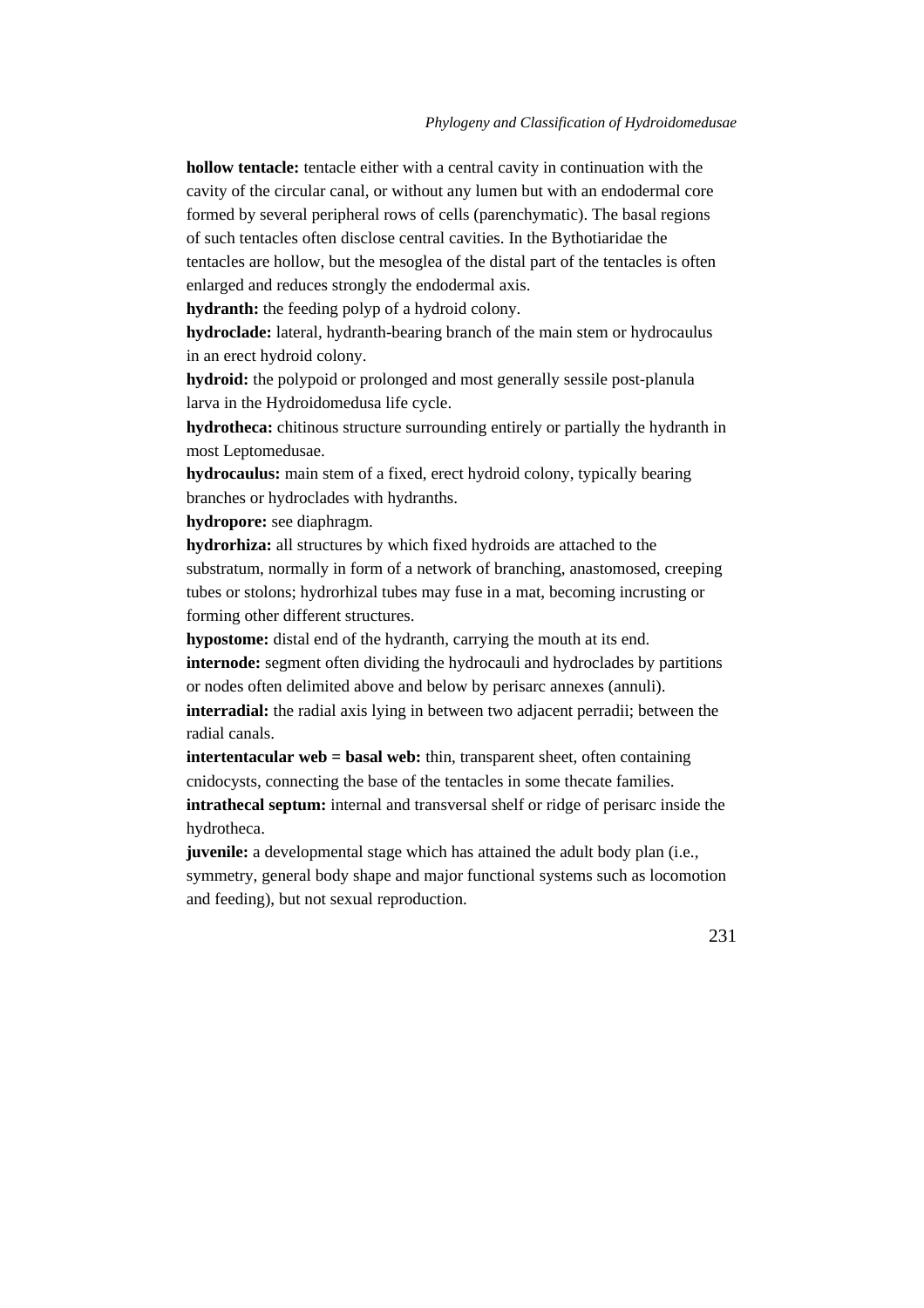**lappet:** a lobe-like extension around umbrellar margin (some Laingiomedusae, the Narcomedusae).

**lateral cirri:** see cirri.

**larva:** post-embryonic intermediate developmental stage distinctly different in morphology and physiology from the sexual adult.

**lip:** lobe-like extension of manubrial margin surrounding the mouth (see mouth). Lips may be of simple or complicated structure (i. e., crenulated, folded, short or elongated, pointed or rounded) armed or not with cnidocysts distributed uniformly or in clusters. In the Rathkeidae, lips are elongated, simple or branched and armed with terminal and usually also lateral cnidocyst knobs. **lithocyte:** a cell containing a movable concretion or statolith, closely associated with sensory cells (see ectodermal statocyst and ecto-endodermal statocyst). **lithostyle:** see statocyst.

**manubrial or gastric cavity (= stomach):** central cavity of the manubrium in connection with the exterior by the mouth and ending in the radial canals openings, delimited by an endodermal layer histologically divided into several regions named according to function: oral, digestive, stomacal, or sexuated and cnidoblastic when the «gonads» develop on the manubrium. Structure rather uniform throughout the various subclasses, except in *Koellikerina* (Bougainvilliidae) where the endoderm of the gastric cavity presents numerous conspicuous endodermal expansions sustained by a mesoglean axis and containing excretory vacuoles (see Bouillon, 1988a).

**manubrial or gastric pouch or pocket:** lateral perradial or interradial extension of the manubrial cavity (e. g., Narcomedusae, Tiarannidae, *Gotoea*). **manubrium:** axial didermic projection of the subumbrella surrounding the gastric or stomachal cavity, distally bearing the terminal mouth and proximally leading to the radial canals. Manubria are greatly varied in shape and size, ranging from tubular to cruciform, quadratic, fusifom, barrel-shaped, flaskshaped, short, long, narrow or very large, etc. Erroneously considered as synonym with stomach (see stomach).

**marginal cirri:** see cirri.

**marginal cnidocyst ring:** see cnidocyst marginal ring.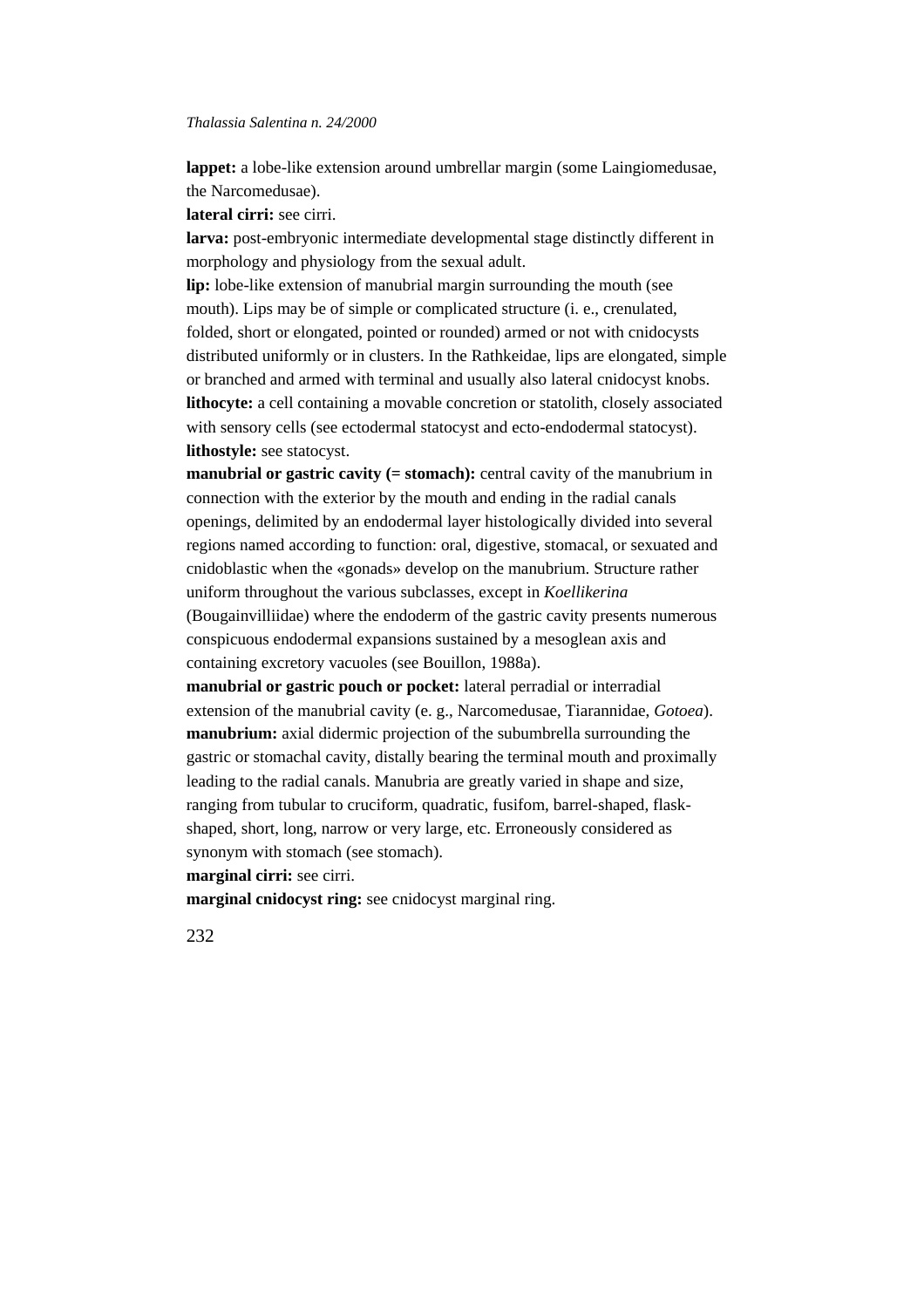**marginal lappet:** one in a series of lobe-like extensions around umbrellar margin (e. g., Narcomedusae).

**marginal tentacle:** a tentacle inserted on the edge of the umbrella. **marginal vesicle:** see statocyst.

**marginal wart or swelling:** small, wart-like swellings of the umbrellar margin never destined to carry tentacles (e. g., *Eutima mira*).

**medusa budding:** asexual budding of medusae. In hydroids, it occurs on the lateral wall of the polyp, on the hydrorhiza, on the hydrocauli, on the hydroclades or on specialised structures. Common also among hydromedusae; medusa buds formed either on the manubrium, the radial canals, the marginal bulbs or the subumbrellar rim.

**medusa reduction**: in many Hydoidomedusae, the medusa becomes reduced, abortive, not leaving the colony anymore, the hydroid becoming the paedomorphic carrier of the sexual cells. Medusa reduction to fixed gonophores or sporosacs evolved independently in many Hydrozoa families and has no phylogenetic value. Reduction may be more or less pronounced pending the species, ranging from stages similar to the adult medusa (free or fixed medusoids) to stages where all medusan structures fail to develop, the germ cells being located in the ectoderm of the polyp body. Different main morphological stages of medusa regression have been recognised and described (see: eumedusoids; cryptomedusoid; heteromedusoid; styloids), they represent the most typical stages of reduction, with intermediate grades in each type. In many species male and female fixed gonophores belong to different types of sporosac. Medusa reduction is exceptional in Limnomedusae; at the species level it is less common in the Anthomedusae than in Leptomedusae where this phenomenon is the rule in most of the families with conspicuous colonies, which never present a real free medusa stages, like the: Aglaopheniidae; Clathrozoidae; Haleciidae; Halopteridae; Plumulariidae; Sertulariidae; Syntheciidae.The small leptomedusan colonies are usually characterised by free medusae, the smallest hydroids often producing the biggest medusae! **medusary nodule:** see entocodon.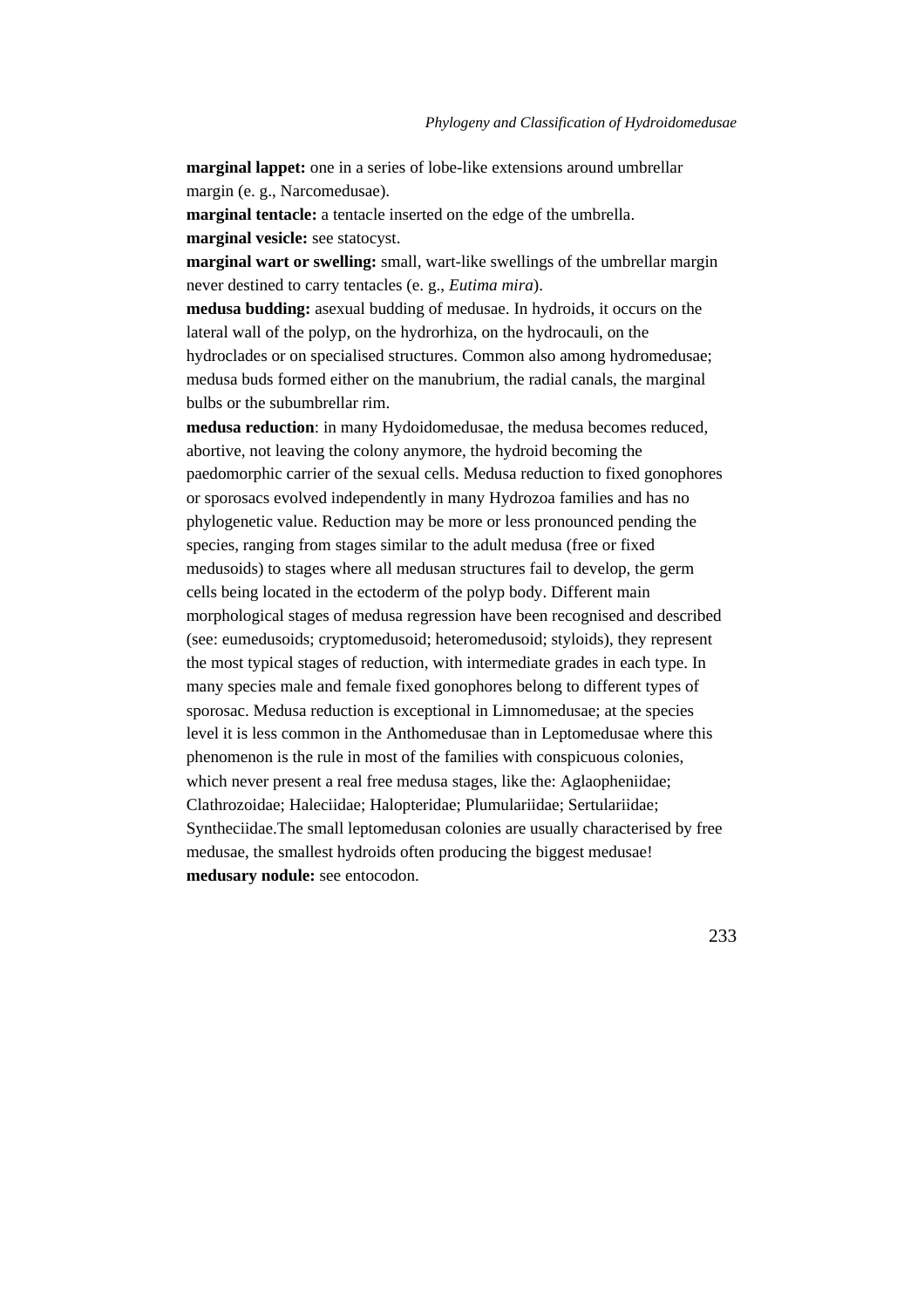**mesentery:** in some species, a perradial tissue layer attaching the lateral walls of the manubrium to the subumbrella (see: *Leuckartiara octona*, *Neoturris papua*, *Pandeopsis ikarii*).

**mesoglea:** in Hydrozoa, a non-cellular substance lying between the ectoderm and the endoderm; The mesoglea forms the gelatinous bulk of the umbrella in the medusae stage (the jelly of jellyfish) and a lamella-likelayer (mesolamella) in polypoid forms. Synonym with extracellular matrix.

**modular:** consisting of a series of morphologically similar structural units. **moniliform tentacle:** with cnidocyts arranged in a terminal knob and in rather regularly spaced conspicuous clumps.

**mouth:** opening of the manubrium to the exterior, it can be simple and circular or may present simple or complicated lips (see lips).

**mouth arm:** expansion, dilatation of a perradial corner of the manubrial mouth rim armed with cnidocyts clusters, usually open, groove-shaped (e. g., Hydractiniidae).

**nematophore:** highly extensible structure, mainly known in Leptomedusan hydroids, representing a strongly reduced hydranth richly armed with cnidocysts, without mouth or tentacles, with virtual or totally absent gastric cavity, either protected (see nemathotheca) or naked (a type of dactylozooid). **nematotheca:** chitinous theca of varied structure surrounding a nematophore. In the Plumularioeidea they may be either sessile, immovable and one-chambered (monothalamic), or pedicillate, mobile and two-chambered (bithalamic). **nerve ring:** in the hydromedusae there are two nerve rings around umbrella margin, which lie usually on opposite sides of the velum, separated by a mesoglean lamella: a subumbrellar one, located above velum attachment (inner or upper nerve ring) and an exumbrellar one, located below velum attachment (outer or lower nerve ring). The two are connected by neurites.

**nettle ring:** see cnidocyst ring.

**non-tentacular marginal bulb:** marginal bulb developed on the umbrella margin without bearing tentacles. Some never develope tentacles, others can be the result of by tentacle reduction. It is necessary to distinguish between bulbs that are permanently without tentacles (permanent non-tentacular marginal

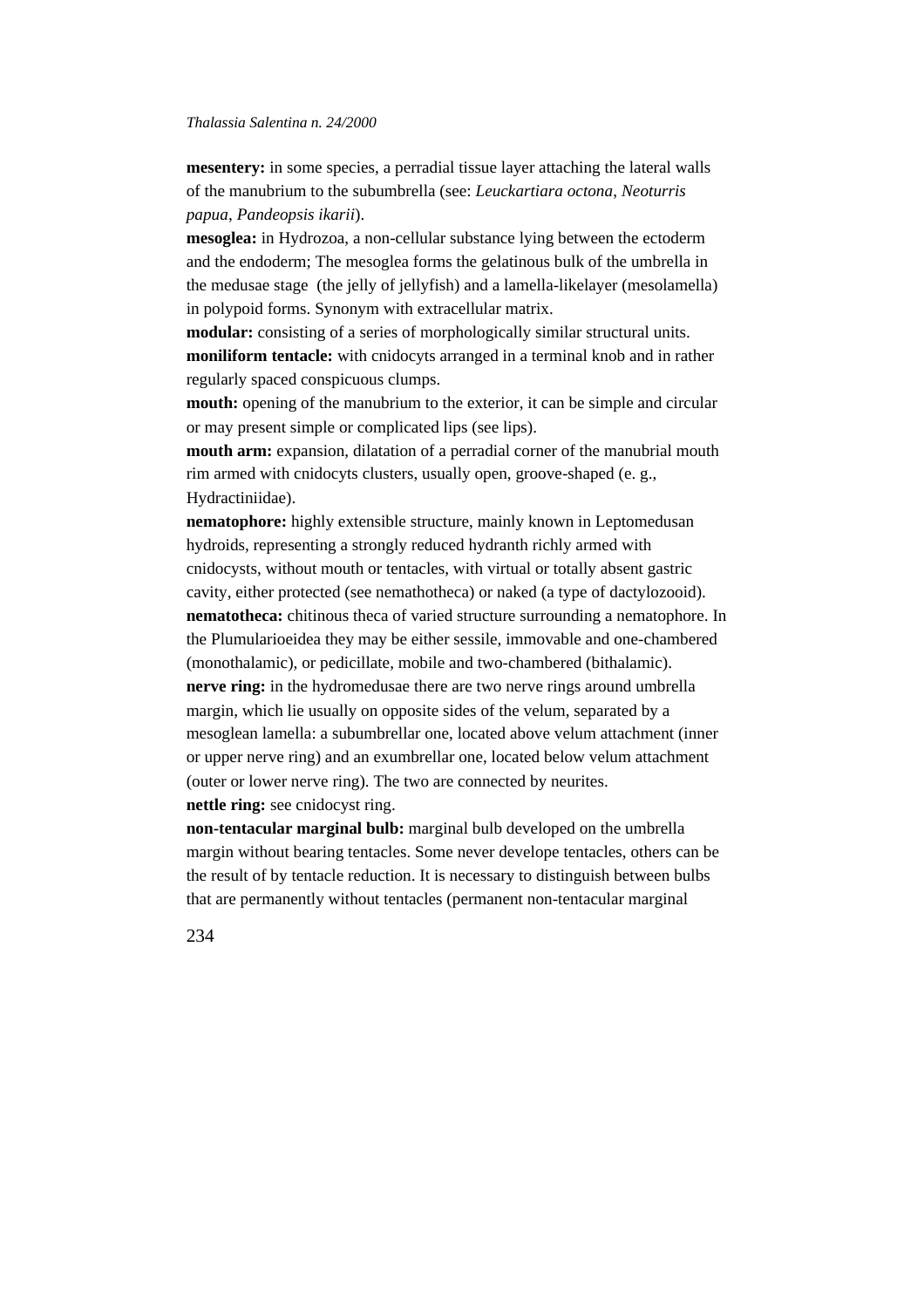bulbs, rudimentary marginal bulbs, as in *Cirrhitiara superba*, *Aequorea macrodactyla* ) and those bulbs on which a marginal tentacles will develop later on during medusan growth (developing tentacular marginal bulbs, as in *Clytia* and Malagazziidae).

**node:** see internode.

**ocellus (pl. ocelli):** multicellular photoreceptor found in some hydromedusae, common in Anthomedusae, usually situated on the marginal bulbs in abaxial or adaxial position. They appear as round, oblong or elongated spots, black, brown, yellow or red in colour, consisting of a small mass or cupule of pigmented cells associated with nerve cells. A lens may be present. Of ectodermal origin, except in the Tiaropsidae (see ecto-endodermal ocelli). **octant:** an eight of the umbrella; the space between the interradii in a medusa with 4 radial canals.

**operculum:** lid-like structure closing hydrothecae or gonothecae. Some comprise a single flap, others have two, three, four or many flaps meeting in the centre; opercular valves may be simple inwards folds of the distal part of the hydrothecae (pleated), or segments of the primary covering of the hydrotheca seated and hinged in embayements (prominent crease-line) of the hydrothecal margin; they may be cast away during hydranth growth or after medusa liberation. The term also refers the to lid covering the opening of cnidocysts. **oral:** near the mouth, the opposite end being aboral.

**oral tentacle:** tentacle arising above the mouth rim in some medusae with a circular mouth. Simple and located just above the mouth rim in the Cytaeididae, simple or branched and situated well above the mouth rim in the Bougainvilliidae.

**otoporpae:** in some Narcomedusae, vertical, elongated, oval or even rounded ectodermal tracts with bristles and cnidocysts running upwards from each statocyst over the exumbrella margin.

**pedicel:** stalk of a hydrotheca, a gonotheca or a hydranth (= stem, hydroclade). **peduncle**: see gastric peduncle.

**peripheral canal**: in hydroids, longitudinal peripheral canals of the hydrocaulus.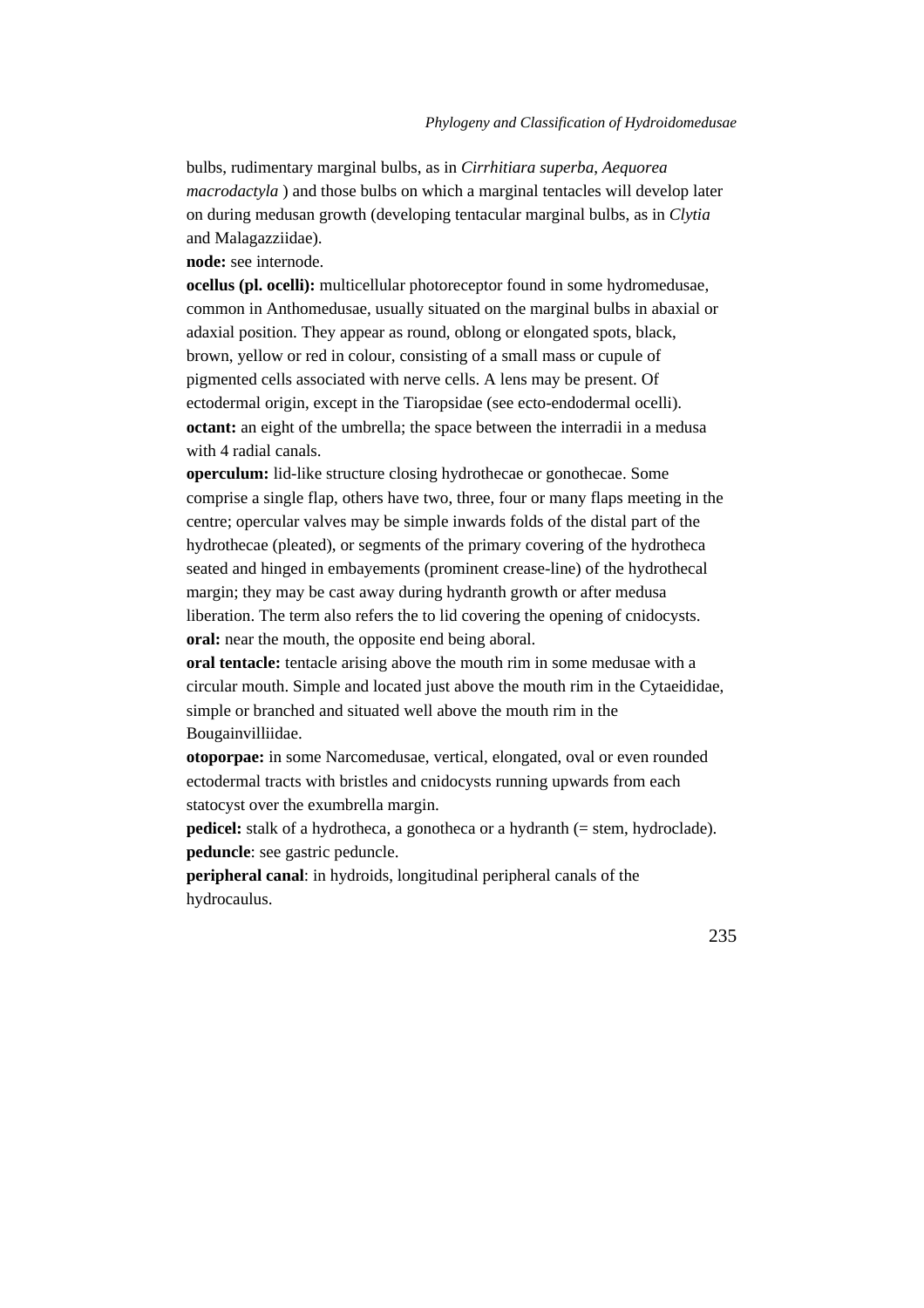**peripheral canal system:** see circular canal.

**periderm:** mucoproteinic coating (= glycocalyx or cuticle) of the exposed surface of hydroids and medusae.

**perisarc:** the chitinous exoskeleton surrounding the coenosarc of most hydroids. In the Anthomedusae the polyps are never surrounded by perisarc, in the Leptomedusae they usually are (see hydrothecae, gonothecae and nematothecae).

**peronia:** in Narcomedusae and some Laingiomedusae the tentacles originate at some distance from the margin, just above the clefts separating the marginal lappets. At the edges of the clefts, the subumbrellar and exumbrellar ectoderm fuse without interposition of mesoglea ,forming grooves invaded by tentacular ectoderm making up together an ectodermal strand rich in cnidocysts, muscles and nerves: the peronia. At the base of the peronia the margin of the umbrella lappets remains curved, giving the umbrella its lobed appearance. The peronia and the exumbrellar position of the tentacles result from developmental circumstances. During Narcomedusae development, the endodermal core of the tentacles is issued from the manubrium; during umbrella growth the tentacles remain attached close to the manubrium and the tentacular ectoderm, maintaining its connection with the umbrella margin, forms the peronia (see also tentacular roots).

**peronial canal:** in Narcomedusae the part of the peripheral canal system running vertically along the peronia (see circular canal).

**perradial:** the main radial axes of a medusa, corresponding in most species to the radial canals. **pharynx:** embryologically the pharynx is a stomodeum and, as such, is lined by an integument of ectodermal origin. A real pharynx does not exist in Hydrozoa, where ectoderm and endoderm meet at the mouth rim, but is present in Anthozoa (see actynopharynx).

**phylactocarps**: in some Aglaopheniidae hydrocladia forming a protective structure around gonothecae, similar to corbula hydrocladia, but not fused. **pinnate:** stem resembling a feather.

**planula:** an embryonic free-swimming post blastula stage into which most of the Hydrozoa eggs become directly developed  $(=$  gastrula  $=$  coelogastrula or

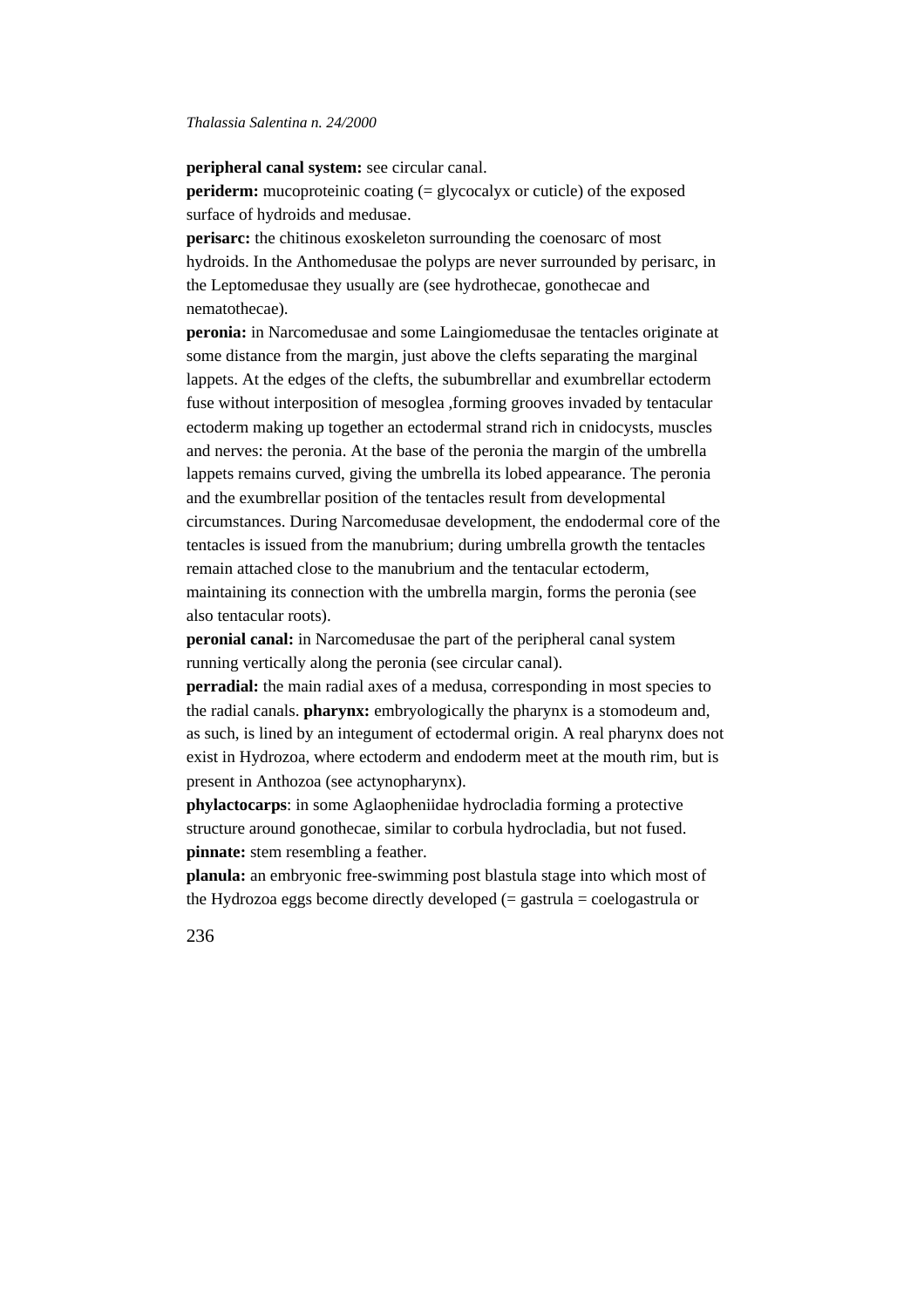stereogastrula). Inproperly called larva since, from a developmental point of view, it is an embryo (see embryo and larva).

**podocyst:** multicellular capsule from nipped-off portions of coenosarc, functioning as a cyst.

**polyp:** basic individual of the hydroids; may either be isolated or form colonies; represented by different types, such as hydranths, gonozooids and dactylozooids.

**primary polyp:** the hydranth formed by the metamorphic development of a newly settled planula.

**propagule:** any morph leading to propagation.

**polymorphic:** ability to exist in different forms (in hydroids: gastrozooids, gonozooids, dactylozooids, etc.).

**polyp reduction:** In some Campanulinida families, for instance the Eirenidae and the Eucheilotidae, only the newly developed polyps have completely developed hydrothecae, with age these become reduced, losing their operculum and apical part, and are no longer high enough to accommodate the hydranths (haleciid-like).

**proximal:** at the near end, at the base.

**pseudohydrotheca:** a film-like, flexible coat covering partly or entirely the hydranth body of some Anthomedusae hydroids, not homologous to the perisarcal hydrothecae but apparently similar in function (e.g., some Bougainvilliids and Pandeids).

**quadrant:** a quarter of the umbrella; the space between perradii in a medusa with 4 radial canals.

**radial canal:** canal leading from the perradial corners of the manubrium to the circular canal. Usually straight and narrow, with smooth sides. In some species large, ribbon-like (e. g., *Amphinema)* and with jagged outgrowths (e. g.,

*Leuckartiara*). Typically four, but more numerous in many medusae, exceeding more than 100 (e. g., *Aequorea*). Normally simple, but in certain species branched and sometimes whose branches never reach the circular canal (e. g., *Staurodiscus*). Generally growing centrifugally, from the manubrium to the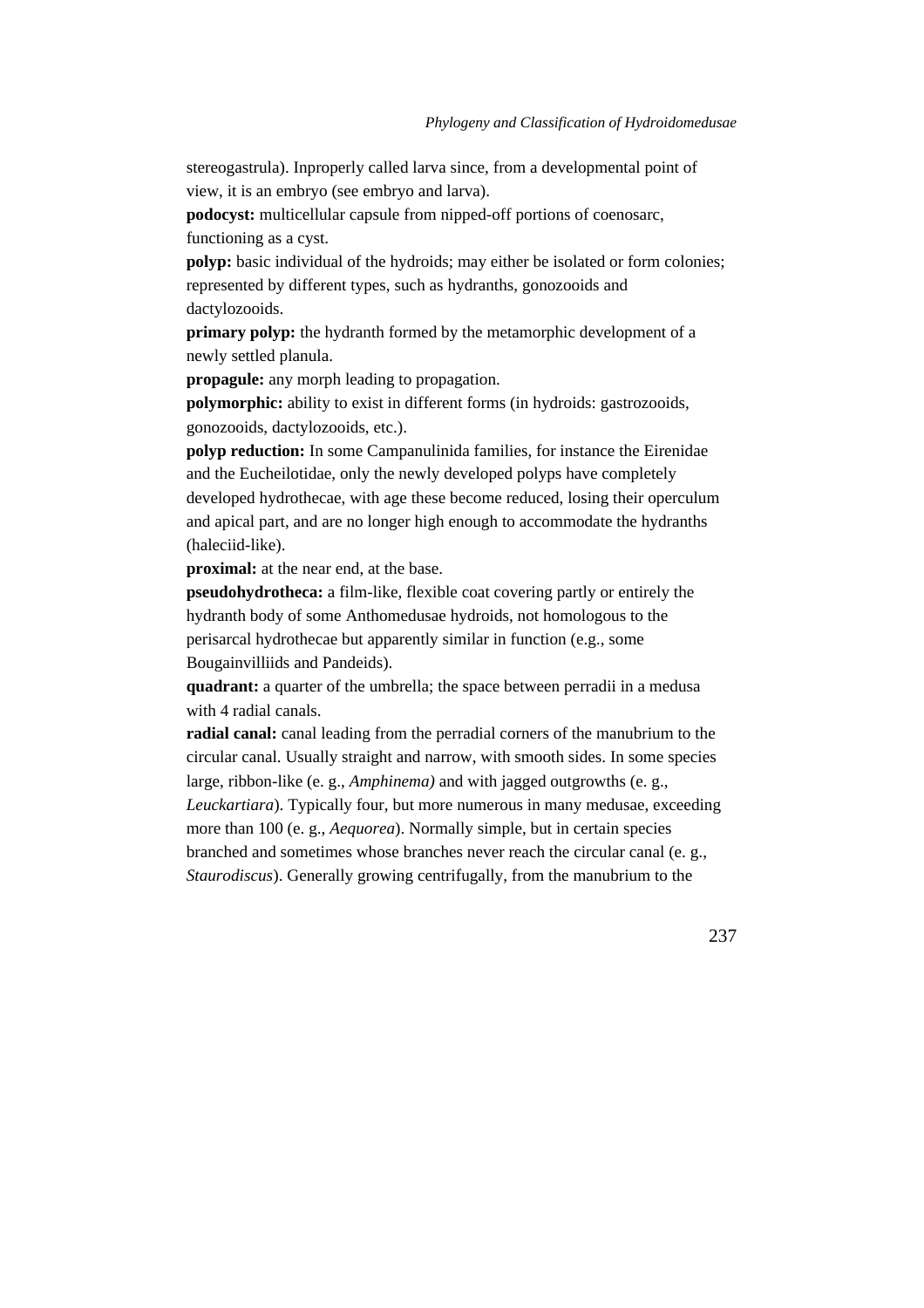circular canal, except in a few species where they arise centripetally (e. g., *Melicertoides*; the centripetal canals).

**renovation:** a new hydrotheca developing within an old one, sometimes repeatedly, resulting in a tier of hydrothecae one within the other; sometimes only the hydrothecal margin renovates.

**ring canal:** see circular canal.

**rudimentary bulb:** see non-tentacular marginal bulb.

**sarcostyle:** specialised nematophore found mainly in the Plumularioidea and exceptionally in a few other families, naked, emerging through a hole of the perisarc or protected by a minute nematotheca, or sarcotheca. Mobile, armed with cnidocysts, some distally rich in adhesive gland cells and playing a role in phagocytosis or in cleaning the surrounding perisarc.

**sensory club**: see ecto-endodermal statocyst.

**shaft:** see butt.

**solid tentacle:** tentacle without any central cavity, with an endodermal core formed by a single row of disk-like or cylindrical vacuolated cells placed end by end (see chordal).

**spadix:** the central finger-shaped core formed by an evagination of the "mother" endoderm, covered by entocodonial ectoderm, forming the manubrium in a medusa or supporting ripe sex cells in most of the reduced gonophores (see sporosacs). Its central cavity is continuous with that of the colony.

**spermatophore:** a compact mass or packet of spermatozoa, is liberated or transferred to a female.

**spherule:** a globular region of pedicel directly beneath hydrotheca, formed by two adjacent annular constrictions.

**sphincter:** cellular or skeletal structures of the aboral part of hydranths preventing the transfer of too large prey pieces from the gastric cavity to the lumen of the stolonal system; in the Campanulariids this term is applied also to the constriction of the base of the globular hypostome.

**spiral zooid:** modified polyp without mouth, with a gastric cavity, bearing either terminal cnidocyst aggregations or stout cnidocyst knobs or very short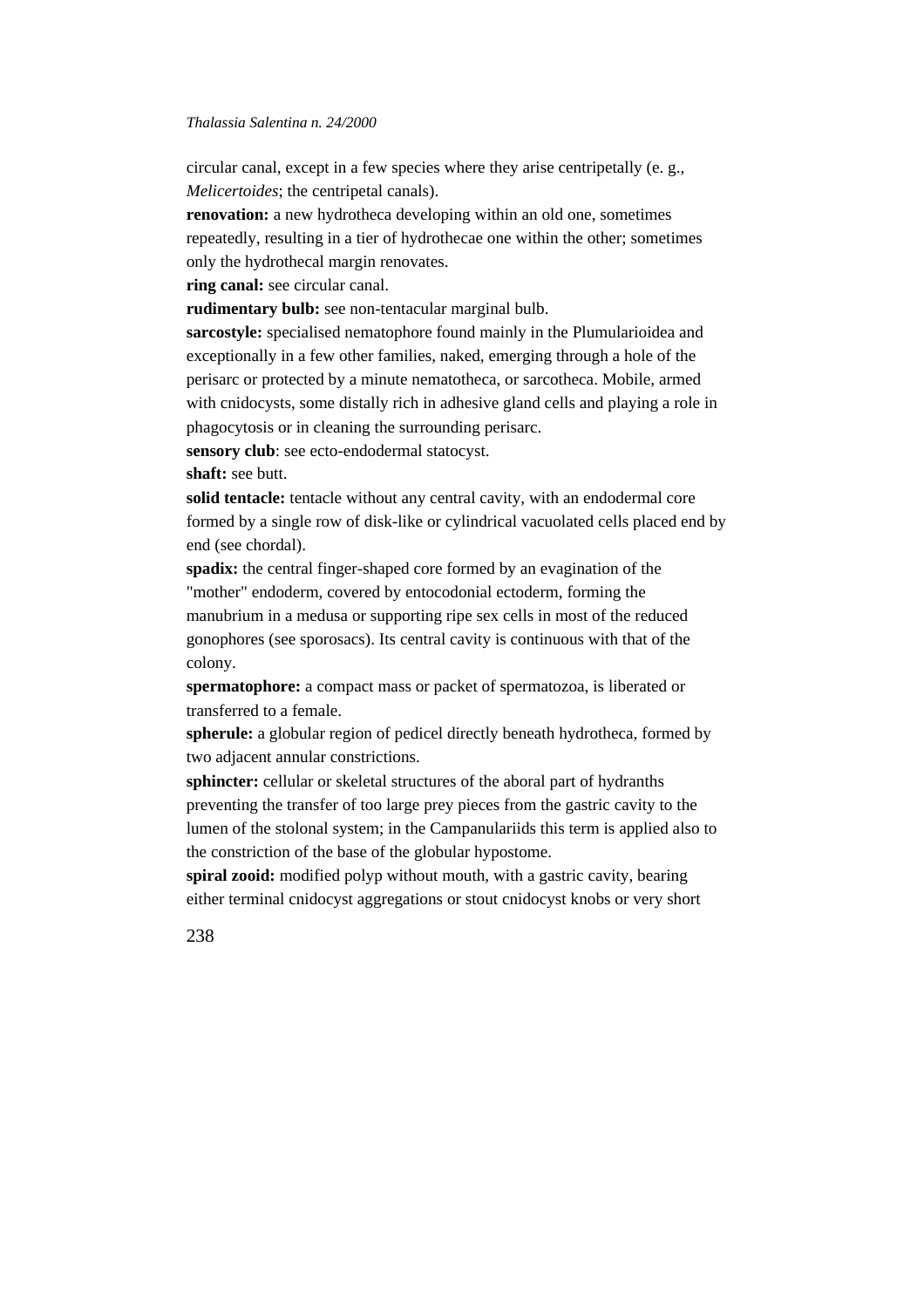tentacles richly armed with cnidocysts and tending to twist or coil into spiral, characteristic of some Hydractiniidae (a type of dactylozooid).

**sporosac:** reduced type of gonophore remaining fixed to the hydroid and in which the sex cells ripen directly, of different types (see eumedusoids, cryptomedusoids, heteromedusoids and styloids).

**statocyst = lithostyle = tentaculocyst = sensory club:** see ectodermal statocyst and ecto-endodermal statocyst**.**

**statolith = otolith:** minute concretion composed of organic material and minerals, mainly calcium carbonate, enclosed within the lithocytes of statocysts, their movement stimulates sensory receptors (see ectodermal statocyst and ectoendodermal statocyst).

**stem:** any erect structure bearing hydranths.

**stolon:** in hydroids, creeping or erect hollow tube protected by perisarc and containing the same ecto-endodermal tissues of the polyps (coenosarc), generally adhering to the substrate forming a complex system, or hydrorhiza. Under adverse environmental conditions only the stolons of many colonies survive, acting as resting stages until proper conditions retourn.

**stolonal colonies:** colonies where the growth is horizontal and the hydranths arise directly or from short unbranched pedicels from a common creeping hydrorhiza.

**stomach:** internal pouch or cavity in which food is digested, name often used instead of manubrium (see manubrium).

**styloid sporosac:** the most regressed type of gonophore, without internal ectoderm and umbrellar endoderm; reduced to a single evagination of the two germ layers, between which the genital elements accumulate.

**subumbrella:** see umbrella.

**subumbrellar cavity:** see umbrella.

**subumbrellar surface:** see umbrella.

**swimming gonophore = swimming sporosac:** pelagic stage derived from reduced, sessile gonophores; usually without radial canals and circular canal; without tentacles; without sense organs; with sexual elements always on "manubrium" in eccentric position even in Leptomedusae. Strongly reduced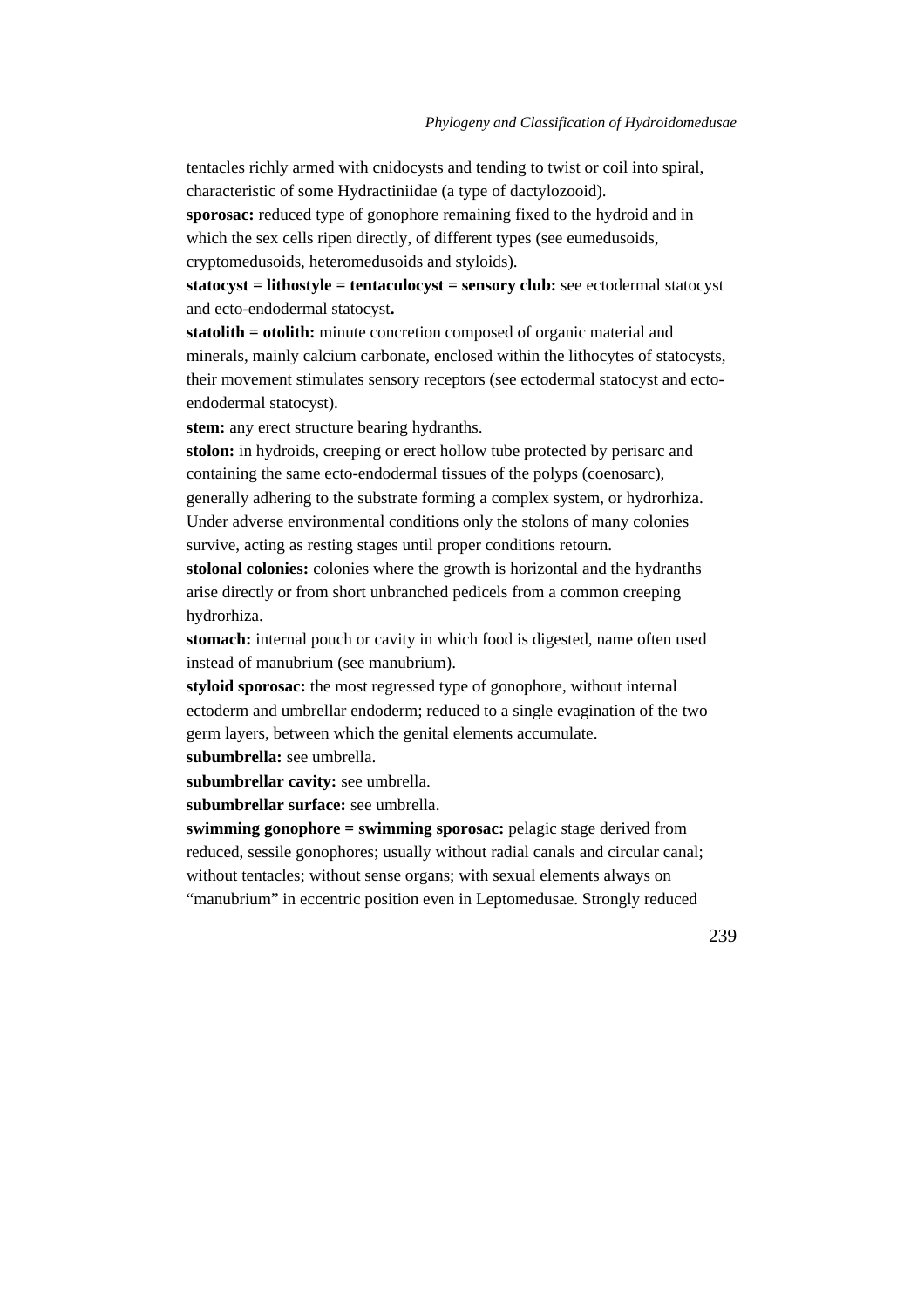medusa stages (cryptomedusoids and perhaps heteromedusoids) developing as free gamete carriers. They can not been confused with eumedusoids, the first step of medusa reduction, still with most of the original non reproductive structure of the medusa: radial canals, circular canal, velum, sense organs, with maturation of the sexual cells according the classes (on manubrium in Anthomedusae on radial canals in Leptomedusae) and with a non eccentric position of the manubrium. The swimming gonophores are found mostly in Leptomedusae families with paedomorphic hydroids characterized by the possession of fixed and highly reduced gonophores; some are known in Anthomedusae (e. g., *Pachycordyle*).

**tentacle**: see marginal tentacle.

**tentaculae:** small solid marginal tentacles (usually without marginal bulbs) located between normal hollow tentacles (e. g., *Amphinema rugosa*). **tentacular marginal bulb:** in most Antho- and Leptomedusae, a dilated portion of the proximal part of a marginal tentacle, next umbrella margin, containing a cavity in communication with the circular canal and with the tentacular cavity of hollow tentacles. Of various shapes, most simple but in some medusae compound, originating several tentacles (e. g., *Bougainvillia*); performing digestive activities; centres of cnidoblast formation and, in some species, bearing ocelli. In Anthomedusae and Leptomedusae a new marginal tentacle is normally preceded by the formation of a bulb on which it will develop (see marginal bulb). In some medusae there are no true tentacular bulbs: i.e. in the Limnomedusae, Narcomedusae, Trachymedusae, in the majority of the Bythotiaridae, in the Anthomedusae *Eugtoea petalina* and *Rhabdoon singularis*. **tentaculiform structure**: solid marginal structure resembling to tentaculae without marginal bulb but without any contact with the circular canal (exclusively in the Orchistomatidae).

**tentacular root:** projection of the endodermal tentacular core into the umbrella mesoglea (*Blackfordia, Obelia* , some Limnomedusae, Trachymedusae and the Narcomedusae) (see peronia).

**tentaculocyst:** see ecto-endodermal statocyst.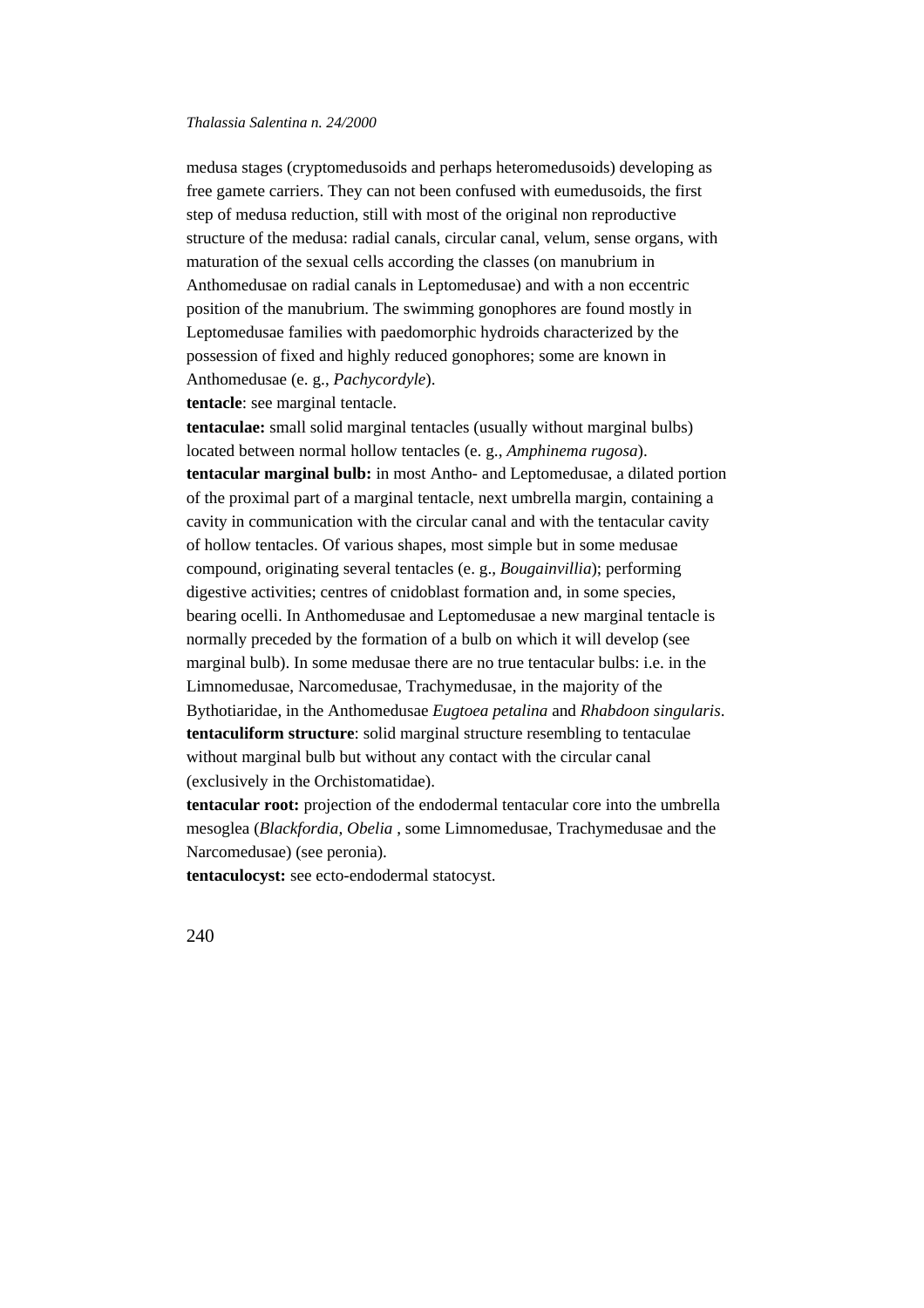**tentaculozooid:** reduced dactylozooid similar to tentacle in structure, with a solid core of chordal endoderm and no mouth, richly armed with cnidocysts and often with chemosensory receptors; very extensible and contractile. **thecate:** name for the hydroid stage of the Leptomedusae, usually with thecae protecting their hydranths and gonophores.

**theca:** chitinous extension typically protecting any kind of polyp. **thread:** hollow thin tube coiled inside cnidocyst capsule. Discharged threads may be differentiated into dilated section, or shaft, and a thinner section, or thread or tubule.

**tubule:** see thread.

**umbilical canal:** see apical canal.

**umbrella:** main body, generally resembling a bell or an umbrella, of the medusa, excluding manubrium and tentacles. The outer, generally convex, surface of the umbrella is the exumbrellar surface (exumbrella), the inner concave surface is the subumbrellar surface (subumbrella) and the cavity bounded by the subumbrellar surface is the subumbrellar cavity. The edge of the umbrella is the umbrella margin.

**vasiform:** vase-shaped, with broad base and slender top. **velar:** of the velum.

**velum:** horizontal fold projecting inwards from umbrella margin, leaving a central, circular hole, the velar opening. It consist of two layers of ectoderm separated by a thin mesoglean lamella; the inner ectoderm, of subumbrellar origin, possess striated muscles. The velum serves in the propulsion and the orientation of the medusa, it acts like a photographic diaphragm, during swimming the medusa can adjust the diameter of its aperture which can become as wide as the umbrella or almost closed.

**zooid:** in colonial hydroids, any of several types of individual polyps: dactylozooids, gastrozooids, gonozooids.

## **E: ACKNOWLEDGEMENTS:**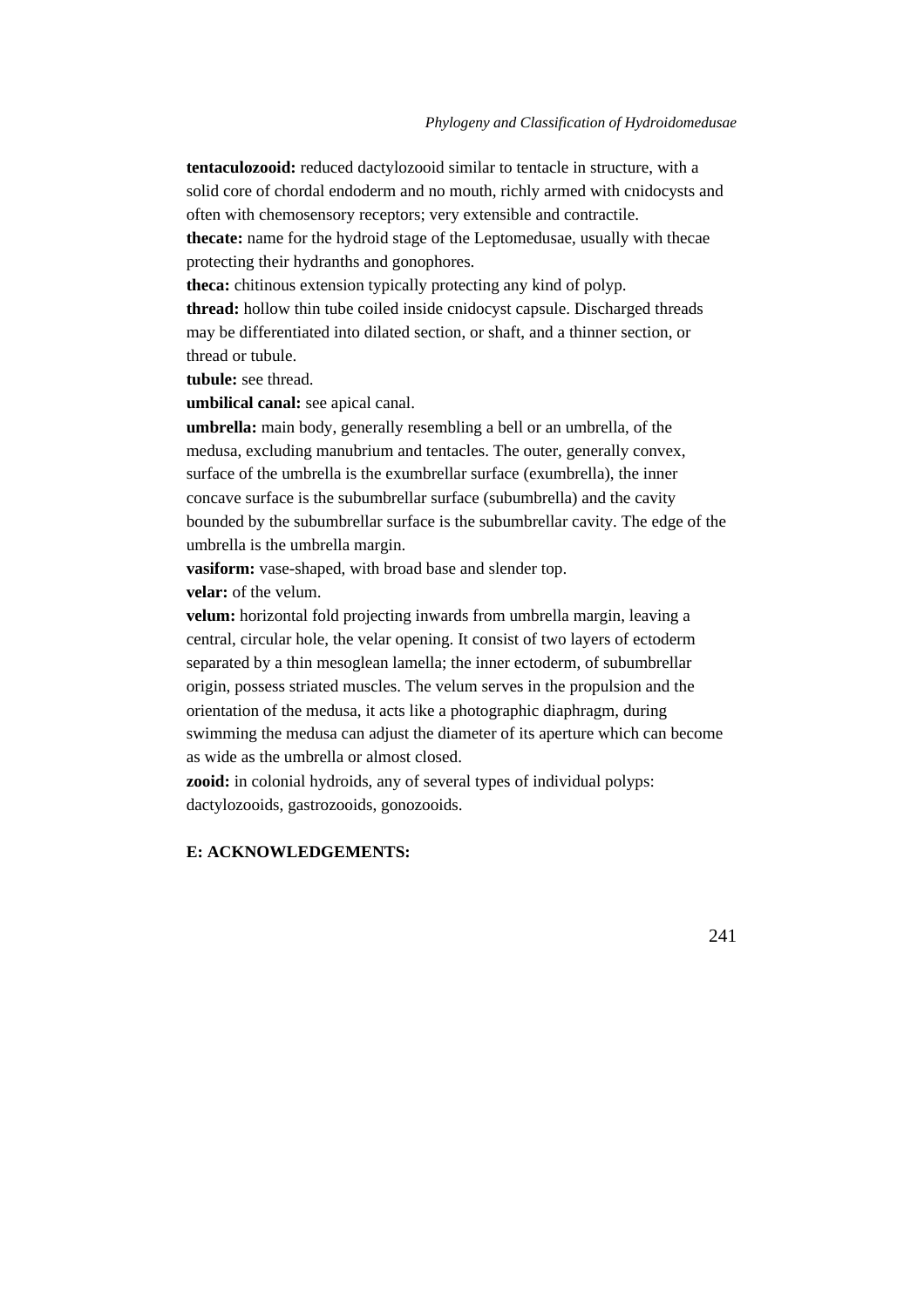This study was supported by the "Fondation Universitaire David et Alice van Buuren", by a PEET project of the National Science Foundation of the U.S.A., and by a COFIN 1999 project of the Ministero dell'Università e della Ricerca Scientifica e Tecnologica of Italy.

We gratefully thank our colleague Peter Schuchert who kindly allowed us to consult his unpublished "Catalogue of Living Hydrozoa". Cinzia Gravili helped in editing the manuscript and tracing bibliography.

## **G: REFERENCES:**

The references not found in Kramp, 1961. Synopsis of the Medusae of the World. *J. mar. Biol. Ass. UK.* 40:7-469, are indicated hereunder. Most of the reference posterior to 1910 can also be found in Vervoort's (1995) "Bibliography of Leptolida".

- ALDER J., 1862 Supplement to a catalogue of zoophytes of the North-Cumberland and Durham. *Trans. Tyneside Naturalists Field club.* 5, pp. 225-247.
- ALLMAN G. J., 1871-1872 A Monograph of the Gymnoblastic or tubularian Hydroids. *London: Ray Society,* I. and II., pp. 1-450.
- ALLMAN G. J., 1888 Report on the Hydroida dredged by H.M.S. Challenger during the years 1873-76. Part II.

Tubularinae,Corymorphinae,Campanularinae, Sertularinae and Thalamorphora. *Rep. Scient.Res.Voy. H.M.S.Challenger during the Years1873-1876. Zoology* 23, pp. 1-90.

- ALLWEIN J., 1967 North American hydromedusae from Beaufort, North Carolina. *Videns. Meddr dansk Naturh. Foren.* 130, pp. 117-136.
- ANGER K. VON, 1972 *Dipurena spongicola* sp. n. (Hydrozoa, Corynidae) ein in Schwämmen lebender Hydroidpolyp aus dem Kattegat und der nördliche Kieler Bucht. *Kieler Meeresforsch.* 28(1), pp. 80-84.
- ANNANDALE N., 1915 Fauna of Chilka Lake. The Coelenterata of the lake, with an account of the Actiniaria of brackish water in the Gangetic delta. *Mem. Indian Mus*. 5, pp. 65-114.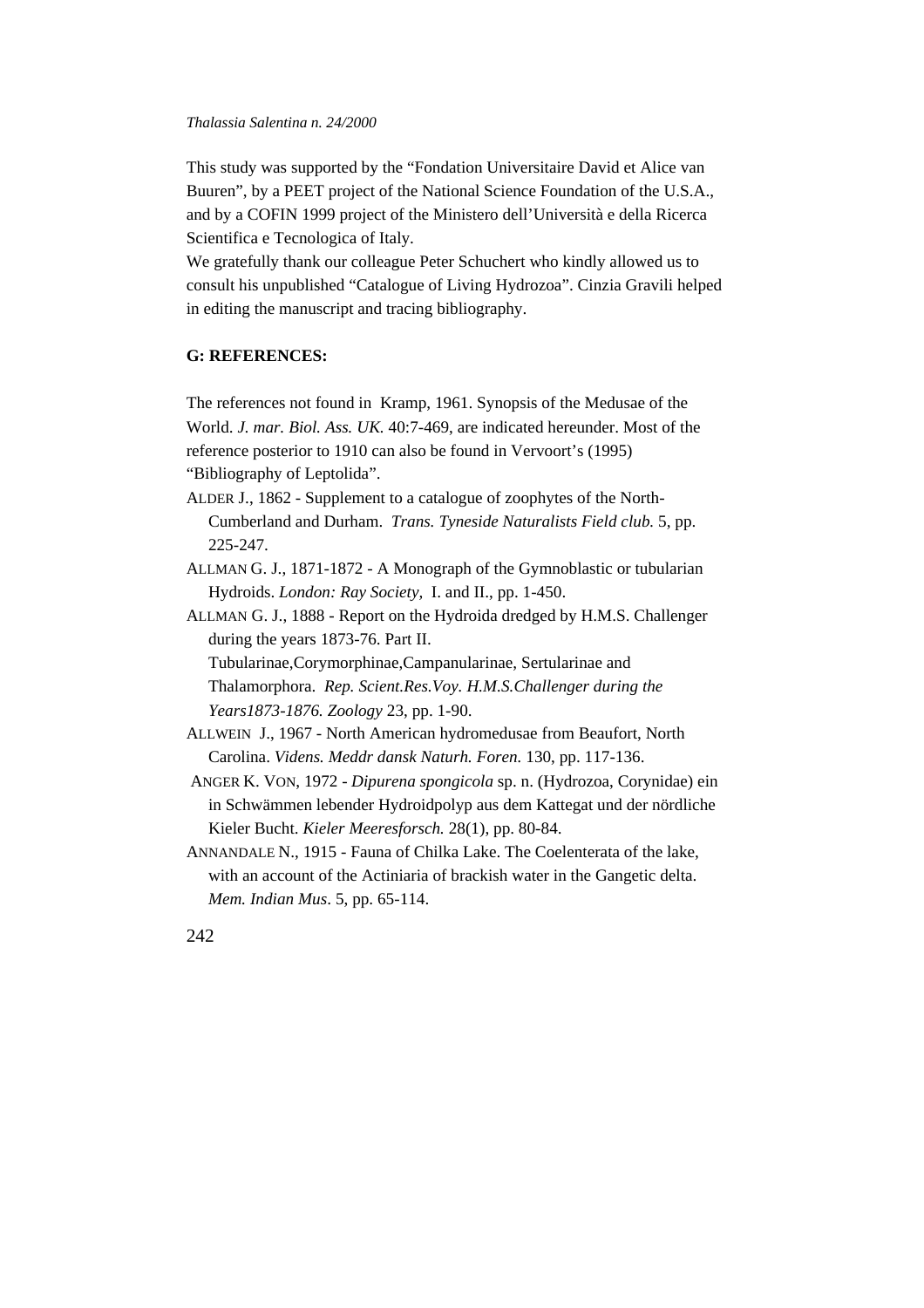- ANTSULEVICH A.E., STEPAN'YANTS S.D., 1985 Novy predstavitel' redkogo roda *Rosalinda* (Hydroidea) v Dal'nevostochnykh vodakh. A new species of a rare genus *Rosalinda* (Hydroidea) in the Far East waters. *Zool. Zh.* 64(8), pp. 1140-1147.
- ARAI M.N., BRINCKMANN-VOSS A., 1980a Hydromedusae of British Columbia and Puget Sound. *Can. Bull. Fish. aquat. Sci.* 204, pp. 1-192
- ARAI M.N., BRINCKMANN-VOSS A., 1983 A new species of *Amphinema*: *Amphinema platyhedos* n. sp. (Cnidaria, Hydrozoa, Pandeidae) from the Canadian West Coast. *Can. J. Zool.* 61(9), pp. 2179-2182.
- BALE W.M., 1888 On some new and rare Hydroida in the Australian Museum collection. *Proc. Linnean Soc. New South Wales* 3, pp. 745-799.
- BALE W.M., 1913 Further notes on Australian hydroids. II*. Proc. R. Soc. Vict.,* n. ser. 26(1), pp. 114-147.
- BALE W.M., 1914 Report on the Hydroida collected in the Great Australian Bight and other localities. Part 1. *Fish. Zool. (Biol) Res. Fishing Exper. F.I.S. "Endeavour", 1909-1914,* 2(1), pp. 1-62.
- BILLARD A., 1901 Note sur la *Polyplumaria flabella* G.O. Sars et sur *l'Halicornia ferlusi* n.sp. *Bull. Mus. Hist. nat., Paris* 7, pp. 117-121.
- BILLARD A., 1904 Hydroïdes récoltés par M.Ch.Gravier dans le golfe de Tadjourah. *Bull. Mus. Hist. nat., Paris* 7, pp. 480-485.
- BILLARD A., 1919 Note sur une espèce nouvelle d' hydroïde gymnoblastique (*Clava krempfi*), parasite d'un Alcyonaire. *Bull. Mus. natn. Hist. nat., Paris* 25, pp. 187-188
- BILLARD A., 1933 Les Hydroïdes des Golfes de Suez et d'Akaba. *Mém. Inst. Egypte,* 21, pp. 1-30.
- BLEEKER J., VAN DER SPOEL S., 1988 Medusae of the Amsterdam Mid North Atlantic Plankton Expeditions (1980-1983) with descriptions of two new species. *Bijdr. Dierk*. 58(2), pp. 227-258.
- BOERO F., 1987 Life cycles of *Phialella zappai* n. sp., *Phialella fragilis* and *Phialella* sp. (Cnidaria, Leptomedusae, Phialellidae) from central California. *J. nat. Hist.* 21(2), pp. 465-480.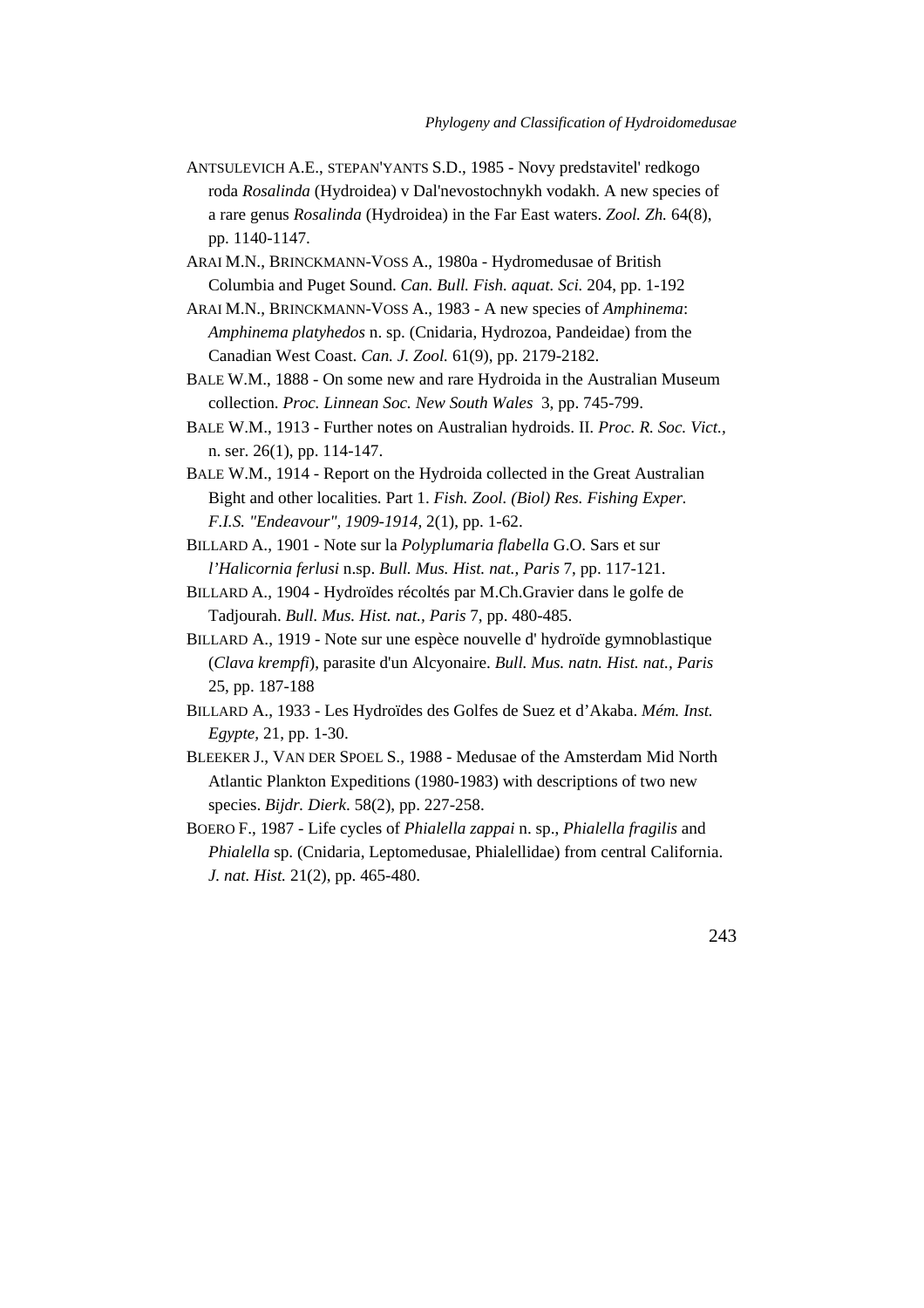- BOERO F., BOUILLON J., GRAVILI C., 2000 *in press* A survey of *Zanclea*, *Halocoryne* and *Zanclella* (Cnidaria, Hydrozoa, Anthomedusae, Zancleidae) with description of new species.
- BOERO F., BOUILLON J., KUBOTA S., 1997 The medusae of some species of *Hebella* Allman, 1888, and *Anthohebella* gen. nov. ( Cnidaria, Hydrozoa, Lafoeidae) with a world synopsis of the species. *Zool. Verhand. Leiden* 310, pp. 1-53.
- BOERO F., GRAVILI C., PAGLIARA P., PIRAINO S., BOUILLON J., SCHMID V., 1998 - The Cnidarian premises of metazoan evolution: from triploblasty, to coelom formation, to metamery. *Ital. J. Zool.* 65, pp. 5-9.
- BOERO F., HEWITT C., 1992 A hydrozoan, *Zanclella bryozoophyla* n. g. n. sp. (Zancleidae), symbiotic with a Bryozoon. *Can. J. Zool.* 70, pp. 1645-1651.
- BOERO F., SARÀ M., 1987 Motile sexual stages and evolution of Leptomedusae (Cnidaria). *Boll. Zool.* 54(2), pp. 131-139.
- BORSTAD G.A., BRINCKMANN-VOSS A., 1979 On *Pelagiana trichodesmiae* n. gen., n. sp., family Pandeidae (Anthomedusae/Athecatae, Cnidaria), a new hydrozoan associated with planktonic cyanophyte *Trichodesmium thiebautii*. *Can. J. Zool.* 56(6), pp. 1253-1257.
- BOUILLON J., 1965 Diagnose préliminaire de trois hydroïdes de Roscoff*. In: G. Teissier, ed., Inventaire de la faune marine de Roscoff (Cnidaires-Cténaires)*, pp. 54. Station biologique, Roscoff.
- BOUILLON J., 1974 Description de *Teissiera milleporoides*, nouveau genre et nouvelle espèce de Zancleidae des Seychelles (Hydrozoaires; Athécates - Anthoméduses), avec une révision des hydroïdes Pteronematoidea. *Cah. Biol. mar.* 15, pp. 113-154.
- BOUILLON J., 1978a Hydroméduses de l'archipel des Séchelles et du Mozambique*. Revue Zool. afr.* 92(1), pp. 118-172.
- BOUILLON J., 1978b Hydroméduses de la mer de Bismarck (Papouasie, NouvelleGuinée. Partie I. Anthomedusae Capitata (Hydrozoa-Cnidaria). *Cah. Biol. mar.* 19(4), pp. 249-297.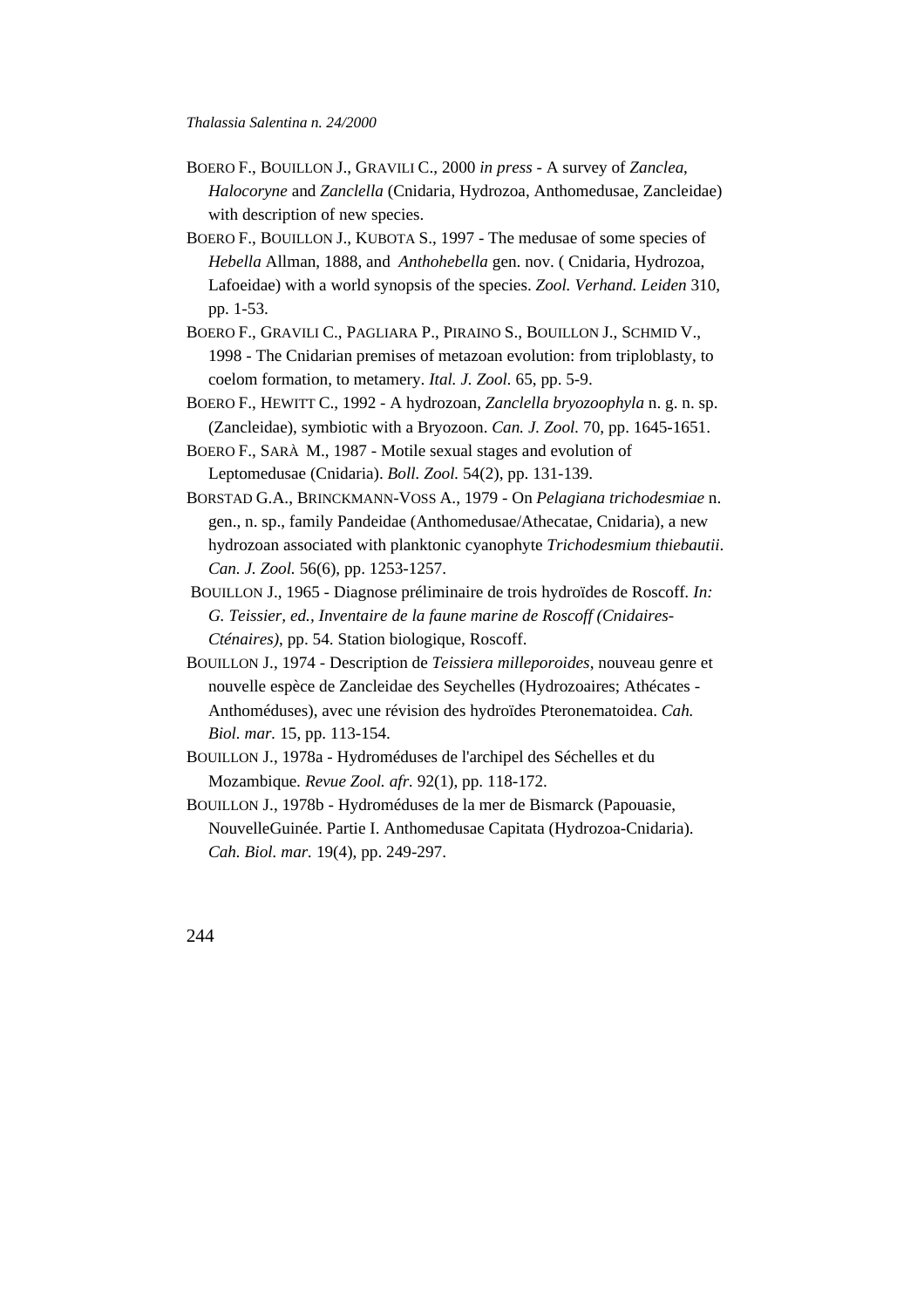- BOUILLON J., 1978c Hydroméduses de la mer de Bismarck (Papouasie, NouvelleGuinée. Partie II. Limnomedusa, Narcomedusa, Trachymedusa et Laingiomedusa (sous-classe nov.). *Cah. Biol. mar.* 19, 473-483.
- BOUILLON J., 1980 Hydroméduses de la mer de Bismarck (Papouasie Nouvelle- Guinée). Partie III: Anthomedusae Filifera (Hydrozoa-Cnidaria). *Cah. Biol. mar.* 21(3), pp. 307-344.
- BOUILLON J., 1981 A new species of the genus *Eutiara*, *Eutiara russelli* n. sp. (Anthomedusae, Hydrozoa, Cnidaria). *Steenstrupia* 7(10), pp. 233-236.
- BOUILLON J., 1984a Hydroméduses de la Mer de Bismarck (Papouasie Nouvelle - Guinée). Partie IV: Leptomedusae (Hydrozoa - Cnidaria). *Indo-Malayan Zool.* 1(1), pp. 25-112.
- BOUILLON J., 1984b *Sphaerocoryne peterseni*: nouvelle espèce d'Anthoméduse de Papouasie Nouvelle-Guinée (Hydrozoa - Cnidaria). *Indo-Malayan Zool.* 1(2), short notes, pp. 245-248.
- BOUILLON J., 1984c Sur la méduse de *Porpita porpita* (Linné, 1758) (Velellidae, Hydrozoa, Cnidaria). *Indo-Malayan Zool.* 1(2), pp. 249-254.
- BOUILLON J., 1985 Notes additionelles sur les Hydroméduses de la mer de Bismarck (Hydrozoa-Cnidaria). *Indo-Malayan Zool.* 2(2), pp. 245-266.
- BOUILLON J., 1986 *Nemalecium* gen. nov., genre nouveau de Haleciidae (Thecata-Leptomedusae, Hydrozoa, Cnidaria). *Indo-Malayan Zool*. 3(1), pp. 71-80.
- BOUILLON J., 1995a Classe des Hydrozoaires. In: P. P. Grassé ; D. Doumenc (eds.) *Traité de Zoologie* 3 (2), Masson, Paris, pp. 29-416.
- BOUILLON J., 1995b Hydromedusae of the New Zealand Oceanographic Institute. New Zealand*. J. Zool.* 22, pp. 223-238.
- BOUILLON J., 1999 Hydromedusae. In *South Atlantic Zooplancton* (D. Boltvoskoy ed.), Backhuys Publishers, Leiden Vol 1, pp. 385-465.
- BOUILLON J., BARNETT, T.J., 1999 Hydromedusae (Cnidaria : Hydrozoai ). *Niwa Biodiversity Memoir, New Zealand* 113, pp. 5-136.
- BOUILLON J., BOERO F.- Hydrozoa: old facts and classification. (*in press*).
- BOUILLON J., BOERO F., SEGHERS, G., 1988 Notes additionelles sur les Hydroméduses de la mer de Bismarck (Hydrozoa-Cnidaria) II. *Indo-*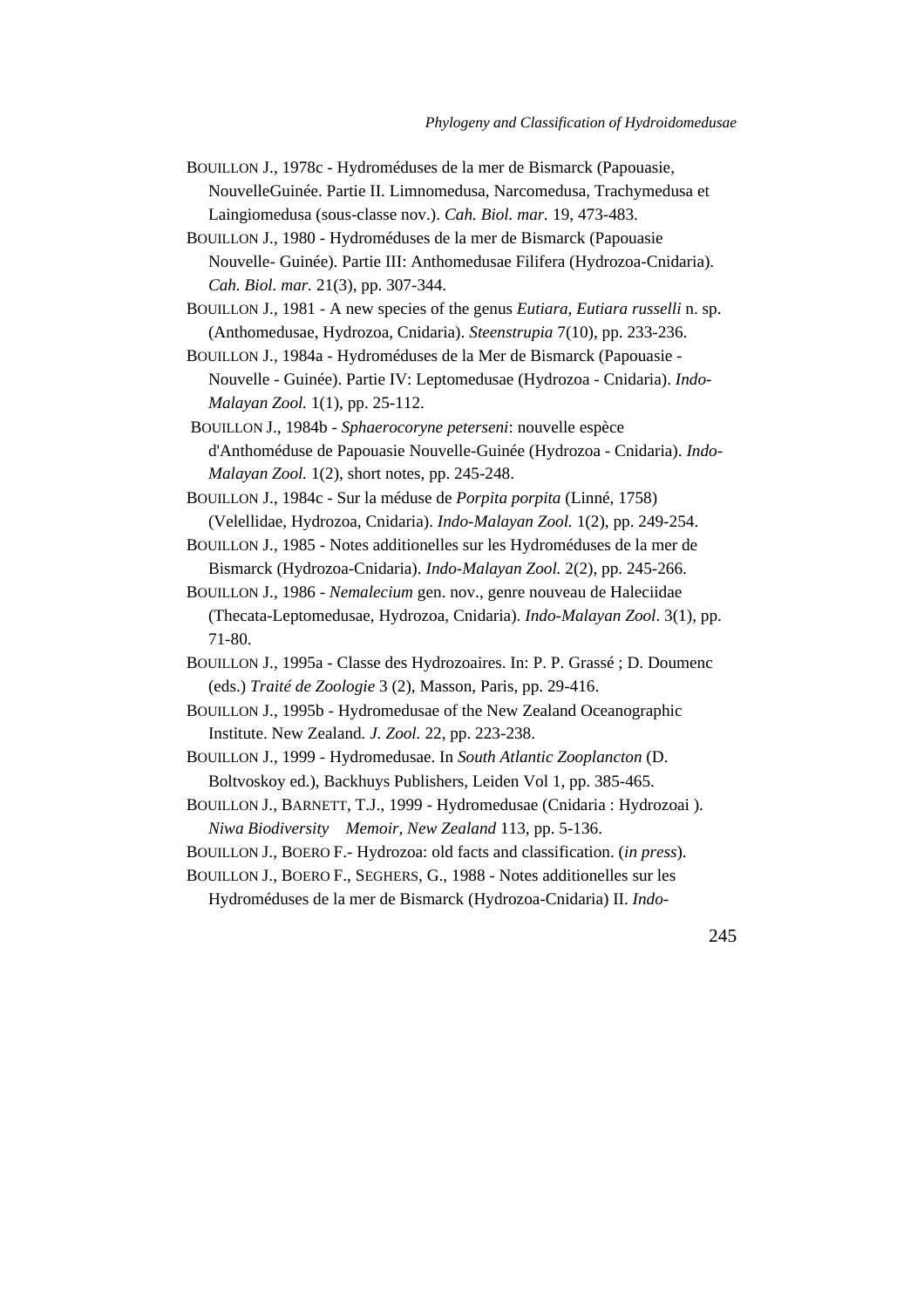*Thalassia Salentina n. 24/2000*

*Malayan Zool.* 5(1), pp. 87-99.

- BOUILLON J., BOERO F., SEGHERS G., 1991 Notes additionelles sur les méduses de Papouasie Nouvelle-Guinée (Hydrozoa, Cnidaria) IV. *Cah. Biol. mar.* 32, pp. 387-411
- BOUILLON J., GROHMANN P.A. 1990 *Pinushydra chiquitita* gen. et sp. nov. (Cnidaria, Hydrozoa, Athecata), a solitary marine mesopsammic polyp. *Cah. Biol. mar.* 31, pp. 291-305.
- BOUILLON J., SEGHERS G., BOERO F., 1988a Notes additionelles sur les méduses de Papouasie Nouvelle-Guinée (Hydrozoa, Cnidaria). *Indo-Malayan Zool.* 5(1), pp. 225-253.
- BOUILLON J., SEGHERS G., BOERO F., 1988b Notes additionelles sur les méduses de Papouasie Nouvelle-Guinée (Hydrozoa, Cnidaria) III. *Indo-Mal. Zool.* 5(2), pp. 225-253.
- BOUILLON J., GILI J-M., PAGES F., ISLA E., 2000 *Amphinema modernisme*, a new Pandeid (Cnidaria Anthomedusae) from the Southern Ocean. *Polar Biol.* 23, pp. 34-37.
- BOUILLON J., PAGES F., GILI J.-M., 2000 *in press*. New species of benthopelagic hydroidomedusae from the Weddell Sea.
- BOUILLON J., PAGES F., GILI J.-M., PALANQUES A., PUIG P., HEUSSNER S., 2000 *in press*. - Deep-water Hydromedusae collected in the Lacaze-Duthiers canyon (Banyuls-sur-Mer, Northwestern Mediterranean), including the description of two new species.
- BOUILLON J., GILI J.-M., BOERO F., PAGÈS F. *In press.* Mediterranean Hydrozoa. I) Pelagic Hydrozoa.
- BRINCKMANN A., 1962 The life cycle of *Merga galleri* sp. n. (Anthomedusae, Pandeidae). *Pubbl. Staz. zool. Napoli* 33(1), pp. 1-9.
- BRINCKMANN A*.,* 1964 Observations on the biology and development of *Staurocladia portmanni* sp. n. (Anthomedusae, Eleutheridae). *Can. J. Zool.* 42, pp. 693-706.
- BRINCKMANN-VOSS A., 1967 The hydroid of *Vannuccia forbesii* (Anthomedusae, Tubulariidae). *Breviora* 263, pp. 1-10.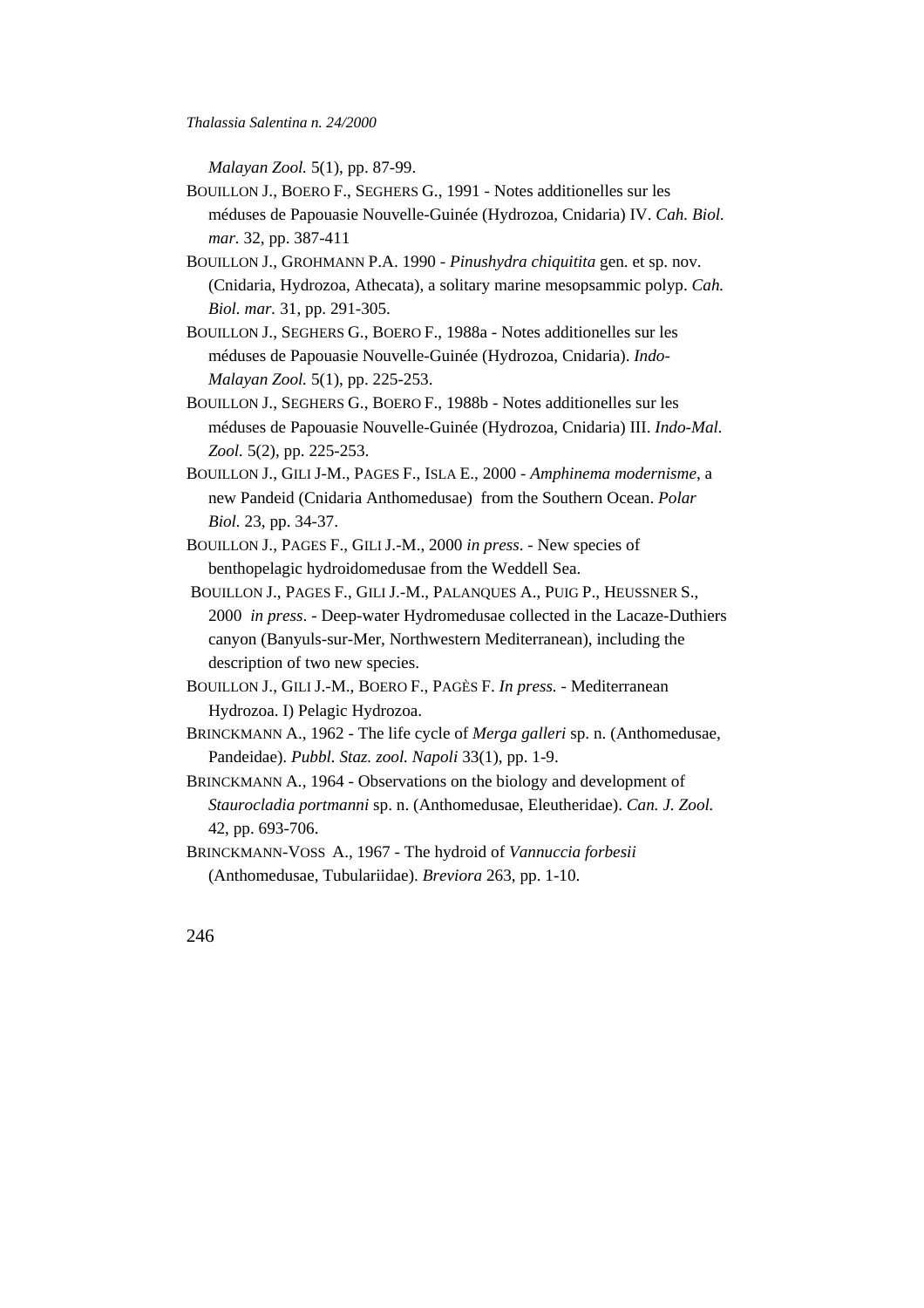- BRINCKMANN-VOSS A., 1980 A new species of the genus *Sarsia* (Hydrozoa, Corynidae) from Vancouver Island and Puget Sound. *Occ. Pap. R. Ontario Mus., Life Sci.* 34, pp. 1-4
- BRINCKMANN-VOSS A., ARAI M.N., 1997( 1988) Futher notes on Leptoloida ( Hydrozoa : Cnidaria) from Canadian Pacific Waters. *Zool. Verh. Leiden* 323, pp. 37-68.
- BROCH H., 1910 Die Hydroiden der Arktischen Meere. *Fauna Arctica* 5(1), pp. 128-248.
- CALDER D.R., 1971 Hydroids and hydromedusae of southern Chesapeake Bay. *Virginia Inst. mar. Sci., Spec. Pap. mar. Sci.* 1, pp. 1-125.
- CALDER D.R., 1975 Biotic census of Cape Cod Bay: hydroids. BIOL. BULL. MAR. BIOL. LAB. WOODS HOLE 149(2), pp. 287-315.
- CALDER D.R., 1988 Shallow water hydroids of Bermuda. The Athecatae. *Life Sci. Contr. R. Ontario Mus.* 148, pp. 1-107.
- CALDER D.R., 1991 Shallow-water hydroids of Bermuda. The Thecatae, exclusive of Plumularioidea. *Life Sci. Contr. R. Ontario Mus.* 154, pp. 1-140.
- CALDER D., 1993 *Bougainvillia aberrans* (Cnidaria, Hydrozoa), a new species of hydroid and medusa from the upper batthyal zone of Bermuda. *Can. J. Zool.* 71, pp. 997-1002.
- CHOW T.H., HUANG M.C., 1958 A study on hydromedusae of Chefoo. *Acta zool. sin.* 10(2), pp. 173-197.
- CHUN C., 1889 Bericht über eine nach den Canarischen Inseln im Winter 1887-1888 ausgeführte Reise. *Sitz. Ber. Akad. Wiss. Berlin, Math. Phys. Kl.,* pp. 519-553.
- CIAMICIAN J., 1880 Ueber *Lafoea parasitica* n.sp. *Zeit. Wiss. Zool.* 33, pp. 673-676.
- CLARK S.F., 1875 Description of new and rare species of hydroids from the New England coast. *Trans. Connecticut Acad. Art and Sciences* 3, pp. 58- 66.
- CLARK S.F., 1876 Report on the hydroids collected on the coast of Alaska and the Aleutian Islands by W.H. Dall, U.S. Coast survey, and party, from 1871 to 1874 inclusive. *Proc. Acad. nat. Sci. Philad.* 28, pp. 209-238.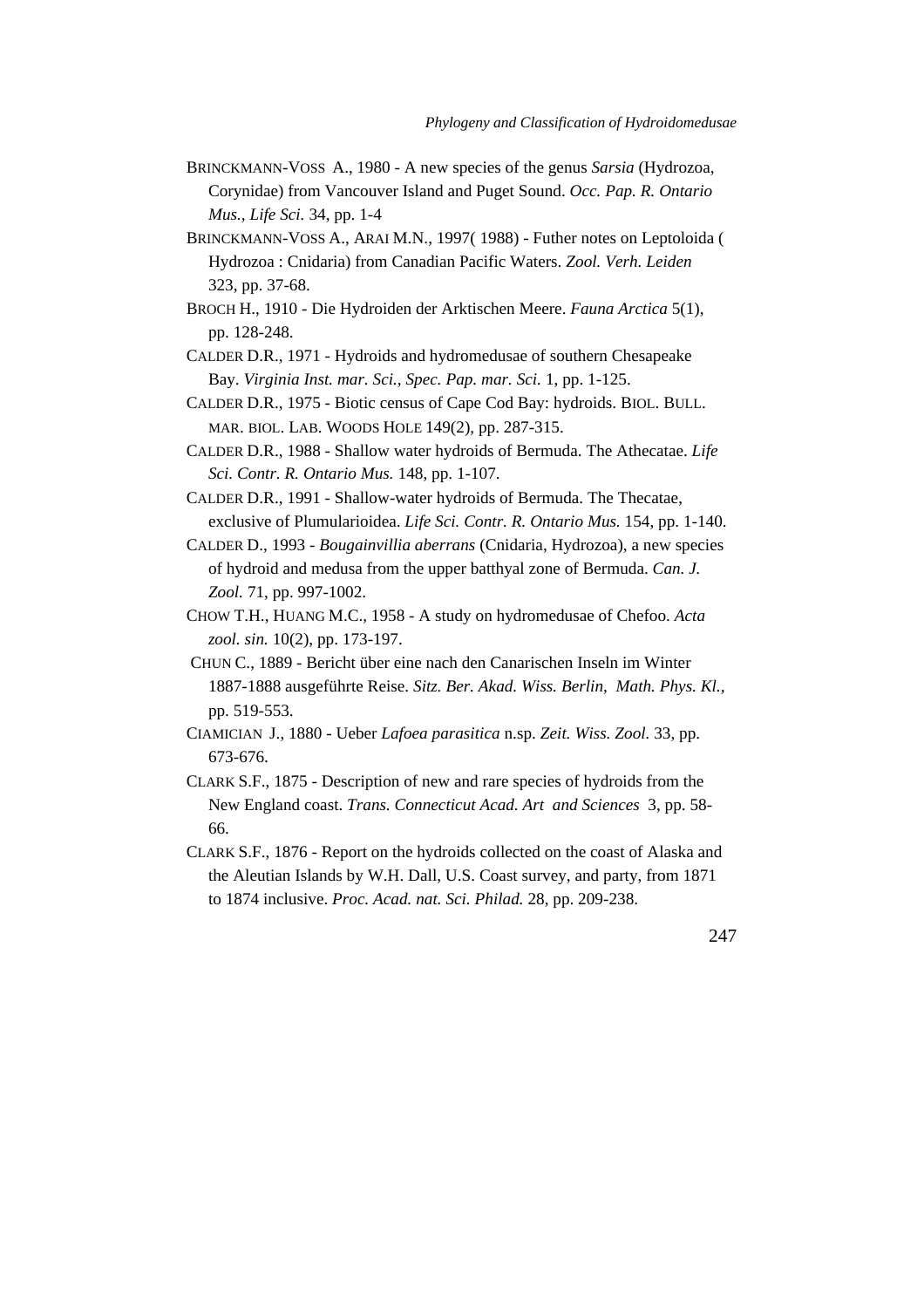- CLARKE S.F., 1882 New and interesting hydroids from Chesapeake Bay. *Mem Boston Soc. Nat. Hist.* 3(4), pp. 135-142.
- CLARKE S.F., 1907 Reports on the scientific results of the expedition to the eastern tropical Pacific, in charge of Alexander Agassiz, by the U.S. Fisch Commission steamer "Albatross"….VIII. The hydroids. *Mem. Mus. Comp. Zool. Harv.* 35, pp. 1-18.
- CLAUS C., 1877 Studien über Polypen und Quallen der Adria. Denkschr. *Akad. Wiss. Wien.* 38, pp. 1-64.
- CLAUSEN C., 1967 Morphological studies of *Halammohydra* Remane (Hydrozoa). *Sarsia* 29, pp. 349-370.
- COWARD W.E., 1909 On *Ptilocodium repens* a new gymnoblastic hydroid epizoic on a Pennatulid. *Proc. Akad.Wetensh. Amsterdam, Sect. Sci.* 11, pp. 635-641.
- DAMAS H., 1934 *Hydrichthys cyclothonis* (nov. sp.), hydroïde parasite du poisson *Cyclothone signata* (Garman). *Bull. Mus. r. Hist. nat. Belg.* 10(7), pp. 1-10.
- DUMONT J., 1976 *Limnocnida nepalensis* n. sp. (Coelenterata), a new freshwater medusa from central Nepal with a discussion of the origin and distribution of the genus. *Ergebn. Fortschr. Unternehmens Nepal, Himalaya* 5, pp. 255-262.
- EDWARDS C., 1973 The hydroid *Trichydra pudica* and its medusa *Pochella polynema*. *J. mar. biol. Ass. U.K.* 53(1), pp. 87-92.
- EDWARDS C., 1978 The hydroids and medusae *Sarsia occulta* sp. nov., *Sarsia tubulosa* and *Sarsia loveni*. *J. mar. biol. Ass. U.K.* 58(2), pp. 291-311.
- EDWARDS C., 1983 The hydroids and medusae *Sarsia piriforma* sp. nov. and *Sarsia striata* sp. nov. from the west coast of Scotland, with observations on other species. *J. mar. biol. Ass. U.K.* 63(1), pp. 49-60.
- FEWKES J.W., 1887 A hydroid parasite on a fish. *Nature*, 36, pp. 604-605.
- FIROZ AHMAD M., SEN N.S., MISHRA K.P., BHARTI AJIT K. 1987 A new species of *Limnocnida* (Limnomedusae, Coelenterata) from a freshwater aquarium in India. *Hydrobiologia* 144(1), pp. 33-36.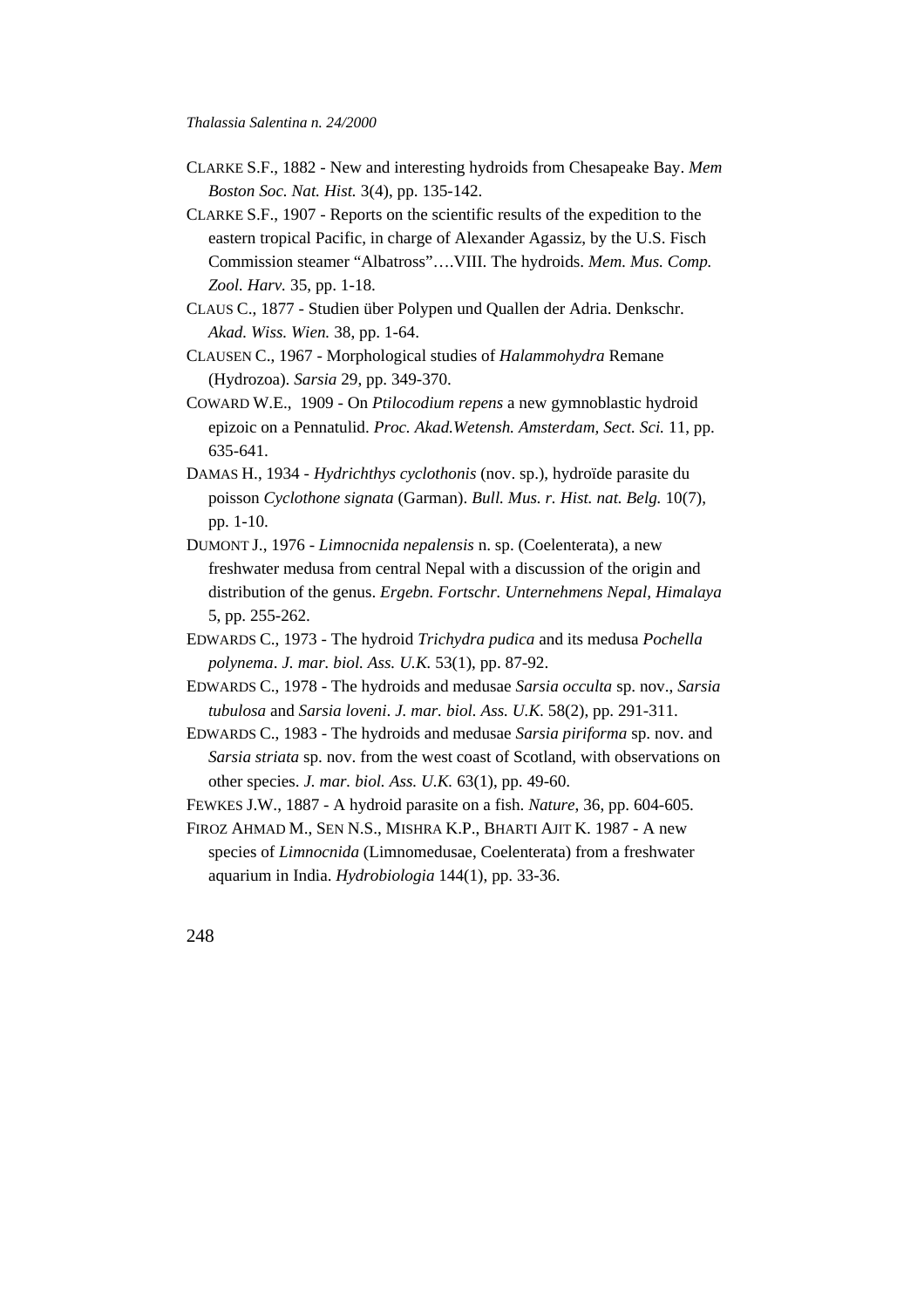- GENZANO G., ZAMPONI M. (1991)1994 Ciclos biologicos de celenterados litorales. V. *Syncoryne sarsii* ( Loven, 1836) (Anthomedusae ; Corynidae). La no vigencia de su sinonimia. *Physis* 49, pp. 116-117.
- Gili J.-M., Bouillon J., Pages F., 1998 A new species of *Krampella* (Hydrozoa, Hydroidomedusae, Tiarannidae) from the deep-waters of Antikythira strait (Cretan Sea, North East Mediterranean). *Sci. Mar.* 62, pp. 35-139.
- GILI J.-M., BOUILLON J., PAGES F., PALANQUES A., PUIG P., 1999 Submarine canyons as habitats of prolific populations: three deep-sea Hydroidomedusae in the western Mediterranean. *J. Linn. Soc.* 125:13-329.
- GILI J.-M., BOUILLON J., PAGES F., PALANQUES A., PUIG P., HEUSNER S., 1998 - Origin and biogeography of the deep-water Mediterranean hydomedusae including the description of two new species collected in submarine canyons of Northwestern Mediterranean. *Sci. Mar.* 62, pp. 113-134.
- GOY J., 1979 Méduses. In: Campagne de la Calypso au large des côtes atlantiques de l'Amérique du Sud (1961-1962). Résultats scientifiques des campagnes de la Calypso, pt. XI*.- Annls Inst. Océanogr. Monaco*, n. ser. 55, suppl., pp. 263-296.
- GRAVIER-BONNET N., 1992 Cloning and dispersal by buoyant autotomised hydranths of Thecate hydroid ( Cnidaria Hydrozoa). *Sci. Mar.* 56(2-3), pp. 229-236.
- HAECKEL E., 1879 *Das System der Medusen.* 2 vols. Gustav Fisher Verlag, Jena I., pp. **?**-360; II., pp. 361-672.
- HAND C., 1961 A new species of athecate hydroid, *Podocoryne bella* (Hydractiniidae) living on the pig-fish, *Congiopodus leucopaecilus*. *Trans. R. Soc. N.Z.* 1(5), pp. 91-94.
- HAND C., KAN LAI BING, 1961 The medusae of Chukcki and Beaufort seas of the arctic ocean including the description of a new species of *Eucodonium* (Hydrozoa: Anthomedusae*). Techn. Pap. Arctic Inst. N. Am.* 6, pp. 1-23.
- HASHIMOTA H., 1981 A new fresh-water hydroid, *Astrohydra japonica*. *Annotnes zool. jap.* 54(3), pp. 207-212.
- HASHIMOTA H., 1985 Medusa of fresh-water hydroid, *Astrohydra japonica* Hashimoto. *Zool. Sci.* 2(5), pp. 761-766.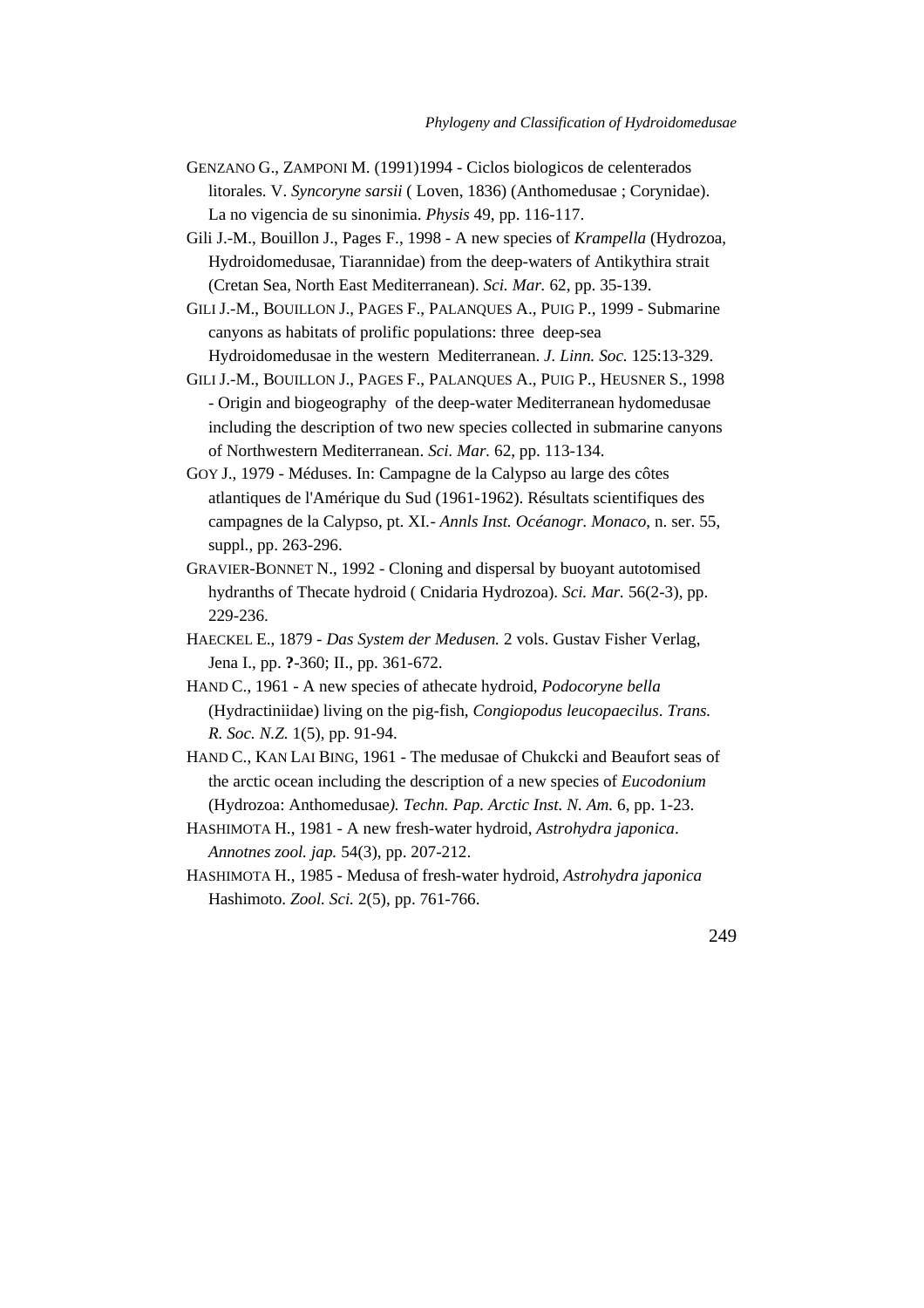- He Zhen-wu, 1980 A new genus and species of Trachymedusae from Yantai. *Acta Zootaxon. sin.* 5(4), pp. 327-329.
- HE ZHEN-WU, KOU ZHI-TONG, 1984 A new species of freshwater medusa from Sichuan. *Acta Zootaxon. sin.* 9(4), pp. 341-342.
- HE ZHEN-WU, XU REN-HE, 1982 The Hydromedusae from Yantai coast and a new species of hydromedusae*. J. of Xinxiang Normal College*. 4(36), pp. 39-44.
- HE ZHEN-WU, XU REN-HE, 1985 A new species of freshwater medusa from Hubei (Limnomedusae: Olindiadae). *Acta zootaxon*. *sin*. 10(4), pp. 341-343.
- HE ZHEN-WU, XU REN-HE, 1985 Freshwater medusae in China. *J. Henan Teacher's Univ.* 3, pp. 80-88.
- HE ZHEN-WU, XU REN-HE, 1996 The Hydromedusae in China Sea. *J. Henan Normal University (nat. Sc.)* 24, pp. 69-76.
- HE ZHEN-WU, XU REN-HE, NIE SI-MING., 2000 A new species of freshwater medusa from Yunnan ( Limnomedusae: Olindiadae). *Acta zootaxon. sin.* 25:139-142.
- HINCKS T., 1868 *The History of the British hydroid zoophytes.* John Van Voorst, London, Vol. 1, pp. 338, Vol. 2: 67 plates.
- HINCKS T., 1874 Notes on Norvegian Hydroida from deep water. *Annls Mag*. *Nat. Hist.* 13, pp. 125-137.
- HIROHITO, 1967 A review of the hydroids of the family Clathrozonidae with description of a new genus and species from Japan. *Publs biol. Lab. Imp. Household, Tokyo,* 1967(2), pp. 1-14.
- HIROHITO, 1971 Additional notes on *Clathrozoon wilsoni* Spencer. *Publs biol. Lab. Imp. Household, Tokyo* (9), pp. 1-5.
- HIROHITO, 1988 *The hydroids of Sagami Bay. (Part I. Athecata). Publs Biol. Lab. Imp. Household*, Tokyo, pp. 179.
- HIROHITO, 1995 *The hydroids of Sagami Bay. ( Part II. Thecata). Publs Biol. Lab. Imp. Household*, Tokyo, pp. 244.
- HSU CHEN TSUN, CHANG CHIN-PIAO, 1962 Studies on the medusae from the Fukien coast. *J. Xiamen Univ nat. Hist.* 9(3), pp. 206-224.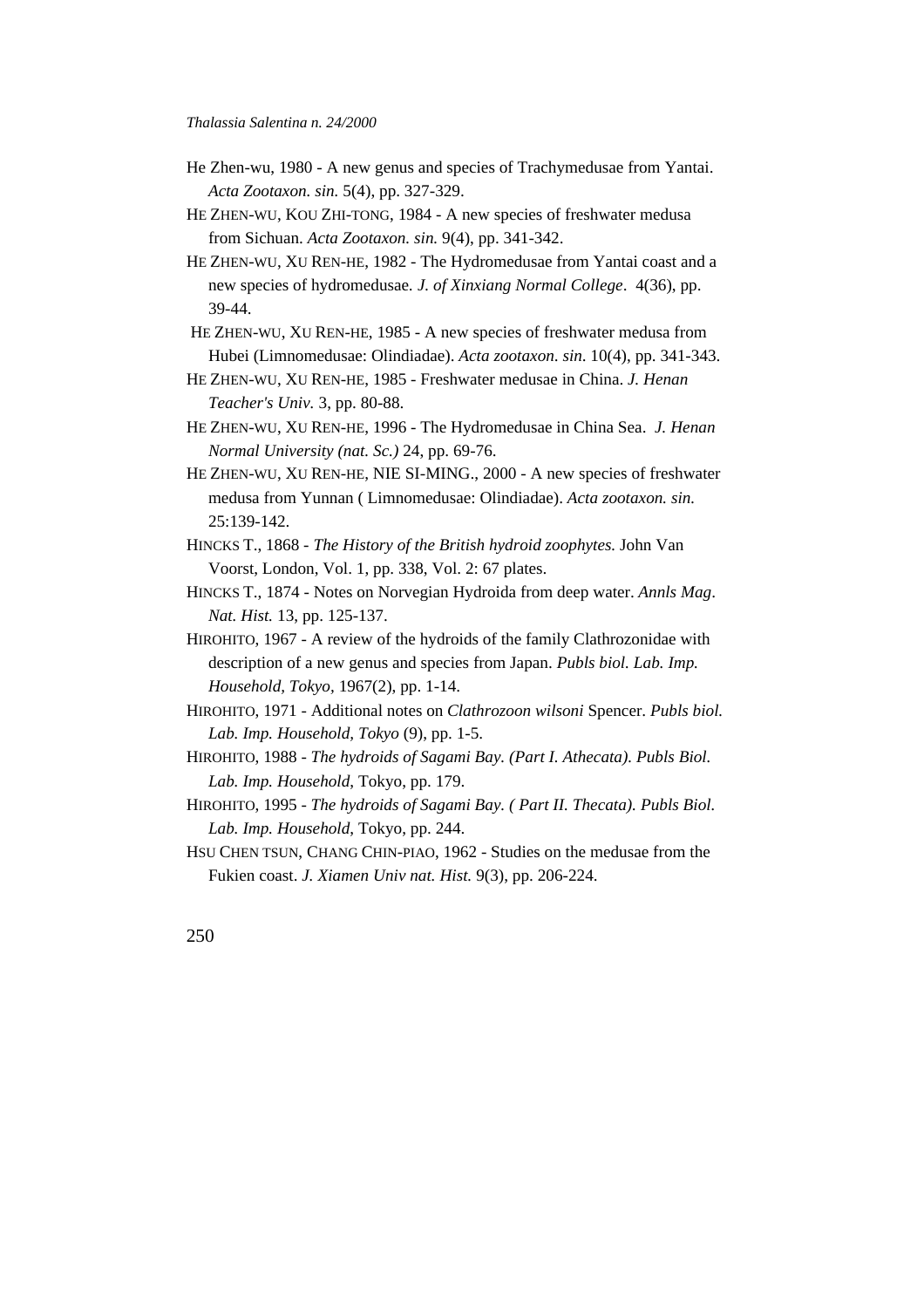- HUANG JIA-QI, XU, ZHEN-ZU, 1994 Description of four species of hydromedusae from Fujian Province (Athecatae-Anthomedusae and Thecatae-Leptomedusae). *Acta Taxonomica Sinica* 19, pp. 132-138.
- HUGHES R.G., 1977 Aspects of the biology and life-history of *Nemertesia antennina* (L.) (Hydrozoa: Plumulariidae). *J. mar. biol. Ass. U.K.* 57, pp. 641-657.
- IWASA M., 1934 Revision of *Stylactis* and its allied genera, with description of *Stylactella* (*Stylactis*) *yerii* n. sp. *J. Fac. Sci. Hokkaido imp. Univ.* (6)2(4), pp. 241-277.
- JÄDERHOLM E., 1920 On some exotic hydroids in the Swedish Zoological State Museum. *Ark. Zool.* 13(3), pp. 1-11.
- JÄDERHOLM E., 1923 Hydroids from West and South Africa. *Göteborgs K. Vetensk.-o vitterhSamh. Handl.* 26, pp. 1-7.
- JARMS G., 1987 *Thecocodium quadratum* (Werner 1965) redescribed, *T. penicillatum* sp. nov., and a method for rearing hydrozoans. In: J. Bouillon, F. Boero, F. Cicogna and P.F.S. Cornelius, eds., *Modern trends in the Systematics, Ecology and Evolution of Hydroids and Hydromedusae*, 57-66.
- JOHNSTON G., 1847 *A history of the British zoophytes.* Second Edition. London, John van Voorst., pp. 488.
- JUNGERSEN H.F.E., 1911 On a new gymnoblastic hydroid (*Ichthyocodium sarcotretes*) epizoic on a new parasitic copepod (*Sarcotretes scopeli*) infesting *Scopelus glacialis* Rhdt. *Vidensk. Meddr dansk naturh. Foren.* 64, pp. 1-38.
- KAKINUMA Y., 1964 A new commensal hydrozoan, *Eugymnanthea cirrhifera* n. sp. from Hachinche. *Bull. mar. biol. Stn Asamushi* 12(1), pp. 51-57.
- KAO CHEH-SHENG, LI FUNG-LU, CHANG ÜN-MEI, LI, HIEN-LUN, 1958 On the hydromedusae from the Shantung coast. *J. Shandong Univ., Natn. Sci. Edition.* 1958(1), pp. 75-118
- KHATRI T.C., 1984 A first record of asexual phase of freshwater medusa *Keralica idukensis* from Idukki reservoir Kerala India. *Oikoassay* 2(1-2), pp. 35-36.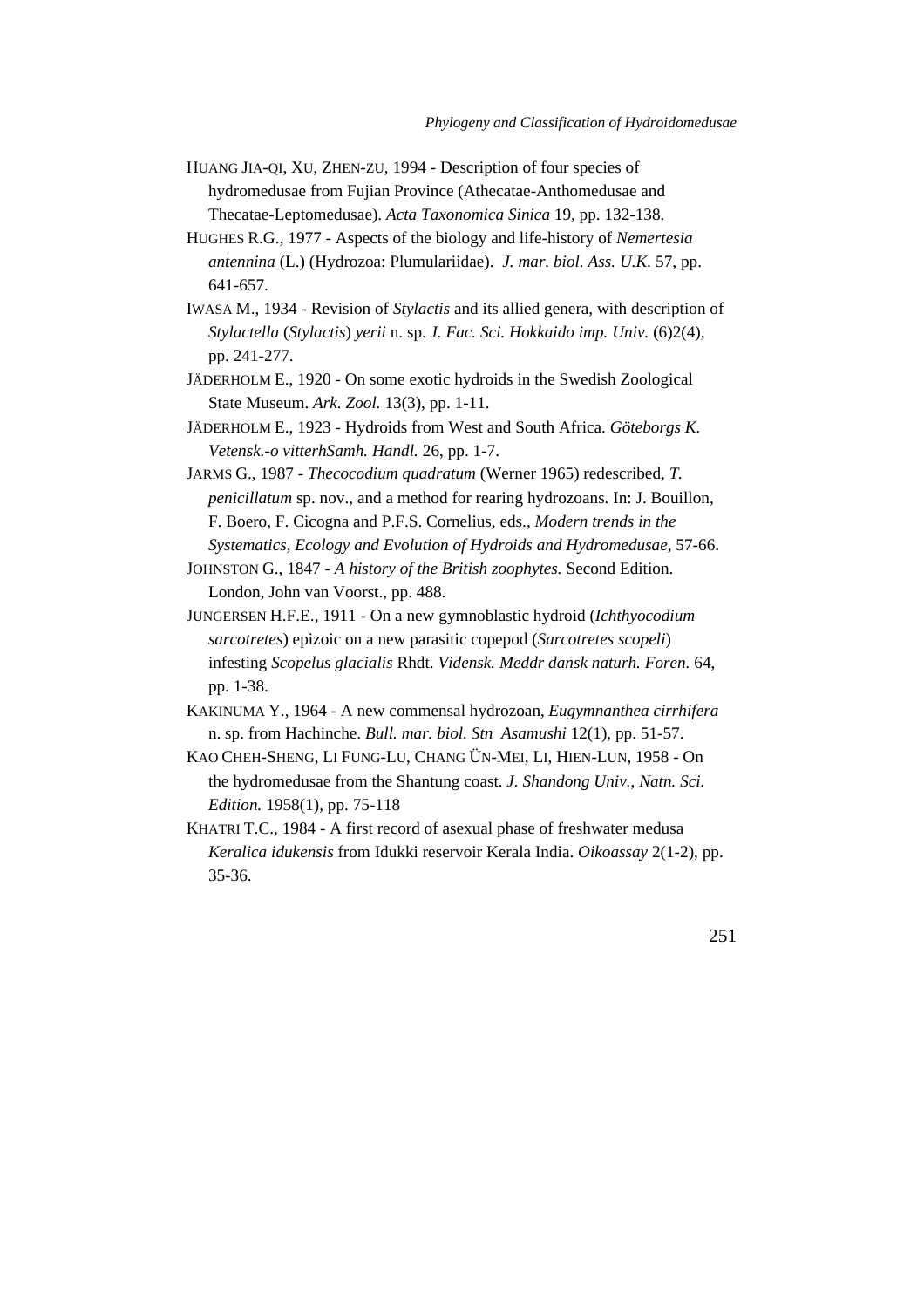- KIRCHENPAUER G.H., 1864 Neue Sertulariden aus verschiedenen Hamburgischen Sammlungen, nebst allgemeinen Bemerkungen über Lamouroux's Gattung *Dynamena*. *Verh. Kaiserlischen Leopoldino-Carolinischen Deutschen Akad. Natur.* 31, pp. 1-16.
- KIRCHENPAUER G.H., 1872 Ueber die Hydroidenfamilie Plumularidae, einzelne Gruppen derselben und ihre Fruchtbehälter.I. *Aglaophenia* Lx. *Abh. Geb. Naturwis.* 5, pp. 1-52.
- KIRK H.B., 1915 On *Ascidioslava*, a new genus of Gymnoblastic hydroids. *Trans. Proc. N.Z. Inst.* 47, pp. 146-148
- KRAMP P.L., 1962 Medusae of Vietnam. *Vidensk. Meddr dansk naturh. Foren* 124, pp. 305-366.
- KRAMP P.L., 1965a The hydromedusae of the Pacific and Indian Oceans. *Dana-Rep*. 63, pp. 1-162.
- KRAMP P.L., 1965b Some Medusae (mainly Scyphomedusae) from Australian coastal waters. *Trans. R. Soc. S. Aust*. 89, pp. 257-278.
- KRAMP P. L., 1968 The Hydromedusae of the Pacific and Indian Oceans. Sect. II and III. *Dana-Reports*, 72, pp. 1- 200.
- KUBOTA S., 1979 Occurrence of a commensal hydroid *Eugymnanthea inquilina* Palombi from Japan. *J. Fac. Sci. Hokkaido Univ.* 21, pp. 396-406.
- KUBOTA S., 1984 A new bivalve-inhabiting hydroid from Central Japan, with reference to the evolution of the bivalve-inhabiting hydroids. *J. Fac. Sci. Hokkaido Univ.* (6)23(4), pp. 454-467.
- KUBOTA S., HORITA T., 1992 A new Hydromedusa of the genus *Eirene* (Leptomedusae; Eirenidae) from Toba, Japan. *Zool. Sci.* 9, pp. 413-421.
- LACASSAGNE M., 1973 Biologie des Hydrozoaires mesopsammiques. *In Proceedings of the Second Meiofauna Conference, York* (Abstract, unobtainable).
- LAMEERE A., 1920 Notes de Zoogénie.III. Origine et Evolution des Acalèphes. *Ann. Soc. R.. Zool. Malac.Belg.* 51, pp. 58-62.
- LAMOUROUX J. V. F., 1812 Extrait d'un mémoire des polypiers coralligènes non entièrement pierreux. *Nouv. Bull. Soc. Philomatique, Paris* 3, pp. 181- 188.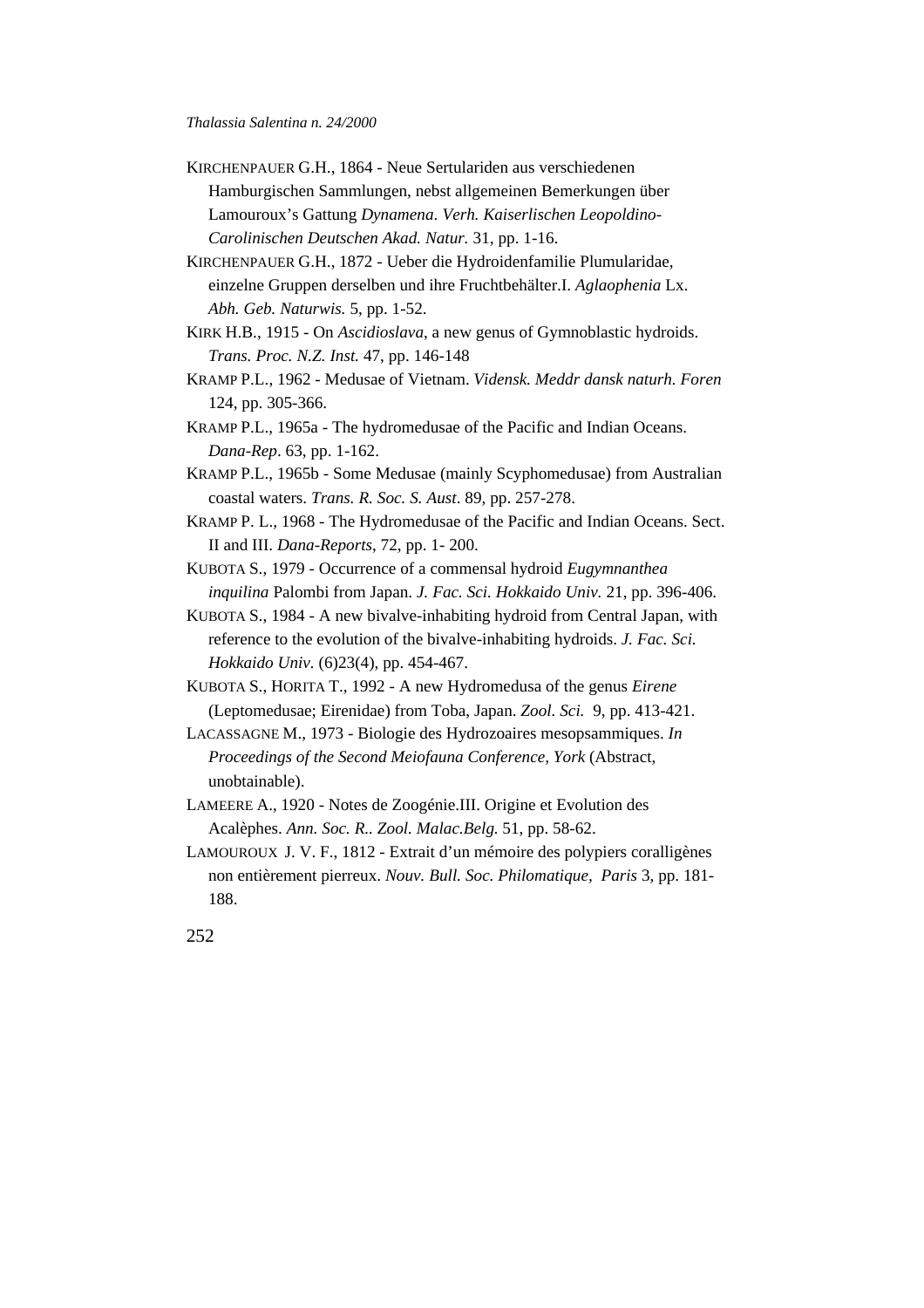- LARSON R.J., HARBISON G.R., 1990 Medusae from McMurdo Sound, Ross Sea including the descriptions of two new species, *Leuckartiara brownei* and *Benthocodon hyalinus*. Polar Biol. 11(1), pp. 19-25.
- LELOUP E., 1938 Quelques hydropolypes de la baie de Sagami, Japon. *Bull. Mus. r. Hist. nat. Belg.* 14(28), pp. 1-22.
- LINNAEUS C., 1758 *Systema naturae.* Tenth edition. Holmiae (Stockholm), L.Salvii, vol. 1, pp. 824.
- MACCRADY J., 1859 Gymnophtalma of Charleston Harbor. *Proc.Elliott Soc. Nat. Hist. Charleston, South Carolina* 1, pp. 102-221.
- MACGILLIVRAY J., 1842 Catalogue of the marine zoophytes of the neighbourhood of Aberdeen. *Annl. Mag. Nat. Hist.* 9, pp. 462-469.
- MALHOTRA J.R., DADA P.L, JYOTI M.K., 1976 *Mansariella lacustris*, gen. et sp. nov., a new freshwater medusa from Jammu, India. *Curr. Sci.* 45(5), pp. 190-191.
- MARCHE-MARCHAD I., 1963 Un nouvel hydraire non pélagique *Monobrachium drachi* n. sp. (Limnomedusae) trouvé dans la Baie de Gorée (Sénégal). *C. r. hebd. Séanc. Acad. Sci., Paris* 257(6), pp. 1347-1349.
- MARGULIS R.YU., 1989 Novye gidroidnye meduzy semestva Tubulariidae (Coelenterata, Hydrozoa). New hydroid jelly-fishes of the family Tubulariidae (Coelenterata, Hydrozoa). *Zool. Zh.* 68(6), pp. 126-130.
- MARKTANNER-TURNERETSCHER G., 1890 Die Hydroiden des k.k. naturhistorischen Hofmuseums. *Annh. Naturh. Mus.Wien* 5, pp. 195-286.
- Martin W.E., 1975 *Hydrichthys pietschi*, new species (Coelenterata) parasitic on the fish , *Ceratias holboelli*. *Bull. S. Calif. Acad. Sci.* 74(1), pp. 1-5.
- MERESCKOWSKY C., 1877 On a new genus of Hydroids from the White Sea with a short description of other new Hydroids. *Ann. Mag. nat. Hist*. *ser. 4*, 20, pp. 220-228.
- METSCHNIKOFF E., 1871 Materialen zur Kenntnis der Siphonophoren und Medusen. *Bull. Soc. Imp. des Amis des Sc. Nat.* 8, pp. 295-370.
- MIGOTTO A., MARQUES A., 1999 Hydroid and medusa stages of the new species *Ectopleura obypa* (Cnidaria :Hydrozoa :Tubulariidae) from Brazil. *Proc. Biol. Soc. Washington* 112(2), pp. 303-312.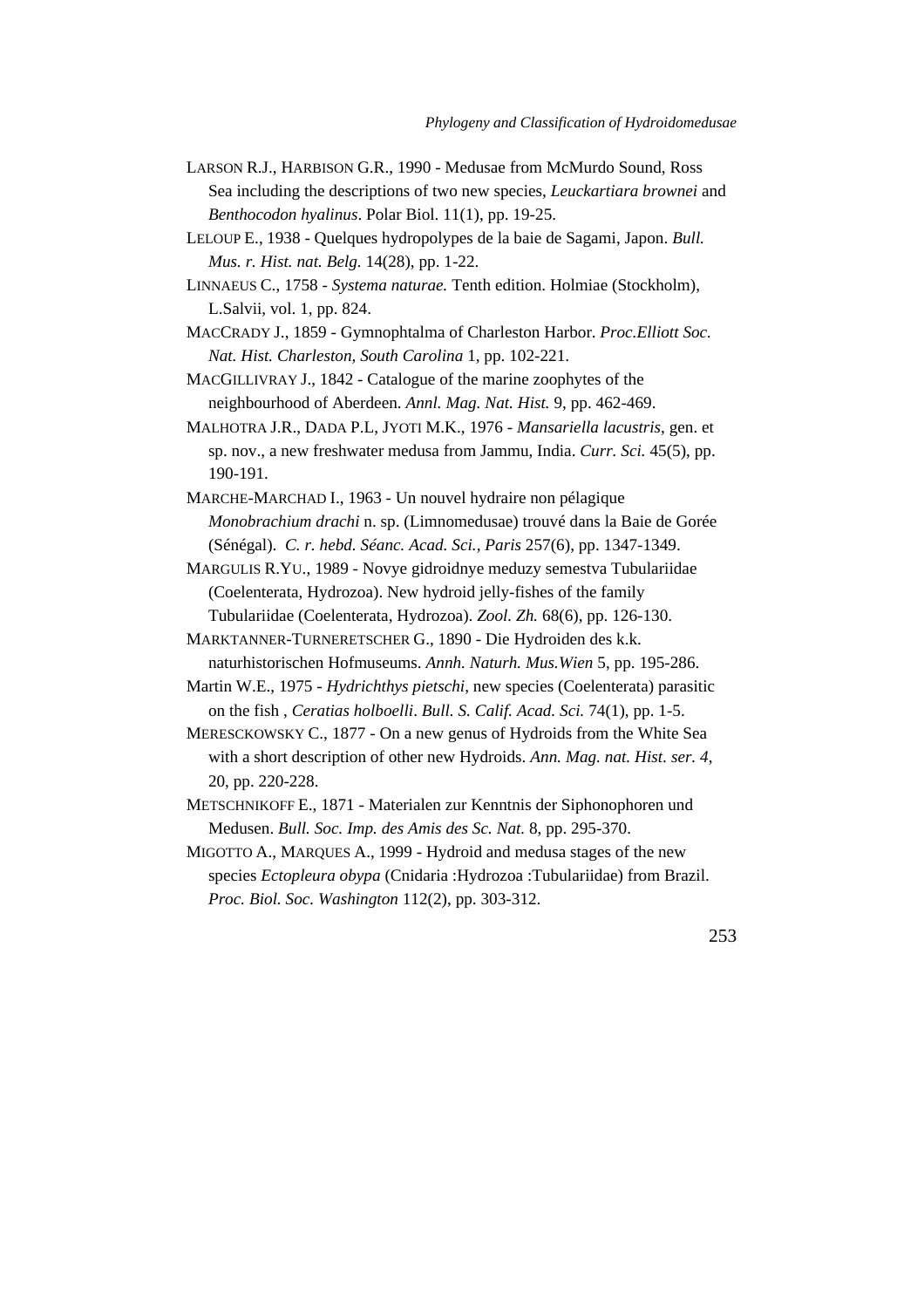- MILLARD N.A.H., 1957 The Hydrozoa of False Bay, South Africa. *Ann. S. Afr. Mus.* 43(4), pp. 173-243.
- MILLARD N.A.H., 1959 Hydrozoa from the coasts of Natal and Portuguese East Africa. Part II. Gymnoblastea. *Ann. S. Afr. Mus.* 44(7), pp. 297-313.
- MILLARD N.A.H., BOUILLON J., 1973 Hydroids from the Seychelles (Coelenterata). *Annls Mus. r. Afr. Centrale, Série in 8o, Sci. Zool.* 206, pp. 1- 106.
- MILLARD N.A.H., BOUILLON J., 1975 Additional hydroids from the Seychelles. *Ann. S. Afr. Mus.* 69(1), pp. 1-15.
- MILLS C.E., 1976a *Podocoryne selena*, a new species of hydroid from the Gulf of Mexico, and a comparison with *Hydractinia echinata*. *Biol. Bull. mar. biol. Lab. Woods Hole* 151(1), pp. 214-224.
- MILLS C.E., 1985 A new hydrozoan, *Geomackiea zephyrolata* gen. nov., sp. nov. (Anthomedusae: Pandeidae), from inland marine waters of British Columbia and Washington State. *Can. J. Zool.* 63(9), pp. 2172-2175.
- Mills, C.E. *In press*.The life cycle of *Halimedusa typus,* with discussion of other species closely related to the family Halimedusidae (Hydrozoa, Capitata, Anthomedusae). Sci. Mar.
- MILLS C.E., REES J.T., 1979 *Bythotiara stilbosa*, new species (Hydrozoa; Anthomedusae), a calycopsid medusa from inshore waters in central California. *J. nat. Hist.* 13, pp. 285-293.
- MILLS C.E., REES. J.T., HAND C., 1976 A new species of *Aglauropsis* (Hydrozoa: Limnomedusae) from the northeastern Pacific, with notes on *Aglauropsis conantii* and *Eperetmus typus*. *Wasmann J. Biol.* 34, pp. 23-42.
- MILLS C., PUGH P.R., HARBISON G.R., HADDOCK S.H.D., 1996 Medusae, siphonophores and ctenophores of the Alborán Sea, south western Mediterranean. *Sci. Mar.* 60, pp. 145-163.
- MILLS C., SOMMER F., 1995 Invertebrate Introductions in marine habitats: two species of hydromedusae (Cnidaria) native to Black Sea, *Maeotias inexspectata* and *Blackfordia virginica* invade San Fransisco Bay. *Mar. Biol.* 122, pp. 279-288.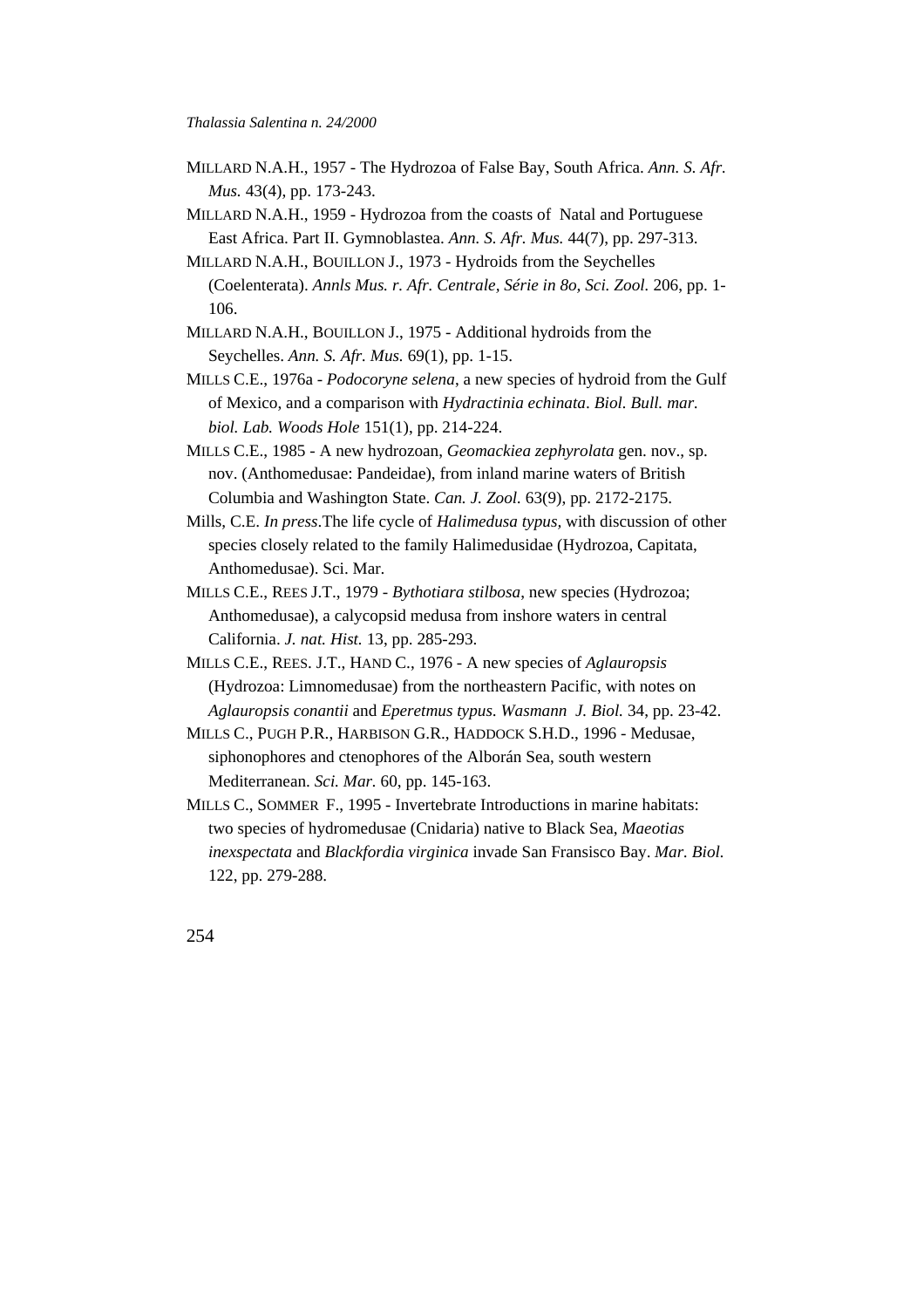- MIYASHITA Y., 1941 On the occurrence of a new *Hydrichthys* in the Pacific coast of Japan. *Annotnes Zool. Jap.,* 20(3), pp. 151-153.
- MOREIRA G.S., YAMASHITA C., 1972 *Aglauropsis kawari* (Limnomedusae: Olindiasidae), a new species from the South Atlantic. *Mar. Biol., Berl.,* 14(3), pp. 271-274.
- MOTZ-KOSSOWSKA S., 1905 Contribution à la connaissance des hydraires de la Mediterranée occidentale. I.- Hydraires Gymnoblastiques. *Arch. Zool. Exp. Géner., 4 ème serie*, 3, pp. 39-98.
- NAUMOV D.V., 1960-1969  *Hydroids and hydromedusae of the USSR. Keys to the fauna of the USSR.* Zoological Institut of the Academy of Science of the URSS 70, pp. 660.
- NAUMOV D.V., 1971. Gydroidnye i stsifoidnye medusy iz Kurilo-Kamchatskogo zhelova. Hydromedusae and Scyphomedusae from the Kurile-Kamchatka trench. *Trudy Inst. Okeanol.* 92, pp. 9-17.
- NAUMOV D.V., STEPAN'YANTS S.D, 1971 Novii vid meduz *Craspedacusta* (Hydrozoa) is morskoi laguni. A new species of the genus *Craspedacusta* (Hydrozoa) from a sea lagoon. *Zool. Zh.* 50(7), pp. 1094-1097.
- NAVAS D., 1969 *Halistaura bruuni* sp. nov. (Leptomedusae, Mitrocomidae) with notes on its distribution and ecology. *Mar. Biol., Berl.* 2, pp. 307-310.
- NORENBURG J.L., MORSE M.P., 1983 Systematic implications of *Euphysa ruthae* n. sp. (Athecata: Corymorphidae), a psammophilic solitary hydroid with unusual morphogenesis. *Trans. Am. microsc. Soc.* 102(1), pp. 1-17.
- NUTTING C.C., 1900 American hydroids. Part I. The Plumularidae. *Smithsonian Institution U.S. Nat. Mus.* 4, pp. 1-285.
- NUTTING C.C., 1915 American hydroids. Section III.The Campanularidae and Bonneviellidae. *Smithsonian Institution U.S. Nat. Mus.* 4(3), pp. 1-126.
- ÖSTMAN C., 1982 Nematocysts and taxonomy in *Laomedea*, *Gonothyraea* and *Obelia* (Hydrozoa, Campanulariidae). *Zoologica Scr.* 11(4), pp. 227-241.
- ÖSTMAN C., 1983 *Taxonomy of Scandinavian hydroids (Cnidaria, Campanulariidae) a study based on nematocyst morphology and isoenzymes*. Doctoral thesis ,University of Uppsala, Sweden.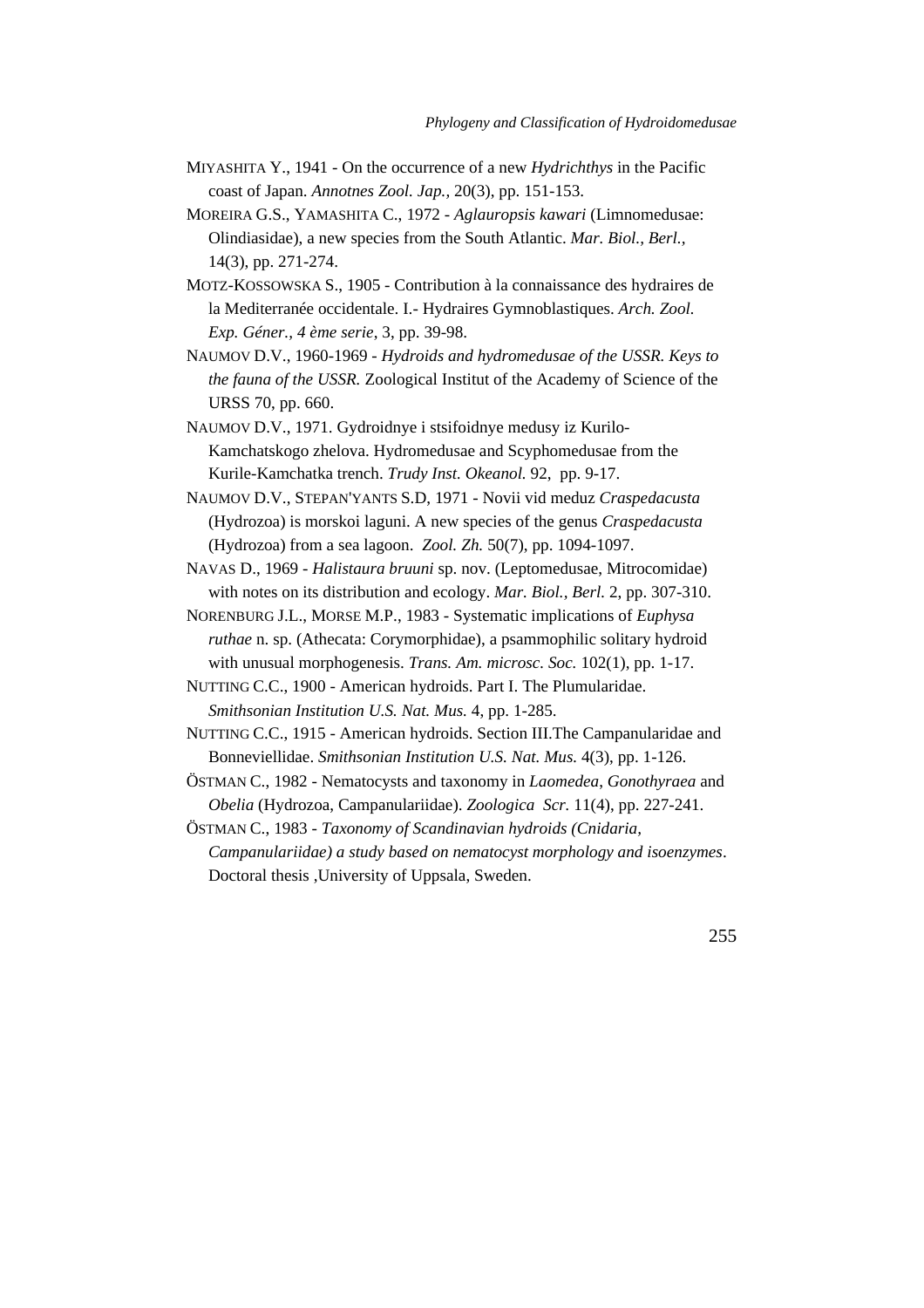- O'SULLIVAN D., 1984 Description of *Rathkea lizzioides* sp. nov. (Hydromedusae: Rathkeidae) from Antarctica and a key to the genus. *J. nat. Hist.* 18(6), pp. 861-868.
- PAGES F., BOUILLON J., GILI J.-M., 1991 Four new species of Hydromedusae (Cnidaria, Hydrozoa) from the coast of south-western Africa. *Zool. Scripta* 20(2), pp. 89-98.
- PAGES F., GILI J-M., BOUILLON J. , 1992 Medusae (Hydrozoa, Scyphozoa, Cubozoa) of the Benguela Current (southeastern Atlantic). *Sci. Mar.* 56(Suppl. 1), pp. 1-64.
- PAGÈS F., BOUILLON J., 1997 A redescription of *Paragotoea bathybia* Kramp, 1942 (Hydroidomedusae: Corymorphidae) with a new diagnosis for the genus *Paragotoea*. *Sci. Mar.* 61(4), pp. 487-493.
- PETERSEN K.W., 1979 Development of coloniality in Hydrozoa. In: G. Larwood and B. Rosen, eds., *Biology and systematics of colonial organisms.* Symp. Syst. Assoc. 11, pp. 105-139. Acad. Press, London, N.Y.
- PETERSEN K.W., 1990 Evolution and taxonomy in capitate hydroids and medusae. *Zool. J. Linn. Soc.* 100, pp. 101-231.
- PICTET C., 1893 Etude sur les hydraires de la Baie d'Amboine. *Revue suisse Zool.* 1, pp. 1-64.
- RAIKOVA E.V., 1988 On the systematic position of *Polypodium hydriforme* Ussov, 1885. (Cnidaria). In: Eds. V.M. Koltum and S.D. Stepanjants. *Porifera and Cnidaria. Modern and perspective investigations.* Pp. 116-122. Akad. Nauk, SSSR.
- RAO G. CHANDRASEKHARA, 1975 *Halammohydra chauhani* n. sp. (Hydrozoa) from Andamans, India. In: K.K. Tiwari and C.B. Srivastava, eds., *Dr. B.S. Chauhan commemoration volume 1975*, pp. 299-303
- RAO G. CHANDRASEKHARA, 1978 On a new species of *Halammohydra* (Actinulida, Hydrozoa) from Andamans, India. *Bull. zool. Surv. India* 1(2), 147-149
- RAO G. CHANDRASEKARA,1993 Littoral meiofauna fauna of little Andaman. *Records of the Zoological Survey of India Occasional Paper* 115, pp. 1-120.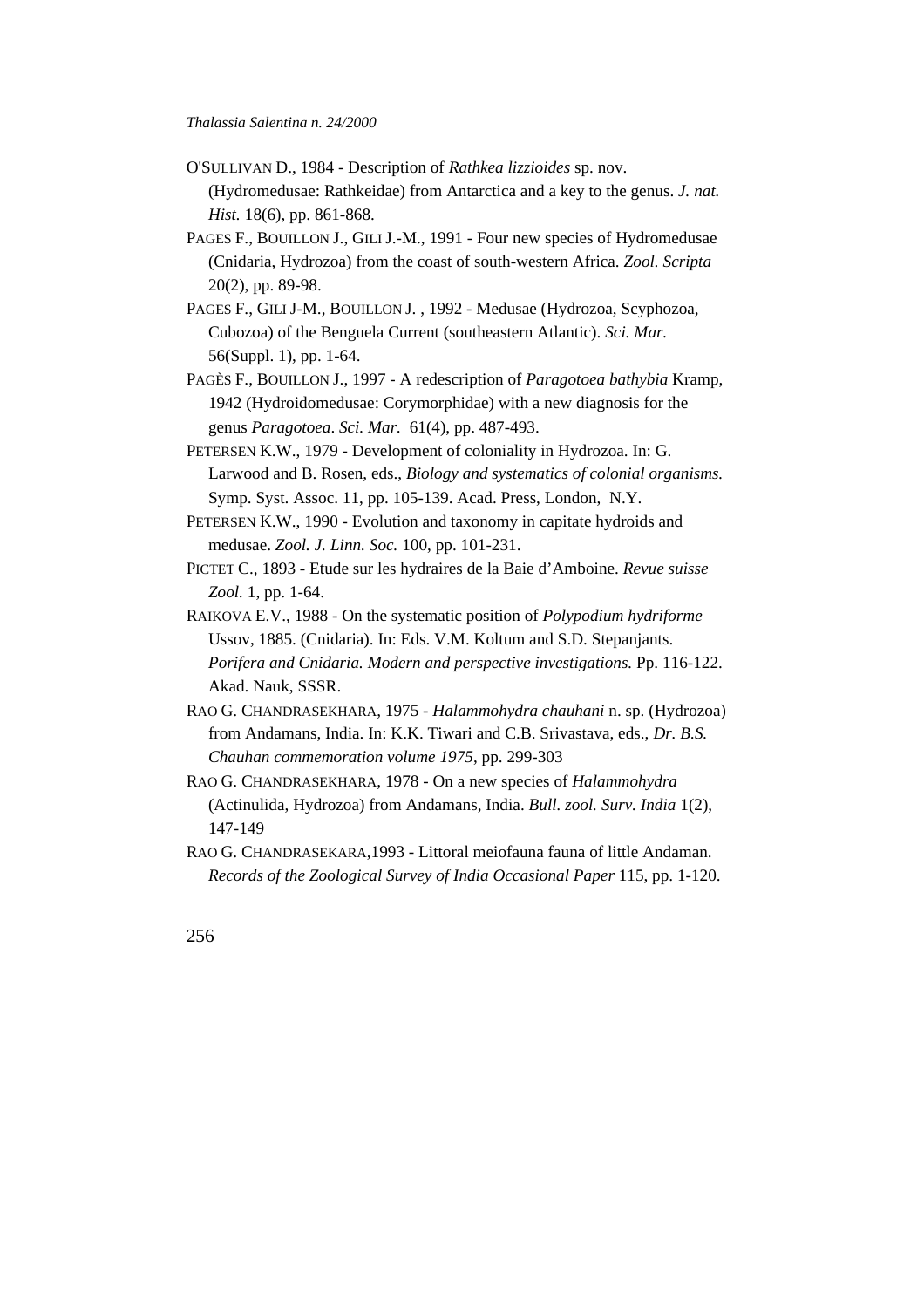- RAO G. CHANDRASEKHARA, MISRA A., 1980 On a new species of *Halammohydra* (Actinulida, Hydrozoa) from Segar Island, India. *Bull. zool. Surv. India* 3(1-2), pp. 113-114
- REES J.T., 1977 Polyp and medusa of *Dipurena bicircella* nov.sp. (Hydrozoa, Corynidae) from northern California. *Mar. Biol., Berl*. 39(2), pp. 197-202.
- REES J.T., HAND C., MILLS C., 1976 The life cycle of *Hydrocoryne bodegensis*, new species from California and a comparison with *Hydrocoryne miurensis* from Japan. *Wasmann J. Biol*. 34, pp. 108-118.
- REES W.J., 1962 Hydroids of the family Cytaeidae L. Agassiz, 1862. *Bull. Br. Mus. nat. Hist., Zool.* 8, pp. 381-400.
- RITCHIE J., 1907 The hydroids of the Scottish National Antarctic Expedition. *Trans. R. Soc. Edinb.* 45, pp. 519-545.
- RITCHIE J., 1909 New species and varieties of Hydroida Thecata from Andaman Island*. Ann. Mag. Nat. Hist.* 3, pp. 524-528
- ROBINS M.W., 1972 A new commensal hydroid from Antarctica. *Brit. Antarct. Surv.* 28, pp. 75-81.
- RUSSELL F.S., 1970a  *The medusae of the British Isles. Pelagic Scyphozoa with a supplement to the first volume on Hydromedusae.* Cambridge University Press, pp. 284.
- RUSSELL F.S., 1970b On a new species of medusa from an inland salt lake in South Australia. *J. Zool., Lond.* 162(4), pp. 449-452.
- RUSSELL F.S., 1971 On the female of the medusa *Australomedusa baylii*. *J. Zool., Lond.* 164(1), pp. 133-135.
- SALVINI-PLAWEN L., 1966 Zur Kenntnis der Cnidaria des nordadriatischen Mesopsammon. In: VI. Meeresbiologische Symposium. *Veröff. Inst. Meeresforsch. Bremerhaven* 2, pp. 165-186.
- SALVINI-PLAWEN L., 1987 Mesopsammic Cnidaria from Plymouth. *J. mar. Biol. Ass. U.K.* 67, pp. 623-637.
- SANTHAKUMARI V., 1970 The life cycle of *Eutima commensalis* sp. nov. (Eutimidae, Hydromedusae). *Mar. Biol., Berl.* 5(2), pp. 113-118.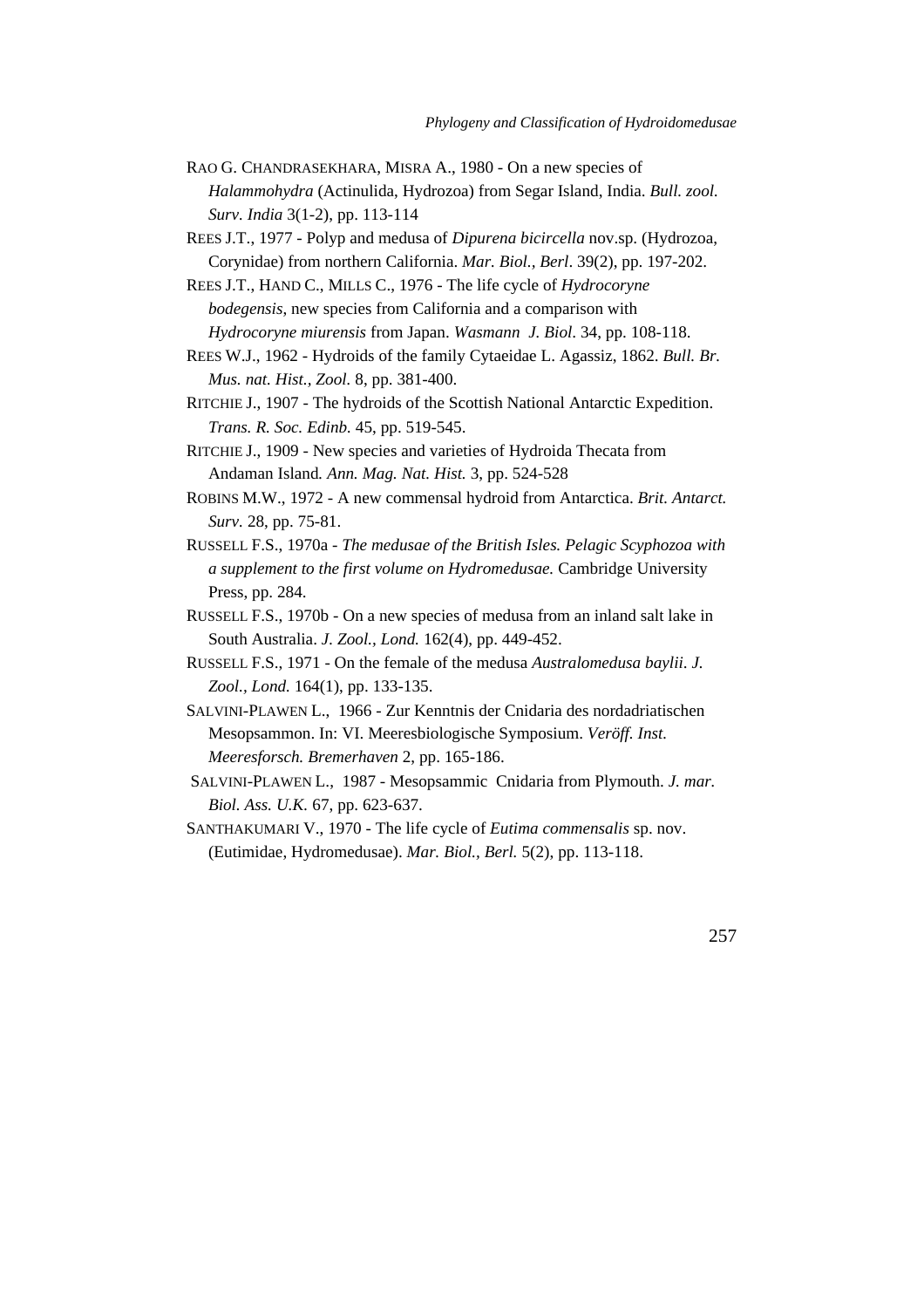- SCHMIDT H.-E., 1972 *Allorathkea ankeli* n.sp. and *Thamnostoma eilatensis* n. sp., zwei neue Hydromedusen (Anthomedusae: Hydrozoa) aus dem Roten Meer. *Mar. Biol., Berl.* 15, pp. 279-281.
- SCHUCHERT P., 1996 Athecate hydroids and their medusae (Cnidaria: Hydrozoa). *New Zeal. Oceanog. Inst. Mem.* 106, pp. 1-159.
- SCHUCHERT P., *in preparation.* Catalogue of living Hydrozoa.
- SEGURA L., 1980 Two new species of *Lizzia* (Hydrozoa: Anthomedusae) from the eastern tropical Pacific. *Proc. biol. Soc. Wash.* 93(3), pp. 515-522.
- SHIEH J.C.-C., WANG Y.-H.M., 1959 On a freshwater medusa from Taiwan. *Q. Jl Taiwan Mus.* 12(3-4), pp. 201-203.
- SIDDALL M.E., MARTIN D.S., BRIDGE D., DESSER S.S., CONE D.K., 1995 The demise of a phylum of protists: Phylogeny of Myxozoa and other parasitic cnidaria. *J. Parasit.* 81(6), pp. 961-967.
- SIGERFOOS C.P., 1899 A new hydroid from Long Island Sound. *Amer. Nat.* 33, pp. 801-807.
- STECHOW E., 1907 Neue japanische Athecata und Plumularidae aus der Sammlung Dr. Doflein. *Zool. Anz.* 32, pp. 192-200.
- STECHOW E., 1909 Beiträge zur Naturgeschichte Ostasiens: Hydroid-polypen der japanischen Ostküste. *Abh. bayer. Akad. Wiss. (Math.-phys.K1)* 1(6), pp. 1-111.
- STECHOW E., 1919 Neue Ergebnisse auf dem Gebiete der Hydroidenforschung. *München. mediz. Wochenschr.* 66, pp. 852-853.

STECHOW E., 1921 - Neue Ergebnisse auf dem Gebiete der Hydroidenforschung.II. *München mediz. Wochenschr.* 68, pp. 30.

- STEENSTRUP J. J. S., 1854 En ny og tropisk Art af Smaagoplernes Ammeslaegt: *Corymorpha* Sars
- (*Corym. Januarii* Stp.). *Vidensk. Meddr. Dansk. naturh. Foren.* (1-3), pp. 46-48.
- THOMAS J., CHHAPGAR B.F., 1975 A new medusa (Coelenterata: Hydrozoa) of the genus *Aglauropsis* from Bombay seas. *J. Bombay nat. Hist. Soc.* 72, pp. 809-812
- THORNELY L.R., 1900 The hydroid zoophytes collected by Dr. Willey in the Southern Seas. In: *Zool. results based on material from New Britain, New*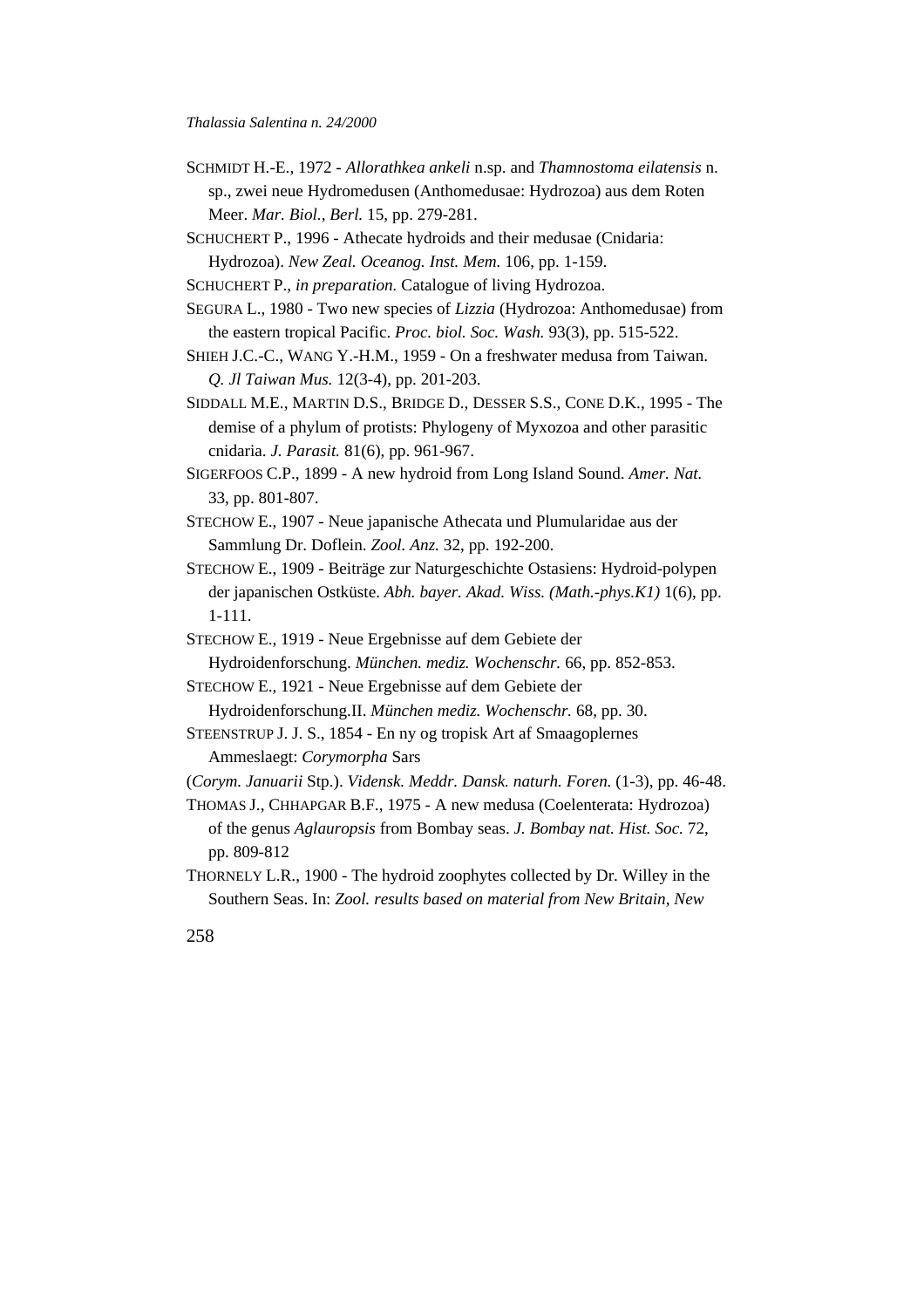*Guinea, Loyalty Islands and elsewhere collected during the years 1895-97 by A. Willey* 4, pp. 451-458.

- THORNELY L.R., 1908 Reports on the marine biology of the Sudanese Red Sea. X. Hydroida collected by Mr. C. Crossland from October 1904 to May 1905. *J. Linn. Soc., Zoology* 31, pp. 80-85.
- TORREY H.B., 1909 The Leptomedusae of the San Diego region. *Univ. California Publ. Zoology* 6 (2), pp. 11-31.
- TUNDISI J., 1962 Una nueva especie de meduse del genero *Eucheilota* (Leptomedusae, Lovenellidae). *Neotropica* 8(27), pp. 101-104.
- UCHIDA T., 1964 A new hydroid species of *Cytaeis*, with some remarks on the interrelationship in the Filifera. *Publs Seto mar. biol. Lab.* 12(2), pp. 133- 144.
- VAN DER SPOEL S., BLEEKER J., 1988 Medusae from the Banda Sea and Aru Sea plankton, collected during the Snellius II Expedition, 1984-1985. *Indo-Mal. Zool.* 5(2), pp. 161-202.
- VANHOEFFEN E., 1910 *Die Hydroiden der Deutschen Südpolar-Expedition 1901-1903. Deutsche Südpolarexpedition 1901-1903. XI.- Zool.* 3, pp. 269- 340.
- VANNUCCI M., SOARES MOREIRA M.G.B., 1966 New species and new record of Anthomedusae from southern Brazil. *Bolm Inst. oceanogr. Univ. Sao Paulo* 15, pp. 85-90.
- VARGAS-HERNANDEZ J.M., OCHOA-FIGUERA E., 1990( 1991) Un nuevo genero y descripcion de una nueuva especie para le famillia Tubulariidae (Hidrozoa: Anthomedusae) en el Pacifico mexicana. *Brenesia* 33, pp. 75-80.
- VERVOORT W., 1995 Bibliography of Leptolida (non-Siphonophoran Hydrozoa, Cnidaria). Works published after 1910. *Zool. Verh. Leiden* 301, pp. 1-432.
- VON LENDENFELD R., 1885 Addenda to the Ausralian Hydromedusae. *Proc. Linn.Soc. N. S. W.* 9, pp. 908-924, 984.
- WARREN E., 1908 On a collection of hydroids, mostly of the Natal coast. *Ann. Natal. Mus.* 1, pp. 269-355.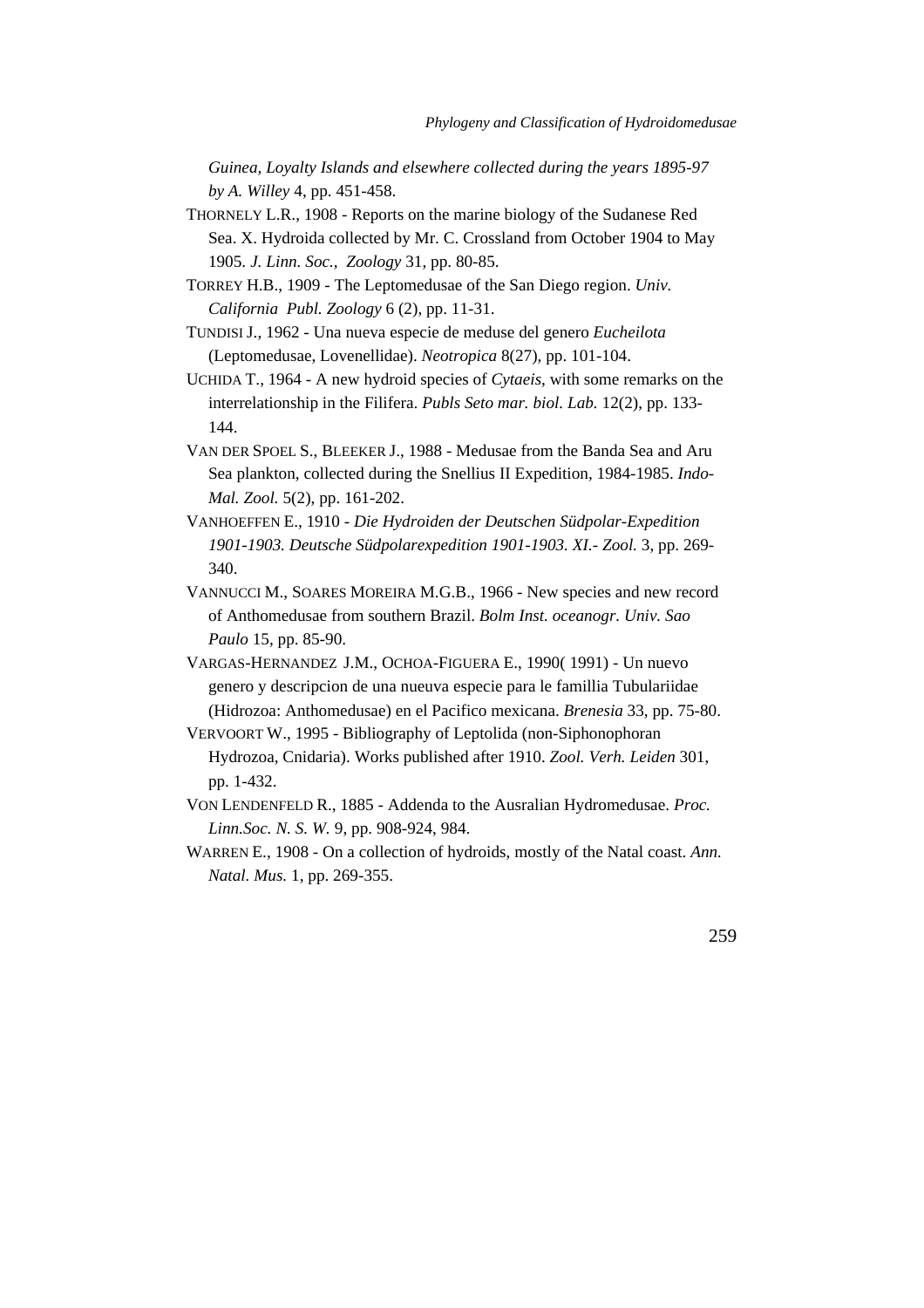- WARREN E., 1916 On *Hydrichthys boycei*, a hydroid parasitic on fishes. *Ann. Durban Mus*. 1(3), pp. 172-1876.
- WATSON J.E., 1980 The identity of two tubularian hydroids from Australia with a description and observations on the reproduction of *Ralpharia magnifica* gen. et sp. nov. *Mem. natn. Mus. Victoria* 41, pp. 53-63.
- WATSON J.E., 1984 Two new species of tubularian hydroids from southern Australia. *Mem. natn. Mus. Victoria* 45(1-2), pp. 7-12.
- WEDLER E., LARSON R., 1986 Athecate hydroids from Puerto Rico and the Virgin Islands. *Stud. Neotrop. Fauna Environ.* 21(1-2), pp. 69-101.
- WERNER B, 1965 Lebensgeschichte und Ökologie tropischer hydroid-und Scyphopolypen*. Jber. Biol. Anst. Helgoland.,* pp. Ca10-Ca13.
- WERNER B., 1968a Polypengeneration und Entwicklungsgeschichte von *Eucheilota maculata* (Thecata-Leptomedusae). Mit einem Beitrag zur Metodik der Kultur mariner Hydroiden. *Helgoländer wiss. Meeresuntersuch.* 18(1-2), pp. 136-168.
- WERNER B., 1968b Polypengeneration und Entwicklung von *Eutonina indicans* (Thecata-Leptomedusae). *Helgoländer wiss. Meeresuntersuch.* 18(4), pp. 384-403.
- WERNER B., 1984 Stamm Cnidaria, Nesseltiere. In: V.A. Kaestner, ed., *Lehrbuch der speziellen Zoologie, 1(2, Cnidaria, Ctenophora, Mesozoa, Plathelminthes, Nemertini, Entoprocta, Nemathelminthes, Priapulida)*, Stuttgart, G. Fischer, pp. 1-305.
- XU ZHEN-ZU, 1983 On a new genus and species of Leptomedusae from the northern part of the South China Sea. *Acta Zootax. sin*. 8(1), pp. 4-6.
- XU ZHEN-ZU., 1993 Revisions of nominal species on the hydromedusae of China sea areas . *J. Oceanography in Taiwan Strait* 12, pp. 97-204.
- XU ZHEN-ZU, HUANG JIA-QI, 1983 On the Hydromedusae, Siphonophores, Scyphomedusae and Ctenophora from the Jiulong river estuary of Fujan, China.*Taiwan Strait,* 2(2), pp. 99-110.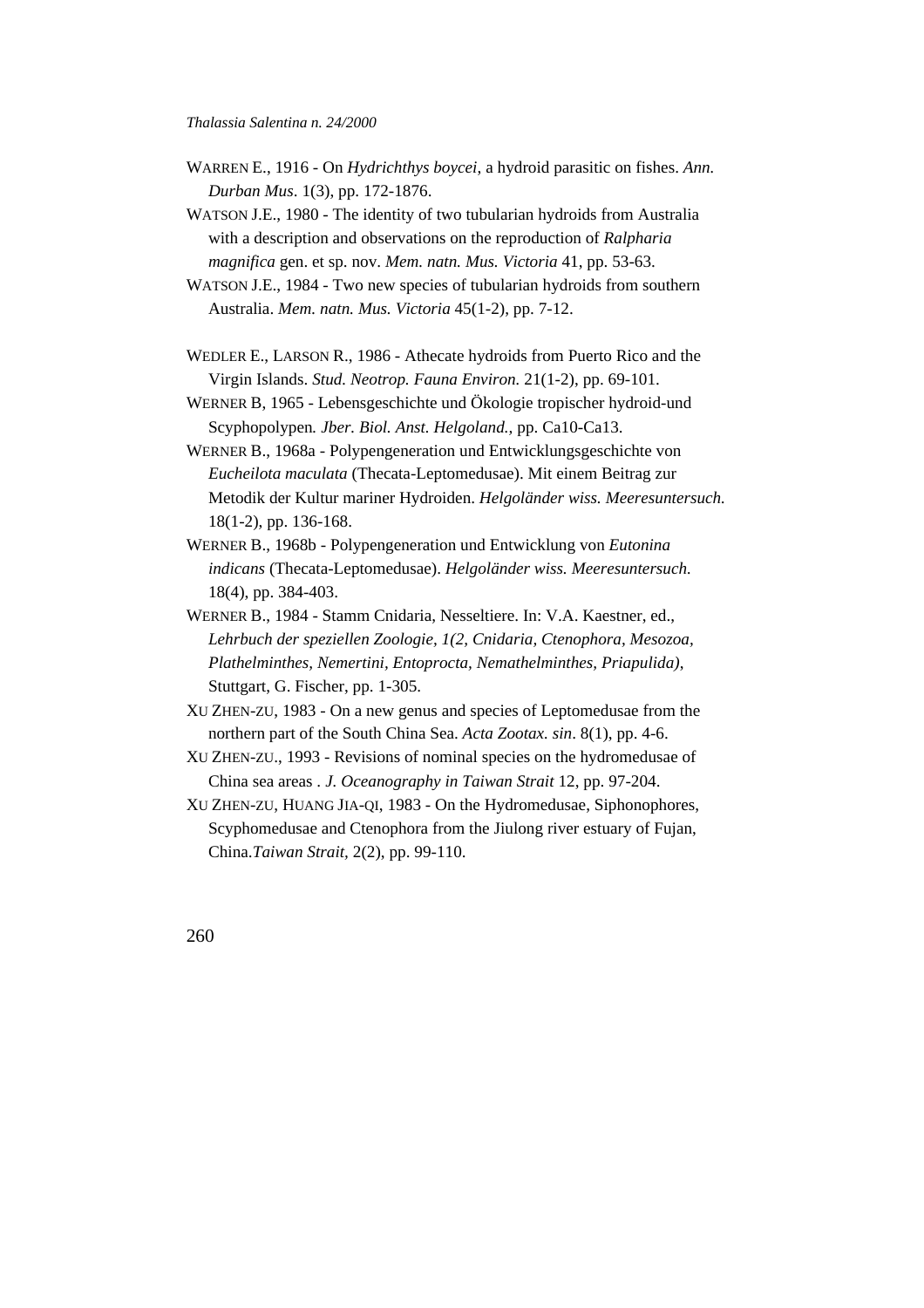- XU ZHEN-ZU, HUANG JIA-QI, 1990a A new genus and new species of Hydropolypae-Hydromedusae from the Luoyuan Bay, Fujian Province, China. *Acta Zootax. sin.* 15(3), pp. 262-266.
- XU ZHEN-ZU, HUANG JIA-QI, 1990b A new genus and two new species of hydromedusae from China. (Hydrozoa: Protiaridae, Eucheilotidae). *Acta Zootaxon. sin.* 15(4), pp. 401-405.
- XU ZHEN-ZU, HUANG JIA-QI, 1994 A new genus and two New Species from Taiwan Strait. *J. Xiamen Univ. nat. Sc.* 33, pp. 149-153.
- XU ZHEN-ZU, HUANG JIA-QI, XU CHEN, 1991 On new species and record of hydromedusae in the upwelling region off the Minnan-Taiwan Bank fishing ground, China*. Minnan-Taiwan Bank Fishing Ground Upwelling Ecosystem Study*, Science Press, Beijing, pp. 469-486.
- XU ZHENZU, HUANG JIA-QUI, WENQIAO WANG, 1985 On a new species and records of hydromedusae from the Jiulong river Estuary of Fujian, China. *J. Xiamen Univ. nat. Sci*. 24(1), pp. 102-110.
- XU ZHENZU, ZHANG JINBIAO, 1978 On the hydromedusae, siphonophores and scyphomedusae from the coast of the east Guangdong Province and South Fujian Province, China. *Acta scient. nat. Univ. Amoiensis* 17(4), pp. 19-64.
- YAMADA M., KONNO K., KUBOTA S., 1974 On a new athecate hydroid, *Fukaurahydra anthoformis* n. gen. n. sp., from northern Japan. *Proc. jap. Acad. Sci*. 53(3), pp. 151-154.
- ZAMPONI M.O., 1983 Nuevas adiciones a la medusofauna de la region subantarctica. 1. Anthomedusae y Narcomedusae (Coelenterata: Hydrozoa). *Neotropica* 29(82), pp. 173-181.
- ZAMPONI M.O., GENZANO G.N., 1988 Nuevas ediciones a la medusofauna de la región subantartica. II. Trachymedusae (Coelenterata Hydrozoa). *Neotropica* 34(91), pp. 33-39.
- ZAMPONI M.O., GENZANO G.N., 1990 The use of nematocysts for identification of the common medusa-stage of the genus *Obelia* Peron and Lesueur, 1810 (Leptomedusae, Campanulariidae) from the subantarctic region. *Plankton Newsletter* 13, pp. 21-23.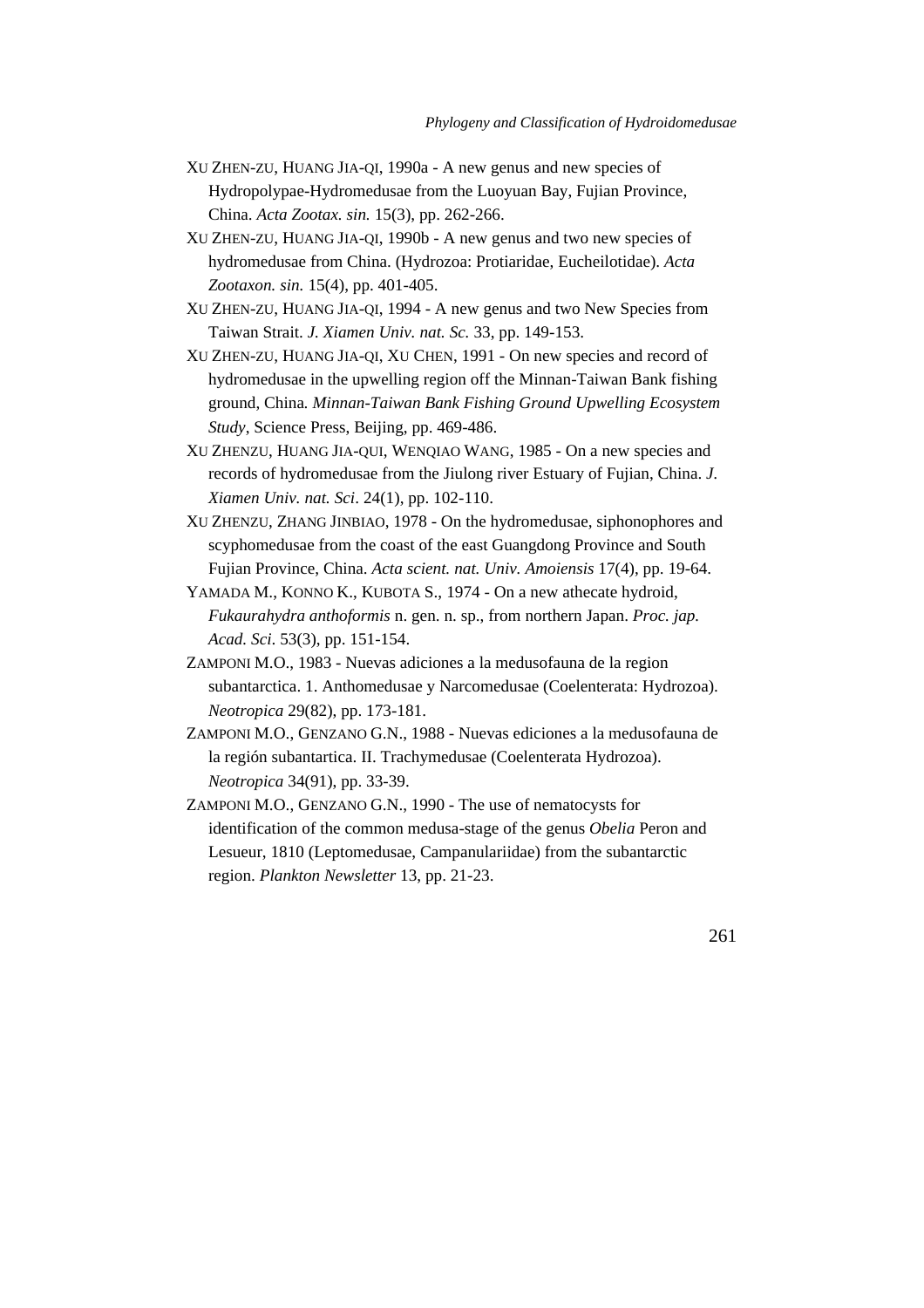- ZAMPONI M.O., E. SUÁREZ-MORALES, 1991 Some hydromedusae from Mexican Caribbean Sea with description of *Tetraotoporpa siankaanensis* gen. et sp. nov. (Narcomedusae: Aeginidae). *Spheniscus* 9, pp. 41-46.
- ZAMPONI M.O., SUÁREZ-MORALES E., GASCA R., 1999 Dos especies nuevas de *Irenium* ( Cnidaria, Hydrozoa, Leptmedusae)en una bahía del Caribe Mexicano. *Rev. Biol. Trop.* 47, pp. 209-216
- ZHANG JINBIAO, 1982 A New family, genus and species of Anthomedusae from the northern South China Sea. *Acta oceanol. sin.* 4(2), pp. 209-214.
- ZHANG JINBIAO, LIN, MAO, 1984 Two new species of the Hydromedusae from Xiamen Harbour and adjacent waters, Fujian Province, China. *Acta zootaxon. sin.* 9(4), pp. 343-346.
- ZHANG JINBIAO, WU YUQING, 1981 On a new genus and species of the Hydromedusae from Xiamen Harbour, Fujin Province, China. *Acta oceanol. sin* 3, pp. 184-186.

## **H: LIST OF THE WORLDWIDE HYDROMEDUSAE SPECIES:**

*Aegina citrea* Eschscholtz, 1829 - 18,59 *Aeginodiscus actinodiscus* Haeckel, 1879 - 60 *Aeginopsis laurentii* Brandt, 1838 - 59 *Aeginura beebei* Bigelow, 1940 - 59 *Aeginura grimaldii* Maas, 1904 - 59 *Aequorea albida* L.Agassiz, 1862 - 166 *Aequorea australis* Uchida, 1947 - 166 *Aequorea coerulescens* (Brandt, 1838) - 166 *Aequorea conica* Browne, 1905 - 166 *Aequorea cyanea* de Blainville, 1834 - 166 *Aequorea floridana* (L. Agassiz, 1862) - 166 *Aequorea forskalea* Péron and Lesueur, 1810 - 166 *Aequorea globosa* Eschscholtz, 1829 - 167 *Aequorea krampi* Bouillon, 1984 - 167 *Aequorea macrodactyla* (Brandt, 1834) - 167, 235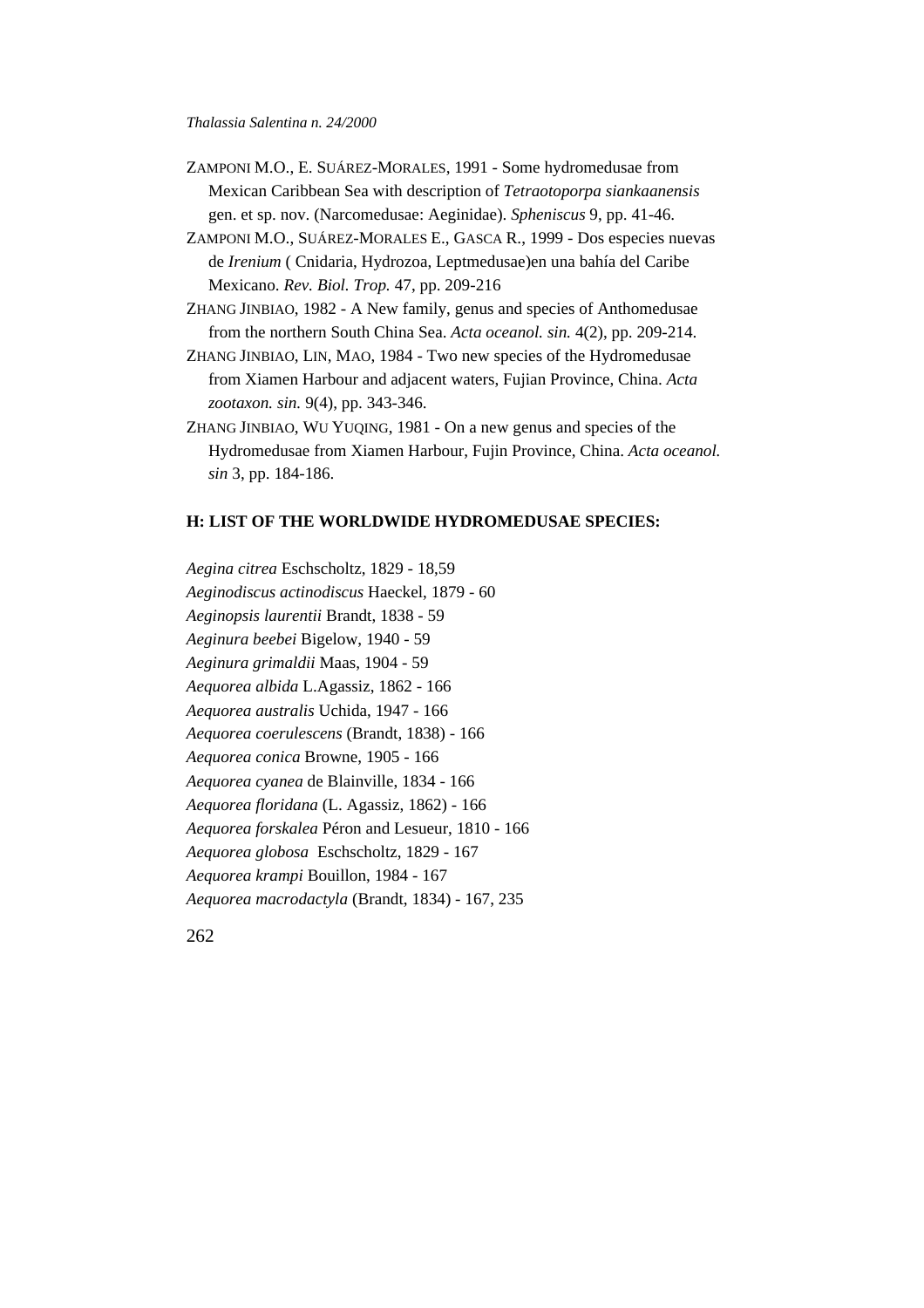*Aequorea minima* Bouillon, 1985 - 167 *Aequorea papillata* Huang and Xu, 1984 - 167 *Aequorea parva* Browne, 1905 - 167 *Aequorea pensilis* (Eschscholtz, 1829) - 167 *Aequorea* sp. Menon, 1945 - 167 *Aequorea tenuis* (L. Agassiz, 1862) - 167 *Aequorea victoria* (Murbach and Shearer, 1902) - 167 *Aequorea vitrina* Gosse, 1853 - 167 *Aglantha digitale* (O.F.Müller, 1766) - 70 *Aglantha elata* (Haeckel, 1879) - 70 *Aglantha ignea* Vanhöffen, 1902 - 70 *Aglantha intermedia* Bigelow, 1909 - 70 *Aglaura hemistoma* Péron and Lesueur, 1810 - 11, 70, 74 *Aglauropsis aeora* Mills, Rees and Hand , 1976 - 214 *Aglauropsis agassizi* Fr. Müller, 1865 - 214 *Aglauropsis conanti* Browne, 1902 - 214, 254 *Aglauropsis edwarsii* Pagès, Bouillon and Gili, 1991 - 214 *Aglauropsis jarli* Kramp, 1955 - 214 *Aglauropsis kawari* Moreira and Yamashita, 1972 - 214, 255 *Aglauropsis vannucci* Thomas and Chlapgar, 1975 - 214 *Allorathkea ankeli* Schmidt, 1972 - 92, 258 *Allorathkea macrogastrica* Xu and Huang, 1990 - 93 *Altairina cargoi* Vargas-Hernandez and Ochoa-Figueros, 1990 - 138 *Altairina forbesi* (Mayer, 1894) - 138 *Amphinema australis* (Mayer,1900) - 103 *Amphinema dinema* (Péron and Lesueur, 1810) - 103 *Amphinema krampi* Russell, 1956 - 103 *Amphinema modernisme* Bouillon, Pagès and Gili, 2000 - 103, 246 *Amphinema physophorum* (Uchida, 1927) - 103 *Amphinema platyhedos* Arai and Brinckmann-Voss, 1985 - 103, 243 *Amphinema rubrum* (Kramp, 1957) - 103 *Amphinema rugosum* (Mayer, 1900) - 103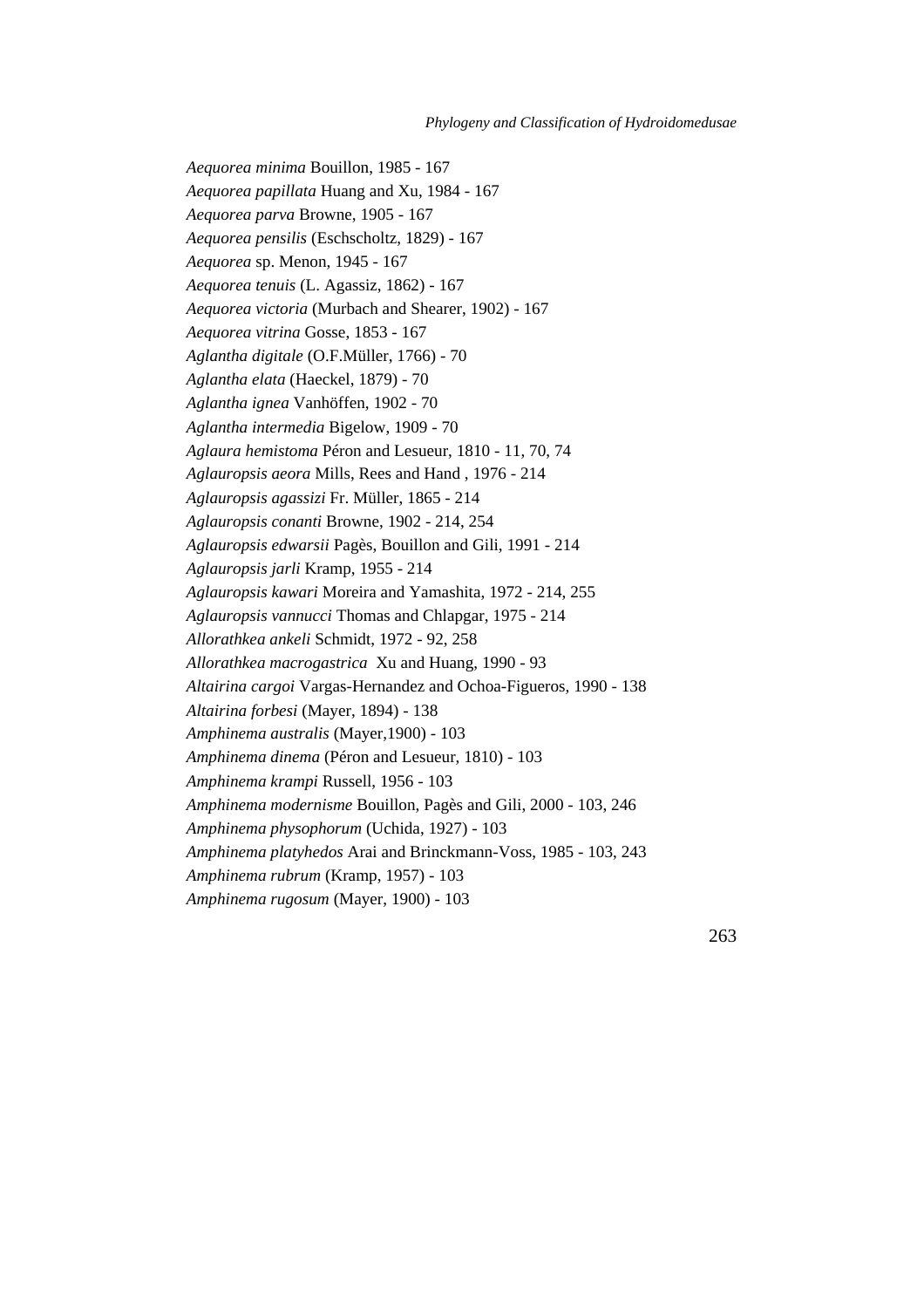*Amphinema shantungensis* Chow and Huang, 1958 - 103 *Amphinema tsingtauensis* Kao, Li Fung-Lu, Chang and Li Hien-Lun,1958 - 103 *Amphinema turrida* (Mayer, 1900) - 103 *Amphisbestia operculata* (L., 1758) - 200 *Amphogona apicata* Kramp, 1957 - 70 *Amphogona apsteini* (Vanhöffen, 1902) - 70 *Amphogona pusilla* Hartlaub, 1909 - 70 *Annatiara affinis* (Hartlaub, 1913) - 103 *Annatiara lempersi* Bleeker and van der Spoel, 1988 - 103 *Anthohebella brevitheca* (Leloup, 1938) - 180 *Anthohebella najimaensis* (Hirohito, 1995) - 180 *Anthohebella parasitica* (Ciamician, 1880) - 180 *Anthohebella tubitheca* (Millard and Bouillon, 1975) - 180 *Arctapodema ampla* (Vanhöffen, 1902) - 71 *Arctapodema antarctica* (Vanhöffen, 1912) - 71 *Arctapodema australis* (Vanhöffen, 1902) **1912?** - 71 *Arctapodema macrogaster* (Vanhöffen, 1902 ) - 71 *Arctapodema* sp. Mills, Pugh, Harbison and Haddock, 1996 - 71 *Armorhydra janowiczi* Swedmark and Teissier, 1958 - 213 *Astrohydra japonica* Hashimota, 1981 - 219, 250 *Asyncoryne philippina* Hargitt, 1924 - 152, 159 *Asyncoryne ryniensis* Warren, 1908 - 152 *Australomedusa bayili* Russell, 1970 - 78 *Barcino foixensis* Gili, Bouillon, Pagès, Palanques and Puig, 1999 - 169 *Barnettia caprai* Schuchert, 1996 - 104 *Benthocodon pedunculata* Bigelow, 1913 - 71,72 *Benthocodon hyalinus* Larson and Harbison, 1990 - 71, 253 *Blackfordia manhattensis* Mayer, 1910 - 170 *Blackfordia polytentaculata* Hsu and Chang, 1962 - 170 *Blackfordia* sp. Bouillon, 1988 - 170 *Blackfordia virginica* Mayer, 1910 - 170, 255 *Boeromedusa auricogonia* Bouillon, 1995 - 128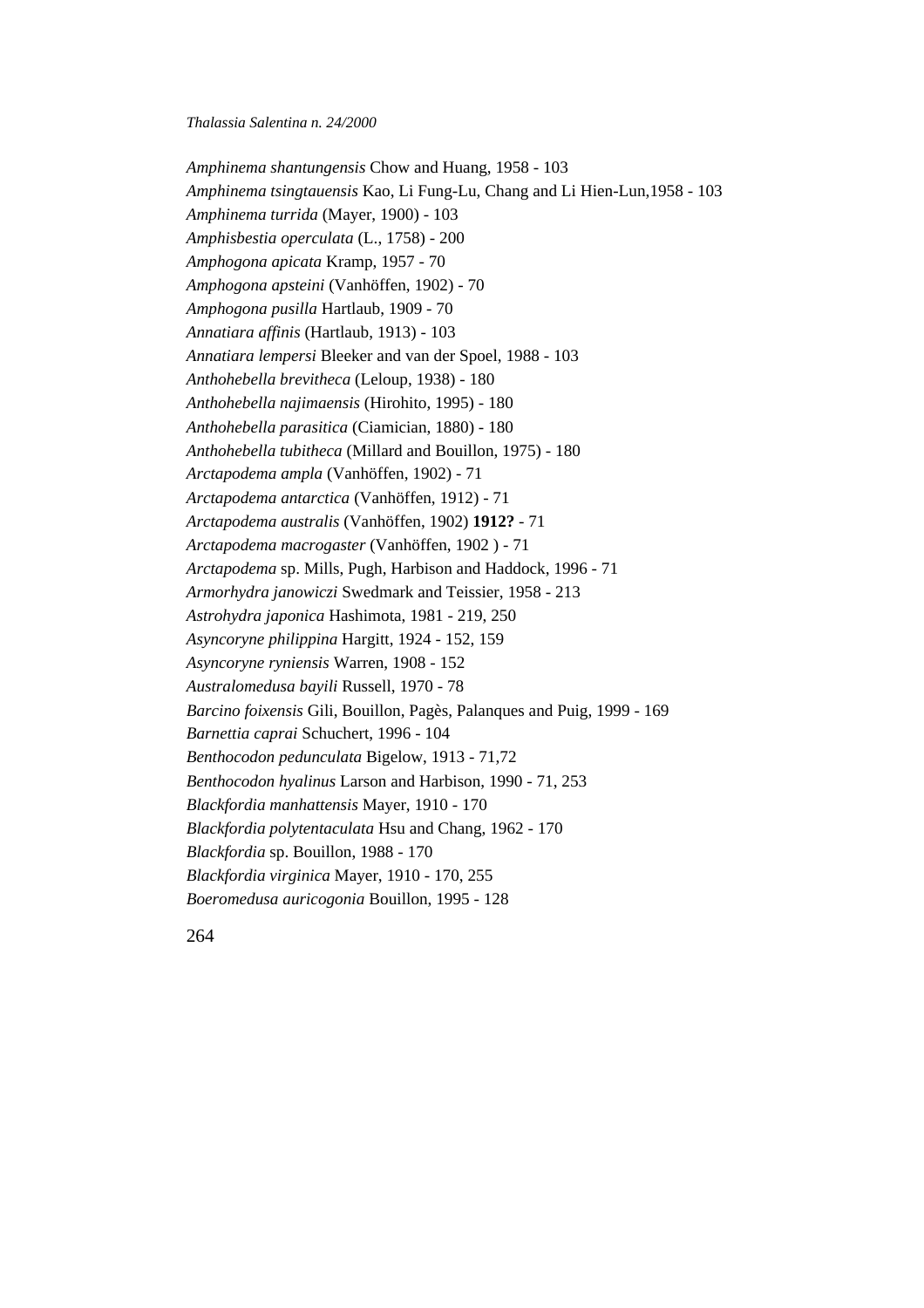*Botrynema brucei* Browne, 1908 - 66 *Botrynema ellinorae* (Hartlaub,1909) - 66 *Bougainvillia aberrans* Calder, 1993 - 66, 80 *Bougainvillea alderi* (Hodge, 1863) - 80 *Bougainvillia aurantiaca* Bouillon, 1980 - 80 *Bougainvillia bitentaculata* Uchida, 1925 - 80 *Bougainvillia bougainvillei* (Brandt, 1835) - 80 *Bougainvillia britannica* (Forbes,1841) - 80 *Bougainvillia carolinensis* (McCrady, 1859) - 81 *Bougainvillia charcoti* Le Danois, 1913 - 81 *Bougainvillia dimorpha* Schuchert, 1996 - 81 *Bougainvillia flavida* Hartlaub, 1897 - 81 *Bougainvillia frondosa* Mayer, 1900 - 81 *Bougainvillia fulva* Agassiz and Mayer, 1899 - 81 *Bougainvillia involuta* Uchida, 1947 - 81 *Bougainvillia macloviana* (Lesson, 1830) - 81, 229 *Bougainvillia maniculata* Haeckel, 1864 - 81 *Bougainvillia meinertiae* Jäderholm, 1923 - 81 *Bougainvillia multitentaculata* Foerster, 1923 - 81 *Bougainvillia multicilia* (Haeckel, 1879) - 81 *Bougainvillia muscoides* (M. Sars, 1846) - 81 *Bougainvillia muscus* Allman, 1863 - 81 *Bougainvillia nigritella* Forbes, 1834 - 81 *Bougainvillia niobe* Mayer, 1894 - 81 *Bougainvillia paraplatygaster* Xu, Huang and Chen Xu, 1991 - 81 *Bougainvillia platygaster* (Haeckel, 1879) - 81 *Bougainvillia principis* (Steenstrup, 1850) - 81 *Bougainvillia prolifera* (von Ledenfeld, 1884) *Bougainvillia pyramidata* (Forbes and Goodsir, 1853) - 81 *Bougainvillia ramosa* (van Beneden, 1844) - 81 *Bougainvillia rugosa* Clarke, 1882 - 81 *Bougainvillia simplex* (Forbres and Goodsir, 1853) - 81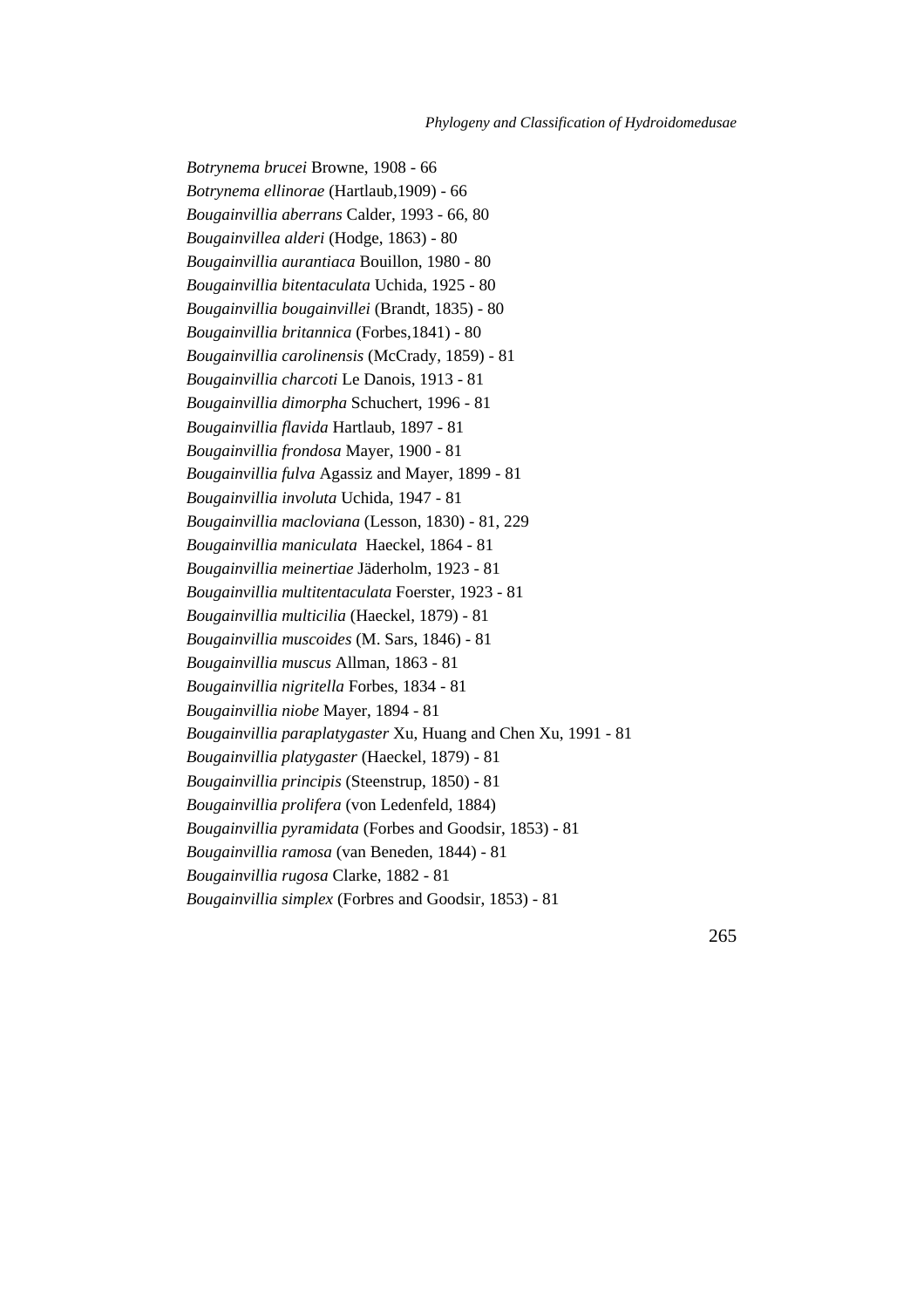*Bougainvillia superciliaris* (L. Agassiz, 1849) - 81 *Bougainvillia trinema* (von Ledenfeld, 1884) - 81 *Bougainvillia vervoorti* Bouillon, 1995 - 81 *Bythocellata cruciformis* Nair, 1951 - 97 *Bythotiara capensis* Pagès, Bouillon and Gili, 1991 - 97 *Bythotiara depressa* Naumov, 1960 - 97 *Bythotiara drygalskii* Vanhöffen, 1912 - 97 *Bythotiara hunstmani* (Fraser, 1911) - 97 *Bythotiara metschnikovii* Bouillon, Seghers and Boero, 1988 - 97 *Bythotiara murrayi* Günther, 1903 - 97 *Bythotiara parasitica* (Kirk, 1915) - 97 *Bythotiara* sp. Raskoff, 2000 - 97 *Bythotiara* sp. Schuchert, 1996 - 97 *Bythotiara stilbosa* Mills and Rees, 1979 - 97, 254 *Calycopsis bigelowi* Vanhöffen, 1911 - 97 *Calycopsis borchgrevinki* (Browne, 1910) - 97 *Calycopsis borealis* (Linko, 1913) - 97 *Calycopsis chuni* Vanhöffen, 1911 - 97 *Calycopsis gara* Petersen, 1957 - 97 *Calycopsis krampi* Petersen, 1957 - 97 *Calycopsis lipi* van der Spoel and Bleeker, 1988 - 97 *Calycopsis nematophora* H.B. Bigelow, 1913 - 98 *Calycopsis papillata* Bigelow, 1818 - 98 *Calycopsis simplex* Kramp and Damas, 1925 - 98 *Calycopsis simulans* (Bigelow, 1909) - 98 *Calycopsis typa* Fewkes, 1882 - 98 *Campalecium medusiferum* Torrey, 1902 - 188 *?Campalecium cirratum* "Millard and Bouillon, 1975"; not Haeckel, 1879 - 188 *Campaniclava clionis* Vanhöffen, 1910 - 112 *Cannota dodecantha* Haeckel, 1879- 172 *Catablema multicirratum* Kishinouye, 1910 - 104 *Catablema nodulosum* H.B. Bigelow, 1913 - 104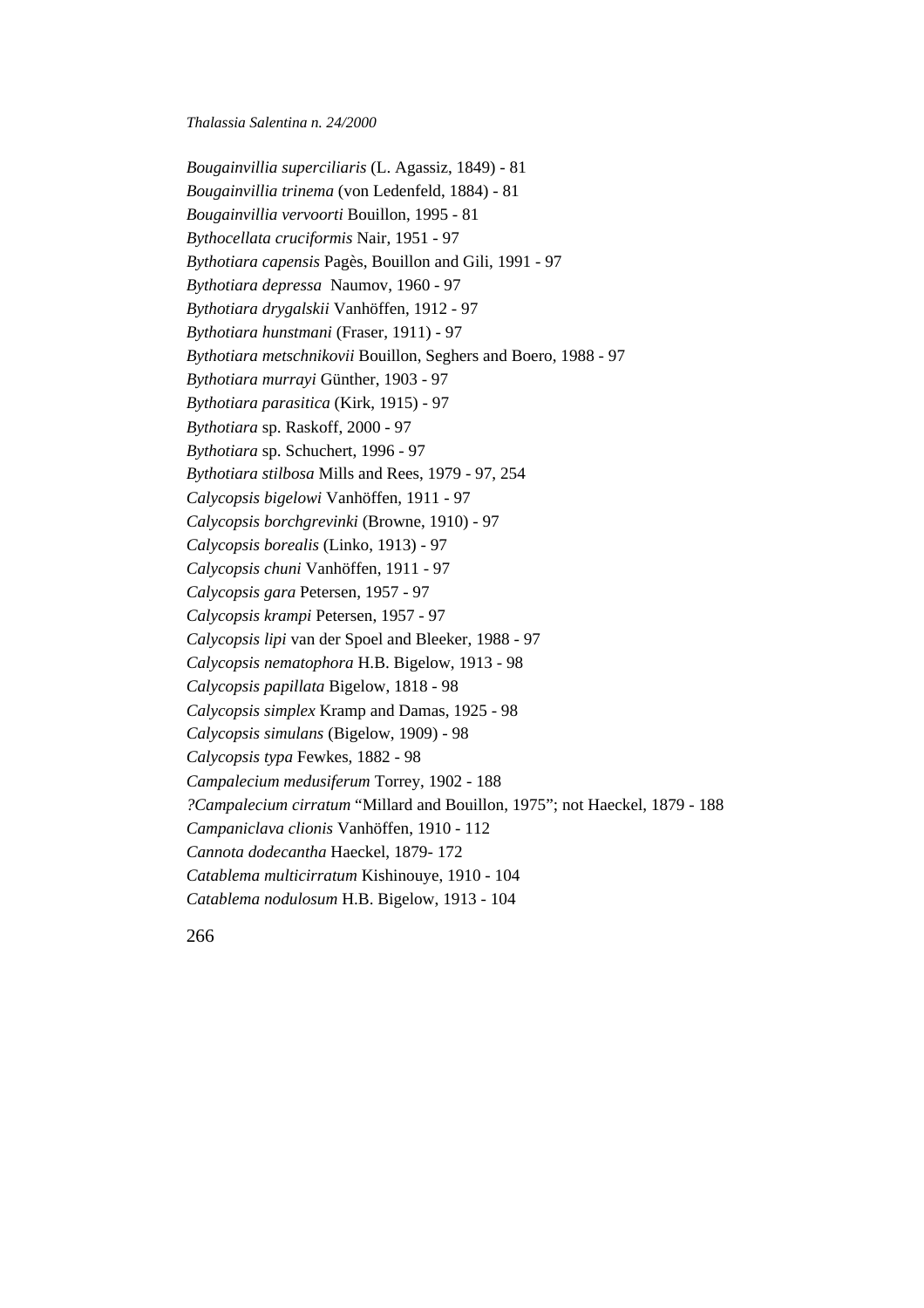*Catablema vesicarium* (A. Agassiz, 1862) - 104 *Chiarella centripetalis* Maas, 1897 - 82, 93 *Chromatonema erythrogonon* (Bigelow, 1909) - 202 *Chromatonema hertwigi* (Vanhöffen, 1911) - 202 *Chromatonema rubra* Fewkes, 1882 - 202 *Cirrhitiara simplex* Xu, Huang and Chen Xu, 1991 - 104 *Cirrhitiara superba* (Mayer, 1900) - 104 *Cirrholovenia polynema* Kramp, 1959 - 170 *Cirrholovenia tetranema* Kramp, 1959 - 170 *Cladonema californicum* Hyman, 1947 - 129 *Cladonema myersi* Rees, 1949 - 129 *Cladonema pacificum* Naumov, 1955 - 129 *Cladonema radiatum* Dujardin, 1843 - 129 *Cladonema uchidai* Hirai, 1958 - 129 *Cladosarsia capitata* Bouillon, 1978 - 130 *Cladosarsia minima* Bouillon, 1978 - 130 *Clathrozoon wilsoni* Spencer, 1891 - 250, 171 *Climacocodon ikarii* Uchida, 1924 - 144 *Clytia ambiguum* Agassiz and Mayer, 1899 - 207 *Clytia arborescens* Pictet, 1893 - 207 *Clytia bicophora* L. Agassiz, 1862 - 207 *Clytia brunescens* (Bigelow, 1904) - 207 *Clytia delicatula* (Thornely, 1900) - 207 *Clytia discoida* (Mayer, 1900) - 207 *Clytia folleata* (Mc Crady, 1859) - 207 *Clytia gardineri* (Browne, 1905) - 207 *Clytia gelatinosa* (Mayer, 1900) - 207 *Clytia globosa* (Mayer, 1900) - 207 *Clytia gracilis* (Sars, 1851) - 208 *Clytia gravieri* (Billard, 1904) - 208 *Clytia gregaria* (L.Agassiz, 1862) - 208 *Clytia hemisphaerica* (Linnaeus, 1767) - 208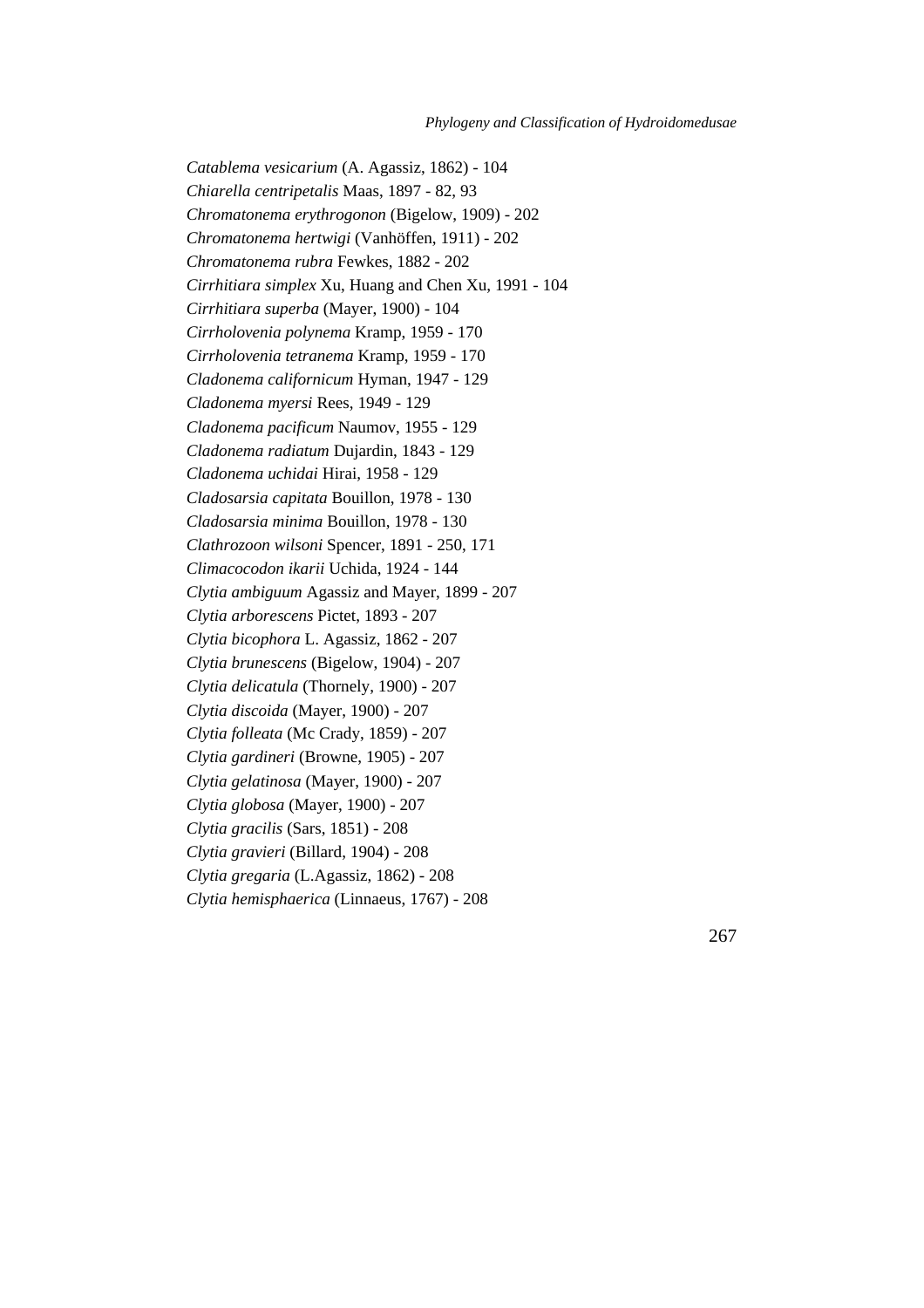*Clytia hexanemalis* Xu, Huang and Chen Xu, 1991 - 208 *Clytia hummelincki* (Leloup, 1935) - 208 *Clytia iridescens* Maas,1906 - 208 *Clytia islandica* Kramp, 1919 - 208 *Clytia languida* (L. Agassiz, 1862) - 208 *Clytia latitheca* Millard and Bouillon, 1973 - 208 *Clytia linearis* (Thornely, 1899) - 208 *Clytia lomae* (Torrey, 1909) - 208 *Clytia mccradyi* (Brooks, 1888) - 208 *Clytia macrogonia* Bouillon, 1984 - 208 *Clytia malayense* Kramp, 1961 - 208 *Clytia multiannulata* Hirohito, 1995 - 208 *Clytia noliforme* (McCrady, 1859) - 208 *Clytia obliqua* (Clarke,1907) - 208 *Clytia ovale* (Mayer, 1900) - 208 *Clytia pacifica* (Agassiz and Mayer, 1899) - 208 *Clytia phosphoricum* (Péron and Lesueur, 1810) - 208 *Clytia paulensis* (Vanhoeffen, 1910) - 208 *Clytia rangiroae* (Agassiz and Mayer, 1902) - 208 *Clytia serrulata* (Bale, 1888) - 208 *Clytia simplex* (Browne, 1902) - 208 *Clytia singularis* (Mayer, 1900) - 208 *Clytia uchidai* Kramp, 1961 - 208 *Clytia viridicans* (Leuckart, 1856) - 208 *Clytia warreni* (Warren, 1908) - 208 *Cnidocodon leopoldi* Bouillon, 1978 - 142 *Cnidocodon xiamenensis* Zhang and Wu, 1981 - 142 *Cnidotiara gotoi* Uchida, 1927 - 112 *Codonorchis octaedrus* Haeckel, 1879 - 105 *Colobonema apicatum* Russell, 1961 - 71 *Colobonema igneum* (Vanhöffen, 1902) - 71 *Colobonema sericeum* Vanhöffen, 1902 - 71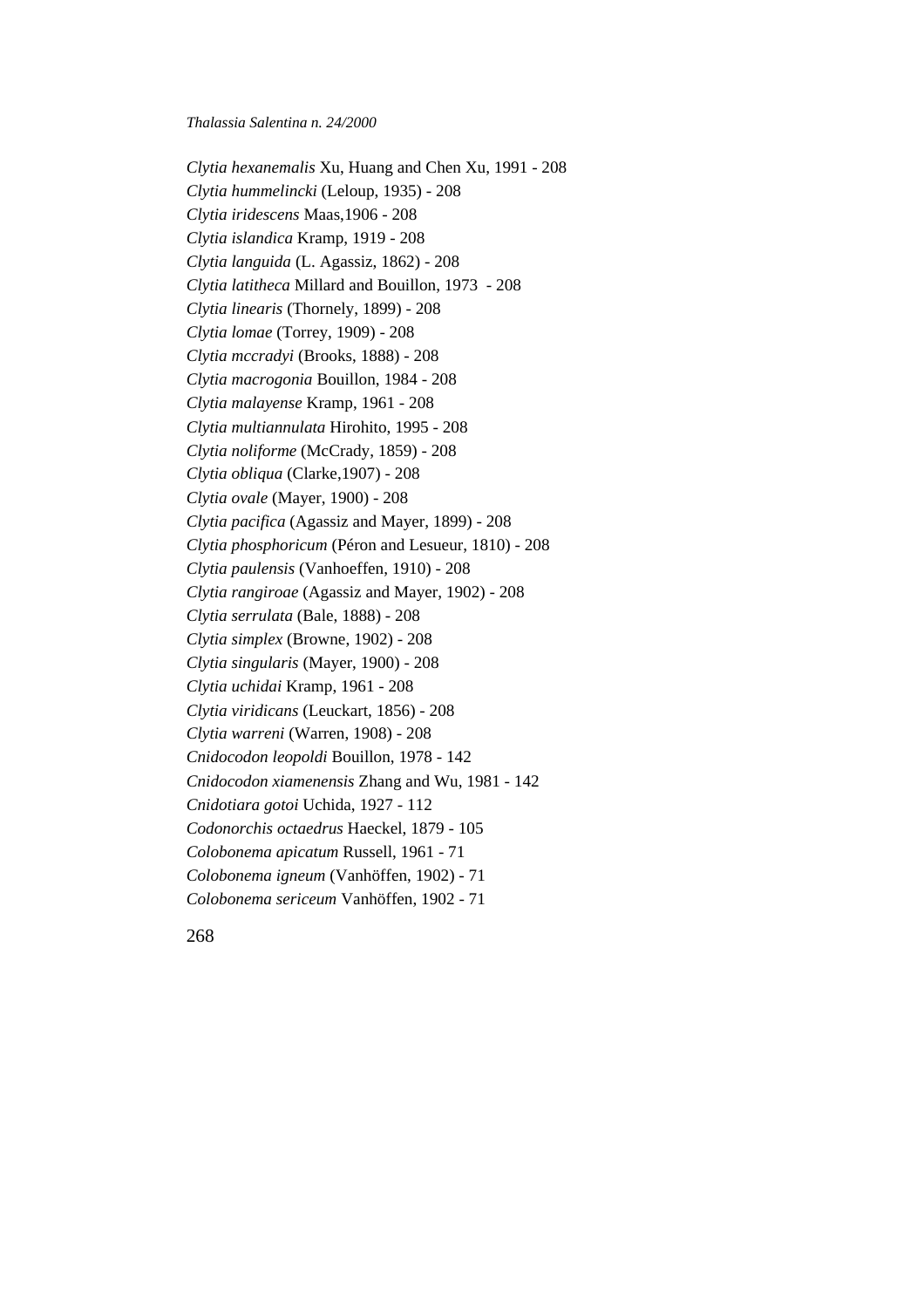*Colobonema typicum* (Maas,1897) - 71 *Corymorpha carnea* (Clark, 1876) - 135 *Corymorpha intermedia* Schuchert, 1996 - 135 *Corymorpha januarii* Steenstrup, 1854 - 135 *Corymorpha nutans* M. Sars, 1835 - 135, 223 *Corymorpha sagamina* Hirohito, 1988 - 136 *Corymorpha* sp. Uchida, 1947 - 136 *Cosmetira pilosella* Forbes, 1848 - 195 *Cosmetirella davisi* (Browne, 1902) - 195 *Craspedacusta chuxiongensis* He, Xu and Nie, 2000 - 215 *Craspedacusta kuoi* Shieh and Wang, 1959 - 215 *Craspedacusta iseana* (Oka and Hara, 1922) - 215 *Craspedacusta sichuanensis* He and Kou, 1984 - 215 *Craspedacusta sinensis* Gaw and Kung, 1939 - 215 *Craspedacusta sowerbyi* Lankester, 1880 - 215 *Craspedacusta vovasi* Naumov and Stepanjants, 1971 - 215 *Craspedacusta ziguiensis* He and Xu, 1985 - 215 *Crossota alba* Bigelow, 1913 - 71 *Crossota brunnea* Vanhöffen, 1902 - 71 *Crossota norvegica* Vanhöffen, 1902 - 71 *Crossota pedunculata* Bigelow, 1913 - 72 *Crossota rufobrunnea* (Kramp, 1913) - 72 *Ctenaria ctenophora* Haeckel, 1879 - 159 *Cubaia aphrodite* Mayer, 1894 - 215 *Cunina becki* Bouillon, 1985 - 61 *Cunina duplicata* Maas, 1893 - 61 *Cunina fowleri* (Browne, 1906) - 61 *Cunina frugifera* Kramp, 1948 - 61 *Cunina globosa* Eschscholtz, 1829 - 61 *Cunina lativentris* Gegenbaur, 1857 - 61 *Cunina mucilaginosa* (Chamisso and Eysenhardt, 1821) - 61 *Cunina octonaria* McCrady, 1859 - 61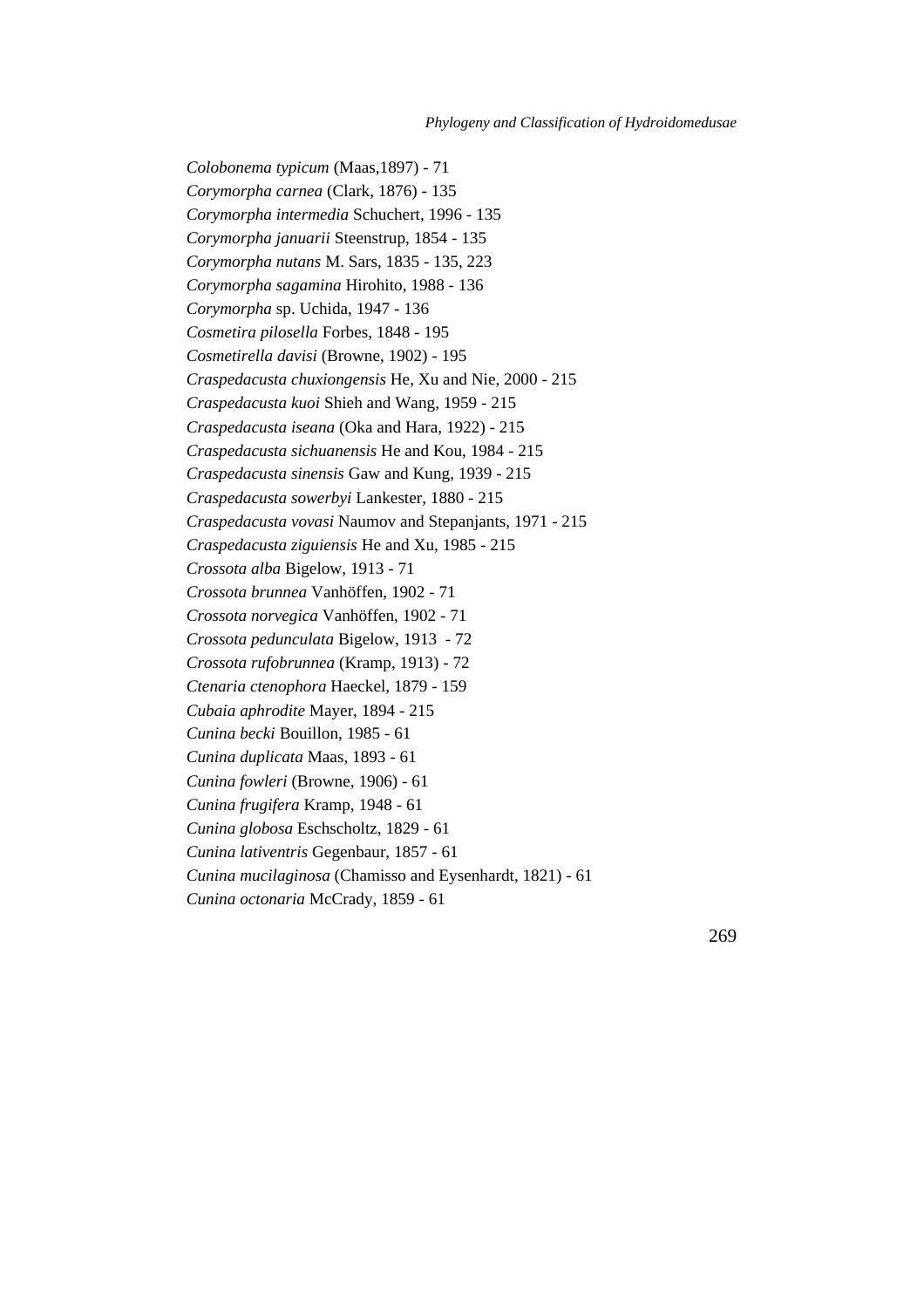*Cunina oligotis* Haeckel, 1879 - 61 *Cunina peregrina* Bigelow, 1909 - 61 *Cunina polygonia* (Haeckel, 1879) - 61 *Cunina proboscidea* E. and L. Metschnikoff, 1871 - 61 *Cunina* sp. Uchida, 1928 - 61 *Cunina* sp. Vanhöffen, 1912 - 61 *Cunina simplex* Gili, Bouillon, Pagès, Palanques, Puig and Heussner*,* 1998 - 61 *Cunina tenella* (Bigelow, 1909) - 61 *Cunina vitrea* Gegenbaur, 1857 - 61 *Cunissa polyphera* Haeckel, 1879 - 61 *Cunissa polypora* Haeckel, 1879 - 61 *Cuviera carisochroma* Péron, 1807 - 172 *Cuviera huxleyi* (Haeckel, 1879) - 172 *Cyclocanna welshi* H.B. Bigelow, 1918 - 195 *Cytaeis adherens* Bouillon, Boero and Seghers, 1991 - 87 *Cytaeis nassa* Millard, 1959 - 87 *Cytaeis nuda* Rees, 1962 - 87 *Cytaeis pusilla* Gegenbaur, 1857 - 87 *Cytaes imperialis* Uchida, 1964 - 87 *Cytaeis* spp. - 87 *Cytaeis tetrastyla* Eschscholtz, 1829 - 87 *Cytaeis uchidae* Rees, 1962 - 87 *Cytaeis vulgaris* Agassiz and Mayer, 1899 - 87 *Dendronema stylodrendron* Haeckel, 1879 - 129 *Dentitheca bidentata* (Jäderholm, 1920) - 199 *Dichotoma cannoides* Brooks, 1903 - 172 *Dicnida rigida* Bouillon, 1978 - 126 *Dicodonium adriaticum* Graeffe, 1884 - 133 *Dicodonium cornutum* Haeckel, 1879 - 133 *Dicodonium dissonema* Haeckel, 1879 - 133 *Dicodonium floridanium* Mayer 1910 - 133 *Dicodonium ocellatum* (Busch, 1851) - 133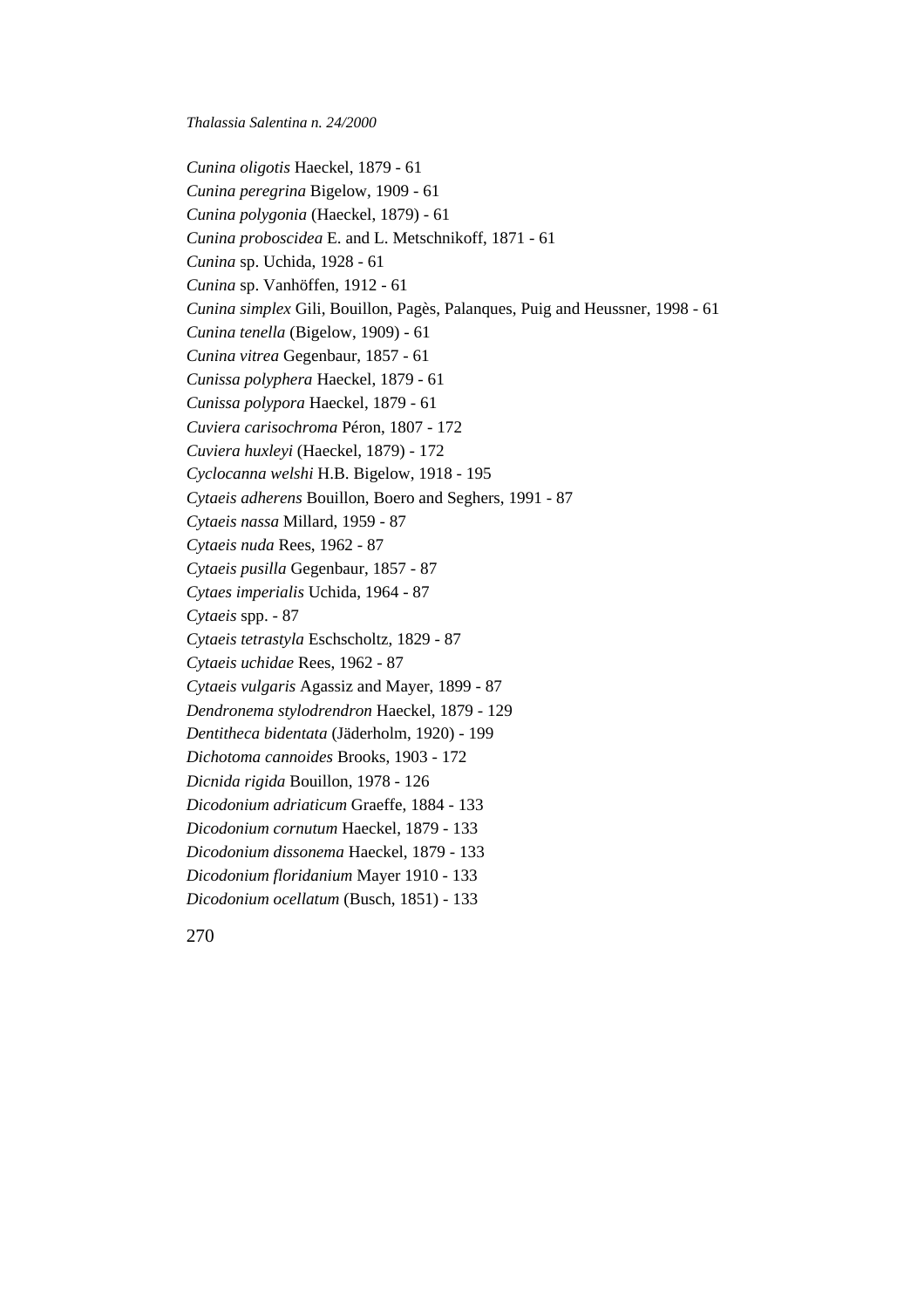*Dicodonium jeffersoni* (Mayer, 1910) - 133 *Dicodonium punctatum*Vanhöffen, 1911 - 133 *Dicyclocoryne filamenta* Annandale, 1915 - 140 *Dipleurosoma collapsum* (Mayer, 1900) - 172 *Dipleurosoma gemmifera* Thiel, 1938 - 172 *Dipleurosoma ochraceum* Mayer, 1910 - 172 *Dipleurosoma pacificum* Agassiz and Mayer, 1902 - 172 *Dipleurosoma typicum* Boeck, 1886 - 172 *Dipurena baukalion* Pagès, Gili and Bouillon, 1992 - 130 *Dipurena bicircella* Rees, 1977 - 130 *Dipurena brownei* (Bigelow, 1909) - 130 *Dipurena dolichogaster* (Haeckel, 1864) - 130 *Dipurena fertilis* Metschnikoff, 1871 - 130 *Dipurena halterata* (Forbes, 1846) - 130 *Dipurena ophiogaster* Haeckel, 1879 - 130 *Dipurena pyramis* (Haeckel,1879) - 130 *Dipurena reesi* Vannucci, 1956 - 130 *Dipurena simulans* Bouillon, 1965 - 131 *Dipurina spongicola* Anger, 1972 - 131 *Dipurena strangulata* McCrady, 1859 - 131 *Dissonema gaussi* Vanhöffen, 1912 - 112 *Dissonema saphenella* Haeckel, 1879 - 112 *Ectopleura americana* Petersen, 1990 - 148 *Ectopleura bethae* (Warren, 1908) - 148 *Ectopleura dumortieri* (van Beneden, 1844) - 148 *Ectopleura grandis* Fraser, 1944 - 148 *Ectopleura guangdongensis* Xu, Huang and Chen Xu, 1991 - 148 *Ectopleura indica* Petersen, 1990 - 148 *Ectopleura mayeri* Petersen, 1990 - 148 *Ectopleura minerva* Mayer, 1900 - 148 *Ectopleura obypa* Migotto and Marques, 1999 - 148 *Ectopleura octagona* Thiel,1938 - 148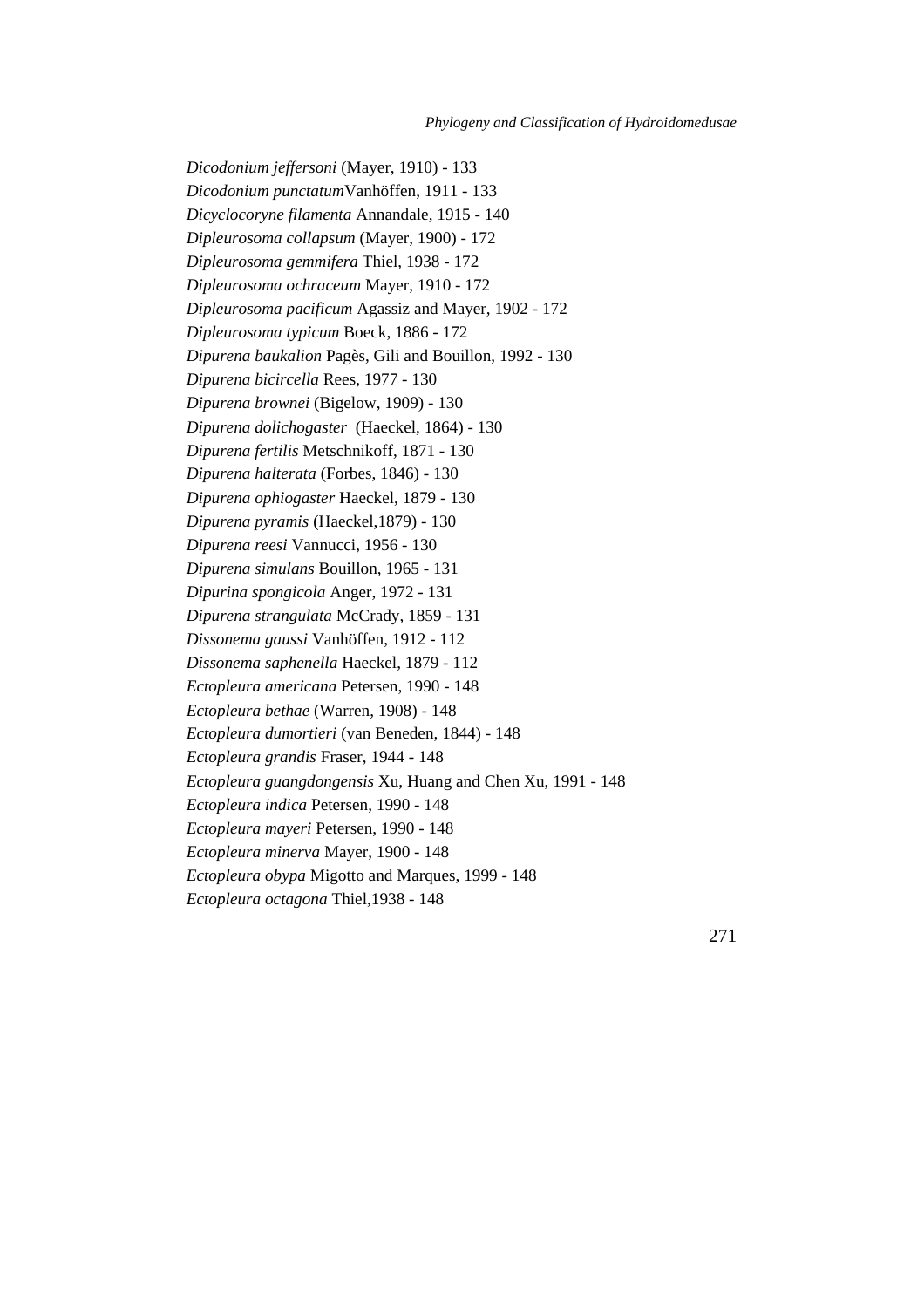*Ectopleura pacifica* Thornely, 1900 - 148 *Ectopleura sacculifera* Kramp, 1957 - 148 *Ectopleura latitaeniata* Xu and Zhang, 1978 - 148 *Ectopleura* sp. Schuchert, 1996 - 148 *Ectopleura wrighti* Petersen, 1979 - 148 *Ectopleura xiamenensis* Zhang and Lin, 1984 - 148 *Eirene brevigona* Kramp, 1959 - 174 *Eirene brevistylis* Huang and Xu, 1994 - 174 *Eirene ceylonensis* Browne, 1905 - 174 *Eirene chiaochowensis* Kao, Li Fung-Lu , Chang and Li Hien-Lun, 1958 - 174 *Eirene elliceana* Agassiz and Mayer,1902 - 174 *Eirene gibbosa* (Mc Crady, 1859) - 174 *Eirene hexanemalis* (Goette,1886) - 174 *Eirene kambara* Agasssiz and Mayer, 1899 - 174 *Eirene lactea* (Mayer,1900) - 174 *Eirene lacteoides* Kubota and Horita, 1992 - 175 *Eirene menoni* Kramp, 1953 - 175 *Eirene mollis* Torrey, 1909 - 175 *Eirene palkensis* Browne, 1905 - 175 *Eirene parvitentaculata* Bouillon, 1984 - 175 *Eirene proboscidea* Bouillon and Barnett, 1999 - 175 *Eirene pyramidalis* (L. Agassiz, 1862) - 175 *Eirene* sp. Calder, 1991 - 175 *Eirene tenuis* (Browne, 1905) - 175 *Eirene viridula* (Péron and Lesueur, 1810) - 175 *Eleutheria claparedei* Hartlaub,1889 - 139 *Eleutheria dichotoma* Quatrefages, 1842 - 139 *Eperetmus typus* H.B. Bigelow, 1915 - 216, 254 *Eucheilota bakeri* (Torrey,1909) - 188 *Eucheilota birabeni* Tundisi, 1962 - 188 *Eucheilota comata* (Bigelow, 1909) - 188 *Eucheilota diademata* Kramp, 1959 - 188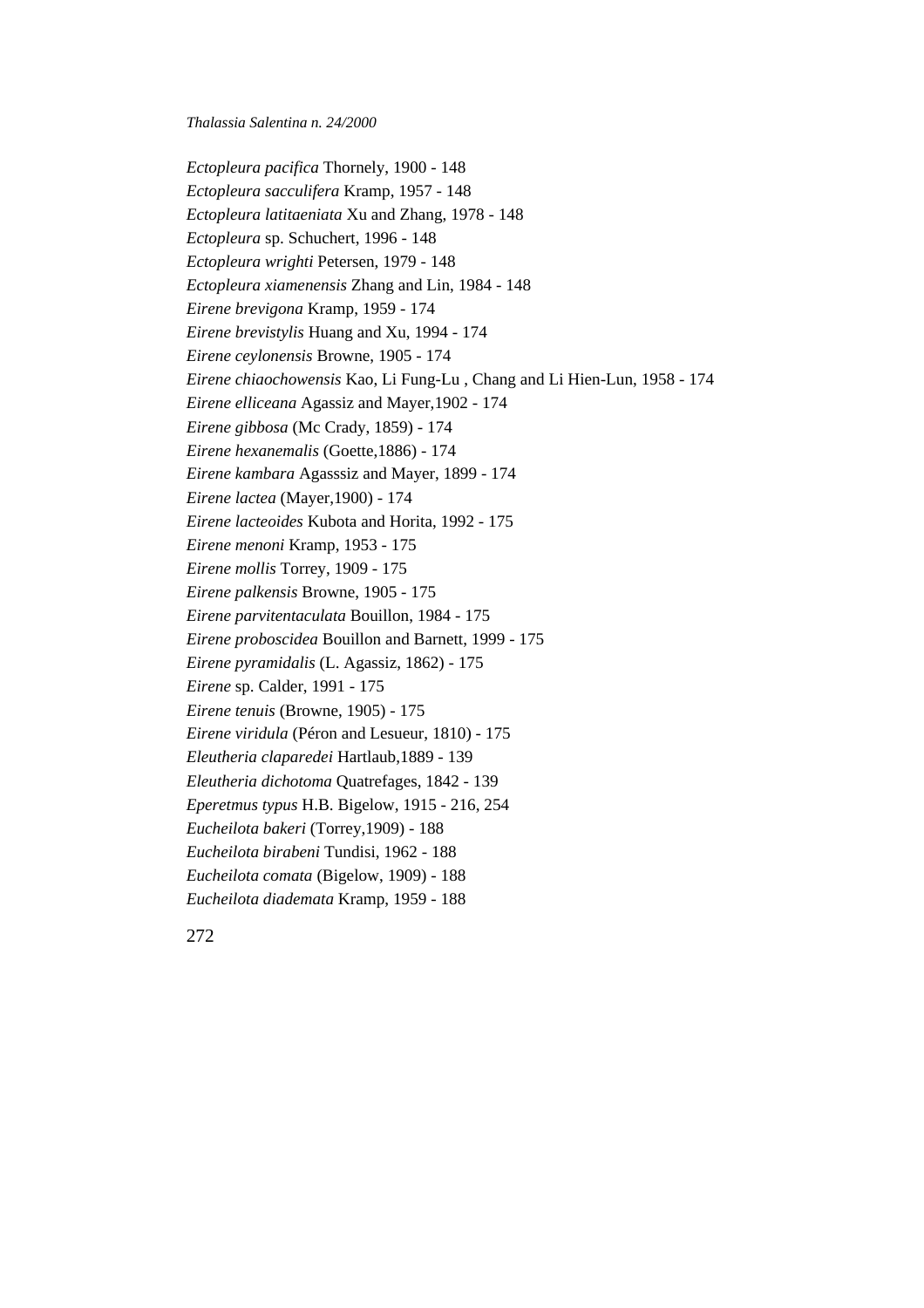*Eucheilota duodecimalis* A.Agassiz, 1862 - 189 *Eucheilota flevensis* van Kampen, 1922 - 189 *Eucheilota foresti* Goy, 1979 - 189 *Eucheilota intermedia* Kubota, 1984 - 189 *Eucheilota maasi* Neppi and Stiasny, 1911 - 189 *Eucheilota macrogona* Zhang and Lin, 1984 - 189 *Eucheilota maculata* Hartlaub, 1894 - 189 *Eucheilota menoni* Kramp, 1959 - 189 *Eucheilota minima* Bouillon, 1984 - 189 *Eucheilota multicirris* Xu and Huang, 1990 - 189 *Eucheilota* sp. Bouillon and Barnett, 1999 - 189 *Eucheilota* sp. Kramp, 1959 - 189 *Eucheilota paradoxica* Mayer, 1900 - 189 *Eucheilota taiwanensi* Xu and Huang, 1990 - 189 *Eucheilota tropica* Kramp, 1959 - 189 *Eucheilota ventricularis* McCrady, 1859 - 189 *Eucodonium arctica* Hand and Kan, 1961 - 88 *Eucodonium brownei* Hartlaub, 1907 - 88 *Eugotoea petalina* Margulis, 1989 - 15, 76, 136 *Eugymnanthea inquilina* Palombi, 1935 - 252, 175 *Eugymnanthea japonica* Kubota, 1979 - 175 *Eumedusa birulai* (Linko, 1913) - 97, 98 *Euphysa aurata* Forbes, 1848 - 143 *Euphysa australis* von Ledenfeld, 1884 - 143 *Euphysa brevia* Uchida, 1947 - 141 *Euphysa flammea* (Linko, 1905) - 141, 143 *Euphysa japonica* (Maas,1909) - 141, 143 ?*Euphysa problematica* Schuchert, 1996 - 143 *Euphysa monotentaculata* Zamponi, 1983 - 143 *Euphysa ruthae* Norenburg and Morse, 1983 - 143 *Euphysa* sp. Uchida, 1947 - 143 *Euphysa tentaculata* Linko,1905 - 143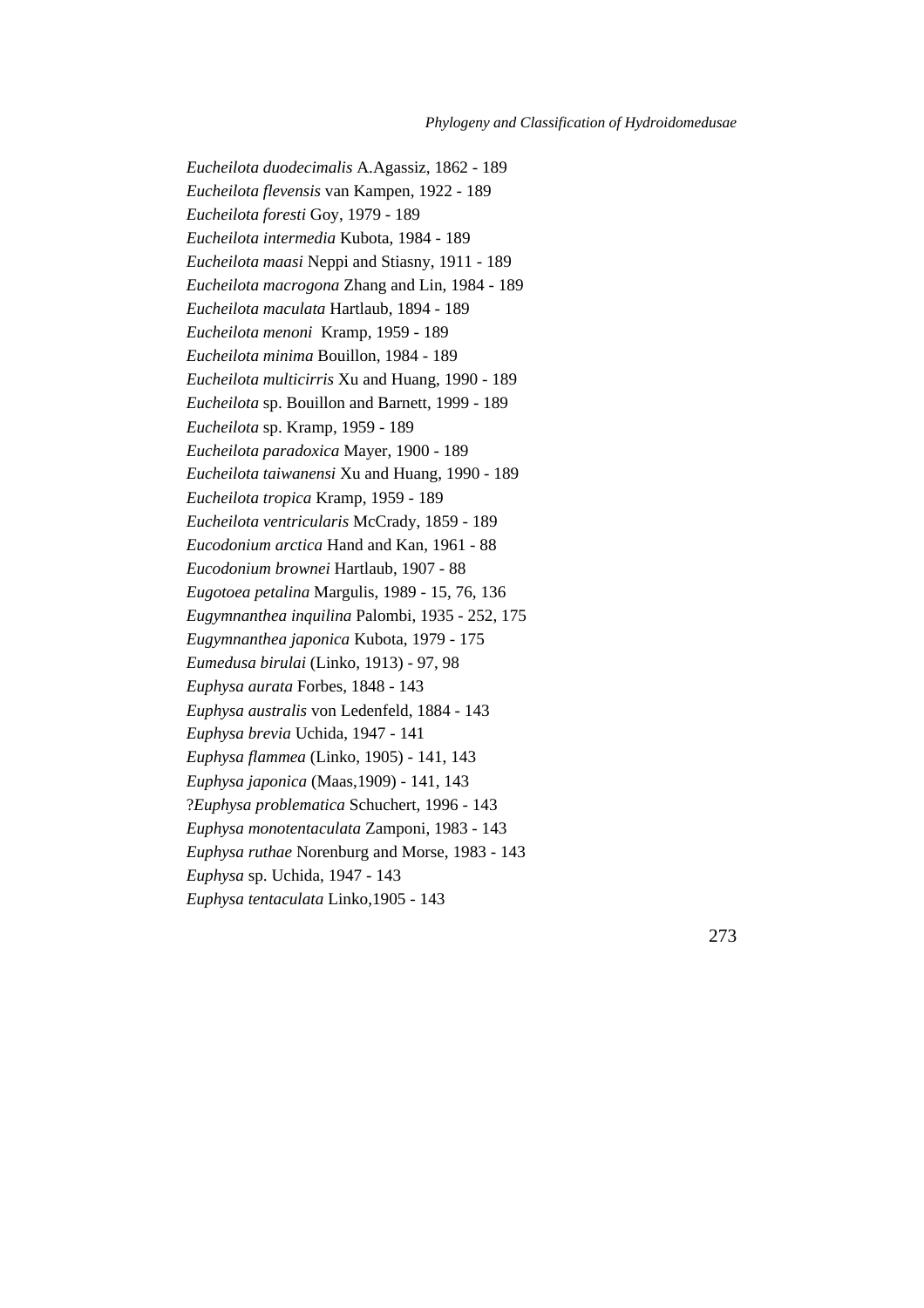*Euphysa tetrabrachia* Bigelow, 1904 - 143 *Euphysa vervoorti* Brinckmann-Voss and Arai, 1997 - 143 *Euphysilla peterseni* Allwein, 1967 - 143 *Euphysilla pyramidata* Kramp, 1955 - 143 *Euphysomma brevia* Uchida, 1947 - 144, 131 *Euphysora abaxialis* Kramp, 1962 - 136 *Euphysora annulata* Kramp, 1928 - 136 *Euphysora bigelowi* Maas, 1905 - 136 *Euphysora furcata* Kramp, 1948 - 136 *Euphysora gemmifera* Bouillon, 1978 - 136 *Euphysora gigantea* Kramp, 1957 - 136 *Euphysora gracilis* (Brooks, 1882) - 136 *Euphysora normani* (Browne, 1916) - 136 *Eyphysora pseudoabaxialis* Bouillon, 1978 - 136 *Euphysora russelli* Hamon, 1974 - 137 *Euphysora valdiviae* Vanhöffen, 1911 - 137 *Euphysora verrucosa* Bouillon, 1978 - 137 *Eutiara mayeri* H.B. Bigelow, 1918 - 105 *Eutiara russelli* Bouillon, 1981 - 105 *Eutima cirrhifera* Kakinuma, 1964? (*Eugymnanthea cirrhifera* Kakinuma, 1964: agg. par.) - 176 *Eutima coerulea* (L. Agassiz, 1862) - 176 *Eutima commensalis* Santhakumari, 1970 - 176, 257 *Eutima cuculata* Brooks, 1883 - 176 *Eutima curva* Browne, 1905 - 176 *Eutima gegenbauri* (Haeckel, 1864) - 176 *Eutima gentiana* (Haeckel, 1879) - 176 *Eutima gracilis* (Forbes and Goodsir, 1851) - 176 *Eutima hartlaubi* Kramp, 1958 - 176 *Eutima japonica* Uchida, 1925 - 176 *Eutima levuka* (Agassiz and Mayer, 1899) - 176 *Eutima longigonia* Bouillon, 1984 - 176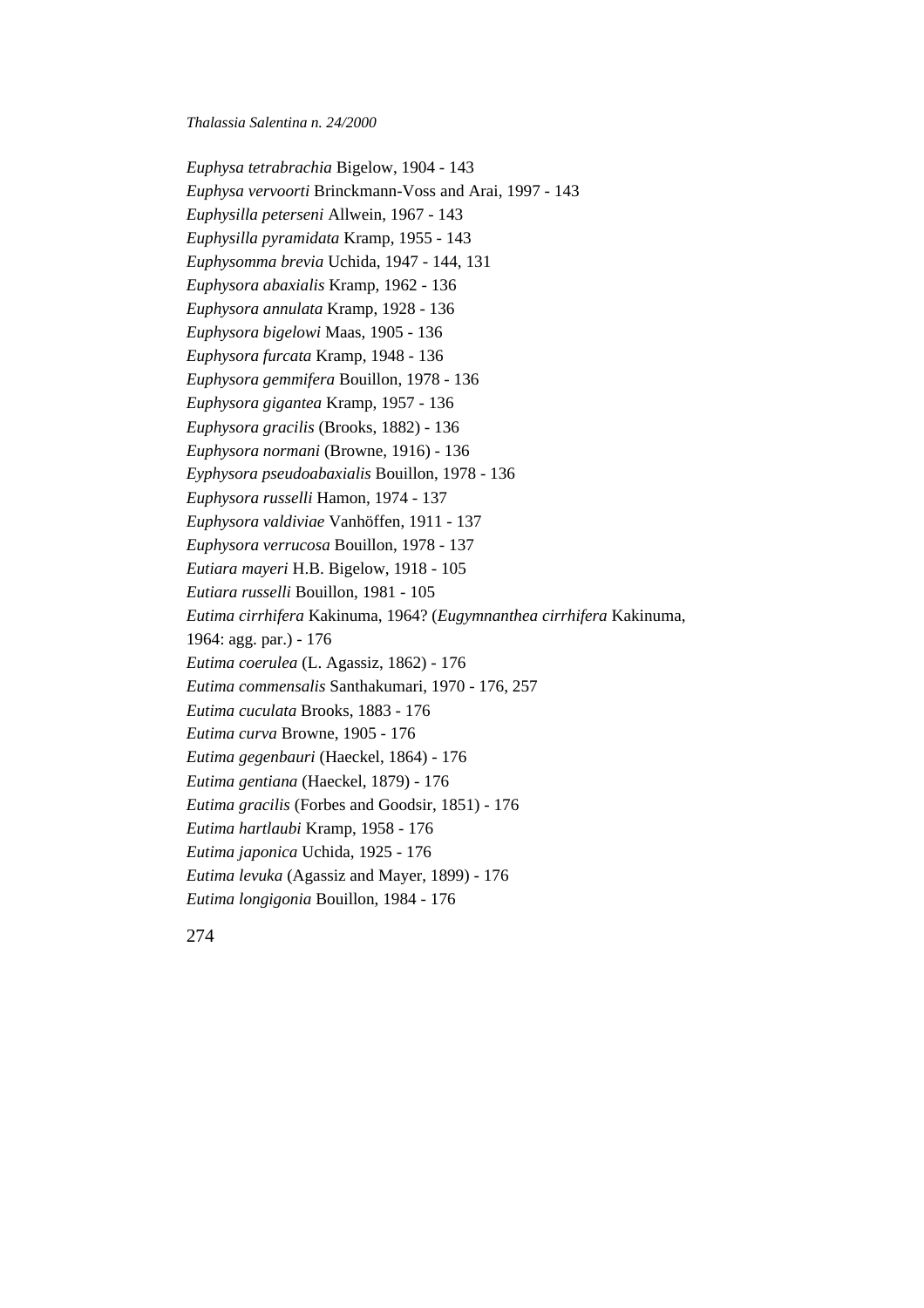*Eutima mira* McCrady, 1859 - 229, 233, 176 *Eutima modesta* (Hartlaub, 1909) - 176 *Eutima mucosa* Bouillon, 1984) - 176 *Eutima neucaledonia* Uchida 1964) - 176 *Eutima orientalis* (Browne, 1905) ) - 176 *Eutima ostrearum* Mattox and Crowell, 1951) - 176 *Eutima sapinhoa* Narchi and Hebling, 1975) - 176 *Eutima suzannae* Allwein, 1967) - 176 *Eutima variabilis* McCrady, 1859) - 176 *Eutimalphes brownei* Torrey, 1909) - 176 *Eutimalphes pretiosa* Haeckel, 1879 - 177 *Eutonina indicans* (Romanes, 1876) - 260, 187, 177 *Eutonina scintillans* (Bigelow, 1909) - 177 *Fabienna oligonema* (Kramp,1955) - 162 *Fabienna sphaerica* Schuchert, 1996 - 162 *Foersteria antoniae* Gili, Bouillon, Pagès, Palanques, Puig and Heussner*,* 1998 - 195 *Foersteria araiae* Gili, Bouillon, Pagès, Palanques and Puig*,* 1999 - 195 *Foersteria bruuni* (Navas, 1969) - 195 *Foersteria purpurea* (Foerster, 1923) - 195 *Gangliotoma guangdongensis* Xu, 1983 -167 *Gastroblasta raffaelei* Lang, 1886 - 209 *Gastroblasta timida* Keller, 1883 - 209 *Geomackiea zephyrolata* Mills, 1985 - 105, 254 *Geryonia proboscidalis* (Forskål, 1775) - 36, 65 *Gonionemus chekiangensis* Kao, Li, Chang and Li, 1958 - 216 *Gonionemus conanti* Browne, 1902 - 216 *Gonionemus hamatus* Kramp, 1965 - 216 *Gonionemus oshoro* Uchida, 1929 - 216 *Gonionemus vertens* A. Agassiz, 1862 - 216 *Gonionemus vindobonensis* Joseph, 1918 - 216 *Gossea brachymera* Bigelow, 1909 - 216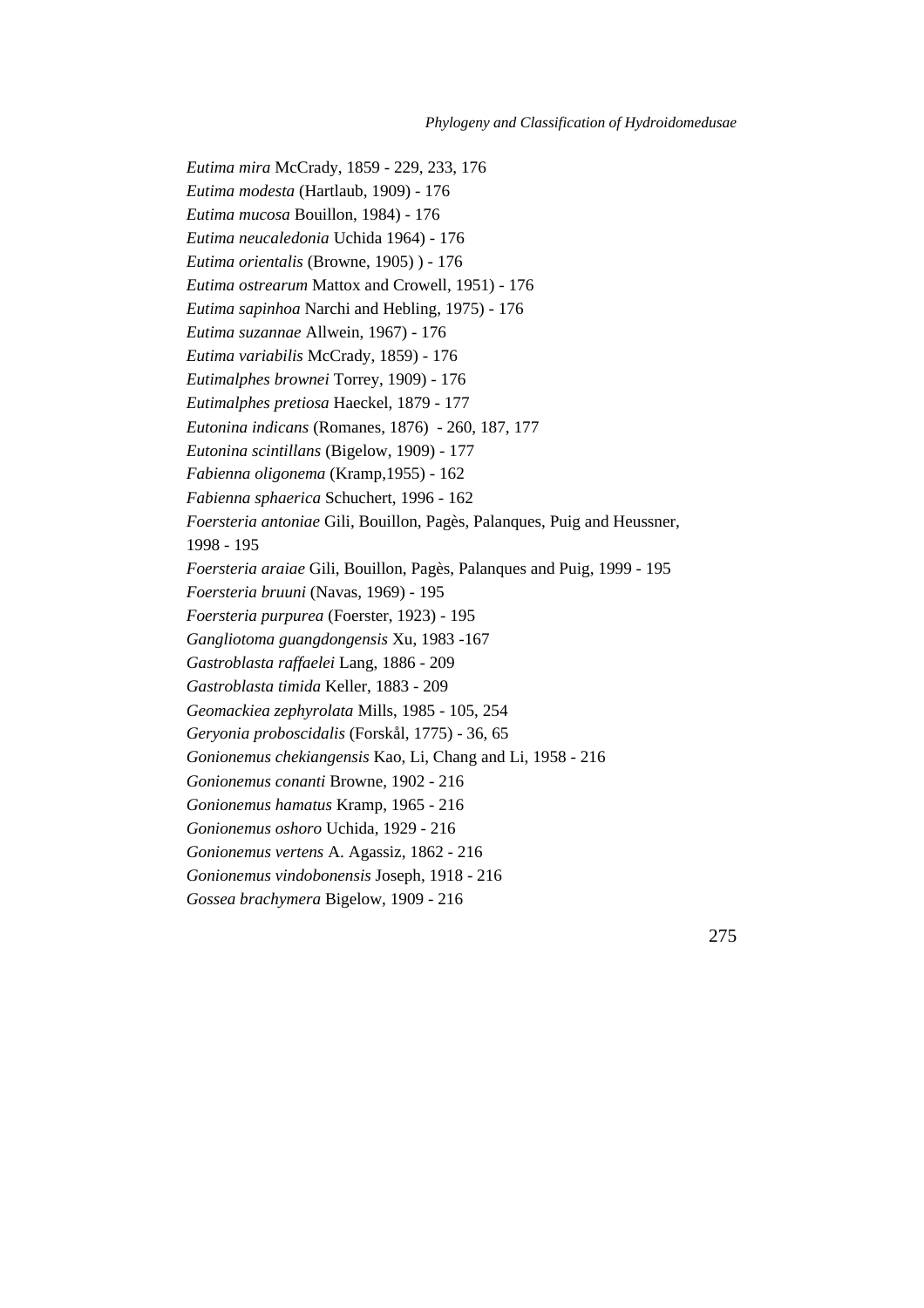*Gossea corynetes* (Gosse, 1853) - 216 *Gossea faureae* Picard, 1952 - 216 *Gossea indica* Bouillon, 1978 - 216 *Gotoea similis* Kramp, 1959 - 137 *Gotoea typica* Uchida, 1927 - 137 *Guillea canyonincolae* Bouillon, Gili and Pagès, 2000 - 182 *Gymnangium ferlusi* Billard, 1901 - 168 *Gymnogonium zhengzhongii* Xu and Huang, 1994 - 99 *Halammohydra andamanensis* Rao, 1978 - 56 *Halammohydra adherens* Swedmark and Teissier, 1958 - 56 *Halammohydra chauhani* Rao, 1975 - 56 *Halammohydra coronata* Clausen, 1967 - 56 *Halammohydra intermedia* Clausen, 1967 - 57 *Halammohydra intermedius* Rao, 1993 - 57 *Halammohydra octopodides* Remane, 1927 - 57 *Halammohydra sagarensis* Rao and Misra, 1980 - 57 *Halammohydra schulzei* Remane, 1927 - 43, 57 *Halammohydra vermiformis* Swedmark and Teissier, 1957 - 57 *Halicreas minimum* Fewkes, 1882 - 66 *Halimedusa typus* H.B. Bigelow, 1916 254, 122 *Haliscera alba* Vanhöffen, 1902 - 66 *Haliscera bigelowi* Kramp, 1947 - 66 *Haliscera conica* Vanhöffen, 1902 - 66 *Haliscera racovitzae* (Maas, 1906) - 66 *Halitholus cirratus* Hartlaub, 1913 - 106 *Halitholus intermedius* (Browne, 1902) - 106 *Halitholus pauper* Hartlaub, 1913 - 106 *Halitholus* sp. Arai and Brinckmann-Voss, 1980 - 106 *Halitiara formosa* Fewkes, 1882 - 114, 115 *Halitiara inflexa* Bouillon, 1980 - 94, 114, 115 *Halitiara rigida* Bouillon, 1980 - 115 *Halitariella minuta* Xu, Huang and Chen Xu, 1991 - 115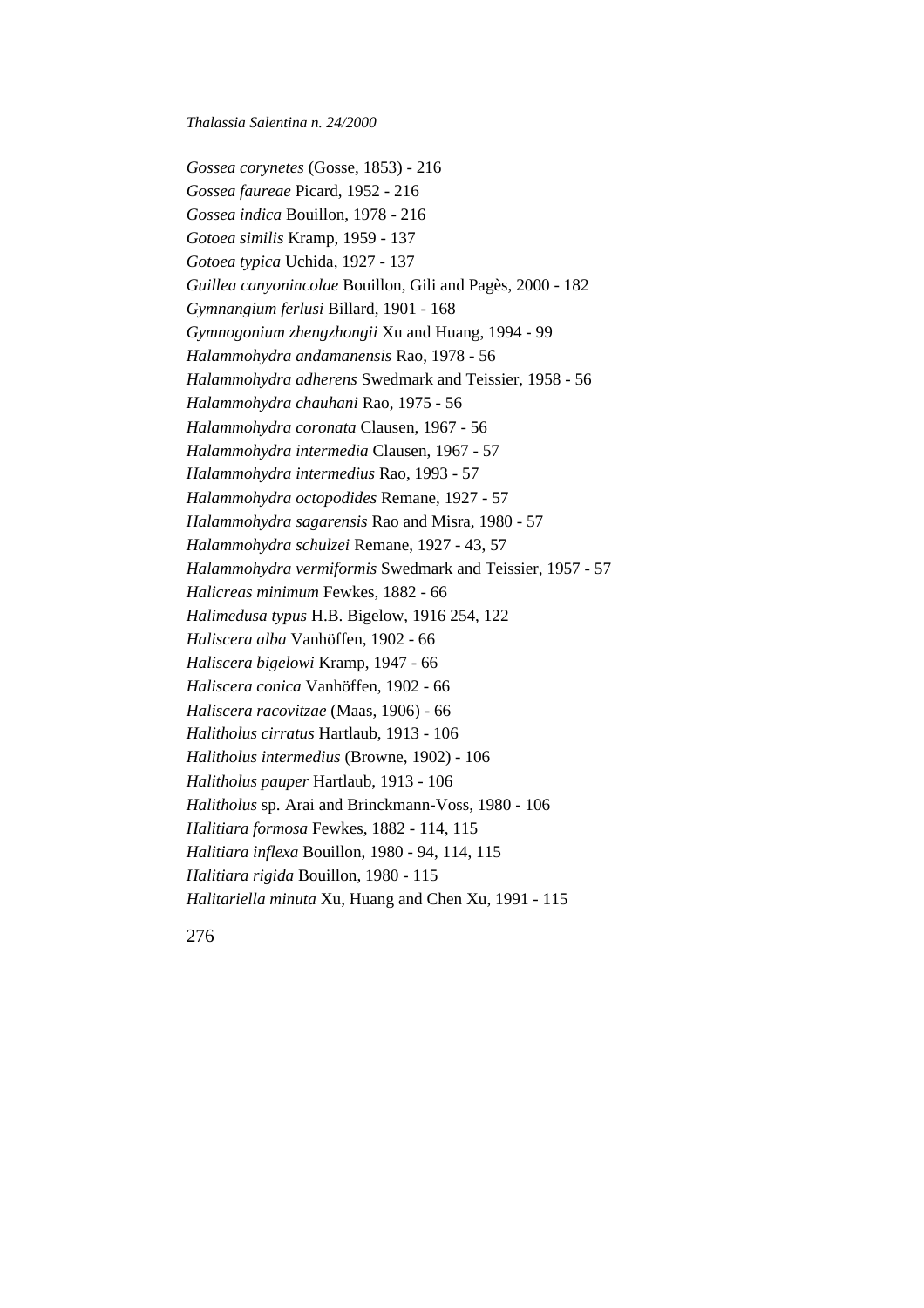*Halitiarella ocellata* Bouillon, 1980 - 115 *Halitrephes maasi* Bigelow, 1909 - 66 *Halmomises lacustris* Von Kennel,189 - 119 *Halocoryne epizoica* Hadzi, 1917 - 157 *Halocoryne frasca* Boero, Bouillon and Gravili, 2000 - 157 *Halocoryne orientalis* (Browne,1916) - 157 *Halocoryne pirainoid* Boero, Bouillon and Gravili, 2000 - 157 *Halopsis ocellata* A.Agassiz, 1863 - 196 *Hansiella fragilis* Bouillon, 1980 - 91 *Hebella calcarata* (L. Agassiz, 1862) - 181 *Hebella crateroides* Ritchie 1909 - 181 *Hebella contorta* Marktanner-Turneretscher, 1890 - 181 *Hebella cylindrica* (Von Lendenfeld, 1885) = *H. scandens - 181 Hebella dissymetrica* Billard,1933 - 181 *Hebella furax* Millard, 1957 - 181 *Hebella muscensis* Millard and Bouillon , 1975 - 181 *Hebella plana* Ritchie, 1907 - 181 *Hebella scandens* (Bale, 1888) - 181 *Hebella striata* Allman, 1888 - 181 *Helgicirrha brevistyla* Xu and Huang, 1983 - 177 *Helgicirrha cari* (Haeckel, 1864) - 177 *Helgicirrha cornellii* Bouillon, 1984 - 177 *Helgicirrha danduensis* (Bigelow, 1904) - 178 *Helgicirrha gemmifera* Bouillon, 1984 - 178 *Helgicirrha irregularis* Bouillon, Boero and Seghers 1988 - 178 *Helgicirrha malayensis* (Stiasny, 1928) - 178 *Helgicirrha medusifera* (Bigelow, 1909) - 178 *Helgicirrha schulzei* Hartlaub, 1909 - 178 *Helgicirrha weaveri* Allwein, 1967 - 178 *Heptarradiata rioplatensis* Zamponi and Genzano, 1988 - 65 *Heterotiara anonyma* Maas, 1905 - 98, 99 *Heterotiara minor* Vanhöffen, 1911 - 98, 99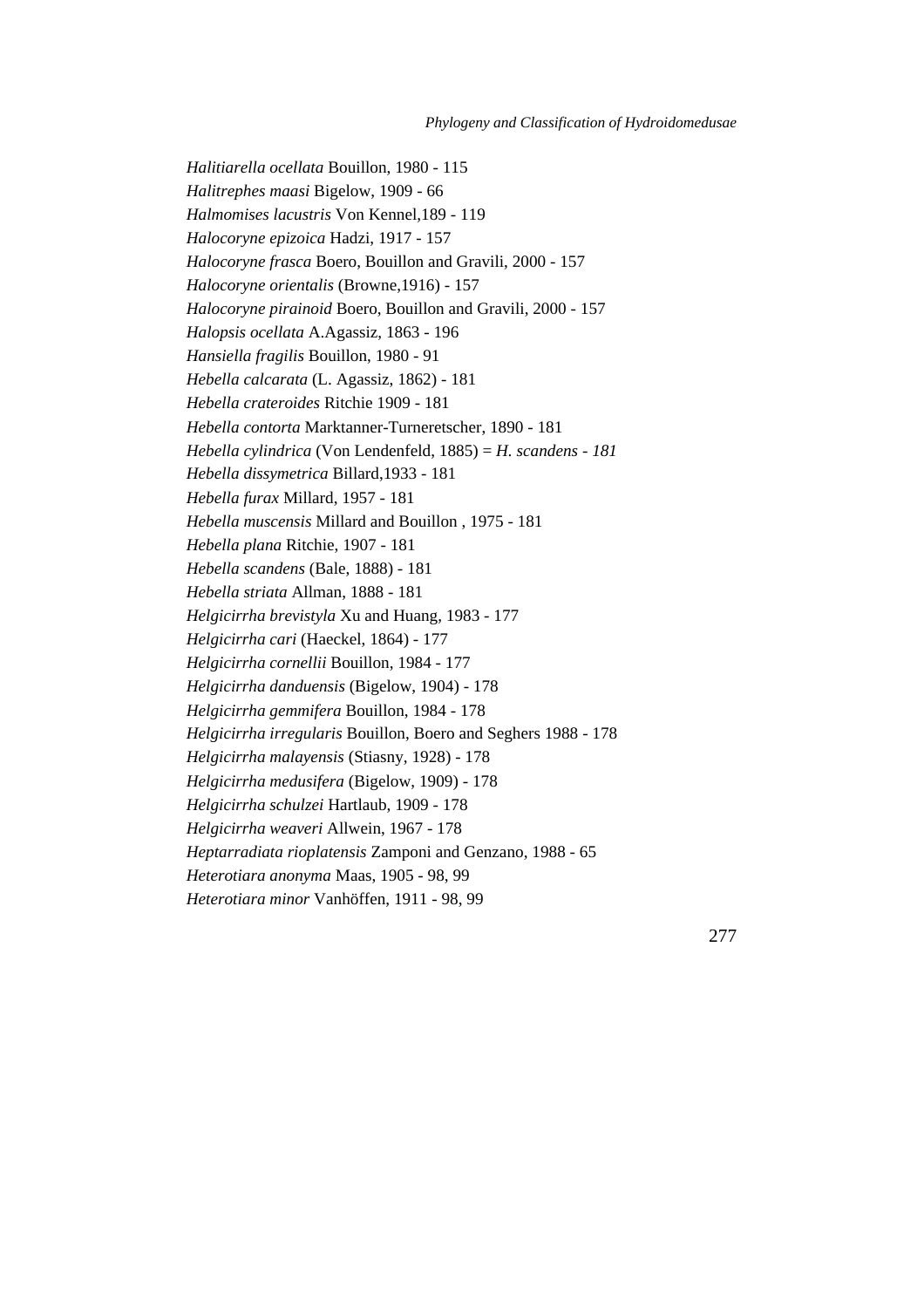*Homoeonema platygonon* Browne, 1903 - 72 *Hybocodon atentaculatus* Uchida, 1947 - 149 *Hybocodon cryptus* Watson, 1984 - 149 *Hybocodon pendulus* (L. Agassiz, 1862) - 149 *Hybocodon prolifer* L. Agassiz, 1862 - 149 *Hybocodon octopleurus* Kao, 1958 - 149 *Hybocodon unicus* (Browne, 1902) - 149 *Hydractinia americana* Mayer, 1910 - 89 *Hydractinia apicata* Kramp, 1959 - 89 *Hydractinia areolata* (Alder, 1862) - 89 *Hydractinia arge* (Clarke, 1882) - 89 *Hydractinia australis* (Schuchert, 1996) - 89 *Hydractinia bella* Hand, 1961 - 89 *Hydractinia borealis* (Mayer, 1900) - 89 *Hydractinia carcinicola* (Hiro, 1939) - 89 *Hydractinia carnea* M. Sars, 1846 - 89 *Hydractinia claviformis* (Bouillon, 1965) - 89 *Hydractinia dubia* (Mayer, 1900) - 89 *Hydractinia epiconcha* Stechow, 1907 - 89 *Hydractinia exigua* (Haeckel, 1880) - 89 *Hydractynia hartlaubi* Neppi and Stiasny, 1911 - 89 *Hydractynia hayamaensis* Hirohito, 1988 - 89 *Hydractinia hooperii* (Sigerfoos, 1899) - 89 *Hydractinia inabai* (Hirohito, 1988) - 89 *Hydractinia meteoris* Thiel, 1938 - 89 *Hydractinia minima* (Trinci, 1903) - 89 *Hydractinia minuta* (Mayer, 1900) - 89 *Hydractinia misakiensis* (Iwasa, 1934) - 89 *Hydractinia ocellata* (A. Agassiz and Mayer, 1902) - 89 *Hydractinia polystyla* (Haeckel, 1879) Mayer, 1910 - 89 *Hydractinia pruvoti* Motz-Kossowska, 1905 - 89 *Hydractinia sagamiensis* (Hirohito, 1988) - 89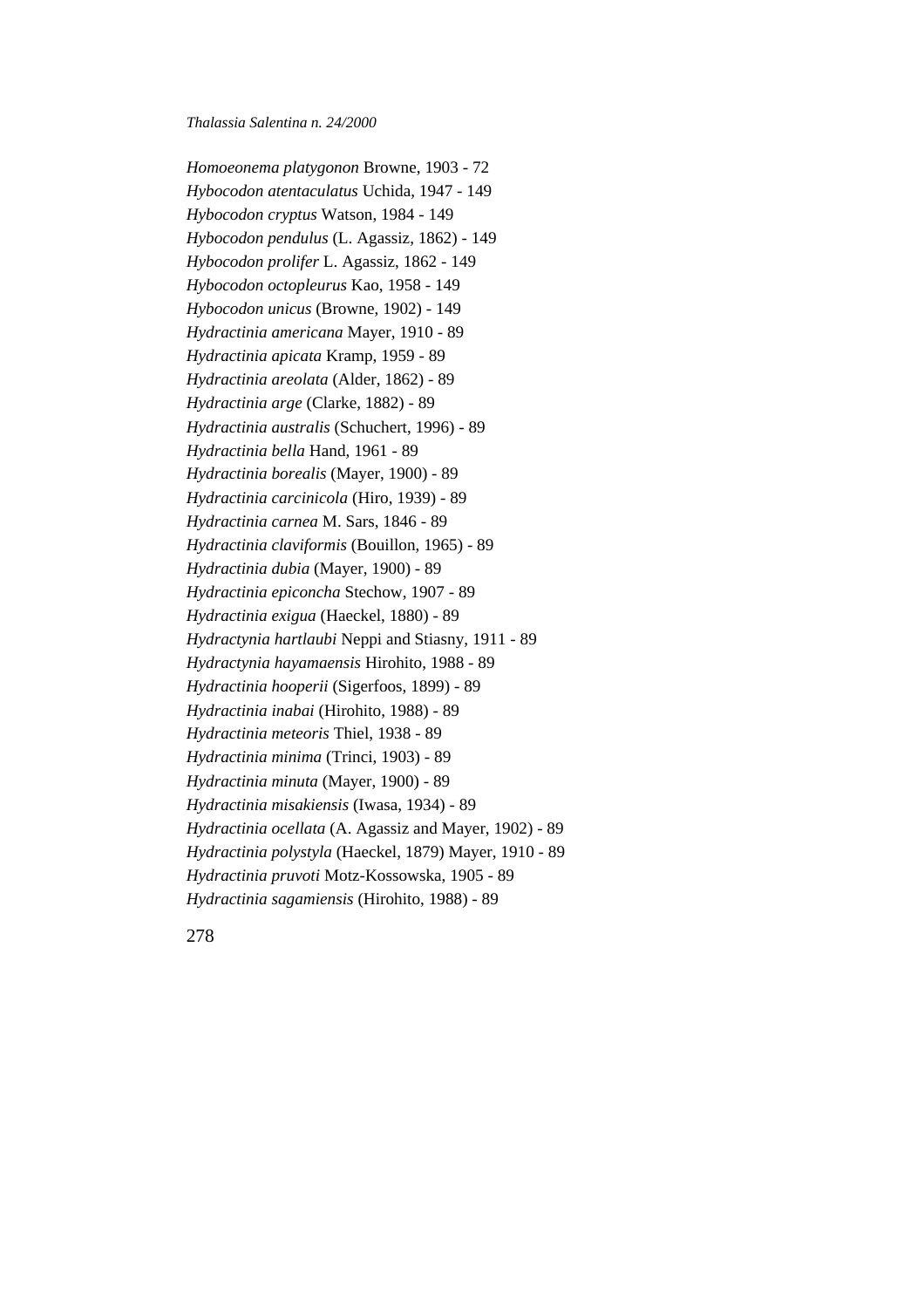*Hydractinia selena* Mills, 1976 - 90 *Hydractinia simplex* Kramp, 1928 - 90 *Hydractinia spinipalpillaris* (Hirohito, 1988) - 90 *Hydractinia tenuis* (Browne, 1902) - 90 *Hydractinia tournieri* (Picard and Rahm, 1954) - 90 *Hydranthea margarica* (Hincks 1862). - 189 *Hydrichtella epigorgia* Stechow, 1909 - 92 *Hydrichthys boycei* Warren, 1916 - 260, 106 *Hydrichthys cyclothona* Damas, 1934 - 106 *Hydrichthys mirus* Fewkes, 1887 - 106 *Hydrichthys pacifica* Miyashita, 1941 - 106 *Hydrichthys pietschi* Martin, 1975 - 106 *Hydrichthys sarcotretis* (Jungersen, 1911) - 106 *Hydrocoryne bodegensis* Rees, Hand and Mills, 1976 - 124,257 *Hydrocoryne miurensis* Stechow, 1907 - 124, 132, 257 *Irenium alabiatum* Zamponi, Suárez-Morales and Gasca, 1999 - 178 *Irenium labiatum* Zamponi, Suárez-Morales and Gasca, 1999 - 178 *Irenium quadrigatum* Haeckel, 1879 - 178 *Irenium teuscheri* (Haeckel,1879) - 178 *Janiopsis costata* Bouillon, 1980 - 107 *Kanaka pelagica* Uchida, 1947 - 99 *Kantiella enigmatica* Bouillon, 1978 - 16, 161, 163 *Keralica idukkensis* Khatri, 1984 - 219 *Kinetocodon danae* Kramp, 1921 - 90 *Koellikerina constricta* (Menon, 1932) - 82 *Koellikerina diforficulata* Xu and Zhang, 1878 - 82 *Koellikerina elegans* (Mayer, 1900) - 82 *Koellikerina fasciculata* (Péron and Lesueur, 1810) - 82 *Koelikerina heteronemalis* Xu, Huang and Chen Xu, 1991 - 82 *Koellikerina maasi* (Browne, 1910) - 82 *Koellikerina multicirrata* (Kramp, 1928) - 82 *Koellikerina octonemalis* (Maas, 1905) - 82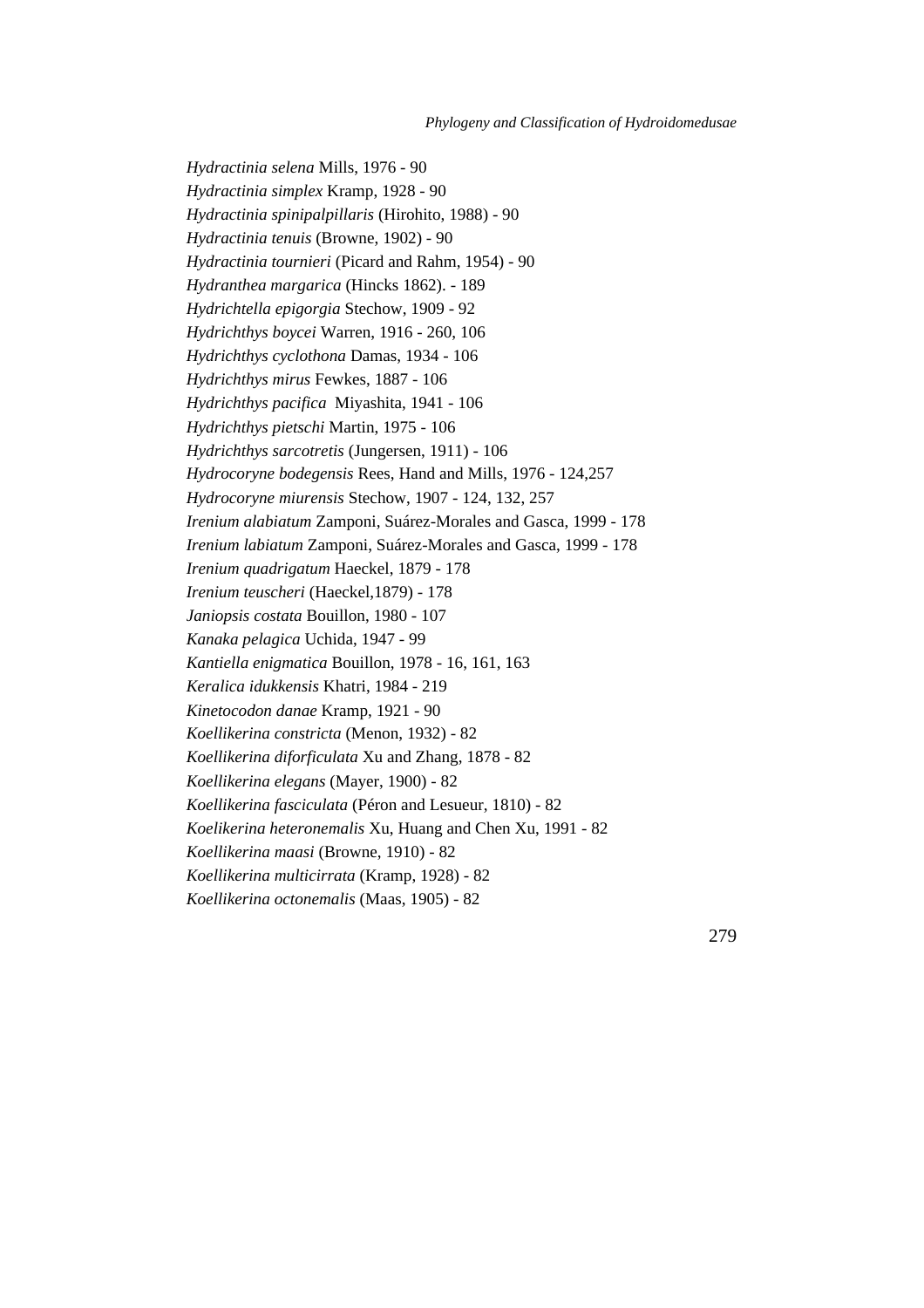*Koellikerina ornata* Kramp,1959 - 82 *Koellikerina taiwanensis* Xu, Huang and Chen Xu, 1991 - 83 *Krampella dubia* Russell, 1957 - 203 *Krampella tardenti* Gili, Bouillon, and Pagès, 1998 - 203 *Laingia jaumotti* Bouillon, 1978 - 25, 161, 163 *Laodicea brevigona* Allwein, 1967 - 183 *Laodicea chapmani* Günther,1903 - 183 *Laodicea eucope* (Haeckel, 1879) - 183 *Laodicea fertilis* (von Ledenfeld, 1884) - 183 *Laodicea fijiana* Agassiz and Mayer, 1899 - 183 *Laodicea indica* Browne, 1905 - 183 *Laodicea marama* Agassiz and Mayer, 1899 - 183 *Laodicea minuscula* Vannucci, 1957 - 183 *Laodicea neptuna* Mayer, 1900 - 183 *Laodicea ocellata* Babnik, 1948 - 183 *Laodicea pulchra* Browne, 1902 - 183 *Laodicea undulata* (Forbes and Goodsir, 1851) - 183, 184 *Larsonia pterophylla* (Haeckel, 1879) - 107, 111 *Latitiara orientalis* Xu and Huang, 1990 - 116 *Leuckartiara abyssi* (G.O. Sars, 1874) - 107 *Leuckariara adnata* Pagès, Bouillon and Gili, 1991 - 107 *Leuckartiara annexa* Kramp, 1957 - 108 *Leuckartiara brownei* Larson and Harbison, 1990 - 108 *Leuckartiara eckerti* Bouillon, 1985 - 108 *Leuckartiara foersteri* Arai and Brinckmann-Voss, 1980 - 108 *Leuckartiara gardineri* Browne, 1916 - 108 *Leuckartiara grimaldii* Ranson, 1936 - 108 *Leuckartiara hoepplii* Hsu, 1928 - 108 *Leuckartiara nobilis* Hartlaub, 1913 - 108 *Leuckartiara octona* (Fleming, 1823) - 108 *Leuckartiara orientalis* Xu, Huang and Chen Xu, 1991 - 108 *Leuckartiara simplex* Bouillon, 1980 - 108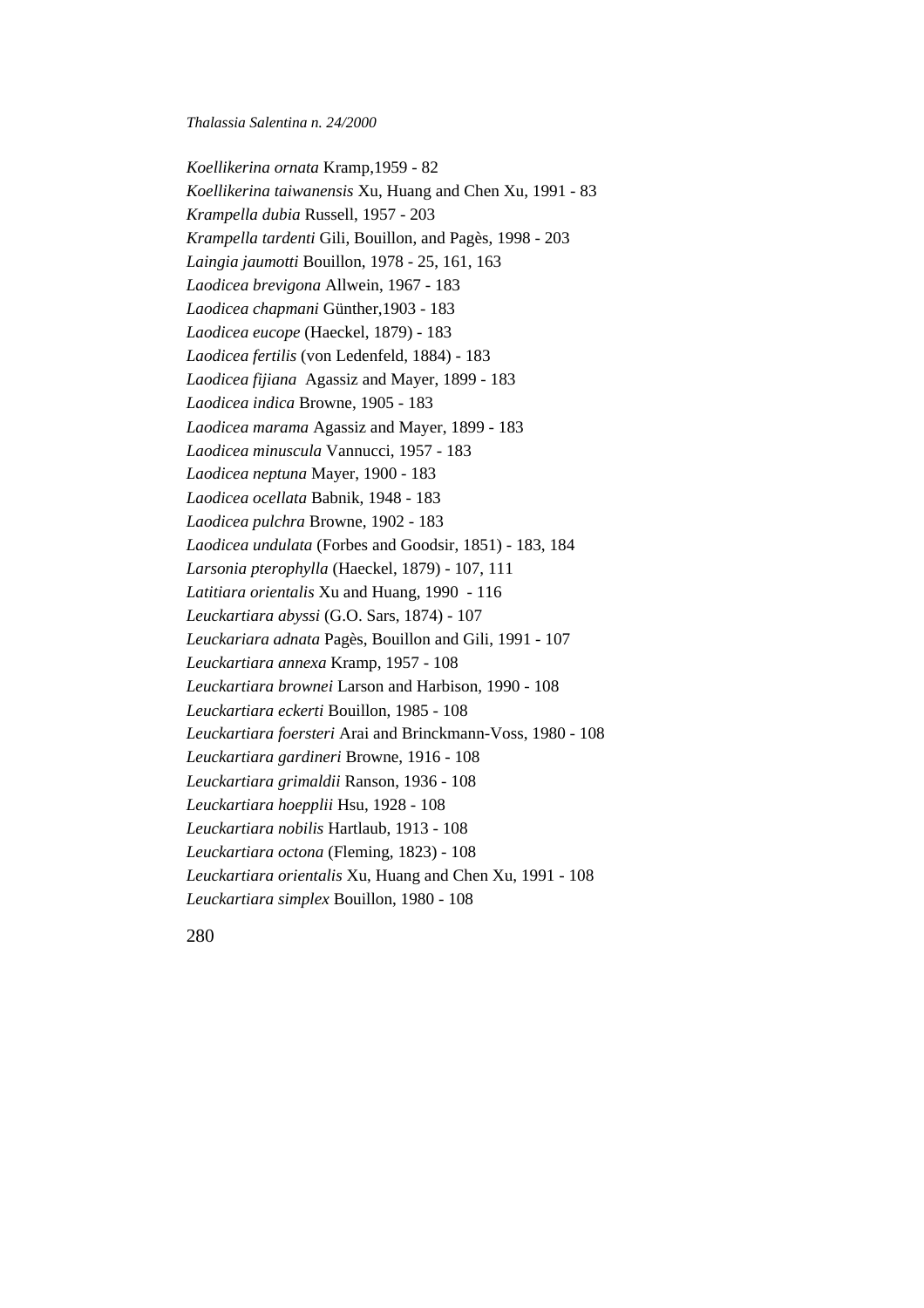*Leuckartiara* sp. Arai and Brinckmann-Voss, 1980 - 108 *Leuckartiara zacae* Bigelow, 1940 - 108 *Limnocnida biharensis* Firoz-Ahmad, Sen, Mishra and Bharti, 1986 - 217 *Limnocnida congoensis* Bouillon, 1958 - 217 *Limnocnida indica* Annandale, 1912 - 217 *Limnocnida nepalensis* Dumont, 1976 - 217 *Limnocnida rhodesiae* Boulenger, 1912 - 217 *Limnocnida tanganyicae* Günther, 1893 - 217 *Linvillea arcuata* (Haeckel,1879) - 125 *Liriope tetraphylla* (Chamisso and Eysenhardt, 1821) - 16, 65 *Lizzella hyalina* (van Beneden, 1866) - 83 *Lizzella octella* Haeckel,1879 - 83 *Lizzia alvarinoae* Segura, 1980 - 83 *Lizzia blondina* Forbes, 1848 - 83 *Lizzia ferrarii* Segura, 1980 - 83 *Lizzia elisabethae* Haeckel, 1879 - 83 *Lizzia fulgurans* (A. Agassiz, 1865) - 83 *Lizzia gracilis* (Mayer, 1900) - 83 *Lizzia octostyla* (Haeckel, 1879) - 83 *Lovenella annae* (von Ledenfeld, 1884) - 190 *Lovenella assimilis* (Browne, 1905) - 190 *Lovenella bermudensis* (Fewkes, 1883) - 190 *Lovenella chiquitita* Millard, 1957 - 190 *Lovenella cirrata* (Haeckel, 1879) - 190 *Lovenella clausa* (Lovèn, 1836) - 190 *Lovenella corrugata* Thornely, 1908 - 190 *Lovenella gracilis* (Clarke, 1882) - 190, 186 *Lovenella haichangensis* Xu and Huang,1983 - 190 *Macrorhynchia philippina* Kirchenpauer, 1872 - 169 *Maeotias inexspectata* Ostroumoff, 1896 - 217, 254 *Malagazzia carolinae* (Mayer, 1900) - 191 *Malagazzia condensum* (Kramp, 1953) - 191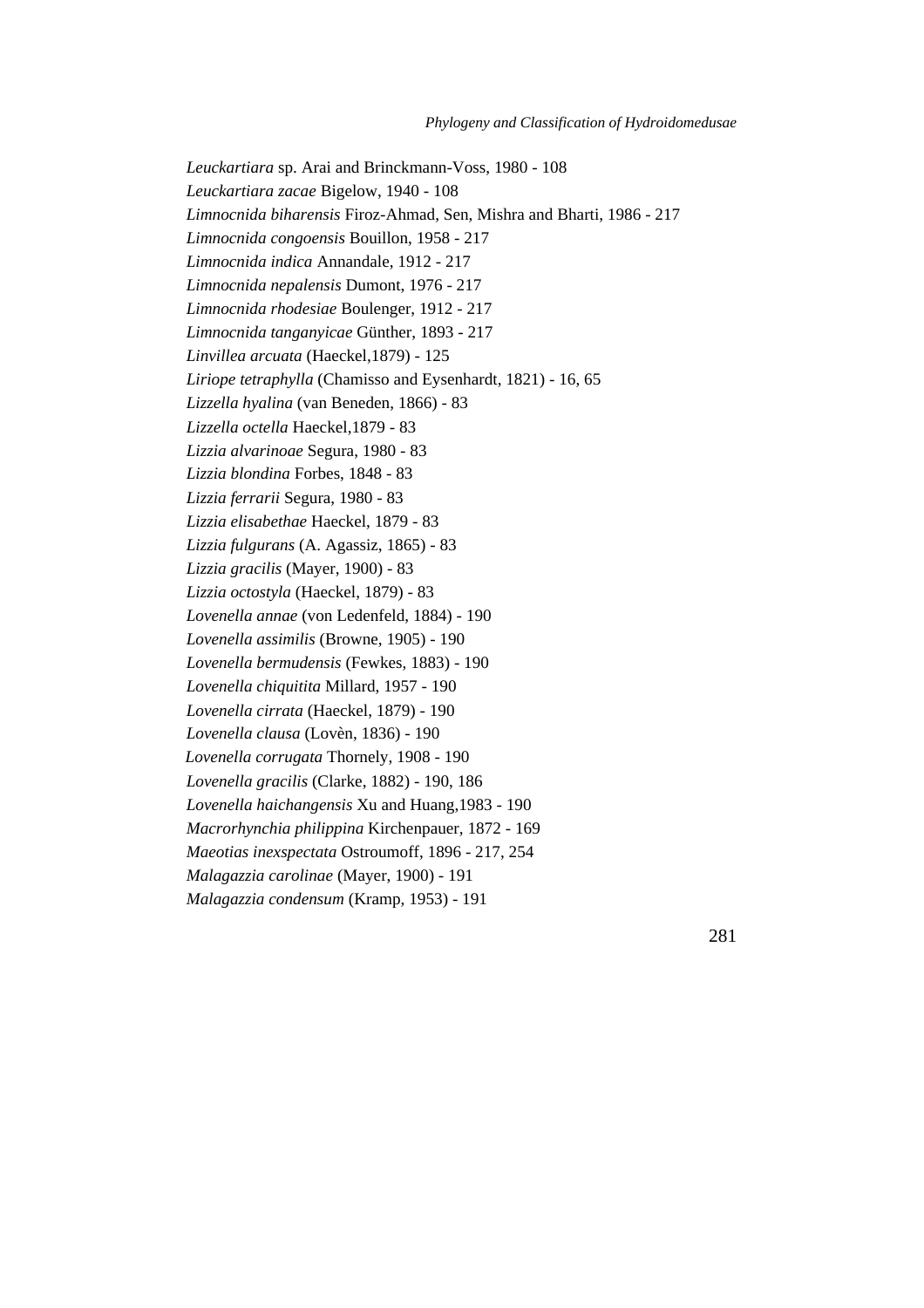*Malagazzia curviductum* (Xu and Zhang, 1978) - 191 *Malagazzia cyphogonia* He and Xu, 1982 - 191 *Malagazzia multitentaculatum* (Menon, 1932) - 191 *Malagazzia taenogonia* (Chow and Huang, 1958) - 191 *Mansariella lacustris* Malhotra, Duda and Jyoti, 1976 - 220, 253 *Margalefia intermedia* Pagès, Bouillon and Gili, 1991 - 203 *Margelopsis australis* Browne, 1910 - 145 *Margelopsis gibbesi* (McCrady, 1859) - 145 *Margelopsis haeckeli* Hartlaub, 1897 - 145 *Margelopsis hartlaubi* Browne, 1903 - 145 *Meator rubatra* H.B. Bigelow, 1913 - 98 *Melicertissa adriatica* Neppi, 1915 - 183 *Melicertissa clavigera* Haeckel, 1879 - 183 *Melicertissa malayica* (Maas, 1905) - 183 *Melicertissa mayeri* Kramp, 1959 - 183 *Melicertissa orientalis* Kramp, 1961 - 183 *Melicertissa platygastra* Nair, 1951 - 183 *Melicertissa rosea* Bouillon, 1984 - 183 *Melicertissa* sp. Kramp, 1965 - 183 *Melicertoides centripetalis* Kramp, 1959 - 193 *Melicertoides octolabialis* Xu, Huang and Chen Xu, 1991 - 193 *Melicertum georgicum* A. Agassiz, 1862 - 193 *Melicertum octocostatum* (M. Sars, 1835) - 193 *Melicertum panocto* (Haeckel, 1879) - 193 *Merga bulbosa* Bouillon, 1980 - 108 *Merga galleri* Brinckmann, 1962 - 108 *Merga macrobulbosa* Xu, Huang and Chen Xu, 1991 - 108 *Merga reesi* Russell, 1956 - 108 *Merga tergestina* (Neppi and Stiasni, 1912) - 108 *Merga tregoubovii* Picard, 1960 - 108 *Merga treubeli* Schuchert, 1996 - 109 *Merga violacea* (Agassiz and Mayer, 1899) - 109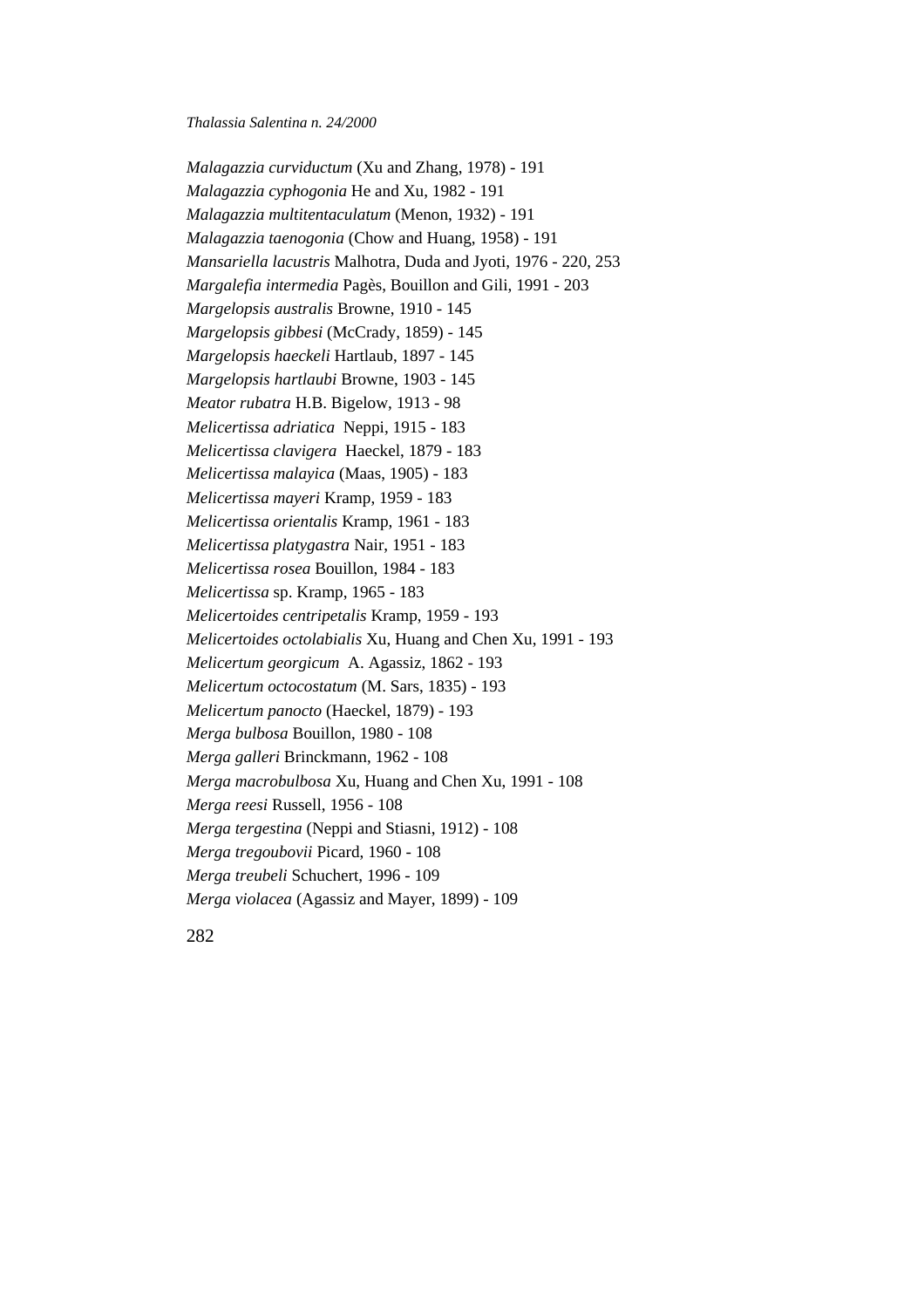*Microcampana conica* Fewkes, 1889 - 160 *Mitrocoma annae* Haeckel, 1864 - 196 *Mitrocoma cellularia* (A. Agassiz, 1865) - 196 *Mitrocoma discoidea* Torrey, 1909 - 196 *Mitrocoma minervae* Haeckel, 1879 - 196 *Mitrocomella brownei* (Kramp, 1930) - 196 *Mitrocomella cruciata* A. Agassiz, 1865 - 196 *Mitrocomella frigida* (Browne, 1910) - 196 *Mitrocomella fulva* Browne, 1903 - 196 *Mitrocomella grandis* Kramp, 1965 - 196 *Mitrocomella millardae* Pagès, Gili and Bouillon, 1992 - 196 *Mitrocomella niwai* Bouillon and Barnett, 1999 - 196 *Mitrocomella polydiademata* (Romanes,1876) - 196 *Mitrocomella sinuosa* (Foerster, 1923) - 196 *Moerisia carine* Bouillon, 1978 - 119 *Moerisia gangetica* Kramp, 1958 - 119 *Moerisia gemmata* ( Ritchie, 1915) - 119 *Moerisia horii* (Uchida and Uchida, 1929) - 119 *Moerisia inkermanica* (Paltschikowa-Ostroumova, 1925) - 119 *Moerisia lyonsi* Boulenger, 1908 - 119 *Moerisia pallasi* (Derzhavin, 1912) - 119 *Modeeria formosa* Forbes, 1848 - 203 *Modeeria rotunda* (Quoy and Gaimard, 1827) - 203 *Modeeria sagamina* Uchida, 1948 - 203 *Monobrachium antarctica* Robins, 1972 - 220 *Monobrachium drachi* Marche-Marchad, 1963 - 220 *Monobrachium parasiticum* (Mereschkowsky, 1877) - 220 *Monotheca obliqua* (Johnston, 1847) - 199 *Nemalecium lighti* Hargitt, 1924 - 179 *Nemertesia antennina* (L., 1758) - 199 *Nemopsis bachei* L. Agassiz, 1849 - 81, 84 *Nemopsis crucifera* (Forbes and Goodsir, 1853) - 81, 84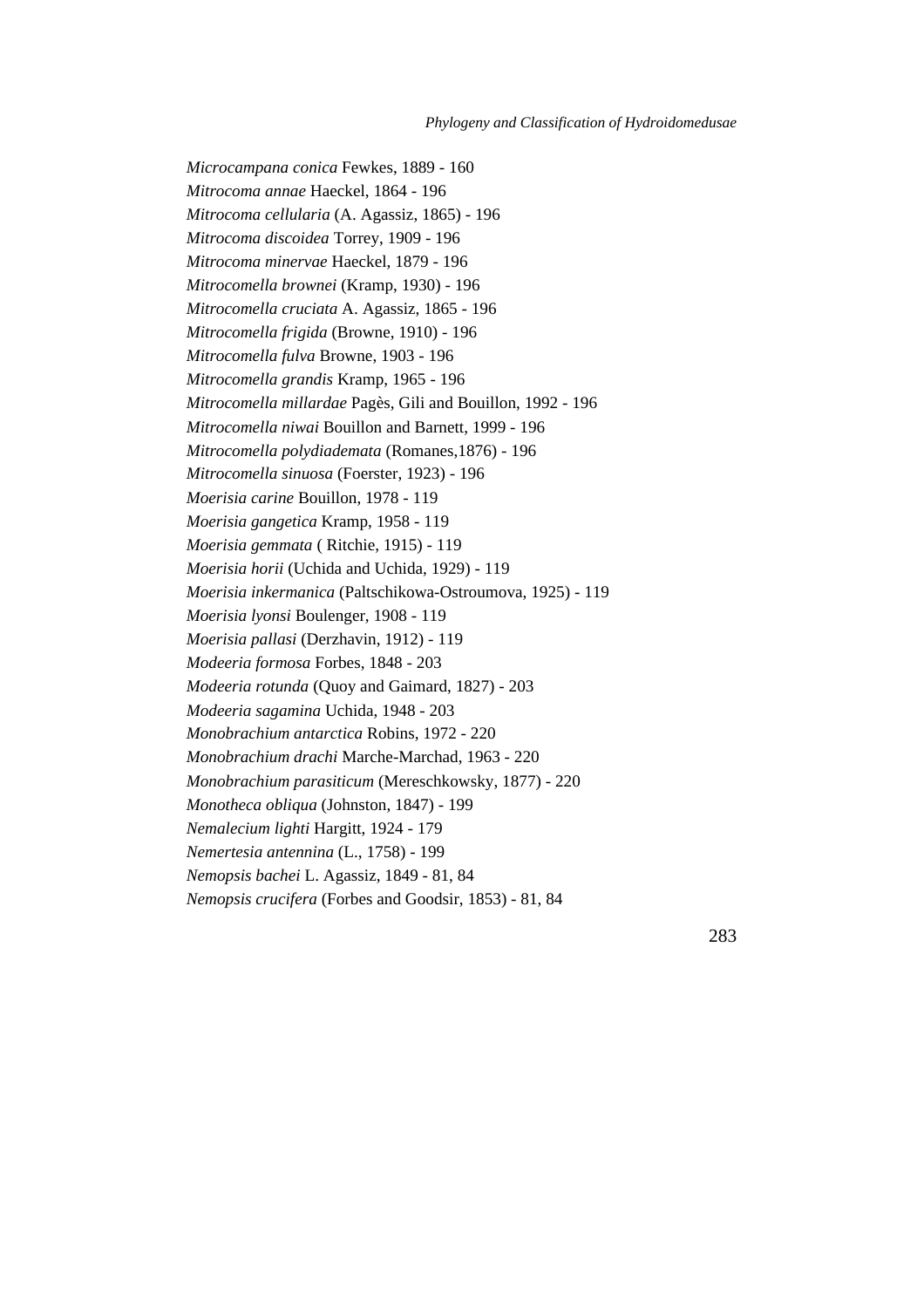*Nemopsis dofleini* Maas, 1909 - 84 *Nemopsis heteronema* Haeckel, 1879 - 84 *Nemopsis hexacanalis* Huang and Xu, 1994 - 84 *Nemopsis* sp. Ganapati and Nagabhushanam, 1958 - 84 *Neotima lucullana* (Delle Chiaje, 1822) - 178 *Neotima peterseni* Bouillon, 1984 - 178 *Neoturris bigelowi* Kramp, 1959 - 109 *Neoturris brevicornis* (Murbach and Shearer, 1902) - 109 *Neoturris crockeri* Bigelow, 1940 - 109 *Neoturris fontata* (H.B. Bigelow, 1913) - 109 *Neoturris papua* (Lesson, 1843) - 109 *Neoturris pelagica* (Agassiz and Mayer, 1902) - 109 *Neoturris pileata* (Forskål, 1775) - 109 *Netocertoides brachiatus* Mayer,1900 - 193 *Niobia dendrotentaculata* Mayer, 1900 - 100 *Nuarchus halius* Bigelow, 1912 - 218 *Nubiella mitra* Bouillon, 1980 - 84 *Obelia bicuspidata* Clarke, 1875 - 210 *Obelia dichotoma* (L. 1758) - 210 *Obelia fimbriata* (Dalyell, 1848) - 210 *Obelia geniculata* (L., 1758) - 210 *Obelia longissima* (Pallas, 1766) - 210 *Obelia* spp. - 210 *Oceania armata* Kölliker, 1853 - 86 *Oceana tydemani* Bleeker and van der Spoel, 1988 - 86 *Octobulbacea montchermosensis* Zamponi, 1983 - 79 *Octocanna haeckeli* Vannucci and Soares Moreira, 1966 - 191 *Octocannoides ocellata* (Menon, 1932) - 197 *Octogonade mediterranea* Zoja, 1896 - 204 *Octophialucium aphrodite* (Bigelow, 1919) - 192 *Octophialucium bigelowi* Kramp, 1955 - 192 *Octophialucium funerarium* (Quoy and Gaimard, 1827) - 192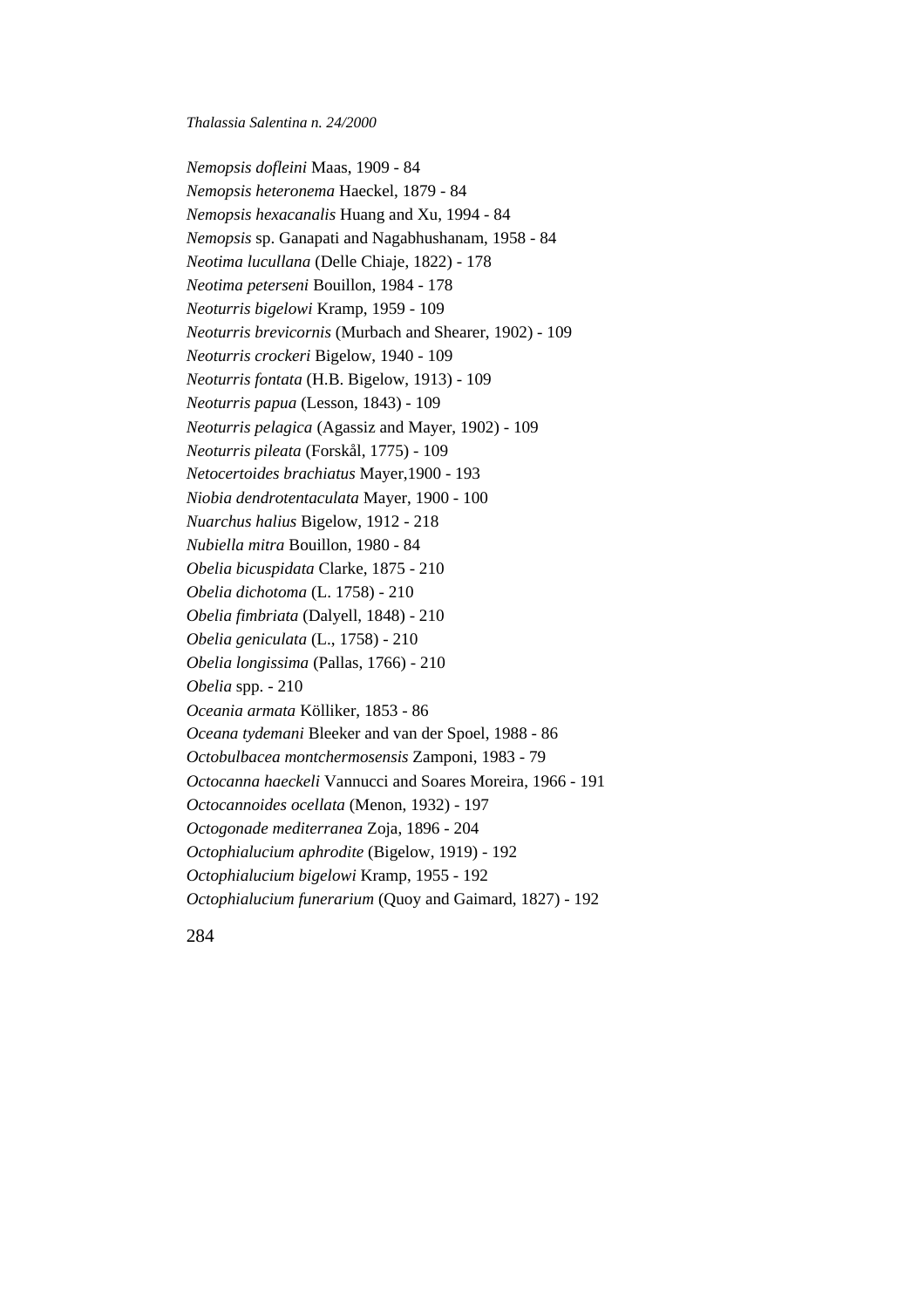*Octophialucium indicum* Kramp, 1958 - 192 *Octophialucium krampi* Bouillon, 1984 - 192 *Octophialucium medium* Kramp, 1955 - 192 *Octophialucium mollis* Bouillon, 1984 - 192 *Octophialucium solidum* (Menon, 1932) - 192 *Octorradiata bonaerensis* Zamponi and Genzano, 1988 - 65 *Octorathkea onoi* Uchida, 1927 - 79 *Octotiara russelli* Kramp, 1953 - 109 *Odessia maeotica* (Ostroumoff, 1896) - 120 *Odessia multitentaculata* Xu, Huang and Chen Xu, 1991 - 120 *Olindias formosa* (Goto, 1903) - 218 *Olindias malayensis* Maas, 1905 - 218 *Olindias phosphorica* (Delle Chiaje, 1841) - 218 *Olindias sambaquiensis* Müller, 1861 - 218 *Olindias singularis* Browne, 1905 - 218 *Olindias tenuis* (Fewkes, 1882) - 218 *Olindioides formosa* Goto, 1903 - 218 *Oonautes hanseni* Damas, 1936 - 159 *Orchistoma agariciforme* Keller, 1884 - 197 *Orchistoma collapsa* (Mayer, 1900) - 197 *Orchistoma manam* Bouillon, 1984 - 197 *Orchistoma nubiae* Bouillon, 1984 - 197 *Orchistoma pileus* (Lesson, 1843) - 197 *Orchistomella applanata* Kramp, 1959 - 194 *Orchistomella graeffei* (Neppi and Stiasny, 1911) - 194 *Orchistomella tentaculata* ( Mayer, 1900) - 194 *Orthopyxis crenata* (Hartlaub, 1901) - 210 *Orthopyxis everta* Clarke, 1875 - 210 *Orthopyxis compressa* (Clarke, 1876) - 210 *Orthopyxis fujianensis* Huang and Xu, 1994. - 210 *Orthopyxis integra* (Macgillivray, 1842) - 210 *Orthopyxis platycarpa* (Bale, 1914) - 210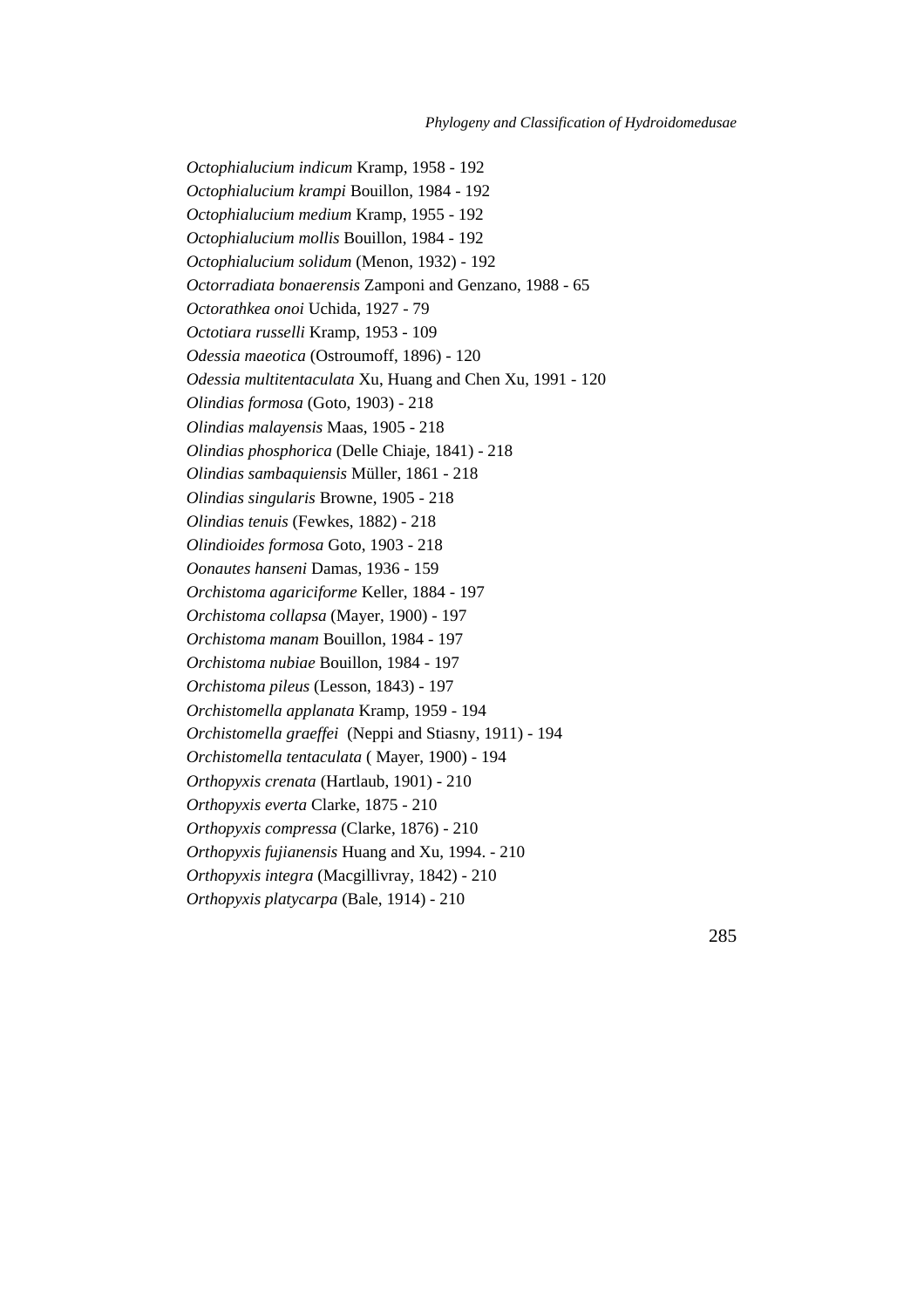*Orthopyxis sargassicola* (Nutting, 1915) - 210 *Otohydra tremulans* Lacassagne,1973 - 57 *Otohydra vagans* Swedmark and Teissier, 1958 - 57 *Otoporpa polystriata* Xu and Zhang, 1978 - 59 *Pachycordyle conica* Kramp, 1959 - 85 *Pachycordyle degenerata* ( Mayer, 1904) - 85 *Pachycordyle globulosa* Kramp, 1959 - 85 *Pachycordyle lineata* Kramp, 1959 - 85 *Pachycordyle napolitana* Weismann, 1883 - 85 *Pandea conica* (Quoy and Gaimard, 1827) - 110 *Pandea cybeles* Alvarino, 1988 - 110 *Pandea minima* von Ledenfeld, 1884 - 110 *Pandea rubra* Bigelow, 1913 - 110 *Pandeopsis ikarii* Kramp, 1959 - 110, 203, 234 *Pantachogon haeckeli* Maas, 1893 - 72 *Pantachogon militare* (Maas, 1893) - 72 *Pantachogon scotti* Browne, 1910 - 72 *Paracytaeis octona* Bouillon, 1978 - 87 *Paragotoea elegans* Margulis, 1989 - 137 *Paragotoea bathybia* Kramp, 1942 - 137, 256 *Paralovenia bitentaculata* Bouillon, 1984 - 190 *Parateclaia euromarge* Bouillon, Pagès and Gili, 2000 - 201 *Paratiara digitalis* Kramp and Damas, 1925 - 116 *Paulinum lineatum* Brinckmann-Voss and Arai,1997 - 131 *Paulinum punctatum* (Vanhöffen, 1911) - 131, 133 *Pegantha aureola* (Haeckel, 1879) - 62 *Pegantha biloba* Haeckel, 1879 - 62 *Pegantha clara* R.P. Bigelow, 1909 - 62, 7 *Pegantha cyanostilys* (Eschscholtz, 1829) - 62 *Pegantha dactyletra* Maas,1893 - 62 *Pegantha dodecagona* (Péron and Lesueur, 1810) - 62 *Pegantha forskäli* (Haeckel, 1879) - 62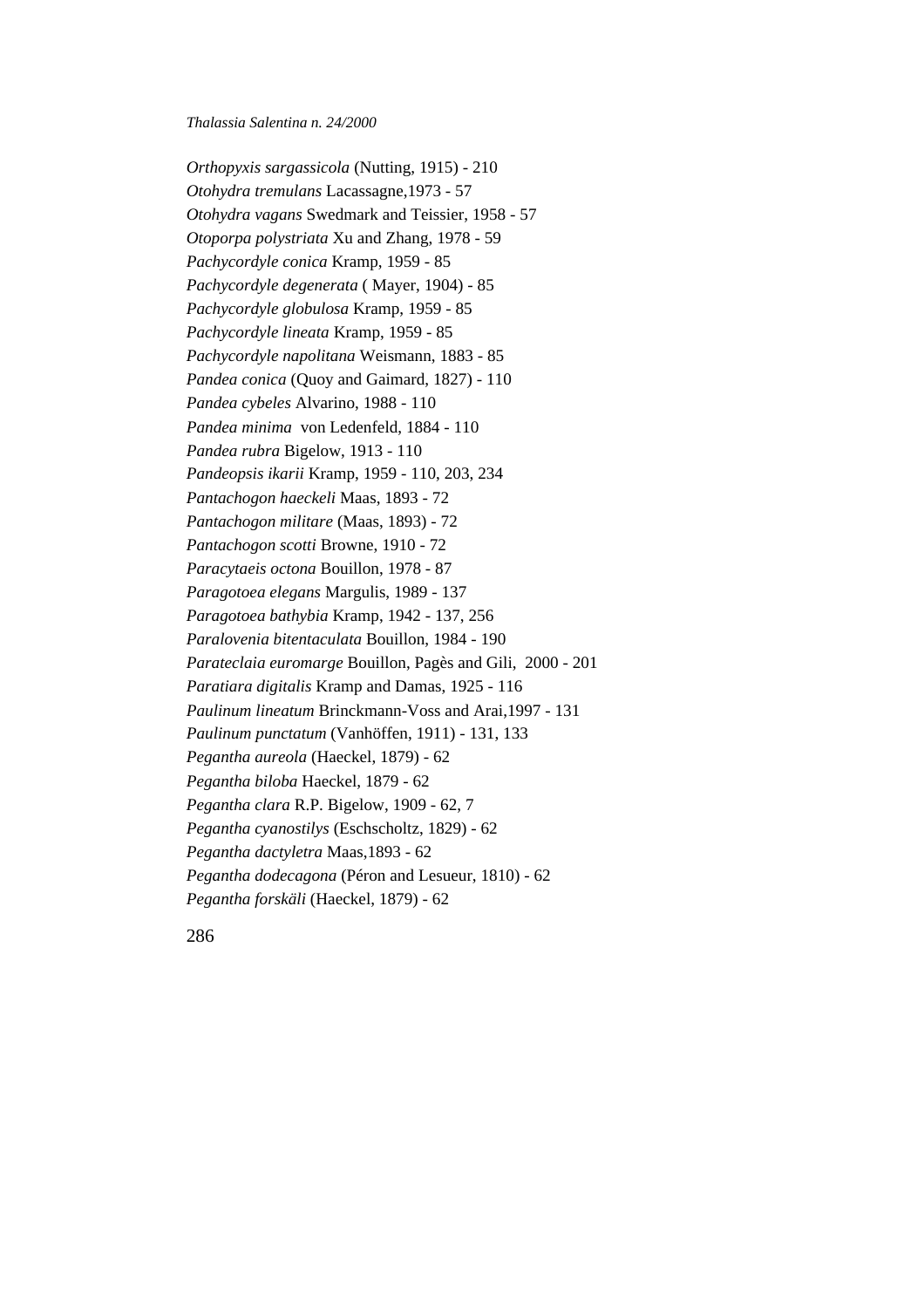*Pegantha godeffroyi* (Haeckel, 1879) - 62 *Pegantha laevis* H.B. Bigelow, 1909 - 63 *Pegantha lunulata* ( Haeckel, 1879) - 63 *Pegantha magnifica* Haeckel, 1879 - 63 *Pegantha martagon* Haeckel, 1879 - 63 *Pegantha mollicina* (Forskål, 1775) - 63 *Pegantha pantheaon* (Haeckel, 1879) - 63 *Pegantha punctata* (Quoy and Gaimard, 1824) - 63 *Pegantha quadriloba* Haeckel, 1879 - 63 *Pegantha rubiginosa* (Kölliker, 1853) - 63 *Pegantha sieboldi* (Haeckel, 1879) - 63 *Pegantha triloba* Haeckel, 1879 - 63 *Pegantha weberi* (Haeckel, 1879) - 63 *Pegantha zonaria* (Haeckel, 1879) - 63 *Pegantha zonorchis* (Haeckel, 1879) - 63 *Pelagiana trichodesmiae* Borstad and Brinckman-Voss, 1979 - 112, 244 *Pelagohydra mirabilis* Dendy, 1902 - 146 *Pennaria adamsia* von Lendenfeld, 1884 - 146 *Pennaria armata* Vanhöffen, 1911 - 146 *Pennaria disticha* Goldfuss, 1820 - 147 *Pennaria grandis* Kramp, 1928 - 147 *Pennaria pauper* Kramp, 1959 - 147 *Pennaria rosea* von Ledenfeld, 1884? **(?)** - 147 *Pennaria vitrea* Agassiz and Mayer, 1899 - 147 *Pennaria wilsoni* Bale, 1913 - 147 *Pentarradiata estuariensis* Zamponi and Genzano, 1988 - 65 *Perigonella sulfura* (Chun, 1889) - 112 *Persa incolorata* McCrady, 1859 - 72 *Petasiella assymetrica* Uchida, 1947 - 67 *Petasus atavus* Haeckel, 1879 - 67 *Petasus eucope* (Haeckel, 1879) - 67 *Petasus digonimus* (Haeckel, 1879) - 67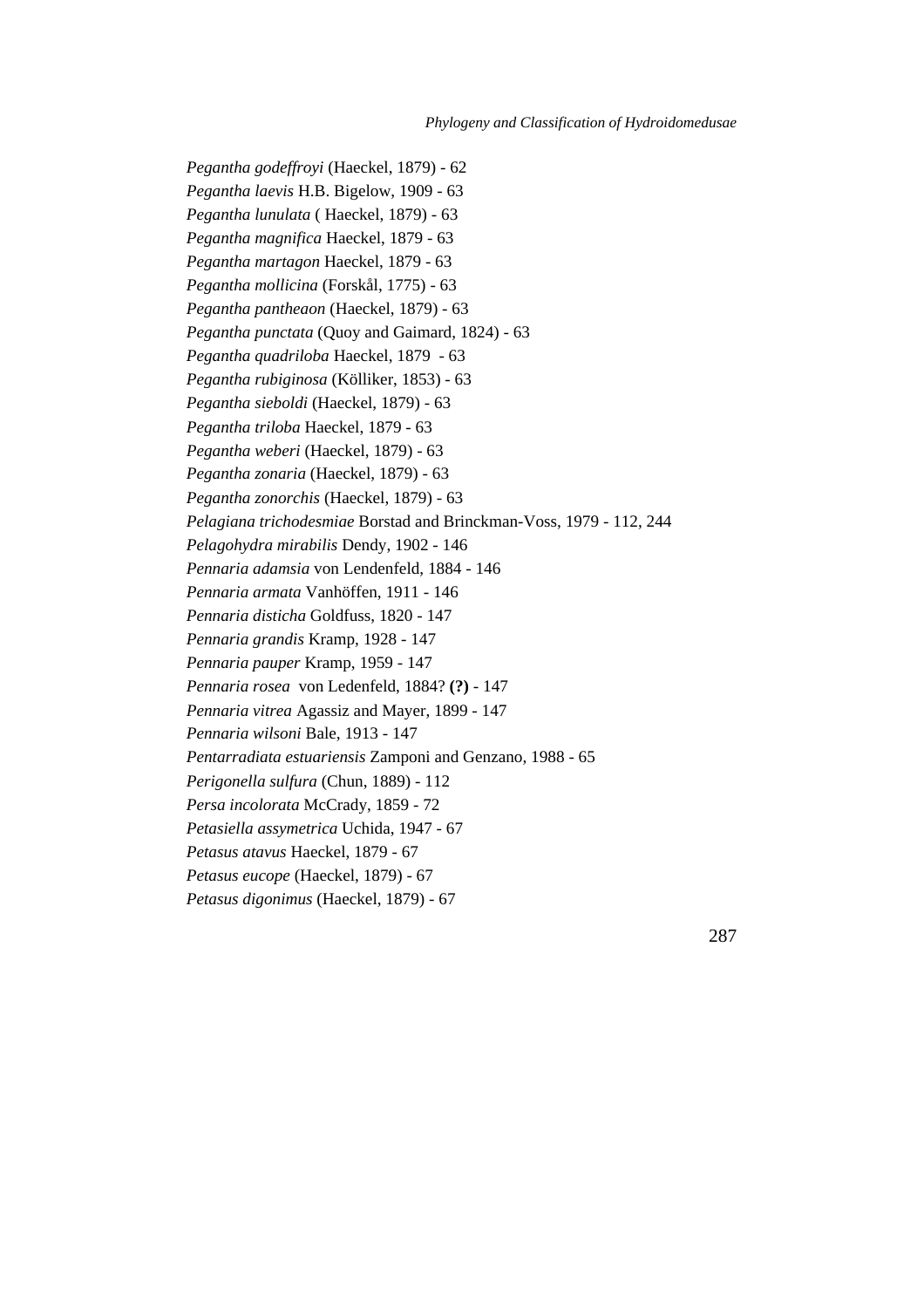*Petasus tiaropsis* (Haeckel, 1879) - 67 *Phialella annulata* (von Ledenfeld, 1884) - 198 *Phialella dissonema* (Haeckel, 1879) - 198 *Phialella falklandica* Browne, 1902 - 198 *Phialella fragilis* (Uchida, 1938) - 198 *Phialella hyalina* (von Ledenfeld, 1884) - 198 *Phialella macrogona* Xu, Huang and, Wang Wenqiao, 1985 - 198 *Phialella parvigastra* (Mayer, 1900) - 198 *Phialella quadrata* (Forbes, 1848) - 198 *Phialella turrita* (Hincks, 1868) - 198 *Phialella zappai* Boero, 1987 - 198, 244 *Phialopsis diegensis* Torrey, 1909 - 178, 229 *Phialucium mbenga* (Agassiz and Mayer, 1899) - 211 *Platystomma bitentaculata* Xu, Huang and Chen Xu, 1991 - 79 *Platystoma dongshanensis* Xu and Huang, 1994 - 79 *Platystoma nanhaiensis* Zhang Jinbiao, 1982 - 79 *Plotocnide borealis* Wagner, 1885 - 150, 223 *Plotocnide incertae* (Linko, 1900) - 150 *Polyorchis haplus* Skogsberg, 1948 - 121 *Polyorchis karafutoensis* Kishinouye, 1910 - 121 *Polyorchis montereyensis* Skogberg, 1948 - 121 *Polyorchis penicillatus* (Eschscholtz, 1829) - 121 *Polypodium hydriforme* Ussow, 1885 - 121 *Porpita porpita* (Linnaeus, 1758) - 154, 245 *Proboscidactyla abyssicola* Uchida, 1947 - 113 *Proboscidactyla brooksi* (Mayer, 1910) - 113 *Proboscidactyla circumsabella* Hand, 1954 - 113 *Proboscidactyla flavicirrata* Brandt, 1835 - 114 *Proboscidactyla furcata* (Haeckel, 1879) - 114 *Proboscidactyla menoni* Pagés, Bouillon and Gili, 1991 - 114 *Proboscidactyla mutabilis* (Browne, 1902) - 114 *Proboscidactyla occidentalis* ( Fewkes, 1889) - 114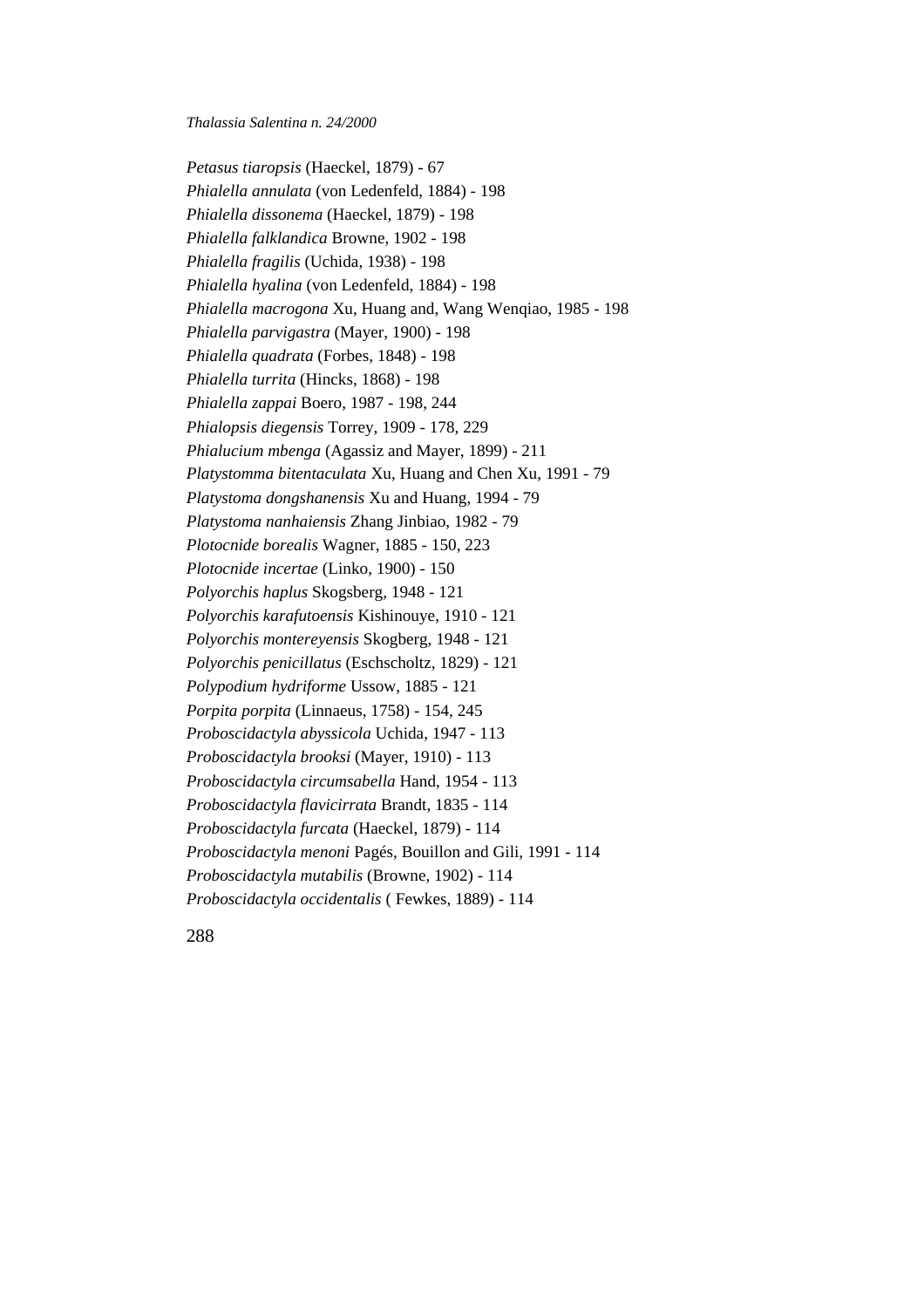*Proboscidactyla ornata* (McCrady, 1859) - 114 *Proboscidactyla pacifica* (Maas, 1909) - 114 *Proboscidactyla* sp. Schuchert, 1996 - 114 *Proboscidactyla stellata* (Forbes, 1846) - 114 *Propachycordyle canalifera* Thiel, 1931 - 160 *Protiara haeckeli* Hargitt, 1902 - 116 *Protiara* sp. Bouillon and Barnett, 1999 - 116 *Protiara tetranema* (Péron and Lesueur, 1810) - 116 *Pseudoclytia pentata* (Mayer, 1900) - 211 *Pseudorathkea macrogastrica* Xu and Huang, 1990 - 93 *Pseudotiara tropica* (Bigelow, 1912) - 99 *Pteroclaca crassa* (Pictet, 1893) - 153 *Pteroclava krempfi* (Billard, 1919) - 153 *Pteronema darwini* Haeckel, 1879 - 159 *Ptilocodium repens* Coward, 1909 - 92, 248 *Ptychogastria antarctica* (Haeckel, 1879) - 68 *Ptychogastria asteroides* (Haeckel, 1879 - 68 *Ptychogastria polaris* Allman, 1878 - 68 *Ptychogena antarctica* Browne, 1907 - 184 *Ptychogena aurea* Vanhöffen, 1912 - 184 *Ptychogena californica* Torrey, 1909 - 184 *Ptychogena crocea* Kramp and Damas, 1925 - 184 *Ptychogena hyperborea* Kramp, 1942 - 184 *Ptychogena lactea* A. Agassiz, 1865 - 184 *Ptychogena longigona* Maas, 1893 - 184 *Ralpharia coccinea* Watson, 1984 - 151 *Ralpharia magnifica* Watson, 1980 - 151 *Ralpharia parasitica* Korotneff, 1887 - 151 *Ransonia krampi* (Ranson, 1932) - 72 *Rathkea africana* Kramp, 1957 - 93 *Rathkea antarctica* Uchida, 1971 - 93 *Rathkea formosissima* (Browne, 1902) - 93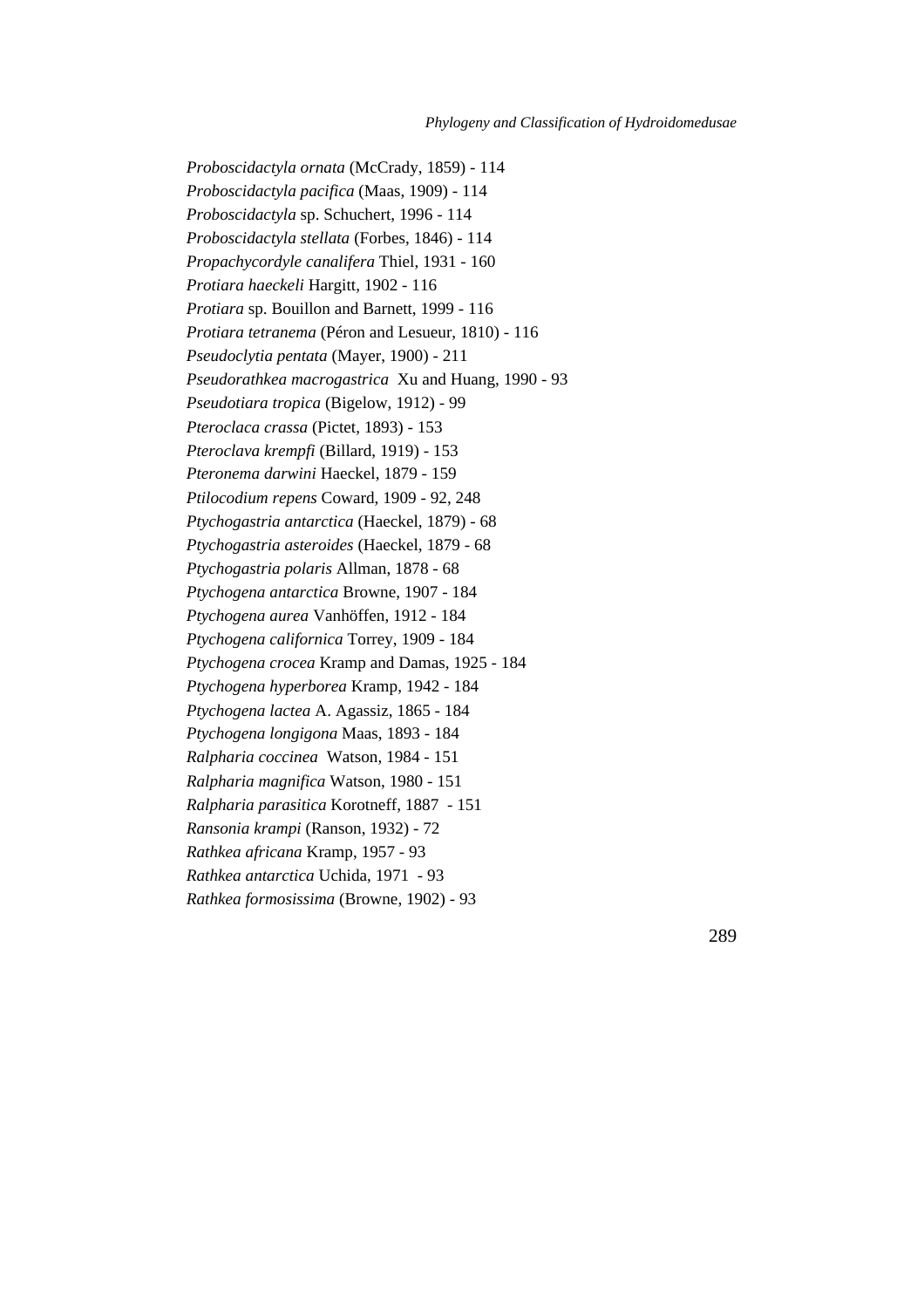*Rathkea jaschnowi* Naumov, 1956 - 93 *Rathkea lizzoides* O'Sullivan, 1984 - 93 *Rathkea octopunctata* (M. Sars, 1835) - 93 *Rathkea rubence* Nair, 1951 - 93 *Rhabdoon singulare* Keferstein and Ehlers, 1861 - 150 *Rhacostoma atlantica* L. Agassiz, 1850 - 167 *Rhopalonema funerarium* Vanhoeffen, 1902 - 73 *Rhopalonema velatum* Gegenbaur, 1857 - 36, 73 *Rosalinda naumovi* Antsulevich and Stepanjants, 1985 - 155 *Russellia mirabilis* Kramp, 1957 - 117 *Sarsia angulata* (Mayer, 1900) - 131 *Sarsia apicula* (Murbach and Shearer, 1902) - 131 *Sarsia barentsi* Linko, 1905 - 131 *Sarsia brachygaster* Grönberg, 1898 - 131 *Sarsia brevia* Uchida, 1947 - 131 *Sarsia clavata* Keferstein, 1862 - 131 *Sarsia cliffordi* Brinckmann-Voss, 1989 - 132 *Sarsia coccometra* Bigelow, 1909 - 132 *Sarsia codonoforum* Haeckel, 1879 - 132 *Sarsia conica* (Haeckel, 1880 - 132 *Sarsia densa* (Hartlaub, 1897) - 132 *Sarsia erythrops* Romanes,1876 - 132 *Sarsia eximia* (Allman, 1859) - 132, 25, 44 *Sarsia frutescens* Allman,1971 - 132 *Sarsia gemmifera* Forbes, 1848 - 132 *Sarsia gracilis* Browne, 1902 - 132 *Sarsia hargitti* Mayer, 1910 - 132 *Sarsia inabai* Uchida, 1933 - 132, 149, 15 *Sarsia japonica* (Nagao, 1962) - 132 *Sarsia minima* von Ledenfeld, 1884 - 132 *Sarsia nipponica* Uchida, 1927 - 132 *Sarsia occidentalis* (Fewkes, 1899) - 132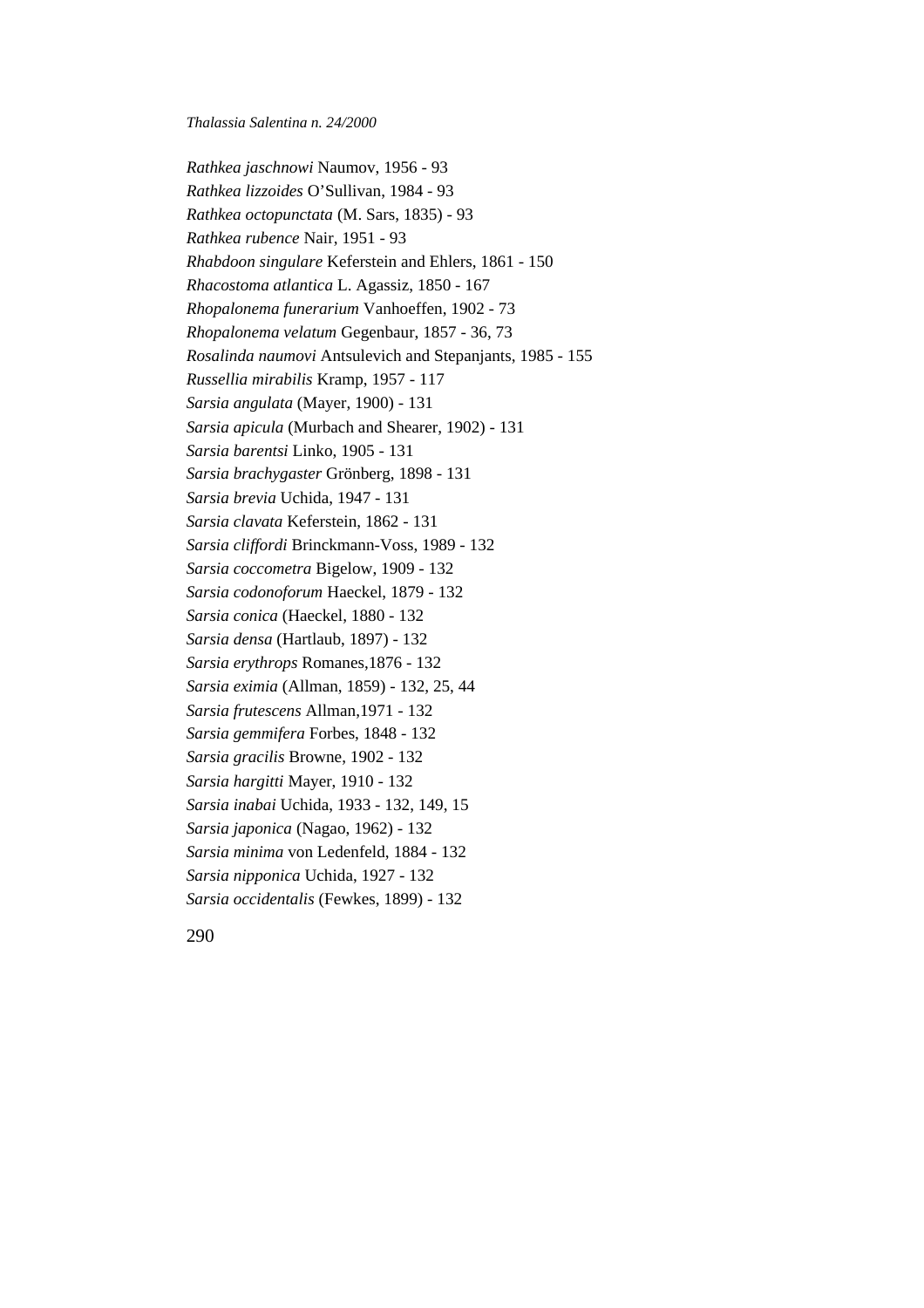*Sarsia occulta* Edwards, 1978 - 132, 248 *Sarsia pattersoni* Haddon, 1886 - 132 *Sarsia piriforma* Edwards, 1983 - 132, 248 *Sarsia polyocellata* Uchida, 1927 - 132 *Sarsia princeps* (Haeckel, 1879) - 132 *Sarsia producta* (Wright, 1858) - 132, 223 *Sarsia prolifera* Forbes, 1848 - 132 *Sarsia radiata* von Ledenfeld, 1884 - 132 *Sarsia resplendens* Bigelow, 1909 - 132 *Sarsia reticulata* (Agassiz, 1862) - 132 *Sarsia rosaria* (Agassiz, 1862) Hartlaub, 1907? - 132 *Sarsia sarsii* Genzano and Zamponi, (1991)1994 - 132 *Sarsia* sp. Arai and Brinckmann-Voss, 1980 and see Kramp, 1961 - 132 *Sarsia siphonophora* Haeckel, 1879 - 132 *Sarsia striata* Edwards, 1983 - 133, 248 *Sarsia tubulosa* (M. Sars, 1835) - 133, 248 *Sarsia turricula* McCrady, 1859 - 133 *Sarsia viridis* Arai and Brinckmann-Voss, 1980 - 133 *Sarsiella dinema* Hartlaub, 1907 = doubtful species - 133 *Sarsiella ocellata* (Bush,1851) - 133 *Scrippsia pacifica* Torrey, 1909 - 121 *Scolionema suvaense* (Agassiz and Mayer, 1899) - 218 *Sertularia marginata* Kirchenpauer, 1864 - 200 *Sibogita geometrica* Maas, 1905 - 99 *Sibogita geometrica occidentalis* Kramp, 1959 - 99 *Sigiweddelia bathypelagica* Bouillon, Pagès and Gili, 2000 - 61 *Silhouetta puertoricensis* Wedler and Larson, 1986 - 85 *Silhouetta uvacarpa* Millard and Bouillon, 1973 - 85 *Sminthea (?) arctica* Hartlaub, 1909 - 73 *Sminthea eurygaster* Gegenbaur, 1857 - 73 *Solmaris corona* (Keferstein and Ehlers, 1861) - 63 *Solmaris flavescens* (Kölliker, 1853) - 7, 63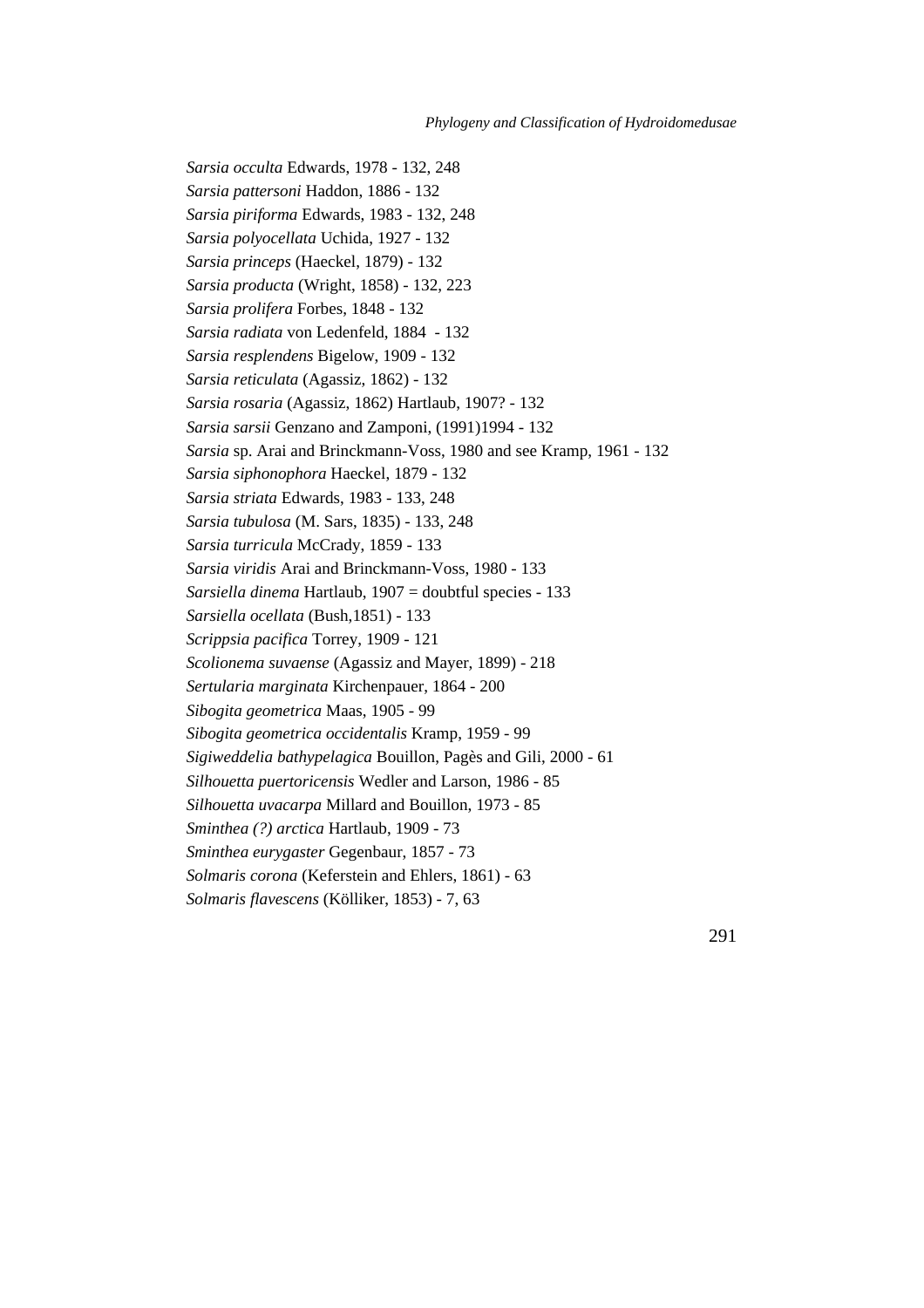*Solmaris lenticula* Haeckel, 1879 - 63 *Solmaris leucostyla* (Will, 1844) - 17, 63 *Solmaris quadrata* Bouillon, Boero and Seghers, 1991 - 63 *Solmaris multilobata* Maas, 1893 - 63 *Solmaris rhodoloma* (Brandt, 1838) - 63 *Solmaris solmaris* (Gegenbaur, 1857) - 63 *Solmaris vanhoeffeni* Neppi and Stiasny, 1911 - 63 *Solmissus albescens* (Gegenbaur, 1857) - 62 *Solmissus atlantica* Zamponi, 1983 - 62 *Solmissus bleekii* Haeckel, 1879 - 62 *Solmissus faberi* Haeckel, 1879 - 62 *Solmissus incisa* (Fewkes, 1886) - 62 *Solmissus marshalli* Agassiz and Mayer, 1902 - 18, 62 *Solmissus* sp. Ganapati and Nagabhushanan, 1958 - 62 *Solmundella bitentaculata* (Quoy and Gaimard, 1833) - 16, 60 *Sphaerocoryne agassizii* (McCrady, 1859) - 125 *Sphaerocoryne bedoti* Pictet, 1893 - 125 *Sphaerocoryne coccometra* Bigelow, 1909 - 132 *Sphaerocoryne peterseni* Bouillon, 1984 - 125, 245 *Spirocodon saltator* (Tiselius, 1818) - 122 *Stauraglaura tetragonima* Haeckel, 1879 - 74 *Staurocladia acuminata* (Edmondson, 1930) - 139 *Staurocladia alternata* (Edmondson, 1930) - 140 *Staurocladia bilateralis* (Edmondson, 1930) - 140 *Staurocladia capensis* (Gilchrist, 1918) - 140 *Staurocladia charcoti* Bedot, 1908 - 140 *Staurocladia haswelli* Briggs, 1920 - 140 *Staurocladia hodgsoni* (Browne, 1910) - 140 *Staurocladia kerguelensis* (Gilchrist, 1918) - 140 *Staurocladia oahuensis* (Edmonson, 1930) - 140 *Staurocladia portmanni* Brinckmann, 1964 - 140, 246 *Staurocladia schizogena* Bouillon, 1978 - 140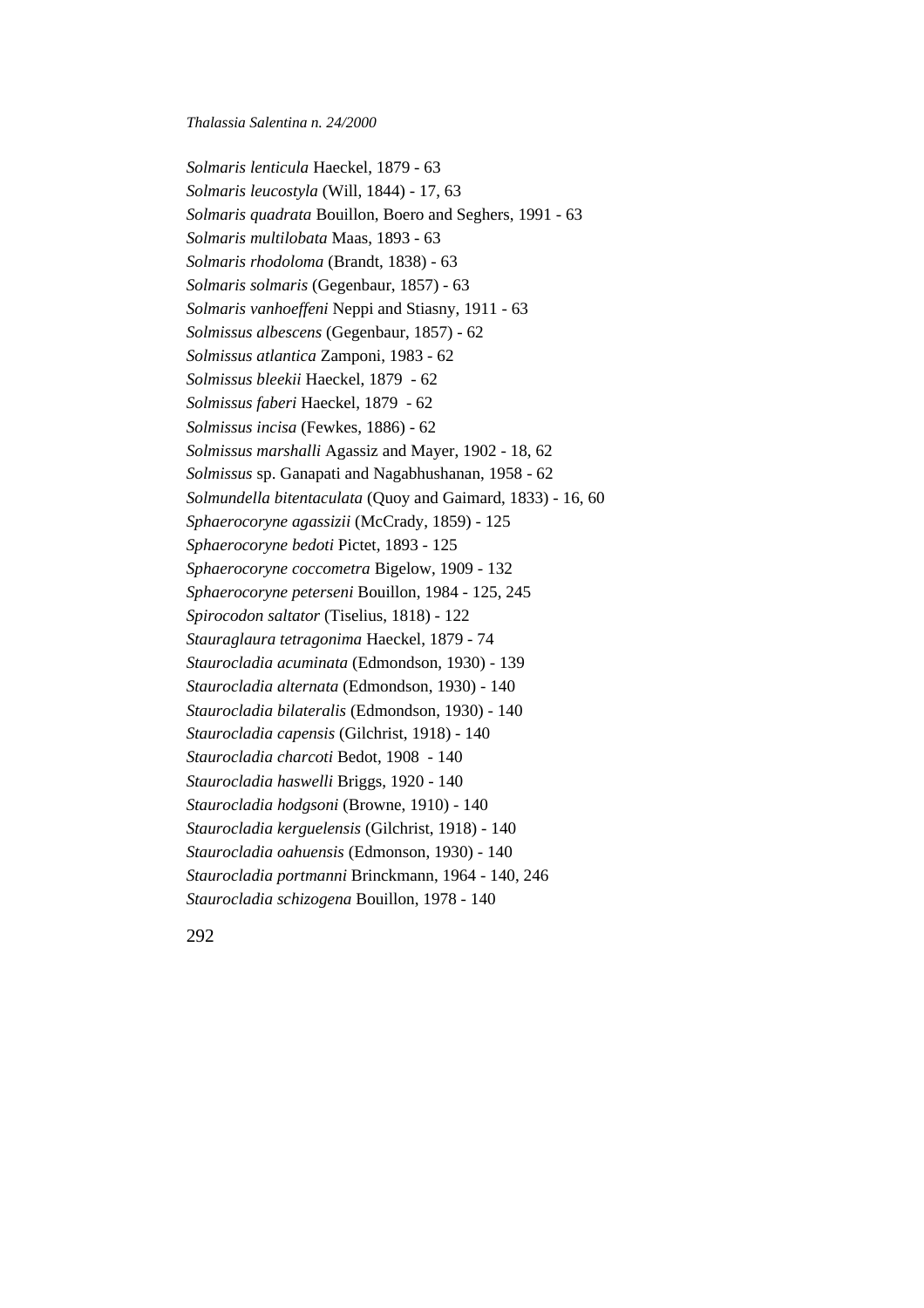*Staurocladia ulvae* Bouillon, 1978 - 140 *Staurocladia vallentini* (Browne, 1902) - 140 *Staurocladia wellingtoni* Schuchert, 1996 - 140 *Staurodiscus brooksi* (Mayer, 1910) - 184 *Staurodiscus gotoi* (Uchida, 1927) - 184 *Staurodiscus heterosceles* Haeckel, 1879 - 184 *Staurodiscus nigricans* Agassiz and Mayer, 1899 - 184 *Staurodiscus quadristoma* Bouillon, 1984 - 184 *Staurodiscus tetrastaurus* Haeckel, 1879 - 184 *Staurodiscus vietnamensis* Kramp,1962 - 184 *Staurophora mertensii* Brandt, 1834 - 185 *Staurophora purpurea* Foerster,1923 - 185 *Stomotoca atra* L. Agassiz, 1862 - 94, 111 *Stomotoca mira* M. Sars, 1874 - 111 *Stomotoca pietschi* Martin, 1975 - 106, 111 *Stomotoca pterophylla* Haeckel, 1879 - 111 *Sugiura chengshanense* (Ling, 1937) - 201 *Teclaia recincolae* Gili, Bouillon, Pagès, Palanques and Puig, 1999 - 201 *Teissiera australe* Bouillon, 1978 - 156 *Tessiera medusifera* Bouillon, 1978 - 156 *Teissiera macrocystae* Xu, Huang and Chen Xu, 1991 - 156 *Teissiera milleporoides* Bouillon, 1974 - 156, 244 *Teissiera polypofera* Xu, Huang and Chen Xu, 1991 - 156 *Tesserogastria musculosa* Beyer, 1959 - 68 *Tetracanna octonema* Goy, 1979 - 192 *Tetraotoporpae siankaanensis* Zamponi and Suarez Morales, 1991 - 60 *Tetraralphia hypothetica* Pagès and Bouillon, 1997 - 160 *Tetrorchis erythrogaster* Bigelow, 1909 - 73 *Thamnostoma alexandri* (Mayer, 1904) - 84 *Thamnostoma dibalia* (Bush, 1881) - 84 *Thamnostomma eilatensis* Schmidt, 1972 - 84, 258 *Thamnostoma macrostomum* Haeckel, 1879 - 84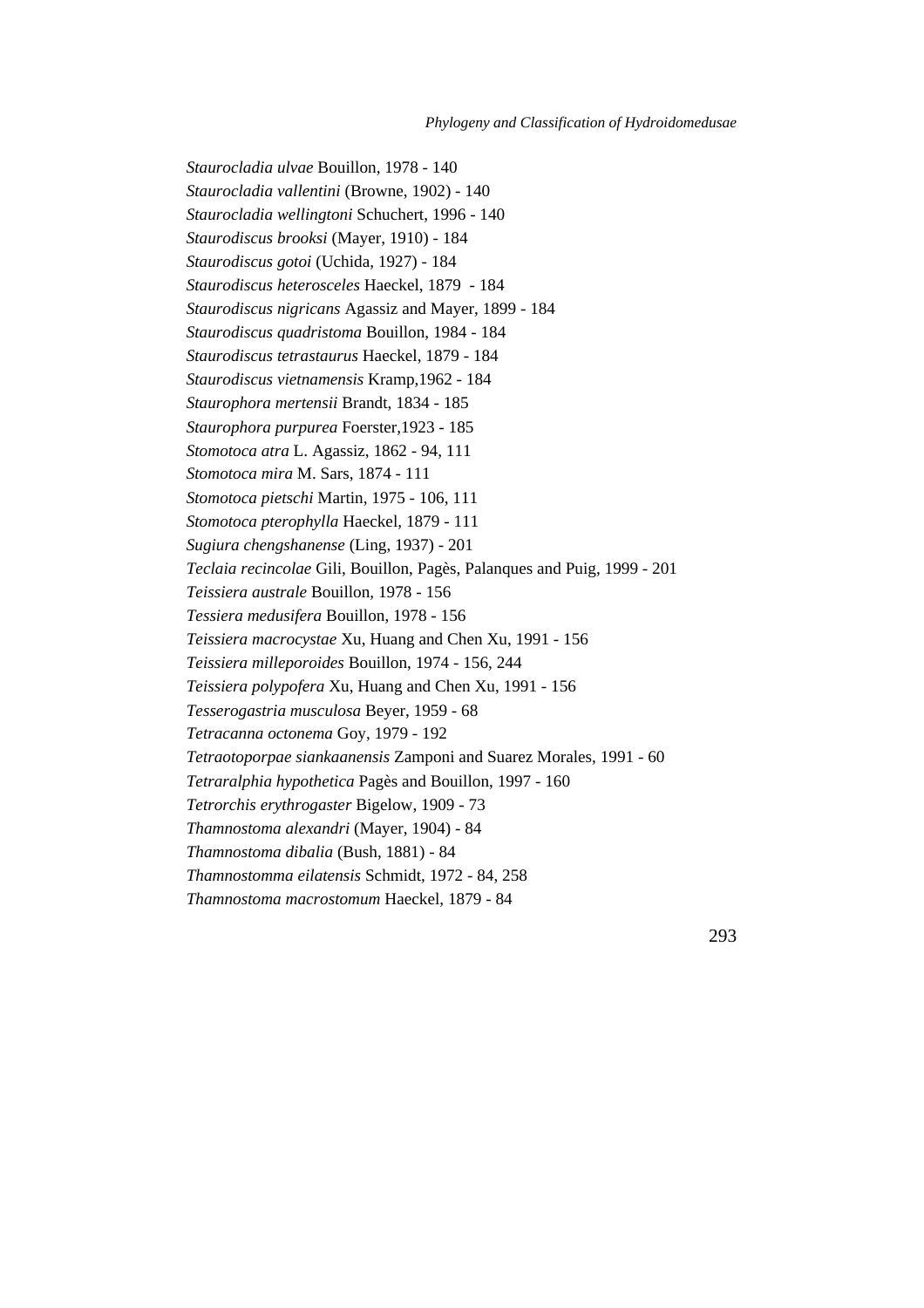*Thamnostoma russelli* Rees, 1938 - 84 ?*Thamnostoma* sp. (Neppi and Stiasny, 1911, 1913) - 84 *Thamnostoma* sp. Russell, 1953; Hirohito, 1988 - 84 *Thamnostoma tetrellum* (Haeckel, 1879) - 84 ? *Thamnostylus dinema* Haeckel, 1879 - 161 *Thecocodium quadratum* (Werner, 1965) - 91, 251 *Thecocodium penicillatum* Jarms, 1987 - 91 *Tiaranna ducalis* (Forbes and Goodsir, 1853) - 203 *Tiaranna globulosa* (Forbes, 1848) - 203 *Tiarnana ikarii* Uchida, 1927 - 203 *Tiaranna sagamina* Uchida, 1948 - 203 *Tiaricodon coeruleus* Browne, 1902 - 123 *Tiaricodon* sp. Schuchert, 1996 - 123 *Tiaropsidium atlanticum* Russell, 1956 - 204 *Tiaropsidium japonicum* Kramp, 1932 - 204 *Tiaropsidium kelsey* Torrey, 1909 - 204 *Tiaropsidium mediterraneum* (Metschnikoff, 1886) - 204 *Tiaropsidium polyradiatum* Kramp, 1965 - 204 *Tiaropsidium roseum* (Maas, 1905) - 205 *Tiaropsis gordoni* Bouillon and Barnett, 1999 - 205 *Tiaropsis multicirrata* (M. Sars,1835) - 205 *Tima bairdi* (Johnston, 1833) - 179 *Tima flavilabris* Eschscholtz, 1829 - 179 *Tima formosa* L.Agassiz, 1862 - 179 *Tima saghalinensi* Bigelow, 1913 - 179 *Timoides agassizi* Bigelow, 1904 - 111 *Toxorchis arcuatus* Haeckel, 1879 - 185 *Toxorchis kellneri* Torrey, 1909 - 185 *Toxorchis milleri* Bouillon, 1984 - 185 *Toxorchis polynema* Kramp, 1959 - 185 *Toxorchis thalassinus* (Péron and Lesueur, 1810) - 185 *Tregoubovia atentaculata* Picard, 1958 - 91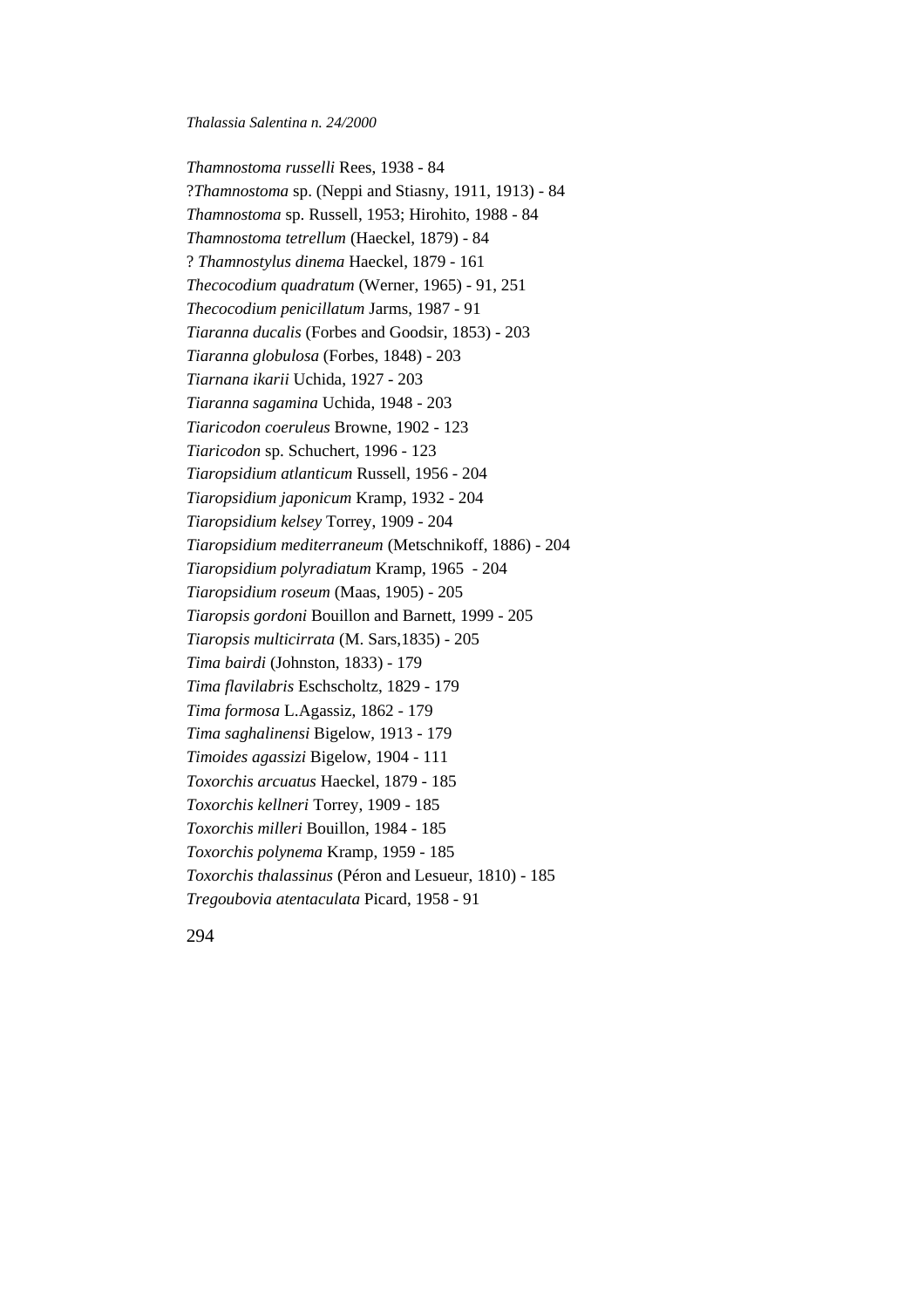*Trichydra pudica* Wright, 1858 - 94, 248 *Tripoma arboreum* Hirohito, 1995 - 205 *Turritopsis lata* Ledenfeld, 1884 - 86 *Turritopsis nutricula* McCrady, 1859 - 86 *Urashimea globosa* Kishinouye, 1910 - 123 *Vallentinia adherens* Hyman, 1947 - 219 *Vallentinia falklandica* Browne, 1902 - 219 *Vallentinia gabriellae* Mendes, 1948 - 219 *Vampyrocrossata childressi* Thuesen, 1993 - 73 *Vannuccia cargoi* (Vargas-Hernandez and Ochoa-Figuera, 1990) - 138 *Vannuccia forbesii* (Mayer, 1894) - 138, 247 *Varitentacula yantaiensis* He, 1980 - 66 *Velella velella* (Linnaeus, 1758) - 131, 133, 155 *Voragonema laciniata* Bouillon, Pagès and Gili, 2000 - 74 *Voragonema pendunculata* (Bigelow, 1913) - 74 *Vorogonema profundicula* Naumov, 1971 - 74 *Wuvula fabietti* Bouillon, 1988 -185 *Wuvula ochracea* (Mayer, 1910) - 172, 185 *Yakovia polinae* Margulis, 1989 - 138 *Zanclea alba* (Meyen, 1834) - 158 *Zanclea bomala* Boero, Bouillon and Gravili, 2000 - 158 *Zanclea divergens* Boero, Bouillon and Gravili, 2000 - 158 *Zanclea costata* Gegenbaur, 1857 - 158 *Zanclea dubia* Kramp, 1959 - 158 *Zanclea fanella* Boero, Bouillon and Gravili, 2000 - 158 *Zanclea giancarloi* Boero, Bouillon and Gravili, 2000 - 158 *Zanclea gilii* Boero, Bouillon and Gravili, 2000 - 158 *Zanclea hirohitoi* Boero, Bouillon and Gravili, 2000 - 158 *Zanclea medusapolypata* Boero Bouillon and Gravili, 2000 - 158 *Zanclea orientalis* Browne, 1916 - 158 *Zanclea polymorpha* Schuchert, 1996 - 158 *Zanclea retractilis* Boero, Bouillon and Gravili, 2000 - 158